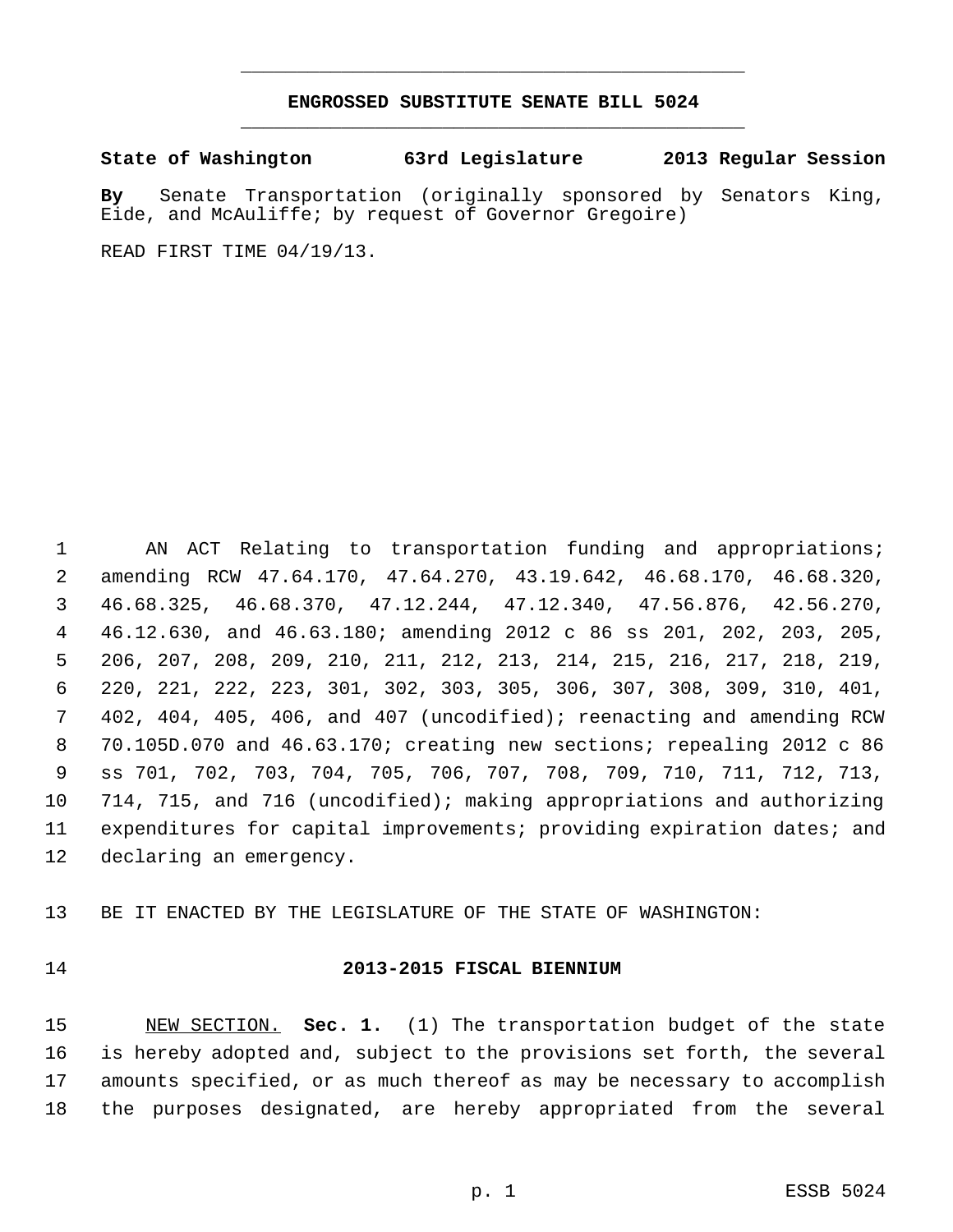accounts and funds named to the designated state agencies and offices for employee compensation and other expenses, for capital projects, and for other specified purposes, including the payment of any final judgments arising out of such activities, for the period ending June 30, 2015.

 (2) Unless the context clearly requires otherwise, the definitions in this subsection apply throughout this act.

 (a) "Fiscal year 2014" or "FY 2014" means the fiscal year ending June 30, 2014.

 (b) "Fiscal year 2015" or "FY 2015" means the fiscal year ending June 30, 2015.

(c) "FTE" means full-time equivalent.

 (d) "Lapse" or "revert" means the amount shall return to an unappropriated status.

 (e) "Provided solely" means the specified amount may be spent only for the specified purpose. Unless otherwise specifically authorized in this act, any portion of an amount provided solely for a specified purpose that is not expended subject to the specified conditions and limitations to fulfill the specified purpose shall lapse.

 (f) "Reappropriation" means appropriation and, unless the context clearly provides otherwise, is subject to the relevant conditions and limitations applicable to appropriations.

 (g) "LEAP" means the legislative evaluation and accountability program committee.

#### **2013-2015 FISCAL BIENNIUM**

#### **GENERAL GOVERNMENT AGENCIES--OPERATING**

 NEW SECTION. **Sec. 101. FOR THE DEPARTMENT OF ARCHAEOLOGY AND HISTORIC PRESERVATION**

29 Motor Vehicle Account--State Appropriation . . . . . . . . . . \$433,000

 The appropriation in this section is subject to the following conditions and limitations: The entire appropriation is provided solely for staffing costs to be dedicated to state transportation activities. Staff hired to support transportation activities must have practical experience with complex construction projects.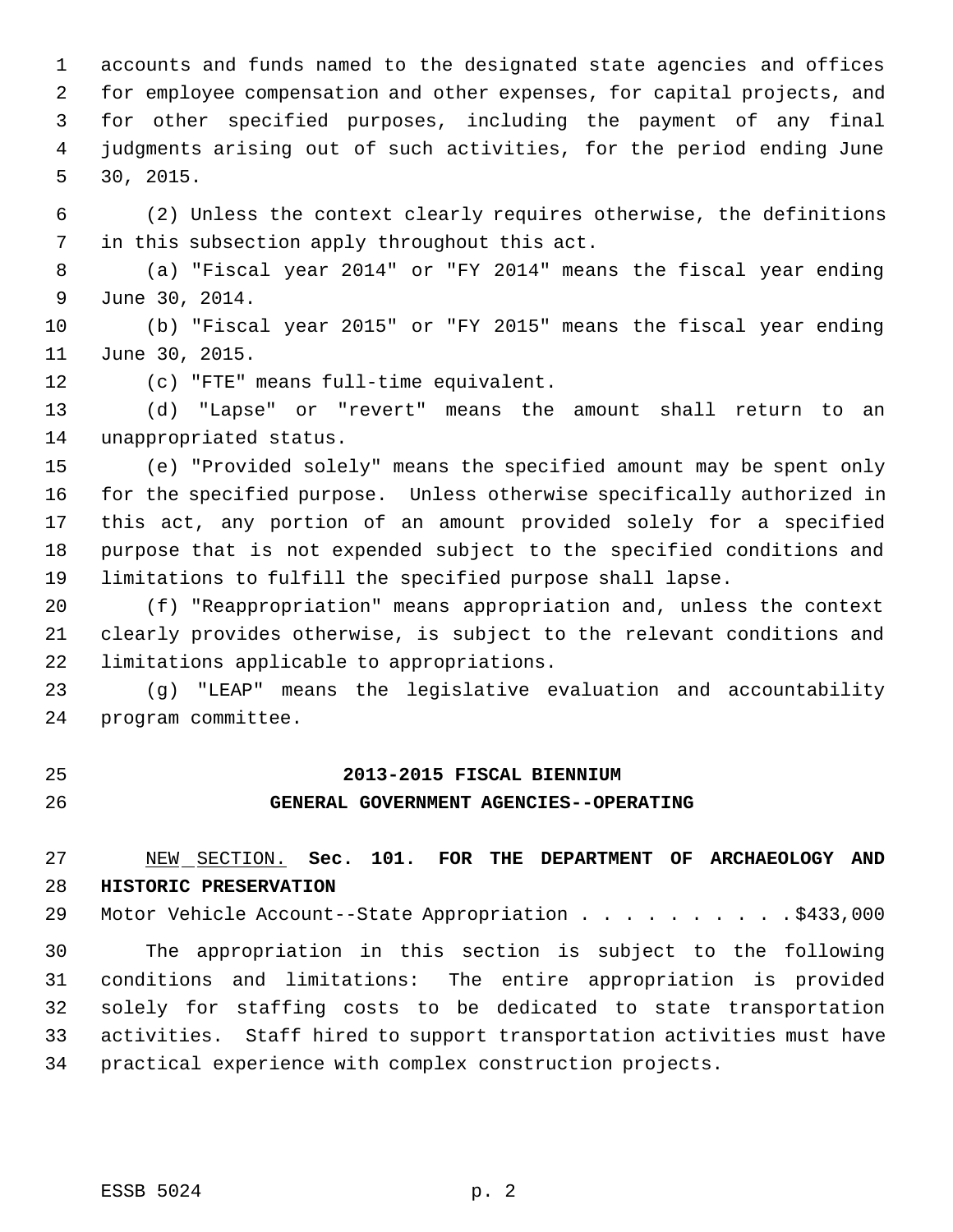NEW SECTION. **Sec. 102. FOR THE UTILITIES AND TRANSPORTATION COMMISSION**

Grade Crossing Protective Account--State Appropriation . . . . \$504,000

 NEW SECTION. **Sec. 103. FOR THE OFFICE OF FINANCIAL MANAGEMENT** 5 Motor Vehicle Account--State Appropriation . . . . . . . . . \$1,641,000 Puget Sound Ferry Operations Account--State Appropriation . . . . . . . . . . . . . . . . . . . . . . \$176,000 TOTAL APPROPRIATION . . . . . . . . . . . . . . . . \$1,817,000

 The appropriations in this section are subject to the following conditions and limitations:

 (1) \$70,000 of the Puget Sound ferry operations account--state appropriation is provided solely for the state's share of the marine salary survey.

 (2) \$932,000 of the motor vehicle account--state appropriation is comprised of funds set aside out of statewide fuel taxes distributed to counties according to RCW 46.68.120(3) and is provided solely for the office of financial management to contract with the Washington state association of counties to identify, analyze, evaluate, and implement county transportation performance measures associated with transportation system policy goals outlined in RCW 47.04.280. In cooperation with state agencies, the Washington state association of counties must: Identify, analyze, and report on transportation system preservation; identify, evaluate, and report on opportunities to streamline reporting requirements; and evaluate project management tools to help improve project delivery.

 NEW SECTION. **Sec. 104. FOR THE DEPARTMENT OF ENTERPRISE SERVICES** 27 Motor Vehicle Account--State Appropriation . . . . . . . . . . \$502,000

 NEW SECTION. **Sec. 105. FOR THE STATE PARKS AND RECREATION COMMISSION**

30 Motor Vehicle Account--State Appropriation . . . . . . . . . . \$986,000 The appropriation in this section is subject to the following conditions and limitations: The entire appropriation in this section is provided solely for road maintenance purposes.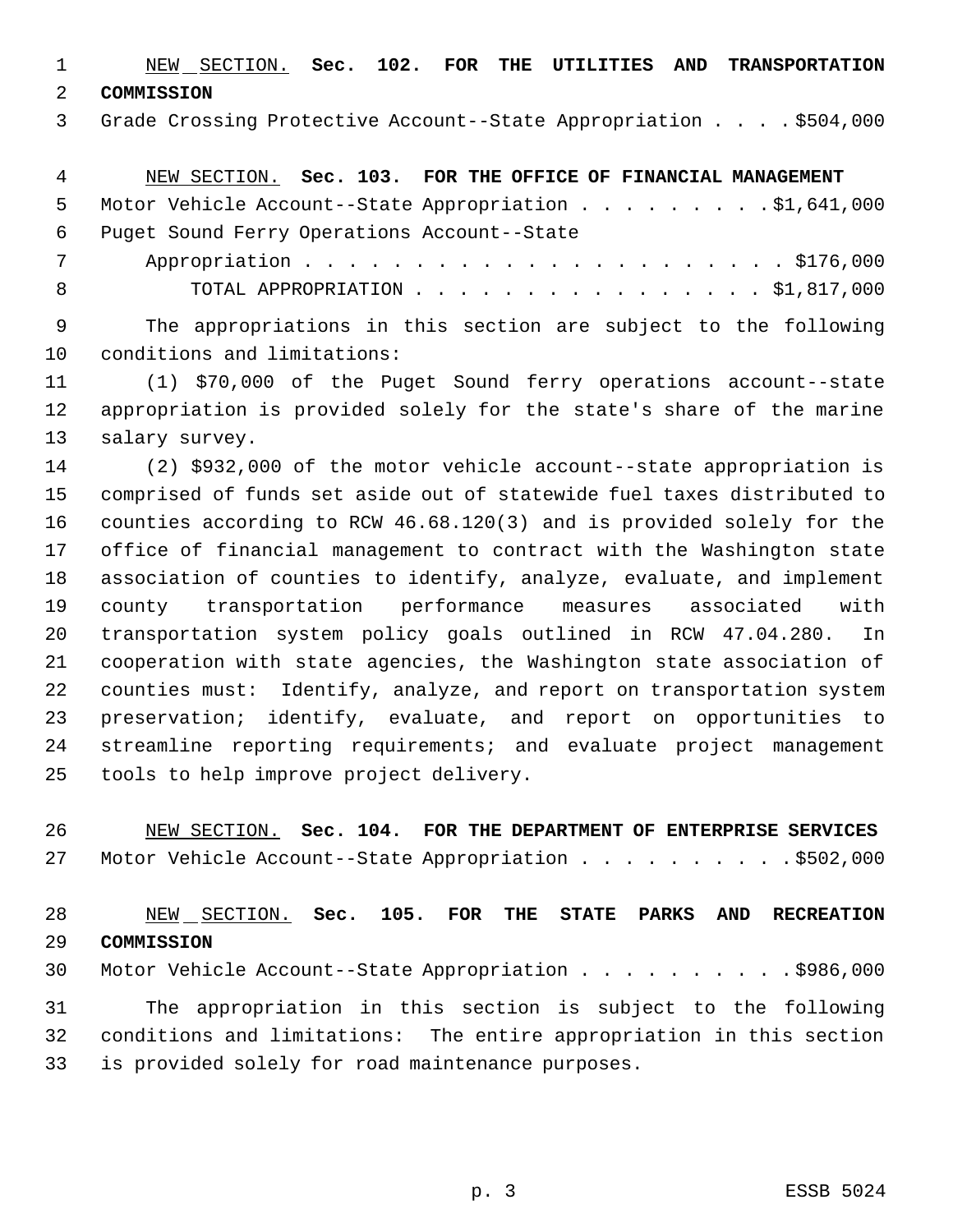NEW SECTION. **Sec. 106. FOR THE DEPARTMENT OF AGRICULTURE**

2 Motor Vehicle Account--State Appropriation . . . . . . . . . \$1,207,000

 The appropriation in this section is subject to the following conditions and limitations:

 (1) \$351,000 of the motor vehicle account--state appropriation is provided solely for costs associated with the motor fuel quality program.

 (2) \$856,000 of the motor vehicle account--state appropriation is provided solely to test the quality of biofuel. The department must test fuel quality at the biofuel manufacturer, distributor, and retailer.

## NEW SECTION. **Sec. 107. FOR THE LEGISLATIVE EVALUATION AND ACCOUNTABILITY PROGRAM COMMITTEE**

14 Motor Vehicle Account--State Appropriation . . . . . . . . . \$529,000

 NEW SECTION. **Sec. 108. FOR THE DEPARTMENT OF FISH AND WILDLIFE** 16 Motor Vehicle Account--State Appropriation . . . . . . . . . \$200,000

 The appropriation in this section is subject to the following conditions and limitations: \$200,000 of the motor vehicle account-- state appropriation is from the cities statewide fuel tax distributions under RCW 46.68.110(2) and is provided solely for the department to inventory, prioritize, and study fish passage barriers associated with city roads and streets in the Puget Sound region. The department shall submit the results to the department of transportation and to organizations representing cities by June 30, 2015.

## NEW SECTION. **Sec. 109. FOR THE JOINT LEGISLATIVE AUDIT AND REVIEW COMMITTEE**

27 Motor Vehicle Account--State Appropriation . . . . . . . . . . \$243,000

 The appropriation in this section is subject to the following conditions and limitations:

 (1) The appropriation in this section is for the joint legislative audit and review committee to conduct a review of the methods and systems used by the department of transportation to develop asset condition and maintenance service level needs and subsequent funding requests for highway preservation and maintenance programs. The review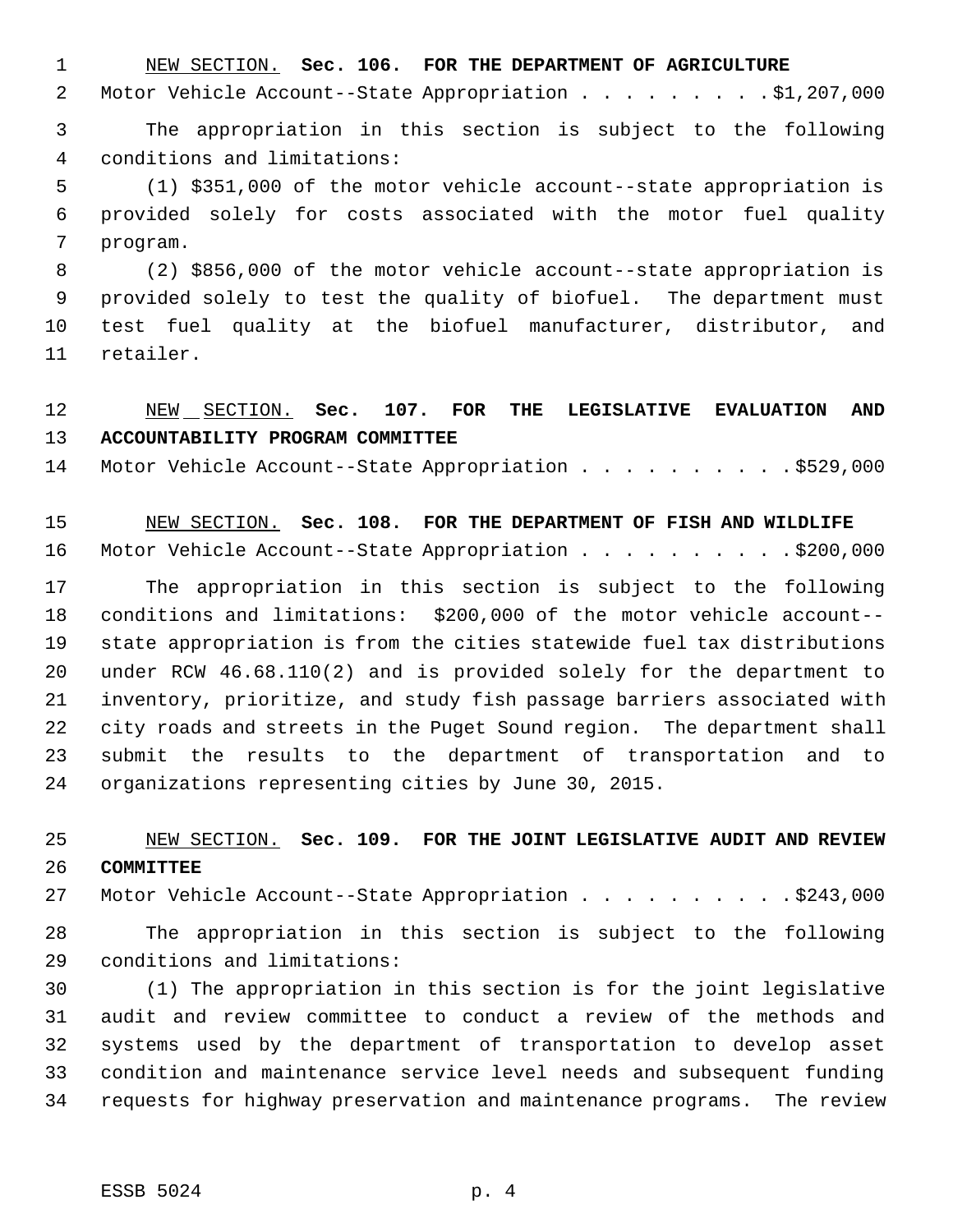must examine whether the methods and systems used by the department of transportation for estimating preservation and maintenance needs and costs are consistent with industry practices and other appropriate standards. The review must include an analysis of a selection of preservation and maintenance requests and address issues such as:

 (a) Was a systematic, documented process used to develop the estimate of need?

 (b) Are practices in place to minimize life-cycle preservation and maintenance costs?

(c) Was each stage in the cost estimating process fully documented?

(d) If appropriate, how were risks to the cost estimate quantified?

 (e) What steps are in place to ensure that requests are not unduly impacted by outside pressures?

 Expert engineering or cost estimating consultants may be used to review methods, systems, and individual estimates for accuracy. A briefing report, focusing on an overview of the methods and processes, must be completed by December 1, 2013. A report containing any findings and recommendations must be completed by December 1, 2014.

 (2) The joint legislative audit and review committee must conduct a forensic audit of the Interstate 5/Columbia River Crossing project (400506A) to investigate fraud, malfeasance, and misuse of public funds. The joint legislative audit and review committee may contract with the state auditor's office for fraud-related investigation services.

#### **TRANSPORTATION AGENCIES--OPERATING**

 NEW SECTION. **Sec. 201. FOR THE WASHINGTON TRAFFIC SAFETY COMMISSION** 28 Highway Safety Account--State Appropriation . . . . . . . \$3,017,000 Highway Safety Account--Federal Appropriation . . . . . . . \$40,698,000 30 Highway Safety Account--Private/Local Appropriation . . . . . \$50,000 School Zone Safety Account--State Appropriation . . . . . . \$1,900,000 TOTAL APPROPRIATION . . . . . . . . . . . . . . . .\$45,665,000 The appropriations in this section are subject to the following

conditions and limitations: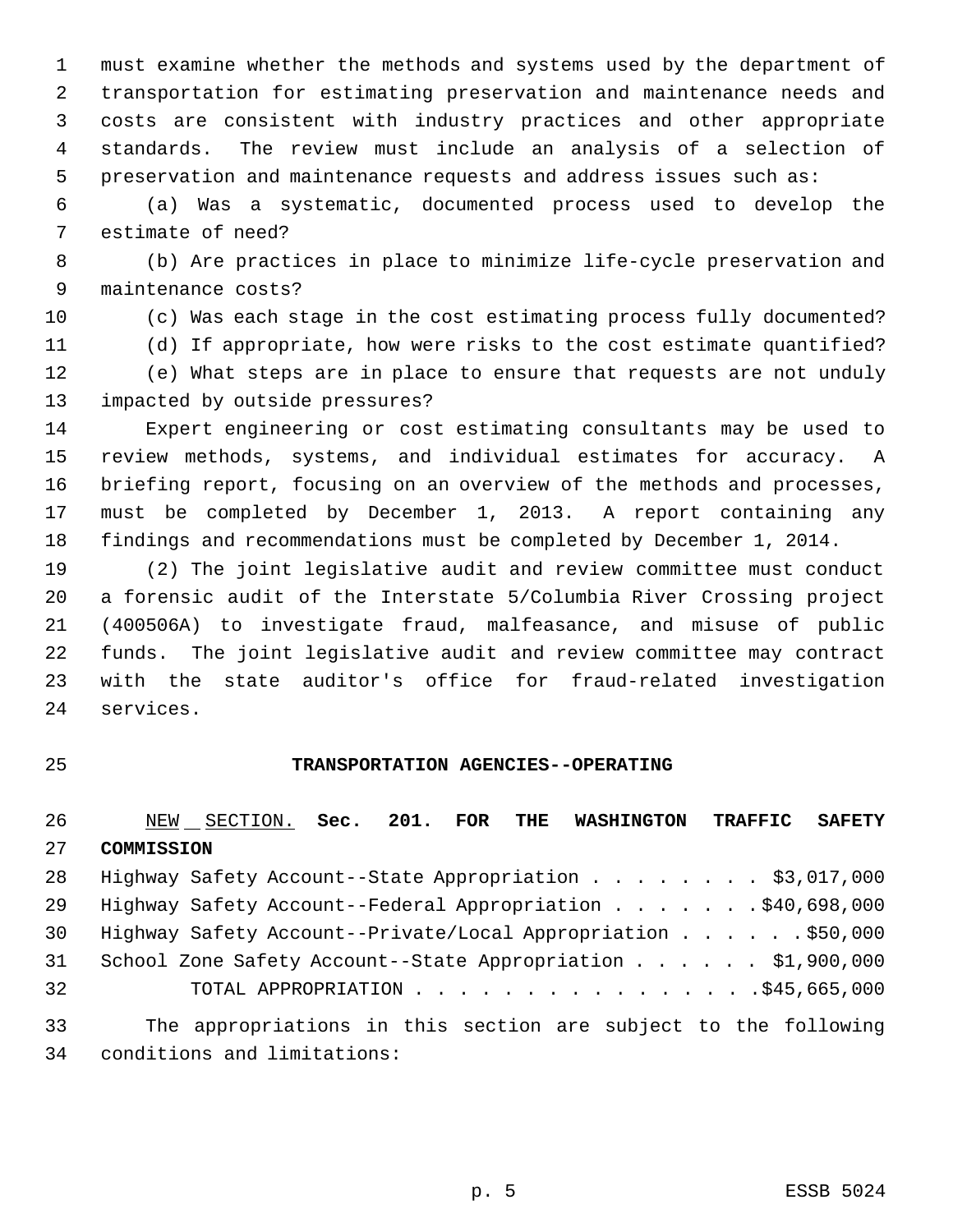(1) The commission shall develop and implement, in collaboration with the Washington state patrol, a target zero team pilot program in Yakima and Spokane counties. The pilot program must demonstrate the effectiveness of intense, high visibility driving under the influence enforcement in Washington state. The commission shall apply to the national highway traffic safety administration for federal highway safety grants to cover the cost of the pilot program.

 (2) Of the amounts provided in this section, any amounts that are granted by the commission for the traffic safety resource prosecutor program must be directed to the Washington association of prosecuting attorneys.

 (3) \$20,000,000 of the highway safety account--federal appropriation is provided solely for federal funds that may be obligated to the commission pursuant to 23 U.S.C. Sec. 164 during the 2013-2015 fiscal biennium.

 (4) The commission may continue to oversee pilot projects implementing the use of automated traffic safety cameras to detect speed violations within cities west of the Cascade mountains that have a population over one hundred ninety-five thousand. For the purposes of pilot projects in this subsection, no more than one automated traffic safety camera may be used to detect speed violations within any one jurisdiction.

 (a) The commission shall comply with RCW 46.63.170 in administering the pilot projects.

 (b) By January 1, 2015, any local authority that is operating an automated traffic safety camera to detect speed violations must provide a summary to the transportation committees of the legislature concerning the use of the cameras and data regarding infractions, revenues, and costs.

| 30 | NEW SECTION. Sec. 202. FOR THE COUNTY ROAD ADMINISTRATION BOARD |
|----|-----------------------------------------------------------------|
|    | 31 Rural Arterial Trust Account--State Appropriation \$944,000  |
|    | 32 Motor Vehicle Account--State Appropriation \$2,185,000       |
|    | 33 County Arterial Preservation Account--State                  |
| 34 |                                                                 |
| 35 | TOTAL APPROPRIATION $\frac{54}{583,000}$                        |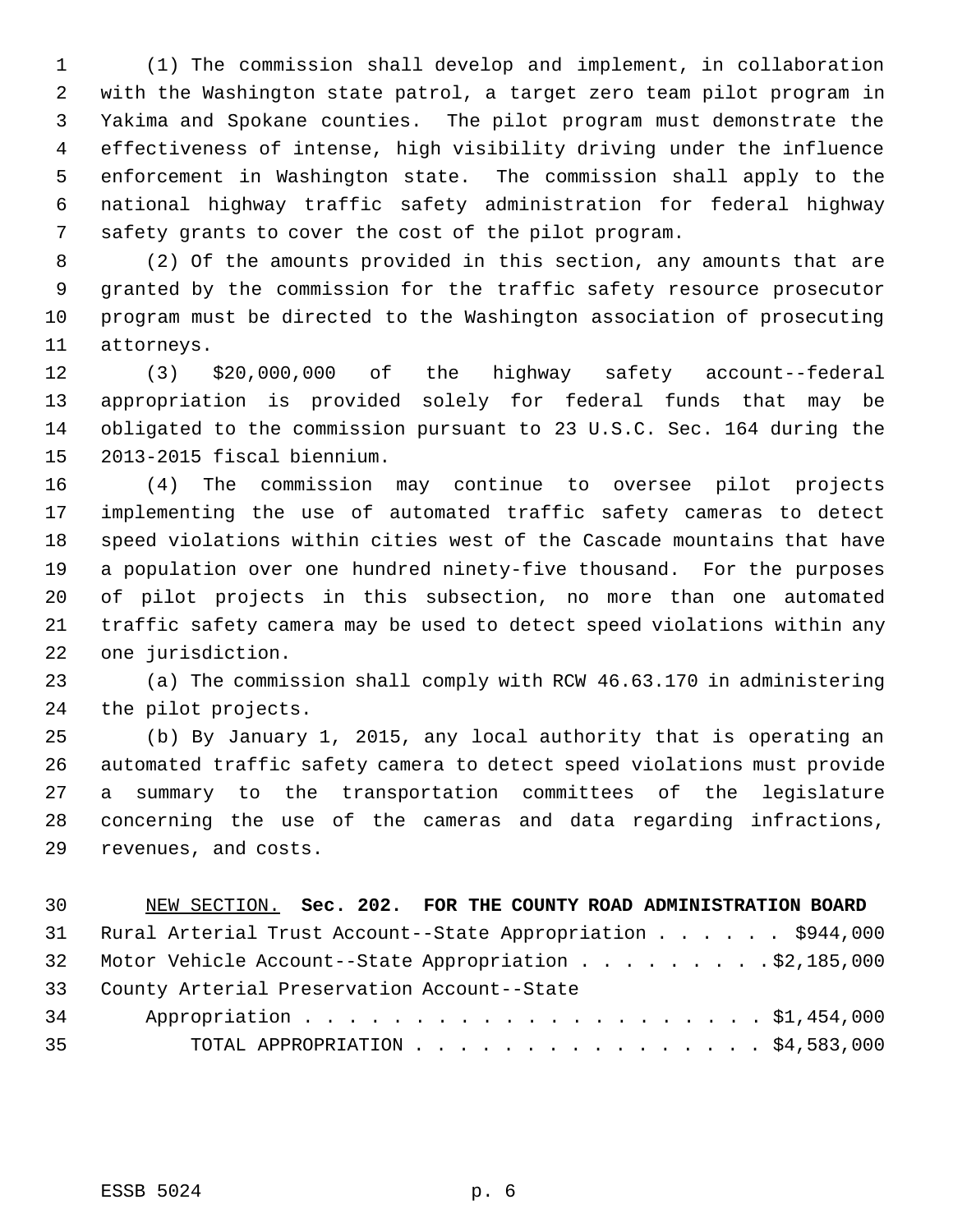| $\sim$ 1 | NEW SECTION. Sec. 203. FOR THE TRANSPORTATION IMPROVEMENT BOARD |  |  |  |
|----------|-----------------------------------------------------------------|--|--|--|
|          | 2 Transportation Improvement Account--State                     |  |  |  |
|          |                                                                 |  |  |  |

 NEW SECTION. **Sec. 204. FOR THE JOINT TRANSPORTATION COMMITTEE** 5 Motor Vehicle Account--State Appropriation . . . . . . . . . \$1,155,000

 The appropriation in this section is subject to the following conditions and limitations:

 (1) The joint transportation committee shall continue to convene a subcommittee for legislative oversight of the I-5/Columbia river crossing bridge replacement project. The Columbia river crossing legislative oversight subcommittee must be made up of six members: Two appointed by the cochairs of the senate transportation committee, two appointed by the chair and ranking member of the house of representatives transportation committee, one designee of the governor, and one citizen jointly appointed by the four members of the joint transportation executive committee. The citizen appointee must be a Washington state resident of the area served by the bridge. At least two of the legislative members must be from the legislative districts served by the bridge. In addition to reviewing project and financing information, the subcommittee must also coordinate with the Oregon legislative oversight committee for the Columbia river crossing bridge.

 (2) \$150,000 of the motor vehicle account--state appropriation is for a study of the costs and benefits of outsourcing audit functions to provide independent audit oversight of the department of transportation tolling division. The study must include a staff work group, including staff from the office of financial management, the transportation commission, the department of transportation, and the legislative transportation committees.

 (3) The joint transportation committee shall study and review the use of surplus property proceeds to fund facility replacement projects, and the possibility of using the north central region as a pilot region.

| 33 | NEW SECTION. Sec. 205. FOR THE TRANSPORTATION COMMISSION  |
|----|-----------------------------------------------------------|
|    | 34 Motor Vehicle Account--State Appropriation \$2,373,000 |
|    | 35 Multimodal Transportation Account--State               |
|    |                                                           |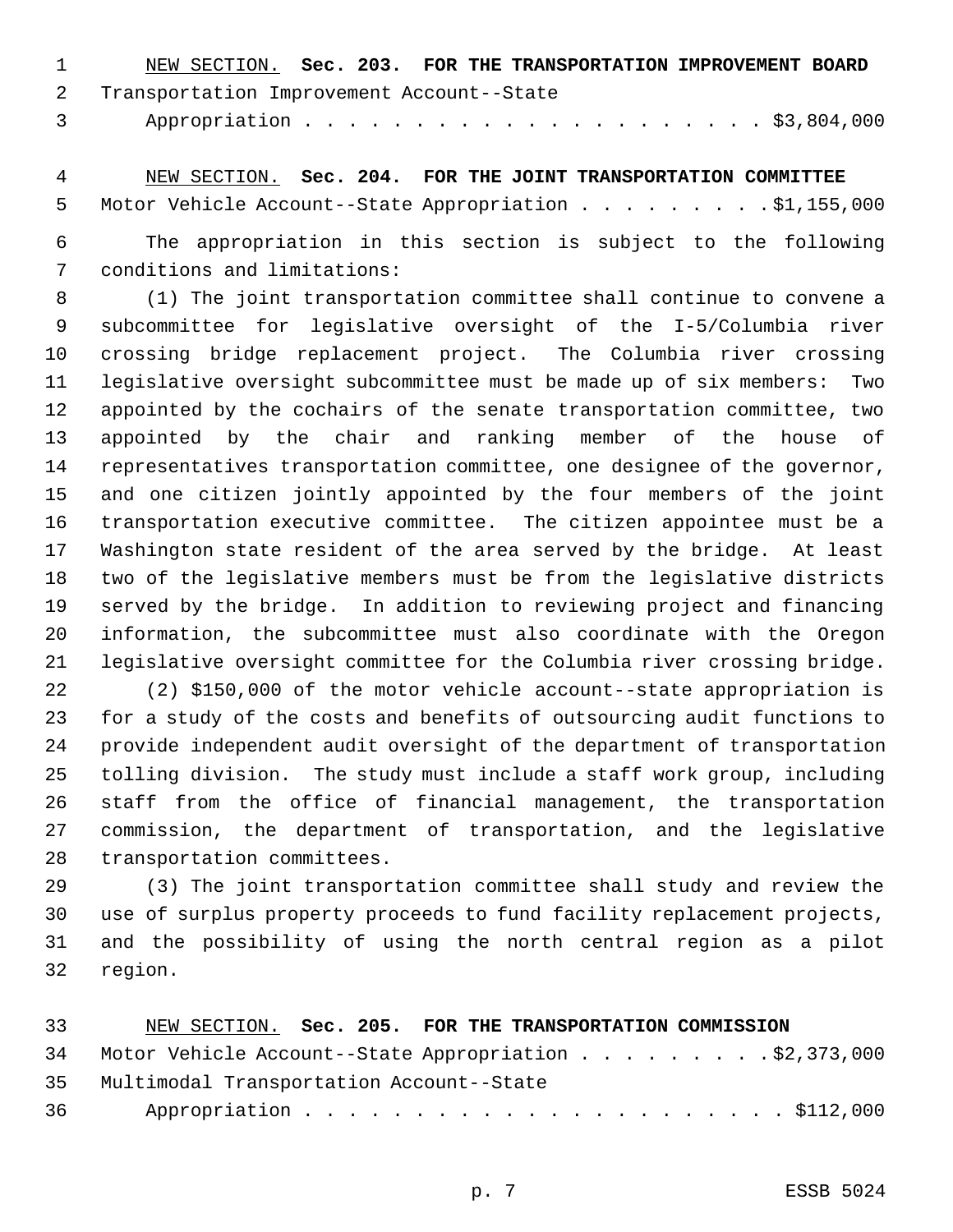TOTAL APPROPRIATION . . . . . . . . . . . . . . . . \$2,485,000

 The appropriations in this section are subject to the following conditions and limitations:

 (1) Consistent with RCW 43.135.055, 47.60.290, and 47.60.315, during the 2013-2015 fiscal biennium, the legislature authorizes the transportation commission to periodically review and, if necessary, adjust the schedule of fares for the Washington state ferry system only in amounts not greater than those sufficient to generate the amount of revenue required by the biennial transportation budget. However, the transportation commission may not increase the schedule of fares greater than five percent per biennium without first consulting with the joint transportation committee. When adjusting ferry fares, the commission must consider input from affected ferry users by public hearing and by review with the affected ferry advisory committees, in addition to the data gathered from the current ferry user survey.

 (2) Consistent with RCW 43.135.055 and 47.46.100, during the 2013- 2015 fiscal biennium, the legislature authorizes the transportation commission to periodically review and, if necessary, adjust the schedule of toll charges applicable to the Tacoma Narrows bridge only in amounts not greater than those sufficient to support (a) any required costs for operating and maintaining the toll bridge, including the cost of insurance, (b) any amount required by law to meet the redemption of bonds and applicable interest payments, and (c) repayment of the motor vehicle fund. However, the transportation commission may not increase the schedule of toll charges greater than five percent per biennium without first consulting with the joint transportation committee.

 (3) \$250,000 of the motor vehicle account--state appropriation is provided solely for updating the Washington transportation plan, as required under RCW 47.01.071(4).

## NEW SECTION. **Sec. 206. FOR THE FREIGHT MOBILITY STRATEGIC INVESTMENT BOARD**

33 Motor Vehicle Account--State Appropriation . . . . . . . . . . \$929,000

 The appropriation in this section is subject to the following conditions and limitations: \$25,000 of the motor vehicle account--state appropriation is provided solely for activities related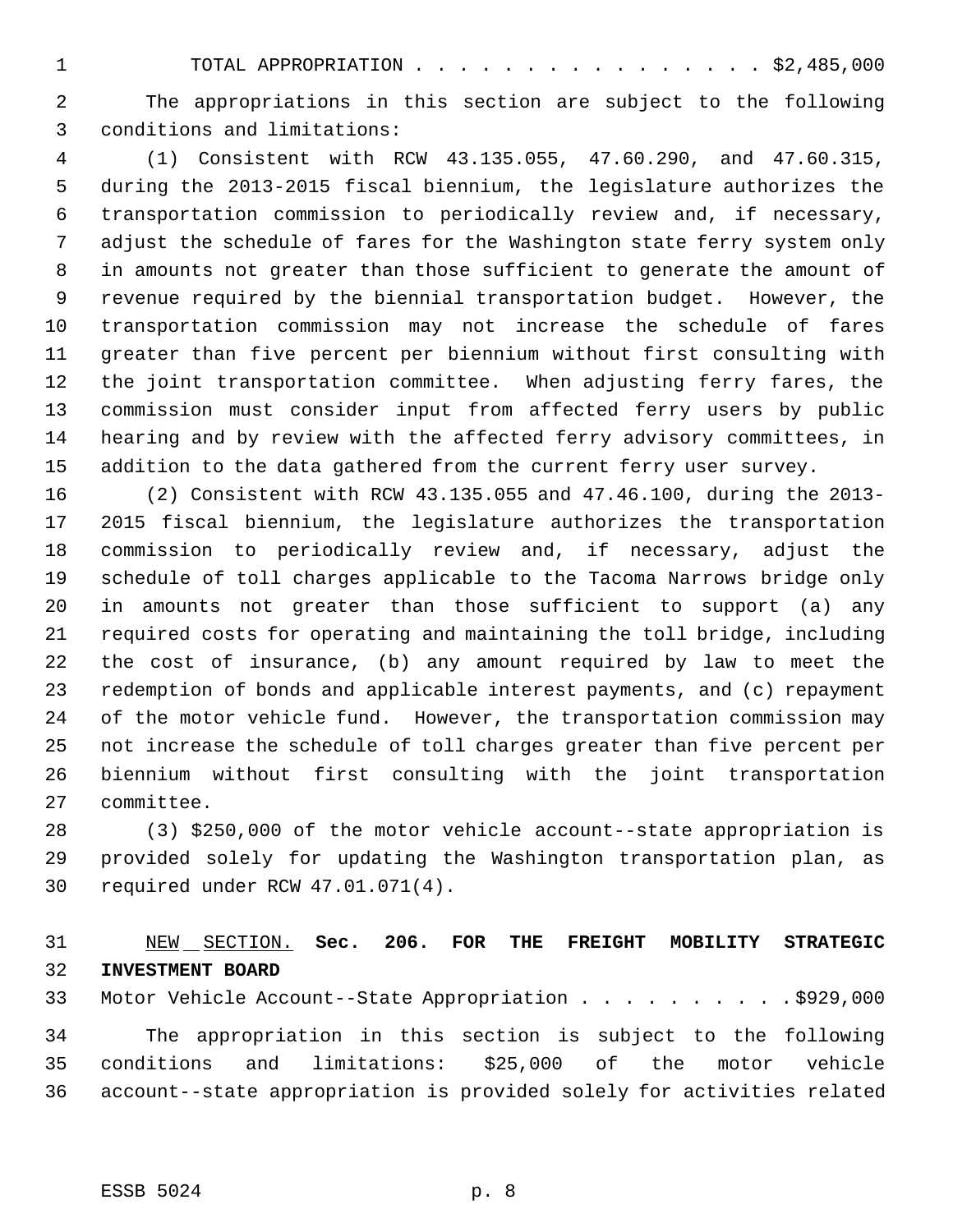to the development of a freight plan identified under the federal moving forward for progress in the 21st century (MAP-21) act of 2012.

| 3   | NEW SECTION. Sec. 207. FOR THE WASHINGTON STATE PATROL   |
|-----|----------------------------------------------------------|
| 4   | State Patrol Highway Account--State                      |
| 5   | Appropriation \$370,915,000                              |
| 6   | State Patrol Highway Account--Federal                    |
| 7   |                                                          |
| 8   | State Patrol Highway Account--Private/Local              |
| - 9 |                                                          |
| 10  | Highway Safety Account--State Appropriation \$20,002,000 |
| 11  | Multimodal Transportation Account--State                 |
| 12  |                                                          |
| 13  | TOTAL APPROPRIATION \$405,915,000                        |

 The appropriations in this section are subject to the following conditions and limitations:

 (1) The Washington state patrol shall collaborate with the Washington traffic safety commission on the target zero team pilot program referenced in section 201 of this act.

 (2) During the 2013-2015 fiscal biennium, the Washington state patrol shall relocate its data center to the state data center in Olympia. The Washington state patrol shall work with the department of enterprise services to negotiate the lease termination agreement for the current data center site.

 (3) Washington state patrol officers engaged in off-duty uniformed employment providing traffic control services to the department of transportation or other state agencies may use state patrol vehicles for the purpose of that employment, subject to guidelines adopted by the chief of the Washington state patrol. The Washington state patrol must be reimbursed for the use of the vehicle at the prevailing state employee rate for mileage and hours of usage, subject to guidelines developed by the chief of the Washington state patrol.

 (4) \$573,000 of the highway safety account--state appropriation is provided solely for the ignition interlock program at the Washington state patrol to provide funding for two staff to work and provide support for the program in working with manufacturers, service centers, technicians, and participants in the program.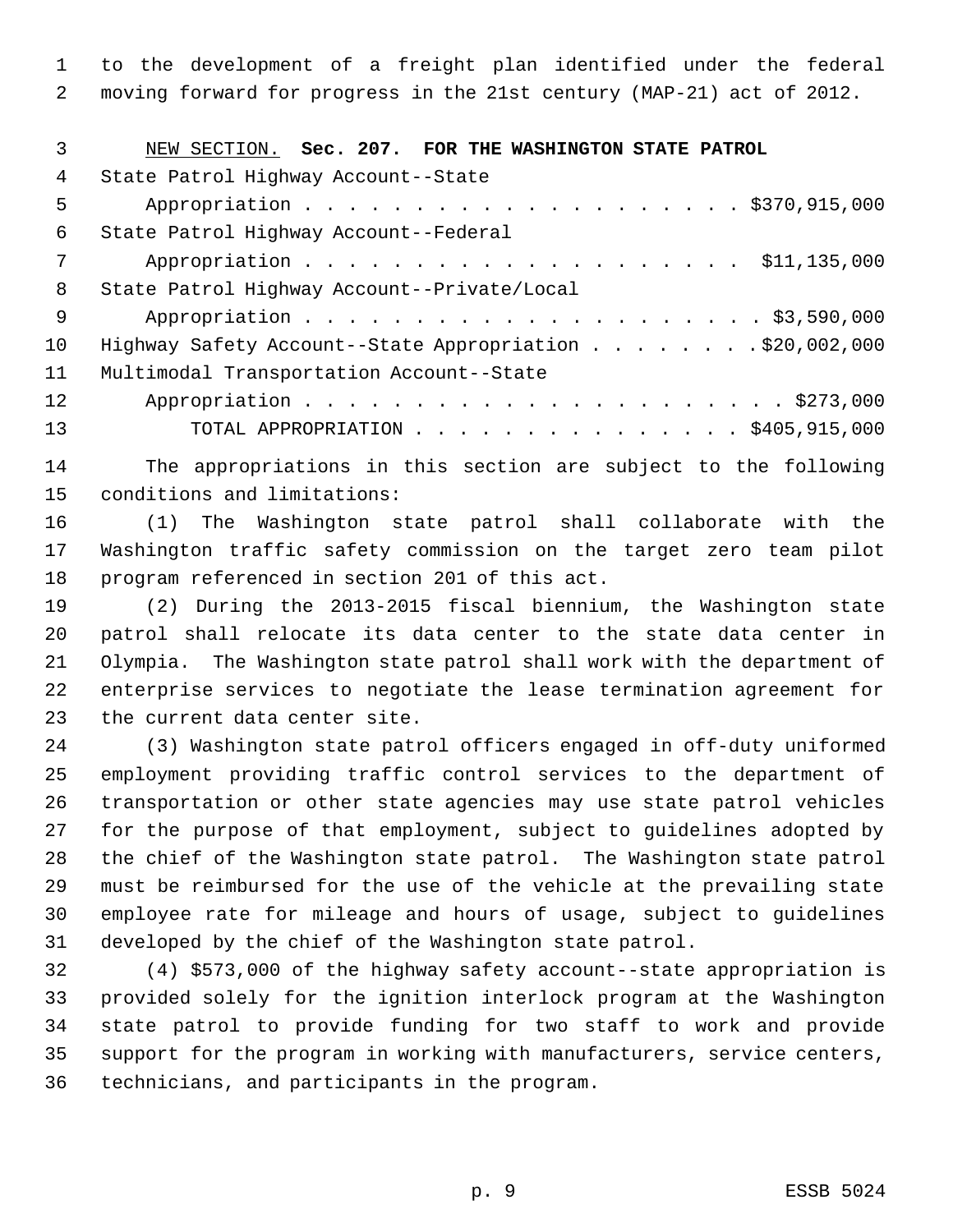| 1  | NEW SECTION. Sec. 208. FOR THE DEPARTMENT OF LICENSING         |
|----|----------------------------------------------------------------|
| 2  | Marine Fuel Tax Refund Account--State                          |
| 3  |                                                                |
| 4  | Motorcycle Safety Education Account--State                     |
| 5  |                                                                |
| 6  | State Wildlife Account--State Appropriation \$885,000          |
| 7  | Highway Safety Account--State Appropriation \$157,327,000      |
| 8  | Highway Safety Account--Federal Appropriation \$4,392,000      |
| 9  | Motor Vehicle Account--State Appropriation \$77,284,000        |
| 10 | Motor Vehicle Account--Federal Appropriation \$467,000         |
| 11 | Motor Vehicle Account--Private/Local Appropriation \$1,544,000 |
| 12 | Ignition Interlock Device Revolving Account--State             |
| 13 |                                                                |
| 14 | Department of Licensing Services Account--State                |
| 15 |                                                                |
| 16 | TOTAL APPROPRIATION \$254,955,000                              |
|    |                                                                |

 The appropriations in this section are subject to the following conditions and limitations:

 (1) \$1,235,000 of the highway safety account--state appropriation is provided solely for the implementation of chapter . . . (Substitute House Bill No. 1752), Laws of 2013 (requirements for the operation of commercial motor vehicles in compliance with federal regulations). If chapter . . . (Substitute House Bill No. 1752), Laws of 2013 is not enacted by June 30, 2013, the amount provided in this subsection lapses.

 (2) \$201,000 of the motor vehicle account--state appropriation is provided solely for the implementation of chapter . . . (Substitute Senate Bill No. 5152), Laws of 2013 (Sounders FC and Seahawks license plates). If chapter . . . (Substitute Senate Bill No. 5152), Laws of 2013 is not enacted by June 30, 2013, the amount provided in this subsection lapses.

 (3) \$425,000 of the highway safety account--state appropriation is provided solely for the implementation of chapter . . . (Substitute Senate Bill No. 5182), Laws of 2013 (vehicle owner information). If chapter . . . (Substitute Senate Bill No. 5182), Laws of 2013 is not enacted by June 30, 2013, the amount provided in this subsection lapses.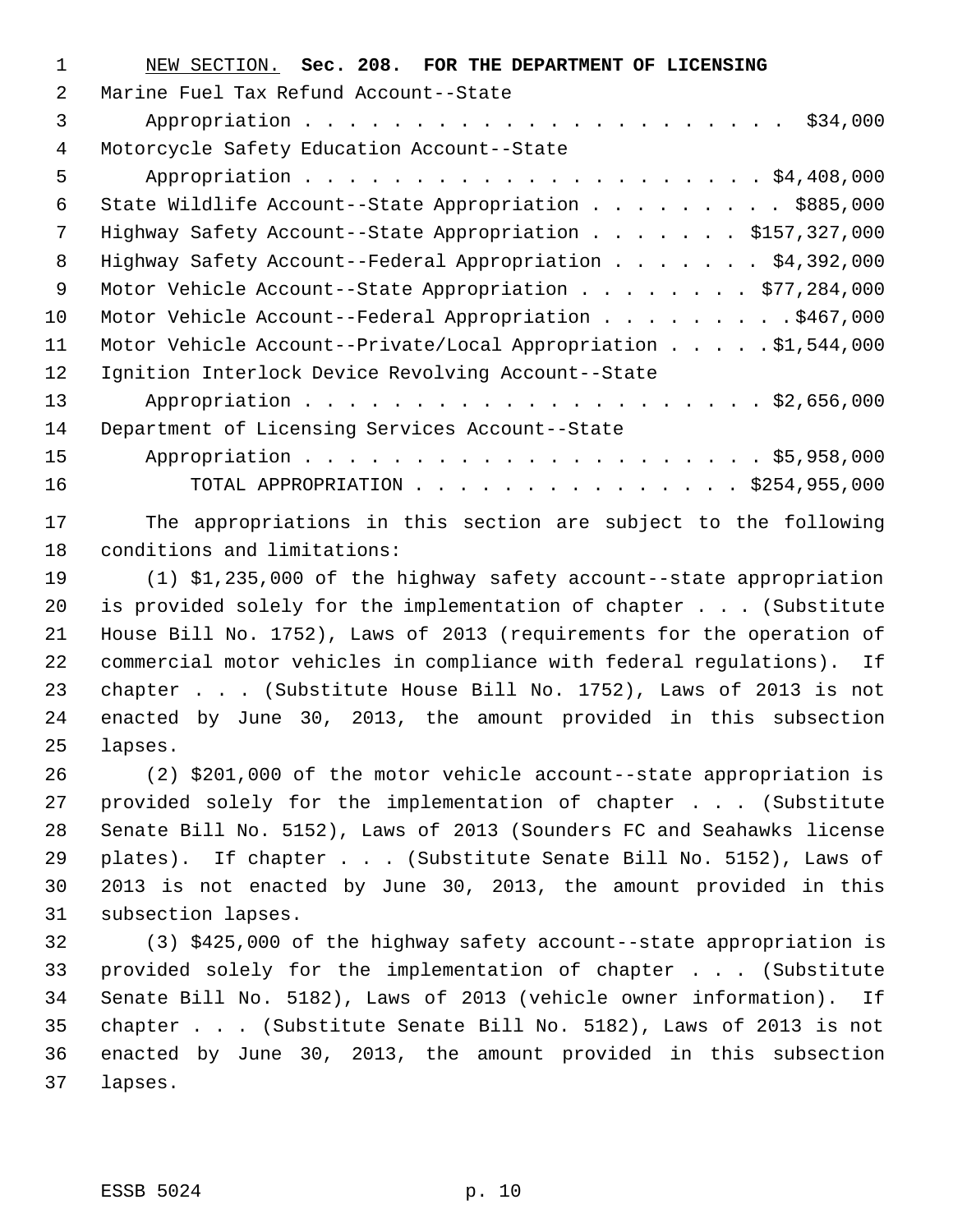(4) \$172,000 of the highway safety account--state appropriation is provided solely for the implementation of chapter . . . (Senate Bill No. 5775), Laws of 2013 (veterans/drivers' licenses). If chapter . . . (Senate Bill No. 5775), Laws of 2013 is not enacted by June 30, 2013, the amount provided in this subsection lapses.

 (5) \$652,000 of the motor vehicle account--state appropriation is provided solely for the implementation of chapter . . . (Substitute 8 Senate Bill No. 5785), Laws of 2013 (license plates). If chapter . . . (Substitute Senate Bill No. 5785), Laws of 2013 is not enacted by June 30, 2013, the amount provided in this subsection lapses.

 (6) \$78,000 of the motor vehicle account--state appropriation and \$3,707,000 of the highway safety account--state appropriation are provided solely for the implementation of chapter . . . (Substitute Senate Bill No. 5857), Laws of 2013 (vehicle-related fees). If chapter 15 . . . (Substitute Senate Bill No. 5857), Laws of 2013 is not enacted by June 30, 2013, the amount provided in this subsection lapses.

 (7) \$1,000,000 of the highway safety account--state appropriation is provided solely for information technology field system modernization.

 (8) \$3,082,000 of the highway safety account--state appropriation is provided solely for exam and licensing activities, including the workload associated with providing driver record abstracts, and is subject to the following additional conditions and limitations:

 (a) The department may furnish driving record abstracts only to those persons or entities expressly authorized to receive the abstracts under Title 46 RCW;

 (b) The department may furnish driving record abstracts only for an amount that does not exceed the specified fee amounts in RCW 46.52.130 (2)(e)(v) and (4); and

 (c) The department may not enter into a contract, or otherwise participate in any arrangement, with a third party or other state agency for any service that results in an additional cost, in excess of the fee amounts specified in RCW 46.52.130 (2)(e)(v) and (4), to statutorily authorized persons or entities purchasing a driving record abstract.

 (9)(a) The department of licensing must convene a work group to examine the use of parking placards and special license plates for persons with disabilities and develop a strategic plan for ending any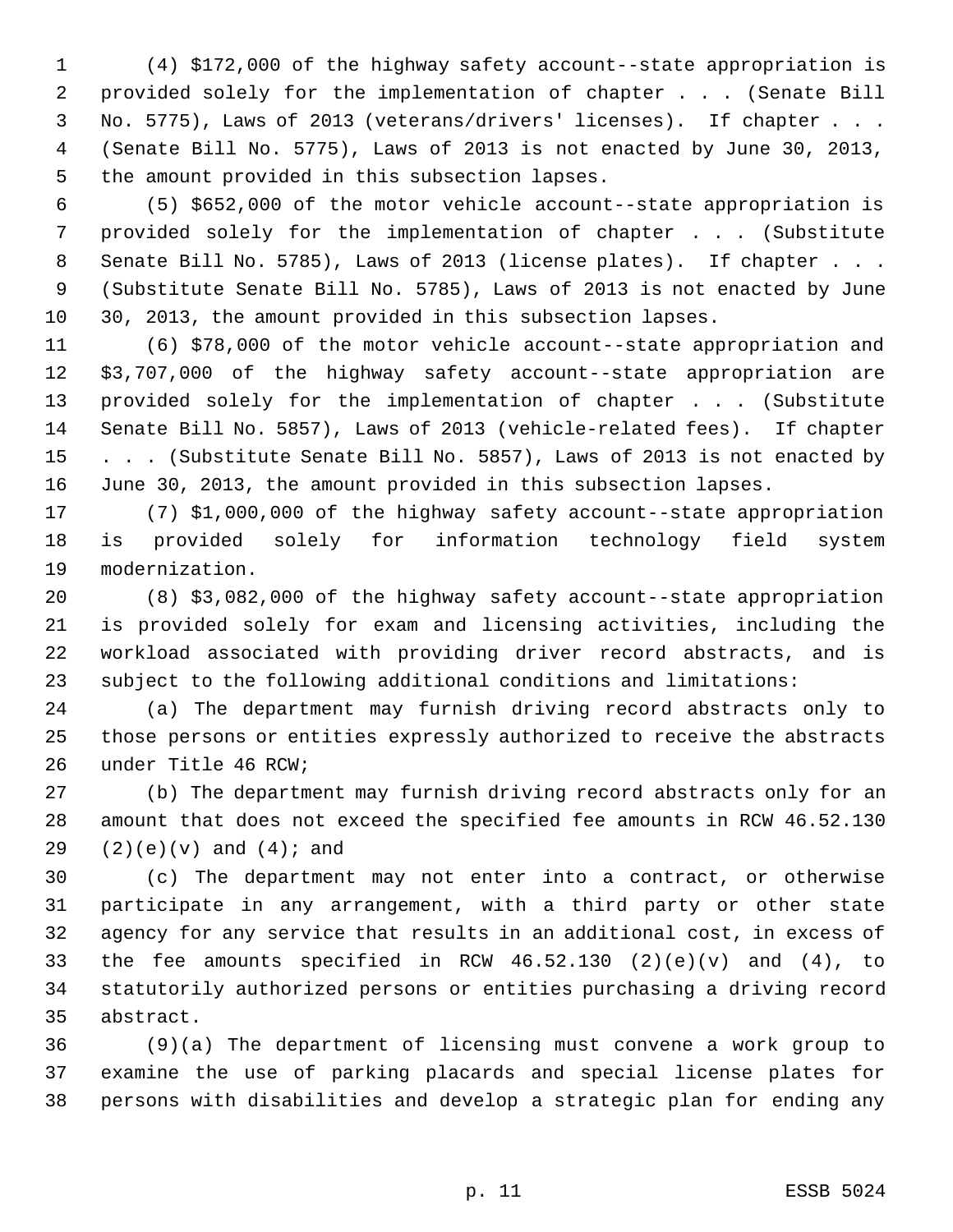abuse. In developing this plan, the department must work with the department of health, disabled citizen advocacy groups, and representatives from local government.

 (b) The work group must be composed of no more than two representatives from each of the entities listed in (a) of this subsection. The work group may, when appropriate, consult with any other public or private entity in order to complete the strategic plan. (c) The strategic plan must include:

 (i) Oversight measures to ensure that parking placards and special license plates for persons with disabilities are being properly issued, including: (A) The entity responsible for coordinating a randomized review of applications for special parking privileges; (B) a volunteer panel of medical professionals to conduct such reviews; (C) a means to protect the anonymity of both the medical professional conducting a review and the medical professional under review; (D) a means to protect the privacy of applicants by removing any personally identifiable information; and (E) possible sanctions against a medical professional for repeated improper issuances of parking placards or special license plates for persons with disabilities, including those sanctions listed in chapter 18.130 RCW; and

 (ii) The creation of a publicly accessible system in which the validity of parking placards and special license plates for persons with disabilities may be verified. This system must not allow the public to access any personally identifiable information or protected health information of a person who has been issued a parking placard or special license plate.

 (d) The work group must convene by July 1, 2013, and terminate by December 1, 2013.

 (e) By December 1, 2013, the work group must deliver to the legislature and the appropriate legislative committees the strategic plan required under this subsection, together with its findings, recommendations, and any necessary draft legislation in order to implement the strategic plan.

 (10) The appropriation in this section reflects the department charging an amount sufficient to cover the full cost of providing the data requested under RCW 46.12.630(2).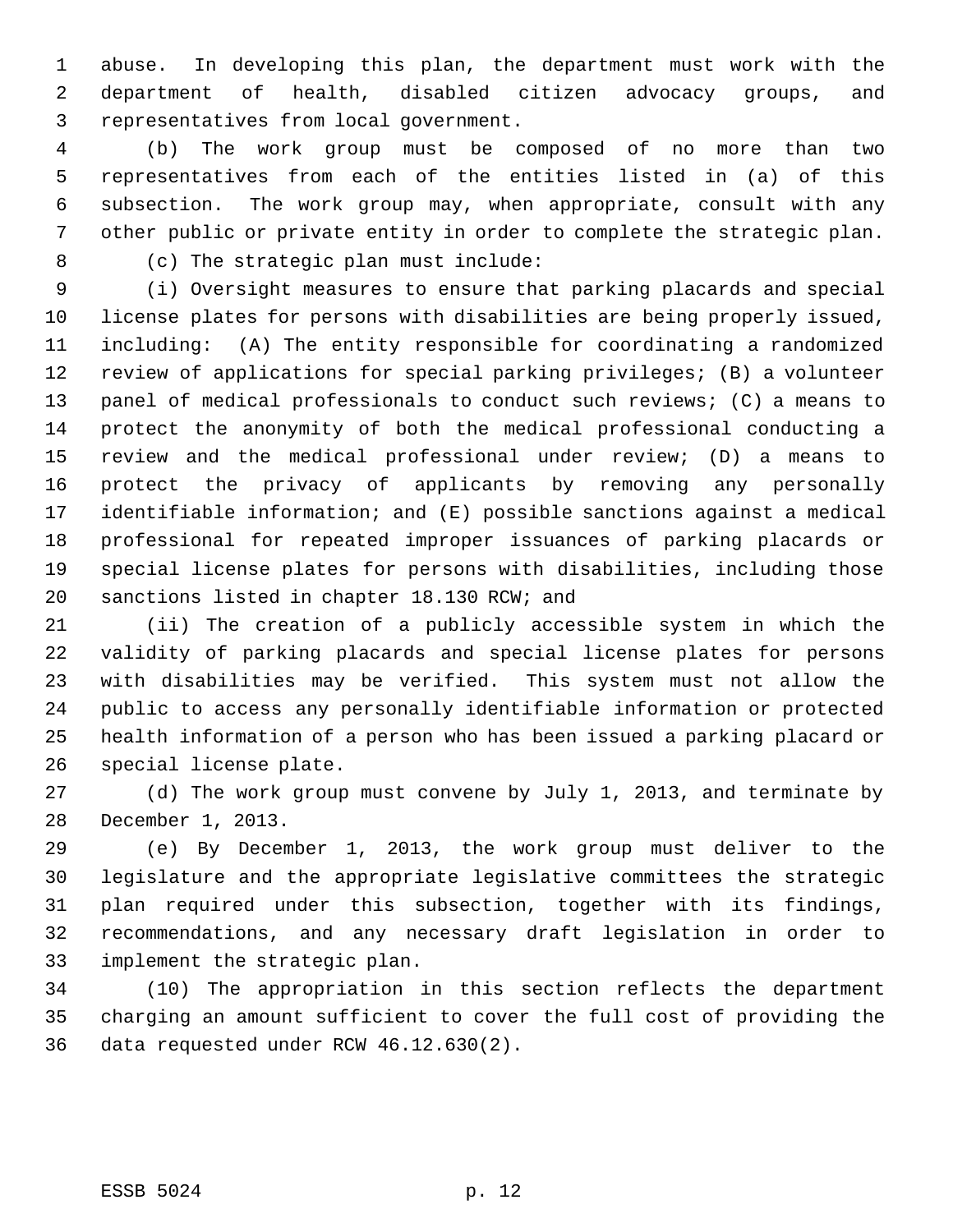| 1             | NEW SECTION. Sec. 209. FOR THE DEPARTMENT OF TRANSPORTATION-- |
|---------------|---------------------------------------------------------------|
| $\mathcal{L}$ | TOLL OPERATIONS AND MAINTENANCE--PROGRAM B                    |
| 3             | Motor Vehicle Account--State Appropriation \$888,000          |
| 4             | State Route Number 520 Corridor Account--State                |
| 5             | \$32,801,000                                                  |
| 6             | State Route Number 520 Civil Penalties Account--State         |
| 7             |                                                               |
| 8             | Tacoma Narrows Toll Bridge Account--State                     |
| -9            | Appropriation \$23,259,000                                    |
| 10            | Puget Sound Ferry Operations Account--State                   |
| 11            |                                                               |
| 12            |                                                               |
|               |                                                               |

 The appropriations in this section are subject to the following conditions and limitations:

 (1) The department shall make detailed quarterly expenditure reports available to the transportation commission and to the public on the department's web site using current department resources. The reports must include a summary of toll revenue by facility on all operating toll facilities and an itemized depiction of the use of that revenue.

 (2) \$4,168,000 of the state route number 520 civil penalties account--state appropriation and \$676,000 of the Tacoma Narrows toll bridge account--state appropriation are provided solely for expenditures related to the toll adjudication process. All costs associated with the toll adjudication process are anticipated to be covered by revenue collected from the toll adjudication process. The department shall report quarterly on the toll adjudication process to the office of financial management and the house of representatives and senate transportation committees. The reports must include a summary table for each toll facility that includes: The number of notices of civil penalty issued; the number of recipients who pay before the notice becomes a penalty; the number of recipients who request a hearing and the number who do not respond; workload costs related to hearings; the cost and effectiveness of debt collection activities; and revenues generated from notices of civil penalty.

 (3) \$6,000,000 of the state route number 520 corridor account-- state appropriation is provided solely for an operating and maintenance reserve subaccount as required in the state route 520 "Master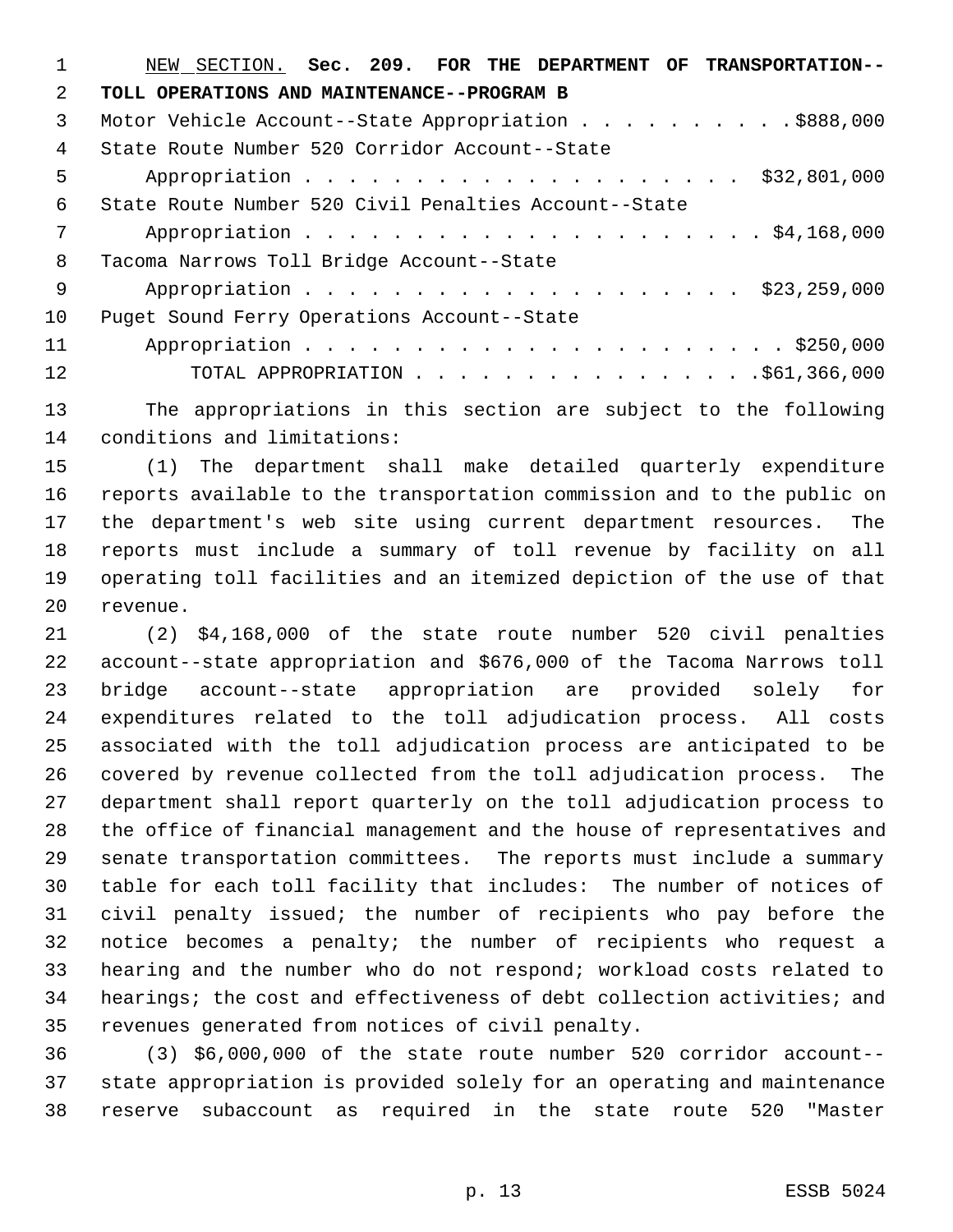Resolution" (State Finance Committee Resolution 1117, adopted September 29, 2011). The funds must be held in unallotted status and may only be allotted in the event that the director of the office of financial management determines that available toll revenues are insufficient to pay operating and maintenance expenses and other obligations when due.

 (4) \$1,300,000 of the Tacoma Narrows toll bridge account--state appropriation is provided solely to cover forty-five days of lost operations as a contingency. The funds must be held in unallotted status and may only be allotted in the event that the director of the office of financial management determines that available toll revenues are insufficient to pay operating and maintenance expenses and other obligations when due.

 (5) The department shall make detailed quarterly reports to the governor and the transportation committees of the legislature on the use of consultants in the tolling program. The reports must include the name of the contractor, the scope of work, the type of contract, timelines, deliverables, any new task orders, and any extensions to existing consulting contracts.

 (6)(a) \$250,000 of the Puget Sound ferry operations account--state appropriation is provided solely for the development of a plan to integrate and transition customer service, reservation, and payment systems currently provided by the marine division to ferry users into the statewide tolling customer service center.

(b)(i) The department shall develop a plan that addresses:

 (A) A phased implementation approach, beginning with "Good To Go" 26 as a payment option for ferry users;

 (B) The feasibility, schedule, and cost of creating a single account-based system for toll road and ferry users;

 (C) Transitioning customer service currently provided by the marine division to the statewide tolling customer service center; and

 (D) Transitioning existing and planned ferry reservation system support from the marine division to the statewide tolling customer service center.

 (ii) The plan must be provided to the office of financial management and the transportation committees of the legislature by November 29, 2013.

(7) \$21,283,000 of the Tacoma Narrows toll bridge account--state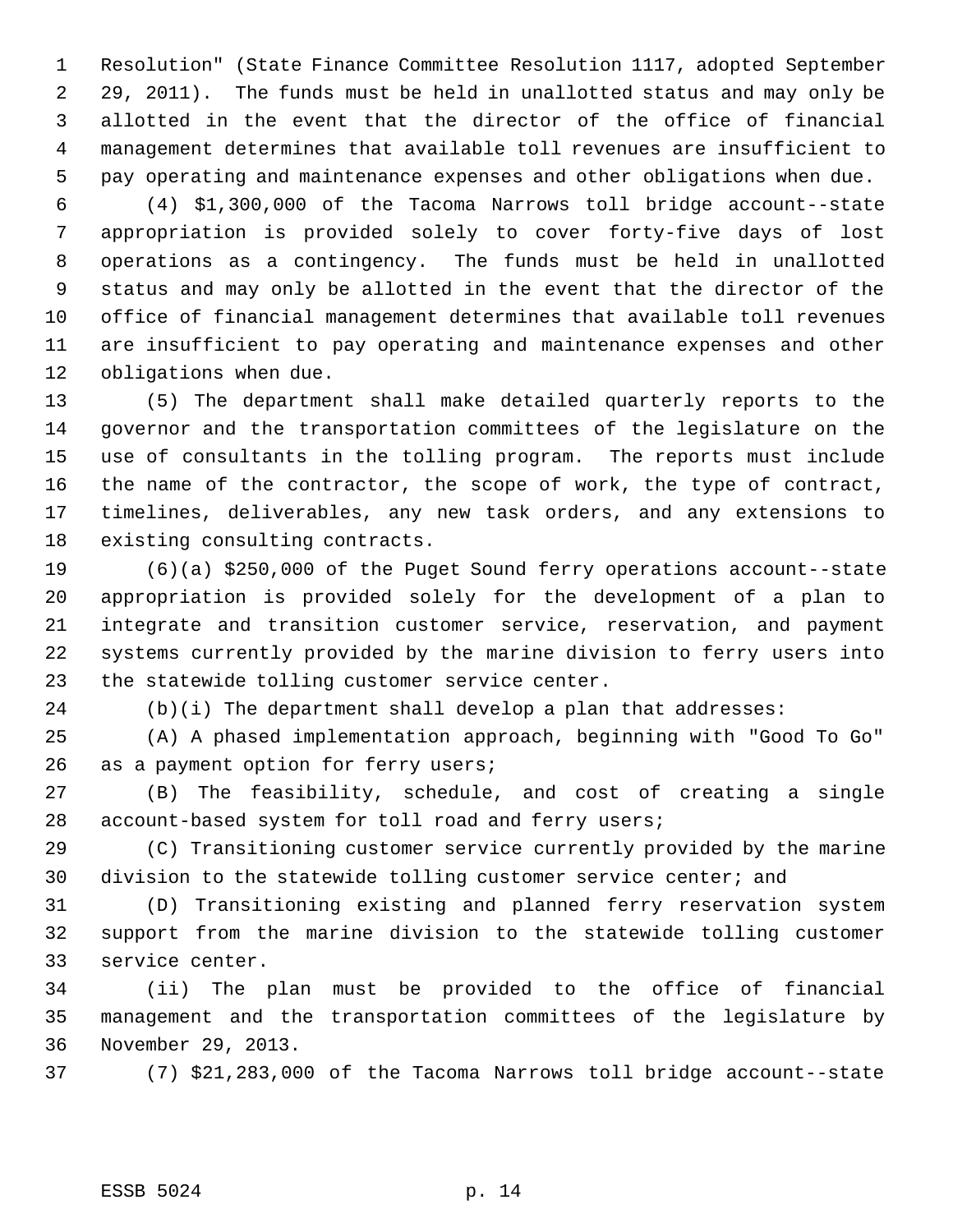appropriation is provided solely to operate and maintain the eastbound Tacoma Narrows bridge. This appropriation reflects a twenty percent reduction in management costs.

 (8) \$350,000 of the motor vehicle account--state appropriation is provided solely for an investment grade traffic and revenue study to support the transportation commission in future toll rate setting and in order to evaluate internal refinance opportunities for the Tacoma Narrows bridge. The department shall involve the office of the state treasurer with the study.

## NEW SECTION. **Sec. 210. FOR THE DEPARTMENT OF TRANSPORTATION-- INFORMATION TECHNOLOGY--PROGRAM C**

| 12 <sup>°</sup> | Transportation Partnership Account--State                   |
|-----------------|-------------------------------------------------------------|
| 13              |                                                             |
| 14              | Motor Vehicle Account--State Appropriation \$68,436,000     |
| 15 <sub>1</sub> | Multimodal Transportation Account--State                    |
| 16              |                                                             |
| 17              | Transportation 2003 Account (Nickel Account)--State         |
| 18              |                                                             |
| 19              | State Toxics Control Account--State Appropriation \$201,000 |
| 20              | TOTAL APPROPRIATION 571,920,000                             |

 The appropriations in this section are subject to the following conditions and limitations: \$201,000 of the state toxics control account--state appropriation is provided solely for the department's compliance with its national pollution discharge elimination system permit.

 NEW SECTION. **Sec. 211. FOR THE DEPARTMENT OF TRANSPORTATION-- FACILITY MAINTENANCE, OPERATIONS, AND CONSTRUCTION--PROGRAM D-- OPERATING** 29 Motor Vehicle Account--State Appropriation . . . . . . . \$25,415,000 State Toxics Control Account--State Appropriation . . . . . . \$850,000 TOTAL APPROPRIATION . . . . . . . . . . . . . . . .\$26,265,000 The appropriations in this section are subject to the following conditions and limitations: \$850,000 of the state toxics control account--state appropriation is provided solely for the department's compliance with its national pollution discharge elimination system permit.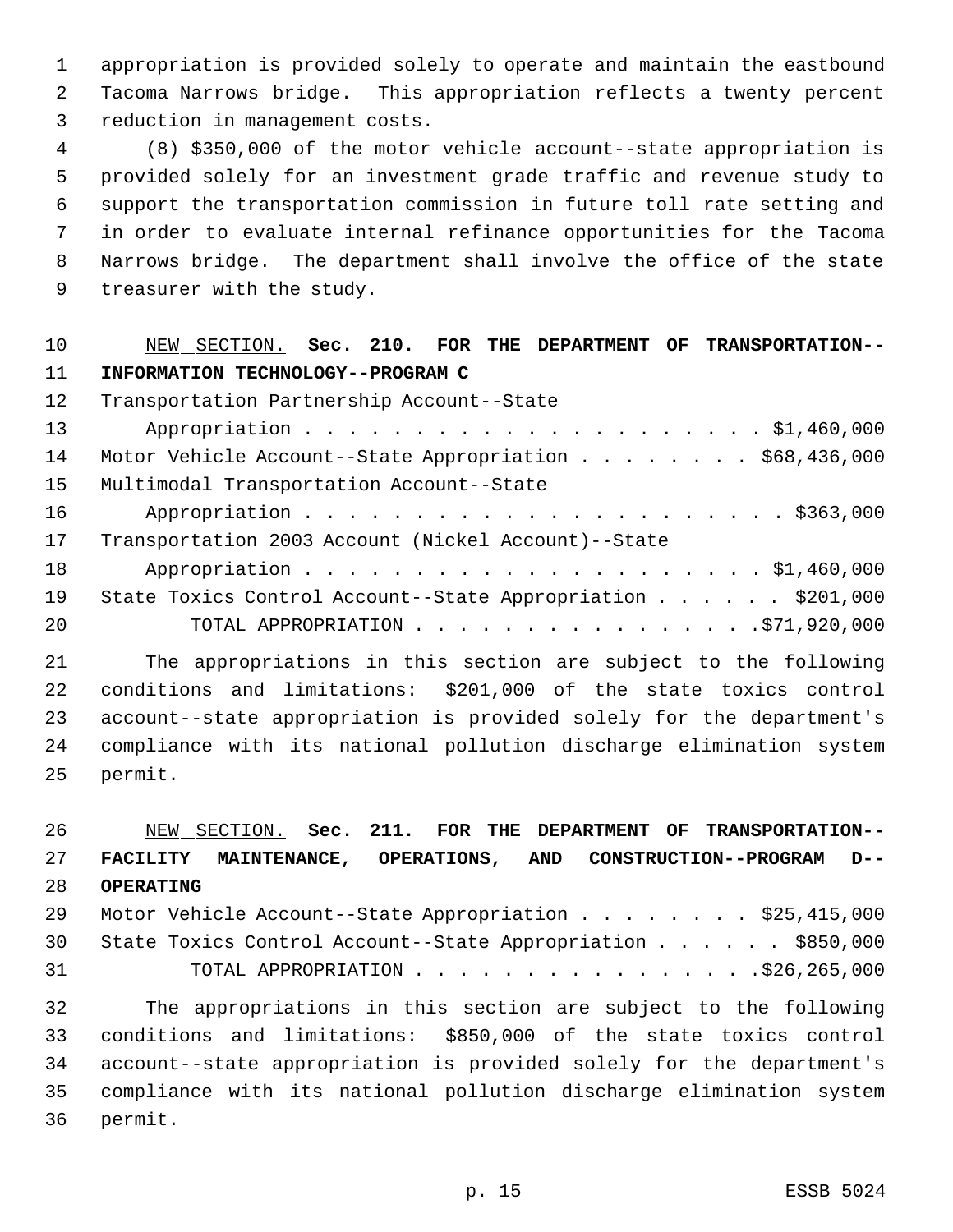NEW SECTION. **Sec. 212. FOR THE DEPARTMENT OF TRANSPORTATION-- AVIATION--PROGRAM F**

|      | 3 Aeronautics Account--State Appropriation \$7,358,000   |
|------|----------------------------------------------------------|
|      | 4 Aeronautics Account--Federal Appropriation \$2,150,000 |
| $-5$ | TOTAL APPROPRIATION $\ldots$ , \$9,508,000               |

 The appropriations in this section are subject to the following conditions and limitations: \$3,500,000 of the aeronautics account-- state appropriation is provided solely for the airport aid grant program, which provides competitive grants to public airports for pavement, safety, planning, and security.

 NEW SECTION. **Sec. 213. FOR THE DEPARTMENT OF TRANSPORTATION-- PROGRAM DELIVERY MANAGEMENT AND SUPPORT--PROGRAM H**

13 Motor Vehicle Account--State Appropriation . . . . . . . \$44,040,000 14 Motor Vehicle Account--Federal Appropriation . . . . . . . . . \$500,000 Multimodal Transportation Account--State Appropriation . . . . . . . . . . . . . . . . . . . . . . \$250,000 State Toxics Control Account--State Appropriation . . . . . \$3,543,000

- TOTAL APPROPRIATION . . . . . . . . . . . . . . . .\$48,333,000
- The appropriations in this section are subject to the following conditions and limitations:

 (1) \$3,543,000 of the state toxics control account--state appropriation is provided solely for the department's compliance with its national pollution discharge elimination system permit.

 (2) The real estate services division of the department must recover the cost of its efforts from sale proceeds and fund additional future sales from those proceeds.

 (3) The legislature recognizes that the Dryden pit site (WSDOT Inventory Control (IC) No. 2-04-00103) is unused state-owned real property under the jurisdiction of the department, and that the public would benefit significantly from the complete enjoyment of the natural scenic beauty and recreational opportunities available at the site. Therefore, pursuant to RCW 47.12.080, the legislature declares that transferring the property to the department of fish and wildlife for recreational use and fish and wildlife restoration efforts is consistent with the public interest in order to preserve the area for the use of the public and the betterment of the natural environment. The department shall work with the department of fish and wildlife and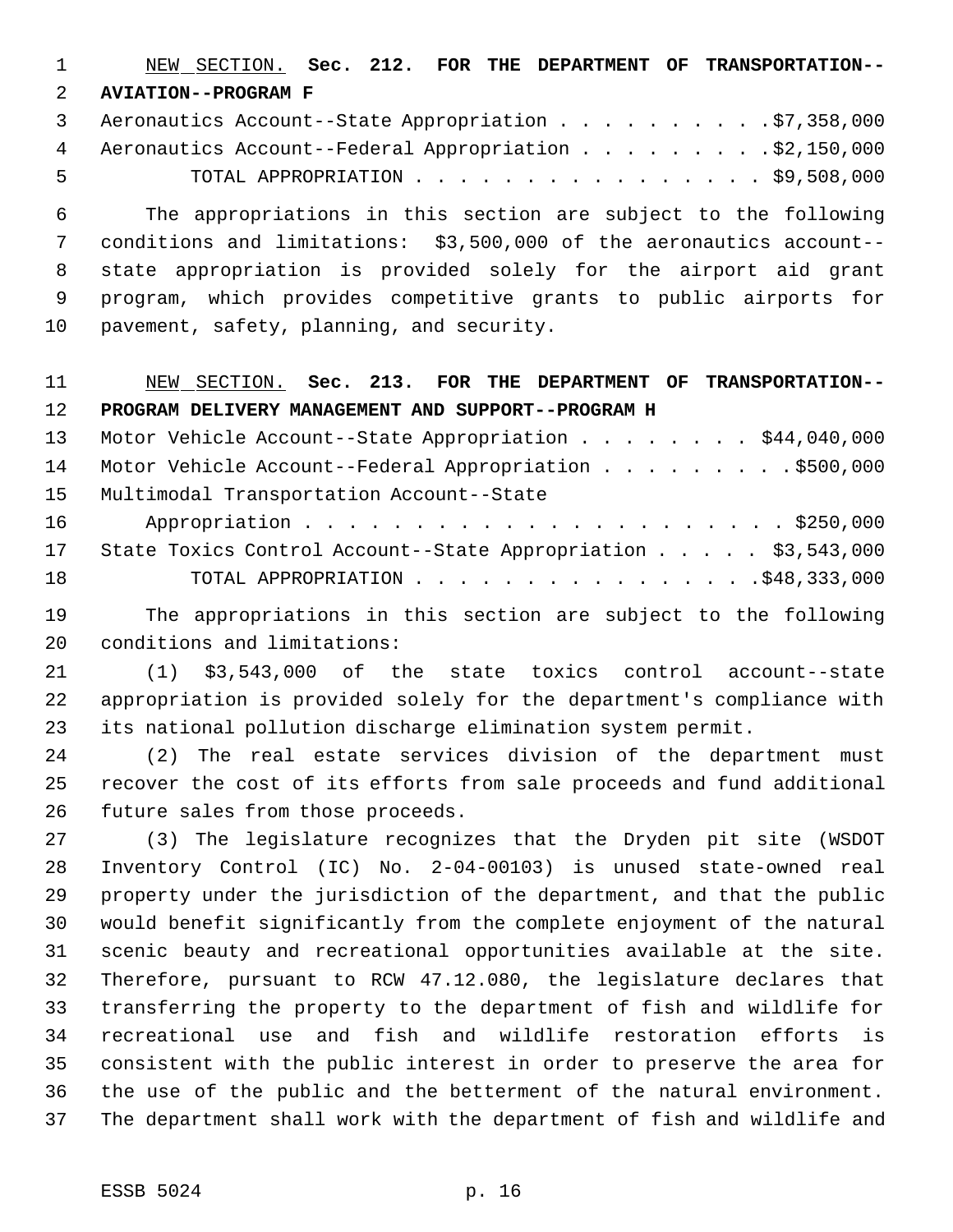transfer and convey the Dryden pit site to the department of fish and wildlife as-is for an adjusted fair market value reflecting site conditions, the proceeds of which must be deposited in the motor vehicle fund. The department is not responsible for any costs associated with the cleanup or transfer of this property. This subsection expires June 30, 2014.

 (4) The legislature recognizes that the trail known as the Apple Capital Loop, and its extensions, serve to separate motor vehicle traffic from pedestrians and bicyclists, increasing motor vehicle safety on existing state route number 28. Consistent with chapter 47.30 RCW and pursuant to RCW 47.12.080, the legislature declares that transferring portions of WSDOT Inventory Control (IC) Nos. 2-09-04537 and 2-09-04569 to Douglas county and the city of East Wenatchee is consistent with the public interest. The legislature directs the department to transfer the property to Douglas county and the city of East Wenatchee. The department must be paid fair market value for any portions of the transferred real property that is later abandoned, vacated, or ceases to be publicly maintained for trail purposes. Douglas county and the city of East Wenatchee must agree to accept responsibility for trail segments within their respective jurisdictions and sign an agreement with the state that the transfer of these parcels to their respective jurisdictions extinguishes any state obligations to improve, maintain, or be in any way responsible for these assets. This subsection expires June 30, 2014.

 NEW SECTION. **Sec. 214. FOR THE DEPARTMENT OF TRANSPORTATION-- ECONOMIC PARTNERSHIPS--PROGRAM K**

27 Motor Vehicle Account--State Appropriation . . . . . . . . . . \$570,000

 The appropriation in this section is subject to the following conditions and limitations: The department shall continue monitoring the work of other states and countries currently exploring or piloting road user charges as a way of transitioning from the gas tax to a road user assessment system of paying for transportation. The department must provide an update regarding its findings by December 1, 2013, and December 1, 2014, and at any other time the department deems pertinent.

NEW SECTION. **Sec. 215. FOR THE DEPARTMENT OF TRANSPORTATION--**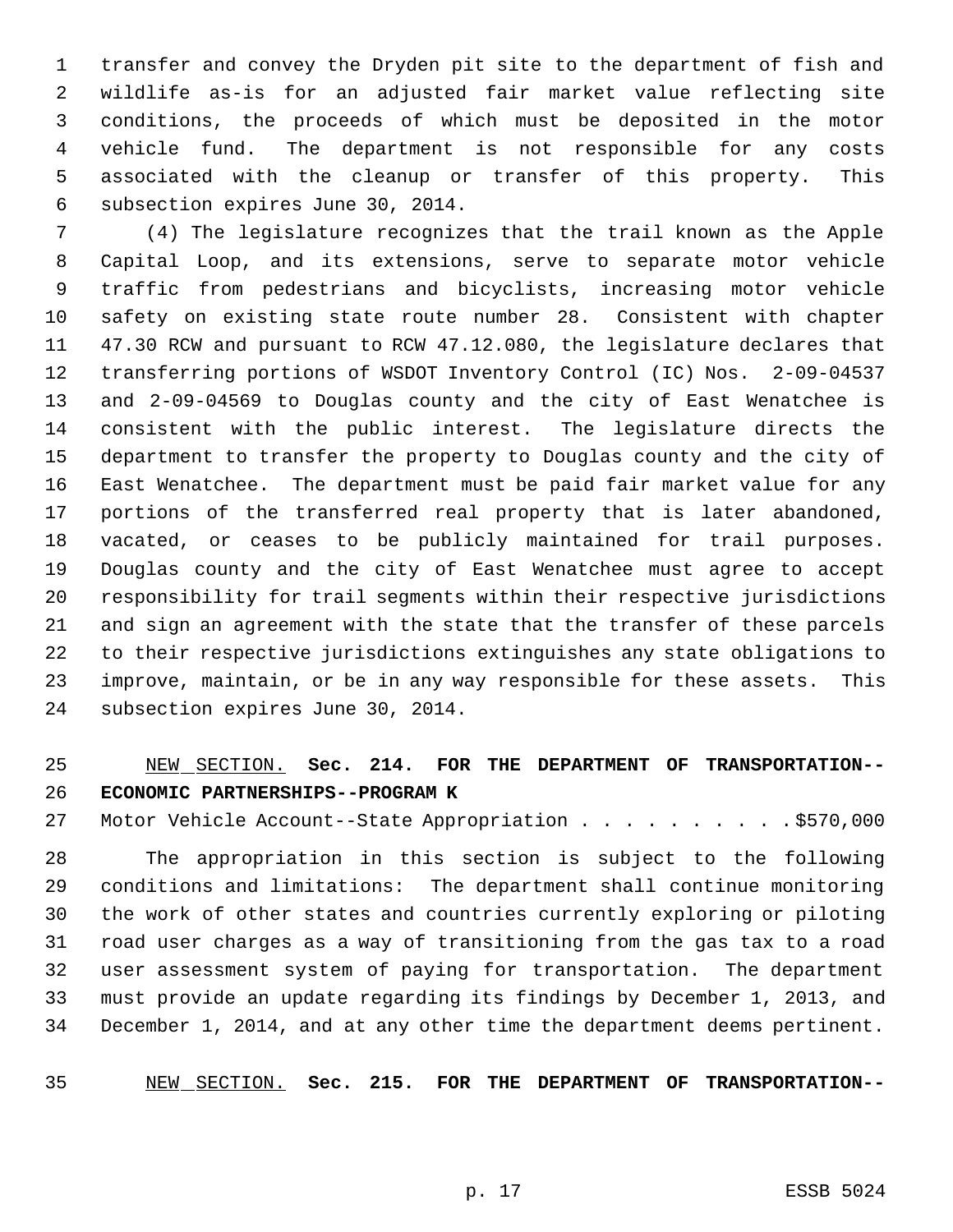#### **HIGHWAY MAINTENANCE--PROGRAM M**

|     | 2 Highway Safety Account--State Appropriation \$10,000,000      |
|-----|-----------------------------------------------------------------|
|     | 3 Motor Vehicle Account--State Appropriation \$380,101,000      |
|     | 4 Motor Vehicle Account--Federal Appropriation \$7,000,000      |
|     | 5 State Toxics Control Account--State Appropriation \$9,755,000 |
| - 6 | TOTAL APPROPRIATION \$406,856,000                               |

 The appropriations in this section are subject to the following conditions and limitations:

 (1) \$377,779,000 of the motor vehicle account--state appropriation and \$10,000,000 of the highway safety account--state appropriation are provided solely for the maintenance program to achieve specific levels of service on the thirty maintenance targets listed by statewide priority in LEAP Transportation Document 2013-4 as developed April 2, 2013. Beginning in February 2014, the department shall report to the legislature annually on its updated maintenance accountability process targets and whether or not the department was able to achieve its targets.

 (2) \$8,450,000 of the state toxics control account--state appropriation is provided solely for the department's compliance with its national pollution discharge elimination system permit.

 (3) \$1,305,000 of the state toxics control account--state appropriation is provided solely for utility fees assessed by local governments as authorized under RCW 90.03.525 for the mitigation of storm water runoff from state highways.

 (4) \$2,277,000 of the motor vehicle account--state appropriation is provided solely to replace or rehabilitate critical equipment needed to perform snow and ice removal activities and roadway maintenance. These funds may not be used to purchase passenger cars as defined in RCW 46.04.382.

 (5) \$50,000 of the motor vehicle account--state appropriation is provided solely for clearing and pruning dangerous trees along state route number 542 between mile markers 43 and 48 to prevent safety hazards and delays.

## NEW SECTION. **Sec. 216. FOR THE DEPARTMENT OF TRANSPORTATION-- TRAFFIC OPERATIONS--PROGRAM Q--OPERATING**

|  | 36 Motor Vehicle Account--State Appropriation \$50,475,000  |  |  |  |  |
|--|-------------------------------------------------------------|--|--|--|--|
|  | 37 Motor Vehicle Account--Federal Appropriation \$2,050,000 |  |  |  |  |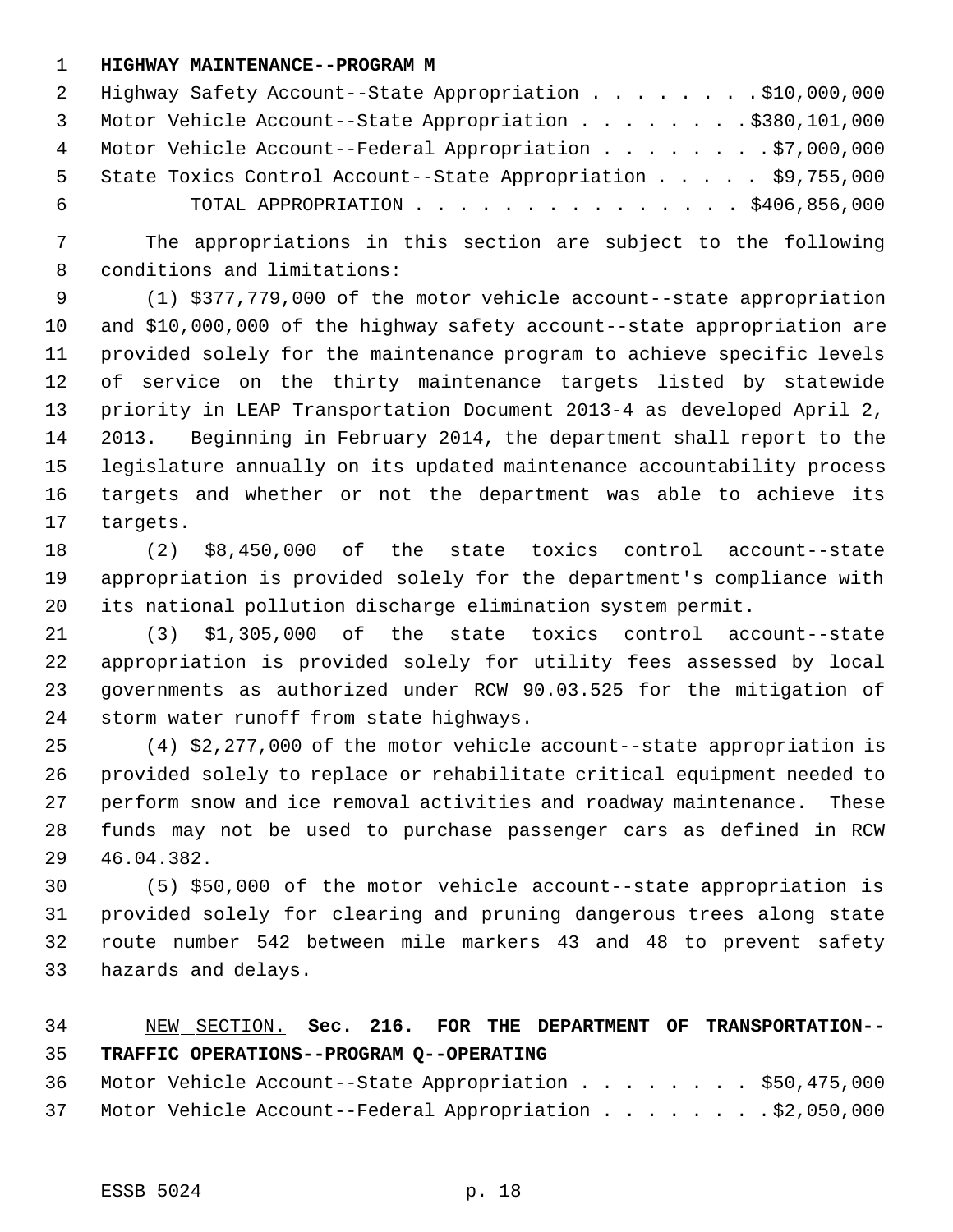| 1 Motor Vehicle Account--Private/Local Appropriation \$250,000 |
|----------------------------------------------------------------|
| TOTAL APPROPRIATION \$52,775,000                               |

 The appropriations in this section are subject to the following conditions and limitations:

 (1) \$6,000,000 of the motor vehicle account--state appropriation is provided solely for low-cost enhancements. The department shall give priority to low-cost enhancement projects that improve safety or provide congestion relief. The department shall prioritize low-cost enhancement projects on a statewide rather than regional basis. By September 1st of each even-numbered year, the department shall provide a report to the legislature listing all low-cost enhancement projects prioritized on a statewide rather than regional basis completed in the prior year.

 (2) \$9,000,000 of the motor vehicle account--state appropriation is provided solely for the department's incident response program.

 (3) \$102,000 of the motor vehicle account--state appropriation is provided solely to replace or rehabilitate critical equipment needed to perform traffic control. These funds may not be used to purchase passenger cars as defined in RCW 46.04.382.

| 20 | NEW SECTION. Sec. 217. FOR THE DEPARTMENT OF TRANSPORTATION-- |
|----|---------------------------------------------------------------|
| 21 | TRANSPORTATION MANAGEMENT ANDSUPPORT--PROGRAM S               |
| 22 | Motor Vehicle Account--State Appropriation \$27,268,000       |
| 23 | Motor Vehicle Account--Federal Appropriation \$30,000         |
| 24 | Multimodal Transportation Account--State                      |
| 25 |                                                               |
| 26 |                                                               |

 NEW SECTION. **Sec. 218. FOR THE DEPARTMENT OF TRANSPORTATION-- TRANSPORTATION PLANNING, DATA, AND RESEARCH--PROGRAM T** 29 Motor Vehicle Account--State Appropriation . . . . . . . \$20,092,000 Motor Vehicle Account--Federal Appropriation . . . . . . . \$24,885,000 Multimodal Transportation Account--State Appropriation . . . . . . . . . . . . . . . . . . . . . . \$662,000 Multimodal Transportation Account--Federal Appropriation . . . . . . . . . . . . . . . . . . . . . \$2,809,000 Multimodal Transportation Account--Private/Local Appropriation . . . . . . . . . . . . . . . . . . . . . . \$100,000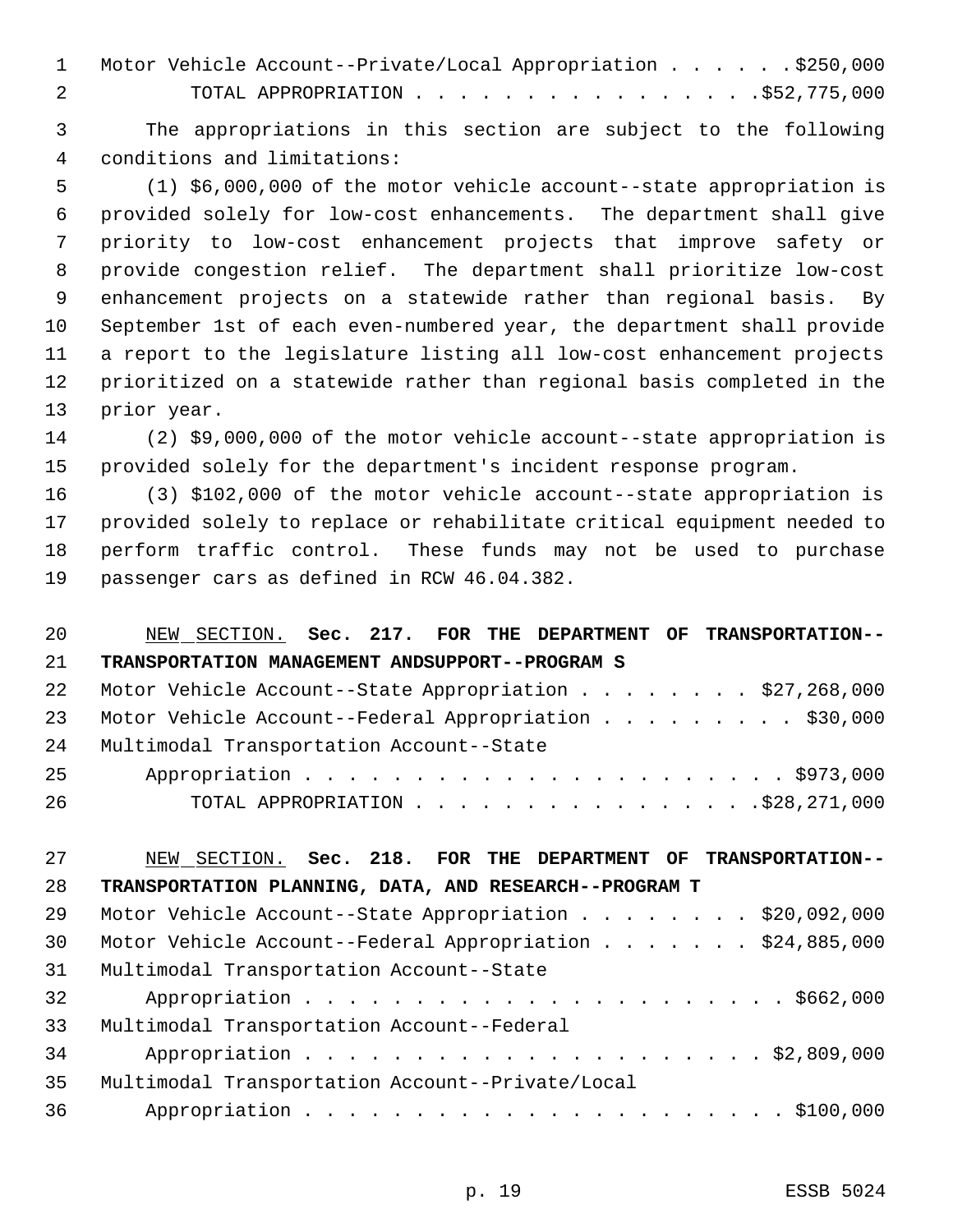1 TOTAL APPROPRIATION . . . . . . . . . . . . . . . . \$48,548,000

| $\overline{2}$ | NEW SECTION. Sec. 219. FOR THE DEPARTMENT OF TRANSPORTATION--           |
|----------------|-------------------------------------------------------------------------|
| 3              | CHARGES FROM OTHER AGENCIES--PROGRAM U                                  |
| $\overline{4}$ | Motor Vehicle Account--State Appropriation \$81,628,000                 |
| 5              | Motor Vehicle Account--Federal Appropriation \$400,000                  |
| 6              | Multimodal Transportation Account--State Appropriation \$40,000         |
| 7              | TOTAL APPROPRIATION $\ldots$ \$82,068,000                               |
| 8              | The appropriations in this section are subject to the following         |
| 9              | conditions and limitations: The department of enterprise services must  |
| 10             | provide a detailed accounting of the revenues and expenditures of the   |
| 11             | self-insurance fund to the transportation committees of the legislature |
| 12             | on December 31st and June 30th of each year.                            |
| 13             | NEW SECTION. Sec. 220. FOR THE DEPARTMENT OF TRANSPORTATION--           |
| 14             | PUBLIC TRANSPORTATION--PROGRAM V                                        |
| 15             | State Vehicle Parking Account--State Appropriation \$452,000            |
| 16             | Regional Mobility Grant Program Account--State                          |
| 17             | \$40,000,000                                                            |
| 18             | Rural Mobility Grant Program Account--State                             |
| 19             |                                                                         |
| 20             | Multimodal Transportation Account--State                                |
| 21             |                                                                         |
| 22             | Multimodal Transportation Account--Federal                              |
| 23             |                                                                         |
| 24             | Multimodal Transportation Account--Private/Local                        |
| 25             |                                                                         |
| 26             | TOTAL APPROPRIATION \$102,206,000                                       |
| 27             | The appropriations in this section are subject to the following         |
| 28             | conditions and limitations:                                             |
| 29             | (1) \$25,000,000 of the multimodal transportation account--state        |
| 30             | appropriation is provided solely for a grant program for special needs  |
| 31             | transportation provided by transit agencies and nonprofit providers of  |
| 32             | transportation. Of this amount:                                         |
| 33             | (a) \$5,500,000 is provided solely for grants to nonprofit providers    |
| 34             | special needs transportation. Grants must be based on need,<br>оf       |

including the availability of other providers of service in the area,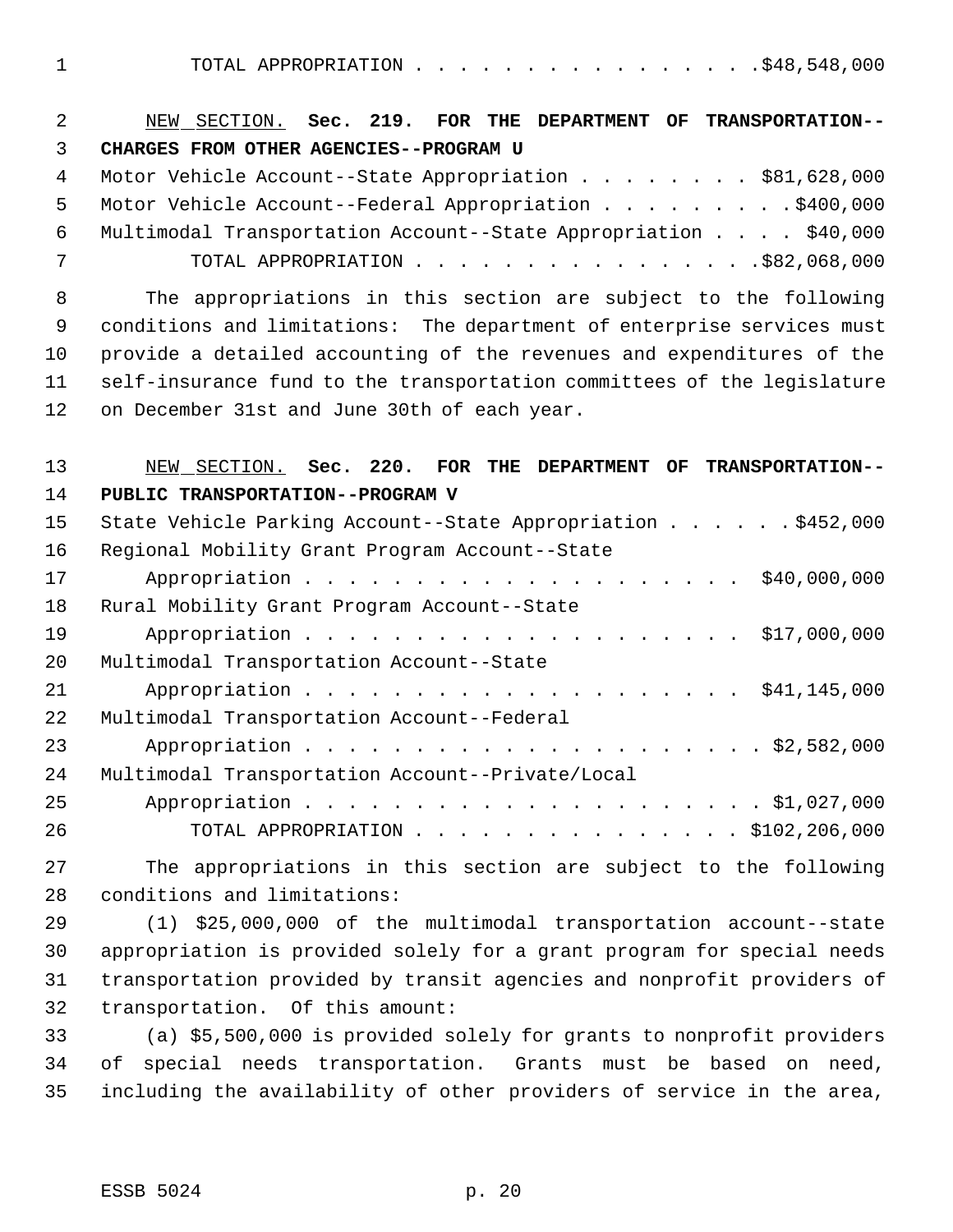efforts to coordinate trips among providers and riders, and the cost effectiveness of trips provided; and

 (b) \$19,500,000 is provided solely for formula-based grants to transit agencies to transport persons with special transportation needs. To receive a grant, the transit agency must, to the greatest extent practicable, have a maintenance of effort for special needs transportation that is no less than the previous year's maintenance of effort for special needs transportation. Grants for transit agencies must be prorated based on the amount expended for demand response service and route deviated service in calendar year 2011 as reported in the "Summary of Public Transportation - 2011" published by the department. A transit agency may not receive more than thirty percent of these distributions.

 (2) \$17,000,000 of the rural mobility grant program account--state appropriation is provided solely for grants to aid small cities and rural areas as prescribed in RCW 47.66.100.

 (3) \$6,000,000 of the multimodal transportation account--state appropriation is provided solely for a vanpool grant program for: (a) Public transit agencies to add vanpools or replace vans; and (b) incentives for employers to increase employee vanpool use. Operating costs for public transit agencies are not eligible for funding under this grant program. Additional employees may not be hired from the funds provided in this section for the vanpool grant program, and supplanting of transit funds currently funding vanpools is not allowed. The department shall encourage grant applicants and recipients to leverage nonstate funds.

 (4) \$40,000,000 of the regional mobility grant program account-- state appropriation is provided solely for the regional mobility grant projects, including reappropriations, identified in LEAP Transportation Document 2013-2 ALL PROJECTS - Public Transportation - Program (V) as developed April 2, 2013. The department shall review all projects receiving grant awards under this program at least semiannually to determine whether the projects are making satisfactory progress or should be terminated. The department shall promptly close out grants when projects have been completed, and any remaining funds must be used only to fund contingency projects identified in the LEAP transportation document referenced in this subsection. The department shall not approve any increase or changes to the scope of a project for the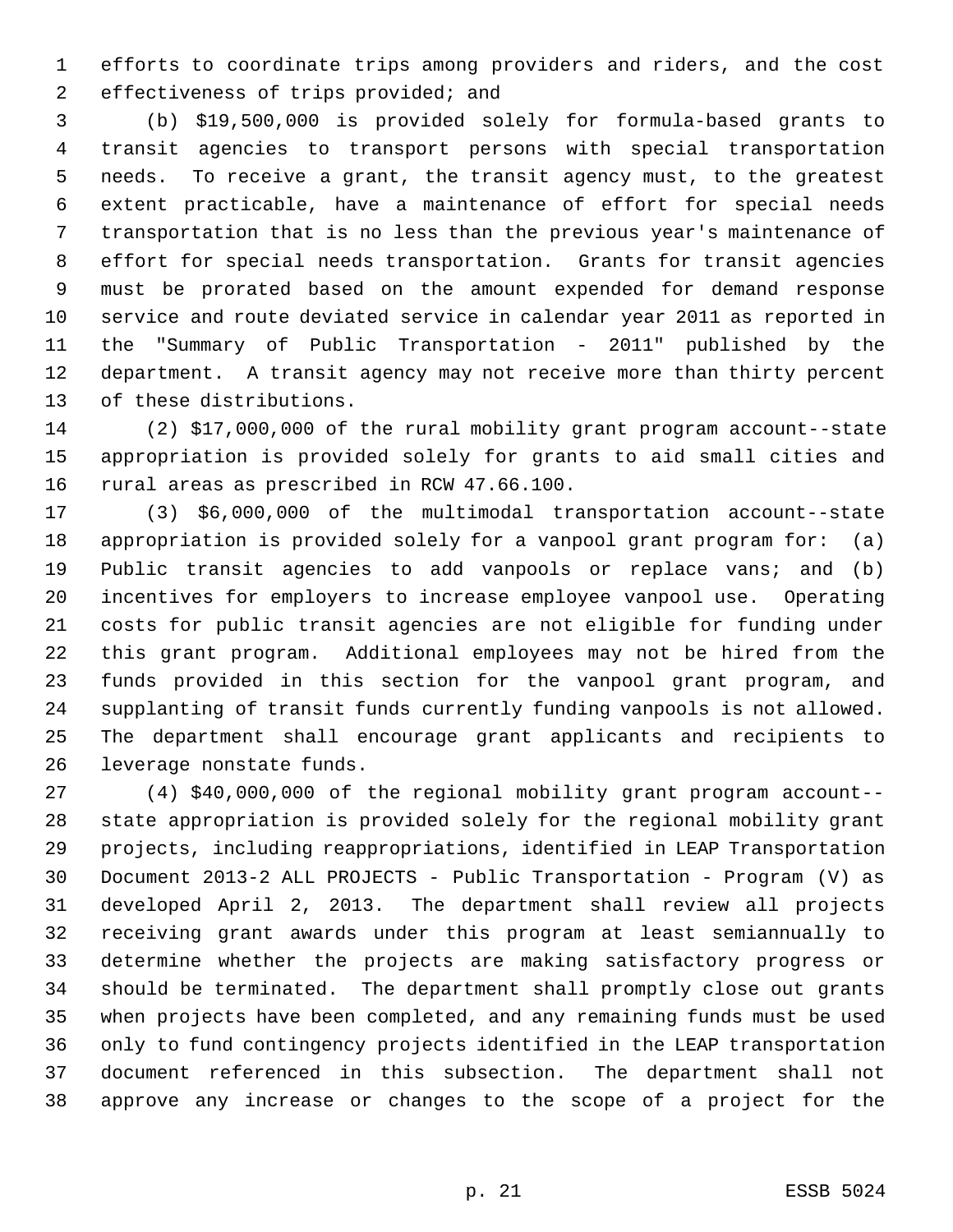purpose of a grantee expending remaining funds on an awarded grant. A grantee may not receive more than twenty-five percent of the amount appropriated in this subsection.

 (5) \$200,000 of the multimodal transportation account--state appropriation is contingent on the timely development of an annual report summarizing the status of public transportation systems as identified under RCW 35.58.2796.

 (6) \$6,122,000 of the total appropriation in this section is for commute trip reduction (CTR) grants and activities. Of this amount:

 (a) \$3,900,000 of the multimodal transportation account--state appropriation is provided solely for grants to local jurisdictions, selected by the CTR board, for the purpose of assisting employers to meet CTR goals.

 (b) \$1,770,000 of the multimodal transportation account--state appropriation is provided solely for state costs associated with CTR. The department shall develop more efficient methods of CTR assistance and survey procedures.

 (c) \$452,000 of the state vehicle parking account--state appropriation is provided solely for CTR-related expenditures, including all expenditures related to the guaranteed ride home program and the STAR pass program.

 (7) An affected urban growth area that has not previously implemented a commute trip reduction program as of the effective date of this act is exempt from the requirements in RCW 70.94.527.

 NEW SECTION. **Sec. 221. FOR THE DEPARTMENT OF TRANSPORTATION-- MARINE--PROGRAM X**

Puget Sound Ferry Operations Account--State

 Appropriation . . . . . . . . . . . . . . . . . . . . \$443,693,000 29 Highway Safety Account--State Appropriation . . . . . . . . \$42,000,000 Puget Sound Ferry Operations Account--Private/Local Appropriation . . . . . . . . . . . . . . . . . . . . . . \$121,000 TOTAL APPROPRIATION . . . . . . . . . . . . . . . \$485,811,000

 The appropriations in this section are subject to the following conditions and limitations:

 (1) When purchasing uniforms that are required by collective bargaining agreements, the department shall contract with the lowest cost provider.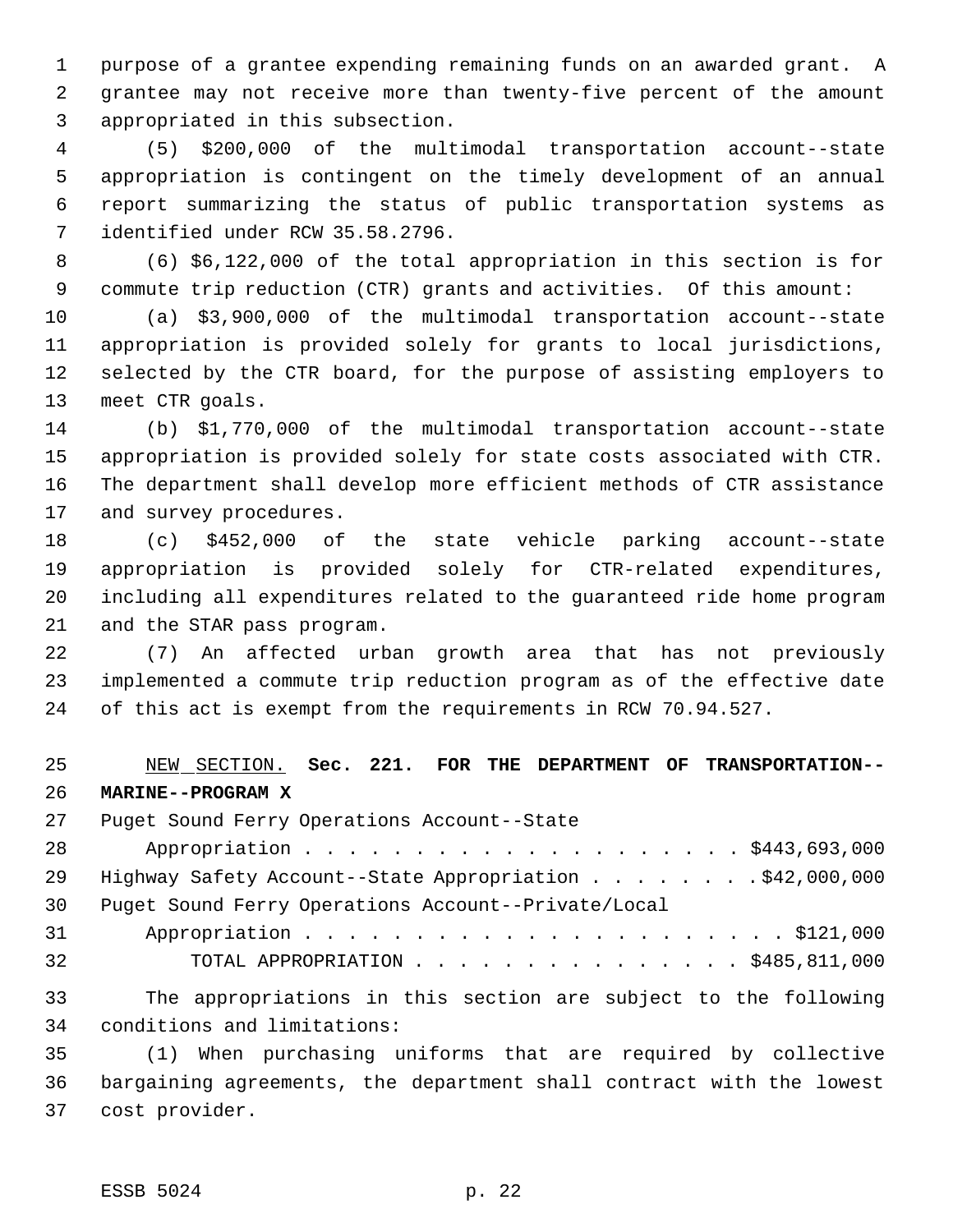(2) Until a reservation system is operational on the San Juan islands inter-island route, the department shall provide the same priority loading benefits on the San Juan islands inter-island route to home health care workers as are currently provided to patients traveling for purposes of receiving medical treatment.

 (3) The department may enter into a distributor controlled fuel hedging program and other methods of hedging approved by the fuel hedging committee.

 (4) \$70,342,000 of the Puget Sound ferry operations account--state appropriation and \$42,000,000 of the highway safety account--state appropriation are provided solely for auto ferry vessel operating fuel in the 2013-2015 fiscal biennium, which reflect cost savings from a reduced biodiesel fuel requirement and therefore are contingent upon the enactment of section 701 of this act. The amount provided in this appropriation represents the fuel budget for the purposes of calculating any ferry fare fuel surcharge. The department shall develop a fuel reduction plan to be submitted as part of their 2014 supplemental budget proposal. The plan must include fuel saving proposals, such as vessel modifications, and vessel speed reductions and changes to operating procedures, along with anticipated fuel saving estimates.

 (5) \$3,049,000 of the Puget Sound ferry operations account--state appropriation is provided solely for the operating program share of the \$7,259,000 in lease payments for the ferry division's headquarters building. Consistent with the 2012 facilities oversight plan, the department shall strive to consolidate office space in downtown Seattle by the end of 2015. The department shall consider renewing the lease for the ferry division's current headquarters building only if the lease rate is reduced at least fifty percent and analysis shows that this is the least cost and risk option for the department. Consolidation with other divisions or state agencies, or a reduction in leased space, must also be considered as part of any headquarters lease renewal analysis.

 (6) \$5,000,000 of the Puget Sound ferry operations account--state appropriation is provided solely for the purchase of a 2013-2015 marine insurance policy. Within this appropriation, the department is expected to purchase a policy with the lowest deductible possible,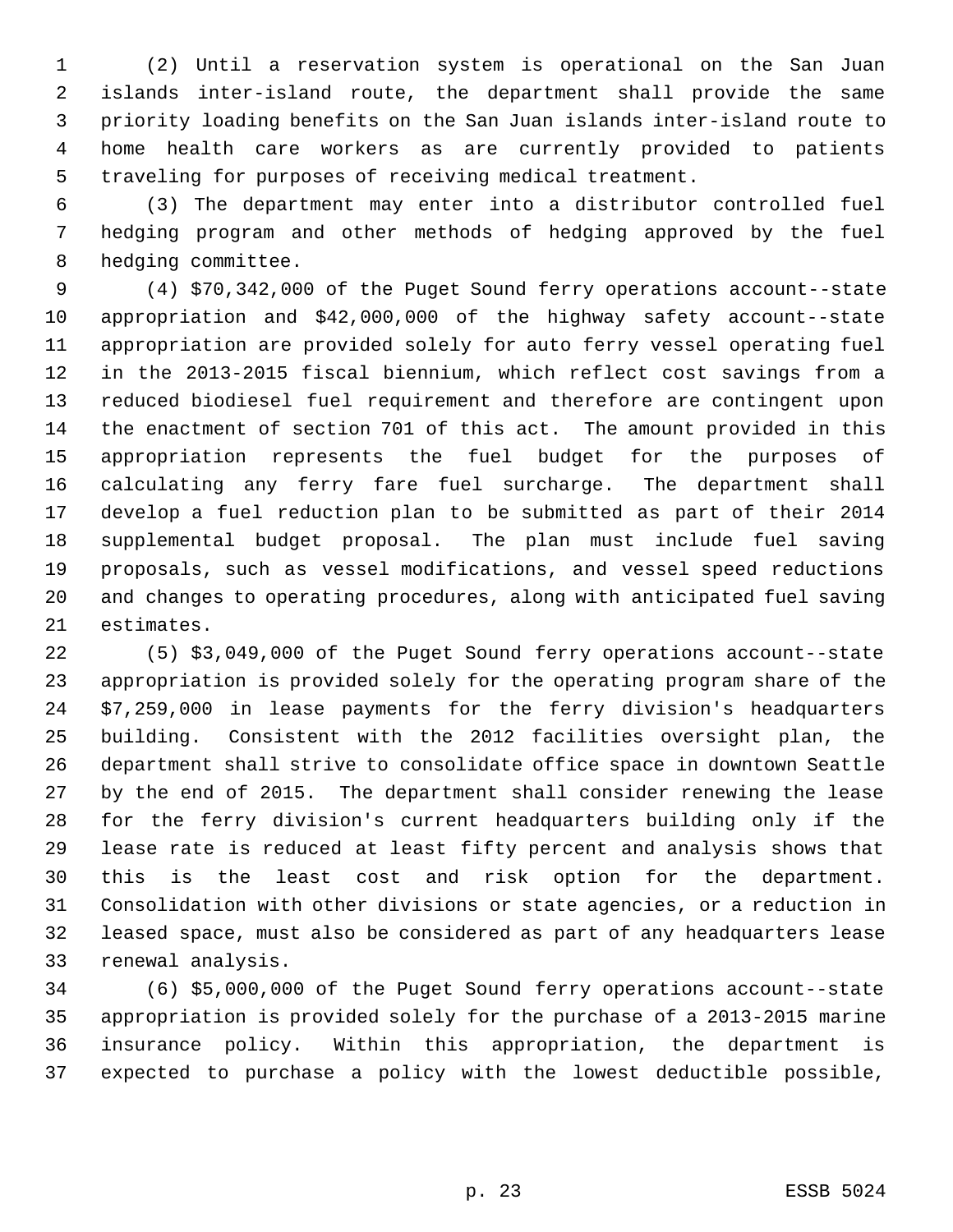while maintaining at least existing coverage levels for ferry vessels,

and providing coverage for all terminals.

## NEW SECTION. **Sec. 222. FOR THE DEPARTMENT OF TRANSPORTATION-- RAIL--PROGRAM Y--OPERATING**

Multimodal Transportation Account--State

Appropriation . . . . . . . . . . . . . . . . . . . . \$33,934,000

 The appropriation in this section is subject to the following conditions and limitations:

 (1) \$28,331,000 of the multimodal transportation account--state appropriation is provided solely for the Amtrak service contract and Talgo maintenance contract associated with providing and maintaining state-supported passenger rail service. In recognition of the increased costs the state is expected to absorb due to changes in federal law, the department is directed to analyze the Amtrak contract proposal and find cost saving alternatives. The department shall report to the transportation committees of the legislature before the 2014 regular legislative session on its revisions to the Amtrak contract, including a review of the appropriate costs within the contract for concession services, policing, host railroad incentives, and station services and staffing needs. Within thirty days of each annual cost/revenue reconciliation under the Amtrak service contract, the department shall report any changes that would affect the state subsidy amount appropriated in this subsection.

(2) Amtrak Cascades runs may not be eliminated.

 (3) The department shall continue a pilot program partnering with the travel industry on the Amtrak Cascades service between Vancouver, British Columbia, and Seattle to test opportunities for increasing ridership, maximizing farebox recovery, and stimulating private investment. The pilot program must run from December 31, 2013, to December 31, 2014. The department shall report on the results of the pilot program to the office of financial management and the transportation committees of the legislature by January 31, 2015.

## NEW SECTION. **Sec. 223. FOR THE DEPARTMENT OF TRANSPORTATION-- LOCAL PROGRAMS--PROGRAM Z--OPERATING**

|  |  | 35 Motor Vehicle Account--State Appropriation \$8,728,000   |  |  |  |  |
|--|--|-------------------------------------------------------------|--|--|--|--|
|  |  | 36 Motor Vehicle Account--Federal Appropriation \$2,567,000 |  |  |  |  |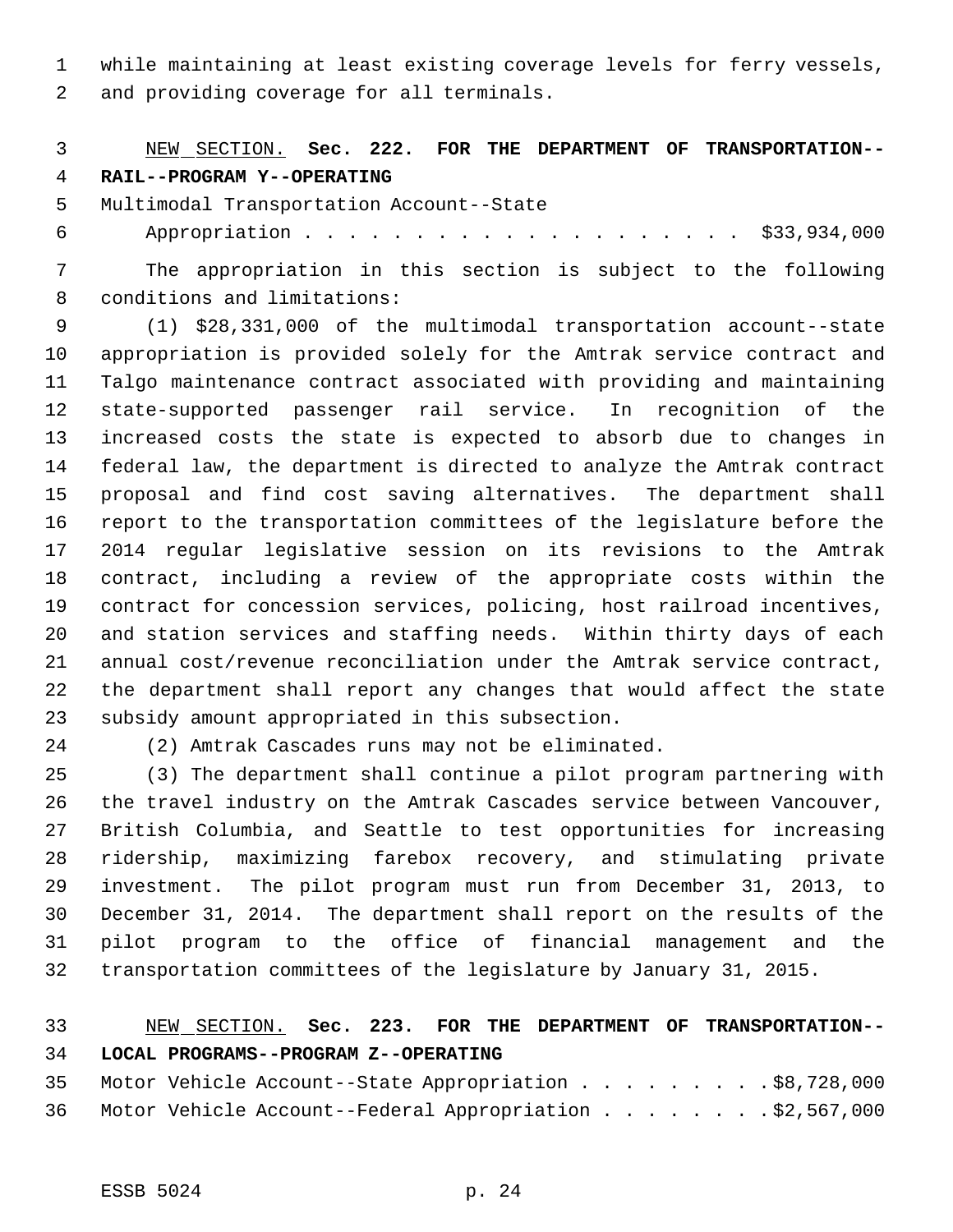#### **TRANSPORTATION AGENCIES--CAPITAL**

#### NEW SECTION. **Sec. 301. FOR THE WASHINGTON STATE PATROL**

4 State Patrol Highway Account--State Appropriation . . . . \$3,576,000

 The appropriation in this section is subject to the following conditions and limitations:

 (1) The Washington state patrol, in cooperation with the Washington state department of transportation, must study the federal funding options available for weigh station construction and improvements on the national highway system. A study report must be provided by July 1, 2014, to the office of financial management and the transportation committees of the legislature with recommendations on utilizing federal funds for weigh station projects.

 (2) \$1,076,000 of the state patrol highway account--state appropriation is provided solely for the following minor works projects: \$200,000 for emergency infrastructure repairs, \$426,000 for roof repairs and replacements, and \$450,000 for weigh station rehabilitations.

 (3) \$2,500,000 of the state patrol highway account--state appropriation is provided solely for the design and reconstruction of the Everett weigh station and detachment office.

| 22 | NEW SECTION. Sec. 302. FOR THE COUNTY ROAD ADMINISTRATION BOARD |
|----|-----------------------------------------------------------------|
| 23 | Rural Arterial Trust Account--State                             |
| 24 | Appropriation \$35,894,000                                      |
| 25 | Highway Safety Account--State Appropriation \$10,000,000        |
| 26 | Motor Vehicle Account--State Appropriation \$706,000            |
| 27 | County Arterial Preservation Account--State                     |
| 28 | Appropriation \$30,000,000                                      |
| 29 | TOTAL APPROPRIATION $\ldots$ 576,600,000                        |
|    |                                                                 |

#### NEW SECTION. **Sec. 303. FOR THE TRANSPORTATION IMPROVEMENT BOARD**

Small City Pavement and Sidewalk Account--State

| 32 |                                                             |  |  |  |  |
|----|-------------------------------------------------------------|--|--|--|--|
|    | 33 Highway Safety Account--State Appropriation \$10,000,000 |  |  |  |  |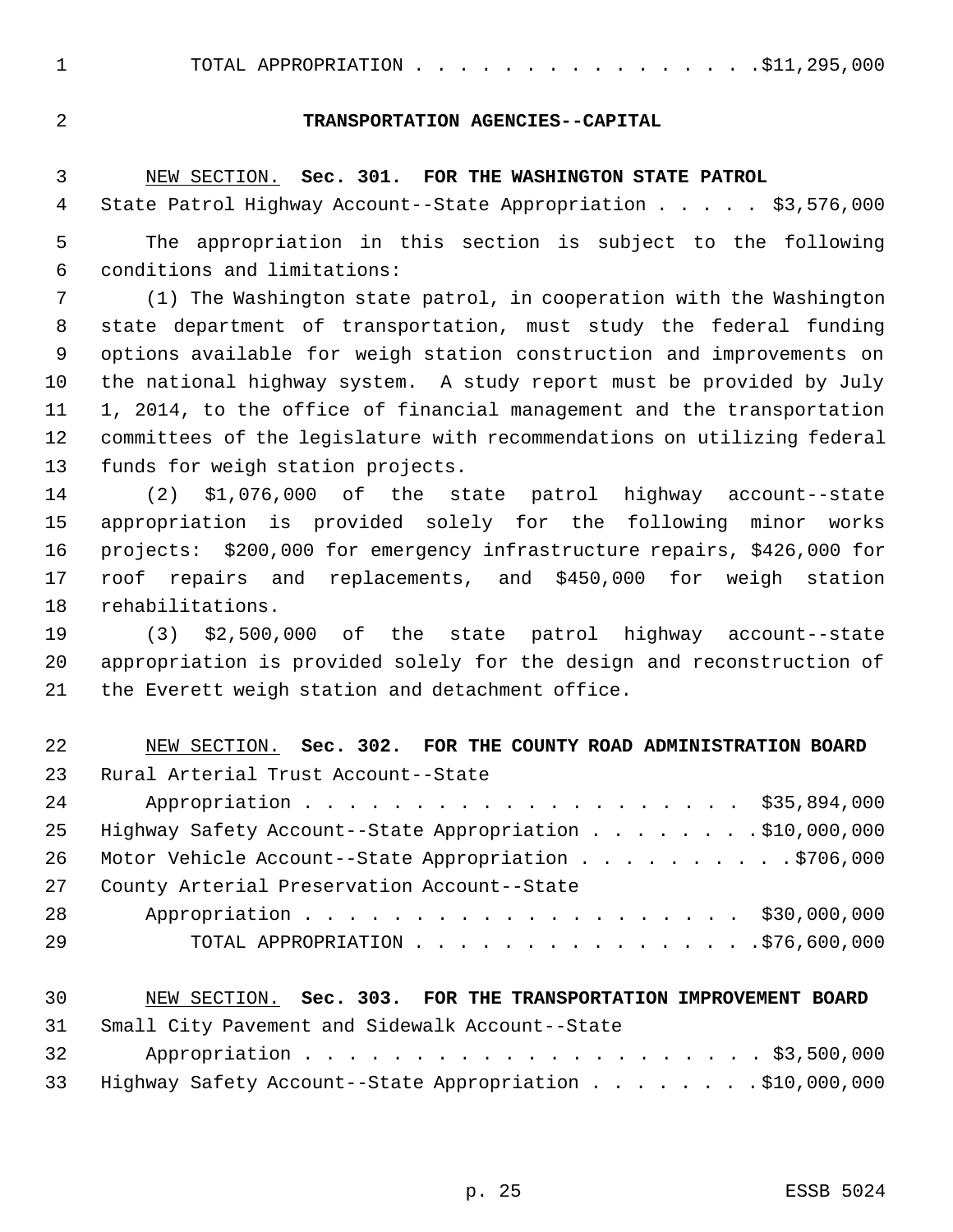Transportation Improvement Account--State

2 Appropriation . . . . . . . . . . . . . . . . . . \$174,225,000 TOTAL APPROPRIATION . . . . . . . . . . . . . . . \$187,725,000

 The appropriations in this section are subject to the following conditions and limitations: The highway safety account--state appropriation is provided solely for: (1) The arterial preservation program to help low tax-based, medium-sized cities preserve arterial pavements; (2) the small city pavement program to help cities meet urgent preservation needs; and (3) the small city low-energy street light retrofit demonstration program.

 NEW SECTION. **Sec. 304. FOR THE DEPARTMENT OF TRANSPORTATION-- FACILITIES--PROGRAM D--(DEPARTMENT OF TRANSPORTATION-ONLY PROJECTS)-- CAPITAL**

### Transportation Partnership Account--State

| 15 | Appropriation \$13,425,000                                       |
|----|------------------------------------------------------------------|
|    | 16 Motor Vehicle Account--State Appropriation \$8,280,000        |
|    | 17 State Toxics Control Account--State Appropriation \$1,400,000 |
| 18 |                                                                  |

 The appropriations in this section are subject to the following conditions and limitations:

 (1) \$1,395,000 of the motor vehicle account--state appropriation is provided solely for the Olympic region site acquisition debt service payments and statewide administrative support costs (projects D300701 and D399301).

 (2) \$4,016,000 of the motor vehicle account--state appropriation is provided solely for high priority safety projects that are directly linked to employee safety, environmental risk, or minor works that prevent facility deterioration (project D309701).

 (3) \$1,400,000 of the state toxics control account--state appropriation is provided solely for the department's compliance with its national pollution discharge elimination system permit (projects D311701 and D398136).

 (4) \$13,425,000 of the transportation partnership account--state appropriation is provided solely for the construction of a new traffic management and emergency operations center on property owned by the department on Dayton Avenue in Shoreline (project 100010T). Consistent with the office of financial management's 2012 study, the construction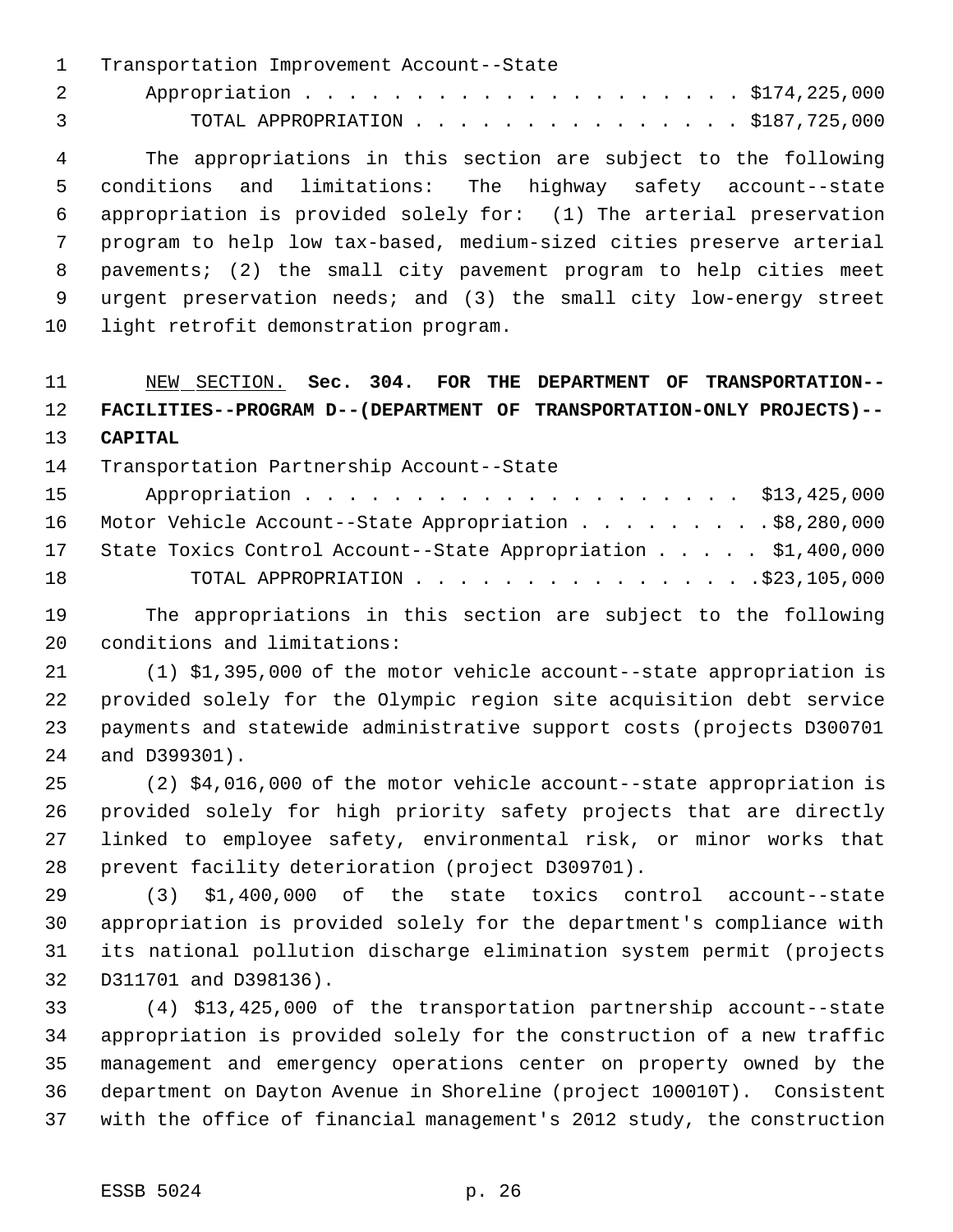costs may not exceed \$15,000,000. The department shall report to the transportation committees of the legislature and the office of financial management by June 30, 2014, on the progress of the construction of the traffic management and emergency operations center, including a schedule for terminating the current lease of the Goldsmith building in Seattle.

# NEW SECTION. **Sec. 305. FOR THE DEPARTMENT OF TRANSPORTATION-- IMPROVEMENTS--PROGRAM I** Multimodal Transportation Account--State Appropriation . . . . . . . . . . . . . . . . . . . . . \$1,000,000 Transportation Partnership Account--State 12 Appropriation . . . . . . . . . . . . . . . . . \$1,534,996,000 Motor Vehicle Account--State Appropriation . . . . . . . . \$59,178,000 14 Motor Vehicle Account--Federal Appropriation . . . . . . \$477,429,000 Motor Vehicle Account--Private/Local Appropriation . . . . \$208,452,000 Transportation 2003 Account (Nickel Account)--State 17 Appropriation . . . . . . . . . . . . . . . . . . \$242,253,000 State Route Number 520 Corridor Account--State 19 Appropriation . . . . . . . . . . . . . . . . . . \$737,205,000 State Route Number 520 Corridor Account--Federal 21 Appropriation . . . . . . . . . . . . . . . . . . \$300,000,000 22 Special Category C Account--State Appropriation . . . . . . \$124,000 23 State Toxics Control Account--State Appropriation . . . . \$3,953,000 TOTAL APPROPRIATION . . . . . . . . . . . . . . \$3,564,590,000

 The appropriations in this section are subject to the following conditions and limitations:

 (1) Except as provided otherwise in this section, the entire transportation 2003 account (nickel account)--state appropriation and the entire transportation partnership account--state appropriation are provided solely for the projects and activities as listed by fund, project, and amount in LEAP Transportation Document 2013-1 as developed April 2, 2013, Program - Highway Improvement Program (I). However, limited transfers of specific line-item project appropriations may occur between projects for those amounts listed subject to the conditions and limitations in section 603 of this act.

 (2) Except as provided otherwise in this section, \$59,178,000 of the motor vehicle account--state appropriation and \$477,429,000 of the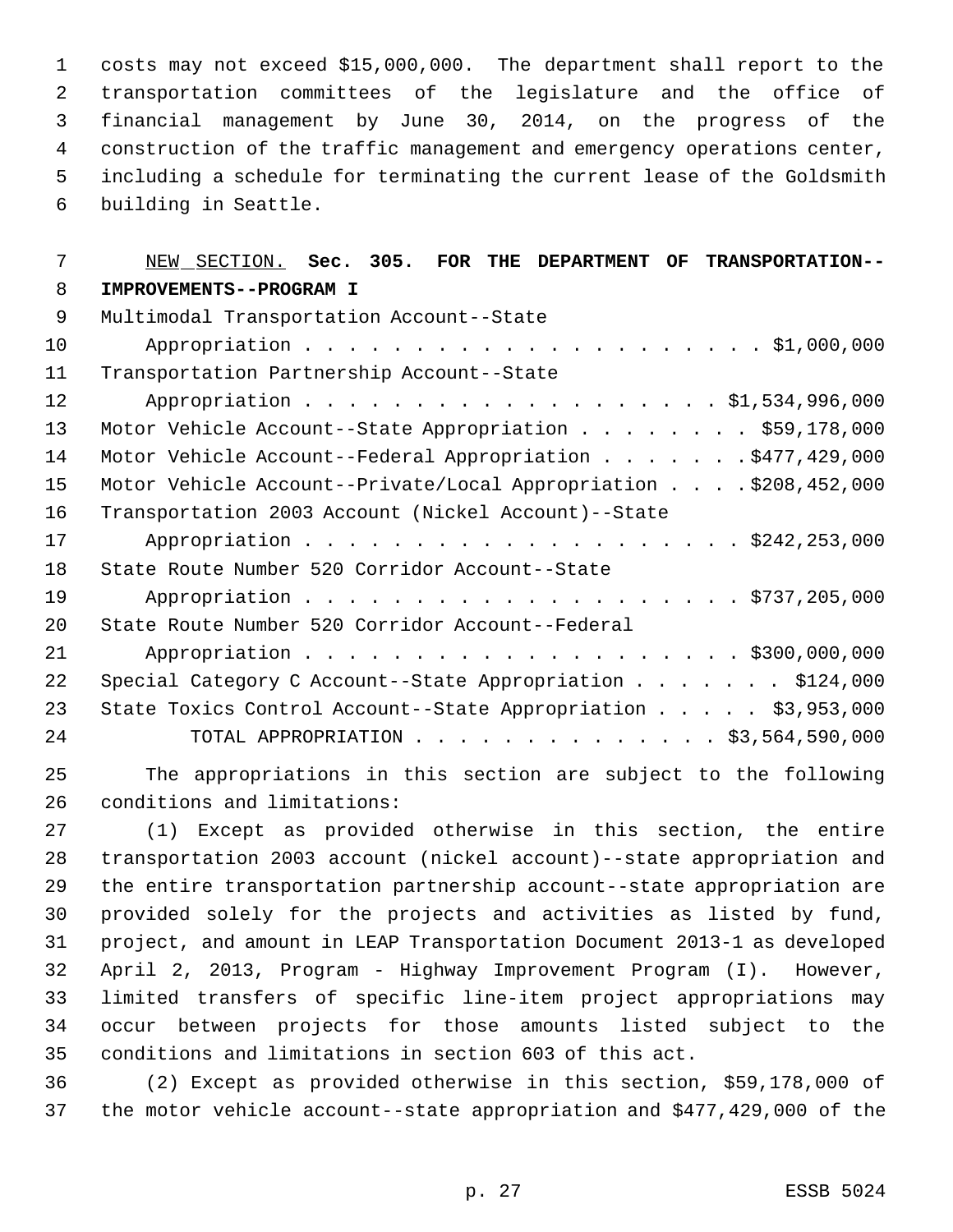motor vehicle account--federal appropriation are provided solely for the projects and activities as listed by fund, project, and amount in LEAP Transportation Document 2013-2 ALL PROJECTS as developed April 2, 2013, Program - Highway Improvement Program (I), and any redistributed federal funds and any savings in federal funds on improvement projects must first be applied towards the projects identified in the LEAP transportation document as "Contingency (Unfunded) Highway Preservation Projects." If the department is unable to use these excess federal funds described in this subsection on any of the projects identified as "Contingency (Unfunded) Highway Preservation Projects" in the LEAP transportation document, the department shall, as soon as practicable, incorporate the projects into the current statewide transportation improvement program (STIP) in order to make the projects eligible for federal funds, as these contingency projects are to be considered among the state's highest priority preservation projects.

 (3) Within the motor vehicle account--federal appropriation, the department may transfer funds from program I to program P, except for funds that are otherwise restricted in this act. However, funds may not be transferred from program P to program I.

 (4) The transportation 2003 account (nickel account)--state appropriation includes up to \$218,671,000 in proceeds from the sale of bonds authorized in RCW 47.10.861.

 (5) The transportation partnership account--state appropriation includes up to \$1,153,133,000 in proceeds from the sale of bonds authorized in RCW 47.10.873.

 (6) The motor vehicle account--state appropriation includes up to \$36,000,000 in proceeds from the sale of bonds authorized in RCW 47.10.843.

 (7)(a) \$1,334,000 of the transportation partnership account--state appropriation, \$48,433,500 of the motor vehicle account--private/local appropriation, and \$32,020,000 of the motor vehicle account--federal appropriation are provided solely for the I-5/Columbia River Crossing project (400506A). The federal funds appropriated in this subsection reflect the maximum amount of federal funds that may be allocated to this project. Section 603 of this act does not apply to the I- 5/Columbia River Crossing project (400506A) and, therefore, funds shall not be transferred to this project. Of the amounts appropriated in this subsection, \$1,254,000 of the transportation partnership account--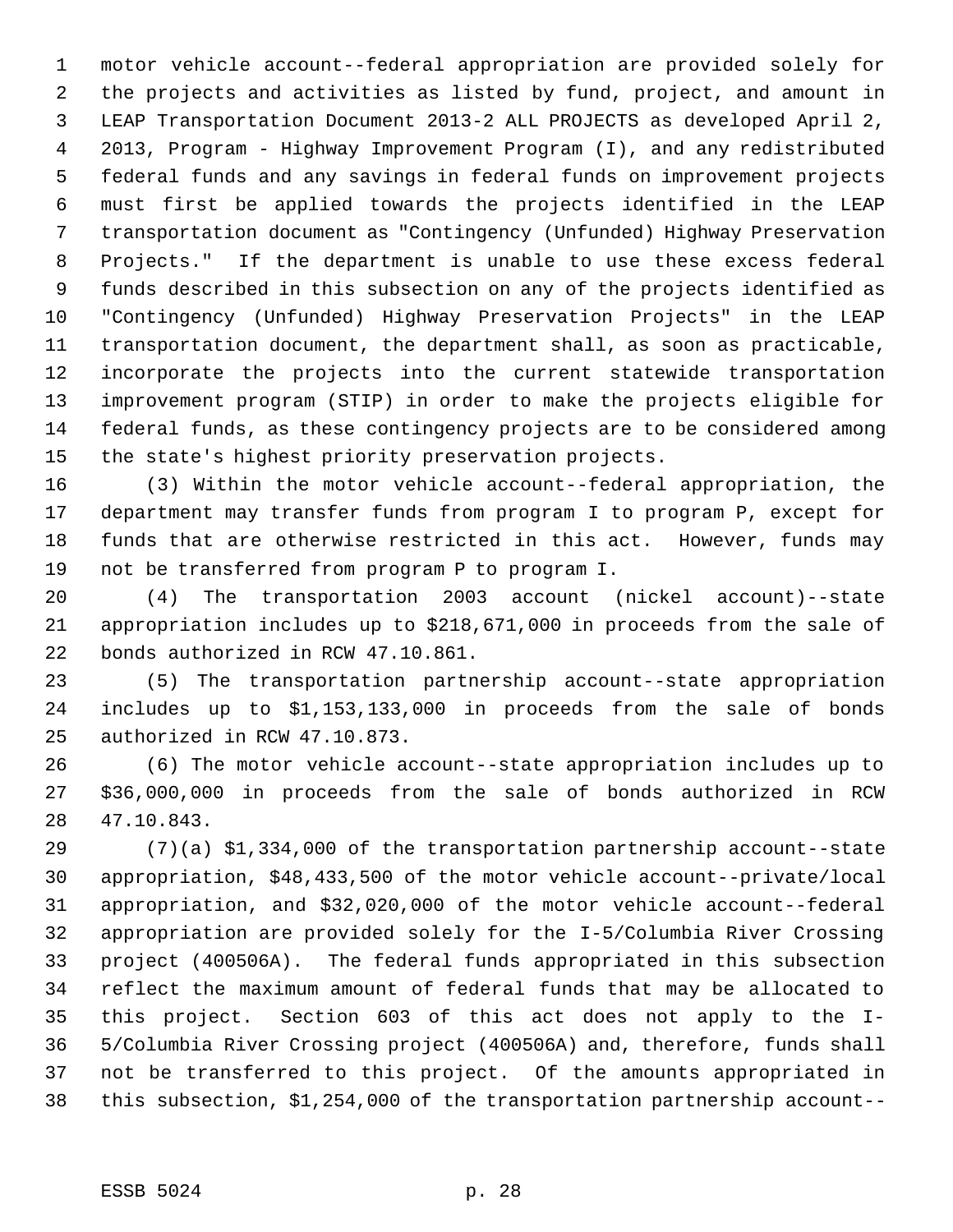state appropriation, \$30,099,000 of the motor vehicle account--federal appropriation, and \$45,528,000 of the motor vehicle account-- private/local appropriation in this subsection are held in unallotted status and are contingent upon the United States coast guard approving the I-5/Columbia river crossing project's permit. If the permit is approved, then the director of the office of financial management may allot the funds. If the permit is not approved, then the appropriations in this subsection must be put into allotted status by the director of the office of financial management and may be used only for the development of a new supplemental environmental impact statement to redesign the I-5 bridge between Washington and Oregon in accordance with the requirements of the United States coast guard. The department shall not submit the supplemental environmental impact statement to the appropriate federal agencies for approval until July 1, 2014.

 (b) It is the intent of the legislature that Washington and Oregon have equal funding commitments and equal total expenditures to date on the shared components of the Columbia river crossing project. The department shall provide a quarterly report on this project beginning September 30, 2013. The report must include:

 (i) An update on preliminary engineering and right-of-way 22 acquisition for the previous quarter;

 (ii) Planned objectives for right-of-way and preliminary 24 engineering for the ensuing quarter;

 (iii) An updated comparison of the total appropriation authority 26 for the project by state;

 (iv) An updated comparison of the total expenditures to date on the 28 project by state; and

 (v) The committed funding provided by the state of Oregon to right-of-way acquisition.

 (8) Within the amounts provided for the I-5/Columbia River Crossing project (400506A), the department shall conduct a traffic and revenue analysis for the Columbia river crossing project that will lay the foundation for investment grade traffic and revenue analysis. While conducting the analysis, the department must coordinate with the Oregon state department of transportation, the Washington state transportation commission, and the Washington state legislative oversight committee.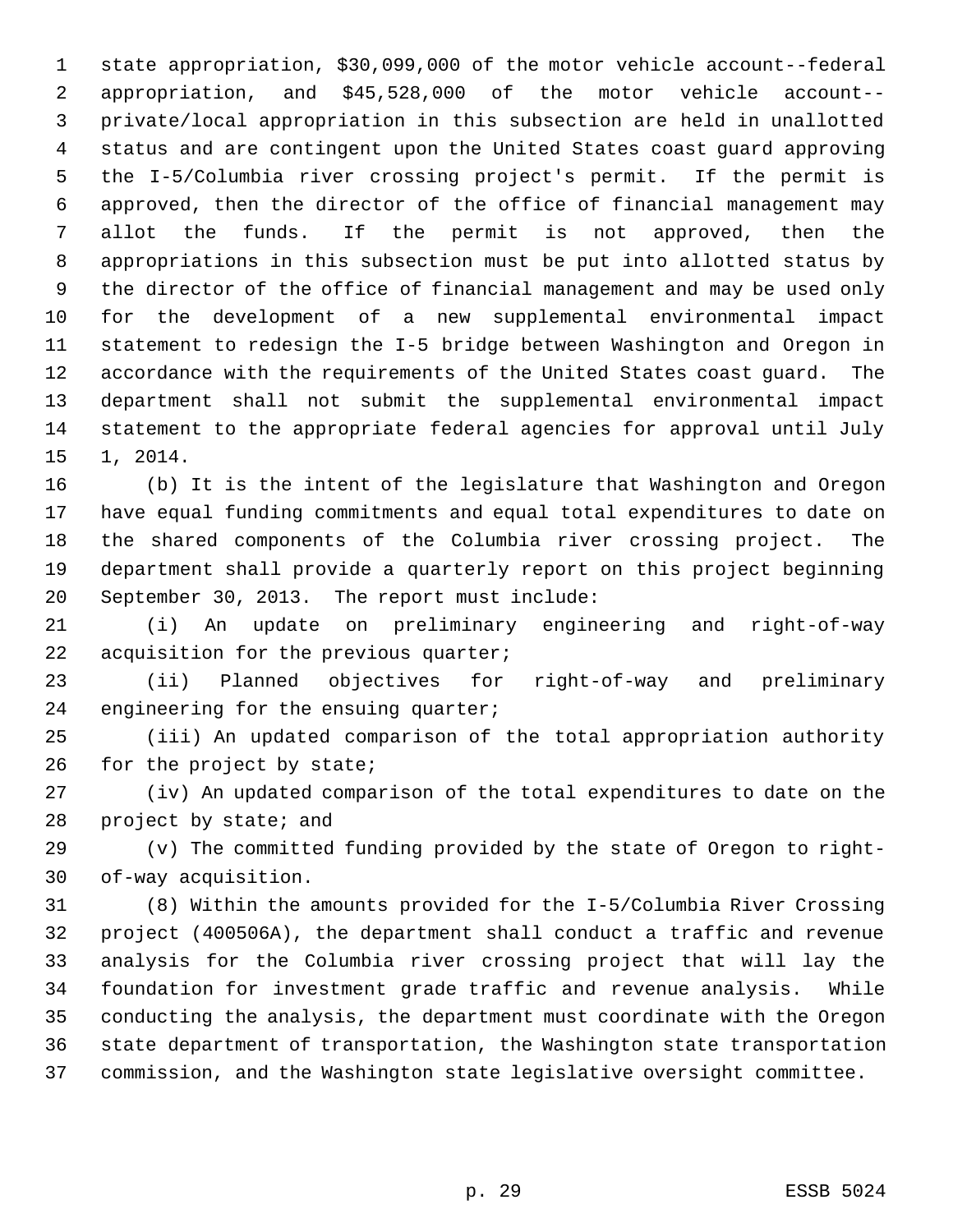(a) The department's analysis must include the assessment and review of the following variables within the project:

(i) Exemptions from tolls for vehicles with two or more occupants;

 (ii) A variable toll where the tolls vary by time of day and day of the week; and

(iii) A frequency-based toll rate for the facility.

(b) The analysis must also assess the following:

 (i) The impact that light rail service in the corridor will have on estimated toll revenues;

 (ii) The level of diversion from the Interstate 5 corridor and the 11 impact on estimated toll revenues; and

 (iii) The estimated toll revenues from vehicle trips originating within the region and outside the region by vehicle type.

 (c) The department must submit a report of its findings to the transportation committees of the legislature by July 1, 2014.

 (9)(a) \$200,000 of the motor vehicle account--state appropriation is provided solely for the I-90 Comprehensive Tolling Study and Environmental Review project (100067T) and must be used in conjunction with the federal funding identified in the LEAP transportation document referenced under subsection (2) of this section, which reflects the maximum amount of federal funds that may be allocated to this project. The department shall prepare a detailed environmental impact statement that complies with the national environmental policy act regarding tolling Interstate 90 between Interstate 5 and Interstate 405 for the purposes of both managing traffic and providing funding for the construction of the unfunded state route number 520 from Interstate 5 to Medina project. As part of the preparation of the statement, the department must review any impacts to the network of highways and roads surrounding Lake Washington. In developing this statement, the department must provide significant outreach to potential affected communities. The department may consider traffic management options that extend as far east as Issaquah.

 (b)(i) As part of the project in this subsection (9), the department shall perform a study of all funding alternatives to tolling Interstate 90 to provide funding for construction of the unfunded state route number 520 and explore and evaluate options to mitigate the effect of tolling on affected residents and all other users of the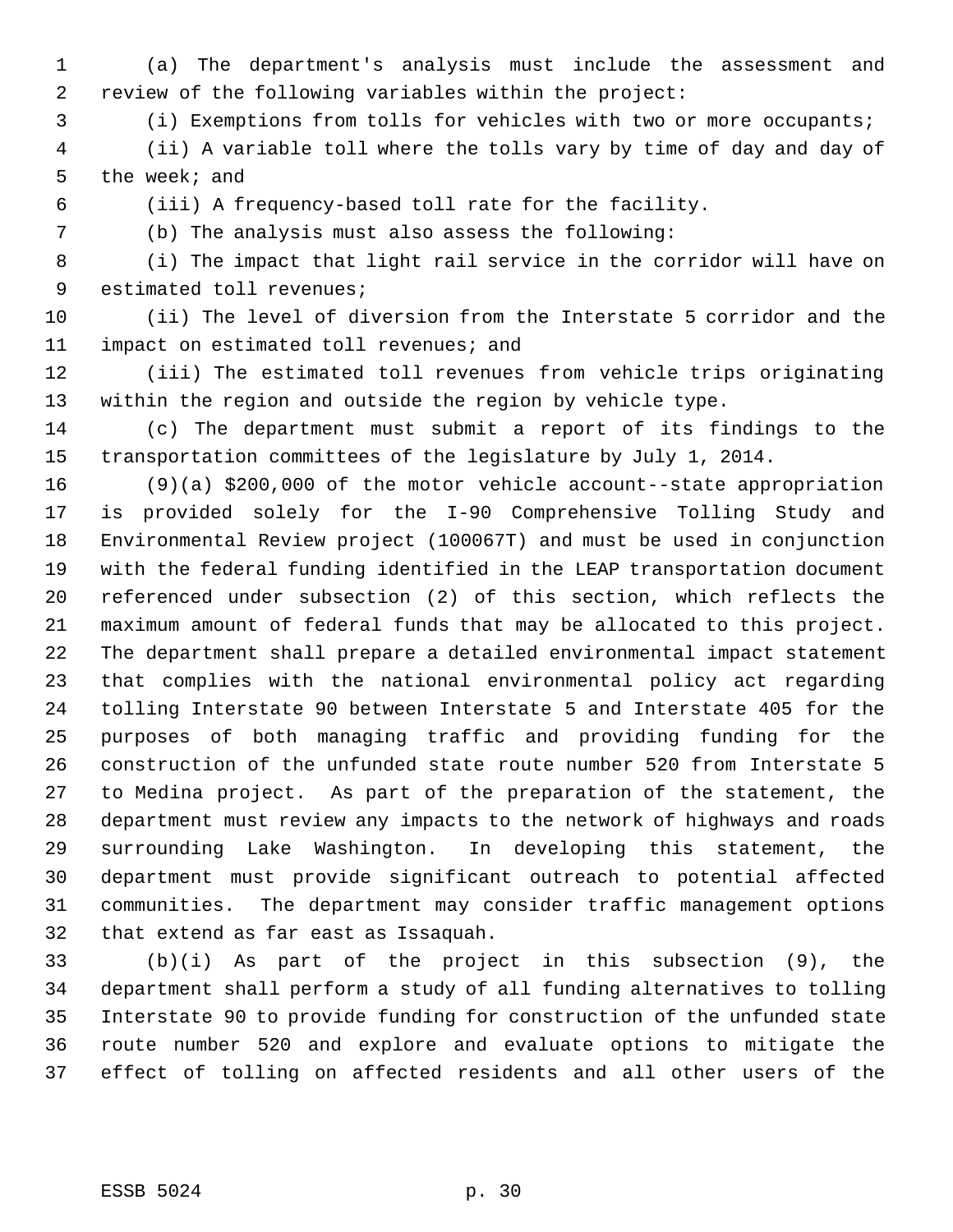network of highways and roads surrounding Lake Washington including, but not limited to:

 (A) Allowing all Washington residents to traverse a portion of the tolled section of Interstate 90 without paying a toll. Residents may choose either (I) the portion of Interstate 90 between the easternmost landing west of Mercer Island and the westernmost landing on Mercer Island, or (II) the portion of Interstate 90 between the westernmost landing east of Mercer Island and the easternmost landing on Mercer Island;

 (B) Assessing a toll only when a driver traverses, in either direction, the entire portion of Interstate 90 between the easternmost landing west of Mercer Island and the westernmost landing east of Mercer Island; and

 (C) Allowing affected residents to choose one portion of the tolled section of Interstate 90 upon which they may travel without paying a toll. Residents may choose either (I) the portion of Interstate 90 between the easternmost landing west of Mercer Island and the westernmost landing on Mercer Island, or (II) the portion of Interstate 90 between the westernmost landing east of Mercer Island and the easternmost landing on Mercer Island.

 (ii) The department may also consider any alternative mitigation options that conform to the purpose of this subsection (9).

 (iii) For the purposes of this subsection (9), "affected resident" means anyone who must use a portion of Interstate 90 west of Interstate 405 upon which tolling is considered in order to access necessary medical services, such as a hospital.

 (10)(a) \$541,902,000 of the transportation partnership account-- state appropriation, and \$78,005,000 of the transportation 2003 account (nickel account)--state appropriation are provided solely for the SR 99/Alaskan Way Viaduct – Replacement project (809936Z), and must be used in conjunction with the federal funding identified in the LEAP transportation document referenced under subsection (2) of this section, which reflects the maximum amount of federal funds that may be allocated to this project.

 (b) The priority of the legislature is to fund capital construction of the Alaskan Way viaduct replacement project with toll revenue to the greatest extent practicable. Therefore, the department's financial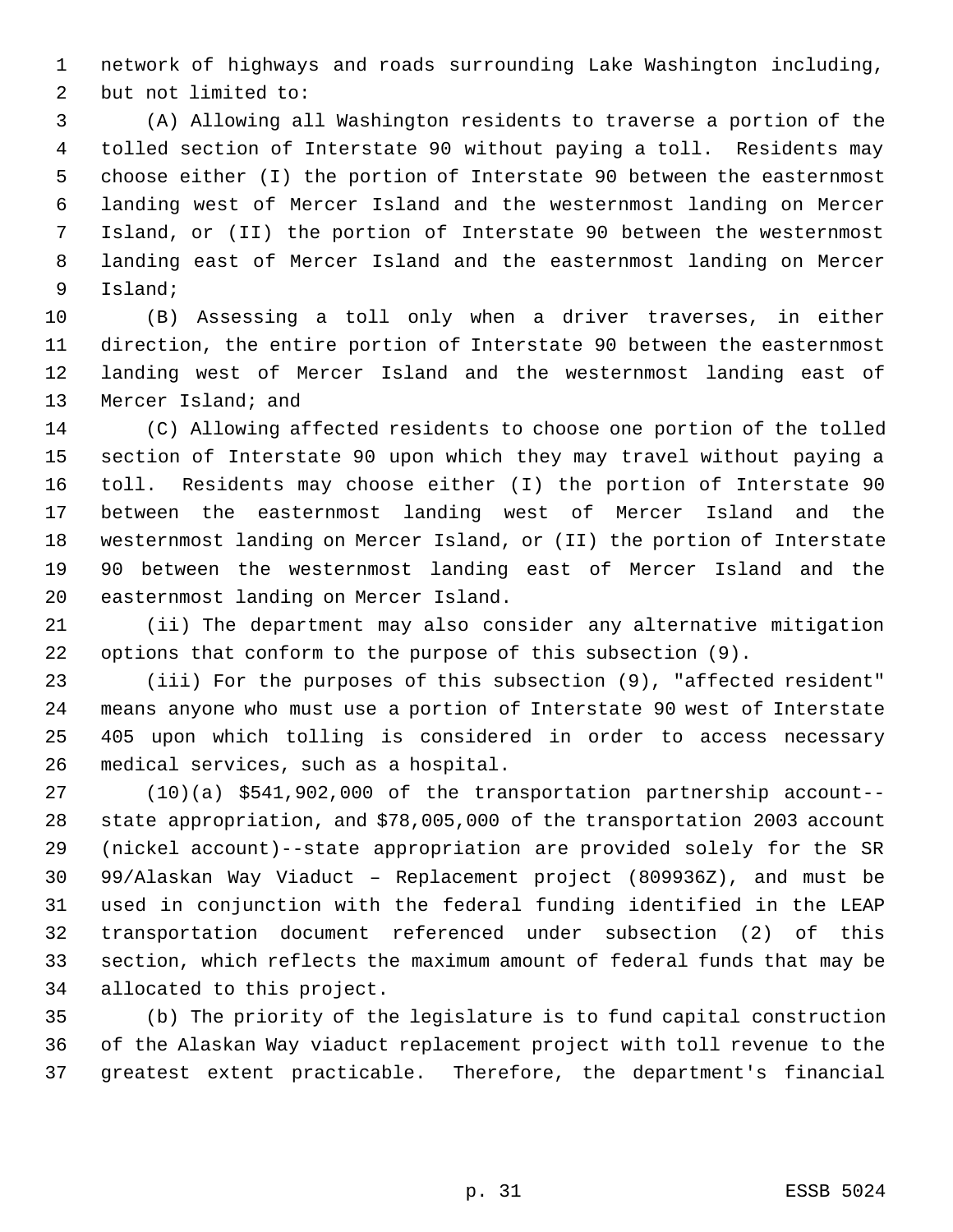plan for the project must reflect at least \$200,000,000 in total contributions from the Alaskan Way viaduct replacement project account created under RCW 47.56.864 over the course of construction.

 (11) The department shall continue to fund the Alaskan Way viaduct expert review panel out of the SR 99/Alaskan Way Viaduct - Replacement project (809936Z) appropriation for the purpose of updating the work that was previously completed by the panel to ensure that an appropriate and viable financial plan is created and regularly reviewed. The expert review panel must report its findings and recommendations related to funding the cost of capital construction, as well as operating and maintaining the deep bore tunnel once the project has been completed, to the transportation committees of the legislature, the governor's Alaskan Way viaduct project oversight committee, and the transportation commission every six months until the project is operationally complete.

 (12) \$7,048,000 of the transportation partnership account--state appropriation, \$14,594,000 of the transportation 2003 account (nickel account)--state appropriation, \$3,730,000 of the motor vehicle account--state appropriation, and \$1,000,000 of the multimodal transportation account--state appropriation are provided solely for the US 395/North Spokane Corridor project (600010A) and must be used in conjunction with the federal funding identified in the LEAP transportation document referenced under subsection (2) of this section, which reflects the maximum amount of federal funds that may be allocated to this project.

 (13) \$114,369,000 of the transportation partnership account--state appropriation and \$53,755,000 of the transportation 2003 account (nickel account)--state appropriation are provided solely for the I- 405/Kirkland Vicinity Stage 2 - Widening project (8BI1002). This project must be completed as soon as practicable as a design-build project. Any future savings on this project or any other Interstate 405 corridor projects must stay on the Interstate 405 corridor and be made available to either the I-405/SR 167 Interchange - Direct Connector project (140504C) or the I-405 Renton to Bellevue project.

 (14)(a) The SR 520 Bridge Replacement and HOV project (BI1003) is supported over time from multiple sources, including a \$300,000,000 TIFIA loan, \$819,524,625 in Garvee bonds, toll revenues, state bonds, interest earnings, and other miscellaneous sources.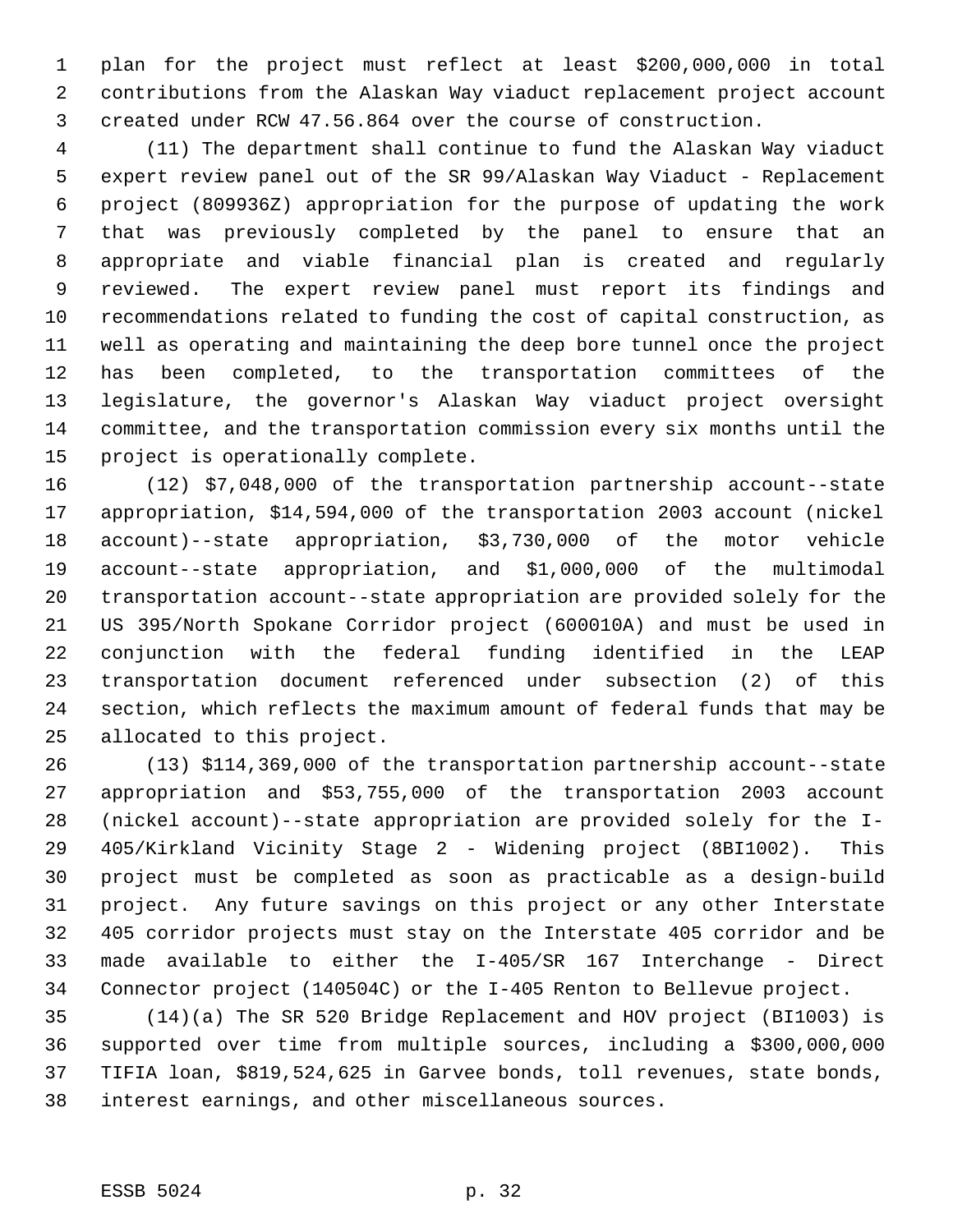(b) The state route number 520 corridor account--state appropriation includes up to \$668,142,000 in proceeds from the sale of bonds authorized in RCW 47.10.879 and 47.10.886.

 (c) The state route number 520 corridor account--federal appropriation includes up to \$300,000,000 in proceeds from the sale of bonds authorized in RCW 47.10.879 and 47.10.886.

 (d) \$153,124,000 of the transportation partnership account--state appropriation, \$300,000,000 of the state route number 520 corridor account--federal appropriation, and \$737,205,000 of the state route number 520 corridor account--state appropriation are provided solely for the SR 520 Bridge Replacement and HOV project (BI1003) and must be used in conjunction with the federal funding identified in the LEAP transportation document referenced under subsection (2) of this section, which reflects the maximum amount of federal funds that may be allocated to this project. Of the amounts appropriated in this subsection (14)(d), \$105,085,000 of the state route number 520 corridor account--federal appropriation and \$227,415,000 of the state route number 520 corridor account--state appropriation must be put into unallotted status and are subject to review by the office of financial management. The director of the office of financial management shall consult with the joint transportation committee prior to making a decision to allot these funds.

 (e) When developing the financial plan for the project, the department shall assume that all maintenance and operation costs for the new facility are to be covered by tolls collected on the toll facility and not by the motor vehicle account.

 (15) The department shall itemize all future requests for the construction of buildings on a project list and submit them through the transportation executive information system as part of the department's 2014 budget submittal. It is the intent of the legislature that new facility construction must be transparent and not appropriated within larger highway construction projects.

 (16) \$28,963,000 of the motor vehicle account--state appropriation is provided solely for improvement program support activities (095901X). \$18,000,000 of this amount must be held in unallotted status until the office of financial management certifies that the department's 2014 supplemental budget request conforms to the terms of subsection (15) of this section.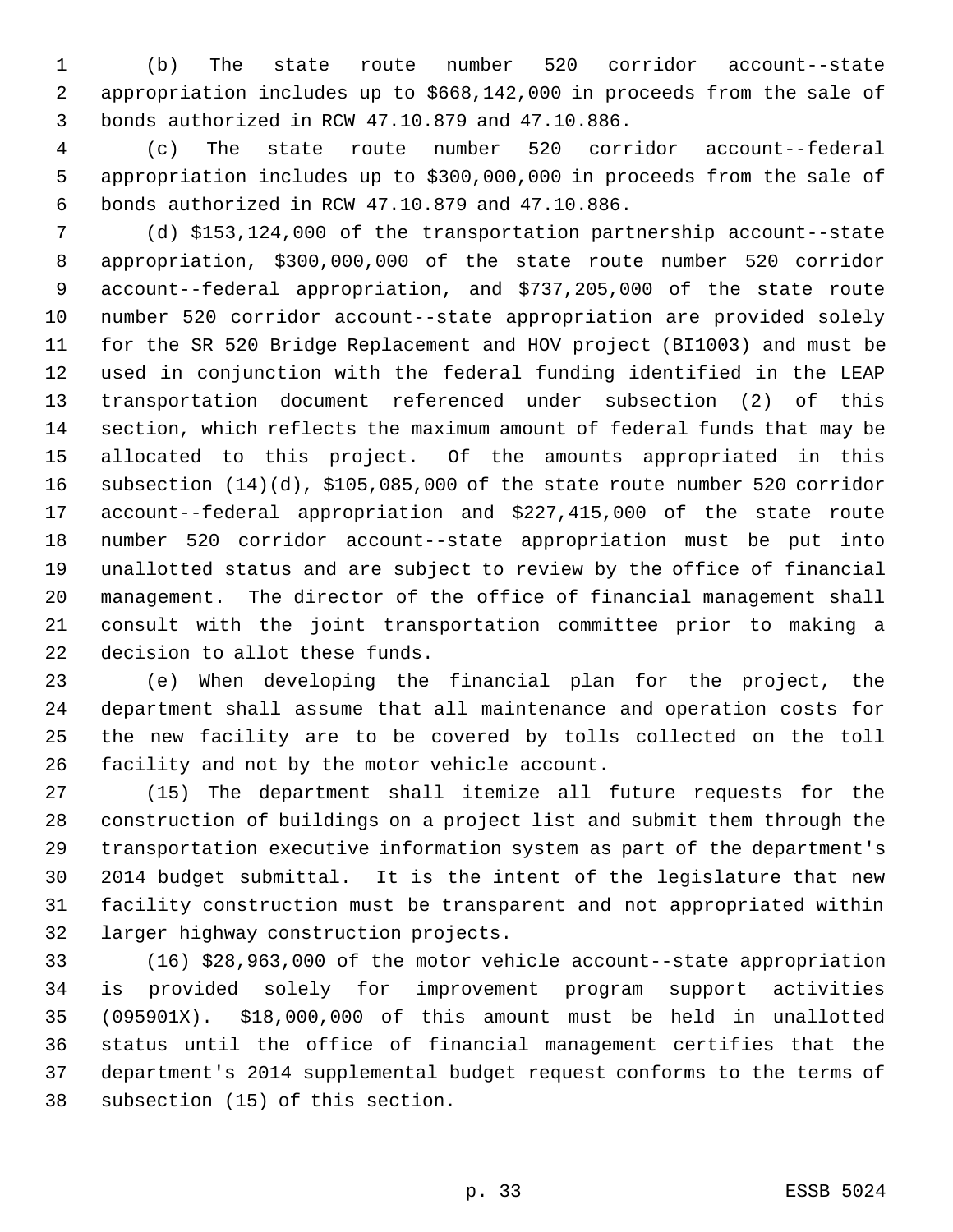(17) \$24,452,181 of the motor vehicle account--state appropriation is provided solely to advance the design, preliminary engineering, and rights-of-way acquisition for the projects identified in LEAP Transportation Document 2013-3 as developed April 2, 2013. Funds must be used to advance the emergent, initial development of these projects for the purpose of expediting delivery of the associated major investments when funding for such investments becomes available. Funding may be reallocated between projects to maximize the accomplishment of design and preliminary engineering work and rights- of-way acquisition, provided that all projects are addressed. It is the intent of the legislature that, while seeking to maximize the outcomes in this section, the department shall provide for continuity of both the state and consulting engineer workforce, while strategically utilizing private sector involvement to ensure consistency with the department's business plan for staffing in the highway construction program during the 2013-2015 fiscal biennium.

 (18) The department shall consult with the chairs of the senate transportation committee and the house of representatives transportation committee whenever the department is in negotiations to provide a public or private entity mitigation for one million dollars or more.

 (19) Any new advisory group that the department convenes during the 2013-2015 fiscal biennium must be representative of the interests of the entire state of Washington.

 (20) \$3,953,000 of the state toxics control account--state appropriation is provided solely for storm water and mitigation site improvements (0B14003).

# NEW SECTION. **Sec. 306. FOR THE DEPARTMENT OF TRANSPORTATION-- PRESERVATION--PROGRAM P** Transportation Partnership Account--State 31 Appropriation . . . . . . . . . . . . . . . . . . \$36,480,000 Highway Safety Account--State Appropriation . . . . . . . . \$10,000,000 33 Motor Vehicle Account--State Appropriation . . . . . . . \$54,064,000 Motor Vehicle Account--Federal Appropriation . . . . . . . \$624,779,000 Motor Vehicle Account--Private/Local Appropriation . . . . \$11,260,000 Transportation 2003 Account (Nickel Account)--State Appropriation . . . . . . . . . . . . . . . . . . . . . \$2,285,000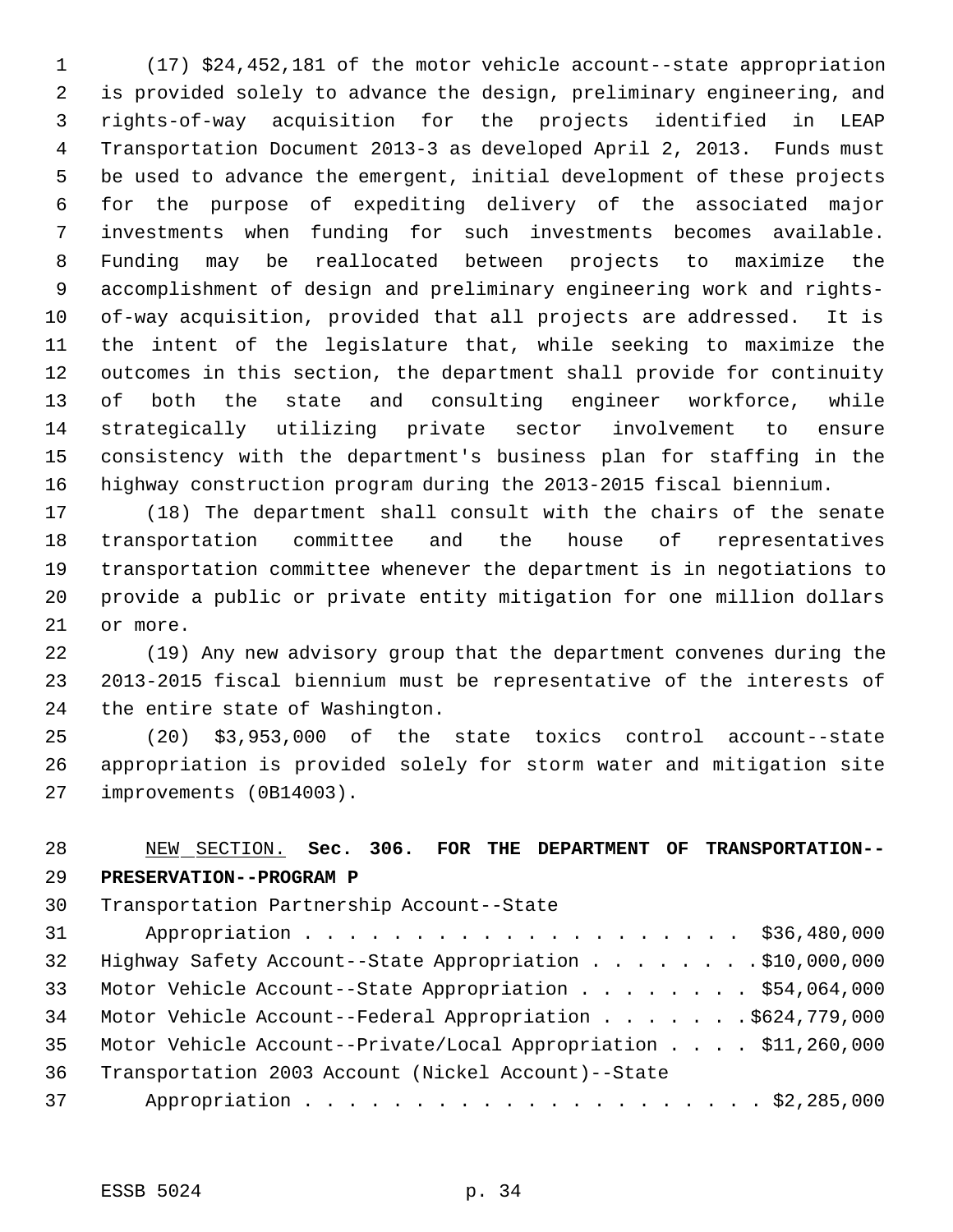TOTAL APPROPRIATION . . . . . . . . . . . . . . . \$738,868,000

 The appropriations in this section are subject to the following conditions and limitations:

 (1) Except as provided otherwise in this section, the entire transportation 2003 account (nickel account)--state appropriation and the entire transportation partnership account--state appropriation are provided solely for the projects and activities as listed by fund, project, and amount in LEAP Transportation Document 2013-1 as developed April 2, 2013, Program - Highway Preservation Program (P). However, limited transfers of specific line-item project appropriations may occur between projects for those amounts listed subject to the conditions and limitations in section 603 of this act.

 (2) Except as provided otherwise in this section, \$54,064,000 of the motor vehicle account--state appropriation and \$624,779,000 of the motor vehicle account--federal appropriation are provided solely for the projects and activities as listed by fund, project, and amount in LEAP Transportation Document 2013-2 ALL PROJECTS as developed April 2, 2013, Program - Highway Preservation Program (P), and any redistributed federal funds for state projects and any savings in federal funds on preservation projects must first be applied towards the projects identified in the LEAP transportation document as "Contingency (Unfunded) Highway Preservation Projects." If the department is unable to use these excess federal funds described in this subsection on any of the projects identified as "Contingency (Unfunded) Highway Preservation Projects" in the LEAP transportation document, the department shall, as soon as practicable, incorporate the projects into the current statewide transportation improvement program (STIP) in order to make the projects eligible for federal funds, as these contingency projects are to be considered among the state's highest priority preservation projects.

 (3) The motor vehicle account--state appropriation includes up to \$14,000,000 in proceeds from the sale of bonds authorized in RCW 47.10.843.

 (4) The department of transportation shall continue to implement the lowest life-cycle cost planning approach to pavement management throughout the state to encourage the most effective and efficient use of pavement preservation funds. Emphasis should be placed on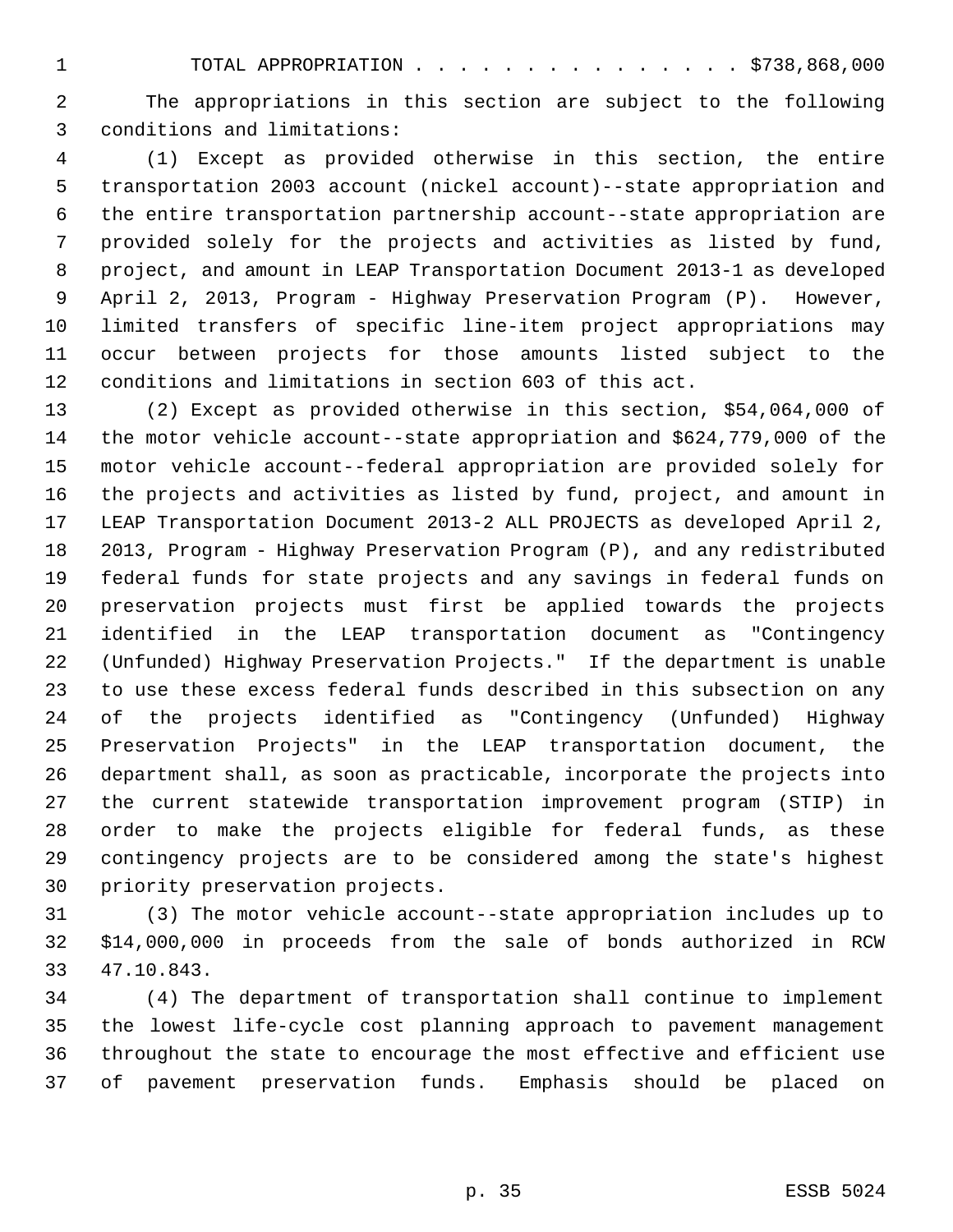increasing the number of roads addressed on time and reducing the number of roads past due.

 (5) The department shall apply for surface transportation program enhancement funds to be expended in lieu of or in addition to state funds for eligible costs of projects in programs I and P.

 (6) \$27,278,000 of the motor vehicle account--federal appropriation and \$1,141,000 of the motor vehicle account--state appropriation are provided solely for the SR 167/Puyallup River Bridge Replacement project (316725A). This project must be completed as a design-build project. The department must work with local jurisdictions and the community during the environmental review process to develop appropriate esthetic design elements, at no additional cost to the department, and traffic management plans pertaining to this project. The department must report to the transportation committees of the legislature on estimated cost and/or time savings realized as a result of using the design-build process.

## NEW SECTION. **Sec. 307. FOR THE DEPARTMENT OF TRANSPORTATION-- TRAFFIC OPERATIONS--PROGRAM Q--CAPITAL**

|    |  | 19 Motor Vehicle Account--State Appropriation \$3,194,000   |  |
|----|--|-------------------------------------------------------------|--|
|    |  | 20 Motor Vehicle Account--Federal Appropriation \$7,959,000 |  |
| 21 |  | TOTAL APPROPRIATION $\ldots$ , 511, 153, 000                |  |

 The appropriations in this section are subject to the following conditions and limitations: \$694,000 of the motor vehicle account-- state appropriation is provided solely for project 000005Q as state matching funds for federally selected competitive grants or congressional earmark projects. These moneys must be placed into reserve status until such time as federal funds are secured that require a state match.

## NEW SECTION. **Sec. 308. FOR THE DEPARTMENT OF TRANSPORTATION-- WASHINGTON STATE FERRIES CONSTRUCTION--PROGRAM W**

| 31 | Puget Sound Capital Construction Account--State |                                                         |  |
|----|-------------------------------------------------|---------------------------------------------------------|--|
| 32 |                                                 | Appropriation \$45,301,000                              |  |
| 33 |                                                 | Puget Sound Capital Construction Account--Federal       |  |
| 34 |                                                 | Appropriation \$94,981,000                              |  |
| 35 |                                                 | Puget Sound Capital Construction Account--Private/Local |  |
| 36 |                                                 |                                                         |  |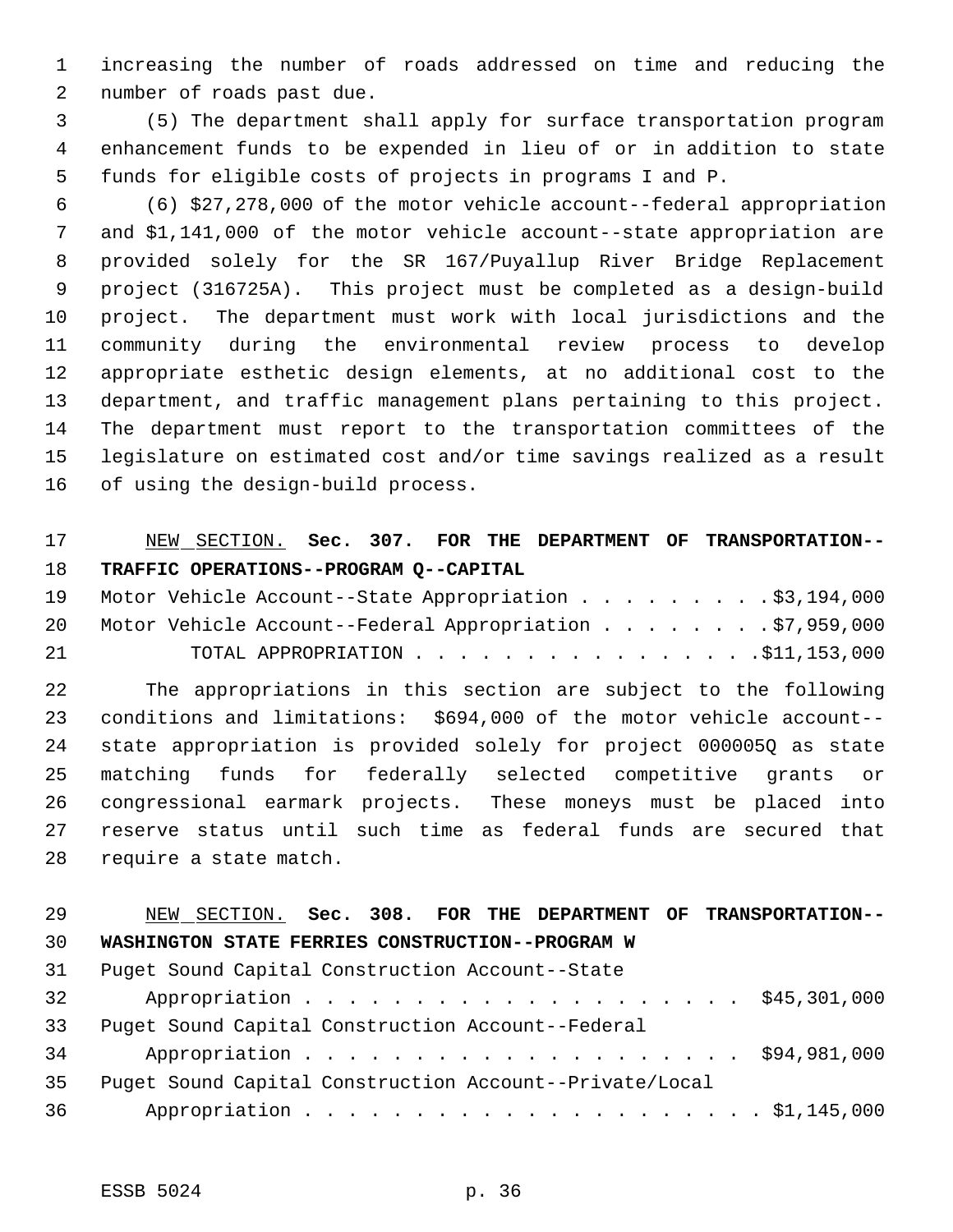Multimodal Transportation Account--State Appropriation . . . . \$313,000 Transportation 2003 Account (Nickel Account)--State

 Appropriation . . . . . . . . . . . . . . . . . . . . \$109,557,000 TOTAL APPROPRIATION . . . . . . . . . . . . . . . \$251,297,000

 The appropriations in this section are subject to the following conditions and limitations:

 (1) Except as provided otherwise in this section, the entire appropriations in this section are provided solely for the projects and activities as listed in LEAP Transportation Document 2013-2 ALL PROJECTS as developed April 2, 2013, Program - Washington State Ferries Capital Program (W).

 (2) \$4,000,000 of the Puget Sound capital construction account-- state appropriation is provided solely for emergency capital repair costs (project 999910K). Funds may be spent only after approval from the office of financial management.

 (3) \$23,085,000 of the transportation 2003 account (nickel account)--state appropriation is provided solely for completion of the first 144-car olympic class vessel.

 (4) \$84,053,000 of the transportation 2003 account (nickel account)--state appropriation is provided solely for completion of the second 144-car olympic class vessel.

 (5) \$13,738,000 of the total appropriation is for continued work on the Mukilteo ferry terminal (project 952515P). To the greatest extent practicable, the department shall secure additional federal funding for this project.

 (6) \$4,210,000 of the Puget Sound capital construction account-- state appropriation is provided solely for the capital program share of \$7,259,000 in lease payments for the ferry division's headquarters building. Consistent with the 2012 facilities oversight plan, the department shall strive to consolidate office space in downtown Seattle by the end of 2015. The department shall consider renewing the lease for the ferry division's current headquarters building only if the lease rate is reduced at least fifty percent and analysis shows that this is the least cost and risk option for the department. Consolidation with other divisions or state agencies, or a reduction in leased space, must also be considered as part of any headquarters lease renewal analysis.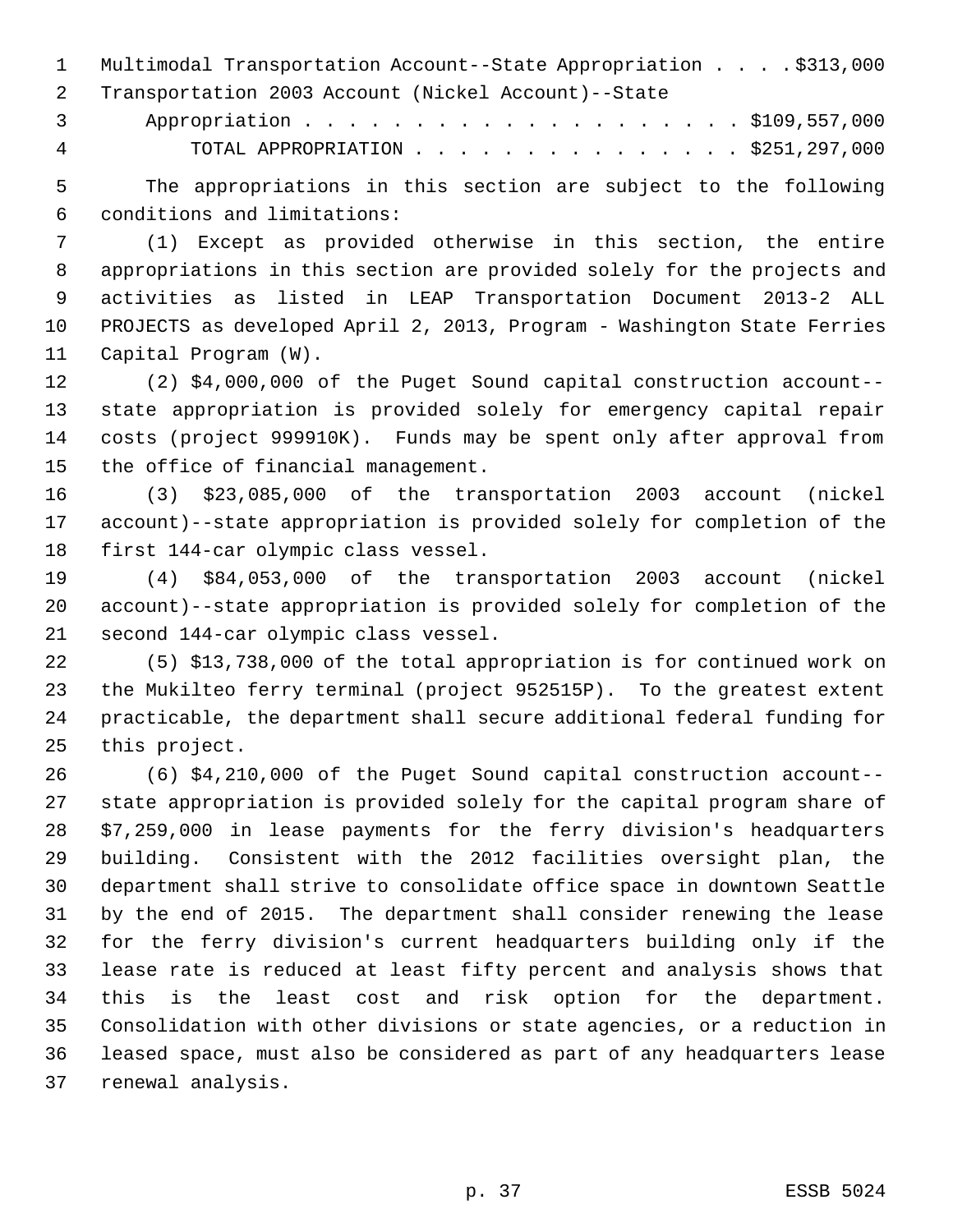(7) \$21,950,000 of the total appropriation is for preservation work on the Hyak super class vessel (project 944431D), including installation of a power management system and more efficient propulsion systems, that in combination are anticipated to save up to twenty percent in fuel and reduce maintenance costs. Upon completion of this project, the department shall provide a report to the transportation committees of the legislature on the fuel and maintenance savings achieved for this vessel and the potential to save additional funds through other vessel conversions.

#### NEW SECTION. **Sec. 309. FOR THE DEPARTMENT OF TRANSPORTATION-- RAIL--PROGRAM Y--CAPITAL**

| 12 <sup>°</sup> | Essential Rail Assistance Account--State     |
|-----------------|----------------------------------------------|
| 13              |                                              |
| 14              | Transportation Infrastructure Account--State |
| 15 <sup>1</sup> |                                              |
| 16              | Multimodal Transportation Account--State     |
| 17              | Appropriation \$31,568,000                   |
| 18              | Multimodal Transportation Account--Federal   |
| 19              | Appropriation \$318,960,000                  |
| 20              | TOTAL APPROPRIATION \$359,971,000            |

 The appropriations in this section are subject to the following conditions and limitations:

 (1)(a) Except as provided otherwise in this section, the entire appropriations in this section are provided solely for the projects and activities as listed by project and amount in LEAP Transportation Document 2013-2 ALL PROJECTS as developed April 2, 2013, Program - Rail Capital Program (Y).

 (b) Within the amounts provided in this section, \$7,332,000 of the transportation infrastructure account--state appropriation is for low- interest loans through the freight rail investment bank program for specific projects listed as recipients of these loans in the LEAP transportation document identified in (a) of this subsection. Of the amount identified in this subsection (1)(b), \$900,000 in the rail bank (project F01000A) is for a low-interest loan to the Port of Everett. Of the amount identified in this subsection (1)(b), \$400,000 in the rail bank (project F01000A) is for a low-interest loan to the city of Richland for a passing track. The department shall issue freight rail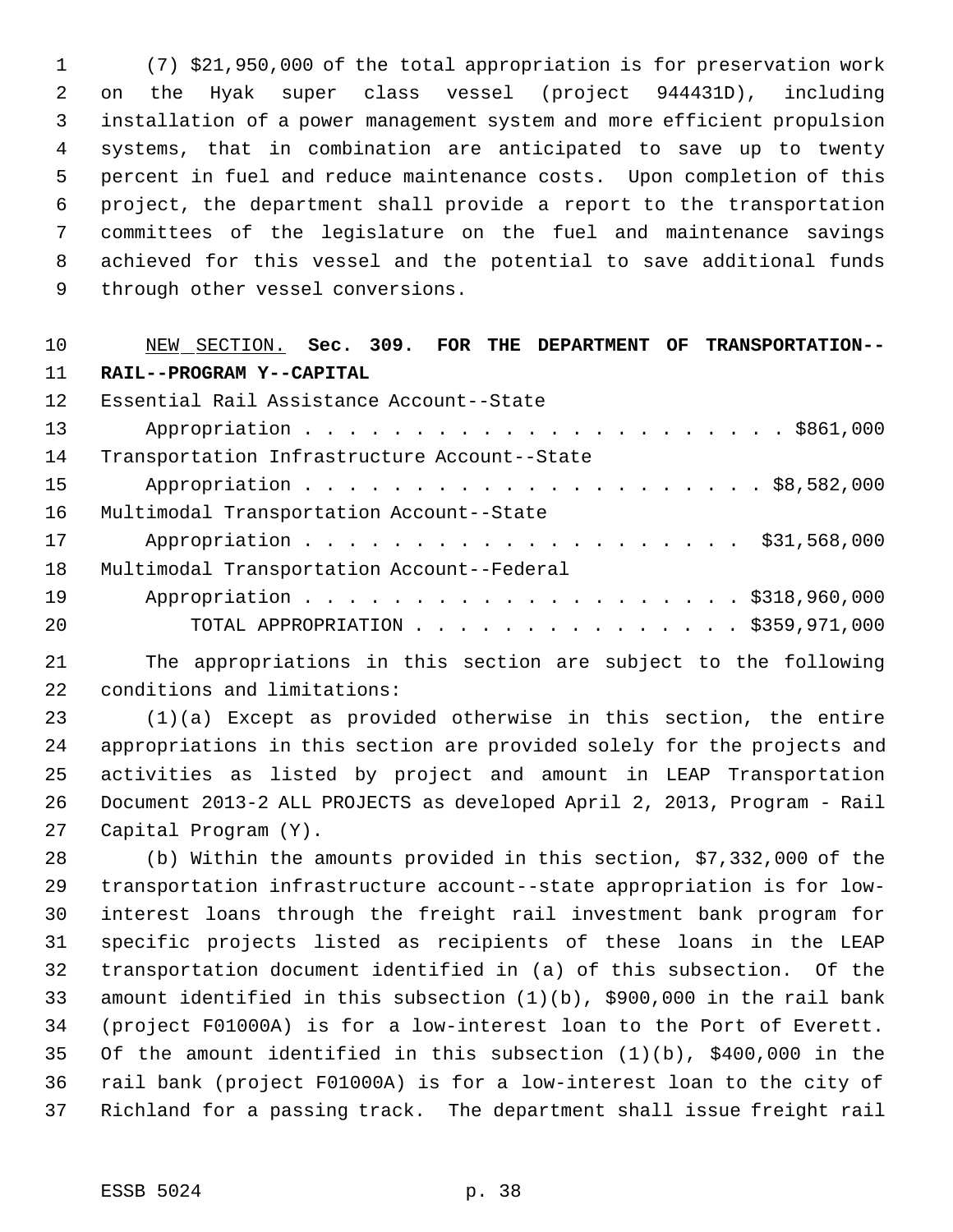investment bank program loans with a repayment period of no more than ten years, and only so much interest as is necessary to recoup the department's costs to administer the loans.

 (c) Within the amounts provided in this section, \$2,439,000 of the multimodal transportation account--state appropriation, \$1,250,000 of the transportation infrastructure account--state appropriation, and \$311,000 of the essential rail assistance account--state appropriation are for statewide freight rail assistance program grants identified in the LEAP transportation document identified in (a) of this subsection.

 (2)(a) Unsuccessful 2012 freight rail assistance program grant applicants may be awarded freight rail investment bank program loans, if eligible. If any funds remain in the freight rail investment bank or freight rail assistance program reserves (projects F01001A and F01000A), or any approved grants or loans are terminated, the department shall issue a call for projects for the freight rail investment bank loan program and the freight rail assistance grant program, and shall evaluate the applications in a manner consistent with past practices as specified in section 309, chapter 367, Laws of 2011. By November 1, 2013, the department shall submit a prioritized list of recommended projects to the office of financial management and the transportation committees of the legislature.

 (3) The department shall provide quarterly reports to the office of financial management and the transportation committees of the legislature regarding applications that the department submits for federal funds and the status of such applications.

 (4) \$314,647,000 of the multimodal transportation account--federal appropriation and \$4,867,000 of the multimodal transportation account-- state appropriation are provided solely for expenditures related to passenger high-speed rail grants. The multimodal transportation account--state appropriation funds reflect one and one-half percent of the total project funds, and are provided solely for expenditures that are not eligible for federal reimbursement.

 (5) \$550,000 of the essential rail assistance account--state appropriation is provided solely for the purpose of rehabilitation and maintenance of the Palouse river and Coulee City railroad line. Expenditures from this appropriation may not exceed the combined total of: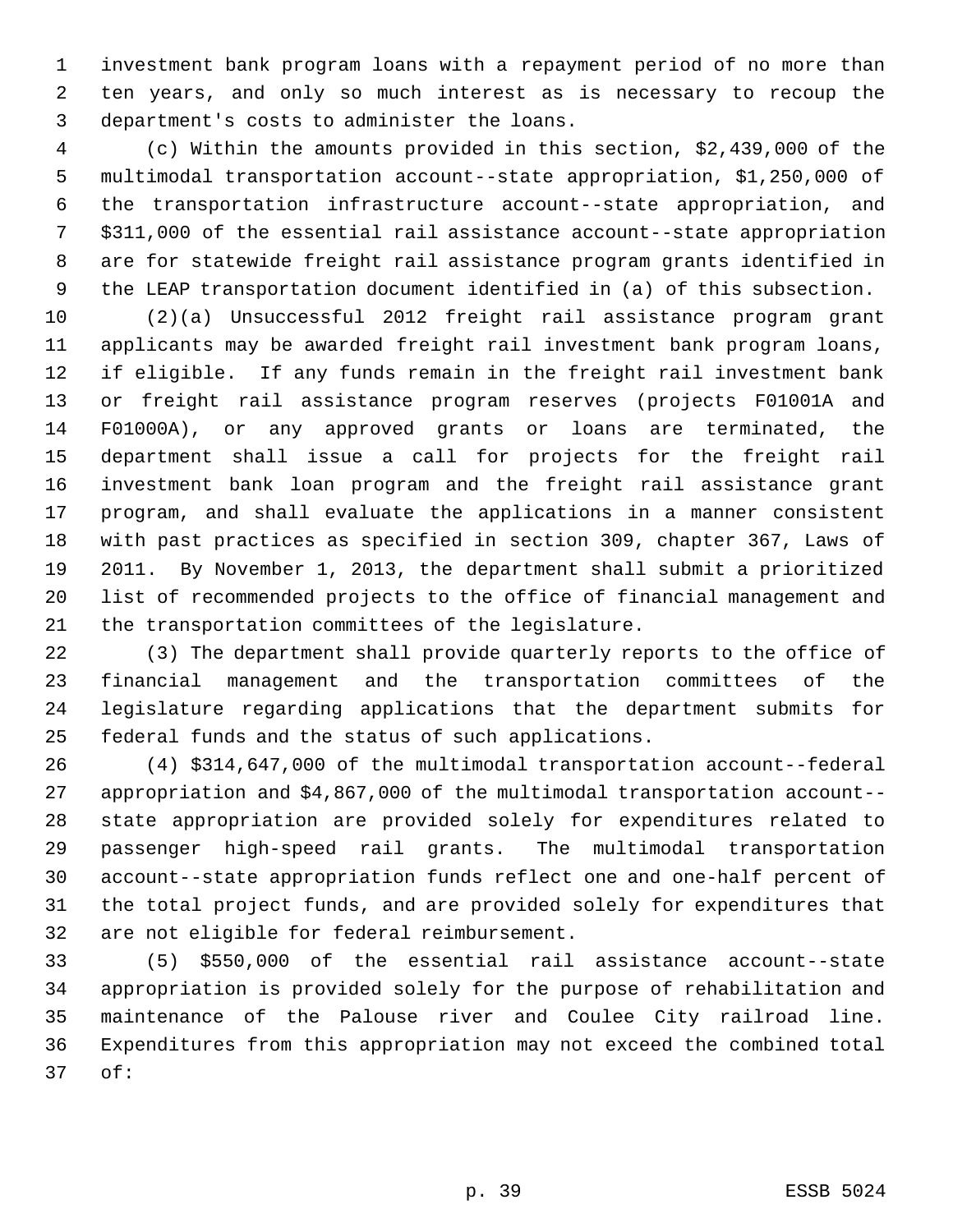(a) Revenues deposited into the essential rail assistance account from leases and sale of property pursuant to RCW 47.76.290; and

 (b) Revenues transferred from the miscellaneous program account to the essential rail assistance account, pursuant to RCW 47.76.360, for the purpose of sustaining the grain train program by maintaining the Palouse river and Coulee City railroad line.

 (6) The Burlington Northern Santa Fe Skagit river bridge is an integral part of the rail system. Constructed in 1916, the bridge does not meet current design standards and is at risk during flood events that occur on the Skagit river. The department shall work with Burlington Northern Santa Fe and local jurisdictions to secure federal funding for the Skagit river bridge and to develop an appropriate replacement plan and schedule.

| 14 | NEW SECTION. Sec. 310. FOR THE DEPARTMENT OF TRANSPORTATION--   |
|----|-----------------------------------------------------------------|
| 15 | LOCAL PROGRAMS--PROGRAM Z--CAPITAL                              |
| 16 | Highway Infrastructure Account--State Appropriation \$207,000   |
| 17 | Highway Infrastructure Account--Federal                         |
| 18 |                                                                 |
| 19 | Freight Mobility Investment Account--State                      |
| 20 | Appropriation \$11,794,000                                      |
| 21 | Transportation Partnership Account--State                       |
| 22 |                                                                 |
| 23 | Highway Safety Account--State Appropriation \$11,305,000        |
| 24 | Motor Vehicle Account--State Appropriation \$2,168,000          |
| 25 | Motor Vehicle Account--Federal Appropriation \$29,513,000       |
| 26 | Freight Mobility Multimodal Account--State                      |
| 27 |                                                                 |
| 28 | Freight Mobility Multimodal Account--Private/Local              |
| 29 |                                                                 |
| 30 | Multimodal Transportation Account--State                        |
| 31 |                                                                 |
| 32 | TOTAL APPROPRIATION \$89,272,000                                |
| 33 | The appropriations in this section are subject to the following |
| 34 | conditions and limitations:                                     |
| 35 | (1) Except as provided otherwise in this section, the entire    |

appropriations in this section are provided solely for the projects and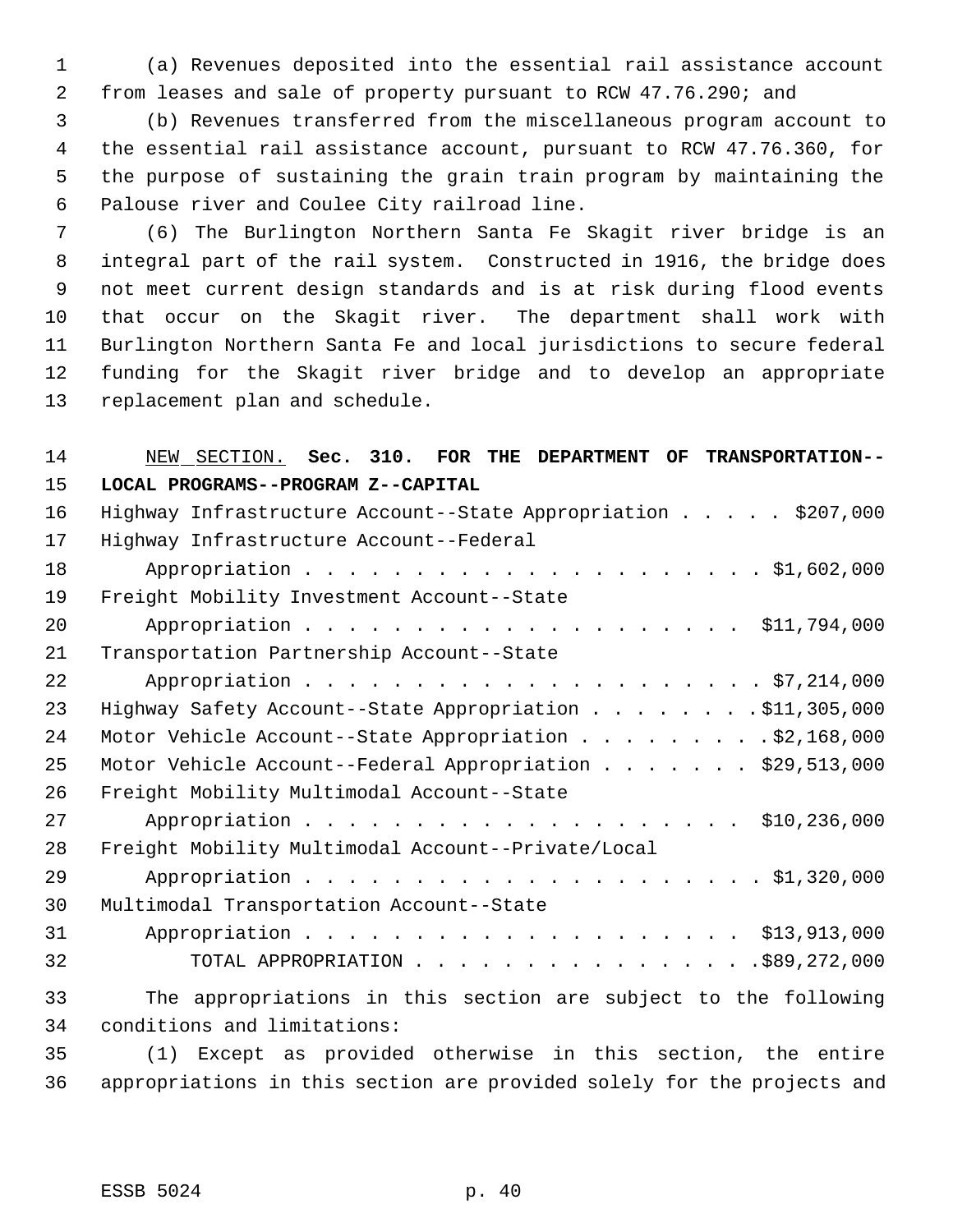activities as listed by project and amount in LEAP Transportation Document 2013-2 ALL PROJECTS as developed April 2, 2013, Program - Local Program (Z).

 (2) With each department budget submittal, the department shall provide an update on the status of the repayment of the twenty million dollars of unobligated federal funds authority advanced by the department in September 2010 to the city of Tacoma for the Murray Morgan/11th Street bridge project.

 (3) Consistent with federal funding levels from the 2011-2013 omnibus transportation appropriations act and the intent of the fee increases in chapter 74, Laws of 2012 and chapter 80, Laws of 2012, \$23,955,000 of the appropriation in this section is provided solely for the safe routes to school grant program as identified in the LEAP transportation document referenced under subsection (1) of this section. Of this amount, \$11,700,000 of the motor vehicle account-- federal appropriation and \$6,800,000 of the highway safety account-- state appropriation are provided for newly selected projects and \$3,400,000 of the motor vehicle account--federal appropriation and \$2,055,000 of the highway safety account--state appropriation are reappropriated for projects selected in previous biennia.

 (4) The department shall submit a report to the transportation committees of the legislature by December 1, 2013, and December 1, 2014, on the status of projects funded as part of the pedestrian safety/safe routes to school grant program (0LP600P). The report must include, but is not limited to, a list of projects selected and a brief description of each project's status.

 (5) \$584,000 of the motor vehicle account--state appropriation, \$3,250,000 of the motor vehicle account--federal appropriation, \$2,450,000 of the highway safety account--state appropriation, \$11,794,000 of the freight mobility investment account--state appropriation, \$10,236,000 of the freight mobility multimodal account-- state appropriation, and \$1,320,000 of the freight mobility multimodal account--private/local appropriation are provided solely for grant projects selected by the freight mobility strategic investment board, as identified in the LEAP transportation document referenced under subsection (1) of this section. The highway safety account--state appropriation in this subsection is for the freight mobility strategic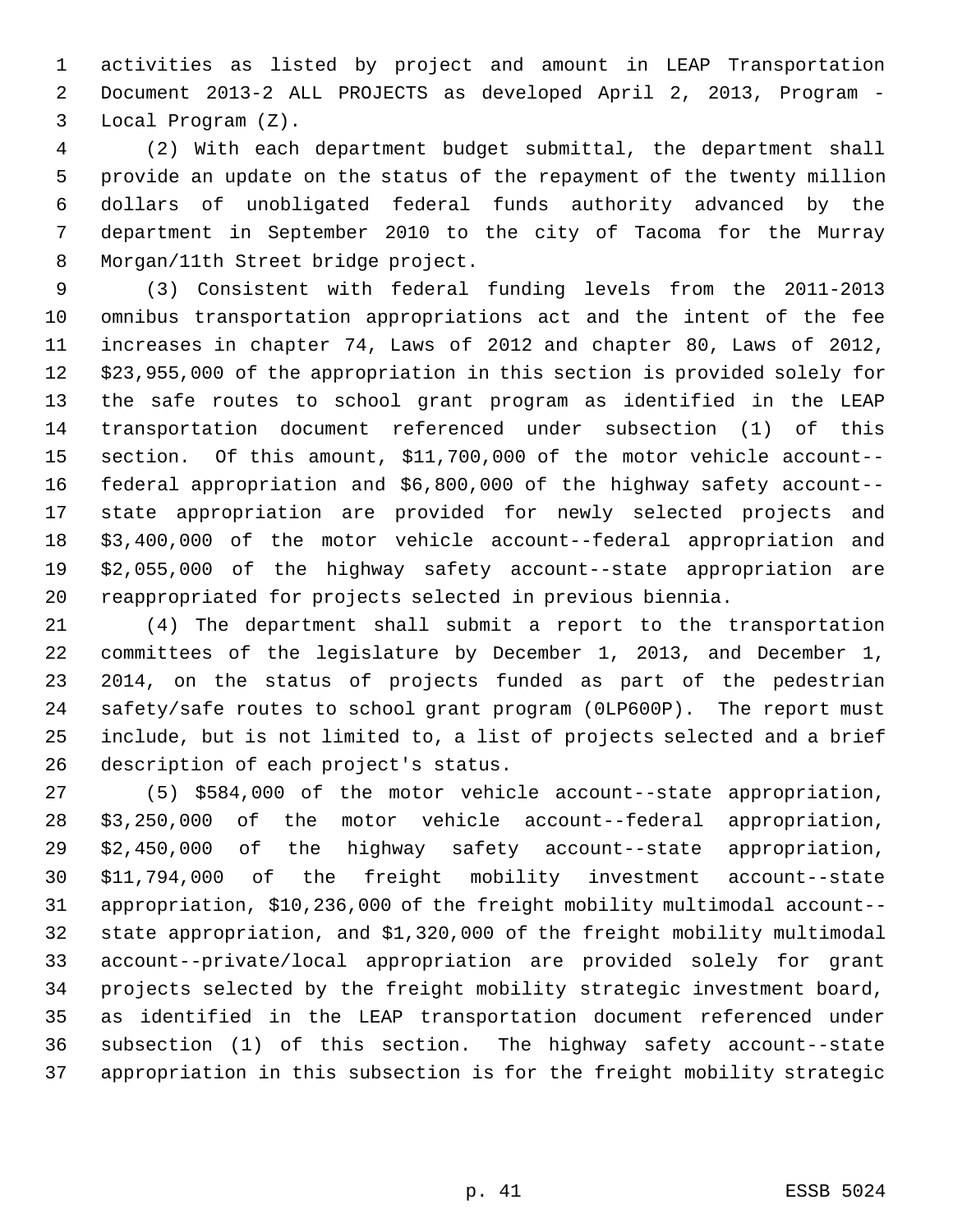investment board for grants to meet urgent freight corridor improvement

and preservation needs.

# NEW SECTION. **Sec. 311. QUARTERLY REPORTING REQUIREMENTS FOR CAPITAL PROGRAM**

 On a quarterly basis, the department of transportation shall provide to the office of financial management and the legislative transportation committees the following reports for all capital programs:

(1) For active projects, the report must include:

 (a) A TEIS version containing actual capital expenditures for all projects consistent with the structure of the most recently enacted budget;

 (b) Anticipated cost savings, cost increases, reappropriations, and schedule adjustments for all projects consistent with the structure of 15 the most recently enacted budget;

 (c) The award amount, the engineer's estimate, and the number of bidders for all active projects consistent with the structure of the most recently enacted budget;

 (d) Projected costs and schedule for individual projects that are funded at a programmatic level for projects relating to bridge rail, guard rail, fish passage barrier removal, roadside safety projects, and seismic bridges. Projects within this programmatic level funding must be completed on a priority basis and scoped to be completed within the current programmatic budget;

 (e) Highway projects that may be reduced in scope and still achieve a functional benefit;

 (f) Highway projects that have experienced scope increases and that can be reduced in scope;

 (g) Highway projects that have lost significant local or regional contributions that were essential to completing the project; and

 (h) Contingency amounts for all projects consistent with the structure of the most recently enacted budget.

(2) For completed projects, the report must:

 (a) Compare the costs and operationally complete date for projects with budgets of twenty million dollars that are funded with preexisting funds to the original project cost estimates and schedule; and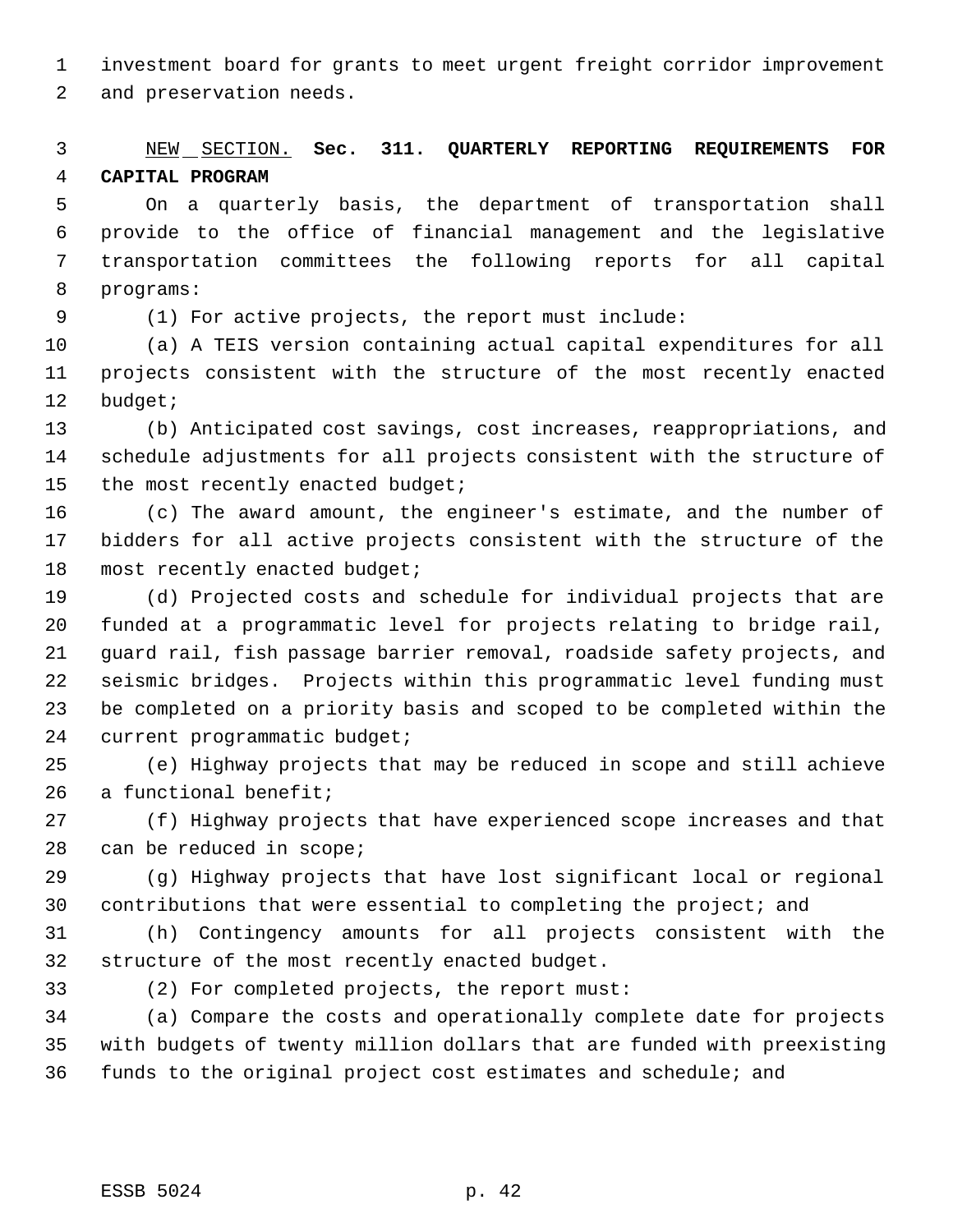(b) Provide a list of nickel and TPA projects charging to the nickel/TPA environmental mitigation reserve (OBI4ENV) and the amount each project is charging.

(3) For prospective projects, the report must:

 (a) Identify the estimated advertisement date for all projects consistent with the structure of the most recently enacted transportation budget that are going to advertisement during the current fiscal biennium;

 (b) Identify the anticipated operationally complete date for all projects consistent with the structure of the most recently enacted transportation budget that are going to advertisement during the current fiscal biennium; and

 (c) Identify the estimated cost of completion for all projects consistent with the structure of the most recently enacted transportation budget that are going to advertisement during the current fiscal biennium.

 (4) The department shall provide a list of change orders executed for each fiscal quarter beginning September 30, 2013. The report must include the name of the contractor, the dollar value of the change order, and a brief explanation for why there needs to be a change order.

 (5) The department shall provide a quarterly report, beginning September 30, 2013, on project mitigation costs. The report must show:

 (a) All mitigation payments made during the current fiscal biennium;

(b) The party with whom the mitigation was negotiated; and

 (c) The parties with whom the department are in on-going negotiations.

#### NEW SECTION. **Sec. 312. ANNUAL REPORTING REQUIREMENTS FOR CAPITAL PROGRAM**

 (1) As part of its budget submittal for the 2014 supplemental budget, the department shall provide an update to the report provided to the legislature in 2013 that: (a) Compares the original project cost estimates approved in the 2003 and 2005 project lists to the completed cost of the project, or the most recent legislatively approved budget and total project costs for projects not yet completed; (b) identifies highway projects that may be reduced in scope and still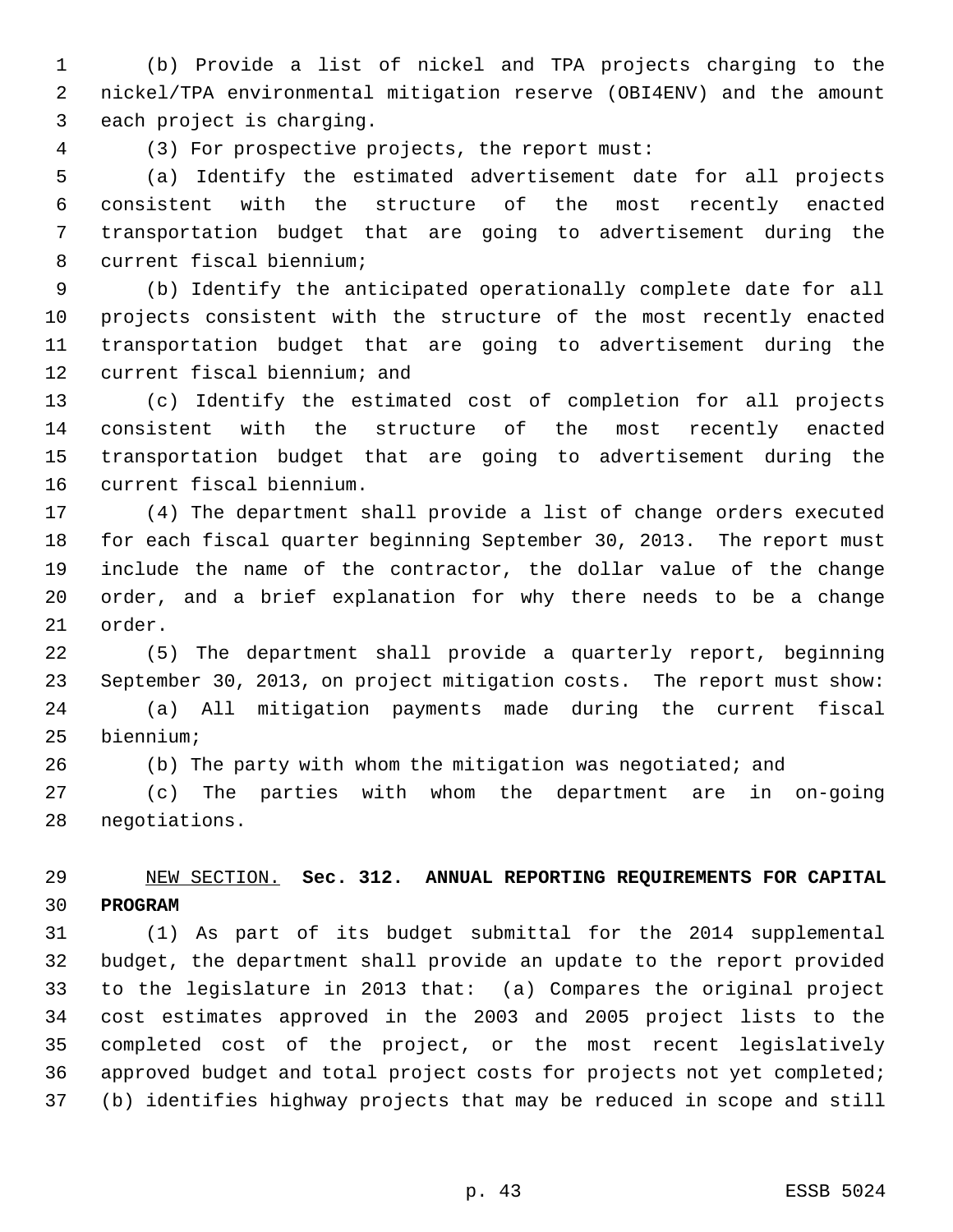achieve a functional benefit; (c) identifies highway projects that have experienced scope increases and that can be reduced in scope; (d) identifies highway projects that have lost significant local or regional contributions that were essential to completing the project; and (e) identifies contingency amounts allocated to projects.

 (2) As part of its budget submittal for the 2014 supplemental budget, the department shall provide an annual report on the number of toll credits the department has accumulated and how the department has used the toll credits.

#### NEW SECTION. **Sec. 313. FEDERAL FUNDS RECEIVED FOR CAPITAL PROJECT EXPENDITURES**

 To the greatest extent practicable, the department of transportation shall expend federal funds received for capital project expenditures before state funds.

#### **TRANSFERS AND DISTRIBUTIONS**

 NEW SECTION. **Sec. 401. FOR THE STATE TREASURER--BOND RETIREMENT AND INTEREST, AND ONGOING BOND REGISTRATION AND TRANSFER CHARGES: FOR BOND SALES DISCOUNTS AND DEBT TO BE PAID BY MOTOR VEHICLE ACCOUNT AND TRANSPORTATION FUND REVENUE**

| 20 | Transportation Partnership Account--State                       |
|----|-----------------------------------------------------------------|
| 21 |                                                                 |
| 22 | Highway Bond Retirement Account--State                          |
| 23 |                                                                 |
| 24 | Ferry Bond Retirement Account--State Appropriation \$31,824,000 |
| 25 | Transportation Improvement Board Bond Retirement                |
| 26 | Account--State Appropriation \$16,267,000                       |
| 27 | Nondebt-Limit Reimbursable Bond Retirement Account--State       |
| 28 |                                                                 |
| 29 | Toll Facility Bond Retirement Account--State                    |
| 30 |                                                                 |
| 31 | Toll Facility Bond Retirement Account--Federal                  |
| 32 |                                                                 |
| 33 | Transportation 2003 Account (Nickel Account)--State             |
| 34 |                                                                 |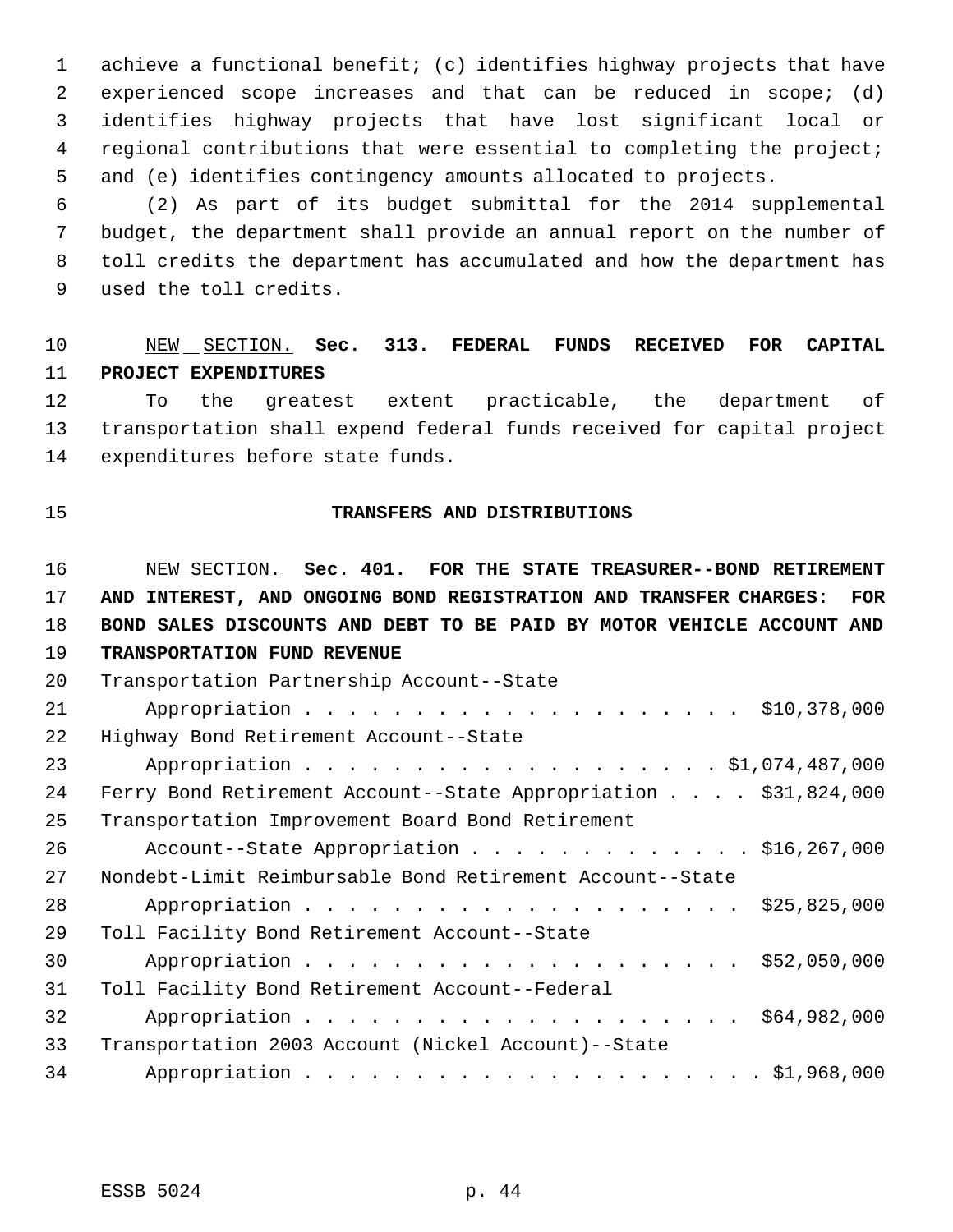| 1  | Motor Vehicle Account--State Appropriation \$450,000                            |
|----|---------------------------------------------------------------------------------|
| 2  | State Route Number 520 Corridor Account--State                                  |
| 3  |                                                                                 |
| 4  | TOTAL APPROPRIATION \$1,280,131,000                                             |
| 5  | NEW SECTION. Sec. 402. FOR THE STATE TREASURER--BOND RETIREMENT                 |
| 6  | AND INTEREST, AND ONGOING BOND REGISTRATION AND TRANSFER CHARGES:<br><b>FOR</b> |
| 7  | BOND SALE EXPENSES AND FISCAL AGENT CHARGES                                     |
| 8  | Transportation Partnership Account--State                                       |
| 9  |                                                                                 |
| 10 | State Route Number 520 Corridor Account--State                                  |
| 11 |                                                                                 |
| 12 | Transportation 2003 Account (Nickel Account)--State                             |
| 13 |                                                                                 |
| 14 | Motor Vehicle Account--State Appropriation \$50,000                             |
| 15 | TOTAL APPROPRIATION \$2,344,000                                                 |
| 16 | NEW SECTION. Sec. 403. FOR THE STATE TREASURER--STATE REVENUES                  |
| 17 | FOR DISTRIBUTION                                                                |
| 18 | Motor Vehicle Account--State Appropriation: For                                 |
| 19 | motor vehicle fuel tax distributions to cities                                  |
| 20 |                                                                                 |
| 21 | NEW SECTION. Sec. 404. FOR THE STATE TREASURER--TRANSFERS                       |
| 22 | Motor Vehicle Account--State Appropriation:<br>For                              |
| 23 | motor vehicle fuel tax refunds and statutory                                    |
| 24 |                                                                                 |
| 25 | NEW SECTION. Sec. 405. FOR<br>THE DEPARTMENT<br>OF<br>LICENSING--               |
| 26 | <b>TRANSFERS</b>                                                                |
| 27 | Motor Vehicle Account--State Appropriation: For motor                           |
| 28 | vehicle fuel tax refunds and transfers \$138,627,000                            |
| 29 | NEW SECTION. Sec. 406. FOR THE STATE TREASURER--ADMINISTRATIVE                  |
| 30 | <b>TRANSFERS</b>                                                                |
| 31 | (1) Recreational Vehicle Account--State                                         |
| 32 | Appropriation: For transfer to the Motor Vehicle                                |
| 33 |                                                                                 |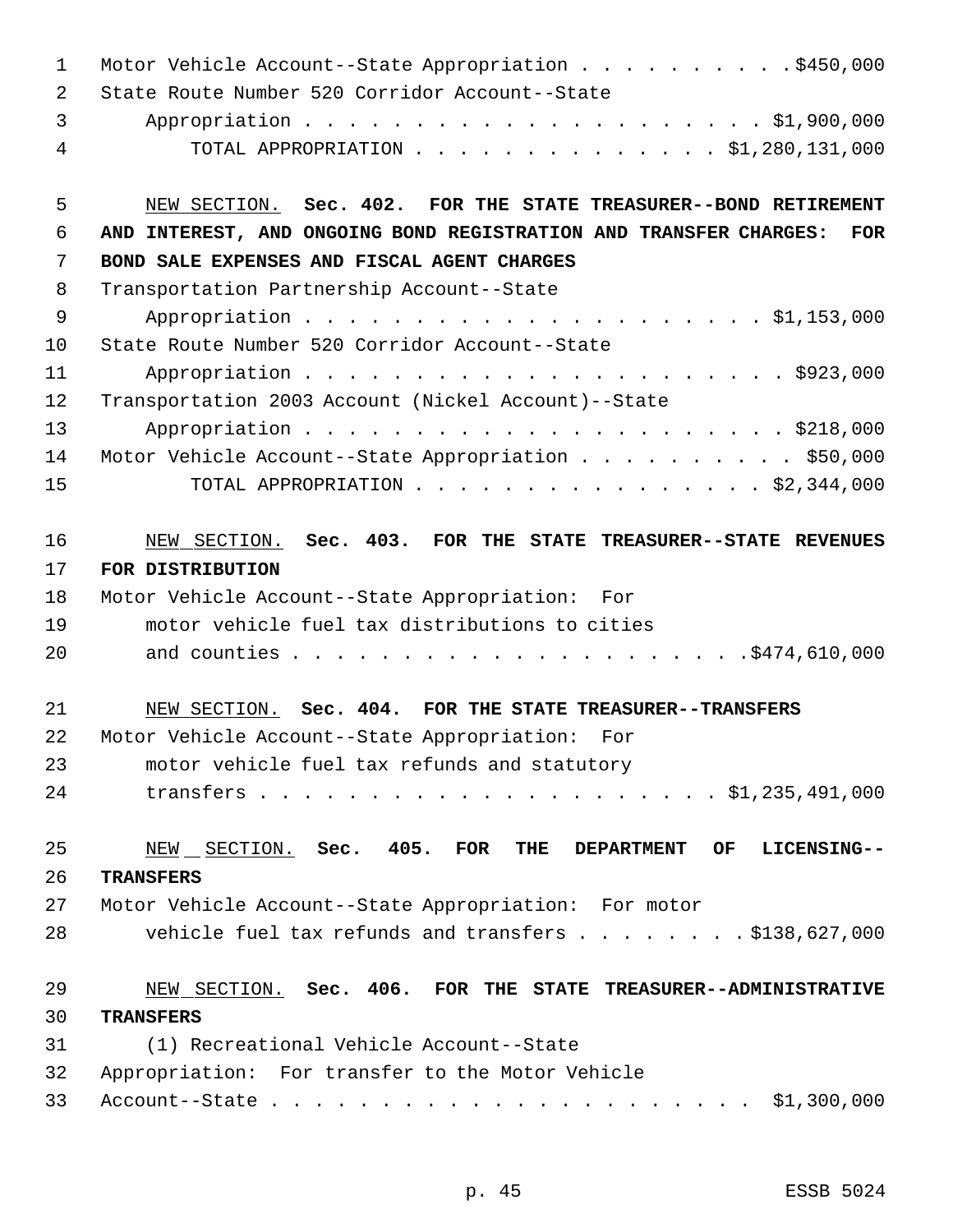(2) License Plate Technology Account--State Appropriation: For transfer to the Highway Safety Account--State . . . . . . . . . . . . . . . . . . . . . . \$3,000,000 (3) Multimodal Transportation Account--State Appropriation: For transfer to the Puget Sound Ferry Operations Account--State . . . . . . . . . . . . . .\$28,000,000 (4) Rural Mobility Grant Program Account--State Appropriation: For transfer to the Multimodal 9 Transportation Account--State . . . . . . . . . . . . . . . \$3,000,000 (5) Motor Vehicle Account--State Appropriation: For transfer to the Special Category C Account--State . . . . . . . . . . . . . . . . . . . . . . \$2,000,000 (6) Capital Vessel Replacement Account--State Appropriation: For transfer to the Transportation 2003 Account (Nickel Account)--State . . . . . . . . . . . . . . \$7,702,000 (7) Motor Vehicle Account--State Appropriation: For transfer to the State Patrol Highway Account--State . . . . . . . . . . . . . . . . . . . . . . \$22,250,000 (8) Advanced Environmental Mitigation Revolving Account---State Appropriation: For transfer to the Motor Vehicle Account--State . . . . . . . . . . . . . . . .\$2,000,000 (9) Advanced Right-of-Way Revolving Fund--State Appropriation: For transfer to the Motor Vehicle Account--State . . . . . . . . . . . . . . . . . . . . . . \$6,000,000 (10) Multimodal Transportation Account--State Appropriation: For transfer to the Public Transportation 27 Grant Program Account--State . . . . . . . . . . . . . . \$26,000,000 (11) Motor Vehicle Account--State Appropriation: For transfer to the Puget Sound Ferry Operations Account--State . . . . . . . . . . . . . . . . . . . . . . \$28,000,000 (12) Motor Vehicle Account--State Appropriation: For transfer to the Puget Sound Capital Construction Account--State . . . . . . . . . . . . . . . . . . . . . . \$42,500,000 (13) State Route Number 520 Civil Penalties Account--State Appropriation: For transfer to the State Route Number 520 Corridor Account--State . . . . . . . . \$975,000 (14) Regional Mobility Grant Program Account--State Appropriation: For transfer to the Multimodal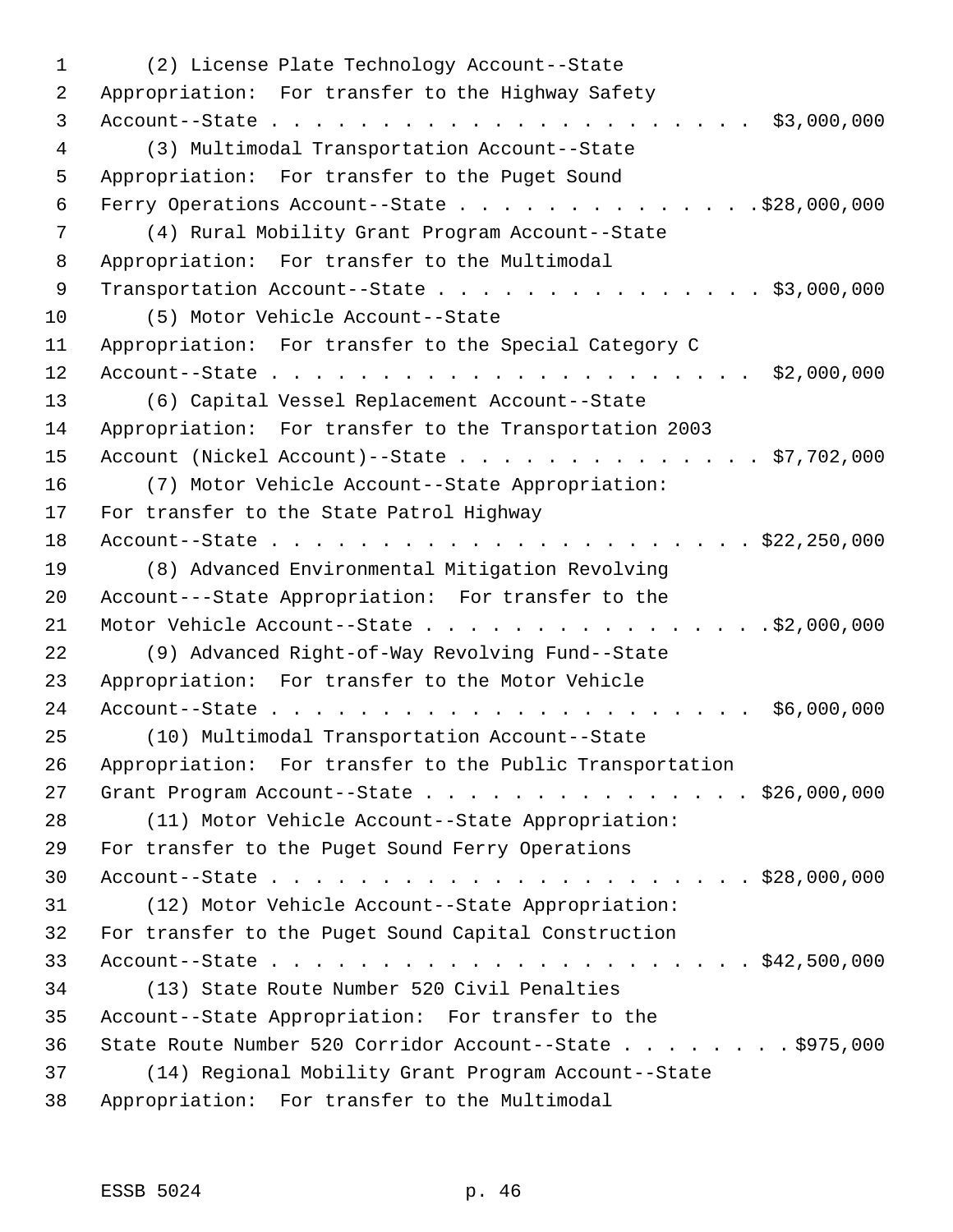|  |  | Transportation Account--State \$10,000,000 |  |  |  |  |  |  |  |  |  |  |  |  |  |
|--|--|--------------------------------------------|--|--|--|--|--|--|--|--|--|--|--|--|--|
|--|--|--------------------------------------------|--|--|--|--|--|--|--|--|--|--|--|--|--|

 NEW SECTION. **Sec. 407. FOR THE STATE TREASURER: FOR DISTRIBUTION TO TRANSIT ENTITIES** Public Transportation Grant Program Account--State Appropriation . . . . . . . . . . . . . . . . . . . . \$26,000,000 The appropriation in this section is subject to the following conditions and limitations: (1) One-eighth of the appropriation in this section must be distributed quarterly to transit authorities according to the distribution formula in subsection (2) of this section. Funding must be used for operations. (2) Of the amounts provided in subsection (1) of this section: (a) One-third must be distributed based on vehicle miles of service provided; (b) One-third must be distributed based on the number of vehicle hours of service provided; and (c) One-third must be distributed based on the number of passenger trips. (3) For the purposes of this section: (a) "Transit authorities" has the same meaning as in RCW 9.91.025(2)(c). (b) "Vehicle miles of service," "vehicle hours of service," and "passenger trips" are transit service metrics as reported by the public transportation program of the department of transportation in the annual report required in RCW 35.58.2796 for calendar year 2011. NEW SECTION. **Sec. 408. STATUTORY APPROPRIATIONS** In addition to the amounts appropriated in this act for revenue for distribution, state contributions to the law enforcement officers' and firefighters' retirement system, and bond retirement and interest

 including ongoing bond registration and transfer charges, transfers, interest on registered warrants, and certificates of indebtedness, there is also appropriated such further amounts as may be required or available for these purposes under any statutory formula or under any proper bond covenant made under law.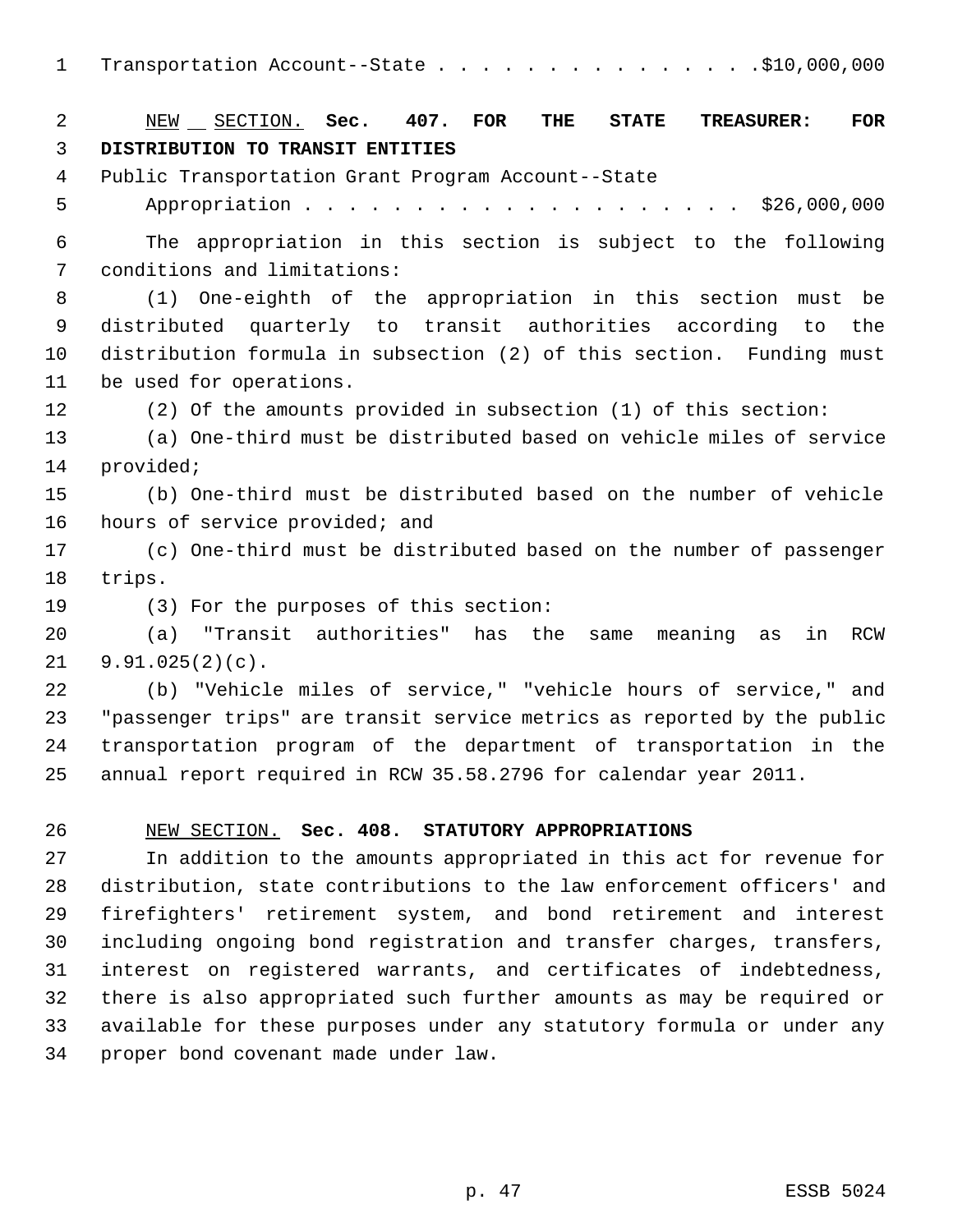NEW SECTION. **Sec. 409.** The department of transportation is authorized to undertake federal advance construction projects under the provisions of 23 U.S.C. Sec. 115 in order to maintain progress in meeting approved highway construction and preservation objectives. The legislature recognizes that the use of state funds may be required to temporarily fund expenditures of the federal appropriations for the highway construction and preservation programs for federal advance construction projects prior to conversion to federal funding.

#### **COMPENSATION**

## NEW SECTION. **Sec. 501. COLLECTIVE BARGAINING AGREEMENTS NOT IMPAIRED**

 Nothing in this act prohibits the expenditure of any funds by an agency or institution of the state for benefits guaranteed by any collective bargaining agreement in effect on the effective date of this section.

#### NEW SECTION. **Sec. 502. COLLECTIVE BARGAINING AGREEMENTS**

 Sections 503 through 516 of this act represent the results of the 2013-2015 collective bargaining process required under chapters 47.64, 41.80, and 41.56 RCW. Provisions of the collective bargaining agreements contained in sections 503 through 516 of this act are described in general terms. Only major economic terms are included in the descriptions. These descriptions do not contain the complete contents of the agreements. The collective bargaining agreements or the continuation of terms and conditions of the 2011-2013 agreements contained in sections 503 through 516 of this act may also be funded by expenditures from nonappropriated accounts. If positions are funded with lidded grants or dedicated fund sources with insufficient revenue, additional funding from other sources is not provided.

# NEW SECTION. **Sec. 503. DEPARTMENT OF TRANSPORTATION MARINE DIVISION COLLECTIVE BARGAINING AGREEMENTS--OPEIU**

 An agreement has been reached between the governor and the office and professional employees international union local eight (OPEIU) pursuant to chapter 47.64 RCW for the 2013-2015 fiscal biennium.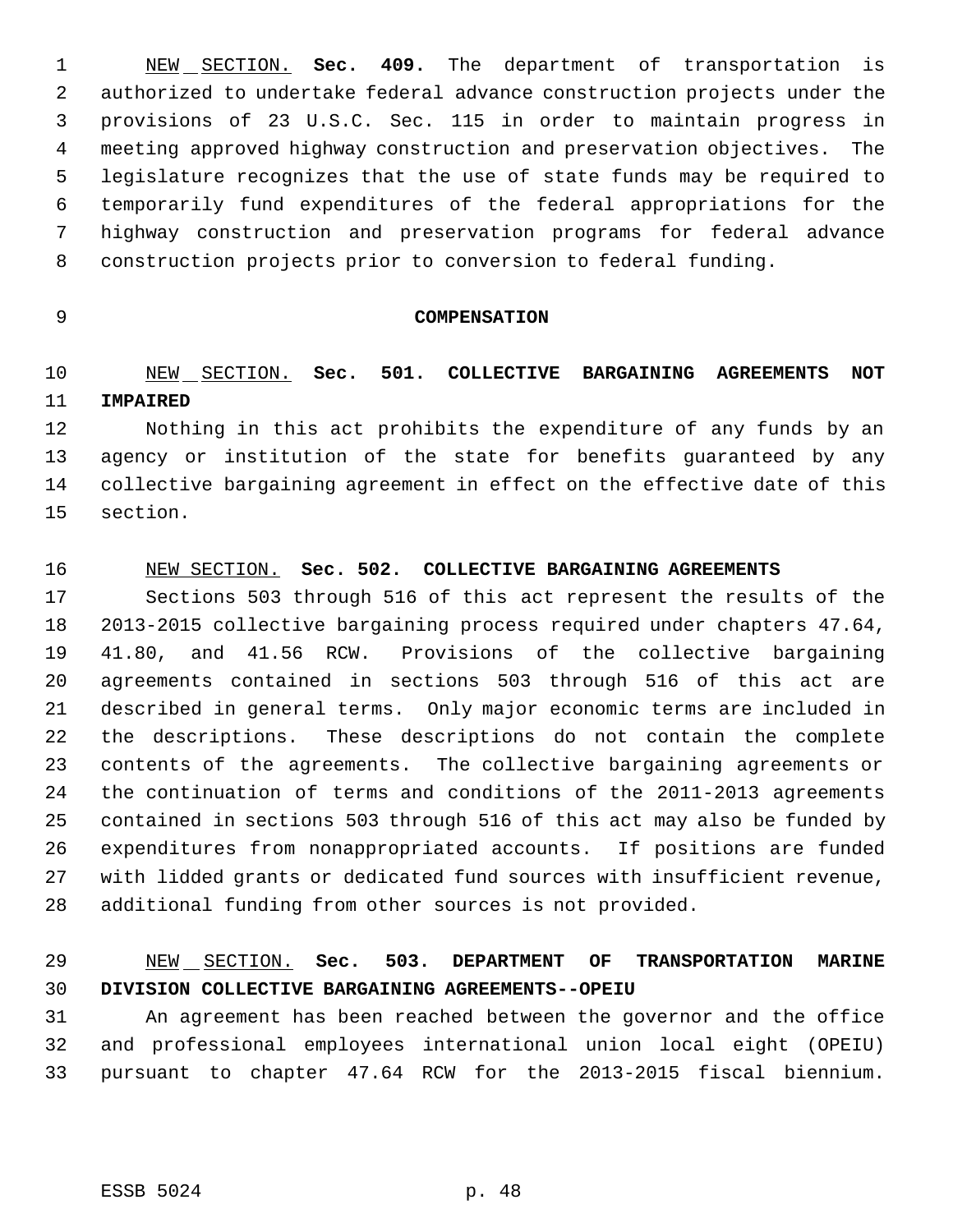Funding is provided for an additional step on the OPEIU salary schedule. The agreement also includes a one percent salary increase for all bargaining unit members effective July 1, 2014, through June 30, 2015, contingent on the state collecting \$200,000,000 or more in unanticipated general fund--state revenue from increased economic activity.

## NEW SECTION. **Sec. 504. DEPARTMENT OF TRANSPORTATION MARINE DIVISION COLLECTIVE BARGAINING AGREEMENTS--FASPAA**

 An agreement has been reached between the governor and the ferry agents, supervisors, and project administrators association pursuant to chapter 47.64 RCW for the 2013-2015 fiscal biennium. Funding is provided for a one percent salary increase for all bargaining unit members beginning July 1, 2013, and a one percent salary increase for all bargaining unit members beginning July 1, 2014.

# NEW SECTION. **Sec. 505. DEPARTMENT OF TRANSPORTATION MARINE DIVISION COLLECTIVE BARGAINING AGREEMENTS--SEIU LOCAL 6**

 An agreement has been reached between the governor and the service employees international union local six pursuant to chapter 47.64 RCW for the 2013-2015 fiscal biennium. Funding is provided for a new step on the salary schedule. The agreement also includes a one percent salary increase for all bargaining unit members effective July 1, 2014, through June 30, 2015, contingent on the state collecting \$200,000,000 or more in unanticipated general fund--state revenue from economic activity.

# NEW SECTION. **Sec. 506. DEPARTMENT OF TRANSPORTATION MARINE DIVISION COLLECTIVE BARGAINING AGREEMENTS--CARPENTERS**

 An agreement has been reached between the governor and the pacific northwest regional council of carpenters pursuant to chapter 47.64 RCW for the 2013-2015 fiscal biennium. Funding is provided for a one and one-half percent salary increase for all bargaining unit members beginning July 1, 2013, and a one and one-half percent salary increase for all bargaining unit members beginning July 1, 2014.

## NEW SECTION. **Sec. 507. DEPARTMENT OF TRANSPORTATION MARINE DIVISION COLLECTIVE BARGAINING AGREEMENTS--METAL TRADES**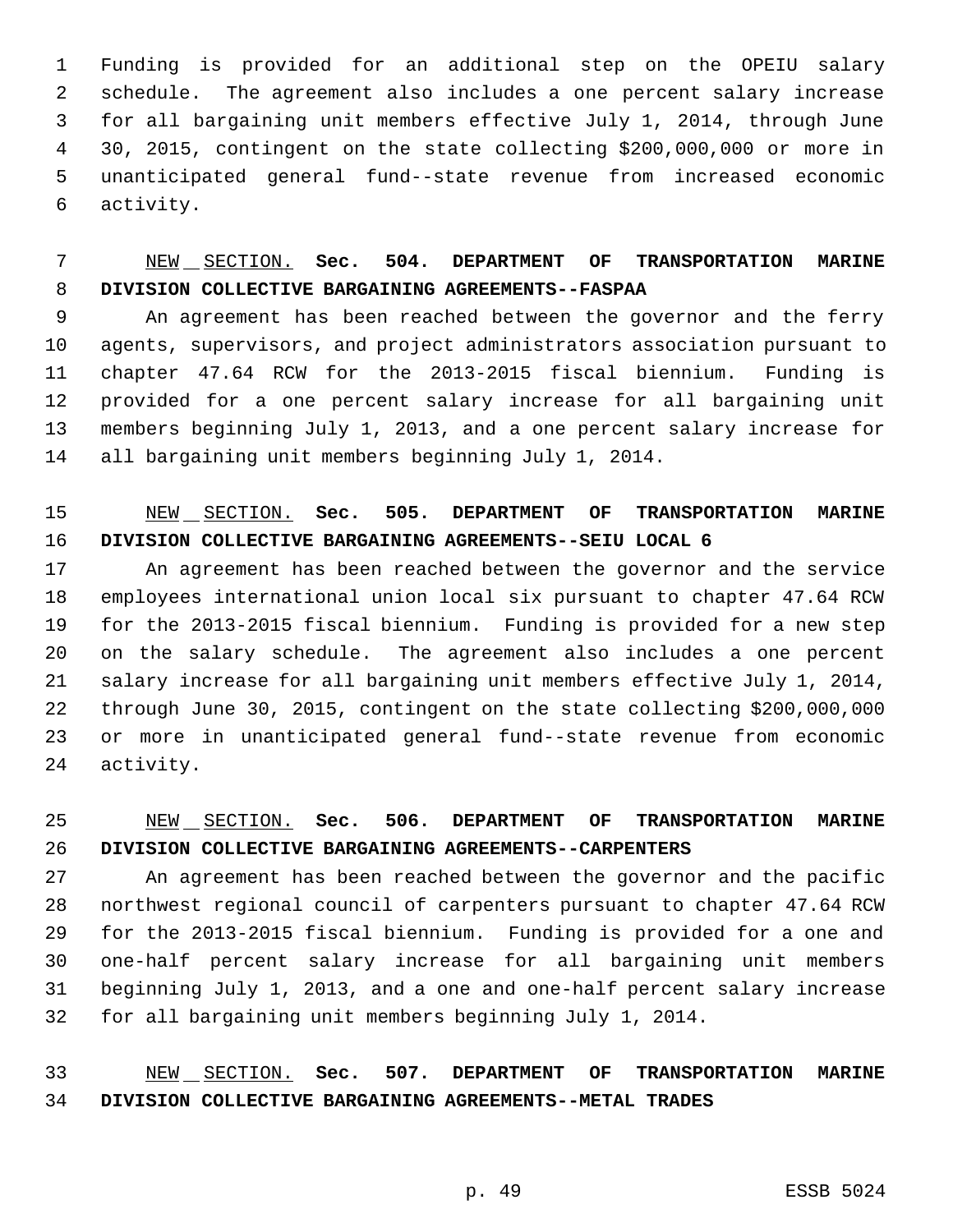An agreement has been reached between the governor and the Puget Sound metal trades council through an interest arbitration decision pursuant to chapter 47.64 RCW for the 2013-2015 fiscal biennium. Funding is provided for the awarded one and one-half percent salary increase for all bargaining unit members beginning July 1, 2013, and a one and one-half percent salary increase for all bargaining unit members beginning July 1, 2014.

# NEW SECTION. **Sec. 508. DEPARTMENT OF TRANSPORTATION MARINE DIVISION COLLECTIVE BARGAINING AGREEMENTS--MEBA-UL**

 An agreement has been reached between the governor and the marine engineers' beneficial association unlicensed engine room employees through an interest arbitration decision pursuant to chapter 47.64 RCW for the 2013-2015 fiscal biennium. Funding is provided for the awarded one percent salary increase for all bargaining unit members beginning July 1, 2013, a one percent salary increase for all bargaining unit members beginning July 1, 2014, and additional vacation accrual beginning July 1, 2014.

### NEW SECTION. **Sec. 509. DEPARTMENT OF TRANSPORTATION MARINE DIVISION COLLECTIVE BARGAINING AGREEMENTS--MEBA-L**

 An agreement has been reached between the governor and the marine engineers' beneficial association licensed engineer officers through an interest arbitration decision pursuant to chapter 47.64 RCW for the 2013-2015 fiscal biennium. Funding is provided for the awarded one percent salary increase for all bargaining unit members beginning July 1, 2013, a one percent salary increase for all bargaining unit members beginning July 1, 2014, and additional vacation accrual beginning July 1, 2014.

### NEW SECTION. **Sec. 510. DEPARTMENT OF TRANSPORTATION MARINE DIVISION COLLECTIVE BARGAINING AGREEMENTS--MM&P MATES**

 An agreement has been reached between the governor and the masters, mates, and pilots - mates through an interest arbitration decision pursuant to chapter 47.64 RCW for the 2013-2015 fiscal biennium. Funding is provided for the awarded three percent salary increase for all bargaining unit members beginning July 1, 2014, additional pay for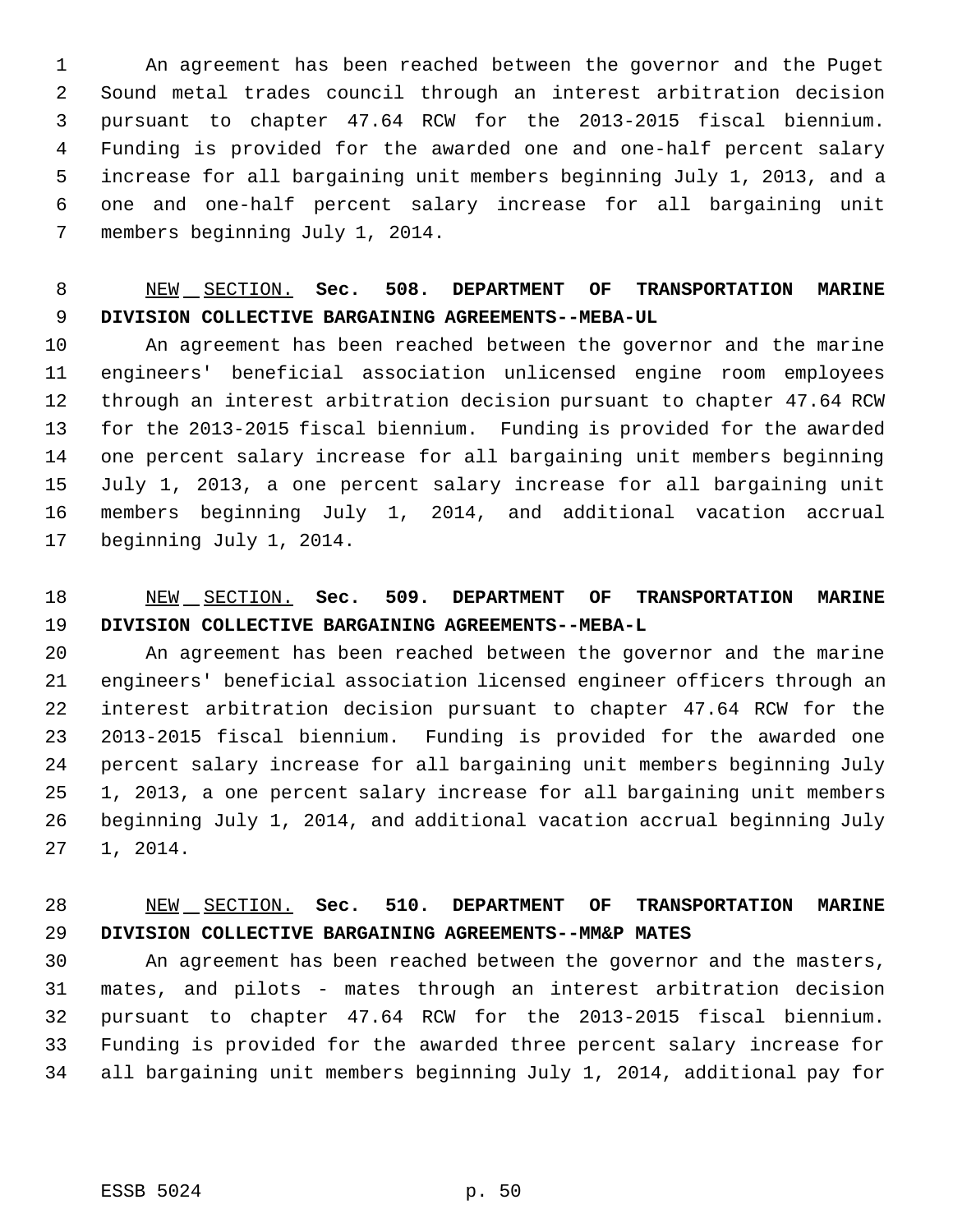relief employees, increased uniform allowance, and increased Friday Harbor relief pay.

## NEW SECTION. **Sec. 511. DEPARTMENT OF TRANSPORTATION MARINE DIVISION COLLECTIVE BARGAINING AGREEMENTS--MM&P MASTERS**

 An agreement has been reached between the governor and the masters, mates, and pilots - masters through an interest arbitration decision pursuant to chapter 47.64 RCW for the 2013-2015 fiscal biennium. Funding is provided for a one percent salary increase for all bargaining unit members beginning July 1, 2013, a one percent salary increase for all bargaining unit members beginning July 1, 2014, relief assignment pay for all compensated hours beginning July 1, 2014, increased uniform allowance, increased license renewal allowance, and increased Friday Harbor relief pay.

## NEW SECTION. **Sec. 512. DEPARTMENT OF TRANSPORTATION MARINE DIVISION COLLECTIVE BARGAINING AGREEMENTS--MM&P WATCH SUPERVISORS**

 An agreement has been reached between the governor and the masters, mates, and pilots - watch supervisors through an interest arbitration decision pursuant to chapter 47.64 RCW for the 2013-2015 fiscal biennium. Funding is provided for the awarded 16.125 percent salary increase for all bargaining unit members beginning July 1, 2013, and a 16.125 percent salary increase for all bargaining unit members beginning July 1, 2014.

### NEW SECTION. **Sec. 513. DEPARTMENT OF TRANSPORTATION MARINE DIVISION COLLECTIVE BARGAINING AGREEMENTS--IBU**

 An agreement has been reached between the governor and the inlandboatmen's union of the pacific pursuant to chapter 47.64 RCW for the 2013-2015 fiscal biennium. Funding is provided for an eighteen percent increase for entry-level wage rates for all bargaining unit members beginning July 1, 2013. For all other wage rates, funding is provided to increase rates two and one-half percent for all bargaining unit members beginning July 1, 2013, and to increase rates two and one- half percent for all bargaining unit members beginning July 1, 2014. Funding is also provided for marine license fees.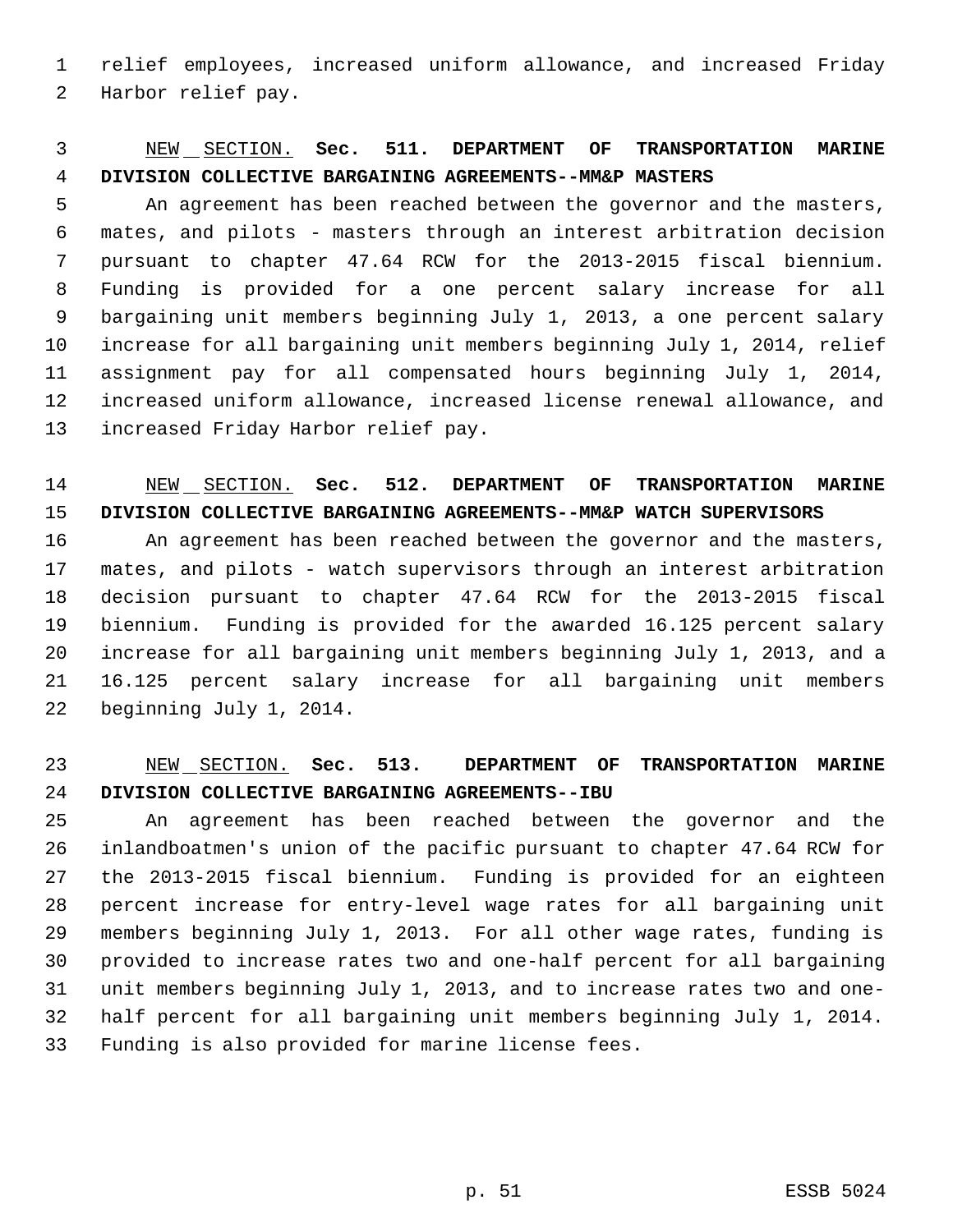NEW SECTION. **Sec. 514. COLLECTIVE BARGAINING AGREEMENTS--PTE LOCAL 17**

 An agreement has been reached between the governor and the professional and technical employees local seventeen under chapter 41.80 RCW for the 2013-2015 fiscal biennium. Funding is provided to add a longevity step. The agreement also includes a one percent salary increase for all bargaining unit members effective July 1, 2014, through June 30, 2015, contingent on the state collecting \$200,000,000 or more in unanticipated general fund--state revenue from increased economic activity.

#### NEW SECTION. **Sec. 515. COLLECTIVE BARGAINING AGREEMENTS--WSP TROOPERS ASSOCIATION**

 An agreement has been reached between the governor and the Washington state patrol troopers association through an interest arbitration decision under chapter 41.56 RCW for the 2013-2015 fiscal biennium. Funding is provided for the awarded three percent salary increase for all bargaining unit members effective July 1, 2013, and a one percent increase to longevity pay for years five through nine effective July 1, 2014.

## NEW SECTION. **Sec. 516. COLLECTIVE BARGAINING AGREEMENTS--WSP LIEUTENANTS ASSOCIATION**

 An agreement has been reached between the governor and the Washington state patrol lieutenants association through an interest arbitration decision under chapter 41.56 RCW for the 2013-2015 fiscal biennium. Funding is provided for the awarded three percent salary increase for all bargaining unit members effective July 1, 2014, and for parking of department-issued vehicles for employees assigned vehicles at the general administration building or capitol campus.

## NEW SECTION. **Sec. 517. COMPENSATION--REPRESENTED EMPLOYEES-- SUPER COALITION--INSURANCE BENEFITS**

 No agreement has been reached between the governor and the health care super coalition under chapter 41.80 RCW for the 2013-2015 fiscal biennium. Appropriations in this act for state agencies, including institutions of higher education, are sufficient to continue the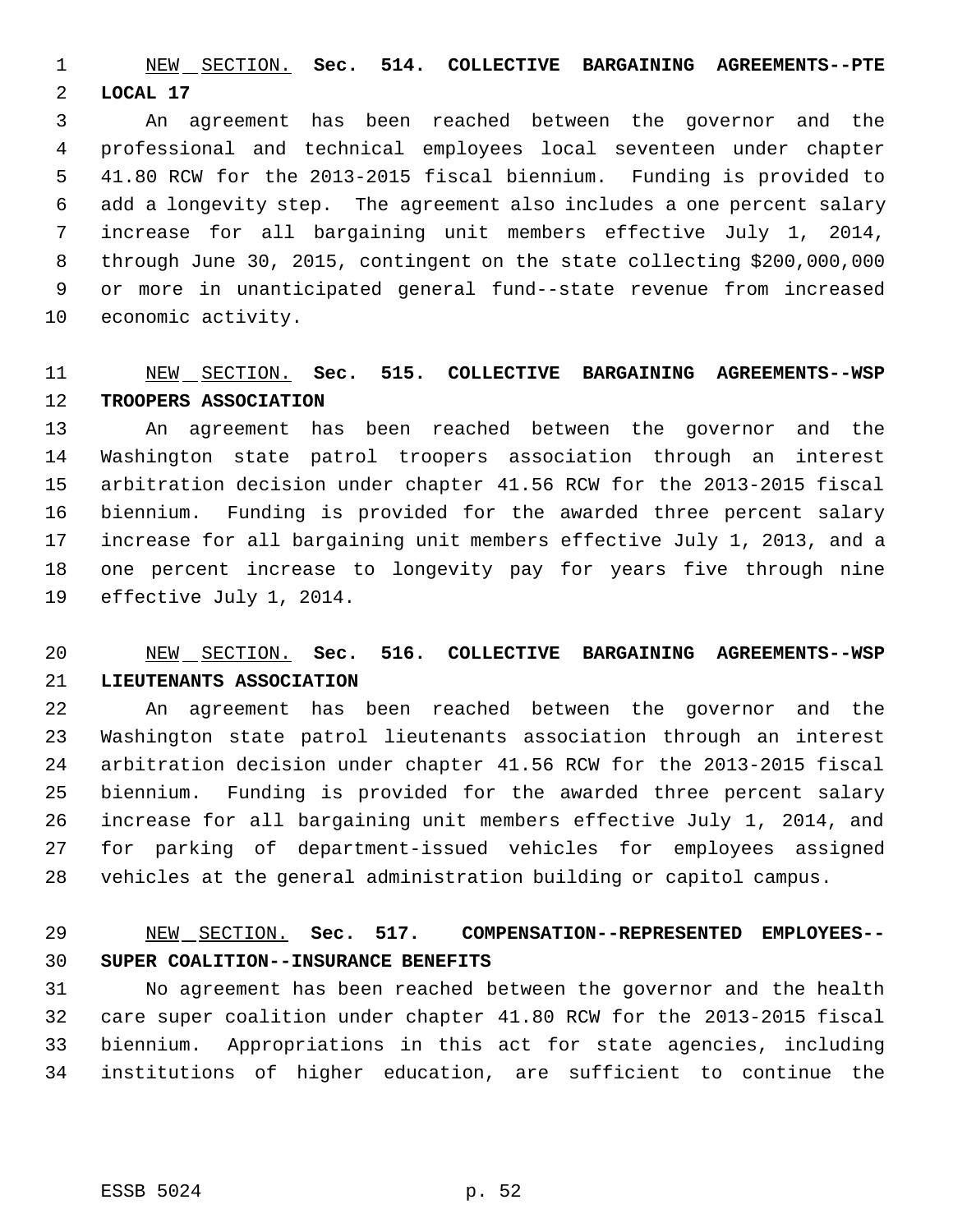provisions of the 2011-2013 collective bargaining agreement and are subject to the following conditions and limitations:

 (1)(a) The monthly employer funding rate for insurance benefit premiums, public employees' benefits board administration, and the uniform medical plan must not exceed \$809 per eligible employee for fiscal year 2014. For fiscal year 2015, the monthly employer funding rate must not exceed \$820 per eligible employee.

 (b) In order to achieve the level of funding provided for health benefits, the public employees' benefits board must require any of the following: Employee premium copayments; increases in point-of-service cost sharing; the implementation of managed competition; or other changes to benefits consistent with RCW 41.05.065.

 (c) The health care authority shall deposit any moneys received on behalf of the uniform medical plan as a result of rebates on prescription drugs, audits of hospitals, subrogation payments, or any other moneys recovered as a result of prior uniform medical plan claims payments into the public employees' and retirees' insurance account to be used for insurance benefits. Such receipts must not be used for administrative expenditures.

 (2) The health care authority, subject to the approval of the public employees' benefits board, shall provide subsidies for health benefit premiums to eligible retired or disabled public employees and school district employees who are eligible for medicare, pursuant to RCW 41.05.085. For calendar years 2014 and 2015, the subsidy must be \$150.00 per month.

 NEW SECTION. **Sec. 518. COMPENSATION--REPRESENTED EMPLOYEES OUTSIDE SUPER COALITION--INSURANCE BENEFITS**

 Appropriations for state agencies in this act are sufficient for represented employees outside the super coalition for health benefits and are subject to the following conditions and limitations:

 (1)(a) The monthly employer funding rate for insurance benefit premiums, public employees' benefits board administration, and the uniform medical plan must not exceed \$809 per eligible employee for fiscal year 2014. For fiscal year 2015, the monthly employer funding rate must not exceed \$820 per eligible employee.

 (b) In order to achieve the level of funding provided for health benefits, the public employees' benefits board shall require any of the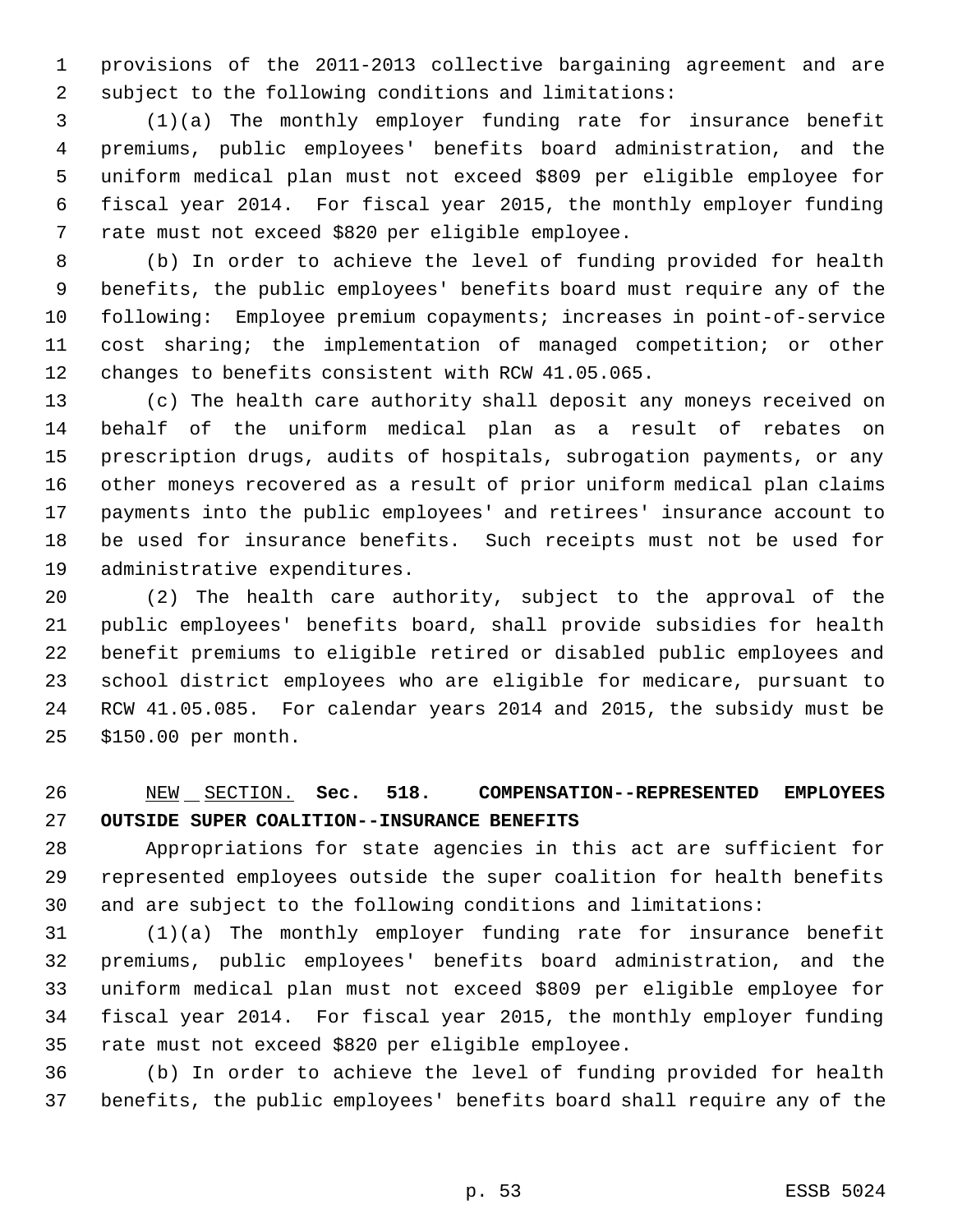following: Employee premium copayments; increases in point-of-service cost sharing; the implementation of managed competition; or other changes to benefits consistent with RCW 41.05.065.

 (c) The health care authority shall deposit any moneys received on behalf of the uniform medical plan as a result of rebates on prescription drugs, audits of hospitals, subrogation payments, or any other moneys recovered as a result of prior uniform medical plan claims payments into the public employees' and retirees' insurance account to be used for insurance benefits. Such receipts must not be used for administrative expenditures.

 (2) The health care authority, subject to the approval of the public employees' benefits board, shall provide subsidies for health benefit premiums to eligible retired or disabled public employees and school district employees who are eligible for medicare, pursuant to RCW 41.05.085. For calendar years 2014 and 2015, the subsidy must be \$150.00 per month.

# NEW SECTION. **Sec. 519. COMPENSATION--NONREPRESENTED EMPLOYEES-- INSURANCE BENEFITS**

 Appropriations for state agencies in this act are sufficient for nonrepresented state employee health benefits for state agencies, including institutions of higher education, and are subject to the following conditions and limitations:

 (1)(a) The monthly employer funding rate for insurance benefit premiums, public employees' benefits board administration, and the uniform medical plan must not exceed \$809 per eligible employee for fiscal year 2014. For fiscal year 2015, the monthly employer funding rate must not exceed \$820 per eligible employee.

 (b) In order to achieve the level of funding provided for health benefits, the public employees' benefits board shall require any of the following: Employee premium copayments; increases in point-of-service cost sharing; the implementation of managed competition; or make other changes to benefits consistent with RCW 41.05.065.

 (c) The health care authority shall deposit any moneys received on behalf of the uniform medical plan as a result of rebates on prescription drugs, audits of hospitals, subrogation payments, or any other moneys recovered as a result of prior uniform medical plan claims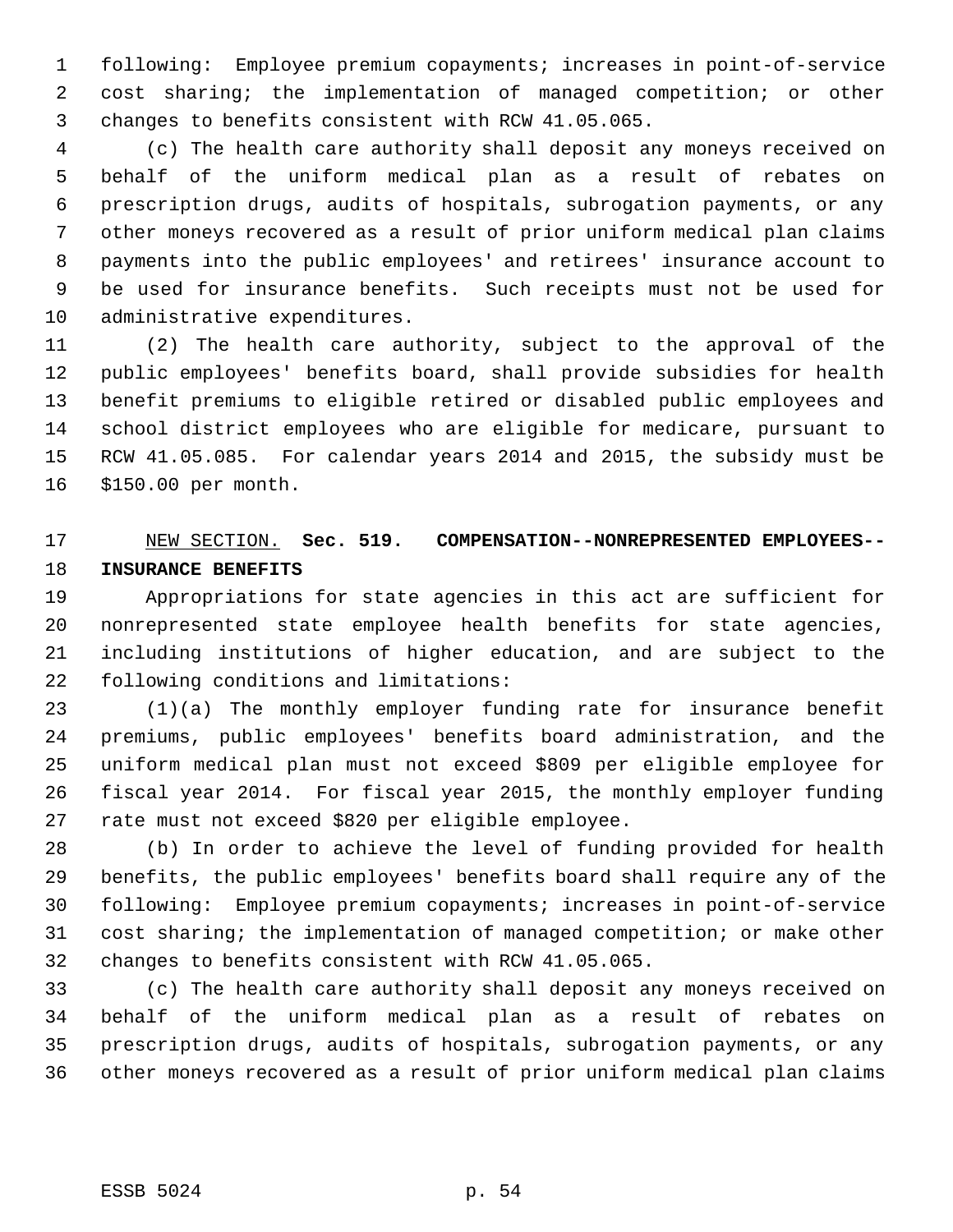payments into the public employees' and retirees' insurance account to be used for insurance benefits. Such receipts must not be used for administrative expenditures.

 (2) The health care authority, subject to the approval of the public employees' benefits board, shall provide subsidies for health benefit premiums to eligible retired or disabled public employees and school district employees who are eligible for medicare, pursuant to RCW 41.05.085. For calendar years 2014 and 2015, the subsidy must be \$150.00 per month.

# NEW SECTION. **Sec. 520. COMPENSATION--NONREPRESENTED EMPLOYEES-- SALARIES AND WAGES**

 For classified state employees, except those within the Washington management service and those represented by a bargaining unit under chapter 41.80, 41.56, or 47.64 RCW, funding is provided within agency appropriations for implementation of a longevity step, in accordance with rules adopted under RCW 41.06.133.

 **Sec. 521.** RCW 47.64.170 and 2011 c 367 s 712 are each amended to read as follows:

 (1) Any ferry employee organization certified as the bargaining representative shall be the exclusive representative of all ferry employees in the bargaining unit and shall represent all such employees fairly.

 (2) A ferry employee organization or organizations and the governor may each designate any individual as its representative to engage in collective bargaining negotiations.

 (3) Negotiating sessions, including strategy meetings of the employer or employee organizations, mediation, and the deliberative process of arbitrators are exempt from the provisions of chapter 42.30 RCW. Hearings conducted by arbitrators may be open to the public by mutual consent of the parties.

 (4) Terms of any collective bargaining agreement may be enforced by civil action in Thurston county superior court upon the initiative of either party.

 (5) Ferry system employees or any employee organization shall not negotiate or attempt to negotiate directly with anyone other than the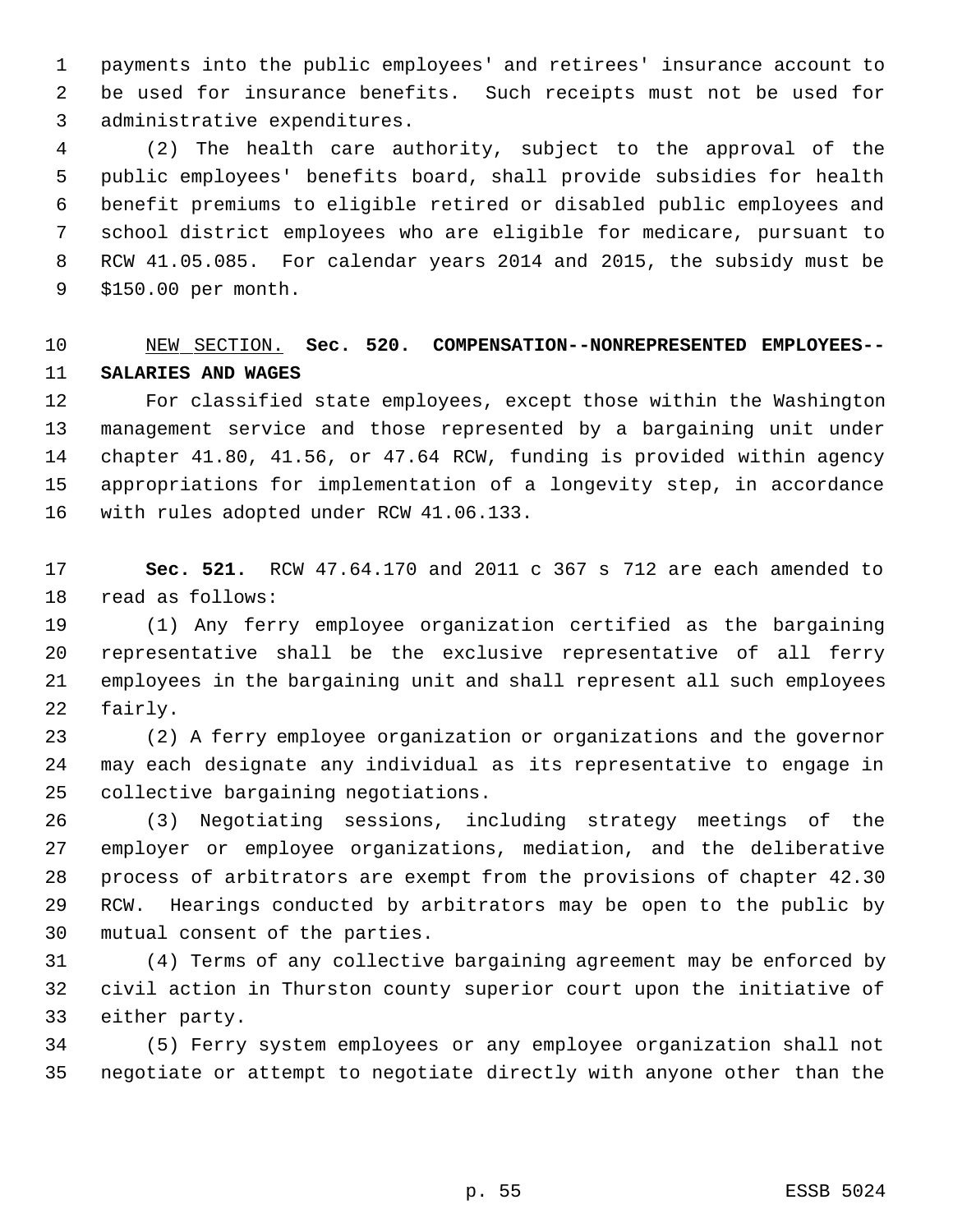person who has been appointed or authorized a bargaining representative for the purpose of bargaining with the ferry employees or their representative.

 (6)(a) Within ten working days after the first Monday in September of every odd-numbered year, the parties shall attempt to agree on an interest arbitrator to be used if the parties are not successful in negotiating a comprehensive collective bargaining agreement. If the parties cannot agree on an arbitrator within the ten-day period, either party may request a list of seven arbitrators from the federal mediation and conciliation service. The parties shall select an interest arbitrator using the coin toss/alternate strike method within thirty calendar days of receipt of the list. Immediately upon selecting an interest arbitrator, the parties shall cooperate to reserve dates with the arbitrator for potential arbitration between August 1st and September 15th of the following even-numbered year. The parties shall also prepare a schedule of at least five negotiation dates for the following year, absent an agreement to the contrary. The parties shall execute a written agreement before November 1st of each odd-numbered year setting forth the name of the arbitrator and the dates reserved for bargaining and arbitration. This subsection (6)(a) imposes minimum obligations only and is not intended to define or limit a party's full, good faith bargaining obligation under other sections of this chapter.

 (b) The negotiation of a proposed collective bargaining agreement by representatives of the employer and a ferry employee organization shall commence on or about February 1st of every even-numbered year.

 (c) For negotiations covering the 2009-2011 biennium and subsequent biennia, the time periods specified in this section, and in RCW 47.64.210 and 47.64.300 through 47.64.320, must ensure conclusion of all agreements on or before October 1st of the even-numbered year next preceding the biennial budget period during which the agreement should take effect. These time periods may only be altered by mutual agreement of the parties in writing. Any such agreement and any impasse procedures agreed to by the parties under RCW 47.64.200 must include an agreement regarding the new time periods that will allow final resolution by negotiations or arbitration by October 1st of each even-numbered year.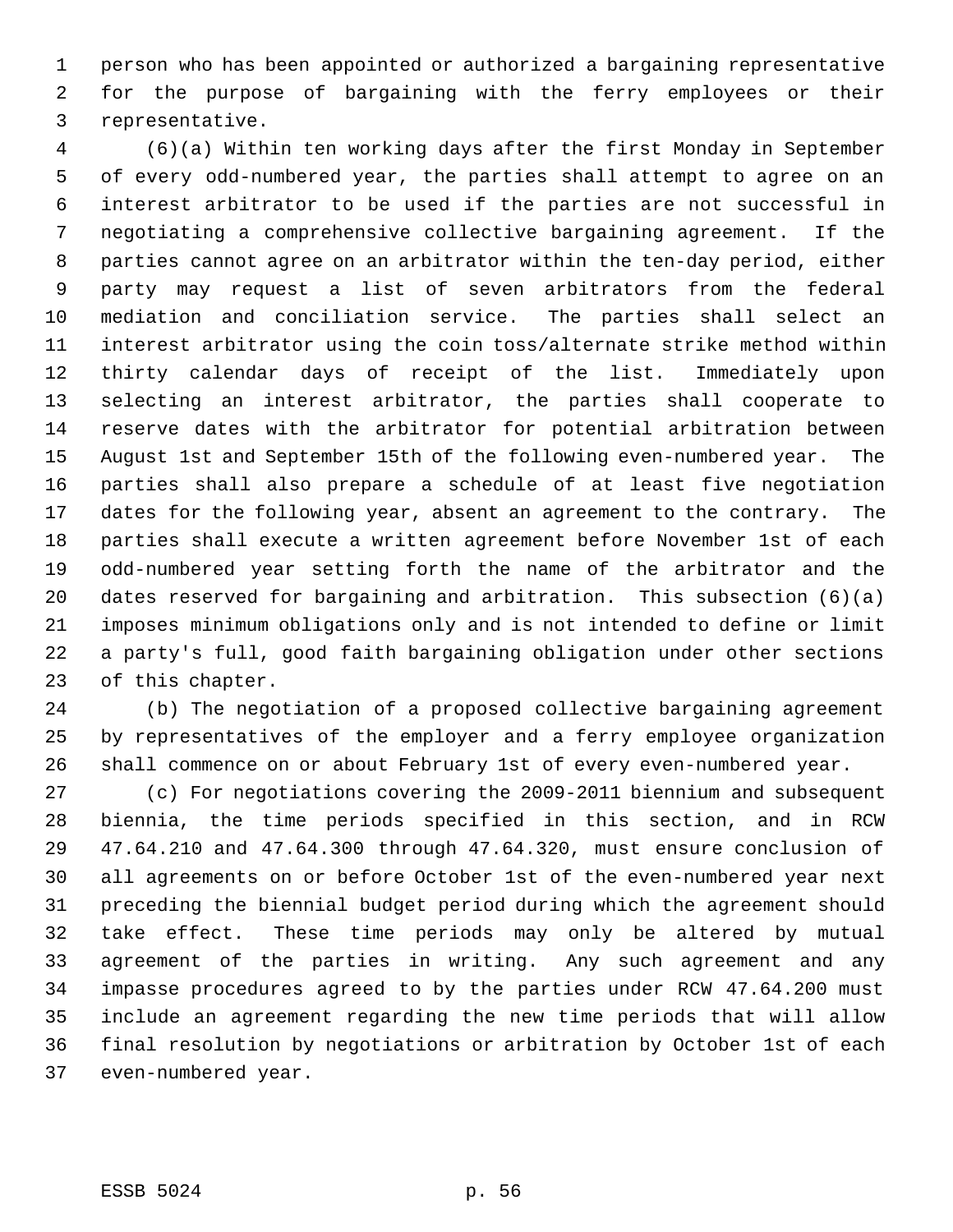(7) It is the intent of this section that the collective bargaining agreement or arbitrator's award shall commence on July 1st of each odd- numbered year and shall terminate on June 30th of the next odd-numbered year to coincide with the ensuing biennial budget year, as defined by RCW 43.88.020(7), to the extent practical. It is further the intent of this section that all collective bargaining agreements be concluded by October 1st of the even-numbered year before the commencement of the biennial budget year during which the agreements are to be in effect. After the expiration date of a collective bargaining agreement negotiated under this chapter, except to the extent provided in subsection (11) of this section and RCW 47.64.270(4), all of the terms and conditions specified in the collective bargaining agreement remain in effect until the effective date of a subsequently negotiated agreement, not to exceed one year from the expiration date stated in the agreement. Thereafter, the employer may unilaterally implement according to law.

 (8) The office of financial management shall conduct a salary survey, for use in collective bargaining and arbitration, which must be conducted through a contract with a firm nationally recognized in the field of human resources management consulting.

(9) Except as provided in subsection (11) of this section:

 (a) The governor shall submit a request either for funds necessary to implement the collective bargaining agreements including, but not limited to, the compensation and fringe benefit provisions or for legislation necessary to implement the agreement, or both. Requests for funds necessary to implement the collective bargaining agreements shall not be submitted to the legislature by the governor unless such requests:

 (i) Have been submitted to the director of the office of financial management by October 1st before the legislative session at which the requests are to be considered; and

 (ii) Have been certified by the director of the office of financial management as being feasible financially for the state.

 (b) The governor shall submit a request either for funds necessary to implement the arbitration awards or for legislation necessary to implement the arbitration awards, or both. Requests for funds necessary to implement the arbitration awards shall not be submitted to the legislature by the governor unless such requests: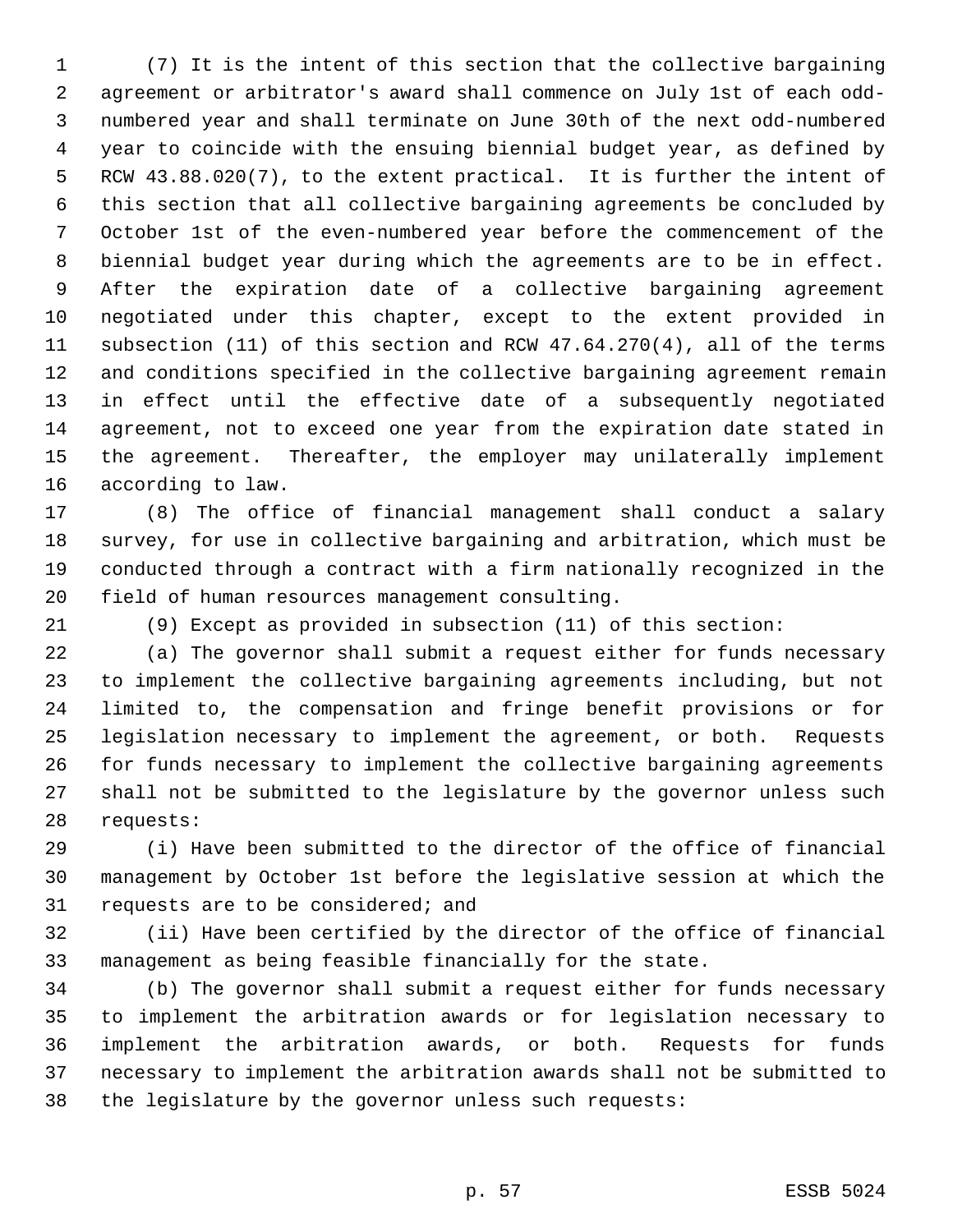(i) Have been submitted to the director of the office of financial management by October 1st before the legislative session at which the requests are to be considered; and

 (ii) Have been certified by the director of the office of financial management as being feasible financially for the state.

 (c) The legislature shall approve or reject the submission of the request for funds necessary to implement the collective bargaining agreements or arbitration awards as a whole for each agreement or award. The legislature shall not consider a request for funds to implement a collective bargaining agreement or arbitration award unless the request is transmitted to the legislature as part of the governor's budget document submitted under RCW 43.88.030 and 43.88.060. If the legislature rejects or fails to act on the submission, either party may reopen all or part of the agreement and award or the exclusive bargaining representative may seek to implement the procedures provided for in RCW 47.64.210 and 47.64.300.

 (10) If, after the compensation and fringe benefit provisions of an agreement are approved by the legislature, a significant revenue shortfall occurs resulting in reduced appropriations, as declared by proclamation of the governor or by resolution of the legislature, both parties shall immediately enter into collective bargaining for a mutually agreed upon modification of the agreement.

 (11)(a) For the collective bargaining agreements negotiated for the 2011-2013 fiscal biennium, the legislature may consider a request for funds to implement a collective bargaining agreement even if the request for funds was not received by the office of financial management by October 1st and was not transmitted to the legislature as part of the governor's budget document submitted under RCW 43.88.030 and 43.88.060.

 (b) For the ((2011-2013)) 2013-2015 fiscal biennium, a collective bargaining agreement related to employee health care benefits negotiated between the employer and coalition pursuant to RCW 41.80.020(3) regarding the dollar amount expended on behalf of each employee must be a separate agreement for which the governor may 35 request funds necessary to implement the agreement.  $($  ( $H$  = such - an agreement is negotiated and funded by the legislature, this agreement 37 will-supersede-any-terms-and-conditions-of-an-expired-2009-2011 38 biennial - master - collective - bargaining - agreement - under - this - chapter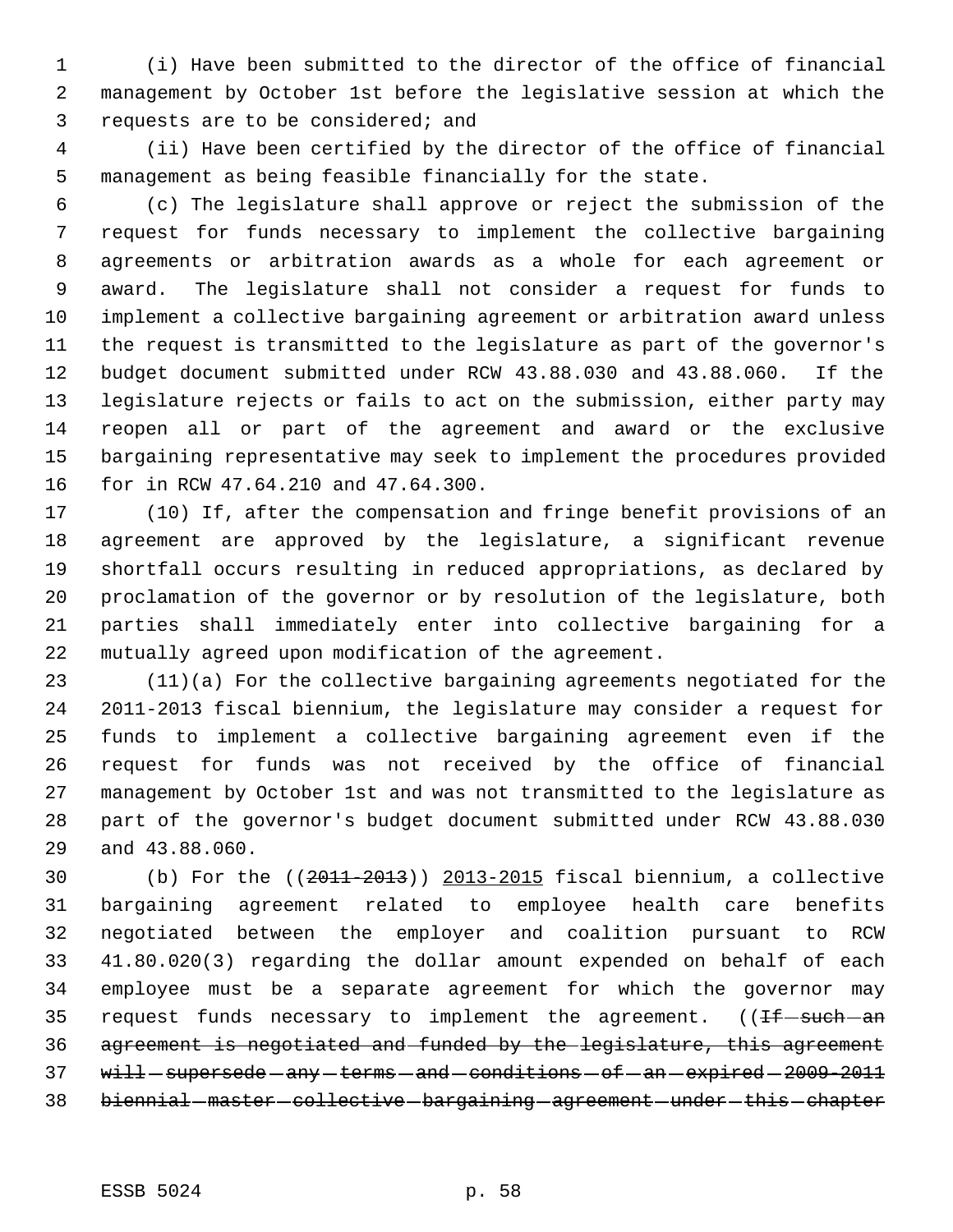1 regarding health care benefits.)) The legislature may act upon a 2013-2 2015 collective bargaining agreement related to employee health care benefits if an agreement is reached and submitted to the office of financial management and legislative budget committees before final legislative action on the biennial or supplemental operating budget by the sitting legislature. (c) For the collective bargaining agreements negotiated for the 2013-2015 fiscal biennium, the legislature may consider a request for 9 funds to implement a collective bargaining agreement reached after October 1st after a determination of financial infeasibility by the director of the office of financial management if the request for funds 12 is transmitted to the legislature as part of the governor's budget

document submitted under RCW 43.88.030 and 43.88.060.

 **Sec. 522.** RCW 47.64.270 and 2011 c 367 s 713 are each amended to read as follows:

 (1) The employer and one coalition of all the exclusive bargaining representatives subject to this chapter and chapter 41.80 RCW shall conduct negotiations regarding the dollar amount expended on behalf of each employee for health care benefits.

 (2) Absent a collective bargaining agreement to the contrary, the department of transportation shall provide contributions to insurance and health care plans for ferry system employees and dependents, as determined by the state health care authority, under chapter 41.05 RCW.

 (3) The employer and employee organizations may collectively bargain for insurance plans other than health care benefits, and employer contributions may exceed that of other state agencies as provided in RCW 41.05.050.

 (4) For the ((2011-2013)) 2013-2015 fiscal biennium, a collective bargaining agreement related to employee health care benefits negotiated between the employer and coalition pursuant to RCW 41.80.020(3) regarding the dollar amount expended on behalf of each employee must be a separate agreement for which the governor may 33 request funds necessary to implement the agreement.  $($  ( $H$  = such - an agreement is negotiated and funded by the legislature, this agreement  $\text{with}-\text{supersede}-\text{any}-\text{terms}-\text{and}-\text{condition}-\text{of}-\text{an}-\text{explicited}-2009-2011}$  biennial collective bargaining agreement under this chapter regarding 37 health care benefits.)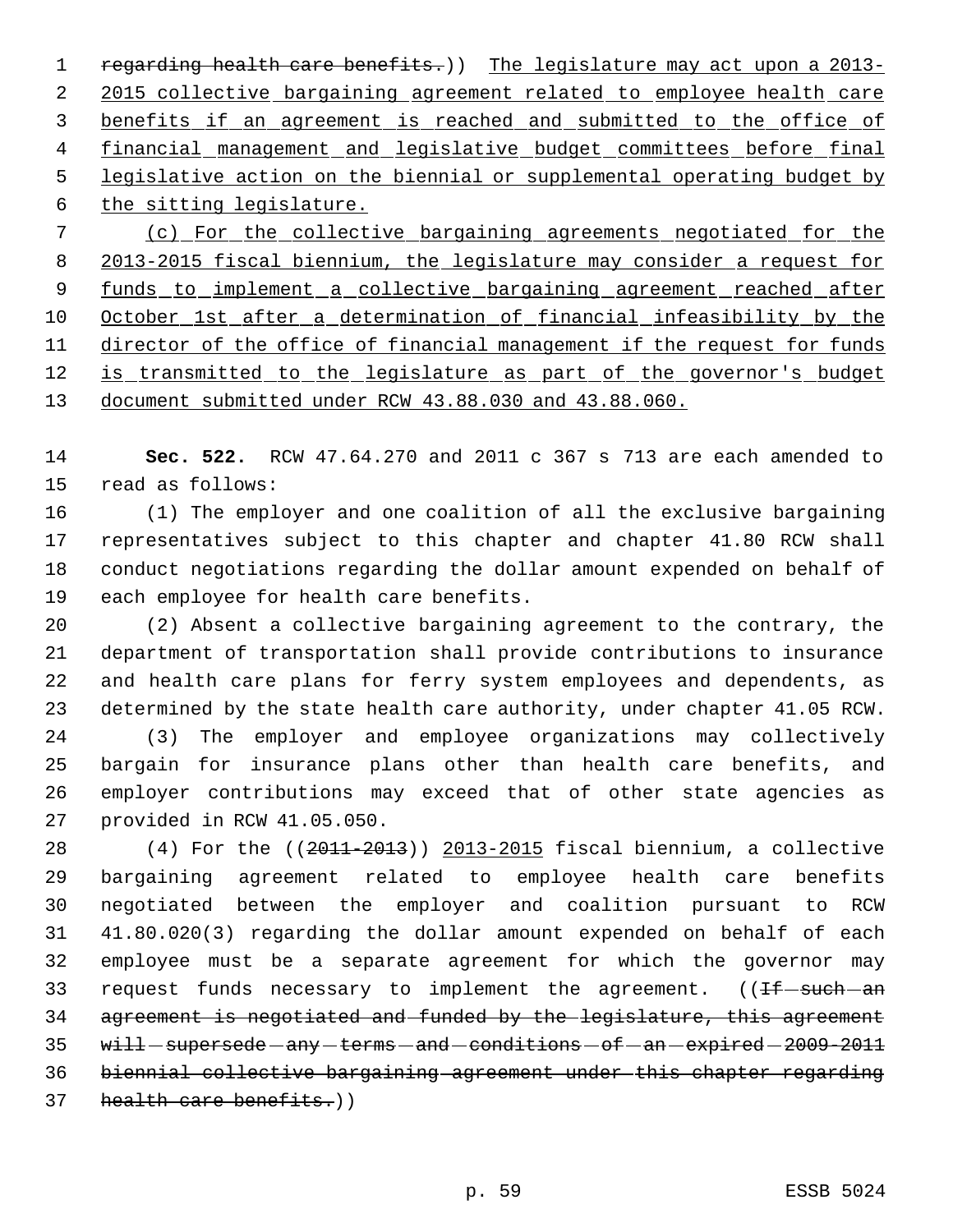#### **IMPLEMENTING PROVISIONS**

#### NEW SECTION. **Sec. 601. STAFFING LEVELS**

 (1) As the department of transportation completes delivery of the projects funded by the 2003 and 2005 transportation revenue packages, it is clear that the current staffing levels necessary to deliver these projects are not sustainable into the future. Therefore, the department is directed to quickly move forward to develop and implement new business practices so that a smaller, more nimble state workforce can effectively and efficiently deliver transportation improvement programs as they are approved in the future, in strong partnership with the private sector, while protecting the public's interests and assets.

 (2) To this end, the department of transportation is directed to reduce the size of its engineering and technical workforce to a level sustained by current law revenue levels currently estimated at two thousand FTEs by the end of the 2013-2015 fiscal biennium.

 (3) In order to successfully deliver the highway construction program as funded, the department of transportation may continue to contract out engineering and technical services. In addition, the department may continue the incentive program for retirements and employee separations.

#### NEW SECTION. **Sec. 602. FOR THE DEPARTMENT OF TRANSPORTATION**

 The department shall begin to transition from owning a fleet of passenger vehicles in Thurston county to using the state motor pool. The funding appropriated in this act may not be used by programs headquartered in Thurston county to purchase passenger cars as defined in RCW 46.04.382.

#### NEW SECTION. **Sec. 603. FUND TRANSFERS**

 (1) The transportation 2003 projects or improvements and the 2005 transportation partnership projects or improvements are listed in LEAP Transportation Document 2013-1 as developed April 2, 2013, which consists of a list of specific projects by fund source and amount over a ten-year period. Current fiscal biennium funding for each project is a line-item appropriation, while the outer year funding allocations represent a ten-year plan. The department is expected to use the flexibility provided in this section to assist in the delivery and completion of all transportation partnership account and transportation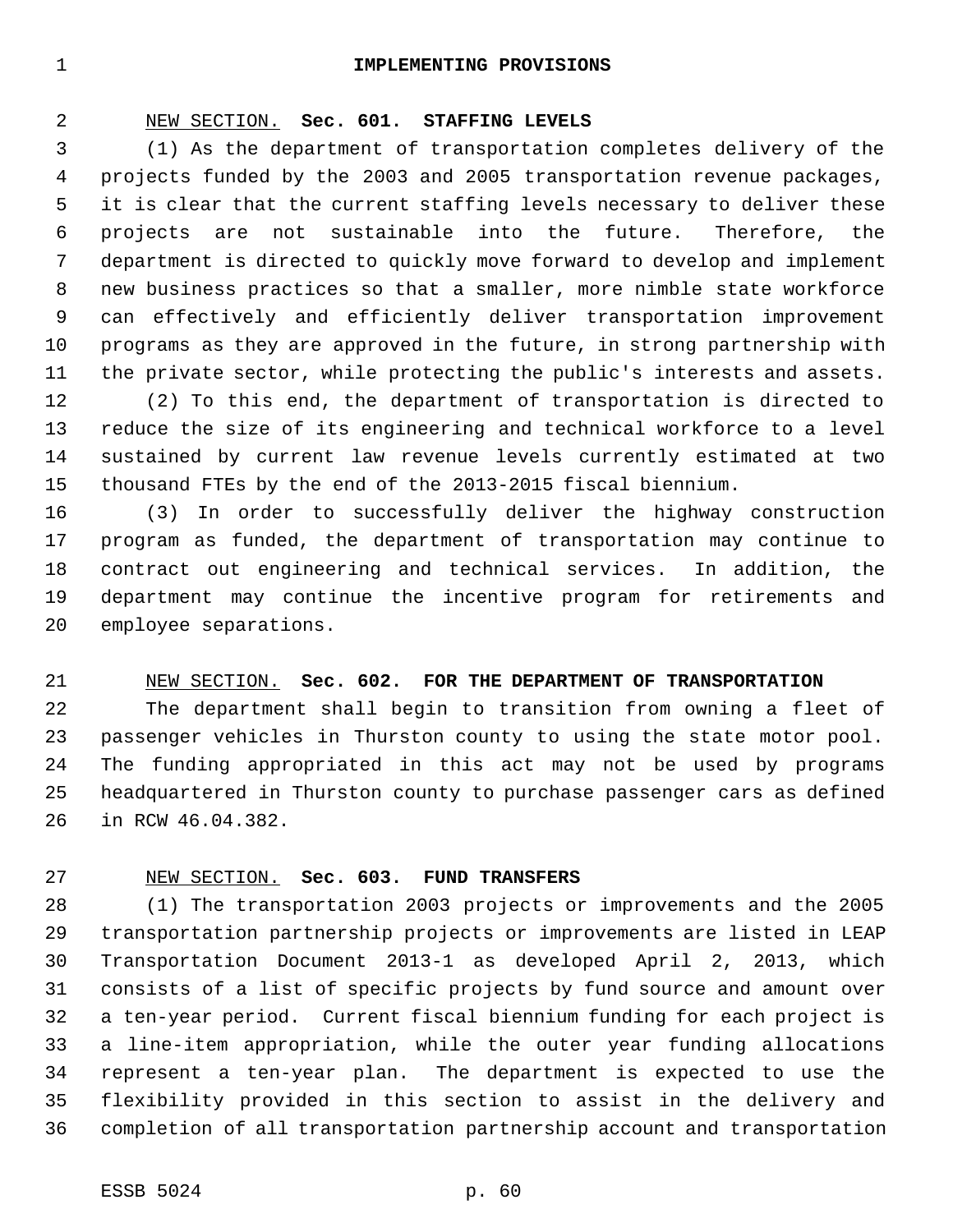2003 account (nickel account) projects on the LEAP transportation documents referenced in this act. However, this section does not apply to the I-5/Columbia River Crossing project (400506A). For the 2011- 2013 and 2013-2015 project appropriations, unless otherwise provided in this act, the director of the office of financial management may authorize a transfer of appropriation authority between projects funded with transportation 2003 account (nickel account) appropriations, or transportation partnership account appropriations, in order to manage project spending and efficiently deliver all projects in the respective program under the following conditions and limitations:

 (a) Transfers may only be made within each specific fund source 12 referenced on the respective project list;

 (b) Transfers from a project may not be made as a result of the reduction of the scope of a project or be made to support increases in the scope of a project;

 (c) Each transfer between projects may only occur if the director of financial management finds that any resulting change will not hinder the completion of the projects as approved by the legislature. Until the legislature reconvenes to consider the 2014 supplemental omnibus transportation appropriations act, any unexpended 2011-2013 appropriation balance as approved by the office of financial management, in consultation with the legislative staff of the house of representatives and senate transportation committees, may be considered 24 when transferring funds between projects;

 (d) Transfers from a project may be made if the funds appropriated to the project are in excess of the amount needed to complete the project;

 (e) Transfers may not occur for projects not identified on the applicable project list;

 (f) Transfers may not be made while the legislature is in session; and

 (g) Transfers between projects may be made by the department of transportation until the transfer amount by project exceeds two hundred fifty thousand dollars, or ten percent of the total project, whichever is less. These transfers must be reported quarterly to the director of financial management and the chairs of the house of representatives and senate transportation committees.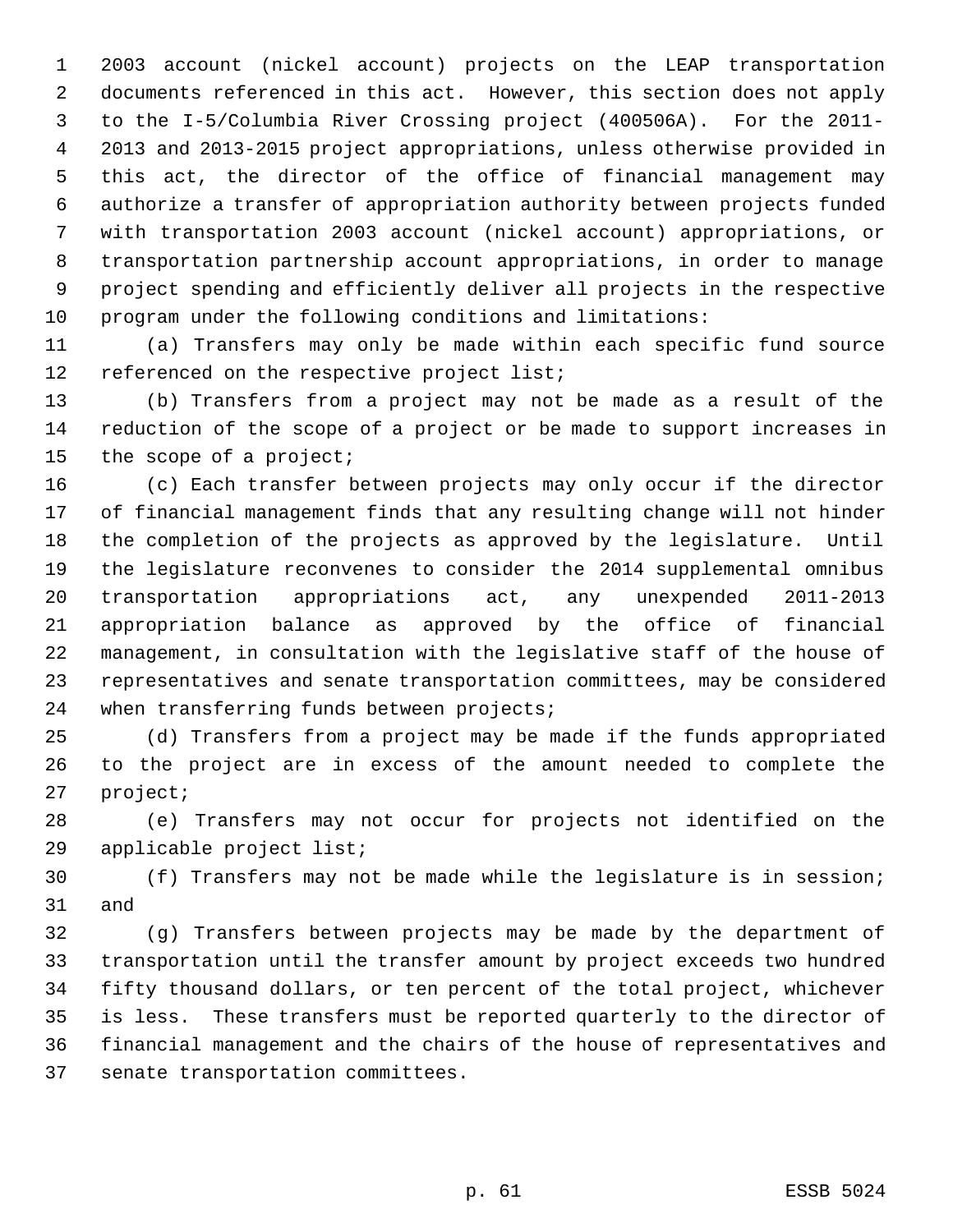(2) At the time the department submits a request to transfer funds under this section, a copy of the request must be submitted to the transportation committees of the legislature.

 (3) The office of financial management shall work with legislative staff of the house of representatives and senate transportation committees to review the requested transfers in a timely manner.

 (4) The office of financial management shall document approved transfers and schedule changes in the transportation executive information system, compare changes to the legislative baseline funding and schedules identified by project identification number identified in the LEAP transportation documents referenced in this act, and transmit revised project lists to chairs of the transportation committees of the legislature on a quarterly basis.

# NEW SECTION. **Sec. 604. ACQUISITION OF PROPERTIES AND FACILITIES THROUGH FINANCIAL CONTRACTS**

 (1) The following agencies may enter into financial contracts, paid from any funds of an agency, appropriated or nonappropriated, for the purposes indicated and in not more than the principal amounts indicated, plus financing expenses and required reserves pursuant to chapter 39.94 RCW. When securing properties under this section, agencies shall use the most economical financial contract option available, including long-term leases, lease-purchase agreements, lease-development with option to purchase agreements, or financial contracts using certificates of participation. Expenditures made by an agency for one of the indicated purposes before the issue date of the authorized financial contract and any certificates of participation therein are intended to be reimbursed from proceeds of the financial contract and any certificates of participation therein to the extent provided in the agency's financing plan approved by the state finance committee.

 (2) State agencies may enter into agreements with the department of enterprise services and the state treasurer's office to develop requests to the legislature for the acquisition of properties and facilities through financial contracts. The agreements may include charges for services rendered.

Washington state patrol: Enter into a financing contract for up to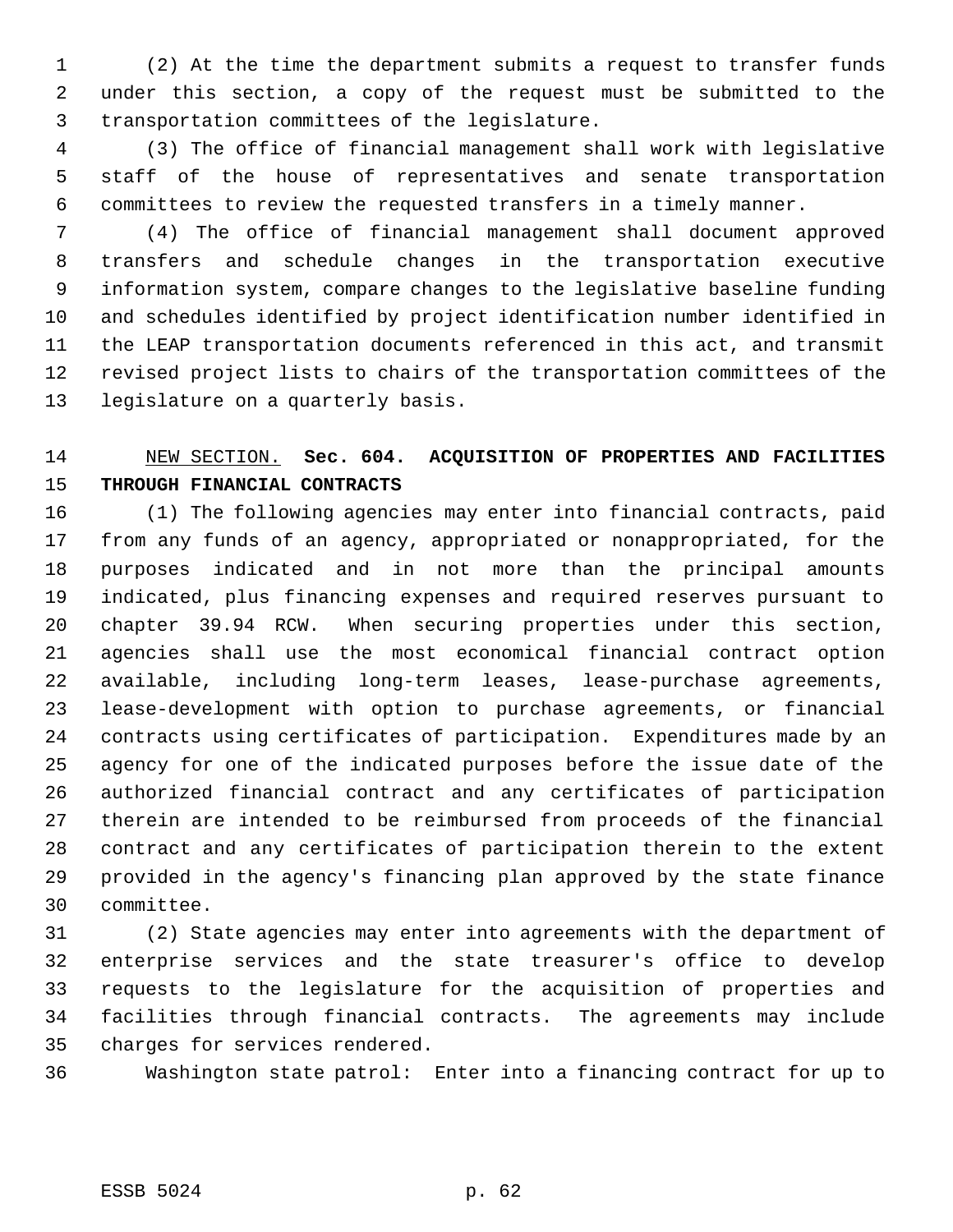\$3,867,000 plus financing expenses and required reserves pursuant to chapter 39.94 RCW to purchase and install mobile office platforms in state patrol and pursuit vehicles.

 NEW SECTION. **Sec. 605.** (1) The department of transportation shall prepare an updated plan to improve the oversight of real estate procurement and management practices across all departmental programs and regions, including the Washington state ferries. The updated plan must be submitted to the governor and the joint transportation committee by September 1, 2014. The plan must include:

 (a) An inventory of all currently owned and leased office space, tunnel and bridge operations and maintenance facilities, and traffic 12 management centers;

 (b) A list of all facilities that will be needed for tunnel and bridge operations or maintenance in the next ten years and the funding source that is assumed for these facilities;

 (c) A prioritized list of all buildings that are planned to be constructed, renovated, or remodeled in the next ten years and the 18 funding source that is assumed for these facility improvements;

 (d) A list of options for consolidating staff, equipment, and operations activities to reduce costs. This list must include an evaluation of the costs and benefits of owning properties as compared to leasing them using a life-cycle cost analysis; and

 (e) A process and plan for regularly evaluating needs for office space, tunnel and bridge operations and maintenance facilities, and traffic management.

 (2) Except as provided otherwise in the act, the department of transportation may not enter into new leases, equal value exchanges, or property acquisitions for office needs without first consulting with the office of financial management.

## NEW SECTION. **Sec. 606. VOLUNTARY RETIREMENT AND SEPARATION INCENTIVES**

 As a management tool to reduce costs and make more effective use of resources, while improving employee productivity and morale, agencies may implement a voluntary retirement and/or separation program that is cost neutral or results in cost savings, including costs to the state pension systems, over a two-year period following the commencement of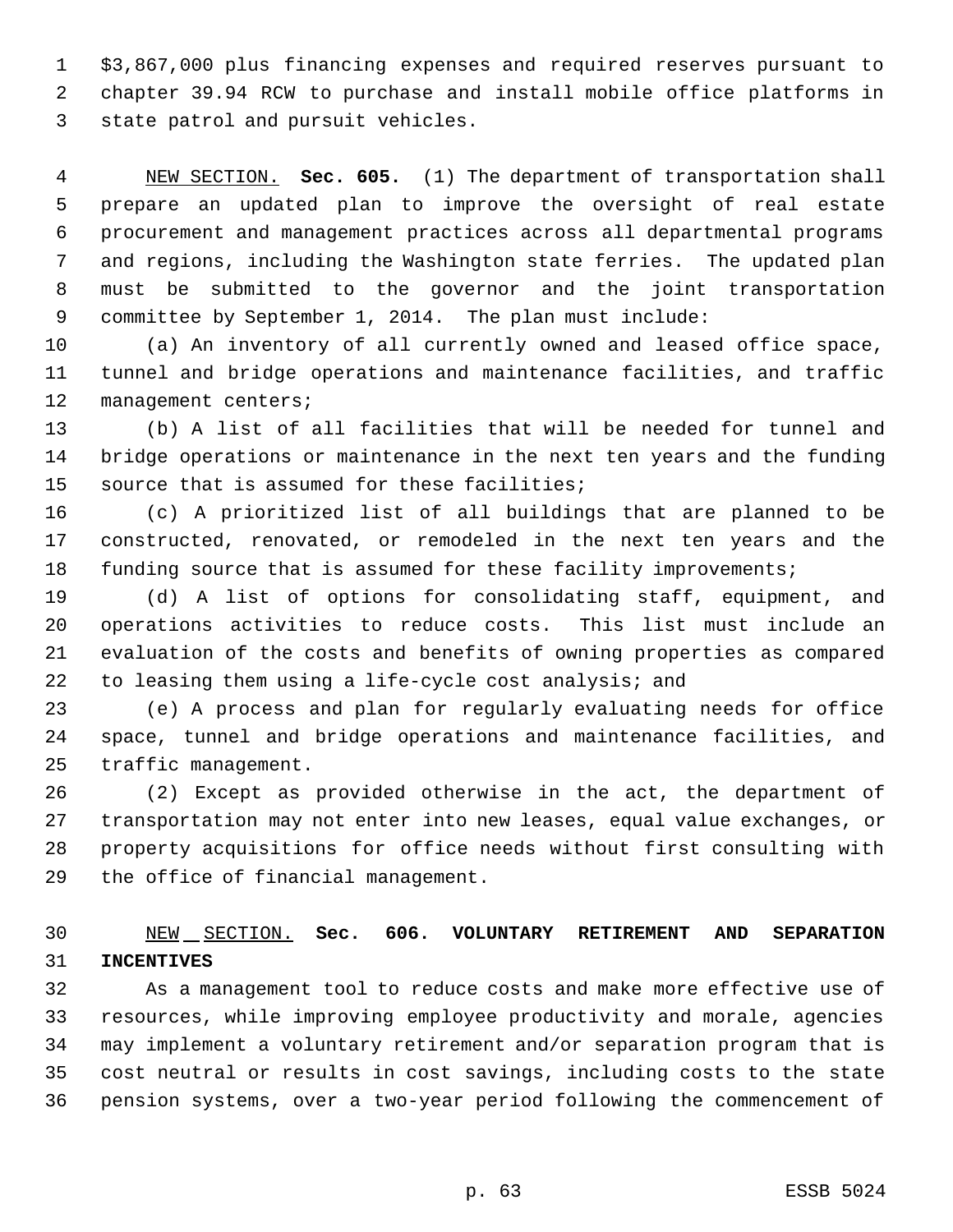the program, provided that the program is approved by the director of financial management. Agencies participating in this authorization may offer voluntary retirement and/or separation incentives and options according to procedures and guidelines established by the office of financial management, in consultation with the office of the state human resources director and the department of retirement systems. The options may include, but are not limited to, financial incentives for voluntary separation or retirement. An employee does not have any contractual right to a financial incentive offered pursuant to this section. Offers must be reviewed and monitored jointly by the office of the state human resources director and the department of retirement systems. Agencies must submit a report by June 30, 2015, to the legislature and the office of financial management on the outcome of their approved incentive program. The report should include information on the details of the program, including the incentive payment amount for each participant, the total cost to the state, and the projected or actual net dollar savings over the two-year period.

 The department of retirement systems may collect from employers the actuarial cost of any incentive provided under this program, or any other incentive to retire provided by employers to members of the state's pension systems, for deposit in the appropriate pension account.

# NEW SECTION. **Sec. 607. WEB SITE REPORTING REQUIREMENTS FOR THE DEPARTMENT OF TRANSPORTATION**

 (1) The department of transportation shall post on its web site every report that is due from the department to the legislature during the 2013-2015 fiscal biennium on one web page. The department must post both completed reports and planned reports on a single web page.

 (2) The department shall provide a web link for each change order that is more than five hundred thousand dollars on the affected project web page.

 NEW SECTION. **Sec. 608.** The department of transportation may provide up to \$3,000,000 in toll credits to Kitsap Transit for its role in passenger-only ferry service and ferry corridor-related projects. The number of toll credits provided must be equal to, but no more than,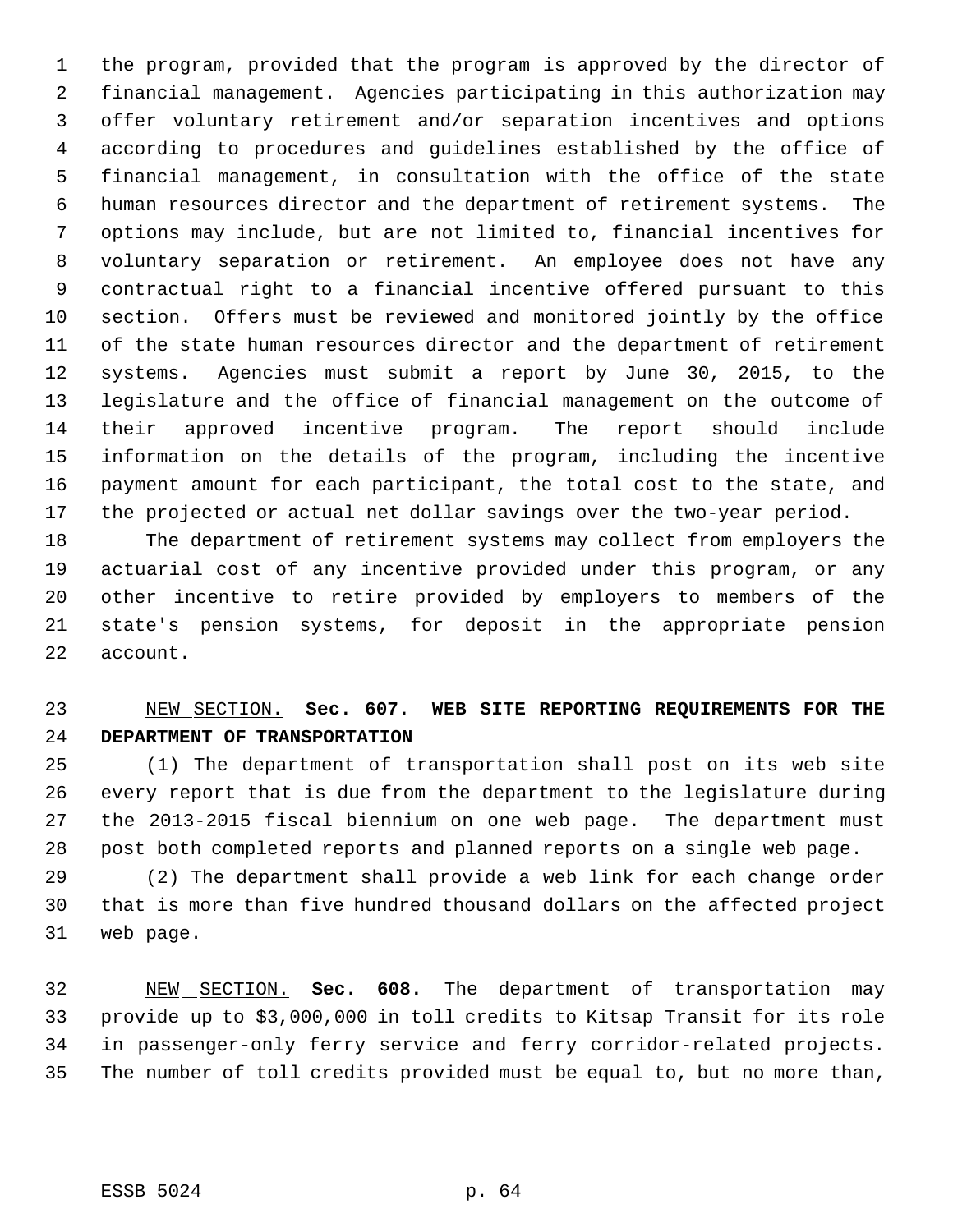the number sufficient to meet federal match requirements for grant funding for passenger-only ferry service, but must not exceed the amount authorized in this section.

#### **MISCELLANEOUS 2013-2015 FISCAL BIENNIUM**

 **Sec. 701.** RCW 43.19.642 and 2012 c 86 s 802 are each amended to read as follows:

 (1) Effective June 1, 2006, for agencies complying with the ultra- low sulfur diesel mandate of the United States environmental protection agency for on-highway diesel fuel, agencies shall use biodiesel as an additive to ultra-low sulfur diesel for lubricity, provided that the use of a lubricity additive is warranted and that the use of biodiesel is comparable in performance and cost with other available lubricity additives. The amount of biodiesel added to the ultra-low sulfur diesel fuel shall be not less than two percent.

 (2) Except as provided in subsection (5) of this section, effective June 1, 2009, state agencies are required to use a minimum of twenty percent biodiesel as compared to total volume of all diesel purchases made by the agencies for the operation of the agencies' diesel-powered vessels, vehicles, and construction equipment.

 (3) All state agencies using biodiesel fuel shall, beginning on July 1, 2006, file biannual reports with the department of enterprise services documenting the use of the fuel and a description of how any problems encountered were resolved.

 (4) By December 1, 2009, the department of enterprise services shall:

 (a) Report to the legislature on the average true price differential for biodiesel by blend and location; and

 (b) Examine alternative fuel procurement methods that work to address potential market barriers for in-state biodiesel producers and report these findings to the legislature.

 (5) During the 2011-2013 and 2013-2015 fiscal ((biennium)) biennia, the Washington state ferries is required to use a minimum of five percent biodiesel as compared to total volume of all diesel 34 ((purchased)) purchases made by the Washington state ferries for the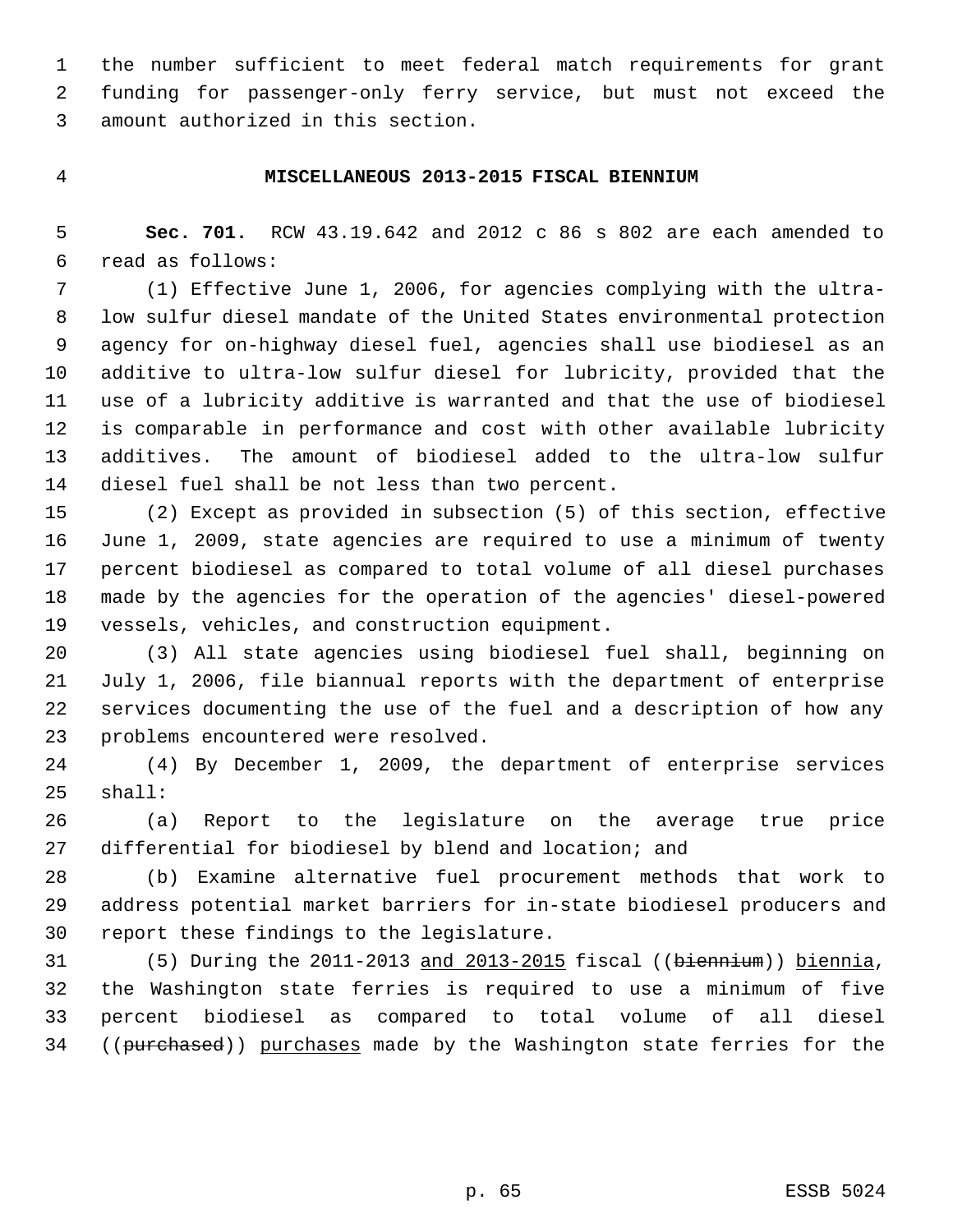operation of the Washington state ferries diesel-powered vessels, as long as the price of a B5 biodiesel blend does not exceed the price of conventional diesel fuel by five percent or more.

 **Sec. 702.** RCW 46.68.170 and 2011 c 367 s 715 are each amended to read as follows:

 There is hereby created in the motor vehicle fund the RV account. All moneys hereafter deposited in said account shall be used by the department of transportation for the construction, maintenance, and operation of recreational vehicle sanitary disposal systems at safety rest areas in accordance with the department's highway system plan as 11 prescribed in chapter 47.06 RCW. During the ((2009-2011 and)) 2011- 2013 and 2013-2015 fiscal biennia, the legislature may transfer from the RV account to the motor vehicle fund such amounts as reflect the excess fund balance of the RV account to accomplish the purposes identified in this section.

 **Sec. 703.** RCW 46.68.320 and 2010 c 247 s 702 are each amended to read as follows:

 (1) The regional mobility grant program account is hereby created in the state treasury. Moneys in the account may be spent only after appropriation. Expenditures from the account may be used only for the grants provided under RCW 47.66.030.

 (2) Beginning with September 2007, by the last day of September, December, March, and June of each year, the state treasurer shall transfer from the multimodal transportation account to the regional mobility grant program account five million dollars.

 (3) Beginning with September 2015, by the last day of September, December, March, and June of each year, the state treasurer shall transfer from the multimodal transportation account to the regional mobility grant program account six million two hundred fifty thousand dollars.

 (4) During the ((2009-2011 fiscal biennium)) 2011-2013 and 2013- 2015 fiscal biennia, the legislature may transfer from the regional mobility grant program account to the multimodal transportation account such amounts as reflect the excess fund balance of the regional mobility grant program account.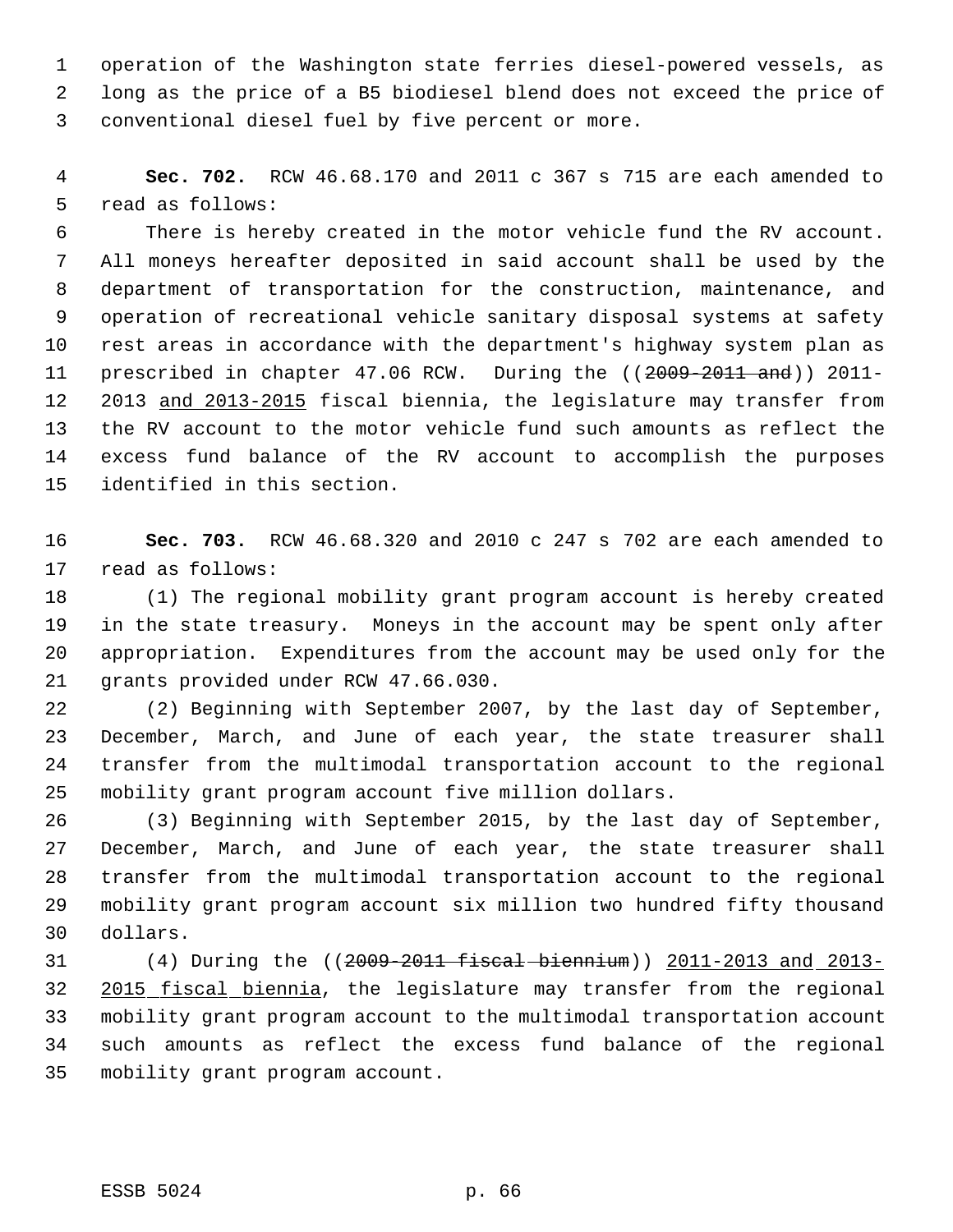**Sec. 704.** RCW 46.68.325 and 2011 c 367 s 721 are each amended to read as follows:

 (1) The rural mobility grant program account is created in the state treasury. Moneys in the account may be spent only after appropriation. Expenditures from the account may be used only for the grants provided under RCW 47.66.100.

 (2) Beginning September 2011, by the last day of September, December, March, and June of each year, the state treasurer shall transfer from the multimodal transportation account to the rural mobility grant program account two million five hundred thousand dollars.

 (3) During the 2011-2013 and 2013-2015 fiscal ((biennium)) biennia, the legislature may transfer from the rural mobility grant program account to the multimodal transportation account such amounts as reflect the excess fund balance of the rural mobility grant program account.

 **Sec. 705.** RCW 46.68.370 and 2011 c 367 s 716 are each amended to read as follows:

 The license plate technology account is created in the state treasury. All receipts collected under RCW 46.17.015 must be deposited into this account. Expenditures from this account must support current and future license plate technology and systems integration upgrades for both the department and correctional industries. Moneys in the account may be spent only after appropriation. Additionally, the moneys in this account may be used to reimburse the motor vehicle account for any appropriation made to implement the digital license 27 plate system. During the 2011-2013 and 2013-2015 fiscal ((biennium)) biennia, the legislature may transfer from the license plate technology account to the highway safety account [fund] such amounts as reflect the excess fund balance of the license plate technology account.

 **Sec. 706.** RCW 47.12.244 and 2011 c 367 s 717 are each amended to read as follows:

 There is created the "advance right-of-way revolving fund" in the custody of the treasurer, into which the department is authorized to deposit directly and expend without appropriation: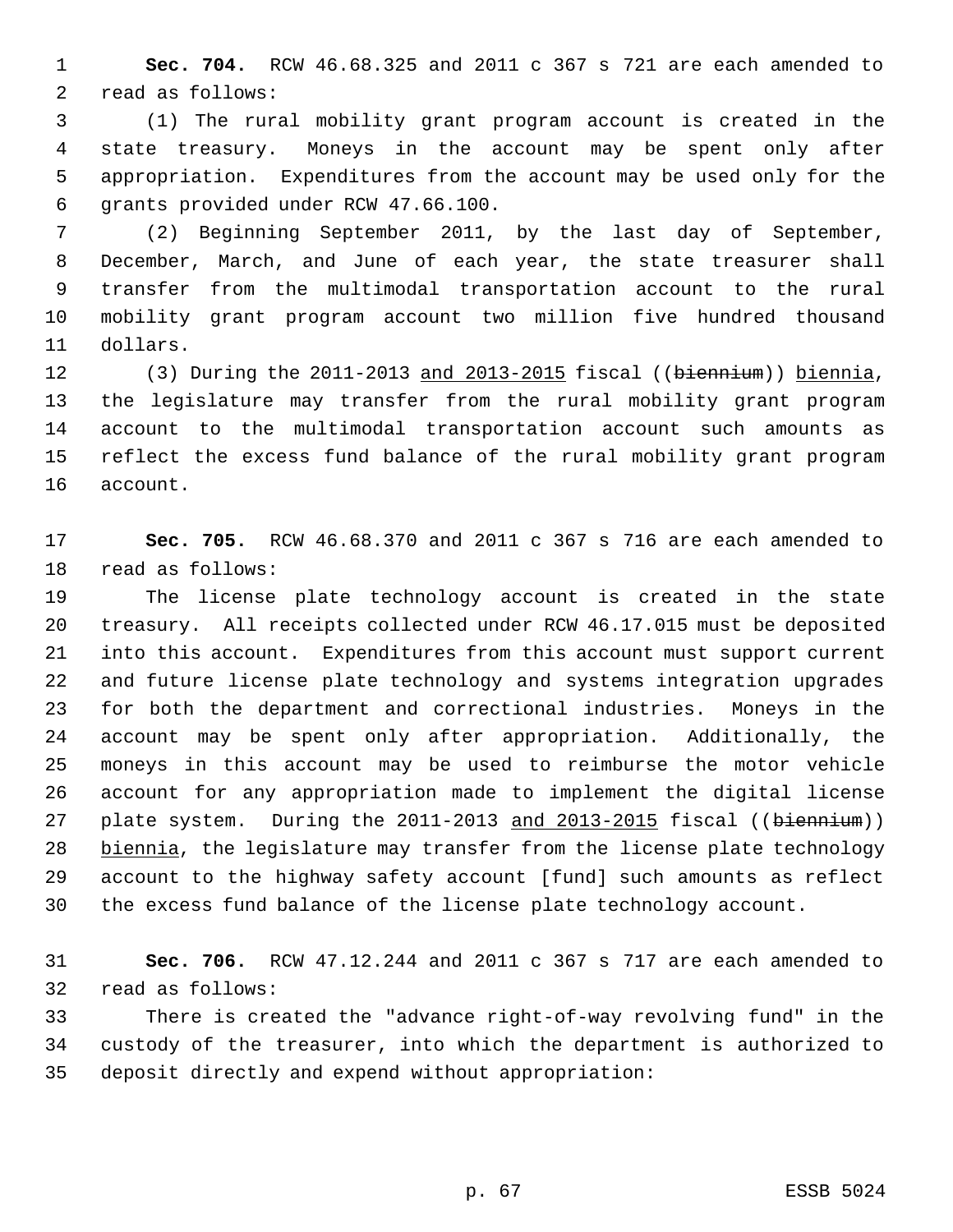(1) An initial deposit of ten million dollars from the motor vehicle fund included in the department of transportation's 1991-93 budget;

 (2) All moneys received by the department as rental income from real properties that are not subject to federal aid reimbursement, except moneys received from rental of capital facilities properties as 7 defined in chapter 47.13 RCW; and

 (3) Any federal moneys available for acquisition of right-of-way for future construction under the provisions of section 108 of Title 23, United States Code.

11 During the ((2009-2011-and)) 2011-2013 and 2013-2015 fiscal biennia, the legislature may transfer from the advance right-of-way revolving fund to the motor vehicle account amounts as reflect the excess fund balance of the advance right-of-way revolving fund.

 **Sec. 707.** RCW 47.12.340 and 2010 c 247 s 703 are each amended to read as follows:

 The advanced environmental mitigation revolving account is created in the custody of the treasurer, into which the department shall deposit directly and may expend without appropriation:

 (1) An initial appropriation included in the department of transportation's 1997-99 budget, and deposits from other identified sources;

 (2) All moneys received by the department from internal and external sources for the purposes of conducting advanced environmental mitigation; and

 (3) Interest gained from the management of the advanced environmental mitigation revolving account.

 (4) During the ((2009-2011 fiscal biennium)) 2011-2013 and 2013- 29 2015 fiscal biennia, the legislature may transfer from the advanced environmental mitigation revolving account to the motor vehicle account such amounts as reflect the excess fund balance of the advanced environmental mitigation revolving account.

 **Sec. 708.** RCW 47.56.876 and 2011 c 367 s 720 are each amended to read as follows:

35 ( $(\overline{\{+1\}})$ ) A special account to be known as the state route number 520 civil penalties account is created in the state treasury. All state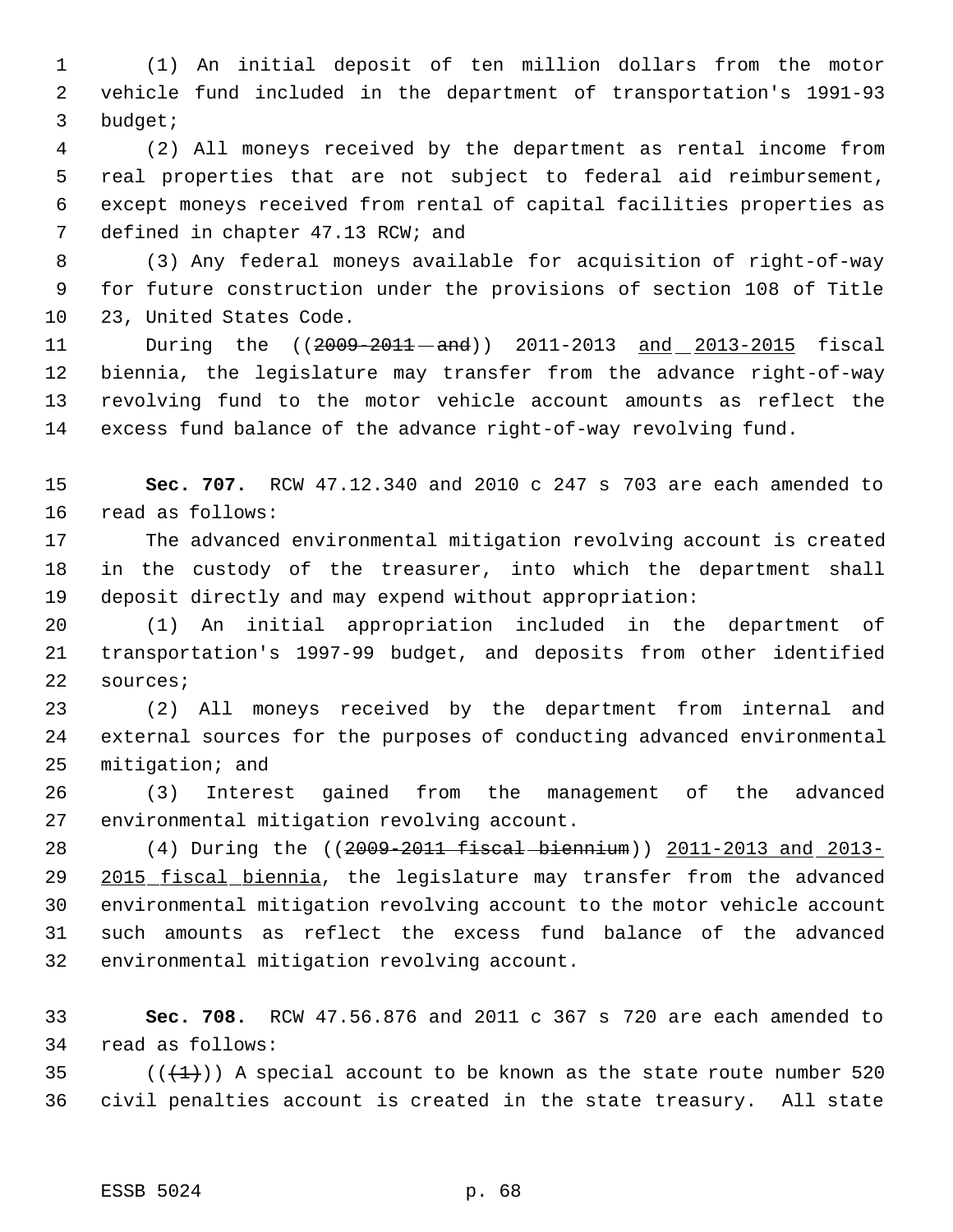route number 520 bridge replacement and HOV program civil penalties generated from the nonpayment of tolls on the state route number 520 corridor must be deposited into the account, as provided under RCW 47.56.870(4)(b)(vii). Moneys in the account may be spent only after appropriation. Expenditures from the account may be used to fund any project within the state route number 520 bridge replacement and HOV program, including mitigation. During the 2011-2013 and 2013-2015 8 fiscal ((biennium)) biennia, the legislature may transfer from the state route number 520 civil penalties account to the state route number 520 corridor account such amounts as reflect the excess fund balance of the state route number 520 civil penalties account. Funds transferred must be used solely for capital expenditures for the state route number 520 bridge replacement and HOV project (8BI1003).

 $((2)$  This section is contingent on the enactment by June 30, 2010, 15 of either chapter 249, Laws of 2010 or chapter . . . (Substitute House Bill  $N_0$ .  $-2897$ ),  $-$  Laws  $-$  of  $-2010$ ,  $-$  but  $-$  if  $-$  the  $-$  enacted  $-$  bill  $-$  does  $-$  not 17 designate the department as the toll penalty adjudicating agency, this 18 section is null and void.)

 **Sec. 709.** RCW 70.105D.070 and 2012 2nd sp.s. c 7 s 920 and 2012 2nd sp.s. c 2 s 6005 are each reenacted and amended to read as follows: (1) The state toxics control account and the local toxics control account are hereby created in the state treasury.

 (2) The following moneys shall be deposited into the state toxics control account: (a) Those revenues which are raised by the tax imposed under RCW 82.21.030 and which are attributable to that portion of the rate equal to thirty-three one-hundredths of one percent; (b) the costs of remedial actions recovered under this chapter or chapter 70.105A RCW; (c) penalties collected or recovered under this chapter; and (d) any other money appropriated or transferred to the account by the legislature. Moneys in the account may be used only to carry out the purposes of this chapter, including but not limited to the following activities:

 (i) The state's responsibility for hazardous waste planning, management, regulation, enforcement, technical assistance, and public education required under chapter 70.105 RCW;

(ii) The state's responsibility for solid waste planning,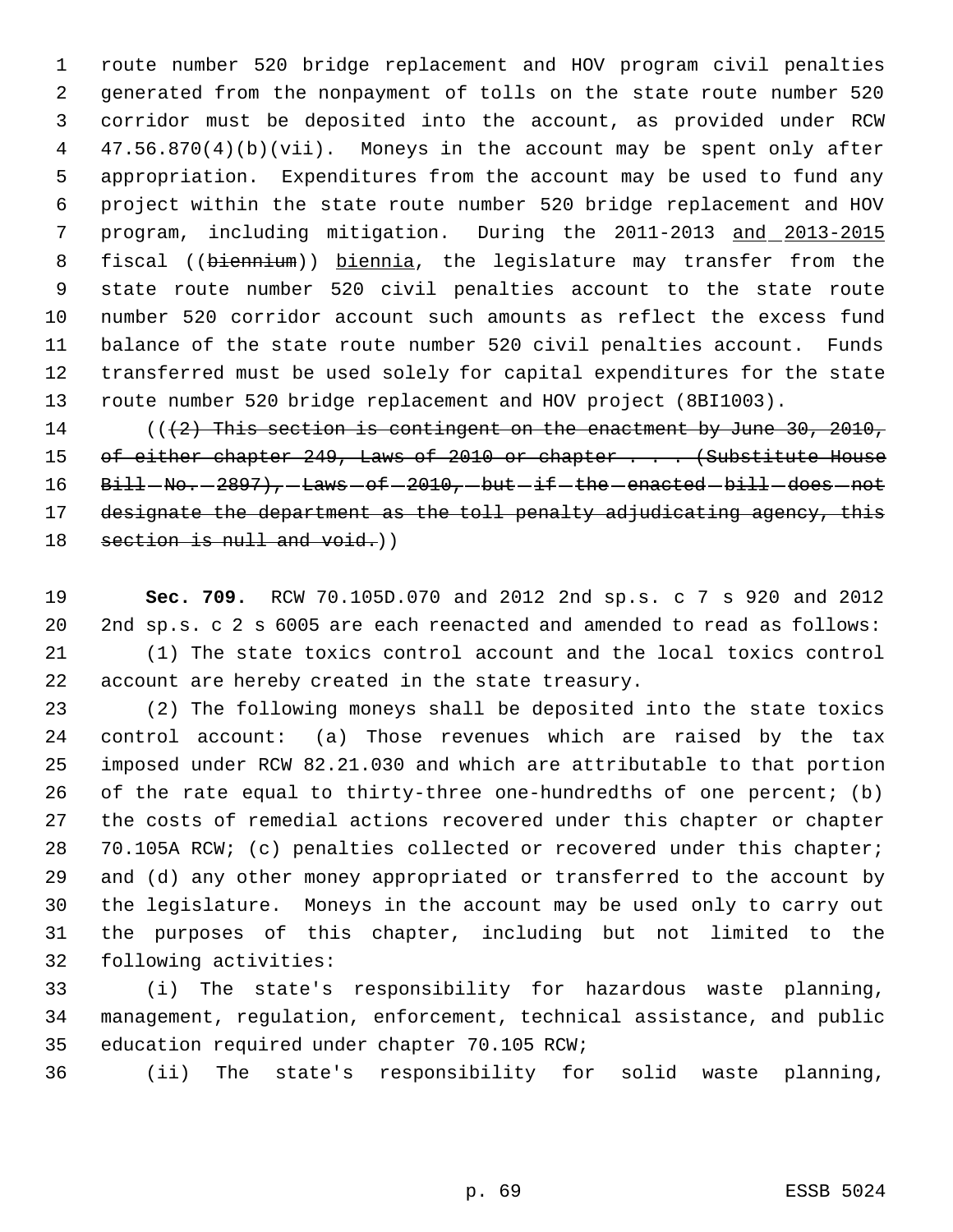management, regulation, enforcement, technical assistance, and public education required under chapter 70.95 RCW;

 (iii) The hazardous waste cleanup program required under this chapter;

(iv) State matching funds required under the federal cleanup law;

 (v) Financial assistance for local programs in accordance with chapters 70.95, 70.95C, 70.95I, and 70.105 RCW;

 (vi) State government programs for the safe reduction, recycling, or disposal of hazardous wastes from households, small businesses, and agriculture;

(vii) Hazardous materials emergency response training;

 (viii) Water and environmental health protection and monitoring programs;

(ix) Programs authorized under chapter 70.146 RCW;

 (x) A public participation program, including regional citizen advisory committees;

 (xi) Public funding to assist potentially liable persons to pay for the costs of remedial action in compliance with cleanup standards under RCW 70.105D.030(2)(e) but only when the amount and terms of such funding are established under a settlement agreement under RCW 70.105D.040(4) and when the director has found that the funding will achieve both (A) a substantially more expeditious or enhanced cleanup than would otherwise occur, and (B) the prevention or mitigation of unfair economic hardship;

 (xii) Development and demonstration of alternative management technologies designed to carry out the hazardous waste management priorities of RCW 70.105.150;

 (xiii) During the 2009-2011 and 2011-2013 fiscal biennia, shoreline update technical assistance;

 (xiv) During the 2009-2011 fiscal biennium, multijurisdictional permitting teams;

 (xv) During the 2011-2013 fiscal biennium, actions for reducing public exposure to toxic air pollution, and actions taken through the family forest fish passage program to correct barriers to fish passage 35 on privately owned small forest lands; ((and))

 (xvi) During the 2011-2013 fiscal biennium, the department of ecology's water quality, shorelands and environmental assessment,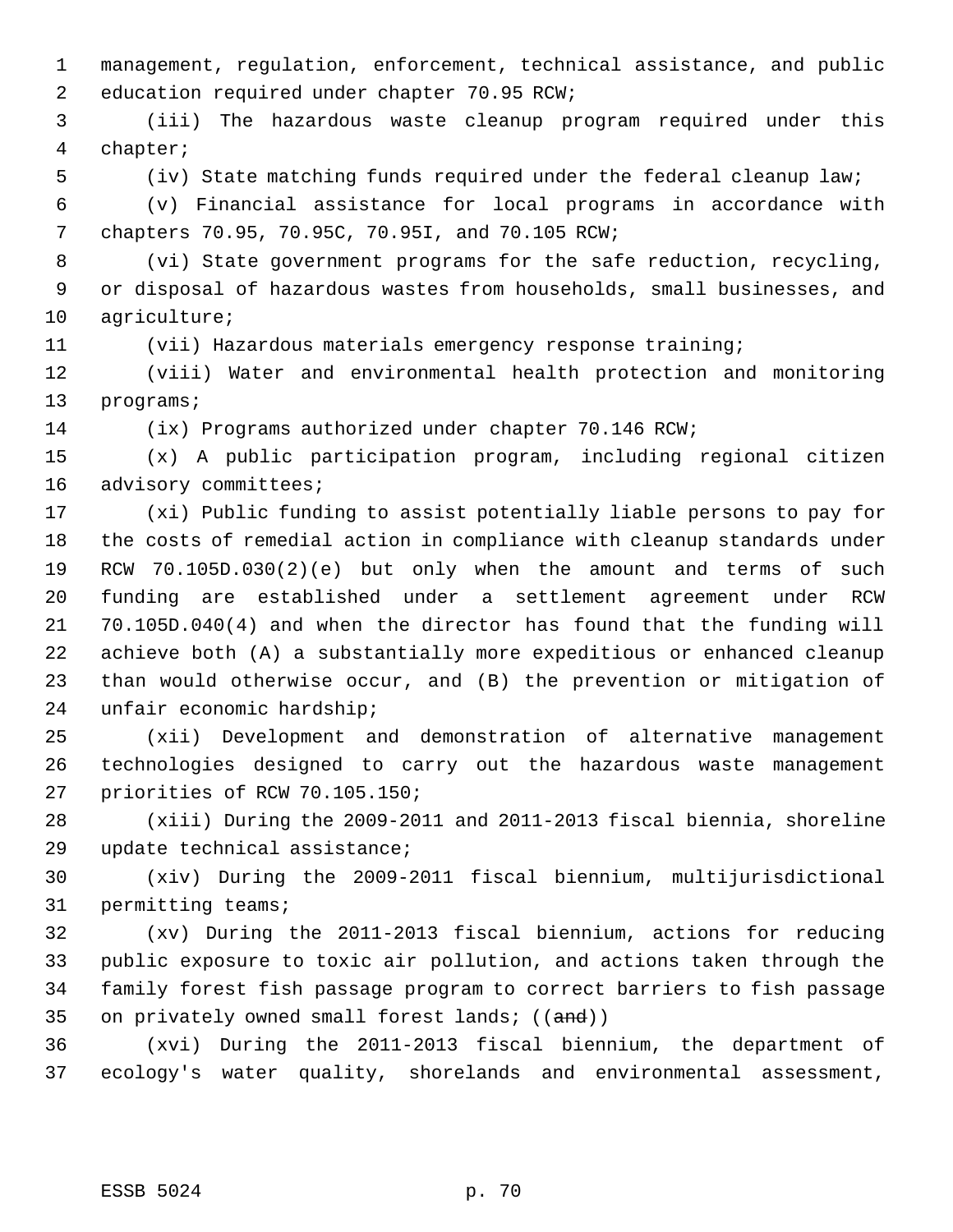hazardous waste, waste to resources, nuclear waste, and air quality 2 programs<sub>i</sub> and

 (xvii) During the 2013-2015 fiscal biennium, storm water permit compliance activities at the department of transportation.

 (3) The following moneys shall be deposited into the local toxics control account: Those revenues which are raised by the tax imposed under RCW 82.21.030 and which are attributable to that portion of the rate equal to thirty-seven one-hundredths of one percent.

 (a) Moneys deposited in the local toxics control account shall be used by the department for grants or loans to local governments for the following purposes in descending order of priority:

(i) Remedial actions;

(ii) Hazardous waste plans and programs under chapter 70.105 RCW;

 (iii) Solid waste plans and programs under chapters 70.95, 70.95C, 70.95I, and 70.105 RCW;

 (iv) Funds for a program to assist in the assessment and cleanup of sites of methamphetamine production, but not to be used for the initial containment of such sites, consistent with the responsibilities and intent of RCW 69.50.511; and

 (v) Cleanup and disposal of hazardous substances from abandoned or derelict vessels, defined for the purposes of this section as vessels that have little or no value and either have no identified owner or have an identified owner lacking financial resources to clean up and dispose of the vessel, that pose a threat to human health or the environment.

 (b) Funds for plans and programs shall be allocated consistent with the priorities and matching requirements established in chapters 70.105, 70.95C, 70.95I, and 70.95 RCW, except that any applicant that is a Puget Sound partner, as defined in RCW 90.71.010, along with any project that is referenced in the action agenda developed by the Puget Sound partnership under RCW 90.71.310, shall, except as conditioned by RCW 70.105D.120, receive priority for any available funding for any grant or funding programs or sources that use a competitive bidding process. During the 2007-2009 fiscal biennium, moneys in the account may also be used for grants to local governments to retrofit public sector diesel equipment and for storm water planning and implementation activities.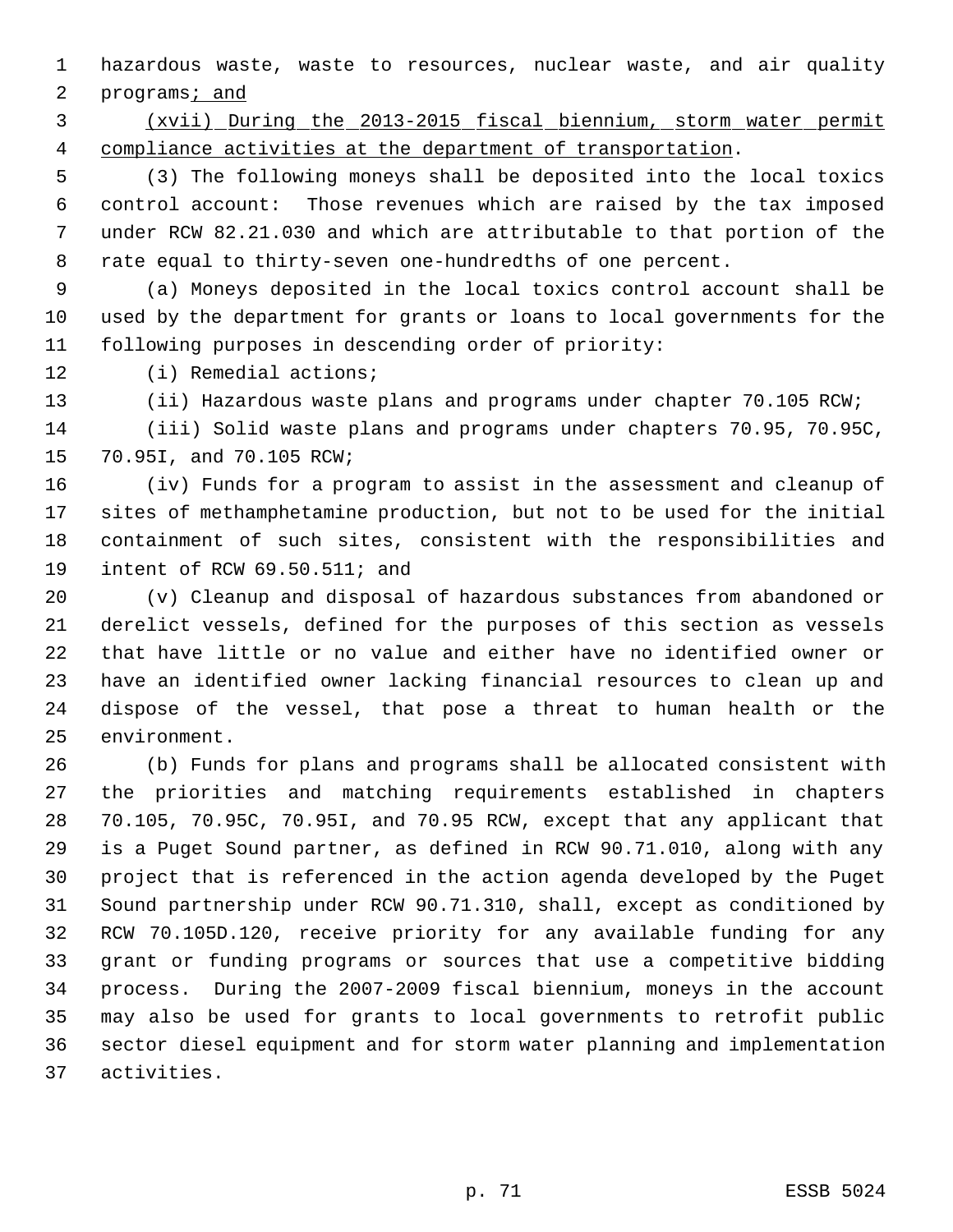(c) To expedite cleanups throughout the state, the department shall partner with local communities and liable parties for cleanups. The department is authorized to use the following additional strategies in order to ensure a healthful environment for future generations:

 (i) The director may alter grant-matching requirements to create incentives for local governments to expedite cleanups when one of the following conditions exists:

 (A) Funding would prevent or mitigate unfair economic hardship imposed by the clean-up liability;

 (B) Funding would create new substantial economic development, public recreational, or habitat restoration opportunities that would not otherwise occur; or

 (C) Funding would create an opportunity for acquisition and redevelopment of vacant, orphaned, or abandoned property under RCW 70.105D.040(5) that would not otherwise occur;

(ii) The use of outside contracts to conduct necessary studies;

 (iii) The purchase of remedial action cost-cap insurance, when necessary to expedite multiparty clean-up efforts.

 (d) To facilitate and expedite cleanups using funds from the local toxics control account, during the 2009-2011 fiscal biennium the director may establish grant-funded accounts to hold and disperse local toxics control account funds and funds from local governments to be used for remedial actions.

 (4) Except for unanticipated receipts under RCW 43.79.260 through 43.79.282, moneys in the state and local toxics control accounts may be spent only after appropriation by statute.

 (5) Except during the 2011-2013 fiscal biennium, one percent of the moneys deposited into the state and local toxics control accounts shall be allocated only for public participation grants to persons who may be adversely affected by a release or threatened release of a hazardous substance and to not-for-profit public interest organizations. The primary purpose of these grants is to facilitate the participation by persons and organizations in the investigation and remedying of releases or threatened releases of hazardous substances and to implement the state's solid and hazardous waste management priorities. No grant may exceed sixty thousand dollars. Grants may be renewed annually. Moneys appropriated for public participation from either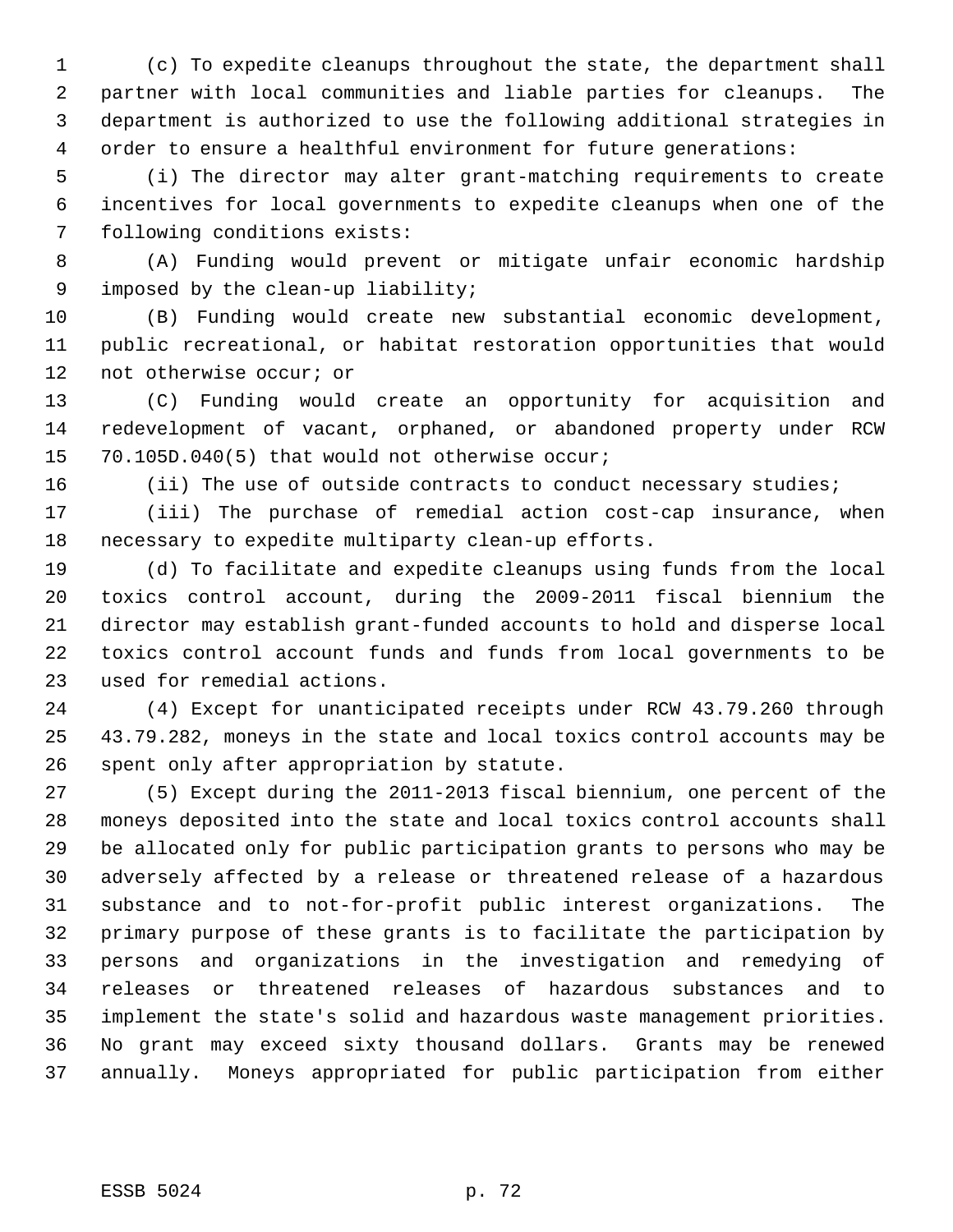account which are not expended at the close of any biennium shall revert to the state toxics control account.

 (6) No moneys deposited into either the state or local toxics control account may be used for solid waste incinerator feasibility studies, construction, maintenance, or operation, or, after January 1, 2010, for projects designed to address the restoration of Puget Sound, funded in a competitive grant process, that are in conflict with the action agenda developed by the Puget Sound partnership under RCW 90.71.310.

 (7) The department shall adopt rules for grant or loan issuance and performance.

 (8) During the 2011-2013 fiscal biennium, the legislature may transfer from the local toxics control account to the state toxics control account such amounts as reflect excess fund balance in the account.

 (9) During the 2011-2013 fiscal biennium, the local toxics control account may also be used for local government shoreline update grants and actions for reducing public exposure to toxic air pollution; funding to local governments for flood levee improvements; and grants to local governments for brownfield redevelopment.

 **Sec. 710.** RCW 42.56.270 and 2011 1st sp.s. c 14 s 15 are each amended to read as follows:

 The following financial, commercial, and proprietary information is exempt from disclosure under this chapter:

 (1) Valuable formulae, designs, drawings, computer source code or object code, and research data obtained by any agency within five years of the request for disclosure when disclosure would produce private 28 gain and public loss;

 (2) Financial information supplied by or on behalf of a person, firm, or corporation for the purpose of qualifying to submit a bid or proposal for (a) a ferry system construction or repair contract as required by RCW 47.60.680 through 47.60.750 or (b) highway construction or improvement as required by RCW 47.28.070;

 (3) Financial and commercial information and records supplied by private persons pertaining to export services provided under chapters 43.163 and 53.31 RCW, and by persons pertaining to export projects under RCW 43.23.035;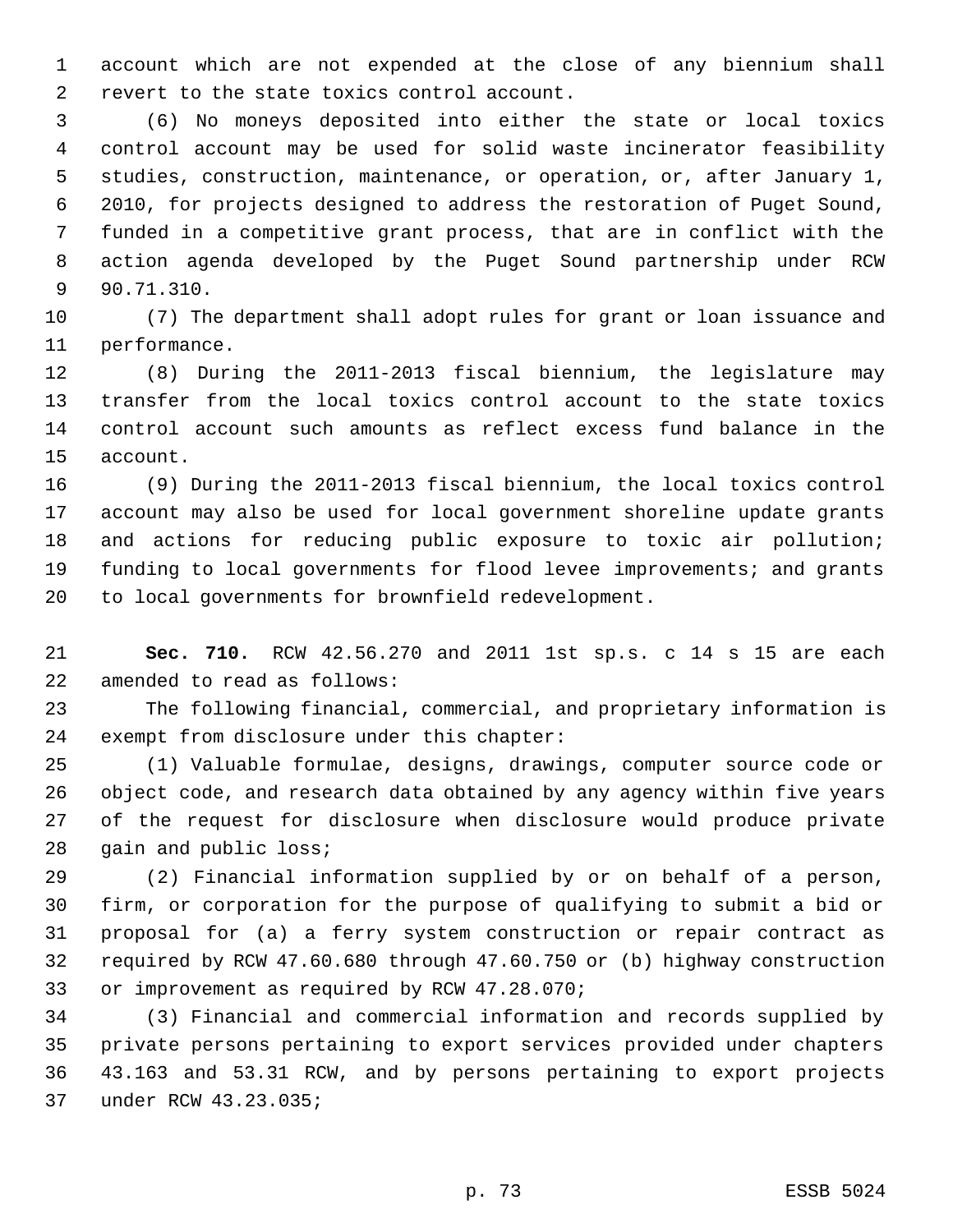(4) Financial and commercial information and records supplied by businesses or individuals during application for loans or program services provided by chapters 43.325, 43.163, 43.160, 43.330, and 43.168 RCW, or during application for economic development loans or program services provided by any local agency;

 (5) Financial information, business plans, examination reports, and any information produced or obtained in evaluating or examining a business and industrial development corporation organized or seeking certification under chapter 31.24 RCW;

 (6) Financial and commercial information supplied to the state investment board by any person when the information relates to the investment of public trust or retirement funds and when disclosure would result in loss to such funds or in private loss to the providers of this information;

(7) Financial and valuable trade information under RCW 51.36.120;

 (8) Financial, commercial, operations, and technical and research information and data submitted to or obtained by the clean Washington center in applications for, or delivery of, program services under chapter 70.95H RCW;

 (9) Financial and commercial information requested by the public stadium authority from any person or organization that leases or uses the stadium and exhibition center as defined in RCW 36.102.010;

 (10)(a) Financial information, including but not limited to account numbers and values, and other identification numbers supplied by or on behalf of a person, firm, corporation, limited liability company, partnership, or other entity related to an application for a horse racing license submitted pursuant to RCW 67.16.260(1)(b), liquor license, gambling license, or lottery retail license;

 (b) Internal control documents, independent auditors' reports and financial statements, and supporting documents: (i) Of house-banked social card game licensees required by the gambling commission pursuant to rules adopted under chapter 9.46 RCW; or (ii) submitted by tribes with an approved tribal/state compact for class III gaming;

 (11) Proprietary data, trade secrets, or other information that relates to: (a) A vendor's unique methods of conducting business; (b) data unique to the product or services of the vendor; or (c) determining prices or rates to be charged for services, submitted by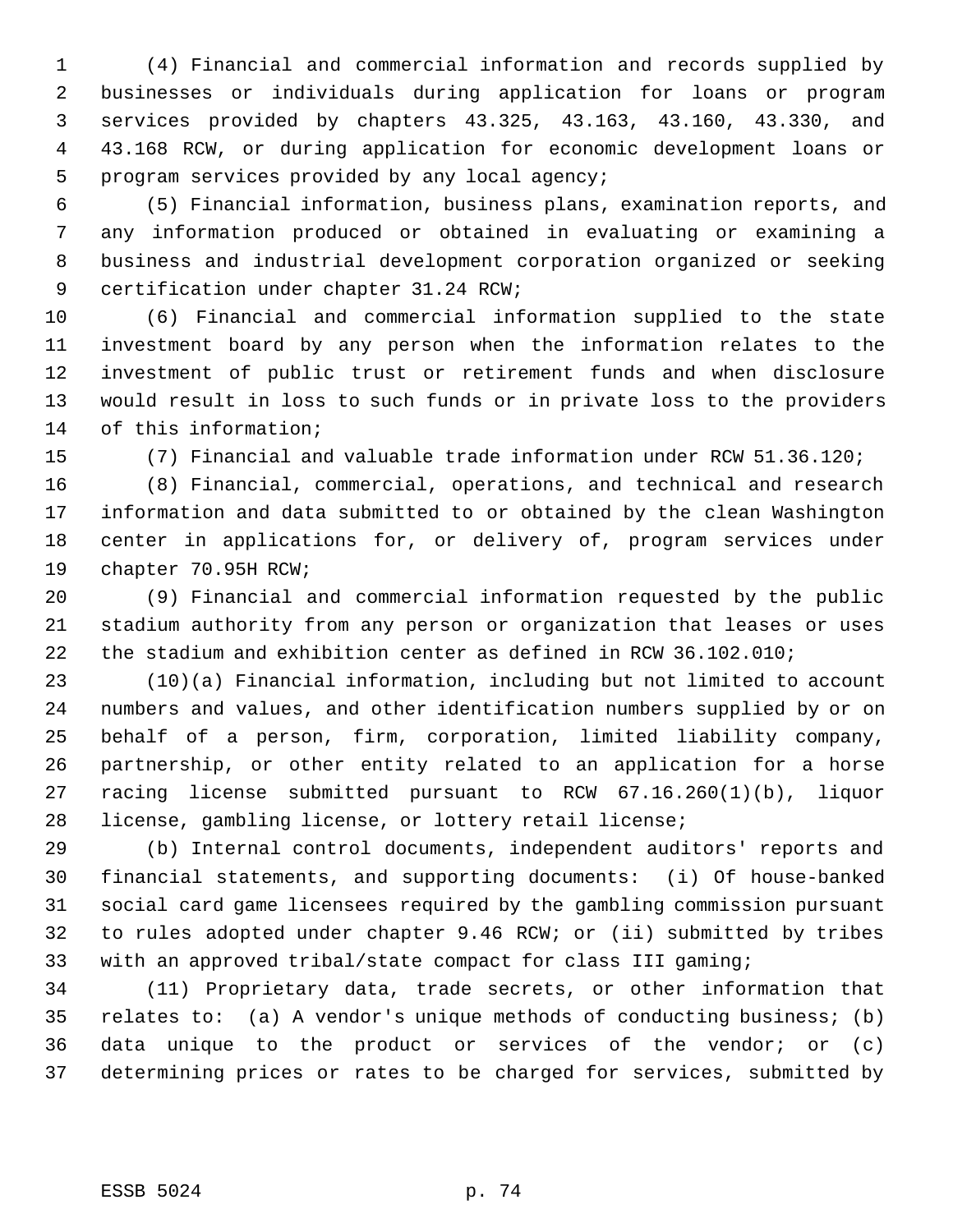any vendor to the department of social and health services for purposes of the development, acquisition, or implementation of state purchased health care as defined in RCW 41.05.011;

 (12)(a) When supplied to and in the records of the department of commerce:

 (i) Financial and proprietary information collected from any person and provided to the department of commerce pursuant to RCW 43.330.050(8); and

 (ii) Financial or proprietary information collected from any person and provided to the department of commerce or the office of the governor in connection with the siting, recruitment, expansion, retention, or relocation of that person's business and until a siting decision is made, identifying information of any person supplying information under this subsection and the locations being considered for siting, relocation, or expansion of a business;

 (b) When developed by the department of commerce based on information as described in (a)(i) of this subsection, any work product is not exempt from disclosure;

 (c) For the purposes of this subsection, "siting decision" means the decision to acquire or not to acquire a site;

 (d) If there is no written contact for a period of sixty days to the department of commerce from a person connected with siting, recruitment, expansion, retention, or relocation of that person's business, information described in (a)(ii) of this subsection will be available to the public under this chapter;

 (13) Financial and proprietary information submitted to or obtained by the department of ecology or the authority created under chapter 70.95N RCW to implement chapter 70.95N RCW;

 (14) Financial, commercial, operations, and technical and research information and data submitted to or obtained by the life sciences discovery fund authority in applications for, or delivery of, grants under chapter 43.350 RCW, to the extent that such information, if revealed, would reasonably be expected to result in private loss to the providers of this information;

 (15) Financial and commercial information provided as evidence to the department of licensing as required by RCW 19.112.110 or 19.112.120, except information disclosed in aggregate form that does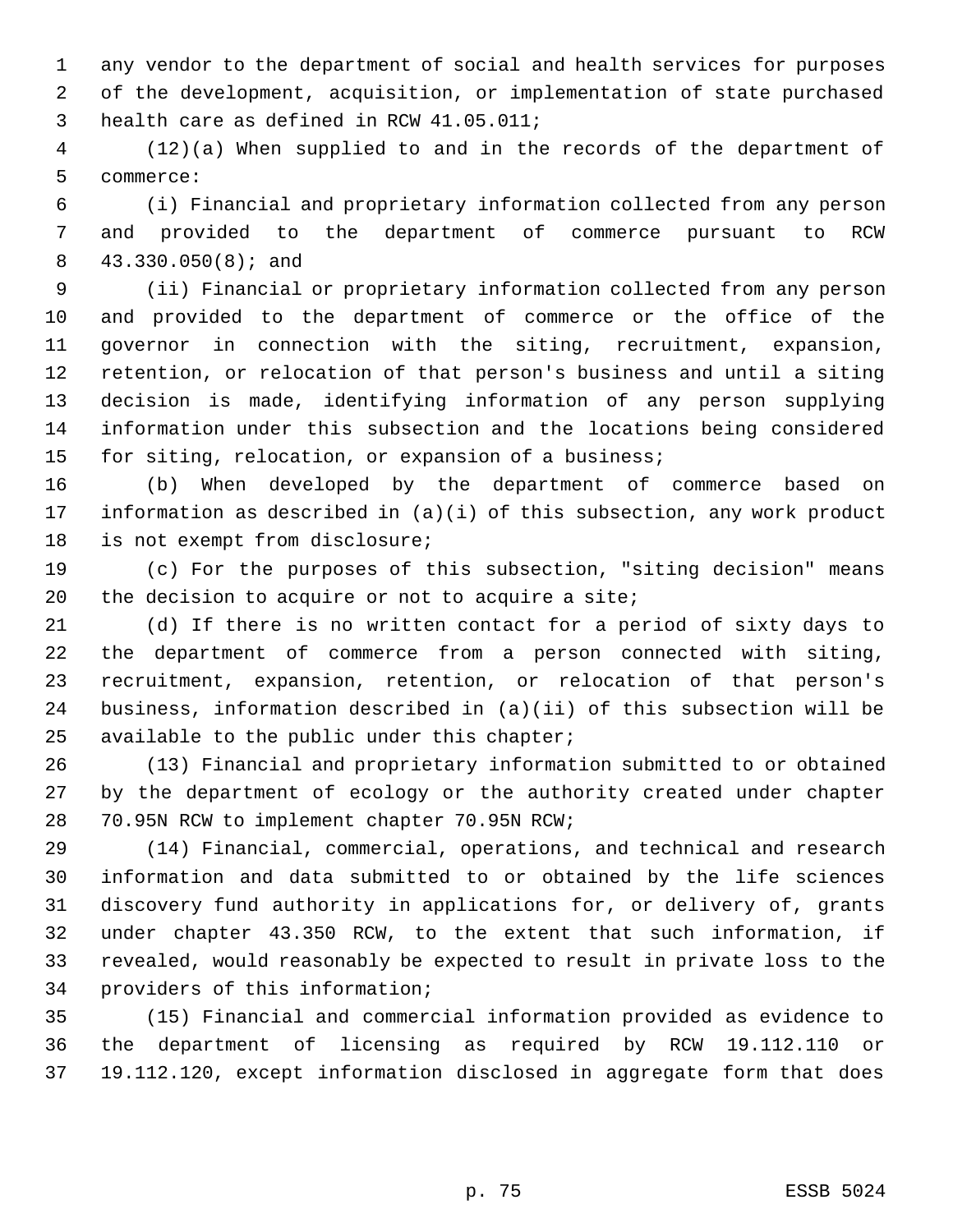not permit the identification of information related to individual fuel licensees;

 (16) Any production records, mineral assessments, and trade secrets submitted by a permit holder, mine operator, or landowner to the department of natural resources under RCW 78.44.085;

 (17)(a) Farm plans developed by conservation districts, unless permission to release the farm plan is granted by the landowner or operator who requested the plan, or the farm plan is used for the application or issuance of a permit;

 (b) Farm plans developed under chapter 90.48 RCW and not under the federal clean water act, 33 U.S.C. Sec. 1251 et seq., are subject to RCW 42.56.610 and 90.64.190;

 (18) Financial, commercial, operations, and technical and research information and data submitted to or obtained by a health sciences and services authority in applications for, or delivery of, grants under RCW 35.104.010 through 35.104.060, to the extent that such information, if revealed, would reasonably be expected to result in private loss to providers of this information;

 (19) Information gathered under chapter 19.85 RCW or RCW 34.05.328 that can be identified to a particular business;

 (20) Financial and commercial information submitted to or obtained by the University of Washington, other than information the university is required to disclose under RCW 28B.20.150, when the information relates to investments in private funds, to the extent that such information, if revealed, would reasonably be expected to result in loss to the University of Washington consolidated endowment fund or to result in private loss to the providers of this information; and

 (21) Financial, commercial, operations, and technical and research information and data submitted to or obtained by innovate Washington in applications for, or delivery of, grants and loans under chapter 43.333 RCW, to the extent that such information, if revealed, would reasonably be expected to result in private loss to the providers of this information.

 (22) During the 2013-2015 fiscal biennium, this section does not apply to financial, commercial, and proprietary information related to an audit of a publicly funded transportation project.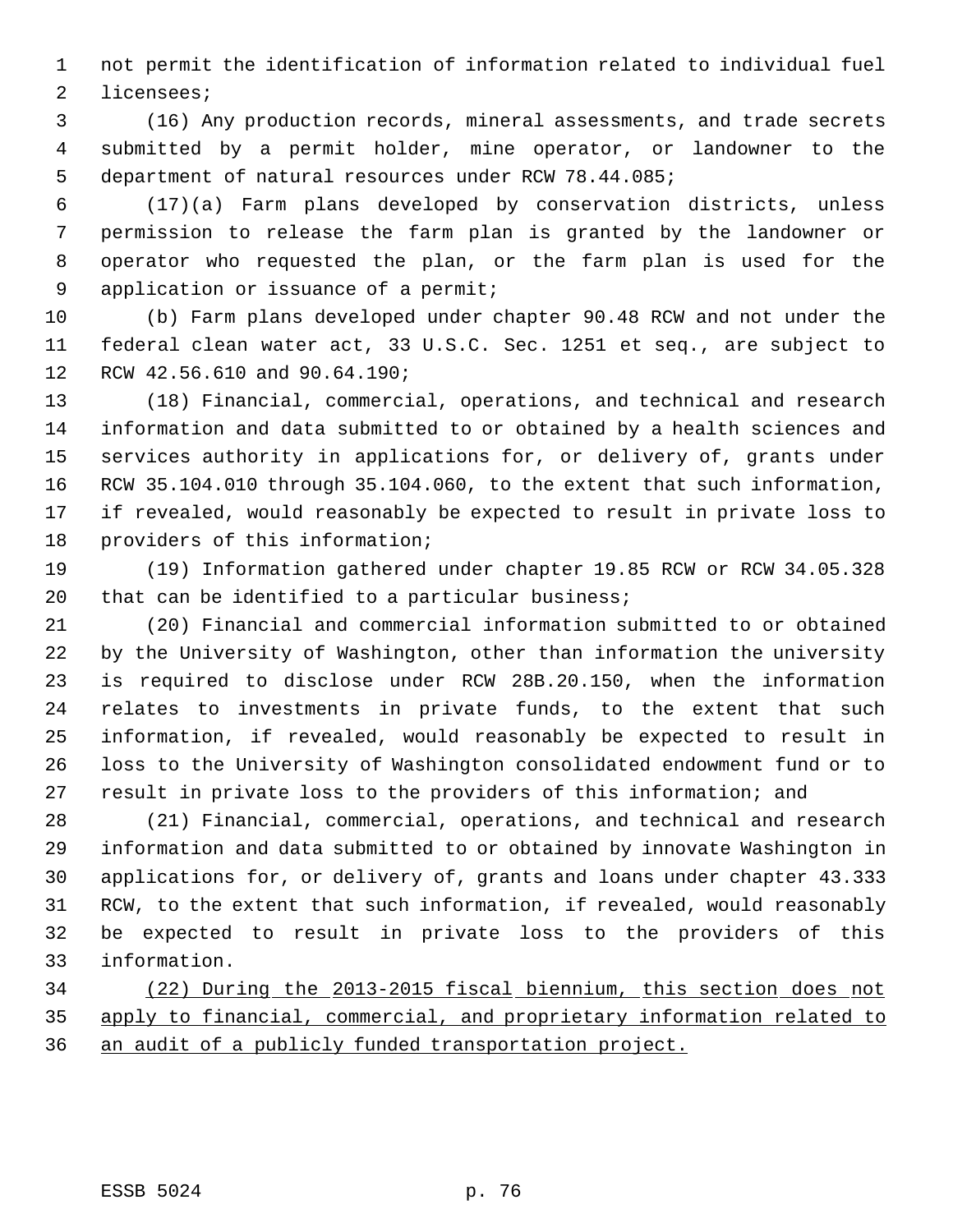**Sec. 711.** RCW 46.12.630 and 2012 c 86 s 803 are each amended to read as follows:

 In addition to any other authority which it may have, the department of licensing may furnish lists of registered and legal owners of motor vehicles only for the purposes specified in this section to:

 (1) The manufacturers of motor vehicles, or their authorized agents, to be used:

 (a) To enable those manufacturers to carry out the provisions of the national traffic and motor vehicle safety act of 1966 (15 U.S.C. Sec. 1382-1418), including amendments or additions thereto, respecting safety-related defects in motor vehicles; or

 (b) During the 2011-2013 fiscal biennium, in research activities, and in producing statistical reports, as long as the personal information is not published, redisclosed, or used to contact individuals;

17 (2) During fiscal year 2014, an entity that is an authorized agent 18 of a motor vehicle manufacturer for purposes of using lists of registered and legal owner information to conduct research activities 20 and produce statistical reports, as long as the entity does not allow 21 personal information received under this section to be published, 22 redisclosed, or used to contact individuals. The department must 23 charge an amount sufficient to cover the full cost of providing the data requested under this subsection. Full cost of providing the data includes the information technology, administrative, and contract oversight costs.

 (3) Any governmental agency of the United States or Canada, or political subdivisions thereof, to be used by it or by its authorized commercial agents or contractors only in connection with the enforcement of motor vehicle or traffic laws by, or programs related to traffic safety of, that government agency. Only such parts of the list as are required for completion of the work required of the agent or contractor shall be provided to such agent or contractor;

34 ( $(\langle 3 \rangle)$ ) (4) A commercial parking company requiring the names and addresses of registered owners to notify them of outstanding parking violations. Subject to the disclosure agreement provisions of RCW 46.12.635 and the requirements of Executive Order 97-01, the department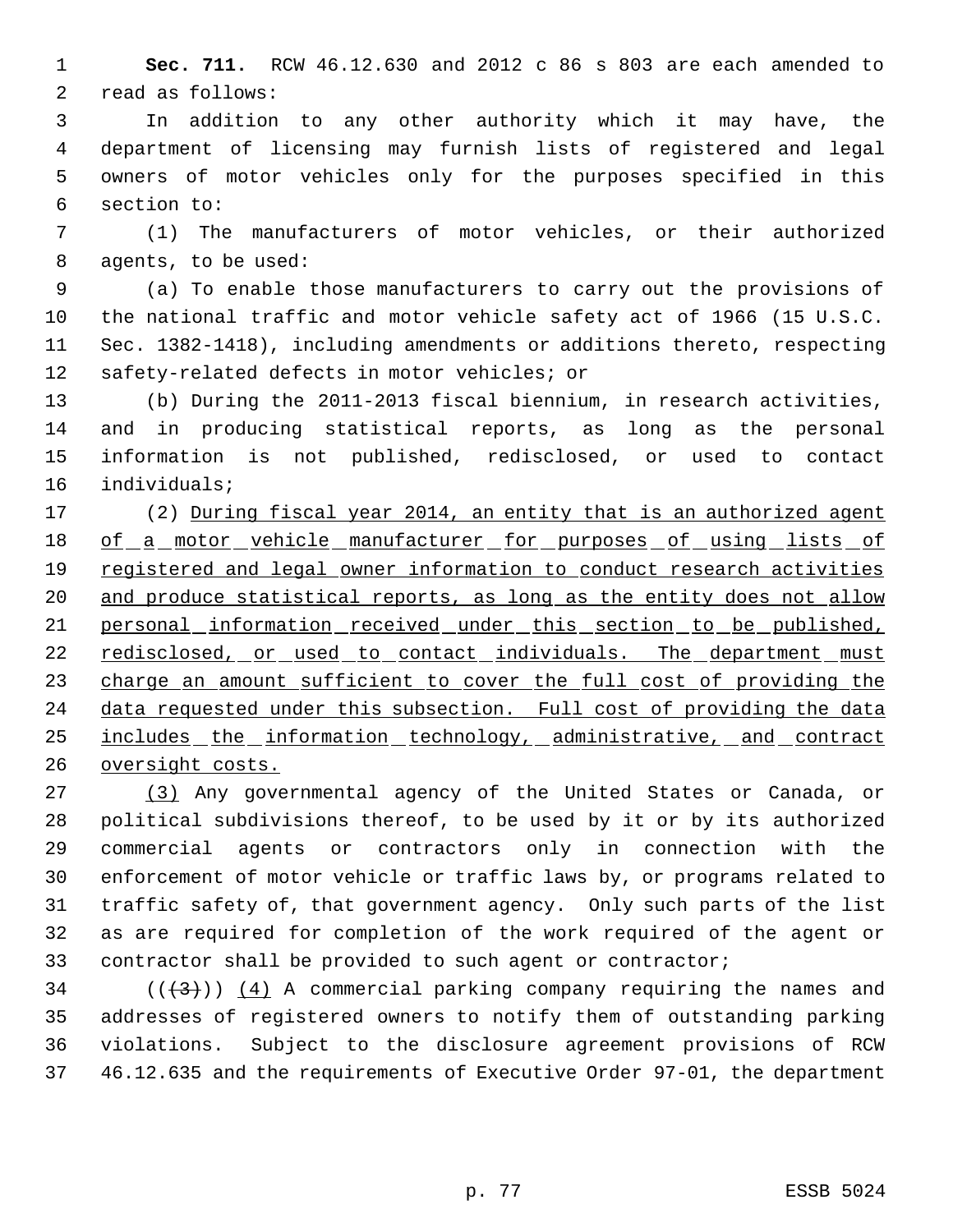may provide only the parts of the list that are required for completion 2 of the work required of the company;

 $(1+4)$ ) (5) An authorized agent or contractor of the department, to be used only in connection with providing motor vehicle excise tax, licensing, title, and registration information to motor vehicle dealers;

7 ( $(\overline{\smash{+5}})$ ) (6) Any business regularly making loans to other persons to finance the purchase of motor vehicles, to be used to assist the person requesting the list to determine ownership of specific vehicles for the purpose of determining whether or not to provide such financing; or

 $((\langle 6 \rangle) \rangle$  (7) A company or its agents operating a toll facility under chapter 47.46 RCW or other applicable authority requiring the names, addresses, and vehicle information of motor vehicle registered owners to identify toll violators.

 Where both a mailing address and residence address are recorded on the vehicle record and are different, only the mailing address will be disclosed. Both addresses will be disclosed in response to requests for disclosure from courts, law enforcement agencies, or government entities with enforcement, investigative, or taxing authority and only for use in the normal course of conducting their business.

 If a list of registered and legal owners of motor vehicles is used for any purpose other than that authorized in this section, the manufacturer, governmental agency, commercial parking company, authorized agent, contractor, financial institution, toll facility operator, or their authorized agents or contractors responsible for the unauthorized disclosure or use will be denied further access to such information by the department of licensing.

 **Sec. 712.** RCW 46.63.170 and 2012 c 85 s 3 and 2012 c 83 s 7 are each reenacted and amended to read as follows:

 (1) The use of automated traffic safety cameras for issuance of notices of infraction is subject to the following requirements:

 (a) The appropriate local legislative authority must prepare an analysis of the locations within the jurisdiction where automated traffic safety cameras are proposed to be located: (i) Before enacting an ordinance allowing for the initial use of automated traffic safety cameras; and (ii) before adding additional cameras or relocating any existing camera to a new location within the jurisdiction. Automated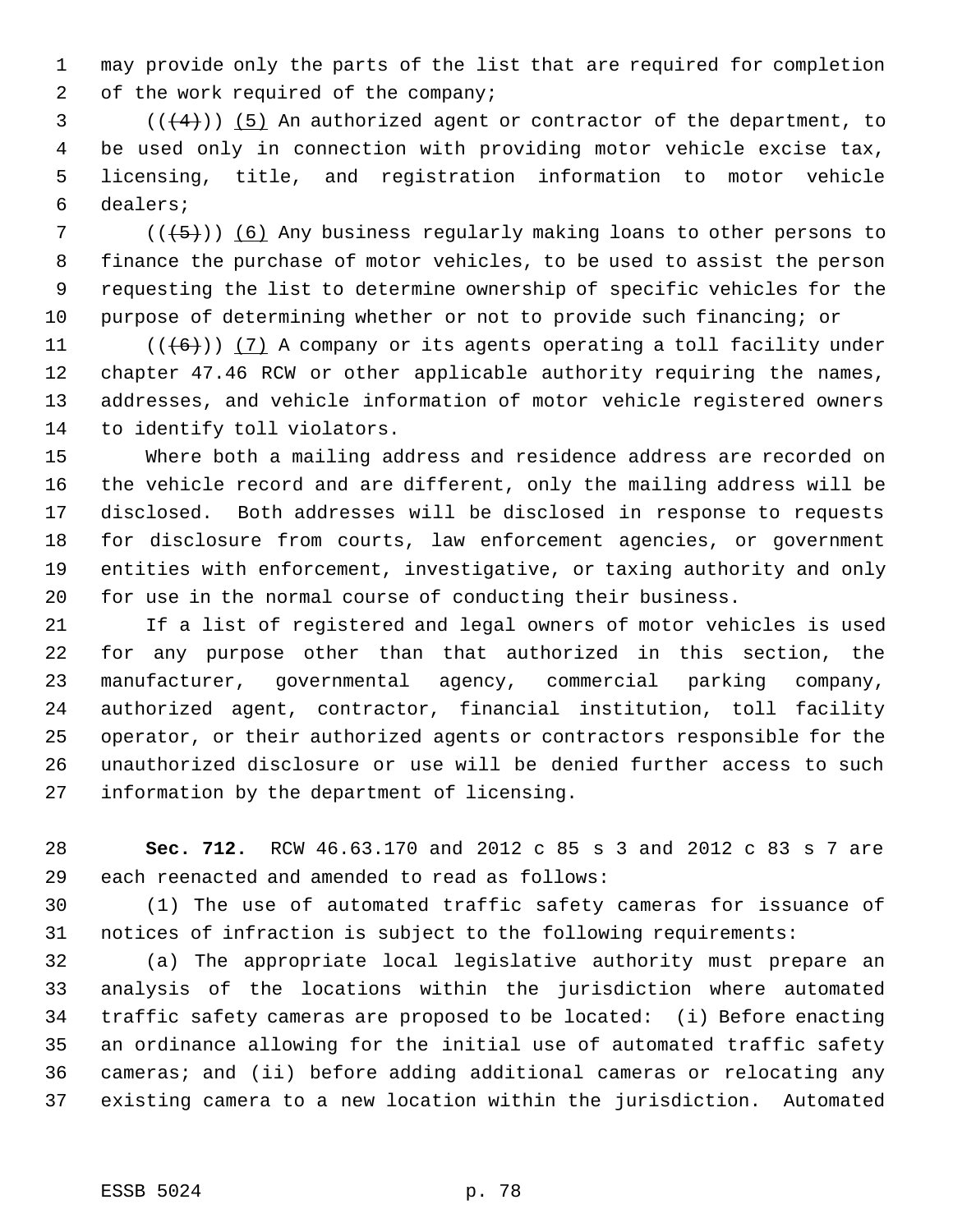traffic safety cameras may be used to detect one or more of the following: Stoplight, railroad crossing, or school speed zone violations. At a minimum, the local ordinance must contain the restrictions described in this section and provisions for public notice and signage. Cities and counties using automated traffic safety cameras before July 24, 2005, are subject to the restrictions described in this section, but are not required to enact an authorizing ordinance. Beginning one year after June 7, 2012, cities and counties using automated traffic safety cameras must post an annual report of the number of traffic accidents that occurred at each location where an automated traffic safety camera is located as well as the number of notices of infraction issued for each camera and any other relevant information about the automated traffic safety cameras that the city or county deems appropriate on the city's or county's web site.

 (b) Use of automated traffic safety cameras is restricted to the following locations only: (i) Intersections of two arterials with traffic control signals that have yellow change interval durations in accordance with RCW 47.36.022, which interval durations may not be reduced after placement of the camera; (ii) railroad crossings; and (iii) school speed zones.

21 (c) During the 2011-2013 and 2013-2015 fiscal ((biennium)) biennia, automated traffic safety cameras may be used to detect speed violations 23 for the purposes of section 201(2), chapter 367, Laws of 2011 and 24 section 201(4) of this act if the local legislative authority first enacts an ordinance authorizing the use of cameras to detect speed violations.

 (d) Automated traffic safety cameras may only take pictures of the vehicle and vehicle license plate and only while an infraction is occurring. The picture must not reveal the face of the driver or of passengers in the vehicle. The primary purpose of camera placement is to take pictures of the vehicle and vehicle license plate when an infraction is occurring. Cities and counties shall consider installing cameras in a manner that minimizes the impact of camera flash on drivers.

 (e) A notice of infraction must be mailed to the registered owner of the vehicle within fourteen days of the violation, or to the renter of a vehicle within fourteen days of establishing the renter's name and address under subsection (3)(a) of this section. The law enforcement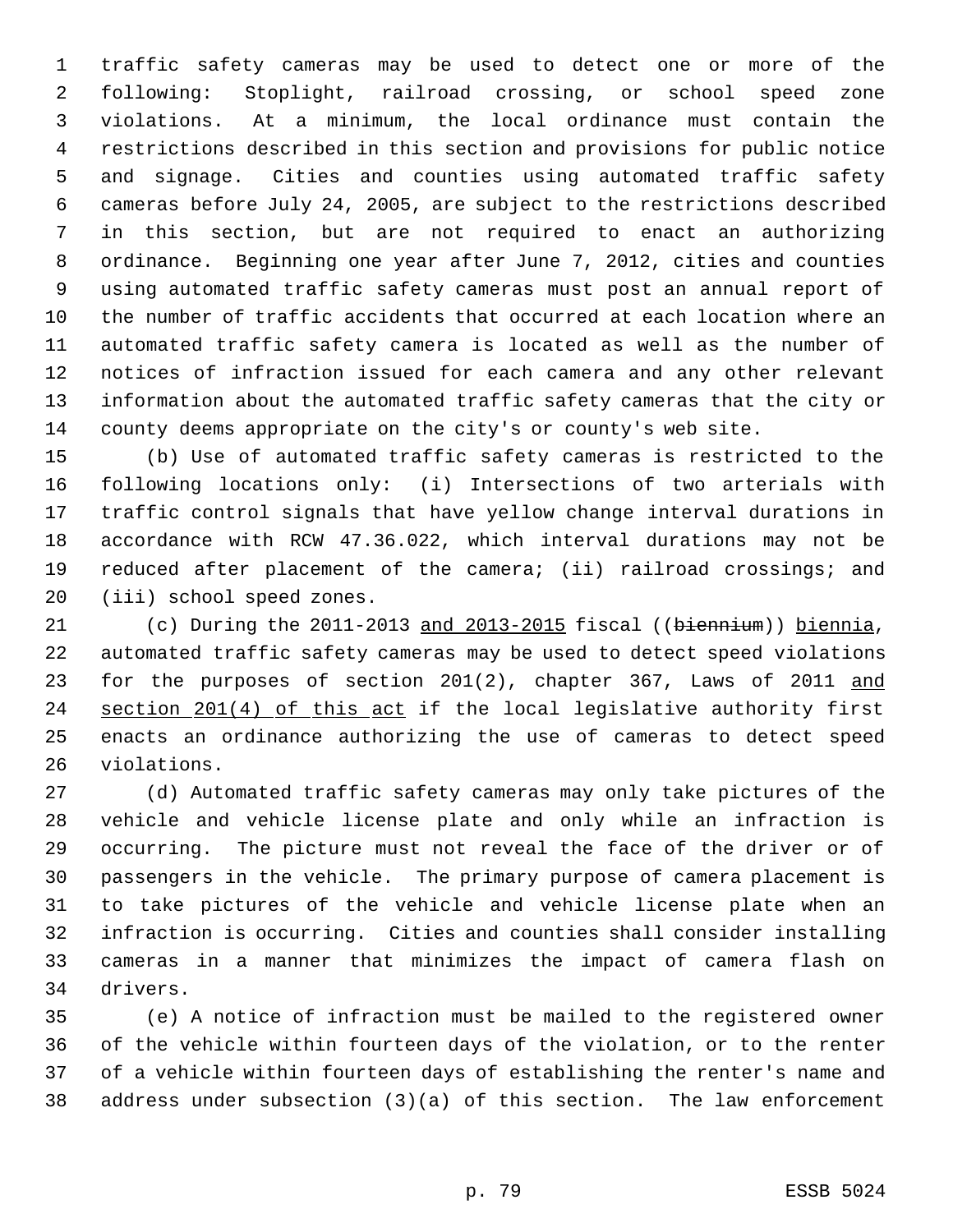officer issuing the notice of infraction shall include with it a certificate or facsimile thereof, based upon inspection of photographs, microphotographs, or electronic images produced by an automated traffic safety camera, stating the facts supporting the notice of infraction. This certificate or facsimile is prima facie evidence of the facts contained in it and is admissible in a proceeding charging a violation under this chapter. The photographs, microphotographs, or electronic images evidencing the violation must be available for inspection and admission into evidence in a proceeding to adjudicate the liability for the infraction. A person receiving a notice of infraction based on evidence detected by an automated traffic safety camera may respond to the notice by mail.

 (f) The registered owner of a vehicle is responsible for an infraction under RCW 46.63.030(1)(d) unless the registered owner overcomes the presumption in RCW 46.63.075, or, in the case of a rental car business, satisfies the conditions under subsection (3) of this section. If appropriate under the circumstances, a renter identified under subsection (3)(a) of this section is responsible for an infraction.

 (g) Notwithstanding any other provision of law, all photographs, microphotographs, or electronic images prepared under this section are for the exclusive use of law enforcement in the discharge of duties under this section and are not open to the public and may not be used in a court in a pending action or proceeding unless the action or proceeding relates to a violation under this section. No photograph, microphotograph, or electronic image may be used for any purpose other than enforcement of violations under this section nor retained longer than necessary to enforce this section.

 (h) All locations where an automated traffic safety camera is used must be clearly marked at least thirty days prior to activation of the camera by placing signs in locations that clearly indicate to a driver that he or she is entering a zone where traffic laws are enforced by an automated traffic safety camera. Signs placed in automated traffic safety camera locations after June 7, 2012, must follow the specifications and guidelines under the manual of uniform traffic control devices for streets and highways as adopted by the department of transportation under chapter 47.36 RCW.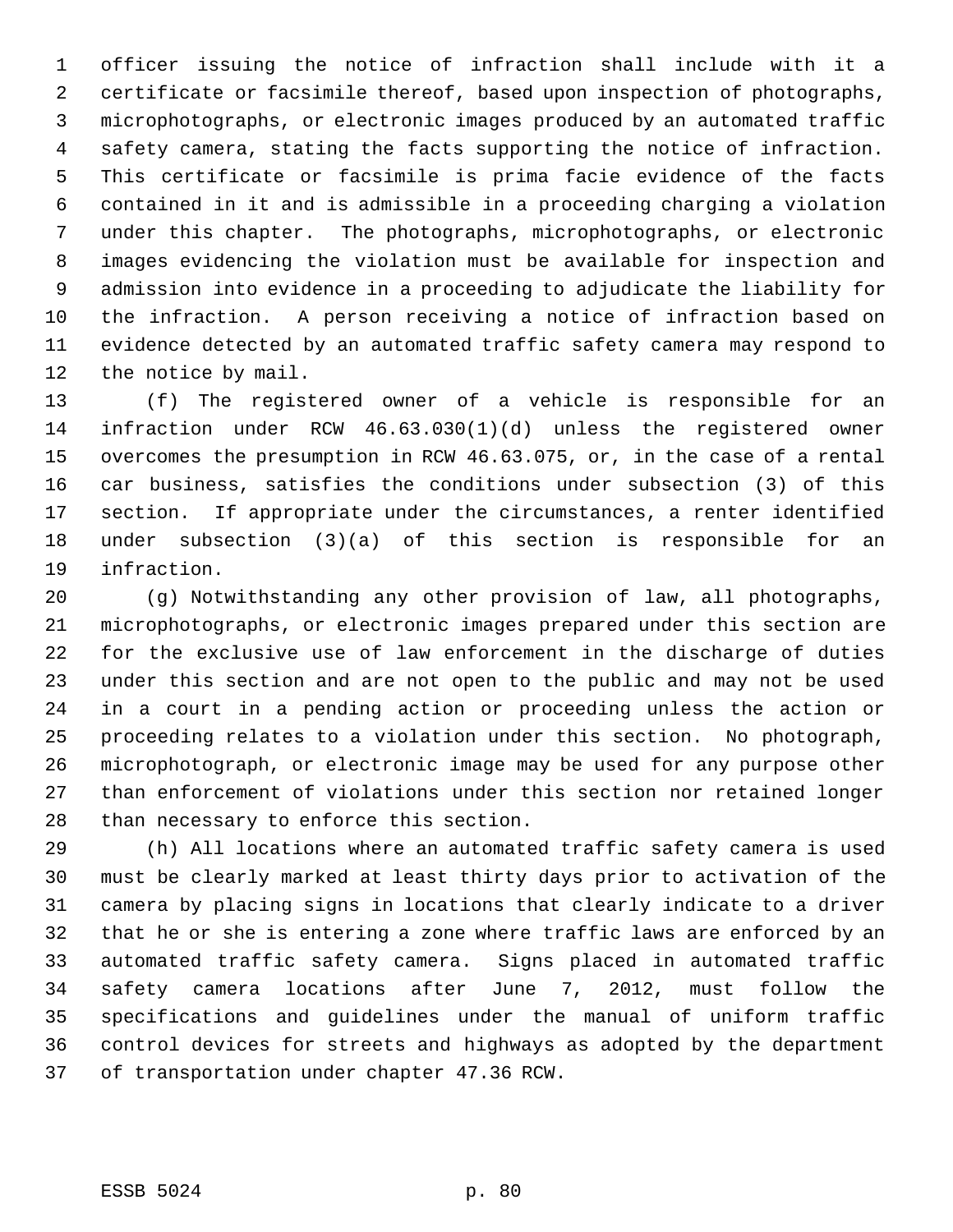(i) If a county or city has established an authorized automated traffic safety camera program under this section, the compensation paid to the manufacturer or vendor of the equipment used must be based only upon the value of the equipment and services provided or rendered in support of the system, and may not be based upon a portion of the fine or civil penalty imposed or the revenue generated by the equipment.

 (2) Infractions detected through the use of automated traffic safety cameras are not part of the registered owner's driving record under RCW 46.52.101 and 46.52.120. Additionally, infractions generated by the use of automated traffic safety cameras under this section shall be processed in the same manner as parking infractions, including for the purposes of RCW 3.50.100, 35.20.220, 46.16A.120, and 46.20.270(3). The amount of the fine issued for an infraction generated through the use of an automated traffic safety camera shall not exceed the amount of a fine issued for other parking infractions within the jurisdiction. However, the amount of the fine issued for a traffic control signal violation detected through the use of an automated traffic safety camera shall not exceed the monetary penalty for a violation of RCW 46.61.050 as provided under RCW 46.63.110, including all applicable statutory assessments.

 (3) If the registered owner of the vehicle is a rental car business, the law enforcement agency shall, before a notice of infraction being issued under this section, provide a written notice to the rental car business that a notice of infraction may be issued to the rental car business if the rental car business does not, within eighteen days of receiving the written notice, provide to the issuing agency by return mail:

 (a) A statement under oath stating the name and known mailing address of the individual driving or renting the vehicle when the infraction occurred; or

 (b) A statement under oath that the business is unable to determine who was driving or renting the vehicle at the time the infraction occurred because the vehicle was stolen at the time of the infraction. A statement provided under this subsection must be accompanied by a copy of a filed police report regarding the vehicle theft; or

 (c) In lieu of identifying the vehicle operator, the rental car business may pay the applicable penalty.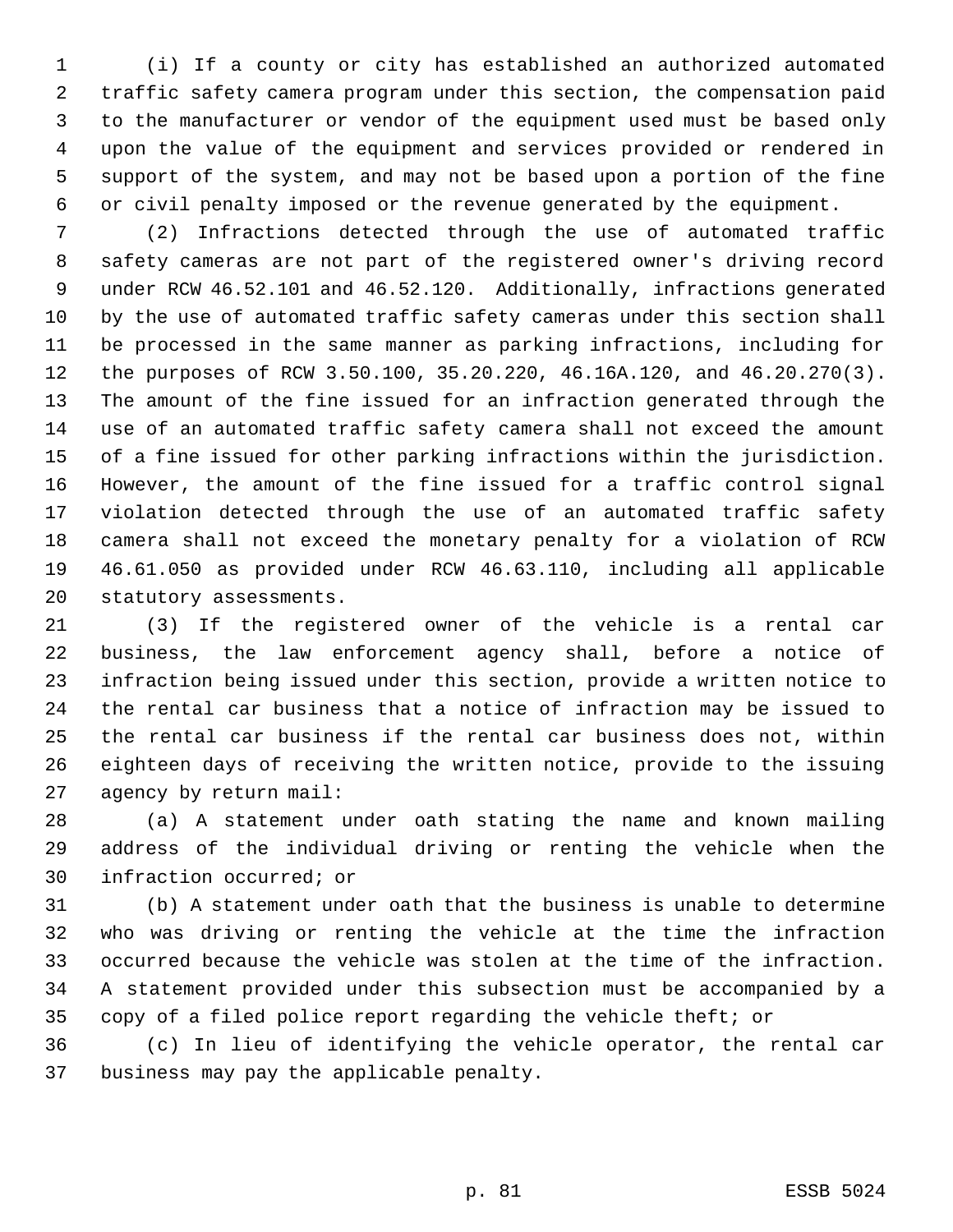Timely mailing of this statement to the issuing law enforcement agency relieves a rental car business of any liability under this chapter for the notice of infraction.

 (4) Nothing in this section prohibits a law enforcement officer from issuing a notice of traffic infraction to a person in control of a vehicle at the time a violation occurs under RCW 46.63.030(1) (a), (b), or (c).

 (5) For the purposes of this section, "automated traffic safety camera" means a device that uses a vehicle sensor installed to work in conjunction with an intersection traffic control system, a railroad grade crossing control system, or a speed measuring device, and a camera synchronized to automatically record one or more sequenced photographs, microphotographs, or electronic images of the rear of a motor vehicle at the time the vehicle fails to stop when facing a steady red traffic control signal or an activated railroad grade crossing control signal, or exceeds a speed limit in a school speed 17 zone as detected by a speed measuring device. During the 2011-2013 and 18 2013-2015 fiscal ((biennium)) biennia, an automated traffic safety camera includes a camera used to detect speed violations for the 20 purposes of section 201(2), chapter 367, Laws of 2011 and section 201(4) of this act.

 (6) During the 2011-2013 fiscal biennium, this section does not apply to automated traffic safety cameras for the purposes of section 216(5), chapter 367, Laws of 2011.

 **Sec. 713.** RCW 46.63.180 and 2011 c 375 s 2 are each amended to read as follows:

 (1) School districts may install and operate automated school bus safety cameras on school buses to be used for the detection of violations of RCW 46.61.370(1) if the use of the cameras is approved by a vote of the school district board of directors. School districts are not required to take school buses out of service if the buses are not equipped with automated school bus safety cameras or functional automated safety cameras. Further, school districts shall be held harmless from and not liable for any criminal or civil liability arising under the provisions of this section.

(a) Automated school bus safety cameras may only take pictures of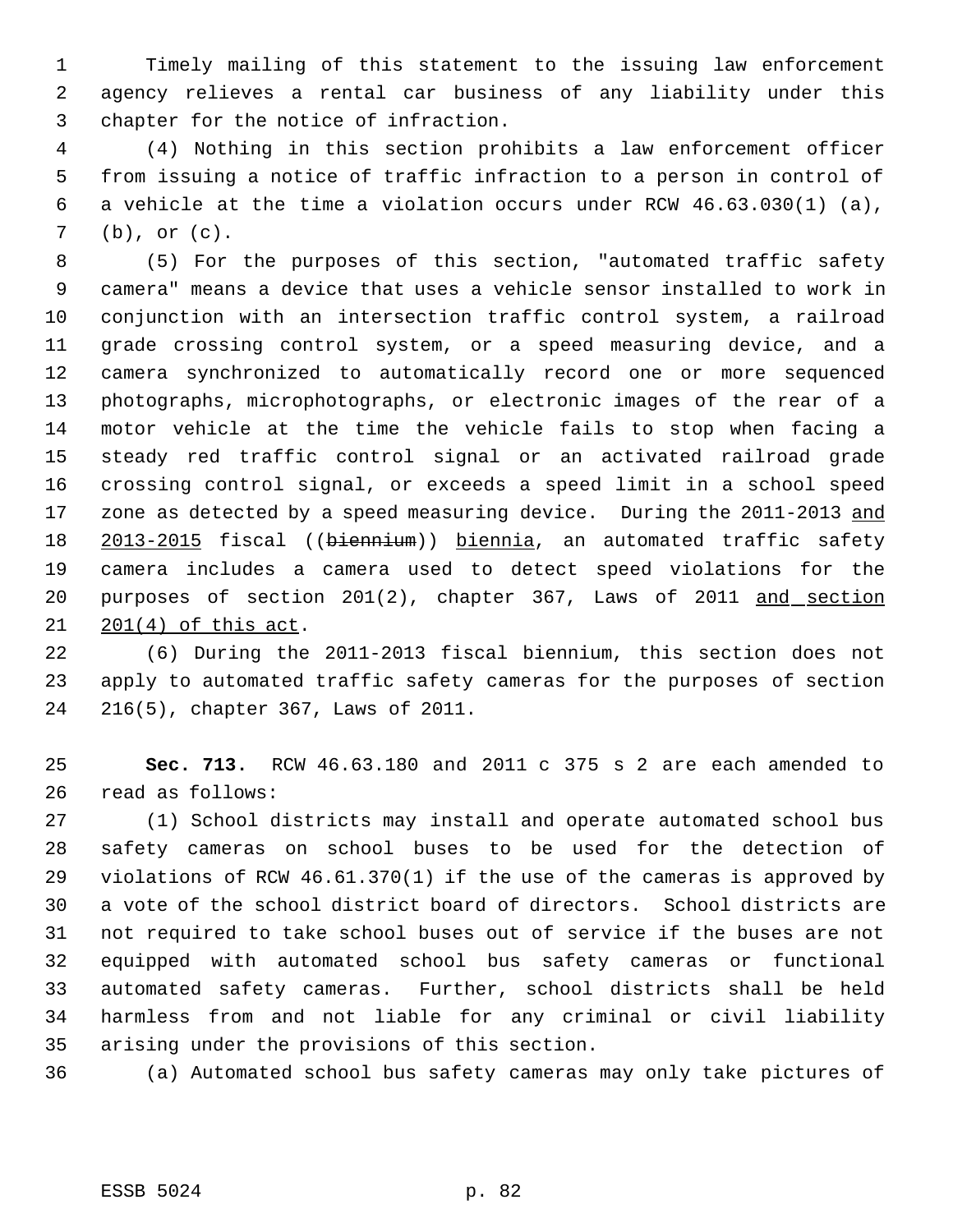the vehicle and vehicle license plate and only while an infraction is occurring. The picture must not reveal the face of the driver or of passengers in the vehicle.

 (b) A notice of infraction must be mailed to the registered owner of the vehicle within fourteen days of the violation, or to the renter of a vehicle within fourteen days of establishing the renter's name and address under subsection (2)(a)(i) of this section. The law enforcement officer issuing the notice of infraction shall include a certificate or facsimile of the notice, based upon inspection of photographs, microphotographs, or electronic images produced by an automated school bus safety camera, stating the facts supporting the notice of infraction. This certificate or facsimile is prima facie evidence of the facts contained in it and is admissible in a proceeding charging a violation under this chapter. The photographs, microphotographs, or electronic images evidencing the violation must be available for inspection and admission into evidence in a proceeding to adjudicate the liability for the infraction. A person receiving a notice of infraction based on evidence detected by an automated school bus safety camera may respond to the notice by mail.

 (c) The registered owner of a vehicle is responsible for an infraction under RCW 46.63.030(1)(e) unless the registered owner overcomes the presumption in RCW 46.63.075, or, in the case of a rental car business, satisfies the conditions under subsection (2) of this section. If appropriate under the circumstances, a renter identified under subsection (2)(a)(i) of this section is responsible for an infraction.

 (d) Notwithstanding any other provision of law, all photographs, microphotographs, or electronic images prepared under this section are for the exclusive use of law enforcement in the discharge of duties under this section and are not open to the public and may not be used in a court in a pending action or proceeding unless the action or proceeding relates to a violation under this section. No photograph, microphotograph, or electronic image may be used for any purpose other than enforcement of violations under this section nor retained longer than necessary to enforce this section.

 (e) If a school district installs and operates an automated school bus safety camera under this section, the compensation paid to the manufacturer or vendor of the equipment used must be based only upon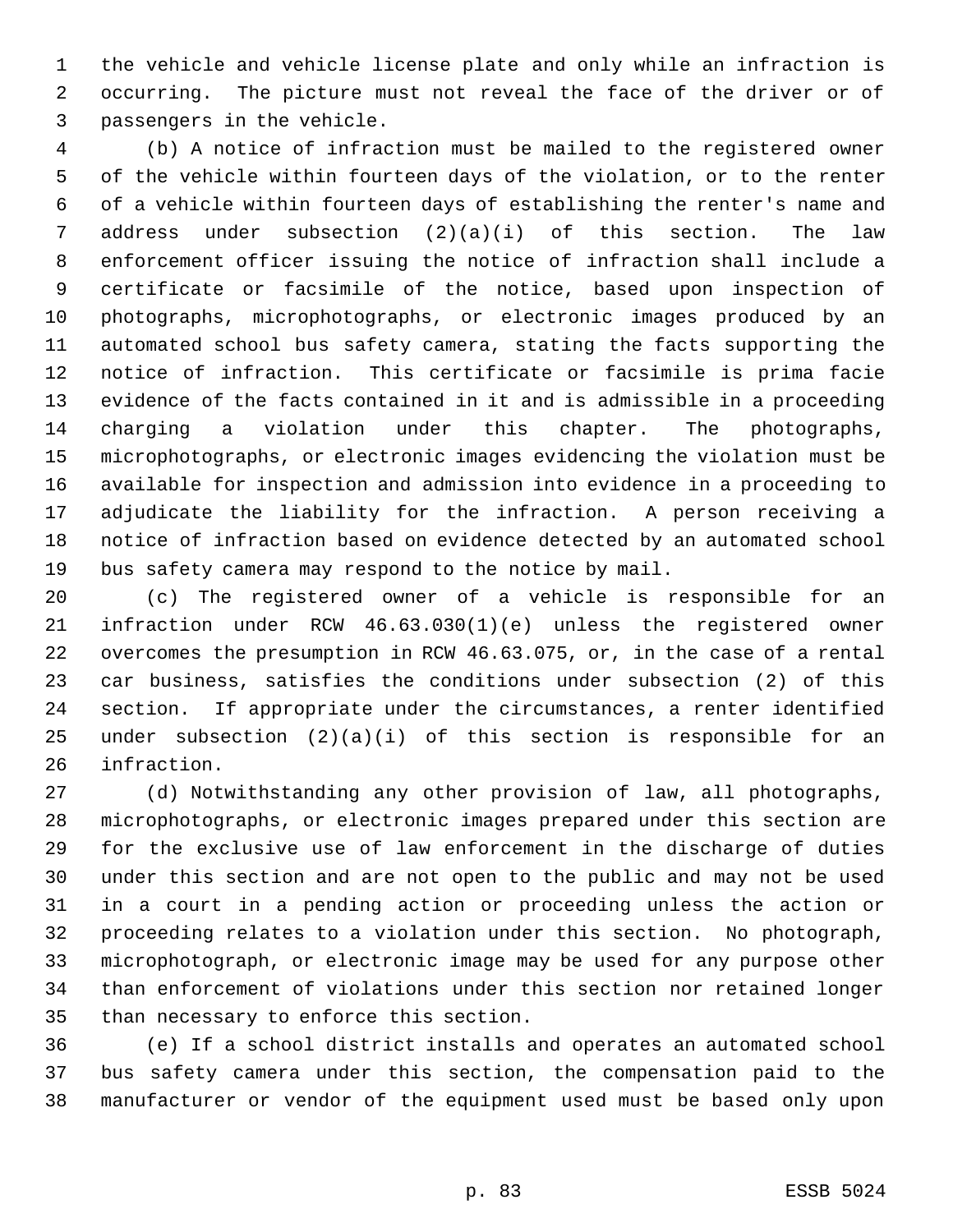the value of the equipment and services provided or rendered in support of the system, and may not be based upon a portion of the fine or civil penalty imposed or the revenue generated by the equipment. Further, any repair, replacement, or administrative work costs related to installing or repairing automated school bus safety cameras must be solely paid for by the manufacturer or vender of the cameras. Before entering into a contract with the manufacturer or vendor of the equipment used under this subsection (1)(e), the school district must follow the competitive bid process as outlined in RCW 28A.335.190(1).

 (f) Any revenue collected from infractions detected through the use of automated school bus safety cameras, less the administration and operating costs of the cameras, must be remitted to school districts for school zone safety projects as determined by the school district using the automated school bus safety cameras. The administration and operating costs of the cameras includes infraction enforcement and processing costs that are incurred by local law enforcement or local 17 courts. During the 2013-2015 biennium, the infraction revenue may also 18 be used for school bus safety projects by those school districts eligible to apply for funding from the school zone safety account appropriation in section 201 of this act.

 (2)(a) If the registered owner of the vehicle is a rental car business, the law enforcement agency shall, before a notice of infraction is issued under this section, provide a written notice to the rental car business that a notice of infraction may be issued to the rental car business if the rental car business does not, within eighteen days of receiving the written notice, provide to the issuing agency by return mail:

 (i) A statement under oath stating the name and known mailing address of the individual driving or renting the vehicle when the infraction occurred;

 (ii) A statement under oath that the business is unable to determine who was driving or renting the vehicle at the time the infraction occurred because the vehicle was stolen at the time of the infraction. A statement provided under this subsection (2)(a)(ii) must be accompanied by a copy of a filed police report regarding the vehicle theft; or

 (iii) In lieu of identifying the vehicle operator, the rental car business may pay the applicable penalty.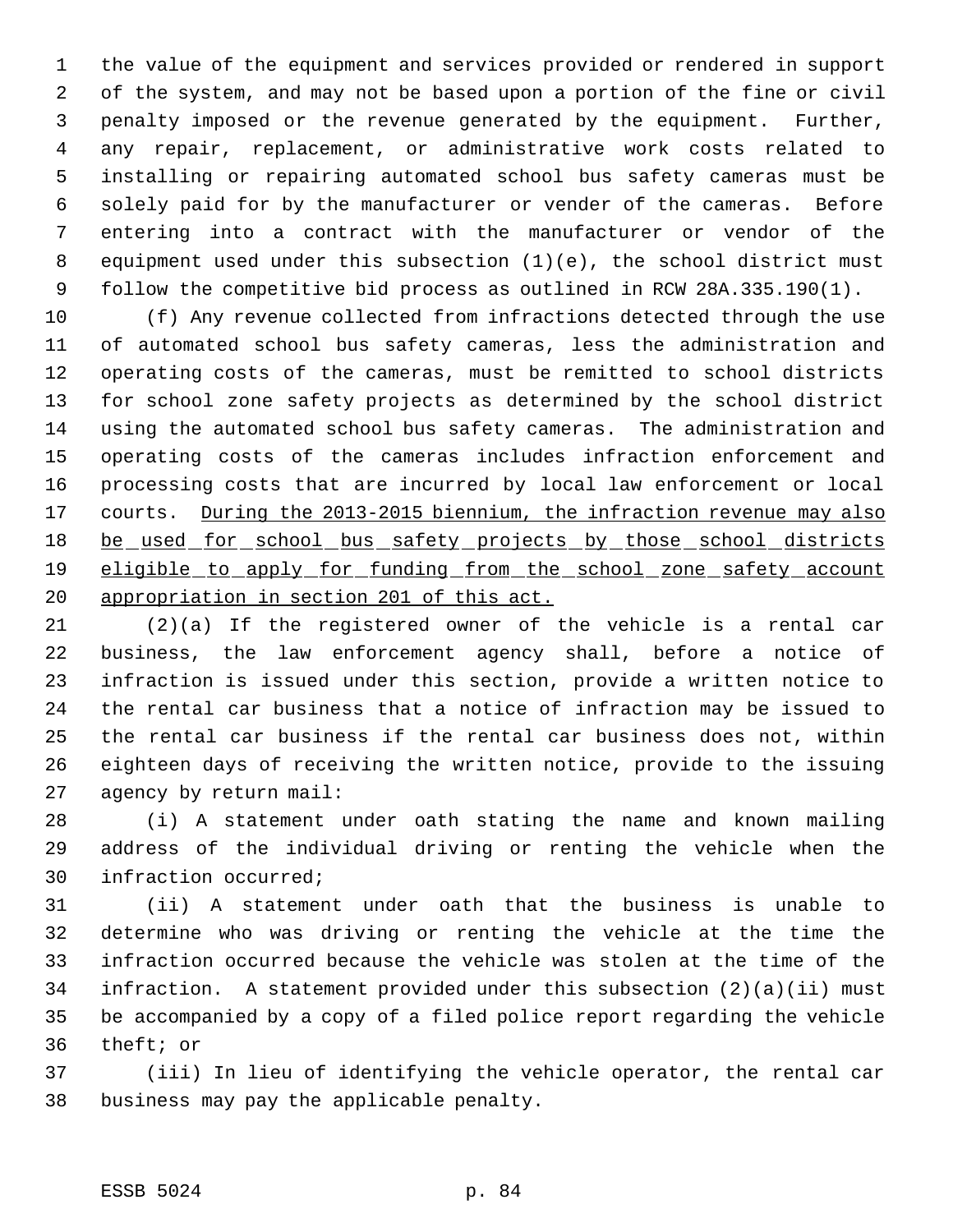(b) Timely mailing of a statement under this subsection to the issuing law enforcement agency relieves a rental car business of any liability under this chapter for the notice of infraction.

 (3) For purposes of this section, "automated school bus safety camera" means a device that is affixed to a school bus that is synchronized to automatically record one or more sequenced photographs, microphotographs, or electronic images of the rear of a vehicle at the time the vehicle is detected for an infraction identified in RCW 46.61.370(1).

## **2011-2013 FISCAL BIENNIUM TRANSPORTATION AGENCIES--OPERATING**

 **Sec. 801.** 2012 c 86 s 201 (uncodified) is amended to read as follows:

**FOR THE WASHINGTON TRAFFIC SAFETY COMMISSION**

| 15 | Highway Safety Account--State Appropriation ( $(\frac{22,983,000}{2})$ )                                                                                                                                                                                                        |
|----|---------------------------------------------------------------------------------------------------------------------------------------------------------------------------------------------------------------------------------------------------------------------------------|
| 16 | \$2,982,000                                                                                                                                                                                                                                                                     |
| 17 | Highway Safety Account--Federal Appropriation $($ $($ $\frac{2}{7}$ , $\frac{2}{7}$ , $\frac{3}{7}$ $\frac{1}{7}$ $($ $\frac{2}{7}$ $\frac{2}{7}$ $\frac{2}{7}$ $\frac{2}{7}$ $\frac{2}{7}$ $\frac{2}{7}$ $\frac{2}{7}$ $\frac{2}{7}$ $\frac{2}{7}$ $\frac{2}{7}$ $\frac{2}{7}$ |
| 18 | \$35,497,000                                                                                                                                                                                                                                                                    |
| 19 | Highway Safety Account--Private/Local Appropriation $\ldots$ \$50,000                                                                                                                                                                                                           |
| 20 | School Zone Safety Account--State Appropriation $($ $($ \$3,340,000) $)$                                                                                                                                                                                                        |
| 21 | \$2,340,000                                                                                                                                                                                                                                                                     |
| 22 | TOTAL APPROPRIATION $($ $($ $\frac{248}{80}, \frac{880}{100})$                                                                                                                                                                                                                  |
| 23 | \$40,869,000                                                                                                                                                                                                                                                                    |

 The appropriations in this section are subject to the following conditions and limitations:

 (1) \$1,673,900 of the highway safety account--federal appropriation is provided solely for the conclusion of the target zero trooper pilot program, which the commission has developed and implemented in collaboration with the Washington state patrol. The pilot program must continue to demonstrate the effectiveness of intense, high visibility, driving under the influence enforcement in Washington. The commission shall continue to apply to the national highway traffic safety administration for federal highway safety grants to cover the cost of the pilot program. State funding is provided in section ((207)) 807 of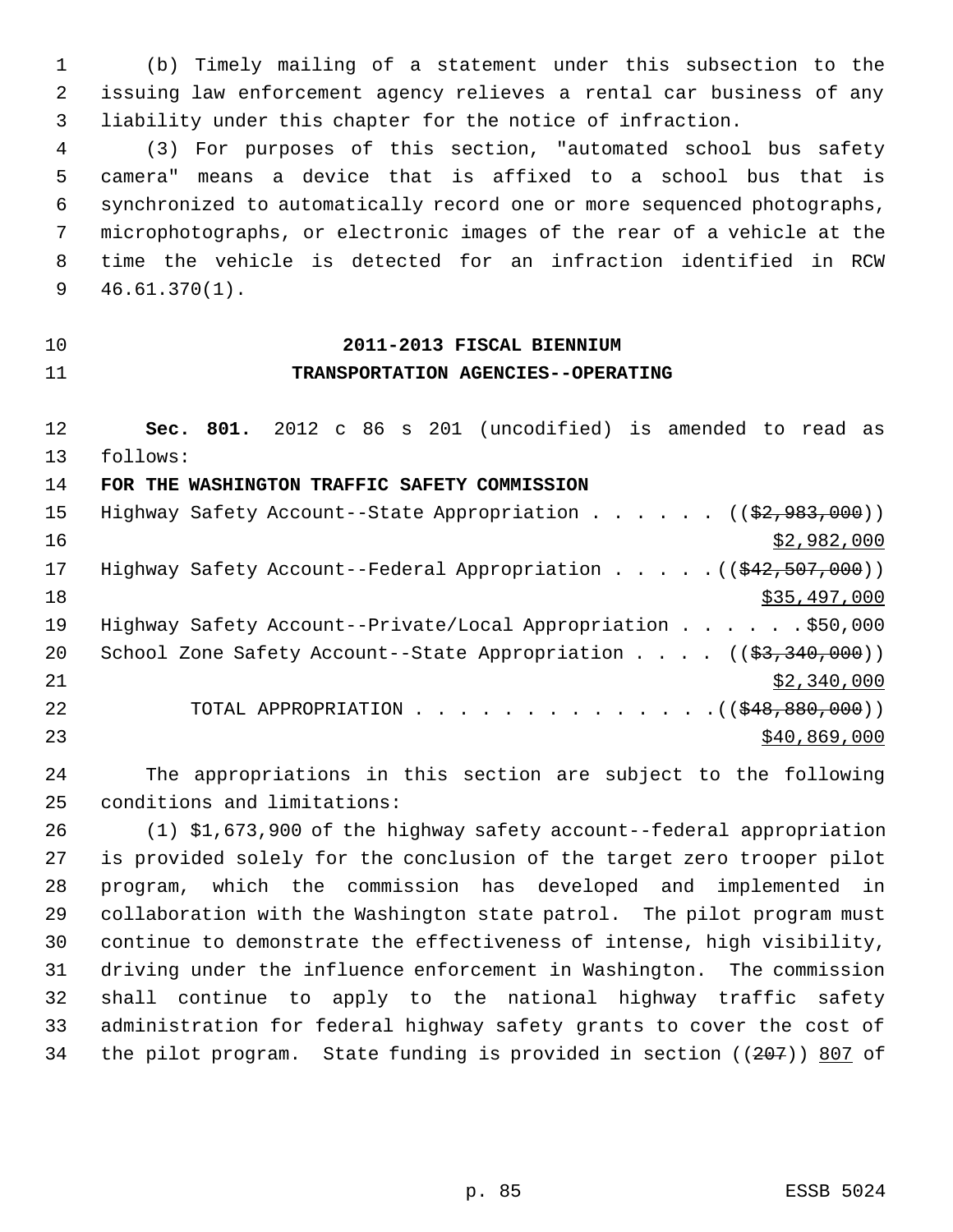this act for the state patrol to continue the target zero trooper program in fiscal year 2013.

 (2) The commission may oversee pilot projects implementing the use of automated traffic safety cameras to detect speed violations within cities west of the Cascade mountains that have a population over one hundred ninety-five thousand. For the purposes of pilot projects in this subsection, no more than one automated traffic safety camera may be used to detect speed violations within any one jurisdiction.

 (a) The commission shall comply with RCW 46.63.170 in administering the pilot projects.

 (b) In order to ensure adequate time in the 2011-2013 fiscal biennium to evaluate the effectiveness of the pilot projects, any projects authorized by the commission must be authorized by December 31, 2011.

 (c) By January 1, 2013, the commission shall provide a report to the legislature regarding the use, public acceptance, outcomes, and other relevant issues regarding automated traffic safety cameras demonstrated by the pilot projects.

 (3) \$460,000 of the highway safety account--state appropriation is provided solely for the implementation of chapter ... (Engrossed Second Substitute House Bill No. 1789), Laws of 2011 (addressing DUI accountability). If chapter ... (Engrossed Second Substitute House Bill No. 1789), Laws of 2011 is not enacted by June 30, 2011, the amount provided in this subsection lapses.

 (4) The commission shall conduct a review of the literature on potential safety benefits realized from drivers using their headlights and windshield wipers simultaneously and shall report to the transportation committees of the legislature by December 1, 2011.

29 (5) ((\$22,000,000)) \$15,000,000 of the highway safety account-- federal appropriation is provided solely for federal funds that may be obligated to the commission pursuant to 23 U.S.C. Sec. 164 during the 2011-2013 fiscal biennium.

 **Sec. 802.** 2012 c 86 s 202 (uncodified) is amended to read as follows:

**FOR THE COUNTY ROAD ADMINISTRATION BOARD**

36 Rural Arterial Trust Account--State Appropriation . . . . ((\$915,000))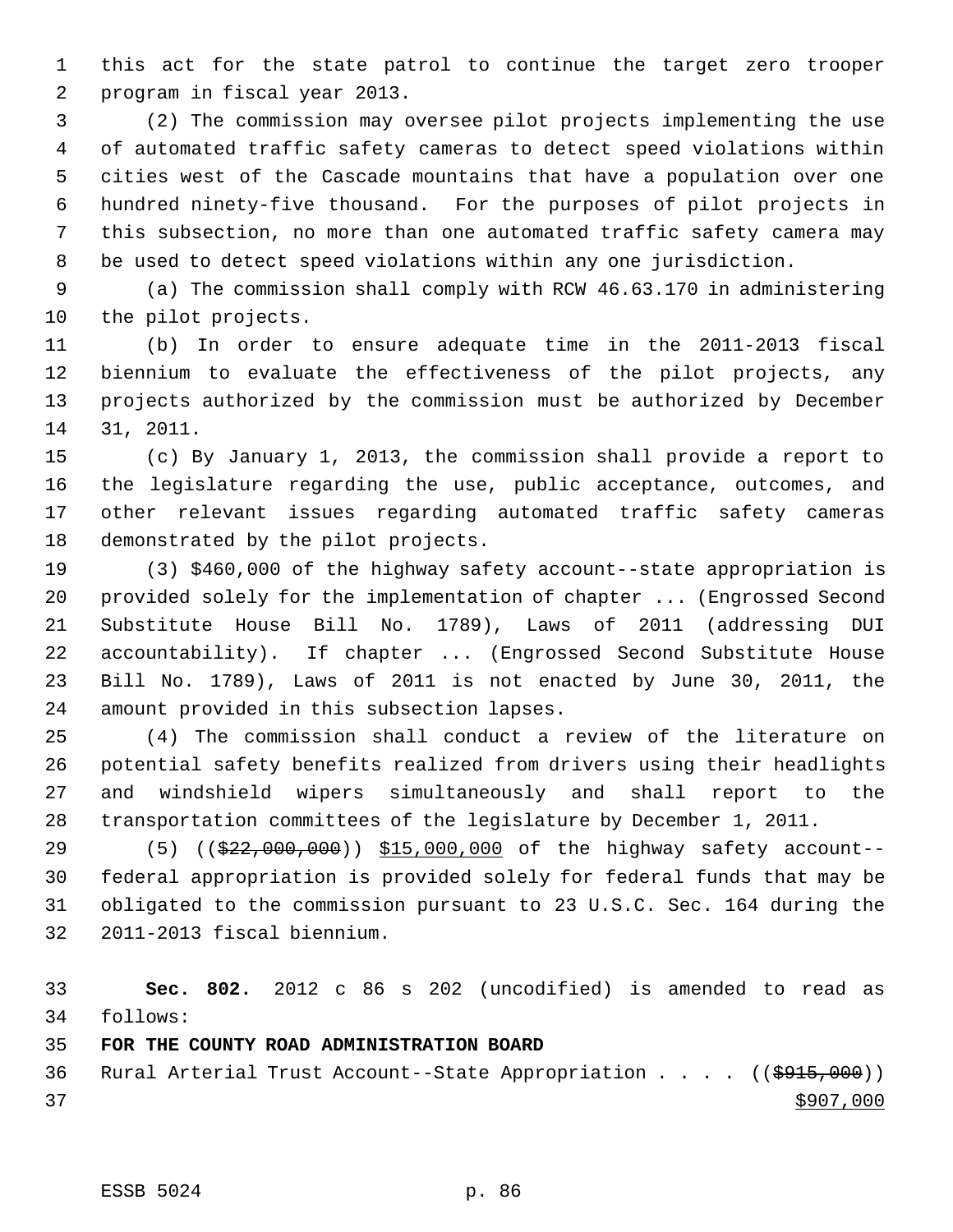|   | Motor Vehicle Account--State Appropriation $($ $($ \$2,088,000) $)$ |
|---|---------------------------------------------------------------------|
|   | \$2,086,000                                                         |
|   | County Arterial Preservation Account--State                         |
| 4 | Appropriation $($ $($ \$1,428,000) $)$                              |
| 5 | \$1,413,000                                                         |
| 6 | TOTAL APPROPRIATION $($ $($ \$4,431,000) $)$                        |
|   | \$4,406,000                                                         |

 The appropriations in this section are subject to the following conditions and limitations: The county road administration board shall submit a report to the transportation committees of the legislature by December 1, 2011, on the implementation of the recommendations that resulted from the evaluation of efficiencies in the delivery of transportation funding and services to local governments that was required under section 204(8), chapter 247, Laws of 2010. The report must include a description of how recommendations were implemented, what efficiencies were achieved, and an explanation of any recommendations that were not implemented.

 **Sec. 803.** 2012 c 86 s 203 (uncodified) is amended to read as follows:

## **FOR THE TRANSPORTATION IMPROVEMENT BOARD**

Transportation Improvement Account--State

| 22 | Appropriation ( ( \$3,625,000 ) ) |  |  |  |  |  |  |  |  |  |             |
|----|-----------------------------------|--|--|--|--|--|--|--|--|--|-------------|
| 23 |                                   |  |  |  |  |  |  |  |  |  | \$3,611,000 |

 The appropriation in this section is subject to the following conditions and limitations: The transportation improvement board shall submit a report to the transportation committees of the legislature by December 1, 2011, on the implementation of the recommendations that resulted from the evaluation of efficiencies in the delivery of transportation funding and services to local governments that was required under section 204(8), chapter 247, Laws of 2010. The report must include a description of how recommendations were implemented, what efficiencies were achieved, and an explanation of any recommendations that were not implemented.

 **Sec. 804.** 2012 c 86 s 205 (uncodified) is amended to read as follows: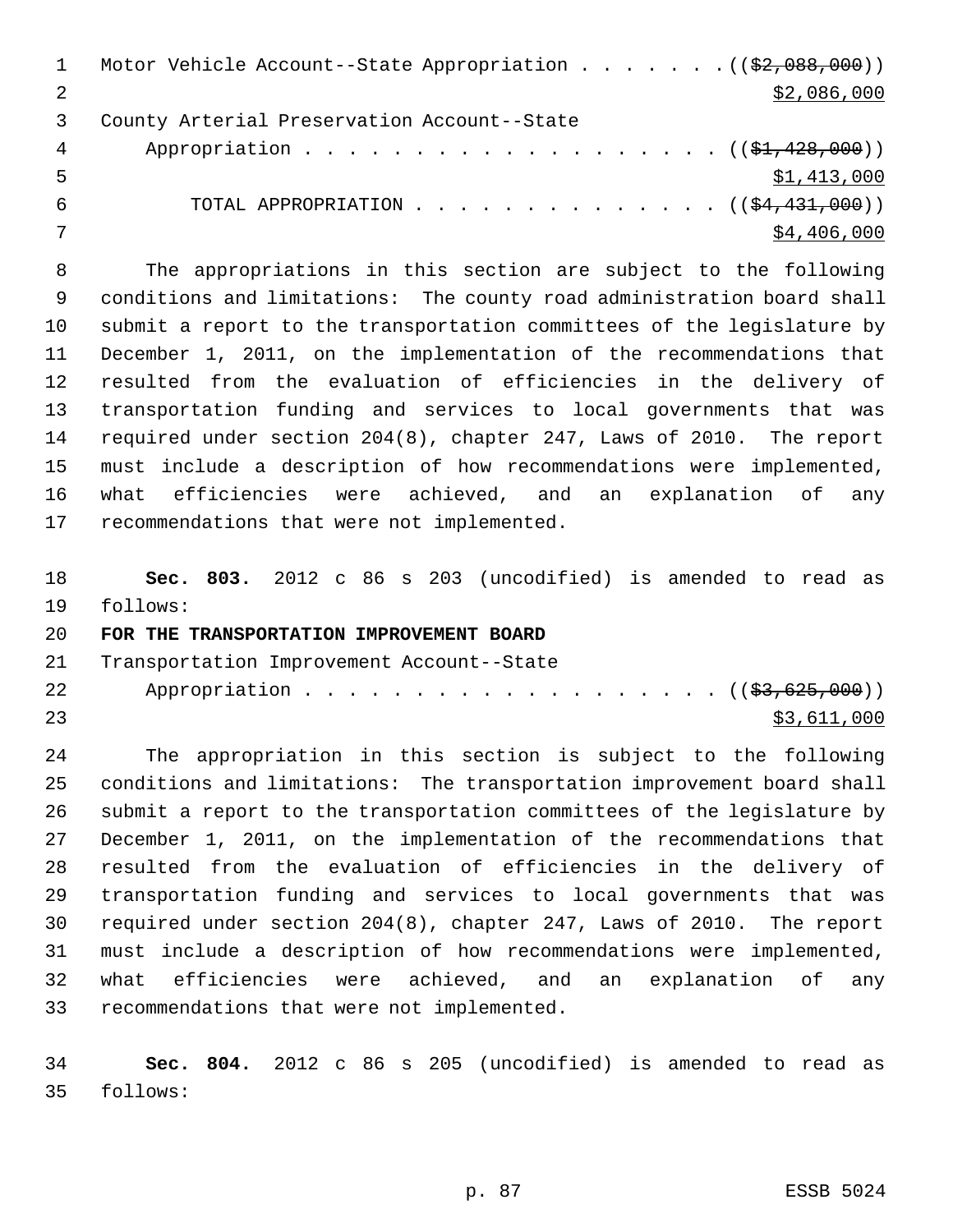**FOR THE TRANSPORTATION COMMISSION**

|   | Motor Vehicle Account--State Appropriation $($ $($ \$3,028,000) $)$ |
|---|---------------------------------------------------------------------|
|   | \$3,025,000                                                         |
| 4 | Multimodal Transportation Account--State Appropriation \$112,000    |
| 5 | TOTAL APPROPRIATION $\ldots$ , ( $(\frac{23}{140}, 000)$ )          |
|   | \$3,137,000                                                         |

 The appropriations in this section are subject to the following conditions and limitations:

 (1) Consistent with RCW 43.135.055, 47.60.290, and 47.60.315, during the 2011-2013 fiscal biennium, the legislature authorizes the transportation commission to periodically review and, if necessary, adjust the schedule of fares for the Washington state ferry system only in amounts not greater than those sufficient to generate the amount of revenue required by the biennial transportation budget. When adjusting ferry fares, the commission must consider input from affected ferry users by public hearing and by review with the affected ferry advisory committees, in addition to the data gathered from the current ferry user survey.

 (2) Consistent with RCW 43.135.055 and 47.46.100, during the 2011-2013 fiscal biennium, the legislature authorizes the transportation commission to periodically review and, if necessary, adjust the schedule of toll charges applicable to the Tacoma Narrows bridge only in amounts not greater than those sufficient to support (a) any required costs for operating and maintaining the toll bridge, including the cost of insurance, (b) any amount required by law to meet the redemption of bonds and applicable interest payments, and (c) repayment of the motor vehicle fund.

 (3) Consistent with its authority in RCW 47.56.840, the transportation commission shall consider the need for a citizen advisory group that provides oversight on new tolled facilities.

 (4) \$775,000 of the motor vehicle account--state appropriation is provided solely to determine the feasibility of transitioning from the gas tax to a road user assessment system of paying for transportation.

 (a) The transportation commission, with direction from the steering committee created in (b) of this subsection, must: Review relevant reports and data related to models of road user assessments and methods 37 of transitioning to a road user assessment system; analyze the research to identify issues for policy decisions in Washington; make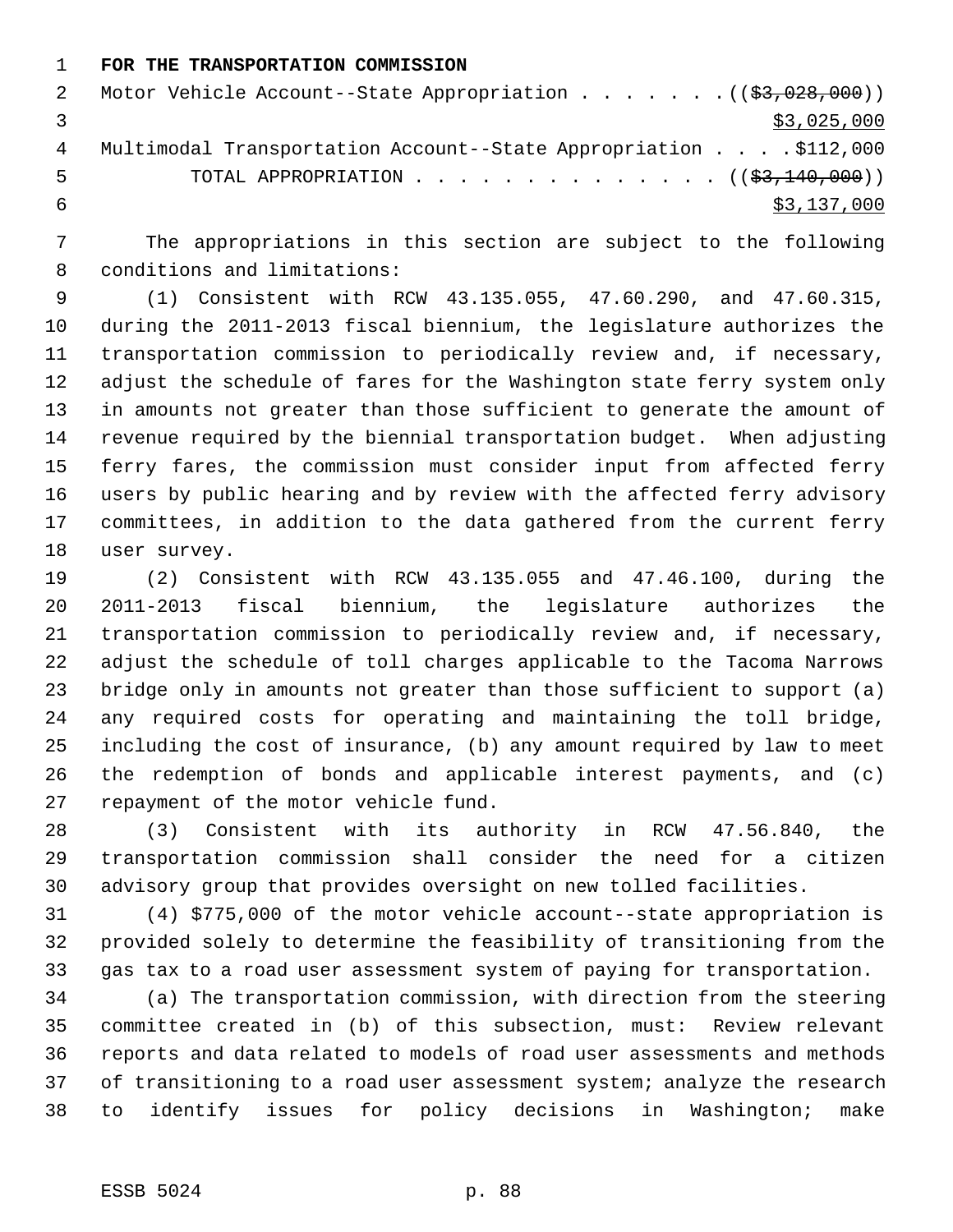recommendations for the design of systemwide trials; develop a plan to assess public perspectives and educate the public on the current transportation funding system and options for a new system; and perform other tasks as deemed necessary by the steering committee.

 (b) The transportation commission must convene a steering committee to provide direction to and guide the transportation commission's work. Membership of the steering committee must include, but is not limited to, members representing the following interests: The trucking 9 industry; business; cities and counties; public transportation; 10 environmental; user fee technology; auto and light truck manufacturers; and the motoring public. In addition, a member from each of the two largest caucuses of the senate, appointed by the president of the senate, and a member from each of the two largest caucuses of the house of representatives, appointed by the speaker of the house of representatives, must serve on the steering committee.

 (c) The transportation commission must update the governor and the legislature on this work by January 1, 2013. In addition, this update must include a plan and budget request for work to be completed during the 2013-2015 fiscal biennium.

 (5) \$160,000 of the motor vehicle account--state appropriation is provided solely for the transportation commission to establish a statewide transportation survey panel and conduct two surveys on transportation funding and policy issues during the 2011-2013 fiscal biennium. At a minimum, the results of the first survey must be submitted to the legislature by January 2013.

 **Sec. 805.** 2012 c 86 s 206 (uncodified) is amended to read as follows:

## **FOR THE FREIGHT MOBILITY STRATEGIC INVESTMENT BOARD**

29 Motor Vehicle Account--State Appropriation . . . . . . . . ((\$781,000))  $\frac{$830,000}{ }$ 

 The appropriation in this section is subject to the following conditions and limitations:

 (1) \$100,000 of the motor vehicle account--state appropriation is provided solely for an additional staff person for the freight mobility strategic investment board.

 (2) The freight mobility strategic investment board shall submit a report to the transportation committees of the legislature by December

p. 89 ESSB 5024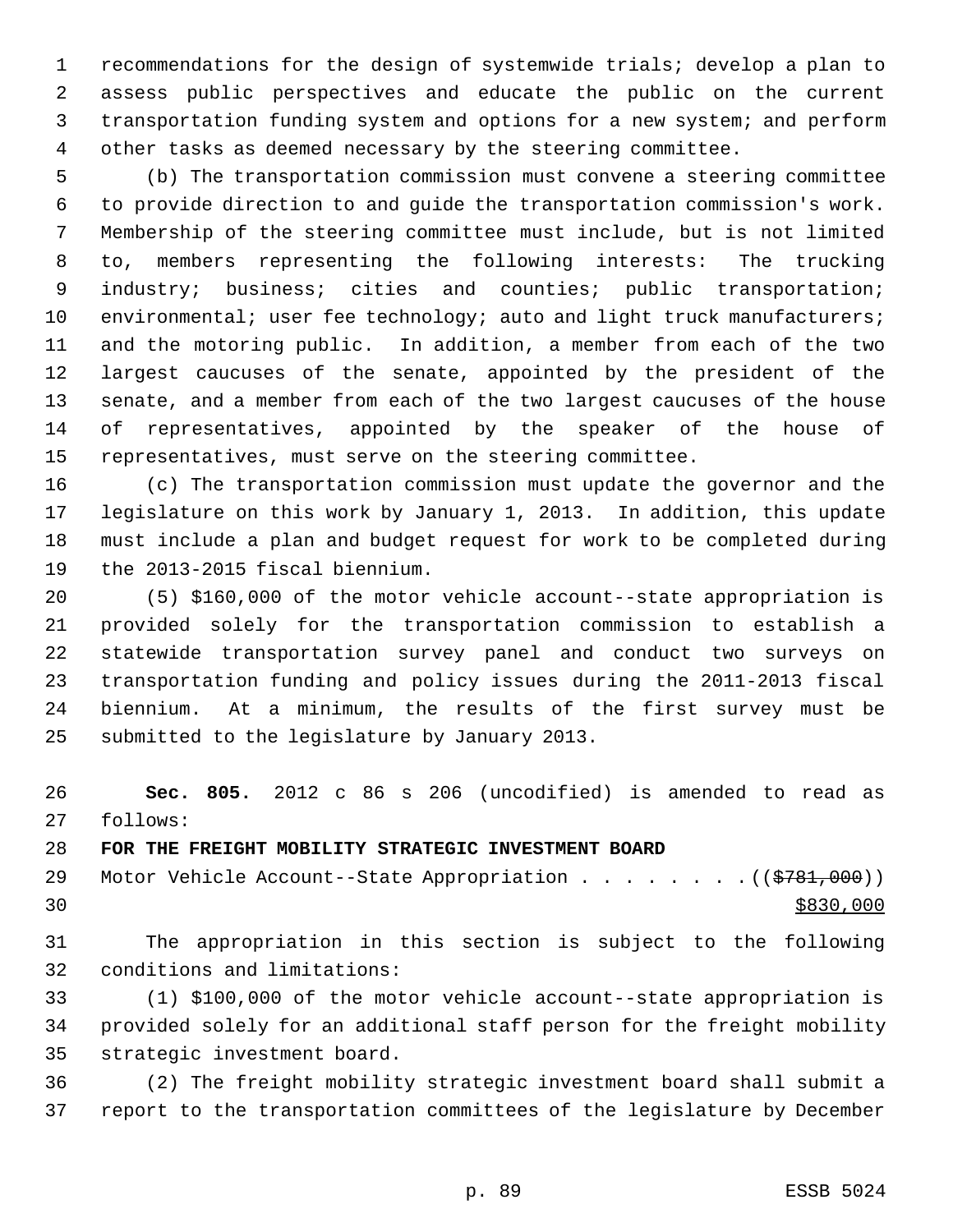1, 2011, on the implementation of the recommendations that resulted from the evaluation of efficiencies in the delivery of transportation funding and services to local governments that was required under section 204(8), chapter 247, Laws of 2010. The report must include a description of how recommendations were implemented, what efficiencies were achieved, and an explanation of any recommendations that were not implemented. (3) \$50,000 of the motor vehicle account--state appropriation is 9 provided solely for activities related to the development of a freight plan identified under the federal moving forward for progress in the 21st century (MAP-21) act of 2012. **Sec. 806.** 2012 c 86 s 207 (uncodified) is amended to read as follows: **FOR THE WASHINGTON STATE PATROL** Multimodal Transportation Account--State Appropriation . . . . \$132,000 ((Ignition Interlock Device Revolving Account-- 17 State Appropriation . . . . . . . . . . . . . . . . . \$212,000)) State Patrol Highway Account--State 19 Appropriation . . . . . . . . . . . . . . . . ((\$350,605,000)) \$348,619,000 State Patrol Highway Account--Federal 22 Appropriation . . . . . . . . . . . . . . . . . . \$10,903,000 State Patrol Highway Account--Private/Local 24 Appropriation . . . . . . . . . . . . . . . . . (  $(\frac{23}{1000})$  ) \$3,674,000 26 Highway Safety Account--State Appropriation . . . . . . ((\$432,000)) 27 \$5,984,000 28 TOTAL APPROPRIATION . . . . . . . . . . . . ((<del>\$365,778,000</del>)) \$369,312,000 The appropriations in this section are subject to the following

conditions and limitations:

 (1) Washington state patrol officers engaged in off-duty uniformed employment providing traffic control services to the department of transportation or other state agencies may use state patrol vehicles for the purpose of that employment, subject to guidelines adopted by the chief of the Washington state patrol. The Washington state patrol must be reimbursed for the use of the vehicle at the prevailing state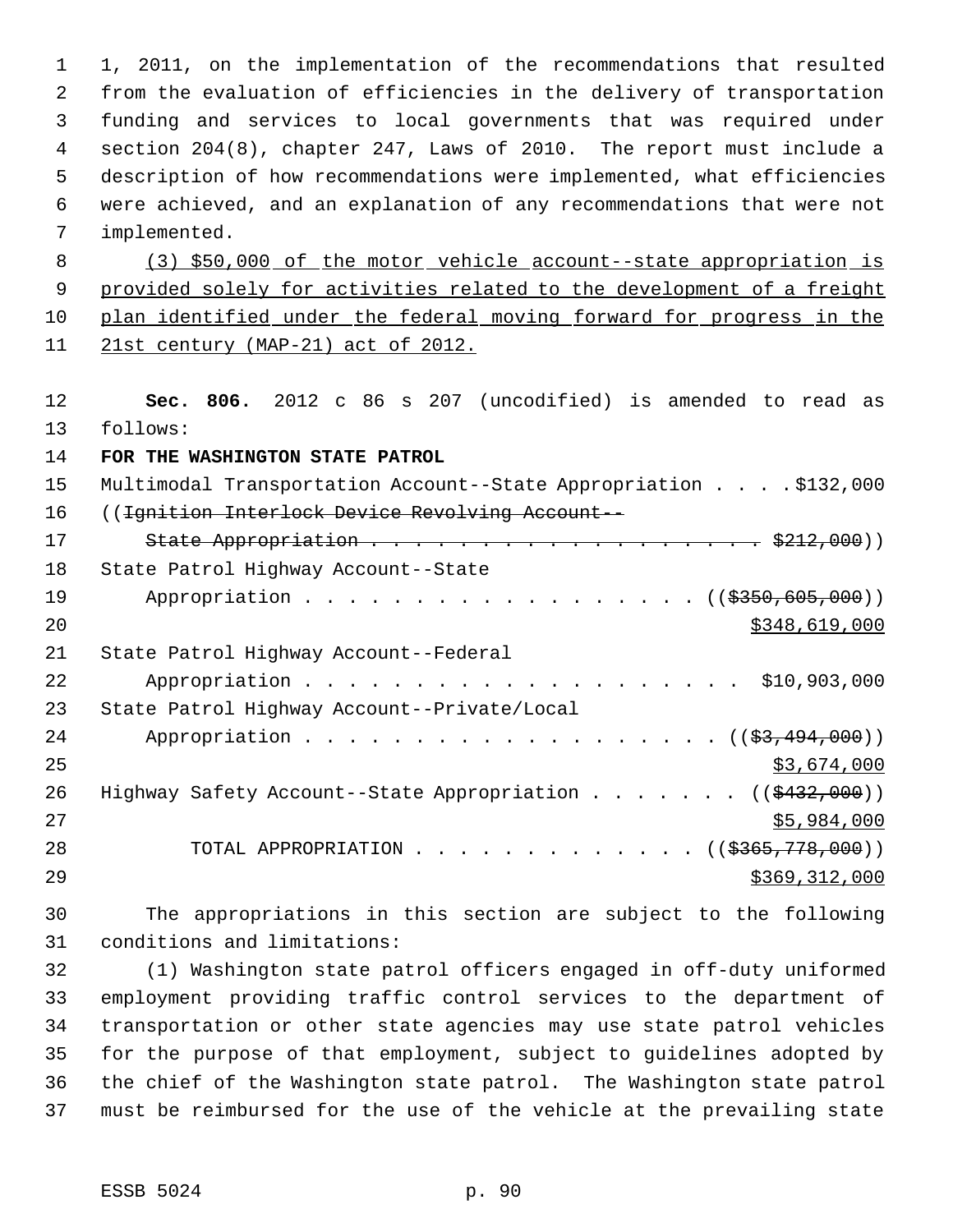employee rate for mileage and hours of usage, subject to guidelines developed by the chief of the Washington state patrol. Cessna pilots funded from the state patrol highway account who are certified to fly the King Airs may pilot those aircraft for general fund purposes with the general fund reimbursing the state patrol highway account an hourly rate to cover the costs incurred during the flights since the aviation section is no longer part of the Washington state patrol cost allocation system as of July 1, 2009.

 (2) The Washington state patrol shall continue to collaborate with the Washington traffic safety commission on the target zero trooper 11 pilot program referenced in section ((201)) 801(1) of this act.

 (3) \$370,000 of the state patrol highway account--state appropriation is provided solely for costs associated with the pilot 14 program described under section  $216(5)$  (( $\theta$ f -this -act)), chapter 86, 15 Laws of 2012. The Washington state patrol may incur costs related only to the assignment of cadets and necessary computer equipment and to the reimbursement of the Washington state department of transportation for contract costs. The appropriation in this subsection must be funded from the portion of the automated traffic safety camera fines deposited into the state patrol highway account; however, if the fines deposited into the state patrol highway account from automated traffic safety camera infractions do not reach three hundred seventy thousand dollars, the department of transportation shall remit funds necessary to the Washington state patrol to ensure the completion of the pilot program. The Washington state patrol may not incur overtime as a result of this pilot program. The Washington state patrol shall not assign troopers to operate or deploy the pilot program equipment used in the roadway construction zones.

29 (4) ((\$12,160,000)) \$12,244,000 of the total appropriation is provided solely for automobile fuel in the 2011-2013 fiscal biennium. The Washington state patrol shall analyze their fuel consumption and submit a report to the legislative transportation committees by December 31, 2011, on fuel conservation methods that could be used to minimize costs and ensure that the Washington state patrol is managing fuel consumption effectively.

36 (5) ((\$7,672,000)) \$8,312,000 of the total appropriation is provided solely for the purchase of pursuit vehicles.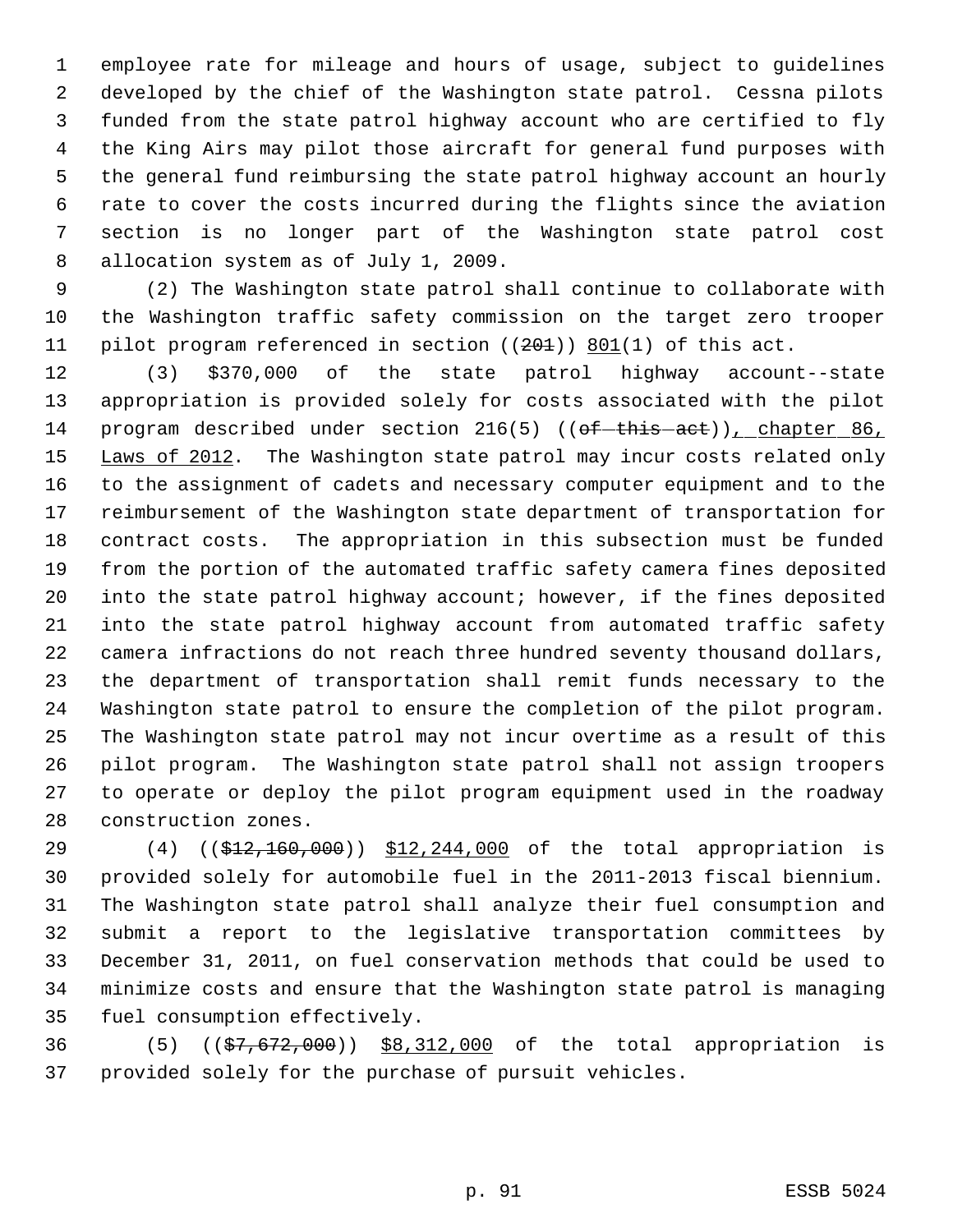1 (6) ((\$6,686,000)) \$6,806,000 of the total appropriation is provided solely for vehicle repair and maintenance costs of vehicles used for highway purposes.

 (7) ((\$1,724,000)) \$1,856,000 of the total appropriation is provided solely for the purchase of mission vehicles used for highway purposes in the commercial vehicle and traffic investigation sections of the Washington state patrol.

 (8) \$1,200,000 of the total appropriation is provided solely for outfitting officers. The Washington state patrol shall prepare a cost- benefit analysis of the standard trooper uniform as compared to a battle dress uniform and uniforms used by other states and jurisdictions. The Washington state patrol shall report the results of the analysis to the transportation committees of the legislature by December 1, 2011.

 (9) The Washington state patrol shall not account for or record locally provided DUI cost reimbursement payments as expenditure credits to the state patrol highway account. The patrol shall report the amount of expected locally provided DUI cost reimbursements to the office of financial management and transportation committees of the legislature by September 30th of each year.

 (10) During the 2011-2013 fiscal biennium, the Washington state patrol shall continue to perform traffic accident investigations on Thurston county roads, and shall work with Thurston county to transition the traffic accident investigations on Thurston county roads to Thurston county by July 1, 2013.

 (11) \$2,187,000 of the state patrol highway account--state appropriation is provided solely for mobile office platforms.

 (12) \$2,731,000 of the state patrol highway account--state appropriation is provided solely for the continuation of the target zero trooper program.

 (13) \$432,000 of the highway safety account--state appropriation is provided solely for the implementation of chapter . . . (Second Substitute House Bill No. 2443), Laws of 2012 (DUI accountability). If chapter . . . (Second Substitute House Bill No. 2443), Laws of 2012 is not enacted by June 30, 2012, the amount provided in this subsection lapses. Additionally, the total highway safety account--state appropriation in this section assumes the revenue generated by the fees that the Washington state patrol is authorized to charge manufacturers,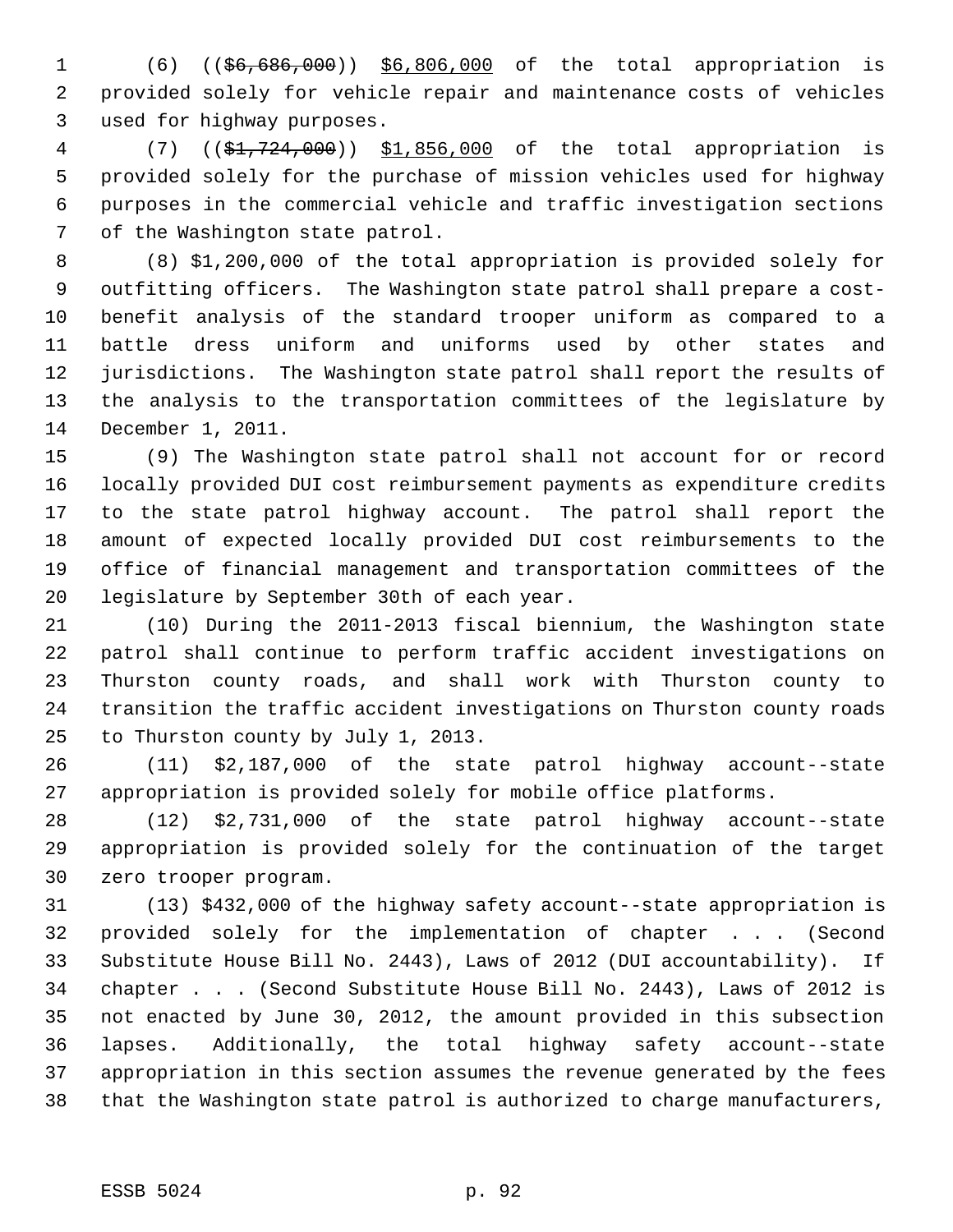technicians, and other providers under Second Substitute House Bill No. 2443. Within the amounts provided in this subsection is funding for three additional troopers to provide oversight of the ignition interlock industry.

 (14) \$212,000 of the ignition interlock device revolving account-- state appropriation is provided solely for two additional troopers to provide oversight of the ignition interlock industry. If chapter . . . (Second Substitute House Bill No. 2443), Laws of 2012 is enacted by June 30, 2012, the amount provided in this subsection lapses.

 (15) \$132,000 of the multimodal transportation account--state appropriation is provided solely for the implementation of chapter . . . (Engrossed Substitute House Bill No. 1820), Laws of 2012 (blue alert system). If chapter . . . (Engrossed Substitute House Bill No. 1820), Laws of 2012 is not enacted by June 30, 2012, the amount provided in this subsection lapses.

 **Sec. 807.** 2012 c 86 s 208 (uncodified) is amended to read as follows:

**FOR THE DEPARTMENT OF LICENSING**

 Marine Fuel Tax Refund Account--State Appropriation . . . . . . \$32,000 Motorcycle Safety Education Account--State 21 Appropriation . . . . . . . . . . . . . . . . . (  $(\frac{24,367,000}{2})$  \$4,364,000 23 Wildlife Account--State Appropriation . . . . . . . . . ((\$826,000)) 25 Highway Safety Account--State Appropriation . . . . . ((\$148,666,000))  $\frac{$146,578,000}{2}$ 27 Highway Safety Account--Federal Appropriation . . . . . . \$4,299,000 Highway Safety Account--Private/Local Appropriation . . . . . \$200,000 29 Motor Vehicle Account--State Appropriation . . . . . ((\$76,511,000))  $30 \,$  \$74,457,000 Motor Vehicle Account--Private/Local Appropriation . . . . . \$1,714,000 Motor Vehicle Account--Federal Appropriation . . . . . . . . . \$380,000 Department of Licensing Services Account--State Appropriation . . . . . . . . . . . . . . . . . . . . . \$6,095,000 Ignition Interlock Device Revolving Account--State Appropriation . . . . . . . . . . . . . . . . . . . . . \$1,971,000 37 TOTAL APPROPRIATION . . . . . . . . . . . . . ((\$245,061,000))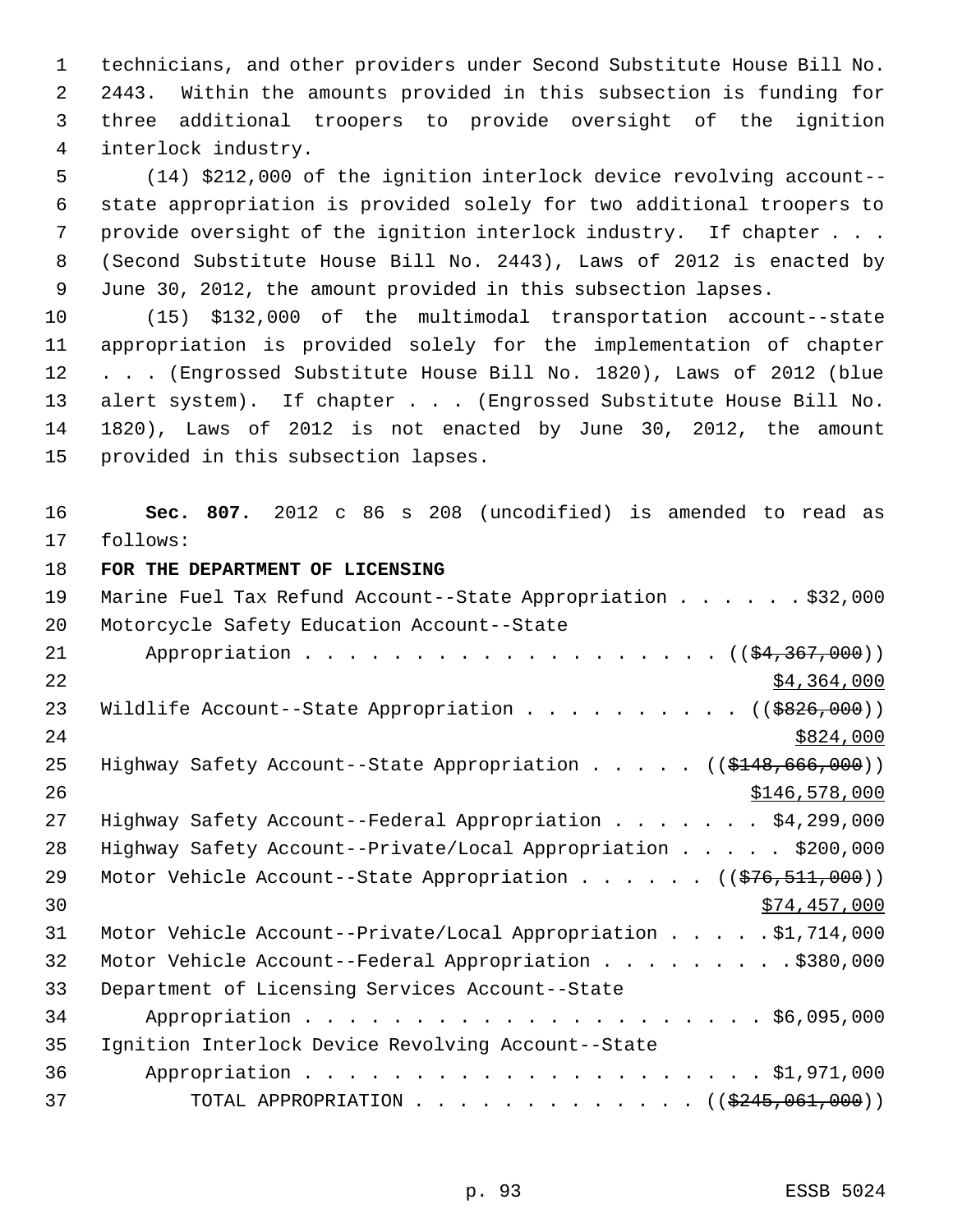The appropriations in this section are subject to the following conditions and limitations:

 (1) \$231,000 of the motor vehicle account--state appropriation is provided solely for the implementation of chapter ... (Substitute Senate Bill No. 5800), Laws of 2011 (off-road motorcycles). If chapter ... (Substitute Senate Bill No. 5800), Laws of 2011 is not enacted by June 30, 2011, the amount provided in this subsection lapses.

 (2) \$193,000 of the department of licensing services account--state appropriation is provided solely for a phased implementation of chapter ... (Substitute House Bill No. 1046), Laws of 2011 (vehicle and vessel quick titles). Funding is contingent upon revenues associated with the vehicle and vessel quick title program paying all direct and indirect expenditures associated with the department's implementation of this subsection. If chapter ... (Substitute House Bill No. 1046), Laws of 2011 is not enacted by June 30, 2011, the amount provided in this subsection lapses.

 (3) \$4,299,000 of the highway safety account--federal appropriation is for federal funds that may be received during the 2011-2013 fiscal biennium. Upon receipt of the funds, the department shall provide a report on the use of the funds to the transportation committees of the legislature and the office of financial management.

 (4) By December 31, 2011, the department shall submit to the office of financial management and the transportation committees of the legislature draft legislation that rewrites the tow truck statutes (chapter 46.55 RCW) in plain language and is revenue and policy neutral.

 (5) \$128,000 of the highway safety account--state appropriation is provided solely for the implementation of chapter ... (Engrossed Substitute House Bill No. 1635), Laws of 2011 (driver's license exams). If chapter ... (Engrossed Substitute House Bill No. 1635), Laws of 2011 is not enacted by June 30, 2011, the amount provided in this subsection lapses.

 (6) \$68,000 of the highway safety account--state appropriation is provided solely for the implementation of chapter ... (Engrossed Second Substitute House Bill No. 1789), Laws of 2011 (addressing DUI accountability). If chapter ... (Engrossed Second Substitute House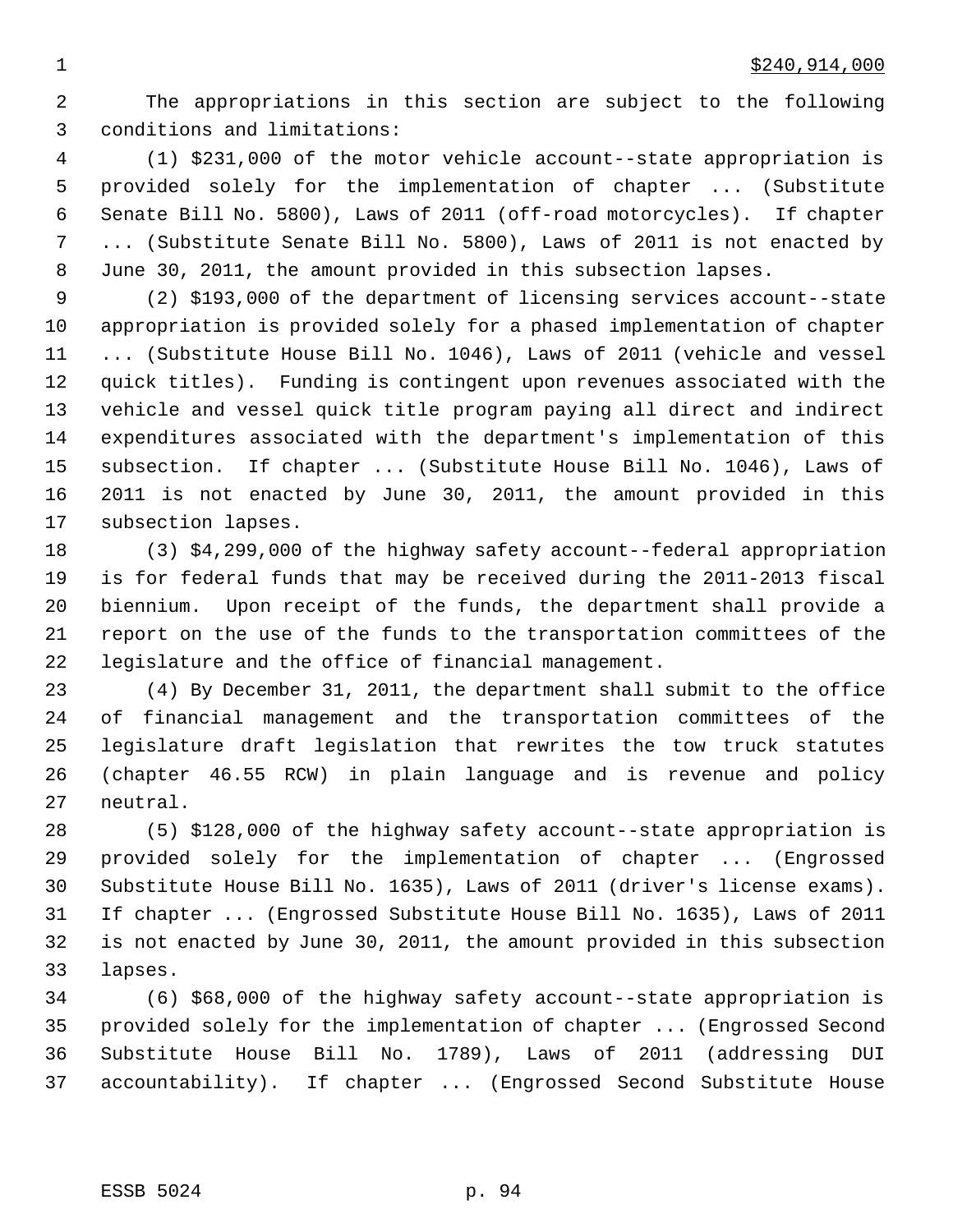Bill No. 1789), Laws of 2011 is not enacted by June 30, 2011, the amount provided in this subsection lapses.

 (7) \$63,000 of the highway safety account--state appropriation is provided solely for the implementation of chapter ... (Substitute House Bill No. 1237), Laws of 2011 (selective service system). If chapter ... (Substitute House Bill No. 1237), Laws of 2011 is not enacted by June 30, 2011, the amount provided in this subsection lapses.

 (8) \$340,000 of the motor vehicle account--private/local appropriation is provided solely for the implementation of chapter ... (Engrossed Substitute Senate Bill No. 5457), Laws of 2011 (congestion reduction charge). If chapter ... (Engrossed Substitute Senate Bill No. 5457), Laws of 2011 is not enacted by June 30, 2011, the amount provided in this subsection lapses.

 (9) \$1,738,000 of the department of licensing services account-- state appropriation is provided solely for purchasing equipment for field licensing service offices and subagent offices.

17 (10) ((\$2,500,000)) \$1,500,000 of the highway safety account--state appropriation is provided solely for information technology field system modernization.

 (11) \$963,000 of the highway safety account--state appropriation is provided solely for implementation of chapter 374, Laws of 2011 (limousine carriers) and chapter 298, Laws of 2011 (master license service program).

 (12) \$99,000 of the motor vehicle account--state appropriation is provided solely for the implementation of chapter . . . (Substitute House Bill No. 2299), Laws of 2012 (special license plates). If chapter . . . (Substitute House Bill No. 2299), Laws of 2012 is not enacted by June 30, 2012, the amount provided in this subsection lapses.

 (13) \$174,000 of the highway safety account--state appropriation is provided solely for the implementation of chapter . . . (Substitute Senate Bill No. 6075), Laws of 2012 (vehicle owner information). If chapter . . . (Substitute Senate Bill No. 6075), Laws of 2012 is not enacted by June 30, 2012, the amount provided in this subsection lapses. Additionally, the total appropriation in this section assumes the revenue generated by the fee established in Substitute Senate Bill No. 6075. Within the amounts provided in this subsection, the department must improve on the information that the department makes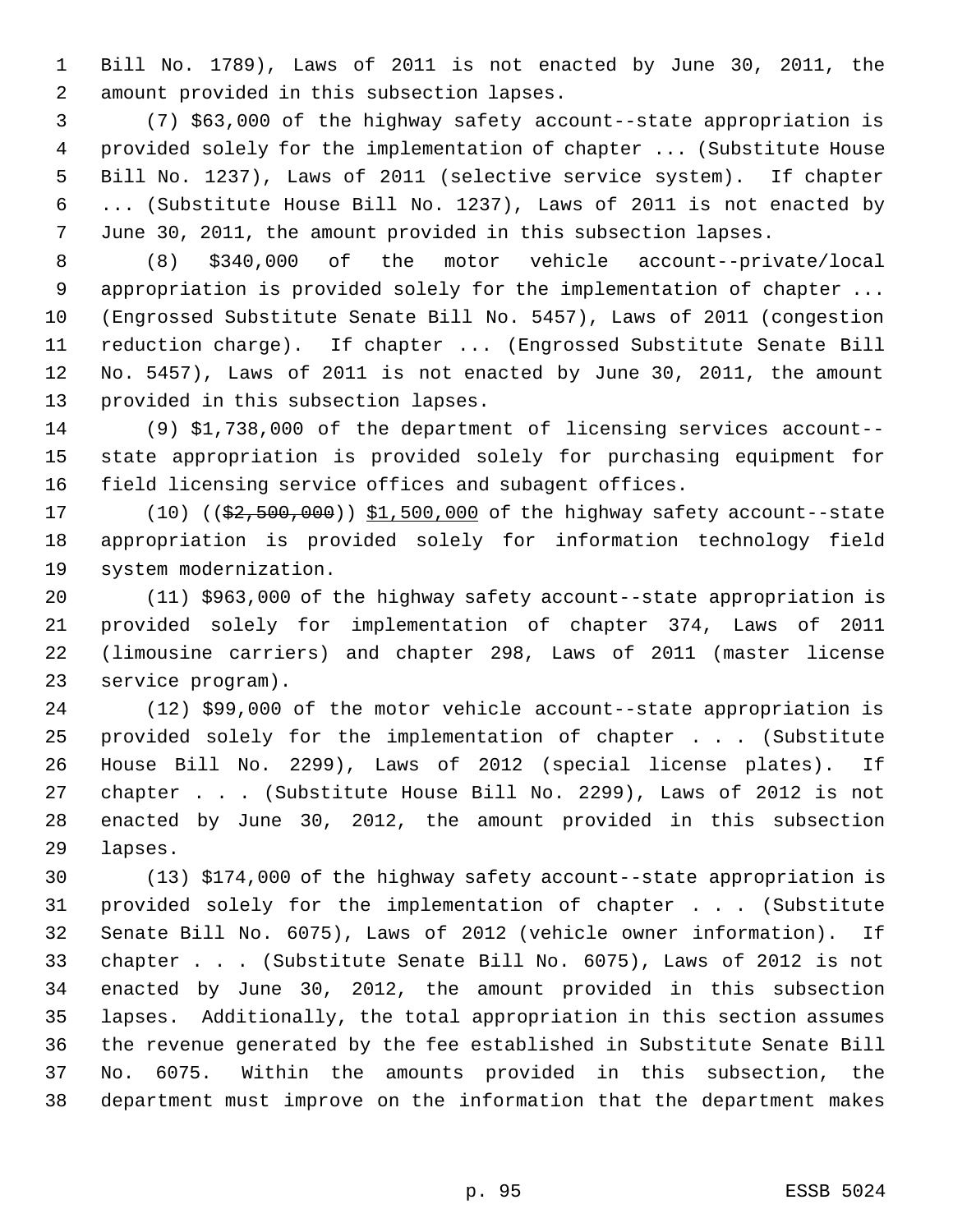publicly available to victims of domestic violence and sexual assault on how to better protect their personal information, especially their residential addresses. Specifically, the department must provide a link to the secretary of state's address confidentiality program web site. The department also must provide information regarding a person's ability to provide a mailing address in addition to the person's residential address when registering a vehicle with the department.

 (14) \$289,000 of the highway safety account--state appropriation is provided solely for the implementation of chapter . . . (Engrossed Substitute Senate Bill No. 6150), Laws of 2012 (facial recognition matching system). If chapter . . . (Engrossed Substitute Senate Bill No. 6150), Laws of 2012 is not enacted by June 30, 2012, the amount provided in this subsection lapses.

 (15) \$397,000 of the highway safety account--state appropriation is provided solely for the implementation of chapter . . . (Engrossed Substitute Senate Bill No. 6284), Laws of 2012 (civil traffic infractions). If chapter . . . (Engrossed Substitute Senate Bill No. 6284), Laws of 2012 is not enacted by June 30, 2012, the amount provided in this subsection lapses. Additionally, the total highway safety account--state appropriation in this section assumes the revenue generated by the policy changes in chapter . . . (Engrossed Substitute Senate Bill No. 6284), Laws of 2012.

 (16) \$222,000 of the motor vehicle account--state appropriation and \$36,000 of the highway safety account--state appropriation are provided solely for the implementation of chapter . . . (Engrossed Substitute Senate Bill No. 6455), Laws of 2012 (transportation revenue). If chapter . . . (Engrossed Substitute Senate Bill No. 6455), Laws of 2012 is not enacted by June 30, 2012, the amount provided in this subsection lapses.

 (17) \$274,000 of the motor vehicle account--state appropriation is provided solely for the implementation of chapter . . . (Engrossed Substitute Senate Bill No. 6582), Laws of 2012 (local transportation revenue options). If chapter . . . (Engrossed Substitute Senate Bill No. 6582), Laws of 2012 is not enacted by June 30, 2012, the amount provided in this subsection lapses.

 (18) Within the amounts provided in this section, the department must develop a transition plan for moving to a paperless renewal notice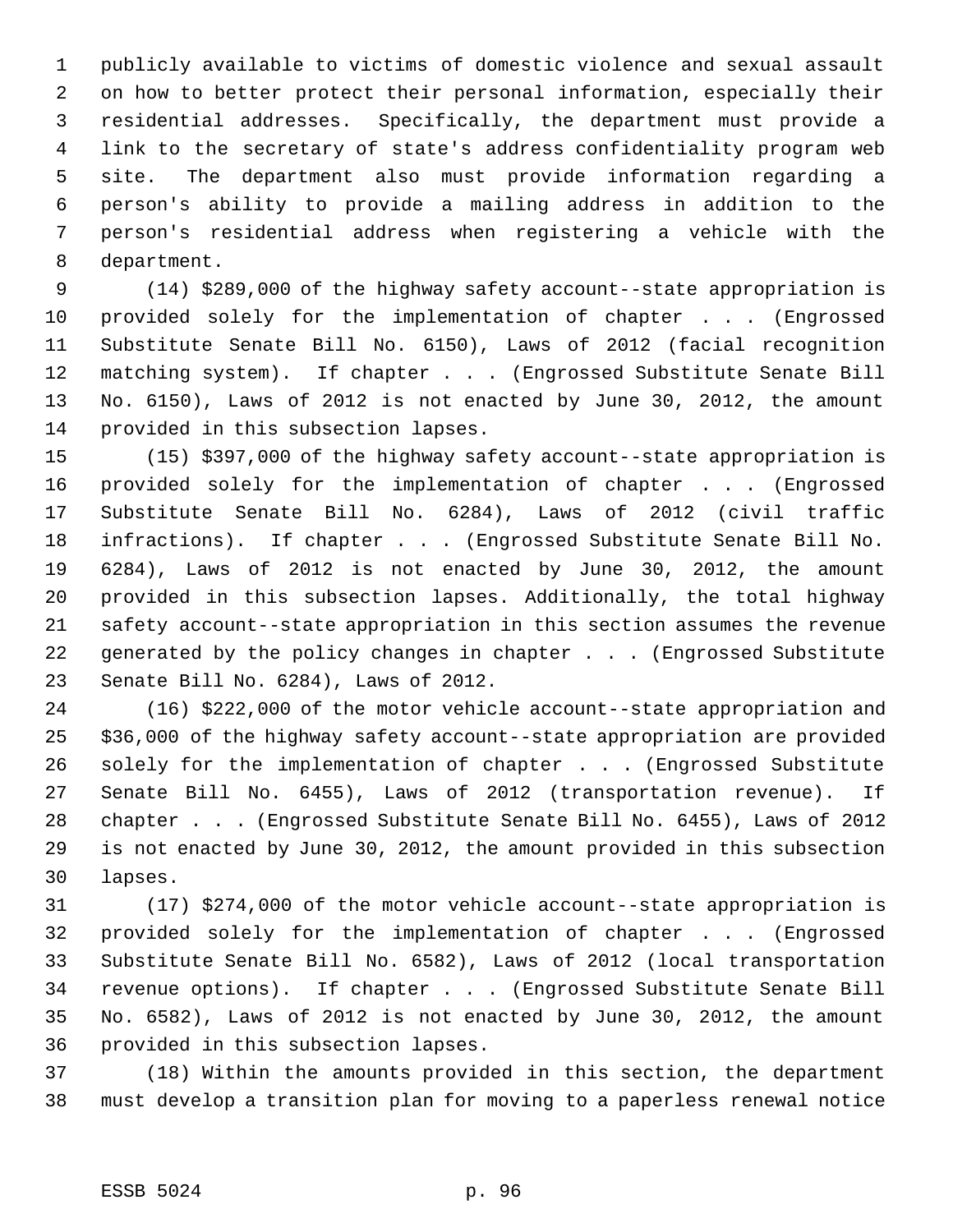for drivers' licenses and vehicle registrations. The plan must consider people that do not have access to the internet and must include an opportunity for people to opt-in to a paper renewal notice. Prior to the implementation of a paperless renewal system, the department must consult with the joint transportation committee.

 (19) Within existing resources, the department shall develop a plan to transition to a ten-year license plate replacement cycle. At a minimum, the plan must include the following provisions: (a) A ten- year replacement cycle for license plates only on vehicles that are subject to annual vehicle registration renewal; (b) a requirement that new license plates and registration, including all fees and taxes due upon annual registration, are required when a vehicle changes ownership, except when a vehicle is sold to a vehicle dealer for resale, in which case they are due only when the dealer sells the vehicle; (c) an original issue license plate fee that is equal to the current license plate replacement fee; and (d) an estimate of the plan's costs to implement and revenues generated. The department shall submit the plan with draft legislation implementing the plan to the transportation committees of the legislature by December 31, 2012.

 (20) Consistent with RCW 43.135.055 and 43.24.086, during the 2011-2013 fiscal biennium, the legislature authorizes the department to adjust the business and vehicle fees for the for hire licensing program in amounts sufficient to recover the costs of administering the for hire licensing program.

 (21) The legislature intends to establish a veteran designation for drivers' licenses and identicards issued under chapter 46.20 RCW, as proposed under House Bill No. 2378, during the 2013 legislative session. The designation would serve to establish a person's service in the armed forces and be granted to a person who provides a United States department of defense discharge document, DD Form 214, that shows a discharge status of "honorable" or "general under honorable conditions." The department shall report to the transportation committees of the legislature by December 1, 2012, with a plan to implement the designation. The plan must include the most cost- effective options for implementation, a proposed fee amount to cover the costs of the designation, and any other recommendations on the implementation of the designation.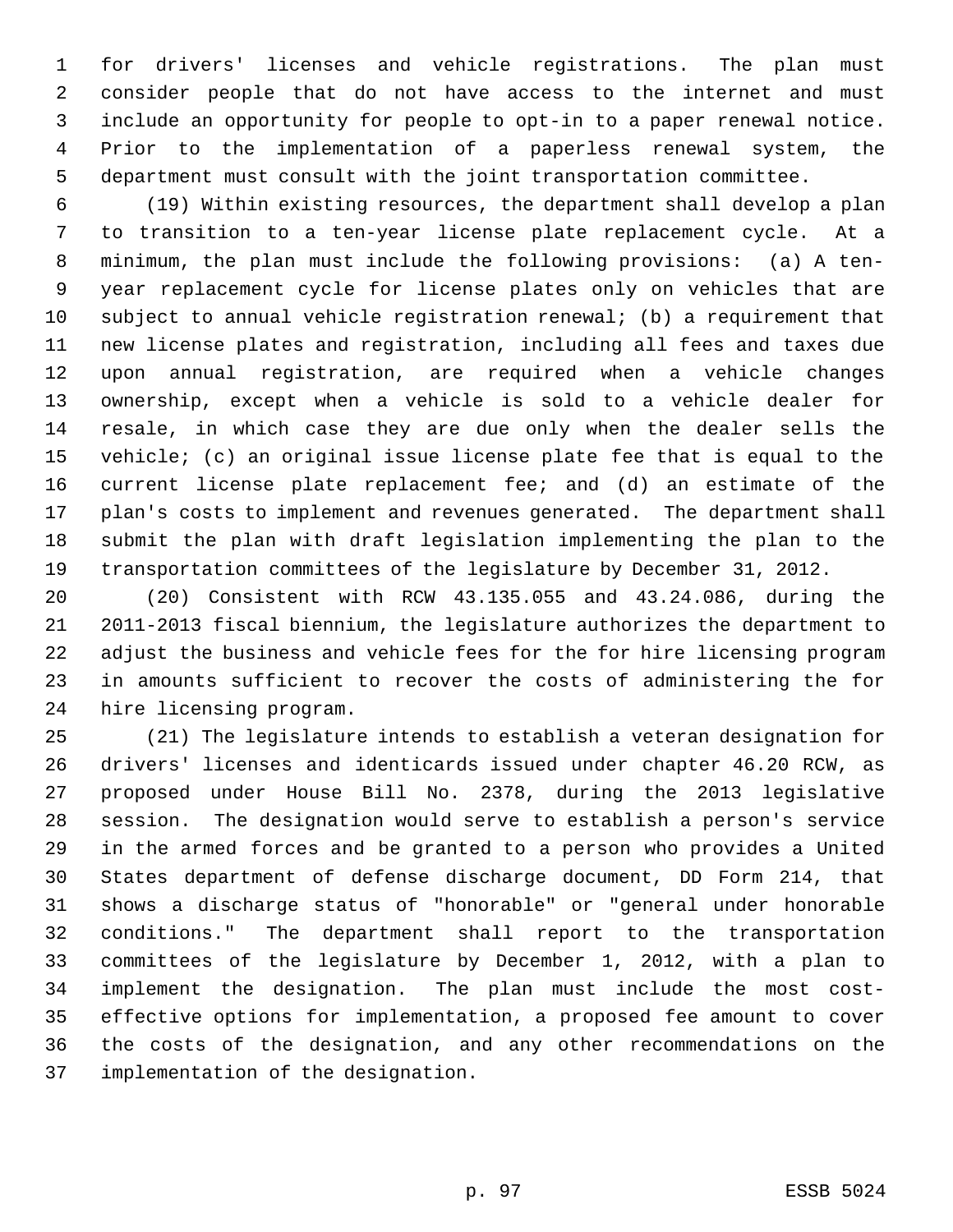(22) \$59,000 of the motor vehicle account--state appropriation is provided solely for the implementation of chapter . . . (Substitute House Bill No. 2312), Laws of 2012 (military service award emblems). If chapter . . . (Substitute House Bill No. 2312), Laws of 2012 is not enacted by June 30, 2012, the amount provided in this subsection lapses.

 (23) \$656,000 of the ignition interlock device revolving account-- state appropriation is provided solely for the implementation of chapter . . . (Second Substitute House Bill No. 2443), Laws of 2012 (DUI accountability). If chapter . . . (Second Substitute House Bill No. 2443), Laws of 2012 is not enacted by June 30, 2012, the amount provided in this subsection lapses.

 (24) \$134,000 of the highway safety account--state appropriation and \$134,000 of the motor vehicle account--state appropriation are provided solely for the implementation of chapter . . . (Engrossed Second Substitute House Bill No. 2373), Laws of 2012 (state recreational resources). If chapter . . . (Engrossed Second Substitute House Bill No. 2373), Laws of 2012 is not enacted by June 30, 2012, the amount provided in this subsection lapses.

 (25) \$3,082,000 of the highway safety account--state appropriation is provided solely for exam and licensing activities, including the 22 workload associated with providing driver record abstracts, and is subject to the following additional conditions and limitations:

 (a) The department may furnish driving record abstracts only to those persons or entities expressly authorized to receive the abstracts under Title 46 RCW;

 (b) The department may furnish driving record abstracts only for an amount that does not exceed the specified fee amounts in RCW 46.52.130 29  $(2)(e)(v)$  and  $(4)i$  and

 (c) The department may not enter into a contract, or otherwise participate in any arrangement, with a third party or other state agency for any service that results in an additional cost, in excess of the fee amounts specified in RCW 46.52.130 (2)(e)(v) and (4), to statutorily authorized persons or entities purchasing a driving record abstract.

 **Sec. 808.** 2012 c 86 s 209 (uncodified) is amended to read as follows: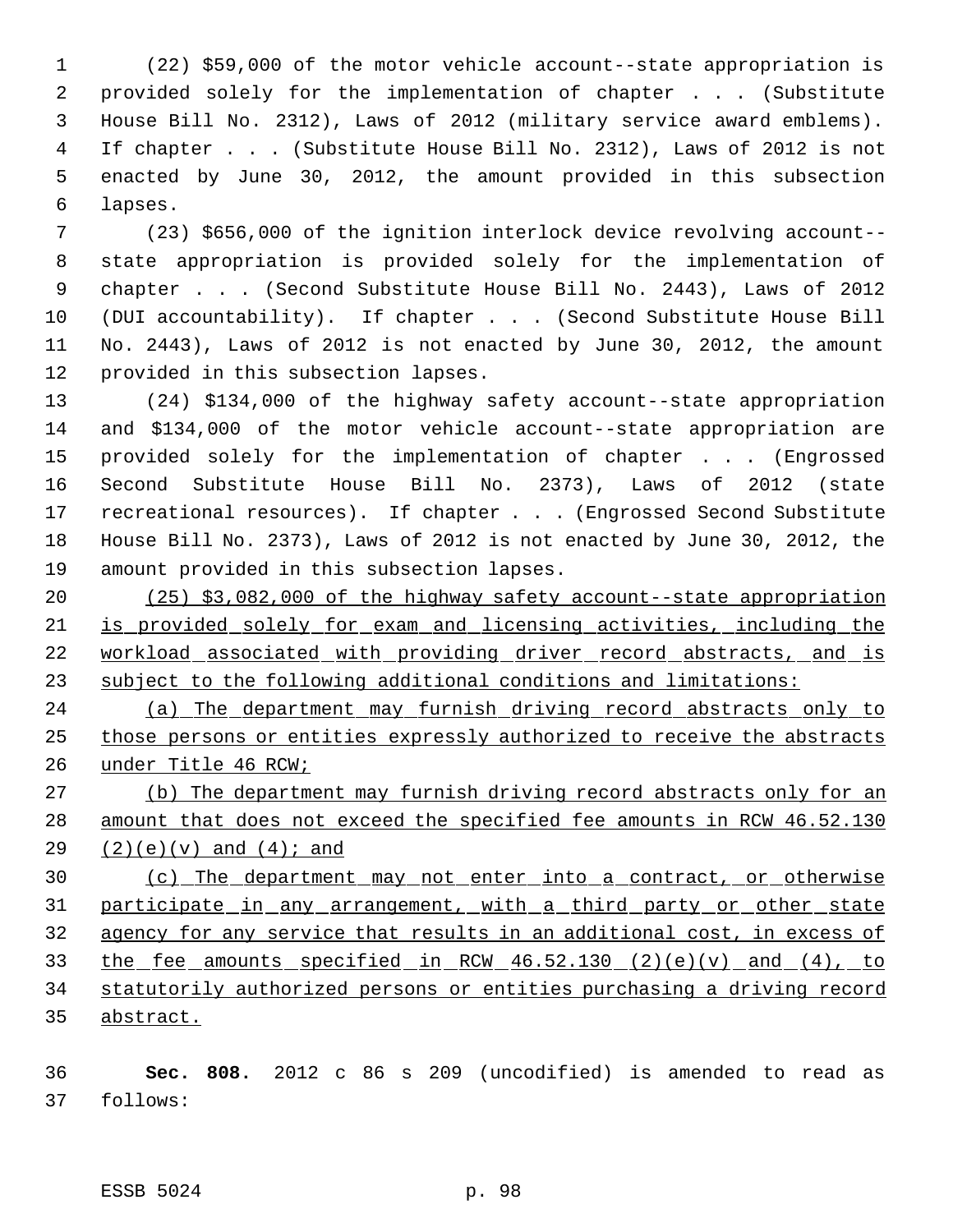**FOR THE DEPARTMENT OF TRANSPORTATION--TOLL OPERATIONS AND MAINTENANCE--PROGRAM B** High Occupancy Toll Lanes Operations Account--State 4 Appropriation . . . . . . . . . . . . . . . . . (  $(\frac{1}{21}, \frac{276}{100})$  )  $5 - 5$   $\frac{1}{569}$ , 000 6 Motor Vehicle Account--State Appropriation . . . . . . . . ((\$538,000)) \$537,000 Tacoma Narrows Toll Bridge Account--State 9 Appropriation . . . . . . . . . . . . . . . . ((\$23,365,000))  $\frac{10}{223,361,000}$  State Route Number 520 Corridor Account--State 12 Appropriation . . . . . . . . . . . . . . . . ((\$27,295,000)) 13 \$25,103,000 State Route Number 520 Civil Penalties 15 Account--State Appropriation . . . . . . . . . . . . ((\$3,622,000)) \$2,564,000 17 TOTAL APPROPRIATION . . . . . . . . . . . . . . ((\$56,096,000)) \$53,134,000

 The appropriations in this section are subject to the following conditions and limitations:

 (1) The department shall make detailed quarterly expenditure reports available to the transportation commission and to the public on the department's web site using current department resources. The reports must include a summary of toll revenue by facility on all operating toll facilities and high occupancy toll lane systems, and an itemized depiction of the use of that revenue.

27 (2) ((\$3,622,000)) \$2,564,000 of the state route number 520 civil penalties account--state appropriation and \$1,458,000 of the Tacoma Narrows toll bridge account--state appropriation are provided solely for expenditures related to the toll adjudication process. All costs associated with the toll adjudication process are anticipated to be covered by revenue collected from the toll adjudication process. The department shall report quarterly on the civil penalty process to the office of financial management and the house of representatives and senate transportation committees beginning September 30, 2011. The reports must include a summary table for each toll facility that includes: The number of notices of civil penalty issued; the number of recipients who pay before the notice becomes a penalty; the number of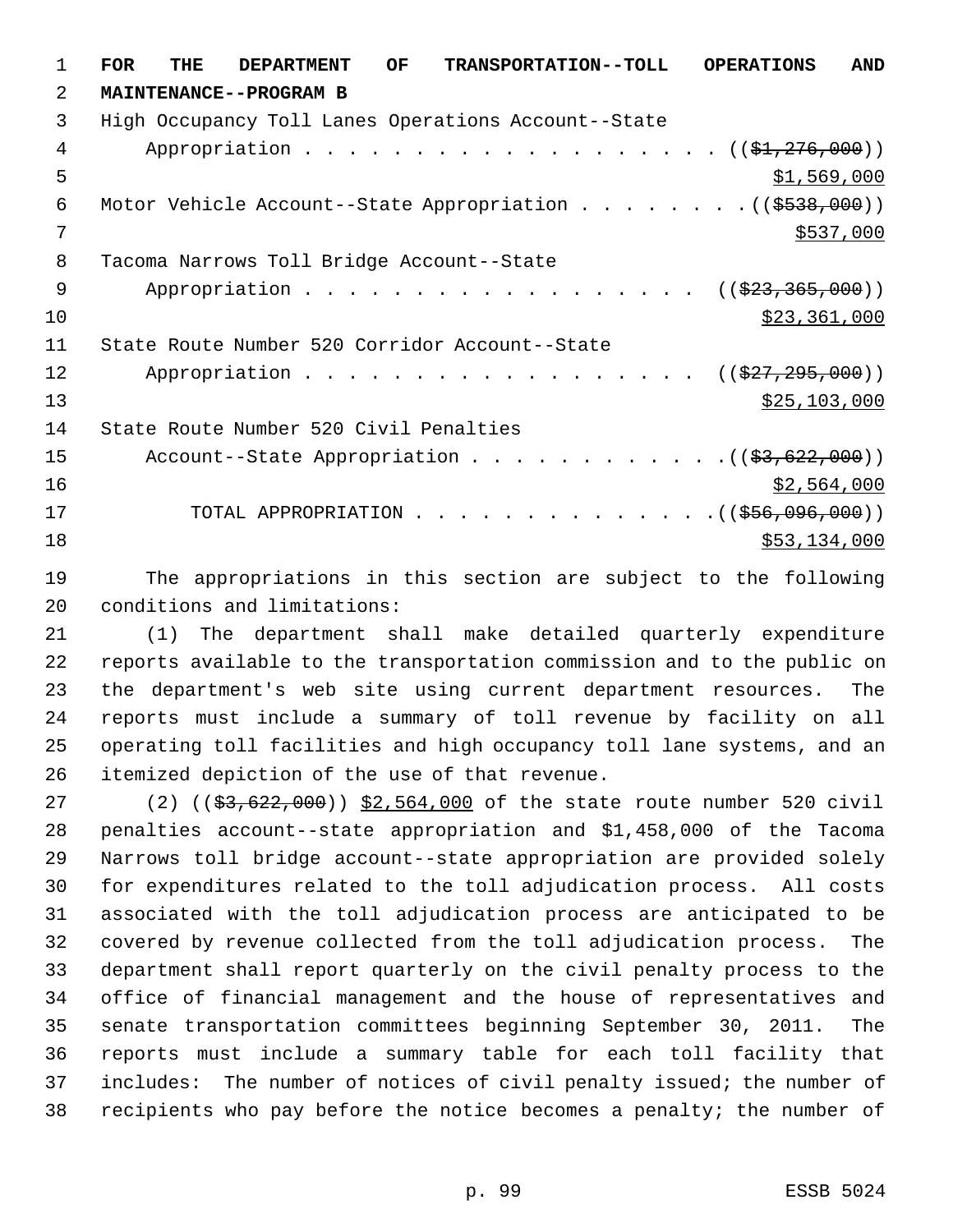recipients who request a hearing and the number who do not respond; workload costs related to hearings; the cost and effectiveness of debt collection activities; and revenues generated from notices of civil penalty.

 (3) It is the intent of the legislature that transitioning to a statewide tolling operations center and preparing for all-electronic tolling on certain toll facilities will have no adverse revenue or expenditure impact on the Tacoma Narrows toll bridge account. Any increased costs related to this transition shall not be allocated to the Tacoma Narrows toll bridge account. All costs associated with the toll adjudication process are anticipated to be covered by revenue collected from the toll adjudication process.

 (4) The department shall ensure that, at no cost to the Tacoma Narrows toll bridge account, new electronic tolling tag readers are installed on the Tacoma Narrows bridge as soon as practicable that are able to read existing and new electronic tolling tags.

17 (5) ((\$17,786,000)) \$15,238,000 of the state route number 520 corridor account--state appropriation is provided solely for nonvendor costs associated with tolling the state route number 520 bridge. Funds from the state route number 520 corridor account--state appropriation shall not be used to pay for items prohibited by Executive Order No. 1057, including subscriptions to technical publications, employee educational expenses, professional membership dues and fees, employee recognition and safety awards, meeting meals and light refreshments, commute trip reduction incentives, and employee travel.

 **Sec. 809.** 2012 c 86 s 210 (uncodified) is amended to read as follows: **FOR THE DEPARTMENT OF TRANSPORTATION--INFORMATION TECHNOLOGY--PROGRAM C** 30 Motor Vehicle Account--State Appropriation . . . . . ((\$67,398,000)) \$65,667,000 Transportation Partnership Account--State Appropriation . . . . . . . . . . . . . . . . . . . . . \$1,460,000 Multimodal Transportation Account--State Appropriation . . . . . . . . . . . . . . . . . . . . . . \$363,000 Transportation 2003 Account (Nickel Account)--State Appropriation . . . . . . . . . . . . . . . . . . . . . \$1,460,000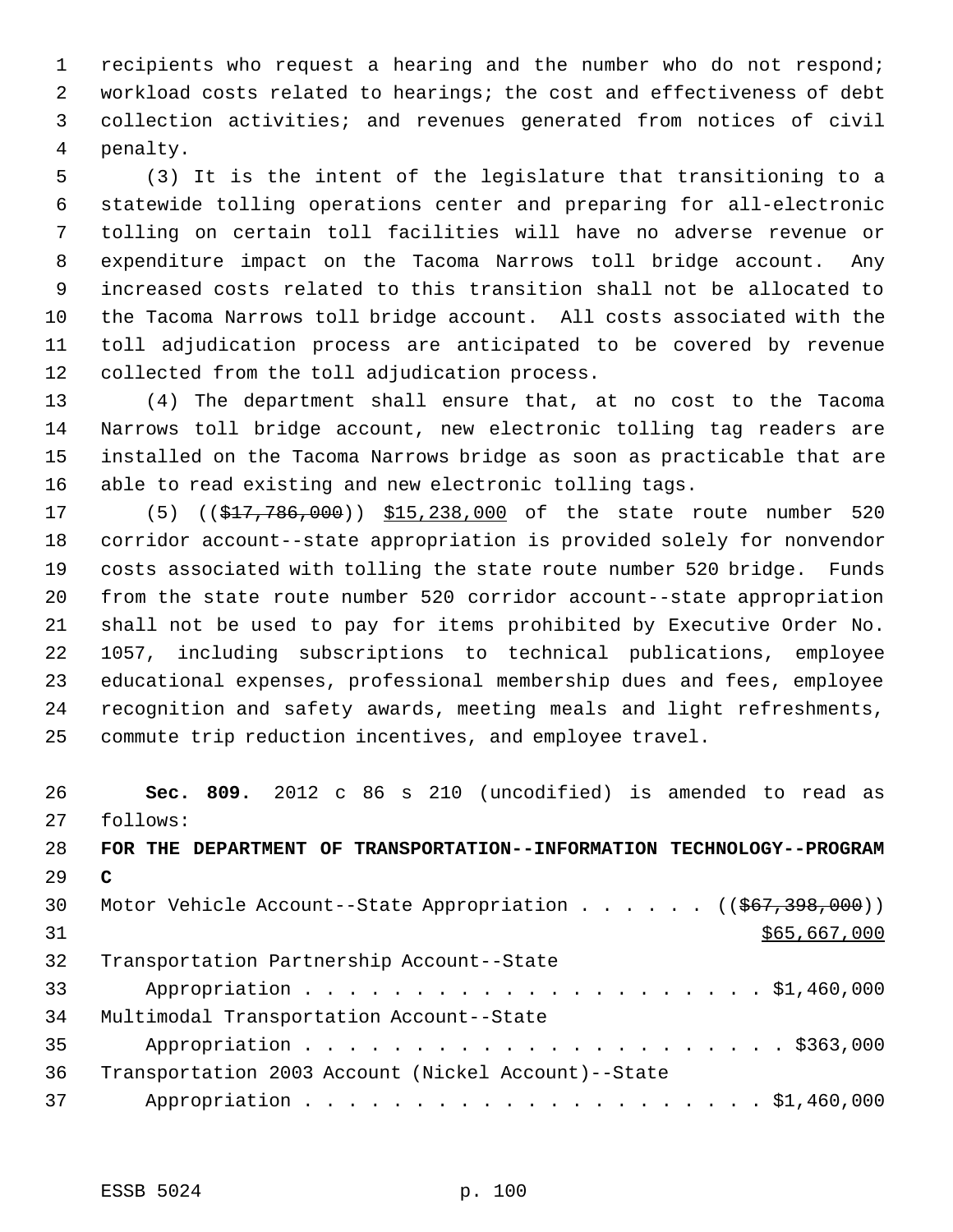1 TOTAL APPROPRIATION . . . . . . . . . . . . . . ((\$70,681,000))  $2 \div 868,950,000$ 

 The appropriations in this section are subject to the following conditions and limitations:

 (1) The department shall consult with the office of financial management and the department of enterprise services to: (a) Ensure that the department's current and future system development is consistent with the overall direction of other key state systems; and (b) when possible, use or develop common statewide information systems to encourage coordination and integration of information used by the department and other state agencies and to avoid duplication.

 (2) \$1,460,000 of the transportation partnership account--state appropriation and \$1,460,000 of the transportation 2003 account (nickel account)--state appropriation are provided solely for maintaining the department's project management reporting system.

 (3) \$210,000 of the motor vehicle account--state appropriation is provided solely for the department's compliance with its national pollution discharge elimination system permit.

 (4) \$502,000 of the motor vehicle account--state appropriation is provided solely to provide support for the transportation executive information system.

 **Sec. 810.** 2012 c 86 s 211 (uncodified) is amended to read as follows:

 **FOR THE DEPARTMENT OF TRANSPORTATION--FACILITY MAINTENANCE, OPERATIONS AND CONSTRUCTION--PROGRAM D--OPERATING**

26 Motor Vehicle Account--State Appropriation . . . . . ((\$25,466,000)) \$25,440,000

 The appropriation in this section is subject to the following conditions and limitations:

 (1) The department shall submit a predesign proposal for a new traffic management center to the office of financial management consistent with the process followed by nontransportation capital construction projects. The department shall not award a contract for construction of a new traffic management center until the predesign proposal has been submitted and the office of financial management has completed a budget evaluation study that indicates a new building is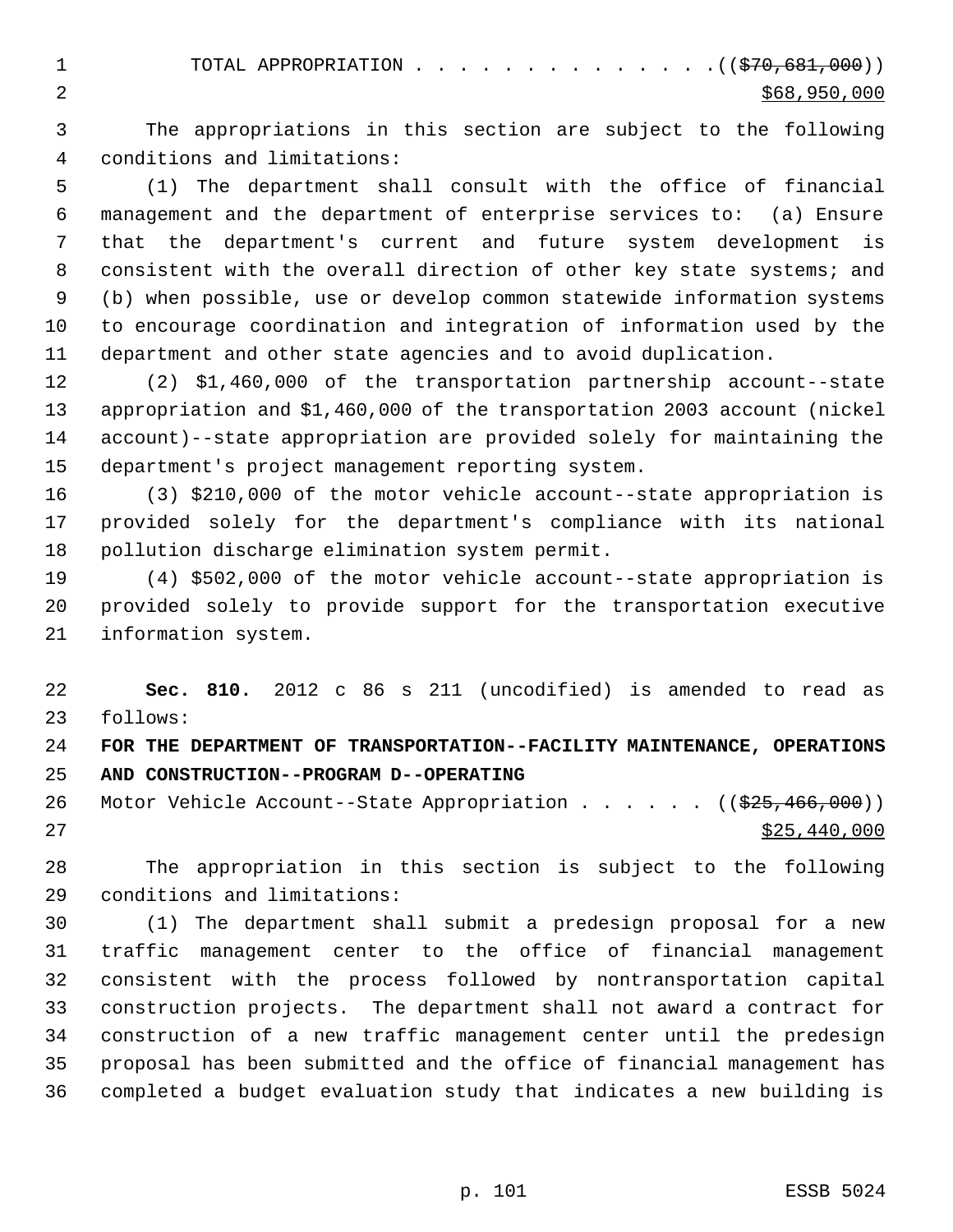the recommended option for accommodating additional traffic management operations. (2) \$850,000 of the motor vehicle account--state appropriation is provided solely for the department's compliance with its national pollution discharge elimination system permit. **Sec. 811.** 2012 c 86 s 212 (uncodified) is amended to read as follows: **FOR THE DEPARTMENT OF TRANSPORTATION--AVIATION--PROGRAM F** 9 Aeronautics Account--State Appropriation . . . . . . . . ((\$6,002,000)) \$5,999,000 11 Aeronautics Account--Federal Appropriation . . . . . . . . \$2,150,000 12 TOTAL APPROPRIATION . . . . . . . . . . . . . . ((\$8,152,000)) \$8,149,000 The appropriations in this section are subject to the following conditions and limitations:  $((+1))$  \$200,000 of the aeronautics account--state appropriation is a reappropriation provided solely to complete runway preservation projects. **Sec. 812.** 2012 c 86 s 213 (uncodified) is amended to read as follows: **FOR THE DEPARTMENT OF TRANSPORTATION--PROGRAM DELIVERY MANAGEMENT AND SUPPORT--PROGRAM H** 23 Motor Vehicle Account--State Appropriation . . . . . ((\$45,796,000)) \$45,725,000 25 Motor Vehicle Account--Federal Appropriation . . . . . . . . . \$500,000 Multimodal Transportation Account--State Appropriation . . . . . . . . . . . . . . . . . . . . . . \$250,000 28 TOTAL APPROPRIATION . . . . . . . . . . . . . . ((\$46,546,000)) \$46,475,000 The appropriations in this section are subject to the following conditions and limitations: (1) \$3,754,000 of the motor vehicle account--state appropriation is provided solely for the department's compliance with its national pollution discharge elimination system permit. (2) It is the intent of the legislature that the real estate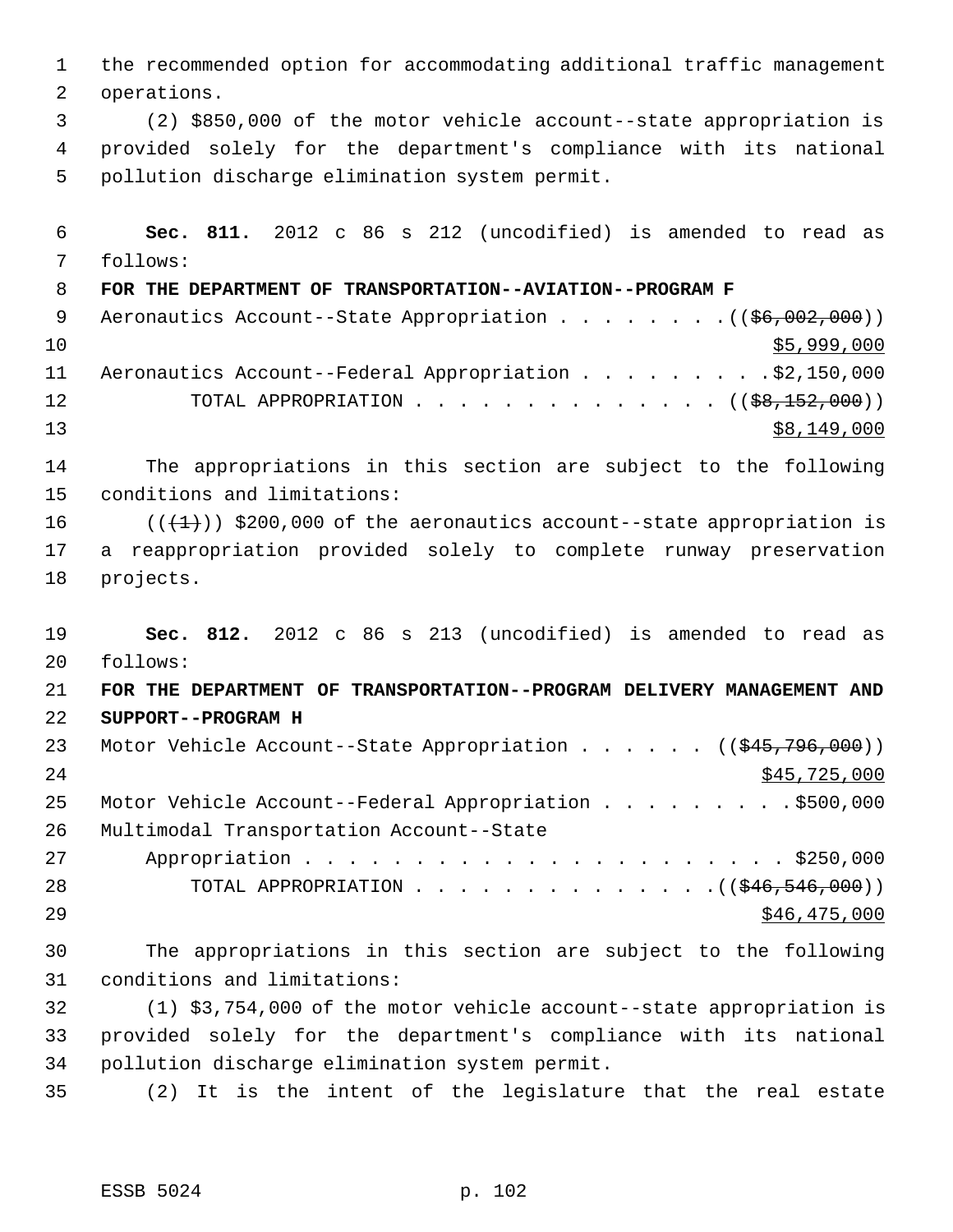services division of the department will recover the cost of its efforts from future sale proceeds.

 (3) The legislature recognizes that the Dryden pit site (WSDOT Inventory Control (IC) No. 2-04-00103) is unused state-owned real property under the jurisdiction of the department of transportation, and that the public would benefit significantly from the complete enjoyment of the natural scenic beauty and recreational opportunities available at the site. Therefore, pursuant to RCW 47.12.080, the legislature declares that transferring the property to the department of fish and wildlife for recreational use and fish and wildlife restoration efforts is consistent with the public interest in order to preserve the area for the use of the public and the betterment of the natural environment. The department of transportation shall work with the department of fish and wildlife, and shall transfer and convey the Dryden pit site to the department of fish and wildlife as is for an adjusted fair market value reflecting site conditions, the proceeds of which must be deposited in the motor vehicle fund. The department of transportation is not responsible for any costs associated with the cleanup or transfer of this property. By July 1, 2011, and annually thereafter until the entire Dryden pit property has been transferred, the department shall submit a status report regarding the transaction to the chairs of the legislative transportation committees.

 (4) The legislature recognizes that the trail known as the Apple Capital Loop, and its extensions, serve to separate motor vehicle traffic from pedestrians and bicyclists, increasing motor vehicle safety on existing state route number 28. Consistent with chapter 47.30 RCW and pursuant to RCW 47.12.080, the legislature declares that transferring portions of WSDOT Inventory Control (IC) Nos. 2-09-04537 and 2-09-04569 to Douglas county and the city of East Wenatchee is consistent with the public interest. The legislature directs the department to transfer the property to Douglas county and the city of East Wenatchee. The department must be paid fair market value for any portions of the transferred real property that is later abandoned, vacated, or ceases to be publicly maintained for trail purposes. Douglas county and the city of East Wenatchee must agree to accept responsibility for trail segments within their respective jurisdictions and sign an agreement with the state that the transfer of these parcels to their respective jurisdictions extinguishes any state obligations to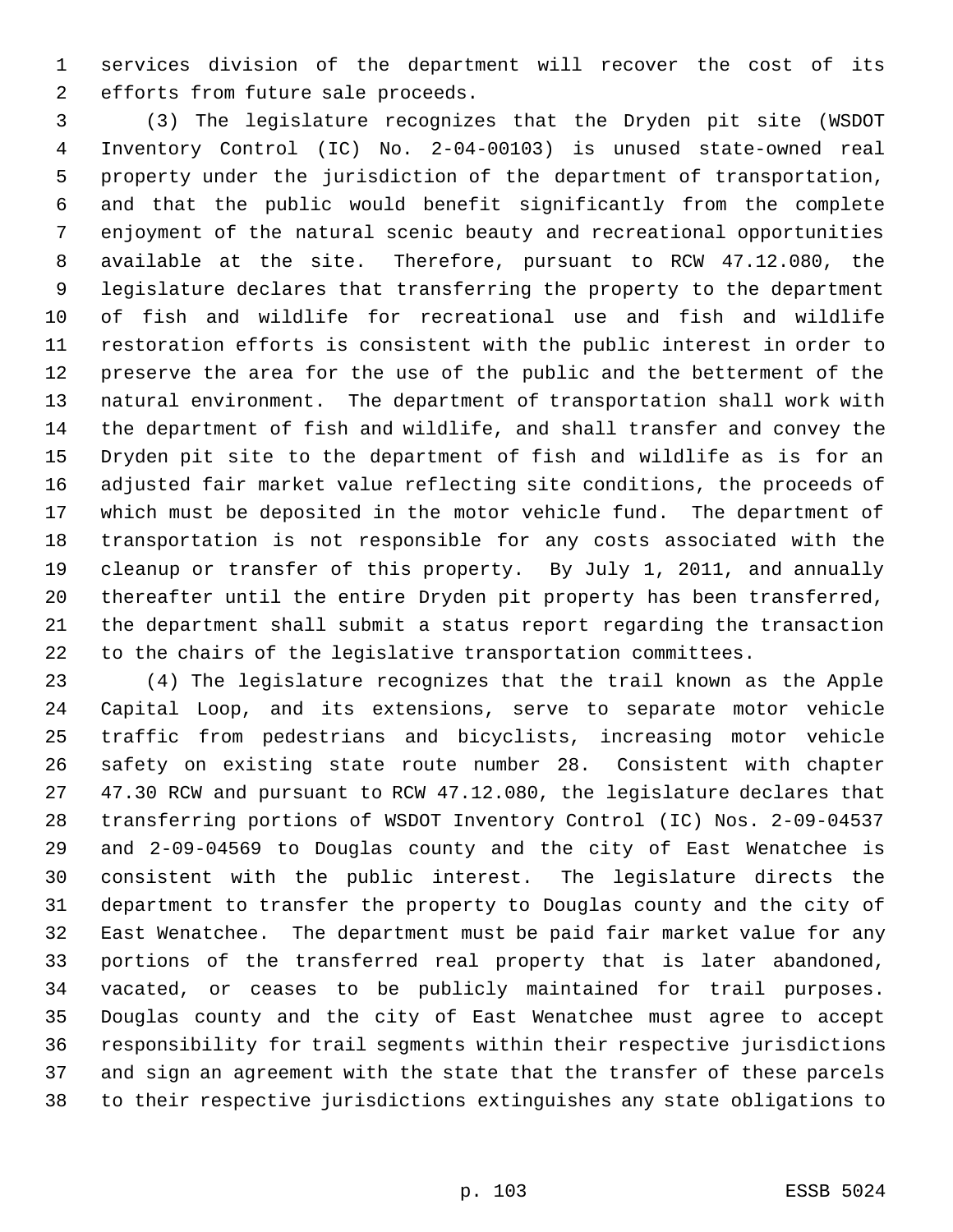improve, maintain, or be in any way responsible for these assets. The department shall report to the transportation committees of the legislature by June 30, 2013, and annually thereafter, on the status of the transfer until complete.

 **Sec. 813.** 2012 c 86 s 214 (uncodified) is amended to read as follows: **FOR THE DEPARTMENT OF TRANSPORTATION--ECONOMIC PARTNERSHIPS--PROGRAM K** 9 Motor Vehicle Account--State Appropriation . . . . . . . . ((\$827,000))  $10 \frac{\$826,000}{}$  Multimodal Transportation Account--State Appropriation . . . . \$110,000 12 TOTAL APPROPRIATION . . . . . . . . . . . . . . . ((\$937,000))  $\frac{13}{2936,000}$ 

 The appropriations in this section are subject to the following conditions and limitations:

 (1)(a) \$225,000 of the motor vehicle account--state appropriation is provided solely to carry out work related to assessing the operational feasibility of a road user assessment, including technology, agency administration, multistate and federal standards, and other necessary elements. This work must be carried out under the guidance of the steering committee and in coordination with the transportation commission's policy assessment and public outreach 23 planning authorized in section 205(4) ((of this act)) chapter 86, Laws of 2012.

 (b) If subsequent appropriations are provided, the department may conduct a limited scope pilot project to test the feasibility of a road user assessment system to be applied to electric vehicles. The pilot project must be carried out under the guidance of the steering 29 committee described under section 205(4) ((of this act)) chapter 86, Laws of 2012 and in coordination with the transportation commission.

 (2) The department shall conduct a study on the potential to generate revenue from off-premise outdoor advertising signs that are erected or maintained adjacent and visible to the interstate system highways, primary system highways, or scenic system highways. The study must provide an evaluation of the market for outdoor advertising signs, including an evaluation of the number of potential advertisers and the amount charged by other jurisdictions for sign permits, and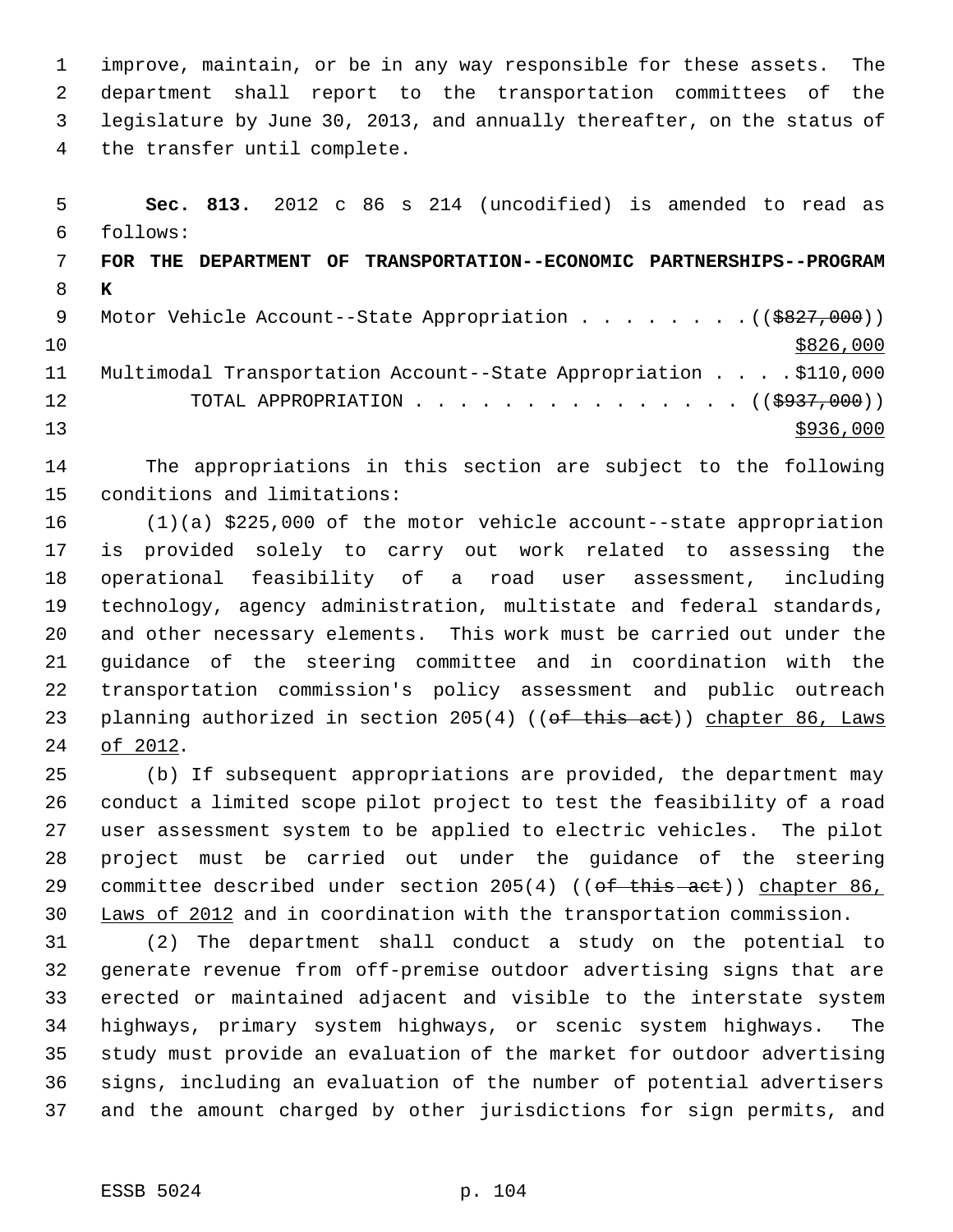must provide a recommendation for a revised fee structure that recognizes the market value for off-premise signs and considers charging differential fees based on the size, type, and location of the sign.

 (3) The public-private partnerships office must explore retail partnerships at state-owned park-and-ride facilities, as authorized in RCW 47.04.295, and if feasible, solicit proposals to implement a retail partnership pilot project at one park-and-ride facility by June 30, 2013.

 **Sec. 814.** 2012 c 86 s 215 (uncodified) is amended to read as follows:

**FOR THE DEPARTMENT OF TRANSPORTATION--HIGHWAY MAINTENANCE--PROGRAM M**

|    | 13 Motor Vehicle Account--State Appropriation ((\$373,709,000))  |
|----|------------------------------------------------------------------|
| 14 | \$375,409,000                                                    |
|    | 15 Motor Vehicle Account--Federal Appropriation \$7,000,000      |
| 16 | Highway Safety Account--State Appropriation \$3,500,000          |
| 17 | TOTAL APPROPRIATION $\ldots$ , ( $(\frac{2380,709,000}{\cdots})$ |
| 18 | \$385,909,000                                                    |
|    |                                                                  |

 The appropriations in this section are subject to the following conditions and limitations:

 (1) The department shall request an unanticipated receipt for any 22 federal moneys received for emergency snow and ice removal ((and shall 23 place an equal amount of the motor vehicle account--state appropriation into unallotted status. This exchange shall not affect the amount of 25 funding available for snow and ice removal)).

 (2) \$7,000,000 of the motor vehicle account--state appropriation is provided solely for third-party damages to the highway system where the responsible party is known and reimbursement is anticipated. The department shall request additional appropriation authority for any funds received for reimbursements of third-party damages that are in excess of this appropriation.

 (3) \$7,000,000 of the motor vehicle account--federal appropriation is for unanticipated federal funds that may be received during the 2011-2013 fiscal biennium. Upon receipt of the funds, the department shall provide a report on the use of the funds to the transportation committees of the legislature and the office of financial management.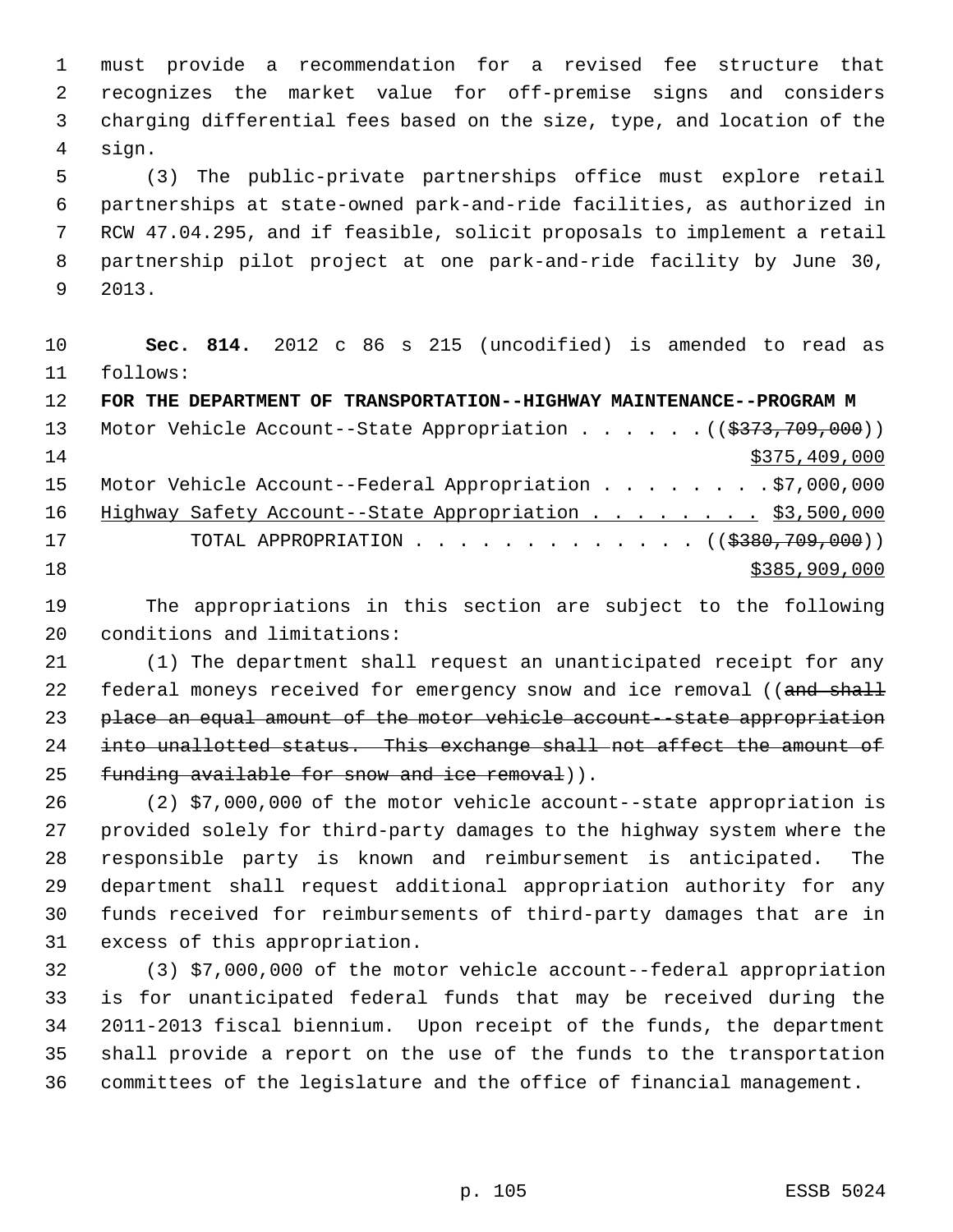(4) The department may work with the department of corrections to utilize corrections crews for the purposes of litter pickup on state highways.

 (5) \$4,530,000 of the motor vehicle account--state appropriation is provided solely for the department's compliance with its national pollution discharge elimination system permit.

 (6) The department shall continue to report maintenance accountability process (MAP) targets and achievements on an annual basis. The department shall use available funding to target and deliver a minimum MAP grade of C for the activity of roadway striping.

 (7) \$6,884,000 of the motor vehicle account--state appropriation is provided solely for the high priority maintenance backlog. Addressing the maintenance backlog must result in increased levels of service. If chapter . . . (Engrossed Substitute Senate Bill No. 5251), Laws of 2011 (electric vehicle fee) is not enacted by June 30, 2011, \$500,000 of the appropriation provided in this subsection lapses.

 (8) The department shall track the costs associated with active traffic management systems on a corridor basis and report to the transportation committees of the legislature on the costs and benefits of the systems by December 1, 2012.

 **Sec. 815.** 2012 c 86 s 216 (uncodified) is amended to read as follows: **FOR THE DEPARTMENT OF TRANSPORTATION--TRAFFIC OPERATIONS--PROGRAM Q-- OPERATING** 25 Motor Vehicle Account--State Appropriation . . . . . ((\$48,818,000))  $\frac{$48,741,000}{548}$ 27 Motor Vehicle Account--Federal Appropriation . . . . . . . \$2,050,000 Motor Vehicle Account--Private/Local Appropriation . . . . . . \$250,000

29 TOTAL APPROPRIATION . . . . . . . . . . . . . . ((\$51,118,000))  $\texttt{551,041,000}$ 

 The appropriations in this section are subject to the following conditions and limitations:

 (1) \$6,000,000 of the motor vehicle account--state appropriation is provided solely for low-cost enhancements. Of this amount, \$10,000 of the motor vehicle account--state appropriation is provided solely for the department to install additional farm machinery signs to promote safety in agricultural areas along state highways. The department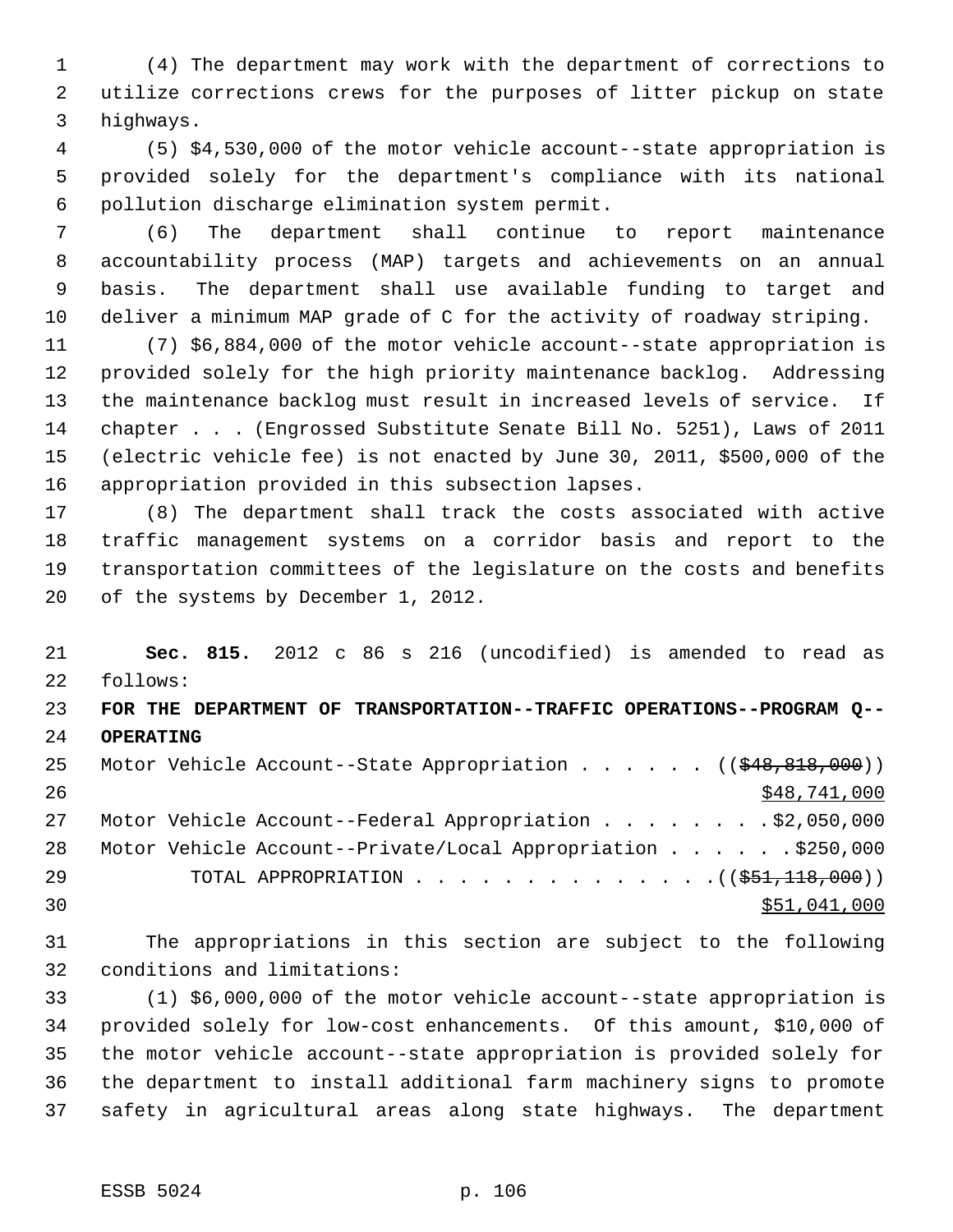shall give priority to low-cost enhancement projects that improve safety or provide congestion relief. The department shall prioritize low-cost enhancement projects on a statewide rather than regional basis. By September 1st of each even-numbered year, the department shall provide a report to the legislature listing all low-cost enhancement projects prioritized on a statewide rather than regional basis completed in the prior year.

 (2) \$145,000 of the motor vehicle account--state appropriation is provided solely for the department to continue a pilot tow truck incentive program and to expand the program to other areas of the state. The department may provide incentive payments to towing companies that meet clearance goals on accidents that involve heavy trucks.

 (3) During the 2011-2013 fiscal biennium, the department shall implement a pilot program that expands private transportation providers' access to high occupancy vehicle lanes. Under the pilot program, when the department reserves a portion of a highway based on the number of passengers in a vehicle, the following vehicles must be authorized to use the reserved portion of the highway if the vehicle has the capacity to carry eight or more passengers, regardless of the number of passengers in the vehicle: (a) Auto transportation company vehicles regulated under chapter 81.68 RCW; (b) passenger charter carrier vehicles regulated under chapter 81.70 RCW, except marked or unmarked stretch limousines and stretch sport utility vehicles as defined under department of licensing rules; (c) private nonprofit transportation provider vehicles regulated under chapter 81.66 RCW; and (d) private employer transportation service vehicles. For purposes of this subsection, "private employer transportation service" means regularly scheduled, fixed-route transportation service that is offered by an employer for the benefit of its employees. By June 30, 2013, the department shall report to the transportation committees of the legislature on whether private transportation provider use of high occupancy vehicle lanes under the pilot program reduces the speeds of high occupancy vehicle lanes. Nothing in this subsection is intended to authorize the conversion of public infrastructure to private, for- profit purposes or to otherwise create an entitlement or other claim by private users to public infrastructure. If chapter ... (Substitute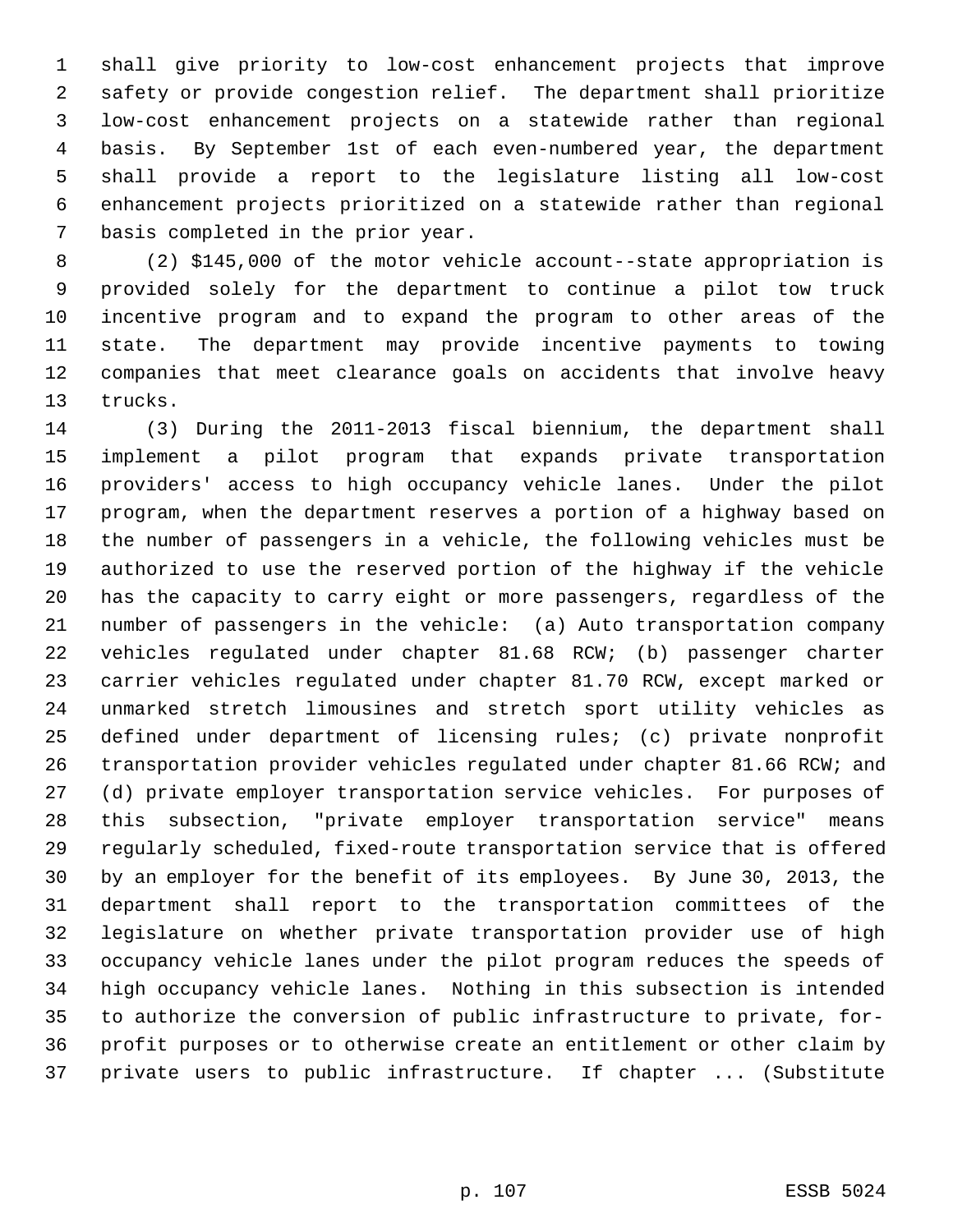Senate Bill No. 5836), Laws of 2011 is enacted by June 30, 2011, this subsection is null and void.

 (4) \$9,000,000 of the motor vehicle account--state appropriation is provided solely for the department's incident response program.

 (5) The department, in consultation with the Washington state patrol, must continue a pilot program for the patrol to issue infractions based on information from automated traffic safety cameras in roadway construction zones on state highways. The department must report to the joint transportation committee by January 1, 2012, and January 1, 2013, on the status of this pilot program. For the purpose of this pilot program, during the 2011-2013 fiscal biennium, a roadway construction zone includes areas where public employees or private contractors may be present or where a driving condition exists that would make it unsafe to drive at higher speeds, such as, when the department is redirecting or realigning lanes on any public roadway pursuant to ongoing construction. The department shall use the following guidelines to administer the program:

 (a) Automated traffic safety cameras may only take pictures of the vehicle and vehicle license plate and only while an infraction is occurring. The picture must not reveal the face of the driver or of passengers in the vehicle;

 (b) The department shall plainly mark the locations where the automated traffic safety cameras are used by placing signs on locations that clearly indicate to a driver that he or she is entering a roadway construction zone where traffic laws are enforced by an automated 26 traffic safety camera;

 (c) Notices of infractions must be mailed to the registered owner of a vehicle within fourteen days of the infraction occurring;

 (d) The owner of the vehicle is not responsible for the violation if the owner of the vehicle, within fourteen days of receiving notification of the violation, mails to the patrol, a declaration under penalty of perjury, stating that the vehicle involved was, at the time, stolen or in the care, custody, or control of some person other than the registered owner, or any other extenuating circumstances;

 (e) For purposes of the 2011-2013 fiscal biennium pilot program, infractions detected through the use of automated traffic safety cameras are not part of the registered owner's driving record under RCW 46.52.101 and 46.52.120. Additionally, infractions generated by the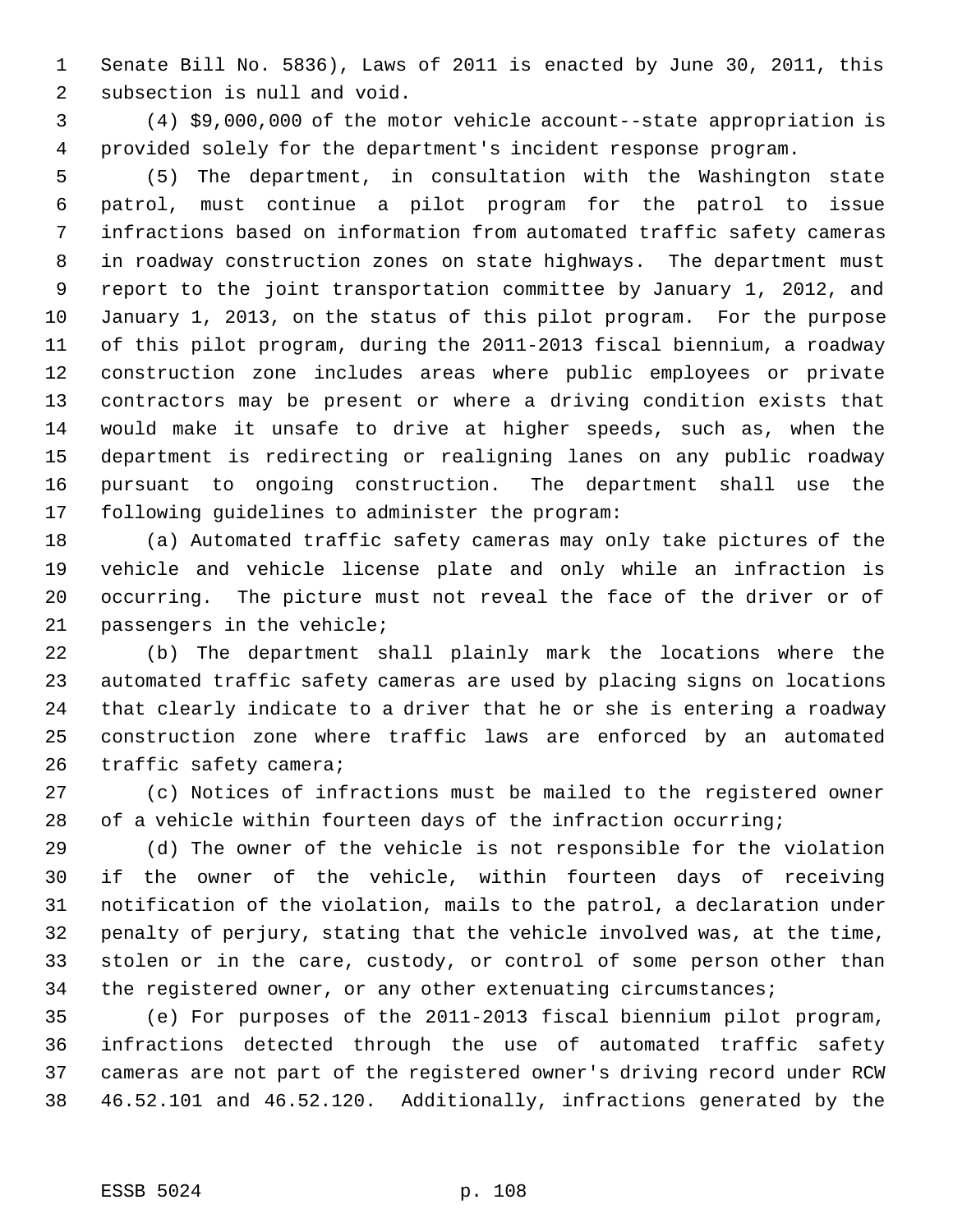use of automated traffic safety cameras must be processed in the same manner as parking infractions for the purposes of RCW 3.50.100, 35.20.220, 46.16A.120, and 46.20.270(3). However, the amount of the fine issued under this subsection (5) for an infraction generated through the use of an automated traffic safety camera is one hundred thirty-seven dollars. The court shall remit thirty-two dollars of the fine to the state treasurer for deposit into the state patrol highway 8 account; and

 (f) If a notice of infraction is sent to the registered owner and the registered owner is a rental car business, the infraction must be dismissed against the business if it mails to the patrol, within fourteen days of receiving the notice, a declaration under penalty of perjury of the name and known mailing address of the individual driving or renting the vehicle when the infraction occurred. If the business is unable to determine who was driving or renting the vehicle at the time the infraction occurred, the business must sign a declaration under penalty of perjury to this effect. The declaration must be mailed to the patrol within fourteen days of receiving the notice of traffic infraction. Timely mailing of this declaration to the issuing agency relieves a rental car business of any liability under this section for the notice of infraction. A declaration form suitable for this purpose must be included with each automated traffic infraction notice issued, along with instructions for its completion and use.

 (6) The department shall track the costs associated with active traffic management systems on a corridor basis and report to the transportation committees of the legislature on the cost and benefits of the systems by December 1, 2011.

 **Sec. 816.** 2012 c 86 s 217 (uncodified) is amended to read as follows: **FOR THE DEPARTMENT OF TRANSPORTATION--TRANSPORTATION MANAGEMENT AND SUPPORT--PROGRAM S** 32 Motor Vehicle Account--State Appropriation . . . . . ((\$27,389,000))  $\frac{1}{2}$  33 34 Motor Vehicle Account--Federal Appropriation . . . . . . . . \$30,000 Multimodal Transportation Account--State Appropriation . . . . . . . . . . . . . . . . . . . . . . \$973,000 37 TOTAL APPROPRIATION . . . . . . . . . . . . . . ((\$28,392,000))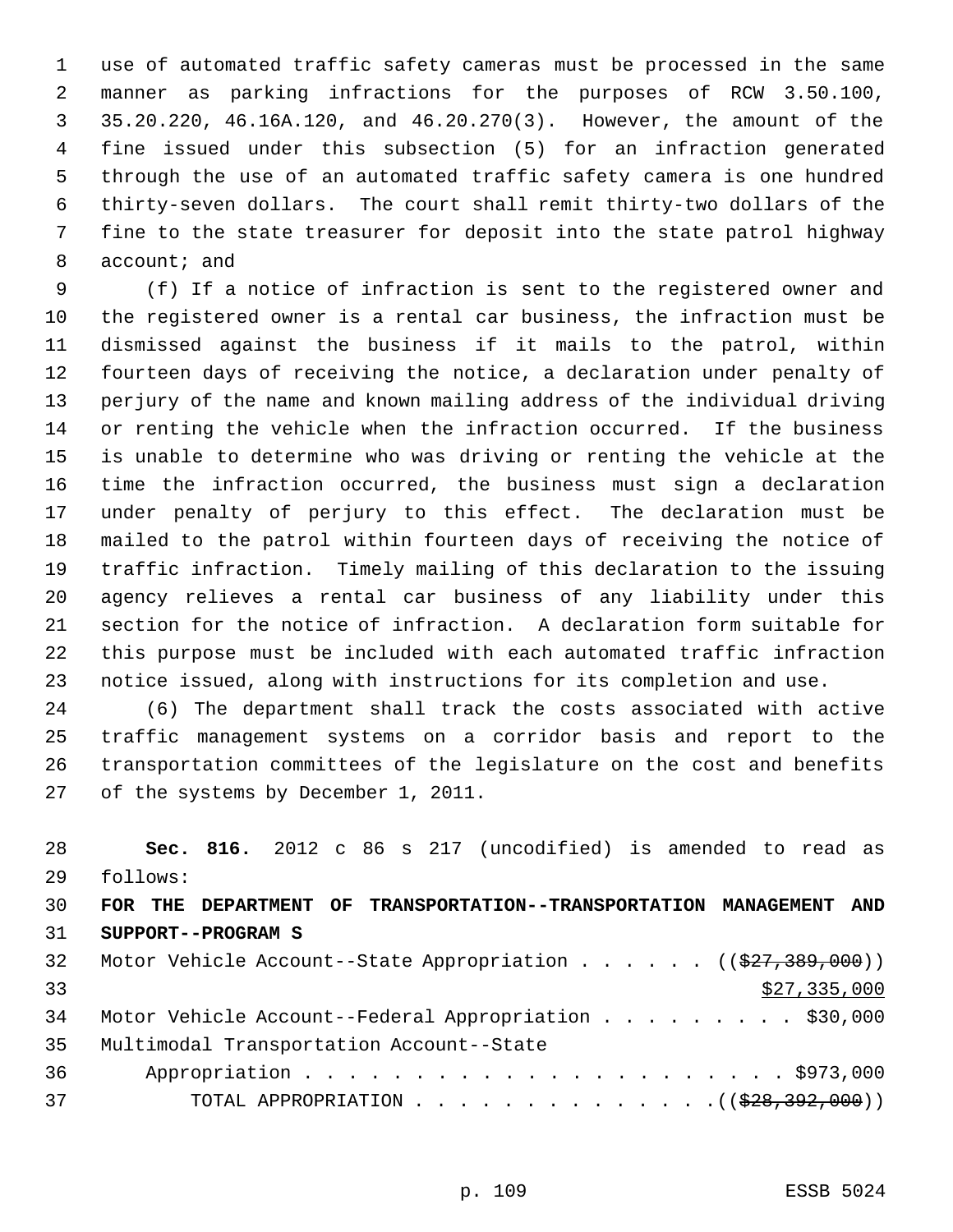## $\frac{$28,338,000}{ }$

 The appropriations in this section are subject to the following conditions and limitations: The department shall utilize existing resources and customer service staff to develop and implement new policies and procedures to ensure compliance with new federal passenger vessel Americans with disabilities act requirements.

 **Sec. 817.** 2012 c 86 s 218 (uncodified) is amended to read as follows: **FOR THE DEPARTMENT OF TRANSPORTATION--TRANSPORTATION PLANNING, DATA, AND RESEARCH--PROGRAM T** 11 Motor Vehicle Account--State Appropriation . . . . . ((\$22,304,000)) 12 \$22,245,000 13 Motor Vehicle Account--Federal Appropriation . . . . . . \$21,885,000 Multimodal Transportation Account--State Appropriation . . . . . . . . . . . . . . . . . . . . . . \$662,000 Multimodal Transportation Account--Federal Appropriation . . . . . . . . . . . . . . . . . . . . . \$3,559,000 Multimodal Transportation Account--Private/Local Appropriation . . . . . . . . . . . . . . . . . . . . . . \$100,000 20 TOTAL APPROPRIATION . . . . . . . . . . . . . ((<del>\$48,510,000</del>))  $\frac{$48,451,000}{ }$ 

 The appropriations in this section are subject to the following conditions and limitations:

 (1) \$70,000 of the motor vehicle account--state appropriation is a reappropriation provided solely for a corridor study of state route number 516 from the eastern border of Maple Valley to state route number 167 to determine whether improvements are needed and the costs of any needed improvements.

 (2) \$200,000 of the motor vehicle account--state appropriation is provided solely for extending the freight database pilot project that began in 2009. Global positioning system (GPS) data is intended to help guide freight investment decisions and track highway project effectiveness as it relates to freight traffic.

 (3) Within available resources, the department must collaborate with the affected metropolitan planning organizations, regional transportation planning organizations, transit agencies, and private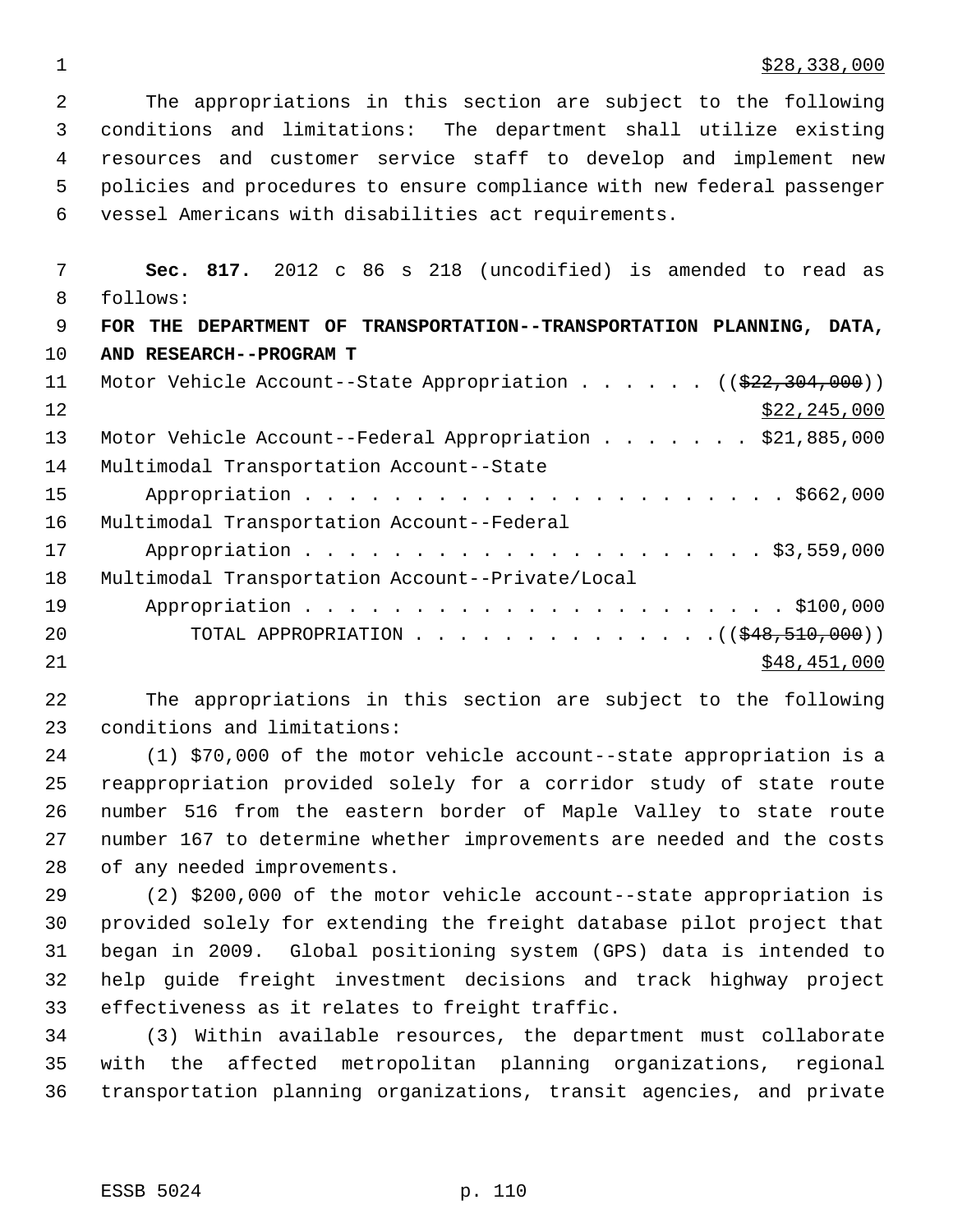transportation providers to develop a plan to reduce vehicle demand, increase public transportation options, and reduce vehicle miles traveled on corridors affected by growth at Joint Base Lewis-McChord.

 (4) As part of their ongoing regional transportation planning, the regional transportation planning organizations across the state shall work together to provide a comprehensive framework for sources and uses of next-stage investments in transportation needed to improve structural conditions and ongoing operations and lay the groundwork for the transportation systems to support the long-term economic vitality of the state. This planning must include all forms of transportation to reflect the state's interests, including: Highways, streets, and 12 roads; ferries; public transportation; systems for freight; and walking and biking systems. The department shall support this planning by providing information on potential state transportation uses and an analysis of potential sources of revenue to implement investments. In carrying out this planning, regional transportation planning organizations must be broadly inclusive of business, civic, labor, governmental, and environmental interests in regional communities across the state.

 (5) \$190,000 of the motor vehicle account--state appropriation is provided solely for the regional transportation planning organizations across the state to implement the comprehensive transportation planning and data framework. The framework must provide regional transportation planning organizations with the ability to identify the spatial and temporal status of current and future high priority projects, and the next stage investment necessary to implement those projects. The framework must be accessible to the public and provide transparency and accountability to the regional transportation planning process.

 (6) Within existing resources, the department shall work with the department of archaeology and historic preservation to develop a statewide policy regarding the curation of artifacts and the use of museums and information centers as potential mitigation under the national environmental policy act. This policy must address the following issues: How to minimize costs associated with information centers and museums; when to use existing facilities to preserve and display artifacts; how to minimize the time that stand-alone facilities are needed; and how to transfer artifacts and other items to facilities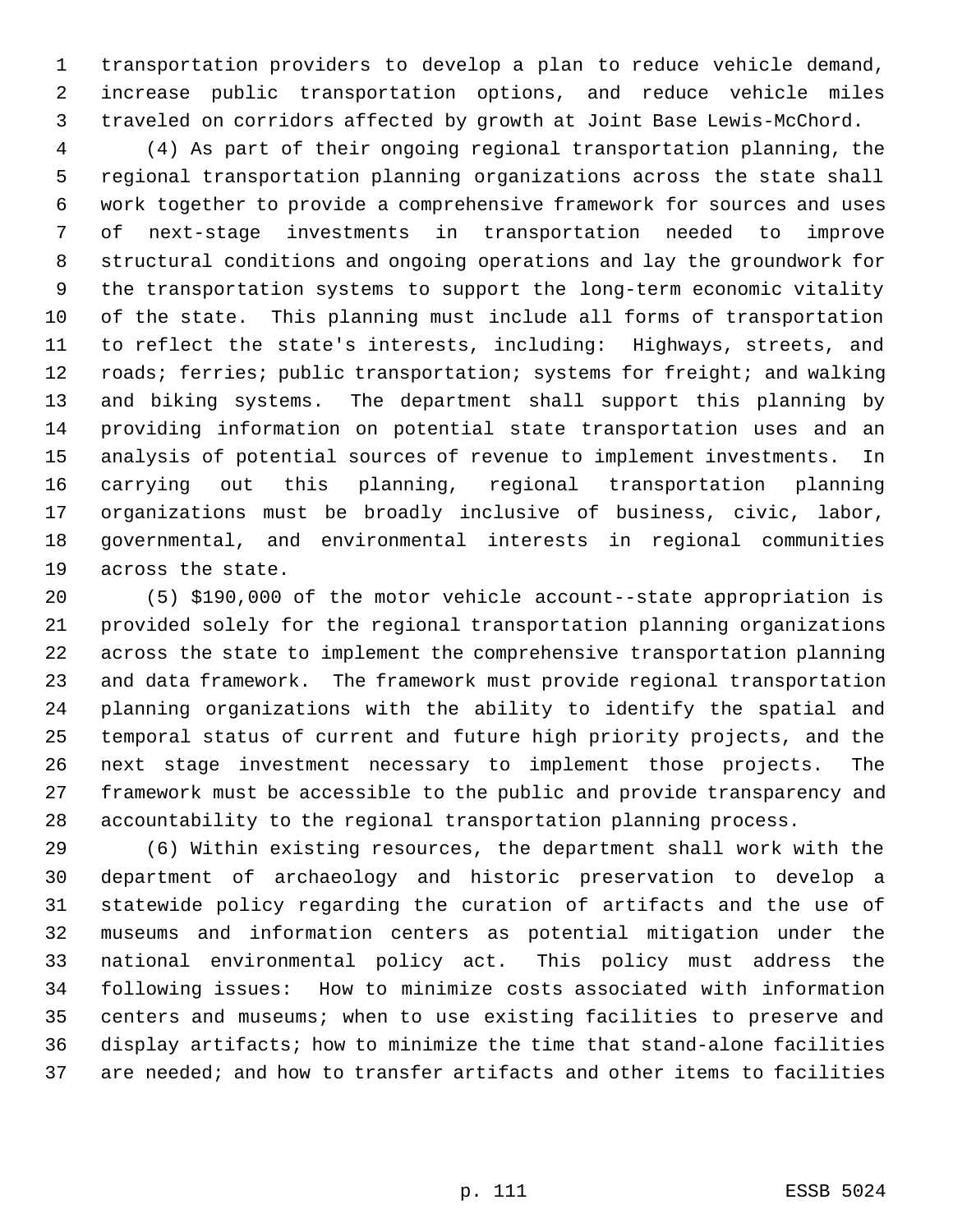that are not owned or rented by the department. A report regarding this policy must be submitted to the joint transportation committee by September 1, 2012.

 **Sec. 818.** 2012 c 86 s 219 (uncodified) is amended to read as follows: **FOR THE DEPARTMENT OF TRANSPORTATION--CHARGES FROM OTHER AGENCIES-- PROGRAM U** 8 Motor Vehicle Account--State Appropriation . . . . . . ((\$74,734,000)) \$71,530,000 10 Motor Vehicle Account--Federal Appropriation . . . . . . . . \$400,000 Multimodal Transportation Account--State Appropriation . . . . . . . . . . . . . . . . . . . . . \$1,798,000 13 TOTAL APPROPRIATION . . . . . . . . . . . . . ((<del>\$76,932,000</del>)) \$73,728,000 The appropriations in this section are subject to the following conditions and limitations: (1) The department of enterprise services must provide a detailed accounting of the revenues and expenditures of the self-insurance fund to the transportation committees of the legislature on December 31st and June 30th of each year. (2) Payments in this section represent charges from other state agencies to the department of transportation. (a) TO THE SECRETARY OF STATE--ARCHIVES AND RECORDS MANAGEMENT . . . . . . . . . . . . . . . . . . . . . .\$512,000 (b) TO THE OFFICE OF THE STATE AUDITOR--AUDITOR SERVICES . . . . . . . . . . . . . . . . . . . . . . . . . . \$488,000 (c) TO THE OFFICE OF THE ATTORNEY 28 GENERAL--ATTORNEY GENERAL SERVICES . . . . . . . . . . . . . . \$7,127,000 (d) TO THE OFFICE OF FINANCIAL MANAGEMENT--LABOR RELATIONS SERVICES . . . . . . . . . . . . . . . . . . . . . .\$266,000 (e) TO THE OFFICE OF FINANCIAL 32 MANAGEMENT--OFFICE OF CHIEF INFORMATION OFFICER . . . . . . \$473,000 (f) TO THE OFFICE OF MINORITY AND WOMEN'S BUSINESS ENTERPRISES . . . . . . . . . . . . . . . . . . . . .\$840,000 (g) TO CONSOLIDATED TECHNICAL SERVICES . . . . . . . . . . \$182,000 (h) TO THE DEPARTMENT OF ENTERPRISE 37 SERVICES--HUMAN RESOURCE MANAGEMENT SYSTEM . . . . . . . . \$3,495,000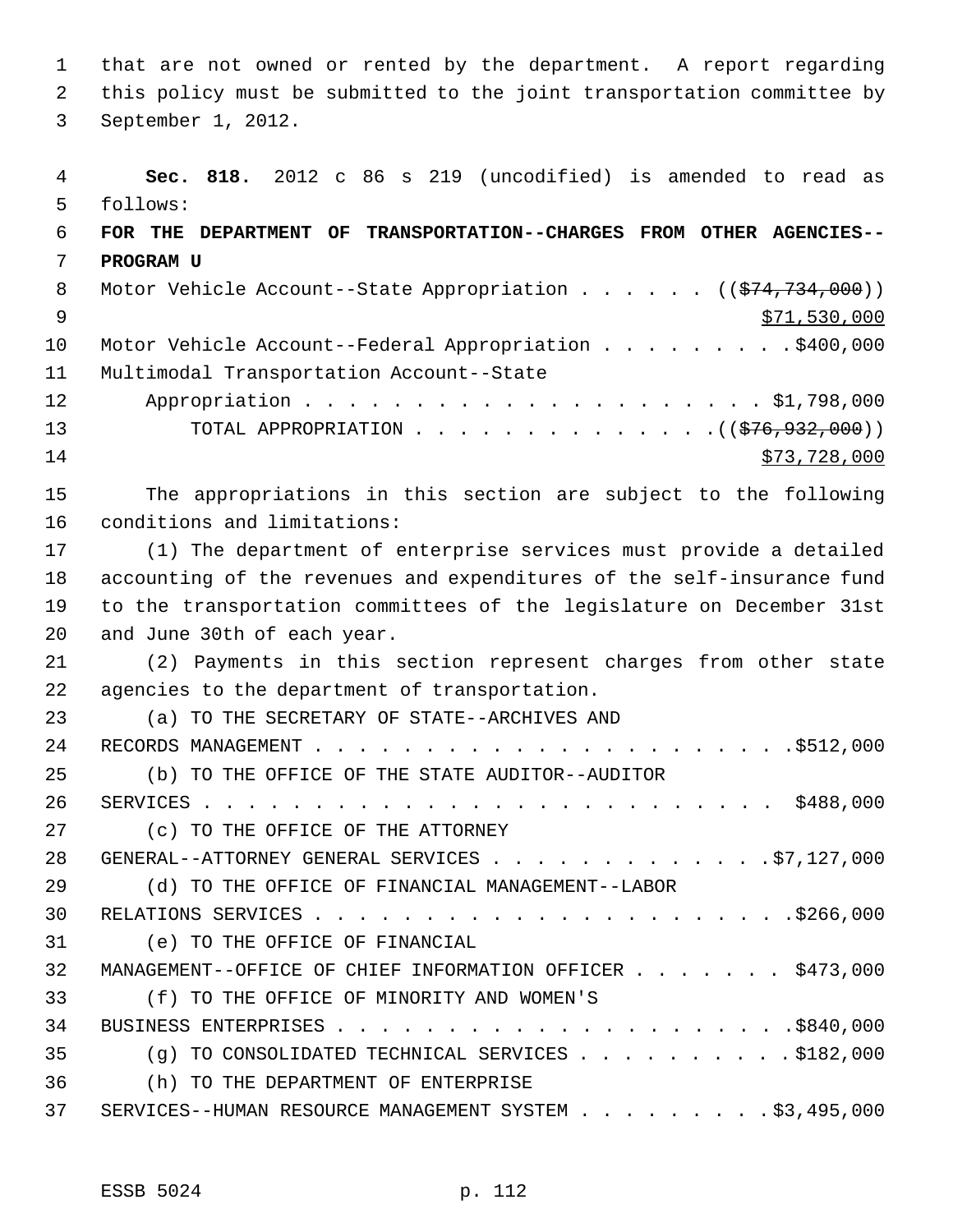| 1  | (i) TO THE DEPARTMENT OF ENTERPRISE                                                                              |
|----|------------------------------------------------------------------------------------------------------------------|
| 2  |                                                                                                                  |
| 3  | (i) TO THE DEPARTMENT OF ENTERPRISE                                                                              |
| 4  | SERVICES--REAL ESTATE SERVICES \$108,000                                                                         |
| 5  | (k) TO THE DEPARTMENT OF ENTERPRISE                                                                              |
| 6  | SERVICES--PUBLICATIONS AND HISTORICAL SERVICES \$691,000                                                         |
| 7  | (1) TO THE DEPARTMENT OF ENTERPRISE                                                                              |
| 8  |                                                                                                                  |
| 9  | (m) TO THE DEPARTMENT OF ENTERPRISE                                                                              |
| 10 | SERVICES--CAPITAL PROJECT SURCHARGE \$879,000                                                                    |
| 11 | (n) TO THE DEPARTMENT OF ENTERPRISE                                                                              |
| 12 | SERVICES--PERSONAL SERVICE CONTRACTS \$100,000                                                                   |
| 13 | (o) TO THE DEPARTMENT OF ENTERPRISE                                                                              |
| 14 | SERVICES--SECURE FILE TRANSFER SERVICES \$39,000                                                                 |
| 15 | (p) TO THE DEPARTMENT OF ENTERPRISE                                                                              |
| 16 | $SERVICES - ACCESS$ SERVICES $\ldots$ , $\ldots$ , $\ldots$ , $\ldots$ , $\ldots$ , $\ldots$ , $\frac{179}{000}$ |
| 17 | (q) TO THE DEPARTMENT OF ENTERPRISE                                                                              |
| 18 | SERVICES--RISK MANAGEMENT SERVICES \$1,290,000                                                                   |
| 19 | (r) TO THE DEPARTMENT OF ENTERPRISE                                                                              |
| 20 | SERVICES--INFORMATION TECHNOLOGY SERVICES \$1,557,000                                                            |
|    |                                                                                                                  |
| 21 | Sec. 819. 2012 c 86 s 220 (uncodified) is amended to read as                                                     |
| 22 | follows:                                                                                                         |
| 23 | FOR THE DEPARTMENT OF TRANSPORTATION--PUBLIC TRANSPORTATION--PROGRAM                                             |
| 24 | v                                                                                                                |
| 25 | Motor Vehicle Account--Federal Appropriation \$160,000                                                           |
| 26 | State Vehicle Parking Account--State Appropriation \$452,000                                                     |
| 27 | Regional Mobility Grant Program Account--State                                                                   |
| 28 | $((\frac{1548}{942},000))$                                                                                       |
| 29 | \$40,492,000                                                                                                     |
| 30 | Multimodal Transportation Account--State                                                                         |
| 31 | Appropriation<br>$((\frac{1542}{7939},000))$                                                                     |
| 32 | \$42,930,000                                                                                                     |
| 33 | Multimodal Transportation Account--Federal                                                                       |
| 34 |                                                                                                                  |
| 35 | Multimodal Transportation Account--Private/Local                                                                 |
| 36 |                                                                                                                  |
| 37 | Rural Mobility Grant Program Account--State                                                                      |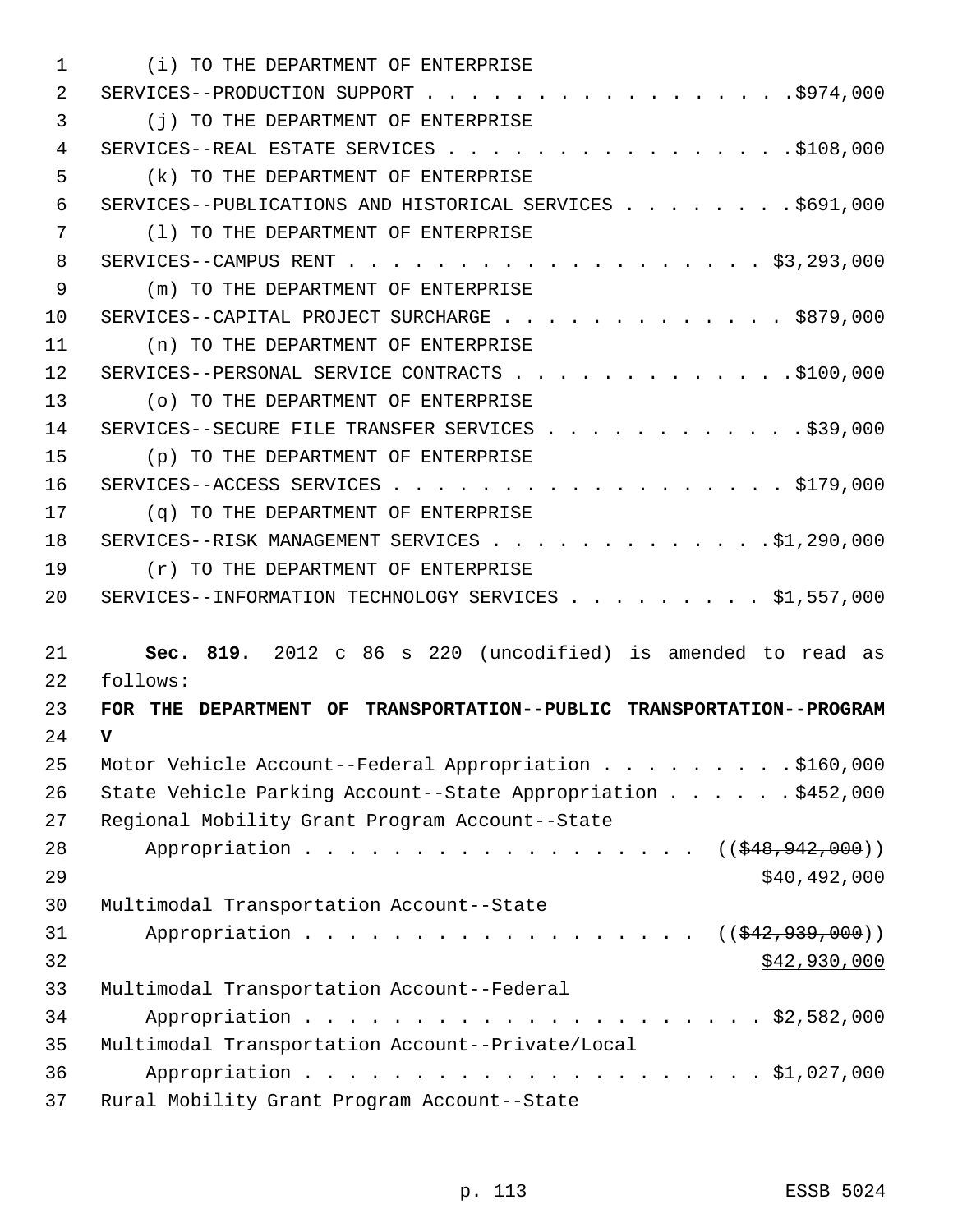| 1                                                                 |
|-------------------------------------------------------------------|
| TOTAL APPROPRIATION ( $(\frac{113}{102}, 102, 000)$ )<br>$\sim$ 2 |
| \$104,643,000                                                     |

 The appropriations in this section are subject to the following conditions and limitations:

 (1) \$25,000,000 of the multimodal transportation account--state appropriation is provided solely for a grant program for special needs transportation provided by transit agencies and nonprofit providers of transportation.

 (a) \$5,500,000 of the multimodal transportation account--state appropriation is provided solely for grants to nonprofit providers of special needs transportation. Grants for nonprofit providers must be based on need, including the availability of other providers of service in the area, efforts to coordinate trips among providers and riders, and the cost effectiveness of trips provided.

 (b) \$19,500,000 of the multimodal transportation account--state appropriation is provided solely for grants to transit agencies to transport persons with special transportation needs. To receive a grant, the transit agency must have a maintenance of effort for special needs transportation that is no less than the previous year's maintenance of effort for special needs transportation. Grants for transit agencies must be prorated based on the amount expended for demand response service and route deviated service in calendar year 2009 as reported in the "Summary of Public Transportation - 2009" published by the department of transportation. No transit agency may receive more than thirty percent of these distributions.

 (2) Funds are provided for the rural mobility grant program as follows:

 (a) \$8,500,000 of the rural mobility grant program account--state appropriation is provided solely for grants for those transit systems serving small cities and rural areas as identified in the "Summary of Public Transportation - 2009" published by the department of transportation. Noncompetitive grants must be distributed to the transit systems serving small cities and rural areas in a manner similar to past disparity equalization programs. If the funding provided in this subsection (2)(a) exceeds the amount required for recipient counties to reach eighty percent of the average per capita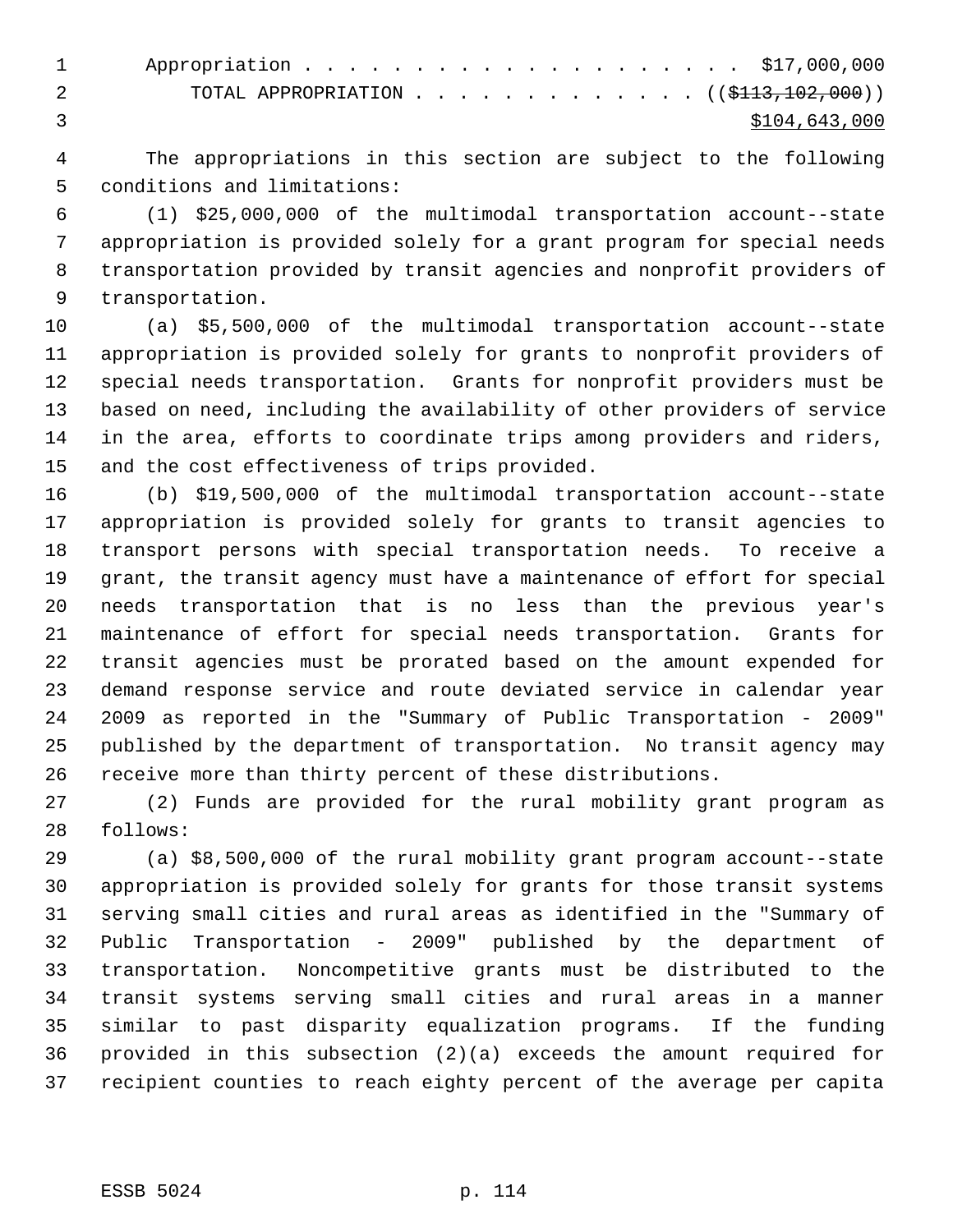sales tax, funds in excess of that amount may be used for the competitive grant process established in (b) of this subsection.

 (b) \$8,500,000 of the rural mobility grant program account--state appropriation is provided solely to providers of rural mobility service in areas not served or underserved by transit agencies through a competitive grant process.

 (3)(a) \$6,000,000 of the multimodal transportation account--state appropriation is provided solely for a vanpool grant program for: (a) Public transit agencies to add vanpools or replace vans; and (b) incentives for employers to increase employee vanpool use. The grant program for public transit agencies will cover capital costs only; operating costs for public transit agencies are not eligible for funding under this grant program. Additional employees may not be hired from the funds provided in this section for the vanpool grant program, and supplanting of transit funds currently funding vanpools is not allowed. The department shall encourage grant applicants and recipients to leverage funds other than state funds.

 (b) At least \$1,600,000 of the amount provided in this subsection must be used for vanpool grants in congested corridors.

 (c) \$520,000 of the amount provided in this subsection is provided solely for the purchase of additional vans for use by vanpools serving soldiers and civilian employees at Joint Base Lewis-McChord.

 (4) \$8,942,000 of the regional mobility grant program account-- state appropriation is reappropriated and provided solely for the regional mobility grant projects identified in LEAP Transportation 26 Document ((2012-1)) 2013-2 ALL PROJECTS - Public Transportation -27 Program (V) as developed ((March-8, 2012)) April 2, 2013. The department shall continue to review all projects receiving grant awards under this program at least semiannually to determine whether the projects are making satisfactory progress. The department shall promptly close out grants when projects have been completed, and any remaining funds must be used only to fund projects identified in the 33 LEAP transportation document referenced in this subsection. It is the intent of the legislature to appropriate funds through the regional mobility grant program only for projects that will be completed on schedule and that all funds in the regional mobility grant program be used as soon as practicable to advance eligible projects.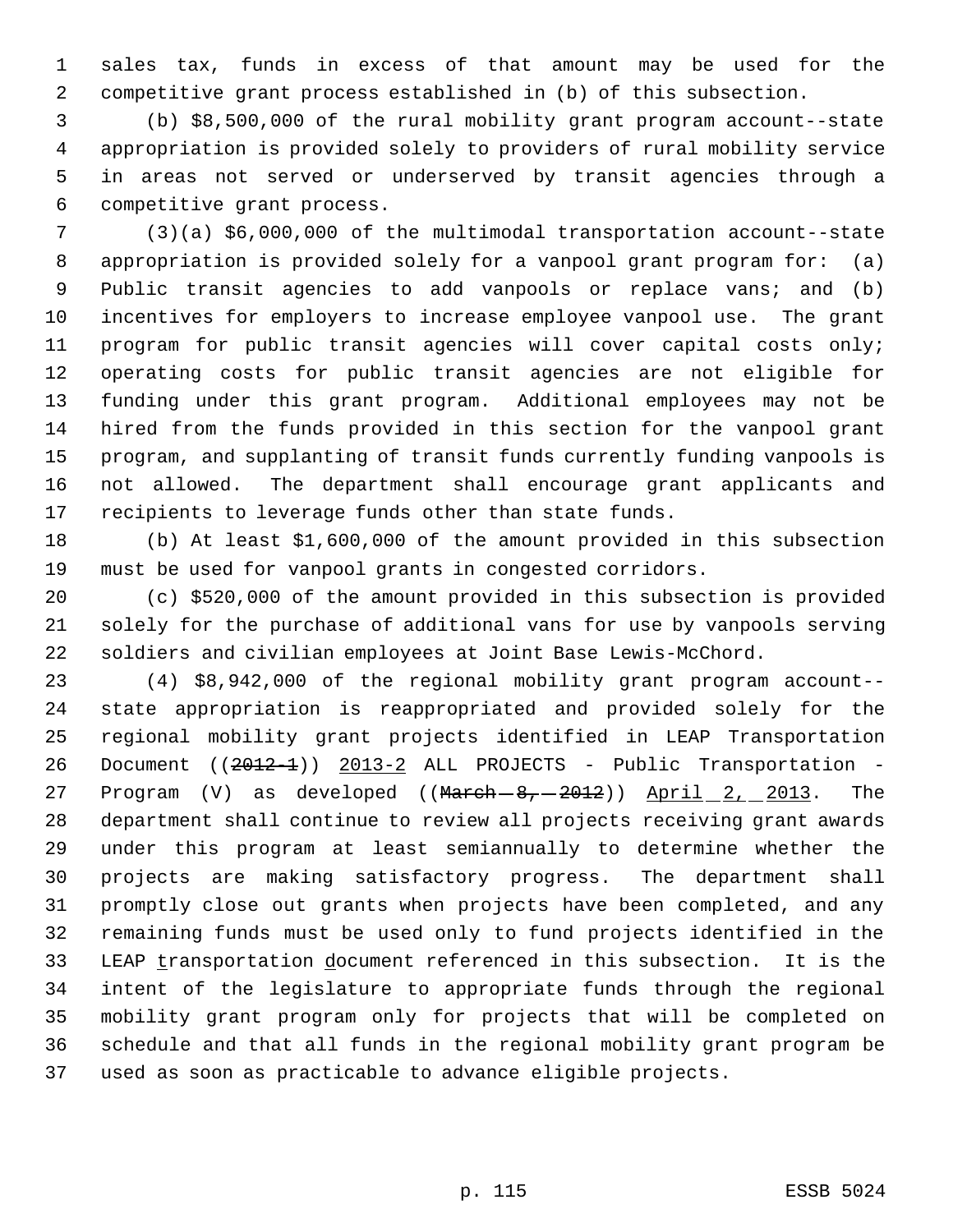(5)(a) ((\$40,000,000)) \$31,550,000 of the regional mobility grant program account--state appropriation is provided solely for the regional mobility grant projects identified in LEAP Transportation 4 Document ((2012-1)) 2013-2 ALL PROJECTS - Public Transportation -5 Program  $(V)$  as developed  $((M<sub>arch</sub> - 8, -2012))$  April  $2, 2013$ . The department shall review all projects receiving grant awards under this program at least semiannually to determine whether the projects are making satisfactory progress. Any project that has been awarded funds, but does not report activity on the project within one year of the grant award, must be reviewed by the department to determine whether the grant should be terminated. The department shall promptly close out grants when projects have been completed, and any remaining funds must be used only to fund projects identified in the LEAP transportation document referenced in this subsection. The department shall provide annual status reports on December 15, 2011, and December 15, 2012, to the office of financial management and the transportation committees of the legislature regarding the projects receiving the grants. It is the intent of the legislature to appropriate funds through the regional mobility grant program only for projects that will be completed on schedule.

 (b) In order to be eligible to receive a grant under (a) of this subsection during the 2011-2013 fiscal biennium, a transit agency must establish a process for private transportation providers to apply for the use of park and ride facilities. For purposes of this subsection, (i) "private transportation provider" means: An auto transportation company regulated under chapter 81.68 RCW; a passenger charter carrier regulated under chapter 81.70 RCW, except marked or unmarked stretch limousines and stretch sport utility vehicles as defined under department of licensing rules; a private nonprofit transportation provider regulated under chapter 81.66 RCW; or a private employer transportation service provider; and (ii) "private employer transportation service" means regularly scheduled, fixed-route transportation service that is offered by an employer for the benefit of its employees.

 (6) \$2,309,000 of the multimodal transportation account--state appropriation is provided solely for the tri-county connection service for Island, Skagit, and Whatcom transit agencies.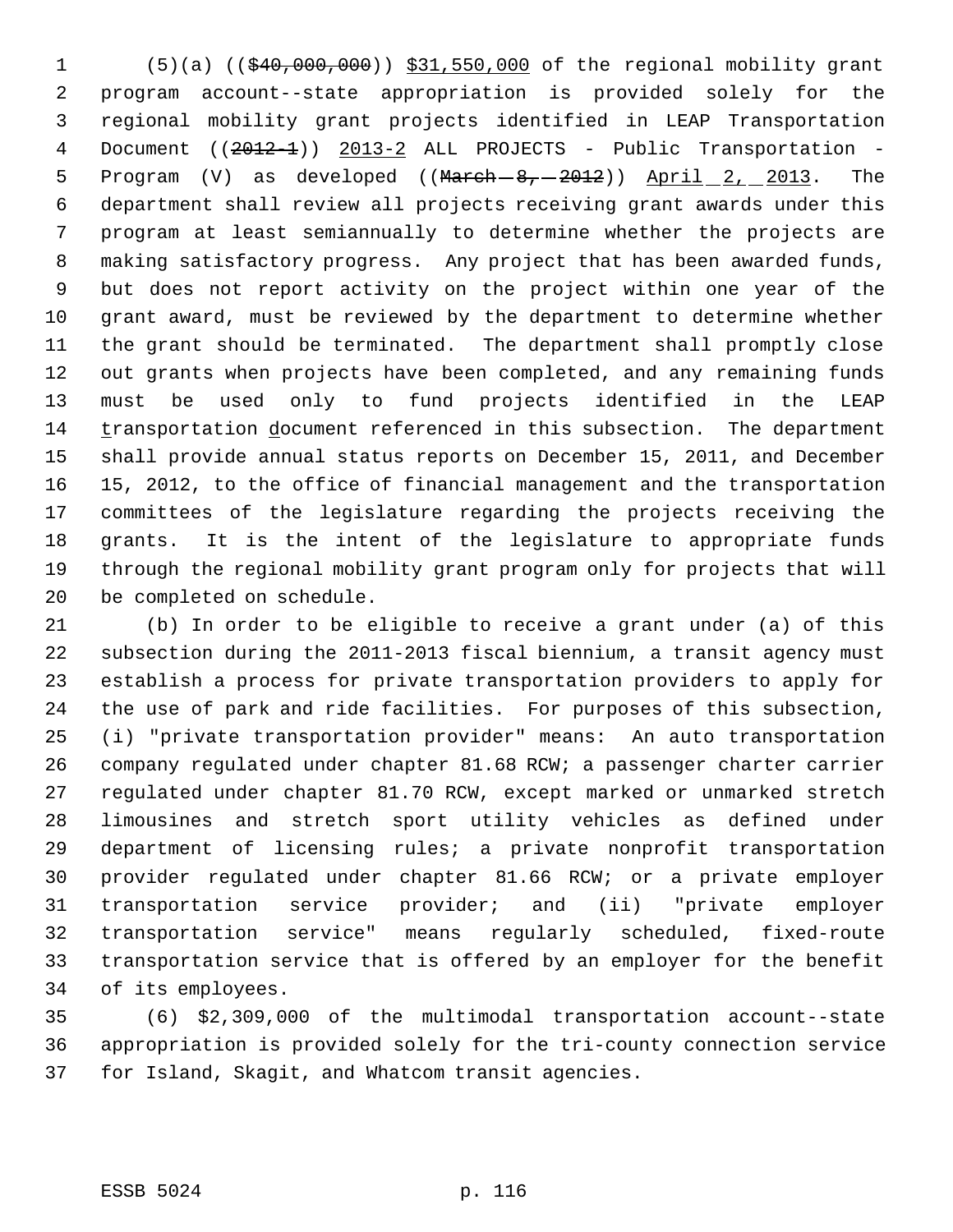(7) \$200,000 of the multimodal transportation account--state appropriation is contingent on the timely development of an annual report summarizing the status of public transportation systems as identified under RCW 35.58.2796.

 (8) Funds provided for the commute trip reduction program may also be used for the growth and transportation efficiency center program.

 (9) An affected urban growth area that has not previously implemented a commute trip reduction program is exempt from the requirements in RCW 70.94.527 if a solution to address the state highway deficiency that exceeds the person hours of delay threshold has been funded and is in progress during the 2011-2013 fiscal biennium.

 (10) \$300,000 of the multimodal transportation account--state appropriation is provided solely for the continuation of state support for the Whatcom smart trips commute trip reduction program.

 (11) \$818,000 of the multimodal transportation account--state appropriation is provided solely for state support of the Everett connector bus service.

 (12) The department shall contact all transit agencies with a nonvoting member recommended by a labor organization and request information regarding the participation of board members, both voting and nonvoting, for all transit agency meetings in 2012 and the three previous calendar years. The department shall provide a report to the transportation committees of the legislature regarding the findings of this survey, which must include the transit agencies, if any, that refuse to respond either in whole or in part, by January 15, 2013.

 (13) \$250,000 of the multimodal transportation account--state appropriation is provided solely for the Clark county public transportation benefit area to comply with the requirements of RCW 81.104.110 regarding the formation of an expert review panel to provide an independent technical review of any plan that relies on any voter-approved local funding options.

 (14) \$100,000 of the multimodal transportation account--state appropriation is provided solely for community transit to conduct a federally mandated alternatives analysis study to allow a second swift line to be funded through the federal transit administration's new starts or small starts process.

 (15) \$160,000 of the motor vehicle account--federal appropriation is provided solely for King county metro to study demand potential for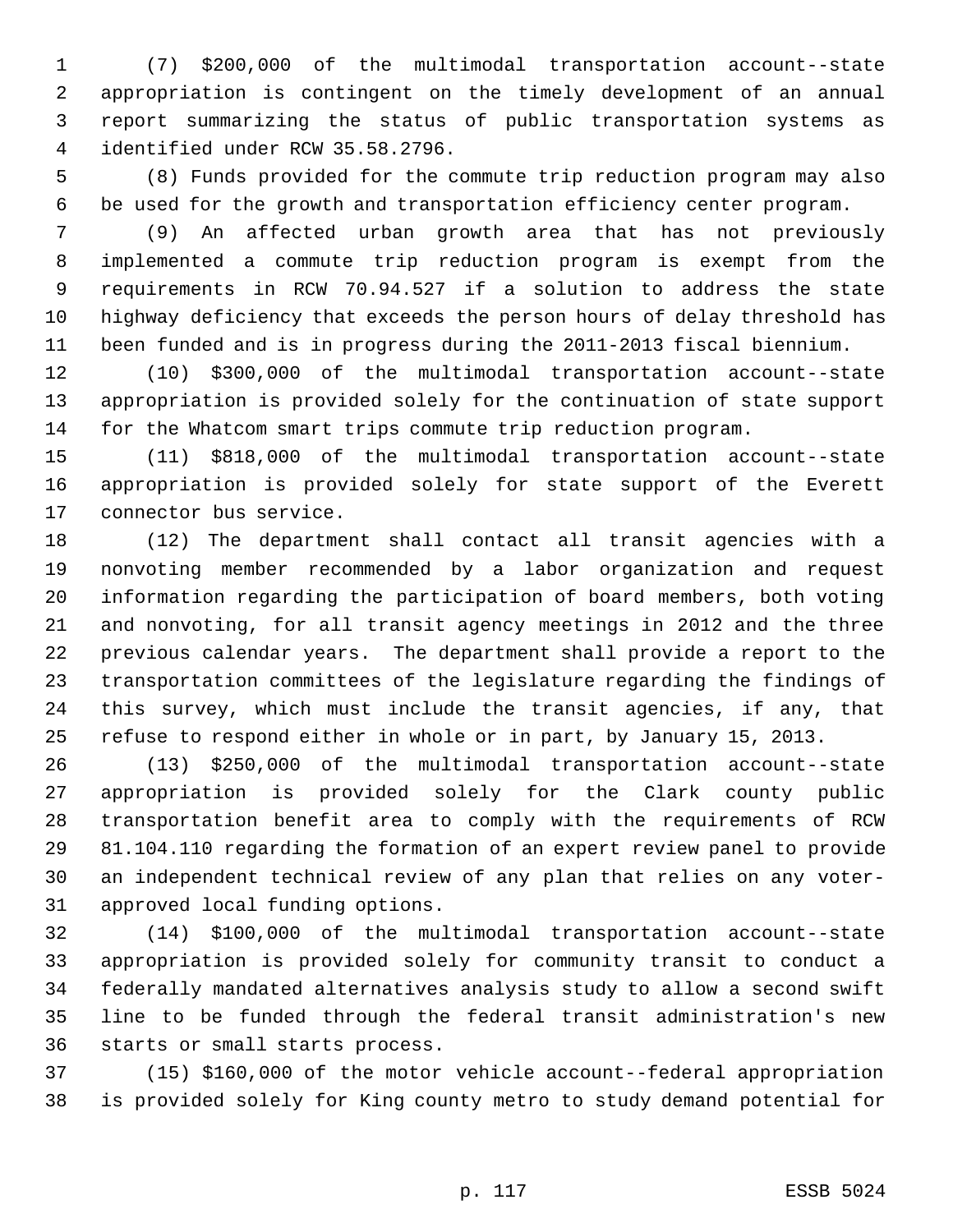a state route number 18 and Interstate 90 park-and-ride location, to size the facilities appropriately, to perform site analysis, and to develop preliminary design concepts.

 **Sec. 820.** 2012 c 86 s 221 (uncodified) is amended to read as follows:

**FOR THE DEPARTMENT OF TRANSPORTATION--MARINE--PROGRAM X**

Puget Sound Ferry Operations Account--State

8 Appropriation . . . . . . . . . . . . . . . . (  $(\frac{2468,135,000}{s})$  $\frac{9}{20}$  \$465,085,000

 The appropriation in this section is subject to the following conditions and limitations:

 (1) The office of financial management budget instructions require agencies to recast enacted budgets into activities. The Washington state ferries shall include a greater level of detail in its 2011-2013 supplemental and 2013-2015 omnibus transportation appropriations act requests, as determined jointly by the office of financial management, the Washington state ferries, and the transportation committees of the legislature. This level of detail must include the administrative functions in the operating as well as capital programs.

 (2) When purchasing uniforms that are required by collective bargaining agreements, the department shall contract with the lowest cost provider.

 (3) Until a reservation system is operational on the San Juan islands inner-island route, the department shall provide the same priority loading benefits on the San Juan islands inner-island route to home health care workers as are currently provided to patients traveling for purposes of receiving medical treatment.

 (4) The department shall request from the United States coast guard variable minimum staffing levels on all of its vessels by December 31, 2011.

 (5) The department shall continue to provide service to Sidney, British Columbia and shall explore the option of purchasing a foreign built vehicle and passenger ferry vessel either with safety of life at sea (SOLAS) certification or the ability to be retrofitted for SOLAS certification to operate solely on the Anacortes to Sidney, British Columbia route currently served by vessels of the Washington state ferries fleet. The vessel should have the capability of carrying at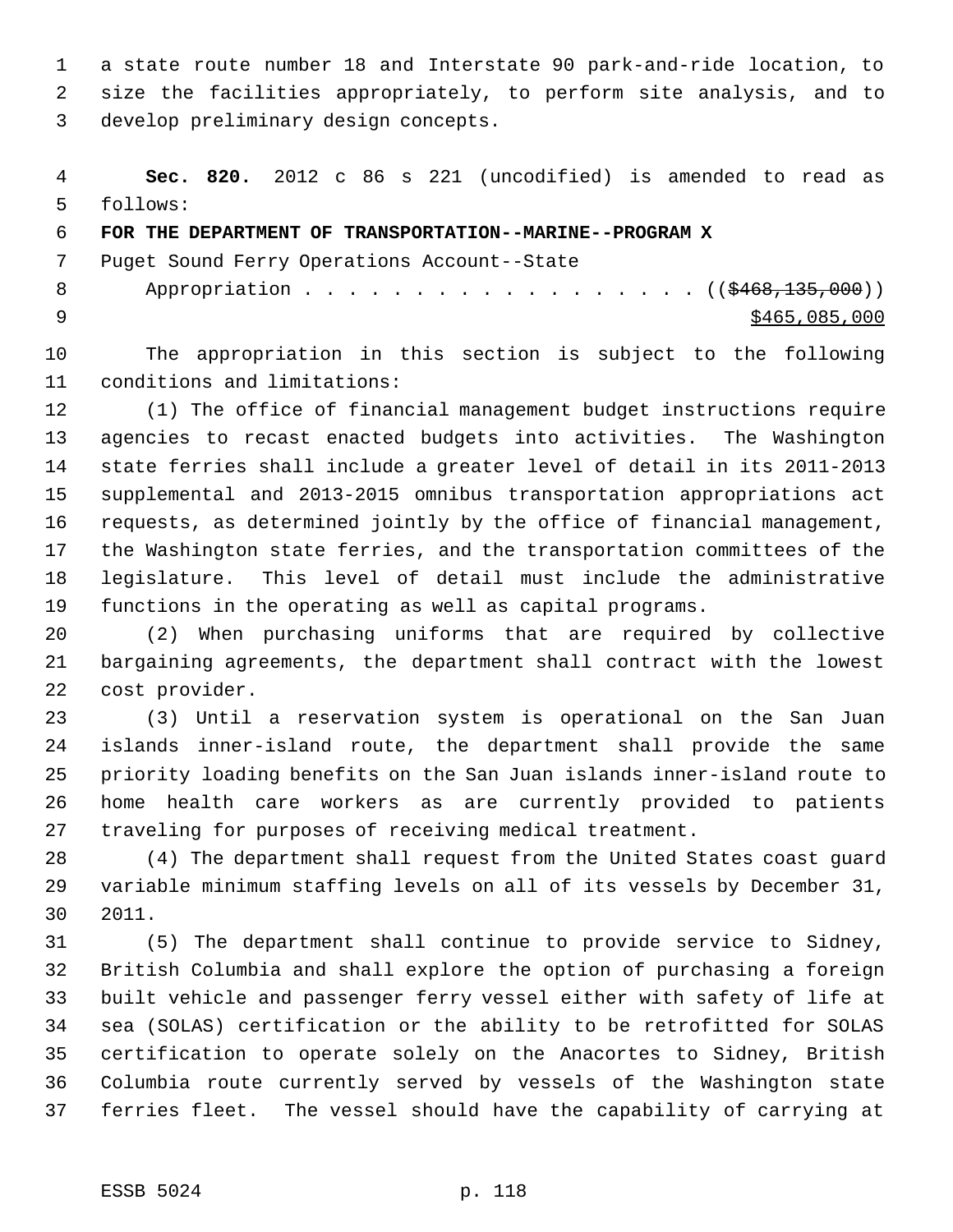least one hundred standard vehicles and approximately four hundred to five hundred passengers. Further, the department shall explore the possibilities of contracting a commercial company to operate the vessel exclusively on this route so long as the contractor's employees assigned to the vessel are represented by the same employee organizations as the Washington state ferries. The department shall report back to the transportation committees of the legislature regarding: The availability of a vessel; the cost of the vessel, including transport to the Puget Sound region; and the need for any statutory changes for the operation of the Sydney, British Columbia service by a private company.

 (6) For the 2011-2013 fiscal biennium, the department of transportation may enter into a distributor controlled fuel hedging program and other methods of hedging approved by the fuel hedging committee.

16 (7) ((\$136,648,000)) \$127,748,000 of the Puget Sound ferry operations account--state appropriation is provided solely for auto ferry vessel operating fuel in the 2011-2013 fiscal biennium. The amount provided in this appropriation represents the fuel budget for the purposes of calculating any ferry fare fuel surcharge.

 (8) \$150,000 of the Puget Sound ferry operations account--state appropriation is provided solely for the department to increase recreation and tourist ridership by entering into agreements for marketing and outreach strategies with local economic development agencies. The department shall identify the number of tourist and recreation riders on the applicable ferry routes both before and after implementation of marketing and outreach strategies developed through the agreements. The department shall report results of the marketing and outreach strategies to the transportation committees of the legislature by October 15, 2012.

 (9) The Washington state ferries shall participate in the 32 facilities plan included in section 604 ((of this act)), chapter 367, Laws of 2011 and shall include an investigation and identification of less costly relocation options for the Seattle headquarters office. The department shall include relocation options for the Washington state ferries Seattle headquarters office in the facilities plan. Until September 1, 2012, the department may not enter into a lease renewal for the Seattle headquarters office.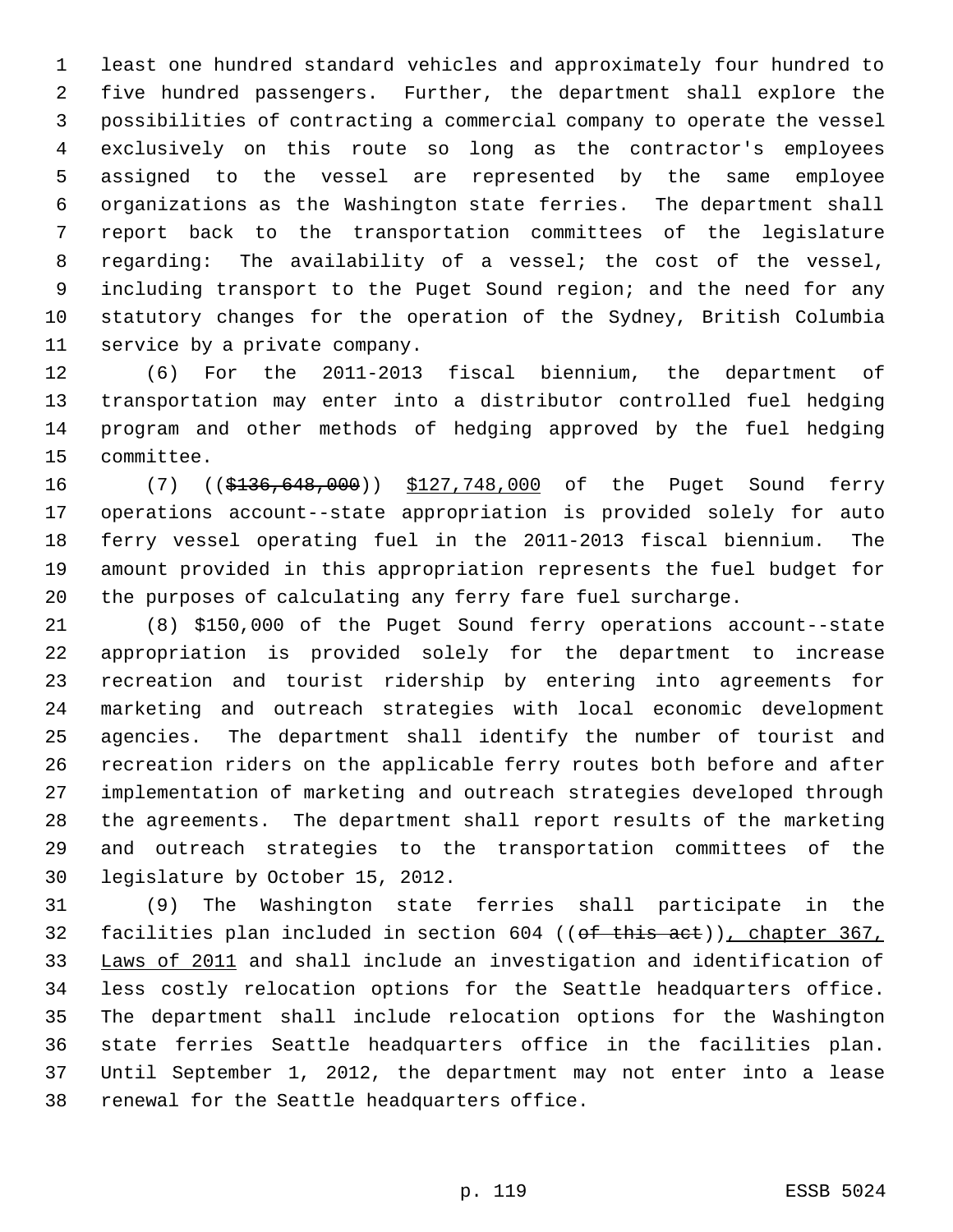(10) The department, office of financial management, and transportation committees of the legislature shall make recommendations regarding an appropriate budget structure for the Washington state ferries. The recommendation may include a potential restructuring of the Washington state ferries budget. The recommendation must facilitate transparency in reporting and budgeting as well as provide the opportunity to link revenue sources with expenditures. Findings and recommendations must be reported to the office of financial management and the joint transportation committee by September 1, 2011.

 (11) Two Kwa-di-tabil class ferry vessels must be placed on the Port Townsend/Coupeville (Keystone) route to provide service at the same levels provided when the steel electric vessels were in service. 13 After the vessels as funded under section 308(5) (( $ef-this-act$ )) chapter 86, Laws of 2012 are in service, the two most appropriate of these vessels for the Port Townsend/Coupeville (Keystone) route must be placed on the route. \$100,000 of the Puget Sound ferry operations account--state appropriation is provided solely for the additional staffing required to maintain a reservation system at this route when the second vessel is in service.

 (12) \$706,000 of the Puget Sound ferry operations account--state appropriation is provided solely for terminal operations to implement new federal passenger vessel Americans with disabilities act requirements.

 (13) \$152,000 of the Puget Sound ferry operations account--state appropriation is provided solely for the department's compliance with its national pollution discharge elimination system permit.

 **Sec. 821.** 2012 c 86 s 222 (uncodified) is amended to read as follows: **FOR THE DEPARTMENT OF TRANSPORTATION--RAIL--PROGRAM Y--OPERATING** Multimodal Transportation Account--State 31 Appropriation . . . . . . . . . . . . . . . . ((\$33,642,000)) \$33,639,000 Multimodal Transportation Account--Federal Appropriation . . . . . . . . . . . . . . . . . . . . . . \$400,000 35 TOTAL APPROPRIATION  $\cdots$ ,  $\cdots$ ,  $\cdots$ ,  $\cdots$ ,  $\cdots$ ,  $\cdots$ ,  $\cdots$ \$34,039,000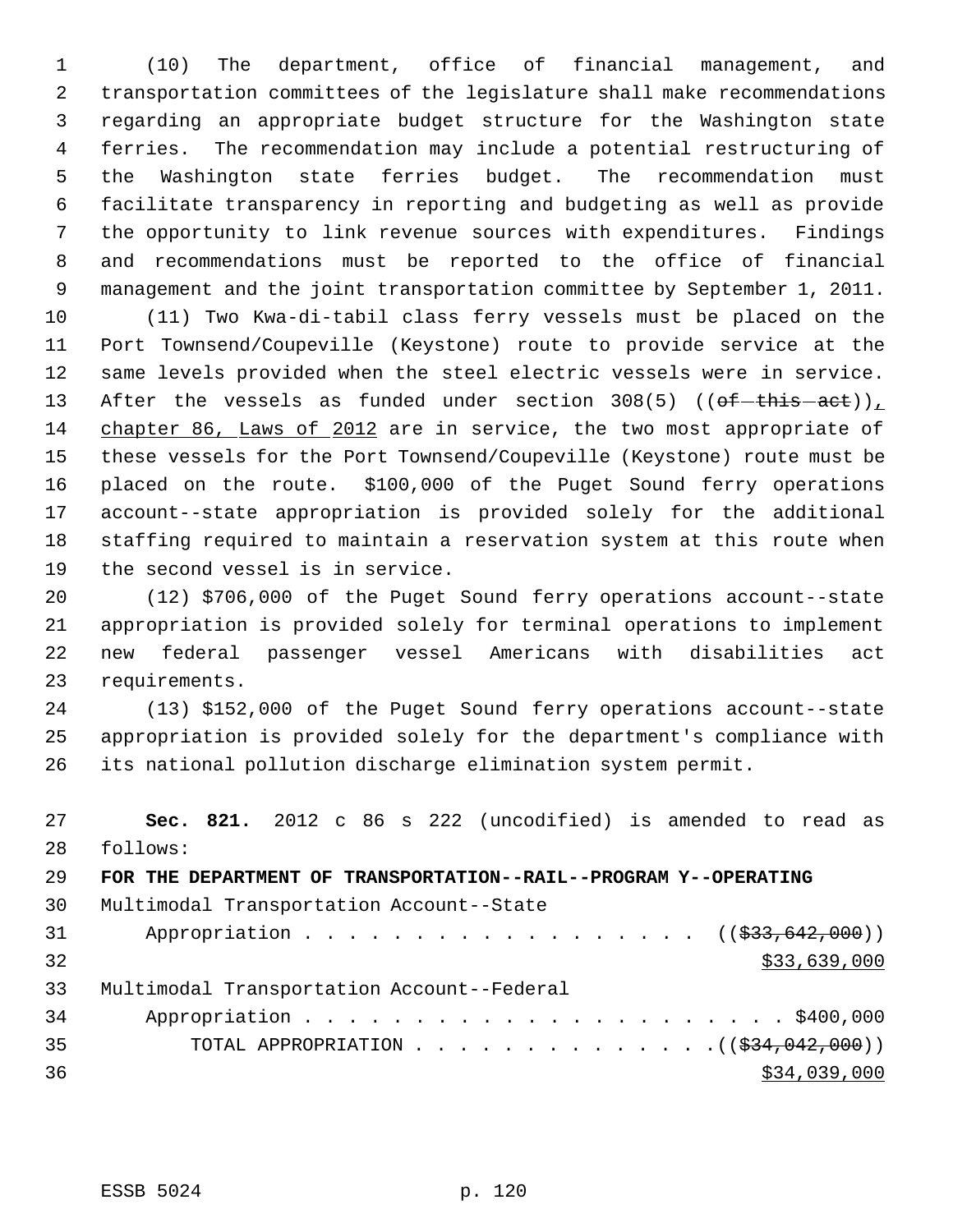The appropriations in this section are subject to the following conditions and limitations:

 (1) \$27,816,000 of the multimodal transportation account--state appropriation is provided solely for the Amtrak service contract and Talgo maintenance contract associated with providing and maintaining state-supported passenger rail service. The department is directed to continue to pursue efforts to reduce costs, increase ridership, and review fares or fare schedules. Within thirty days of each annual cost/revenue reconciliation under the Amtrak service contract, the department shall report annual credits to the office of financial management and the legislative transportation committees. Annual credits from Amtrak to the department including, but not limited to, credits for increased revenue due to higher ridership, and fare or fare schedule adjustments, must be used to offset corresponding amounts of the multimodal transportation account--state appropriation, which must be placed in reserve. Upon completion of the rail platform project in the city of Stanwood, the department shall continue to provide daily Amtrak Cascades service to the city.

(2) Amtrak Cascade runs may not be eliminated.

 (3) The department shall plan for a third roundtrip Cascades train between Seattle and Vancouver, B.C.

 (4) The department shall conduct a pilot program by partnering with the travel industry on the Amtrak Cascades service between Vancouver, British Columbia, and Seattle to test opportunities for increasing ridership, maximizing farebox recovery, and stimulating private investment. The pilot program must run from July 1, 2011, to June 30, 2012. The department shall report on the results of the pilot program to the office of financial management and the legislature by September 30, 2012.

 (5) \$300,000 of the multimodal transportation account--state appropriation is provided solely for the department to conduct a study to examine the interconnectivity benefits of, and potential for, a future Amtrak Cascades stop in the vicinity of the city of Auburn. As part of its consideration, the department shall conduct a thorough market analysis of the potential for adding or changing stops on the Amtrak Cascades route.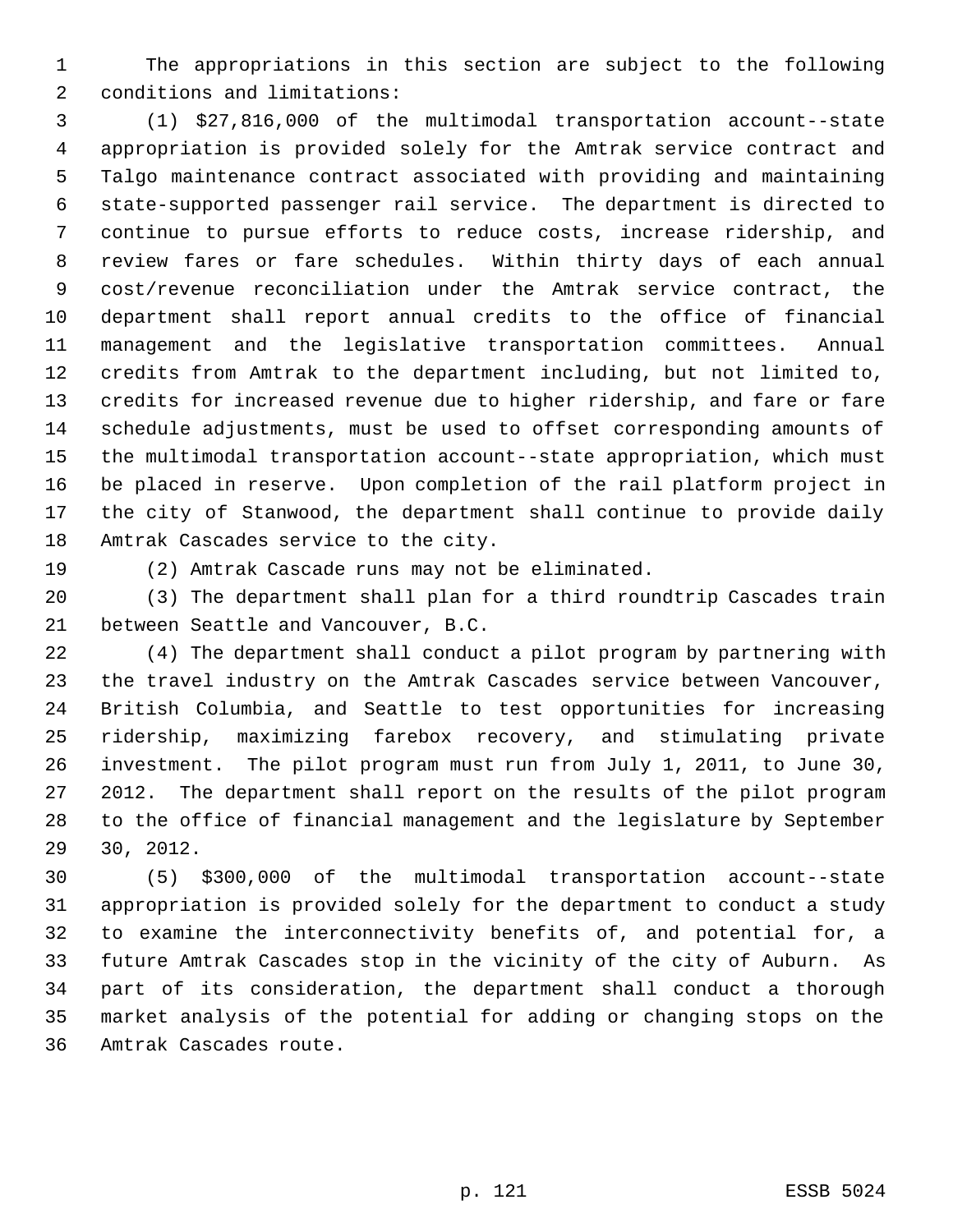|    |                  |  |  | Sec. 822. 2012 c 86 s 223 (uncodified) is amended to read as     |  |              |             |  |
|----|------------------|--|--|------------------------------------------------------------------|--|--------------|-------------|--|
| 2  | follows:         |  |  |                                                                  |  |              |             |  |
| 3  | FOR THE          |  |  | -DEPARTMENT OF TRANSPORTATION--LOCAL PROGRAMS--PROGRAM Z         |  |              |             |  |
| 4  | <b>OPERATING</b> |  |  |                                                                  |  |              |             |  |
| .5 |                  |  |  | Motor Vehicle Account--State Appropriation $($ $($ \$8,518,000)) |  |              |             |  |
| 6  |                  |  |  |                                                                  |  |              | \$8,505,000 |  |
|    |                  |  |  | Motor Vehicle Account--Federal Appropriation \$2,567,000         |  |              |             |  |
| 8  |                  |  |  | TOTAL APPROPRIATION $($ $($ \$11,085,000) $)$                    |  |              |             |  |
| 9  |                  |  |  |                                                                  |  | \$11,072,000 |             |  |
|    |                  |  |  |                                                                  |  |              |             |  |

 The appropriations in this section are subject to the following conditions and limitations: The department shall submit a report to the transportation committees of the legislature by December 1, 2011, on the implementation of the recommendations that resulted from the evaluation of efficiencies in the delivery of transportation funding and services to local governments that was required under section 204(8), chapter 247, Laws of 2010. The report must include a description of how recommendations were implemented, what efficiencies were achieved, and an explanation of any recommendations that were not implemented.

## **TRANSPORTATION AGENCIES--CAPITAL**

 **Sec. 901.** 2012 c 86 s 301 (uncodified) is amended to read as follows:

## **FOR THE WASHINGTON STATE PATROL**

State Patrol Highway Account--State Appropriation . . . . . \$6,681,000

 The appropriation in this section is subject to the following conditions and limitations:

 (1) \$1,357,000 of the state patrol highway account--state appropriation is provided solely for the following minor works projects: \$200,000 for emergency infrastructure repairs; \$75,000 for water and sewer upgrades; \$210,000 for emergency backup system replacement; \$85,000 for chiller replacement; \$83,000 for roof replacements; \$128,000 for septic system repairs; and \$576,000 for HVAC replacement and energy upgrades.

 (2) \$4,903,000 of the state patrol highway account--state appropriation is provided solely for the Shelton academy of the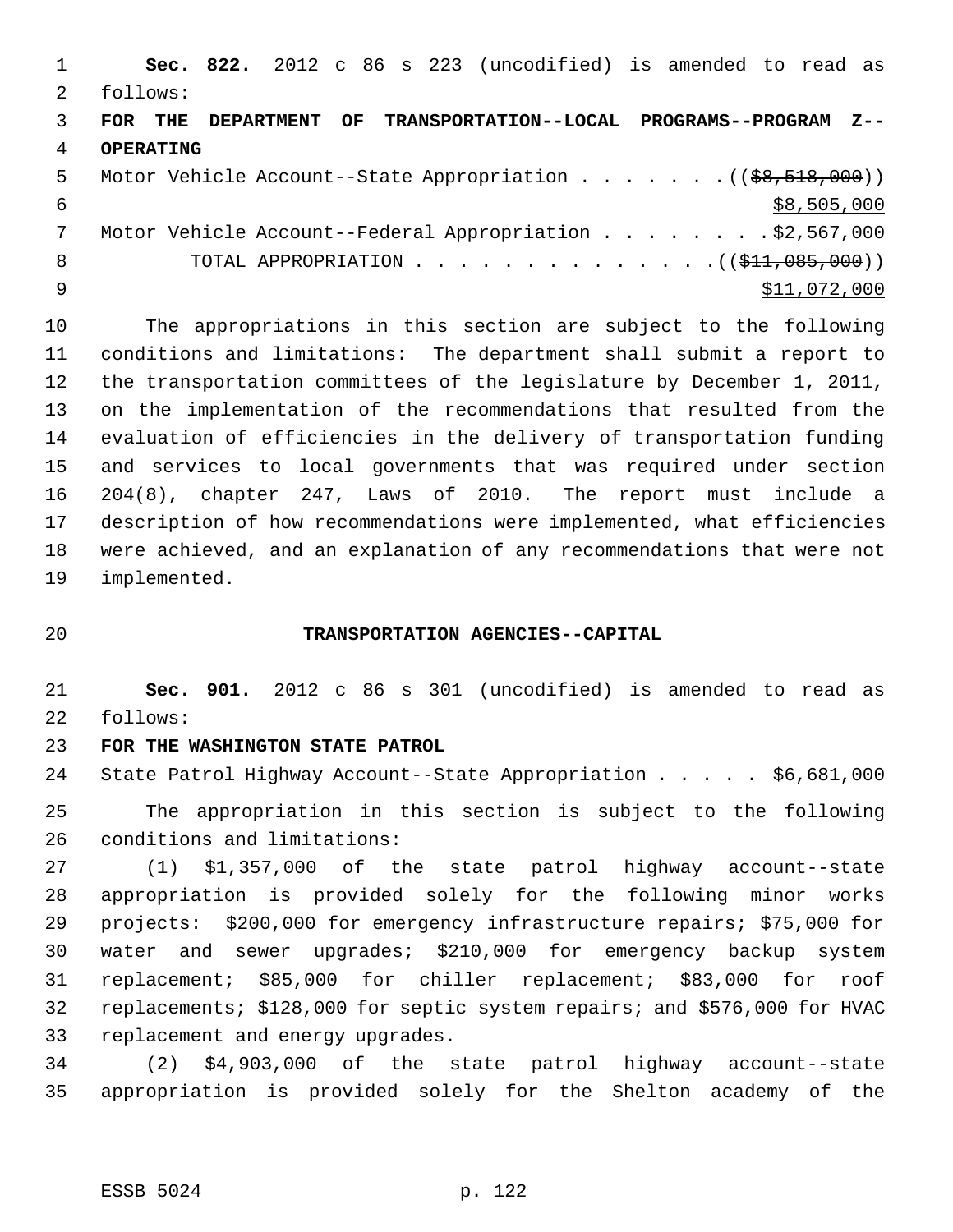Washington state patrol for the new waste water treatment lines, waste water plants, water lines, and water systems. Of the amount provided in this subsection, \$1,758,000 is for the Washington state patrol's portion of the costs associated with constructing a water line to the Shelton academy and \$2,047,000 is for the department of corrections' portion to construct the water line as far as the Washington state patrol's Shelton academy. If funding is provided in the 2012 supplemental omnibus capital appropriations act for any portion of the project to construct a water line to the Washington state patrol's Shelton academy, that portion of the funds included in this subsection lapses.

 (3) \$421,000 of the state patrol highway account--state appropriation is provided solely for the reappropriation of the Shelton regional water project.

 (4) It is the intent of the legislature that the omnibus operating appropriations act provide funding for the portion of any applicable debt service payments, resulting from financial contracts identified 18 under section 601 ((of this act)), chapter 367, Laws of 2011, that are attributable to the general fund as identified in the Washington state patrol's cost allocation model.

 **Sec. 902.** 2012 c 86 s 302 (uncodified) is amended to read as follows: **FOR THE COUNTY ROAD ADMINISTRATION BOARD** 24 Motor Vehicle Account--State Appropriation . . . . . . . . . \$874,000 25 Highway Safety Account--State Appropriation . . . . . . . \$3,500,000 26 Rural Arterial Trust Account--State Appropriation . . . ((\$62,510,000)) 27 \$61,470,000 County Arterial Preservation Account--State 29 Appropriation . . . . . . . . . . . . . . . . . . \$29,360,000 TOTAL APPROPRIATION . . . . . . . . . . . . . .((\$92,744,000)) \$95,204,000 The appropriations in this section are subject to the following conditions and limitations: (1) \$874,000 of the motor vehicle account--state appropriation may

 be used for county ferry projects as developed pursuant to RCW 47.56.725(4).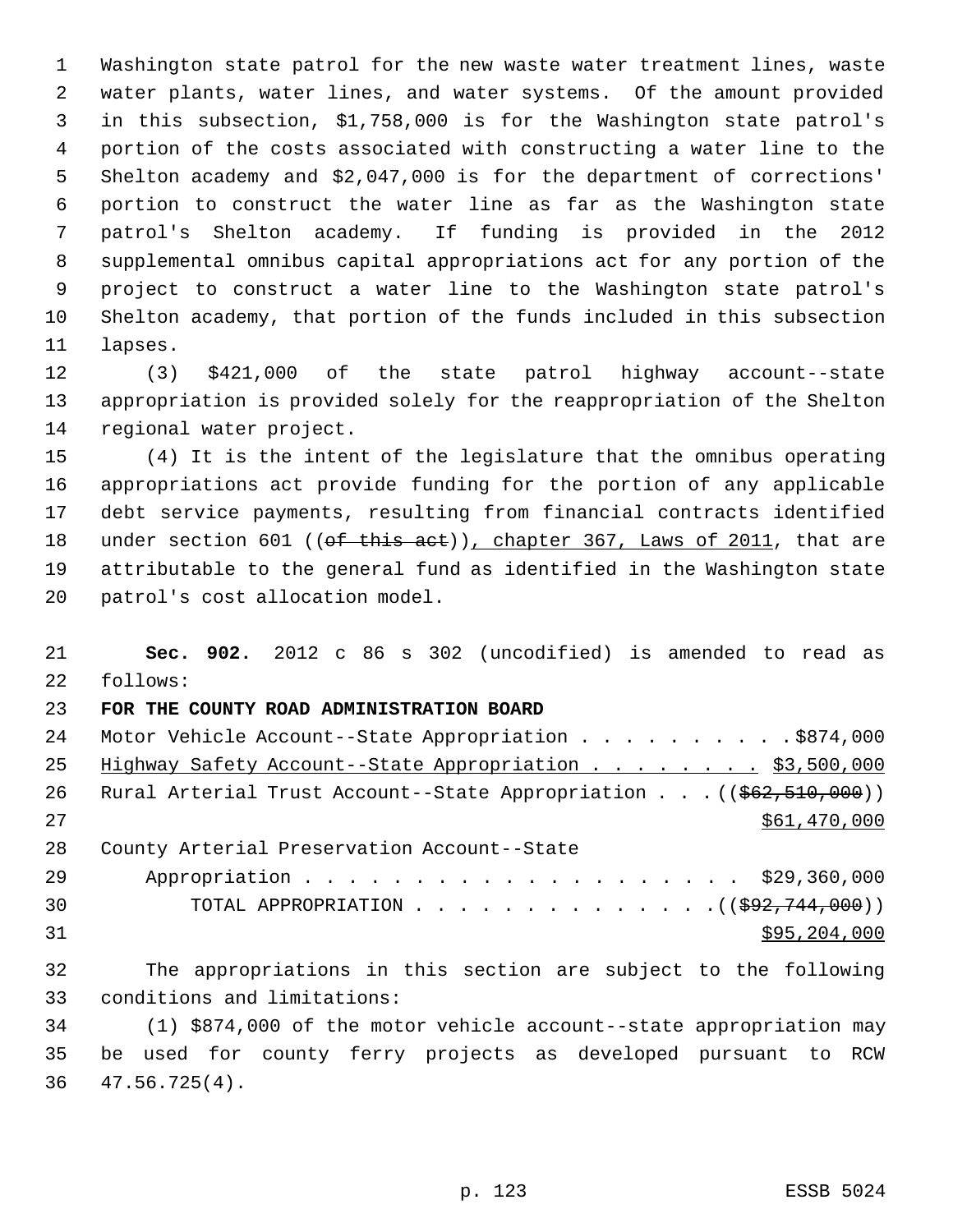1 (2) ((\$62,510,000)) \$61,470,000 of the rural arterial trust account--state appropriation is provided solely for county road preservation grant projects as approved by the county road administration board. These funds may be used to assist counties recovering from federally declared emergencies by providing capitalization advances and local match for federal emergency funding, and may only be made using existing fund balances. It is the intent of the legislature that the rural arterial trust account be managed based on cash flow. The county road administration board shall specifically identify any of the selected projects and shall include information concerning the selected projects in its next annual report to the legislature.

 (3) The highway safety account--state appropriation is provided solely for the county arterial preservation program to help counties 15 meet urgent preservation needs.

 **Sec. 903.** 2012 c 86 s 303 (uncodified) is amended to read as follows:

## **FOR THE TRANSPORTATION IMPROVEMENT BOARD**

| 19 | Small City Pavement and Sidewalk Account--State                           |
|----|---------------------------------------------------------------------------|
| 20 |                                                                           |
| 21 | Highway Safety Account--State Appropriation \$3,500,000                   |
| 22 | Transportation Improvement Account--State                                 |
| 23 | Appropriation $($ $(\frac{2237}{75000}))$                                 |
| 24 | \$235, 295, 000                                                           |
| 25 | TOTAL APPROPRIATION $\ldots$ , ( $(\frac{2242}{6242}, \frac{815}{600})$ ) |
| 26 | \$244,065,000                                                             |

 The appropriations in this section are subject to the following conditions and limitations:

 (1) The transportation improvement account--state appropriation includes up to \$22,143,000 in proceeds from the sale of bonds authorized in RCW 47.26.500.

 (2) \$3,150,000 of the highway safety account--state appropriation is provided solely for the urban arterial program to help cities meet urgent preservation and storm water needs.

 (3) \$350,000 of the highway safety account--state appropriation is provided solely for the small city pavement program to help cities meet 37 urgent preservation and storm water needs.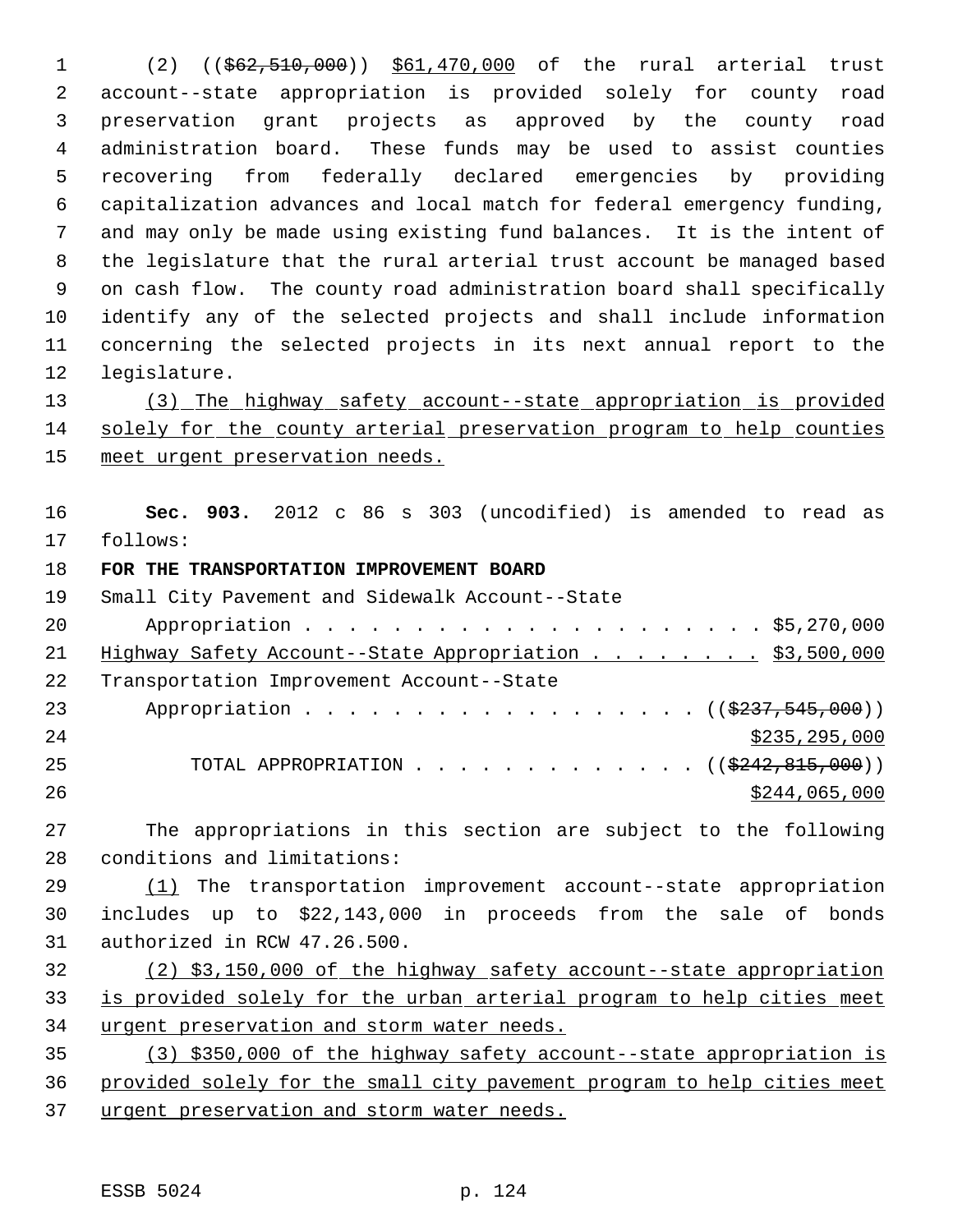| 1              | 904. 2012 c 86 s 305 (uncodified) is amended to read as<br>Sec.            |
|----------------|----------------------------------------------------------------------------|
| $\overline{2}$ | follows:                                                                   |
| $\overline{3}$ | FOR THE DEPARTMENT OF TRANSPORTATION--IMPROVEMENTS--PROGRAM I              |
| $\overline{4}$ | Transportation Partnership Account--State                                  |
| 5              | Appropriation ((\$1,636,316,000))                                          |
| 6              | \$1,149,062,000                                                            |
| 7              | Motor Vehicle Account--State Appropriation ((\$103,889,000))               |
| 8              | \$63,912,000                                                               |
| $\mathsf 9$    | Motor Vehicle Account--Federal Appropriation ((\$790,703,000))             |
| 10             | \$806,907,000                                                              |
| 11             | Motor Vehicle Account--Private/Local                                       |
| 12             | Appropriation $($ $($ $$124, 917, 000)$ $)$                                |
| 13             | \$84,830,000                                                               |
| 14             | Transportation 2003 Account (Nickel Account)--State                        |
| 15             | Appropriation<br>(( <del>116,125,000</del> ))                              |
| 16             | \$346,873,000                                                              |
| 17             | State Route Number 520 Corridor Account--State                             |
| 18             | Appropriation ((\$1,752,138,000))                                          |
| 19             | \$995,741,000                                                              |
| 20             | ((Special Category C Account - State Appropriation \$124,000)              |
| 21             | Tacoma Narrows Toll Bridge Account--State                                  |
| 22             |                                                                            |
| 23             | State Route Number 520 Corridor Account--Federal                           |
| 24             |                                                                            |
| 25             | Multimodal Transportation Account--State Appropriation \$303,000           |
| 26             | TOTAL APPROPRIATION ( $(\frac{1}{24}, \frac{830}{100}, \frac{003}{100})$ ) |
| 27             | \$3,747,628,000                                                            |

28 The appropriations in this section are subject to the following 29 conditions and limitations:

 (1) Except as provided otherwise in this section, the entire transportation 2003 account (nickel account) appropriation and the entire transportation partnership account appropriation are provided solely for the projects and activities as listed by fund, project, and 34 amount in LEAP Transportation Document ((2012-2)) 2013-1 as developed ((March 8, 2012)) April 2, 2013, Program - Highway Improvement Program (I). However, limited transfers of specific line-item project appropriations may occur between projects for those amounts listed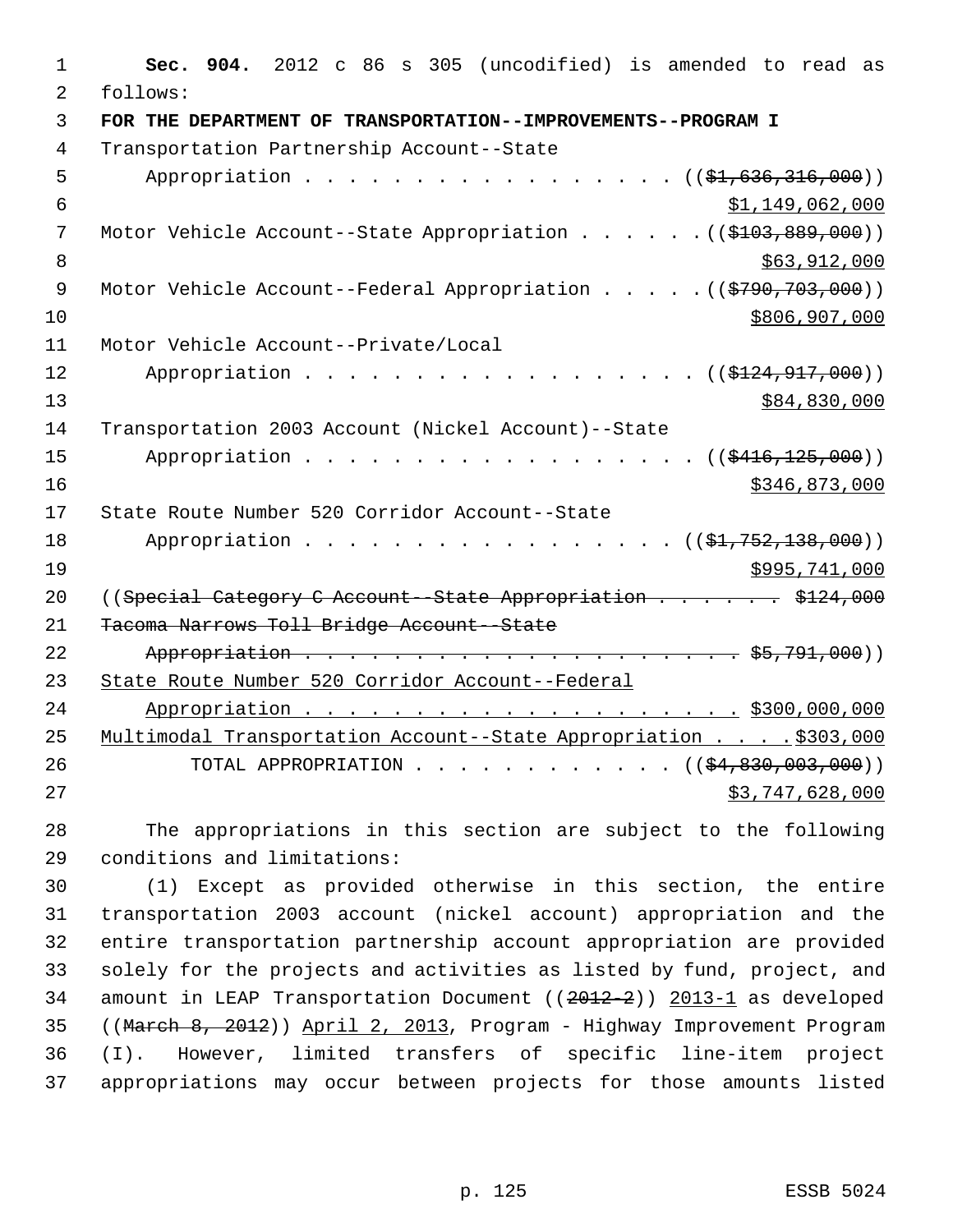1 subject to the conditions and limitations in section 603, chapter 2 . . ., Laws of 2013 (section 603 of this act).

 (2) Within the motor vehicle account--state appropriation and motor vehicle account--federal appropriation, the department may transfer funds between programs I and P, except for funds that are otherwise restricted in this act.

 (3) The department shall apply for surface transportation program enhancement funds to be expended in lieu of or in addition to state funds for eligible costs of projects in programs I and P including, but not limited to, the state route number 518, state route number 520, Columbia river crossing, and Alaskan Way viaduct projects.

 (4) The department shall apply for the competitive portion of federal transit administration funds for eligible transit-related costs of the state route number 520 bridge replacement and HOV project and the Columbia river crossing project. The federal funds described in this subsection must not include those federal transit administration funds distributed by formula. The department shall provide a report regarding this effort to the legislature by October 1, 2011.

 (5) The department shall work with the department of archaeology and historic preservation to ensure that the cultural resources investigation is properly conducted on all mega-highway projects and large ferry terminal projects. These projects must be conducted with active archaeological management. Additionally, the department shall establish a scientific peer review of independent archaeologists that are knowledgeable about the region and its cultural resources.

 (6) For highway construction projects where the department considers agricultural lands of long-term commercial significance, as defined in RCW 36.70A.030, in reviewing and selecting sites to meet environmental mitigation requirements under the national environmental policy act (42 U.S.C. Sec. 4321 et seq.) and the state environmental policy act (chapter 43.21C RCW), the department shall, to the greatest extent possible, consider using public land first. If public lands are not available that meet the required environmental mitigation needs, the department may use other sites while making every effort to avoid any net loss of agricultural lands that have a designation of long-term commercial significance.

 (7) ((\$561,000)) \$665,000 of the transportation partnership 38 account--state appropriation and ((\$1,176,000)) \$954,000 of the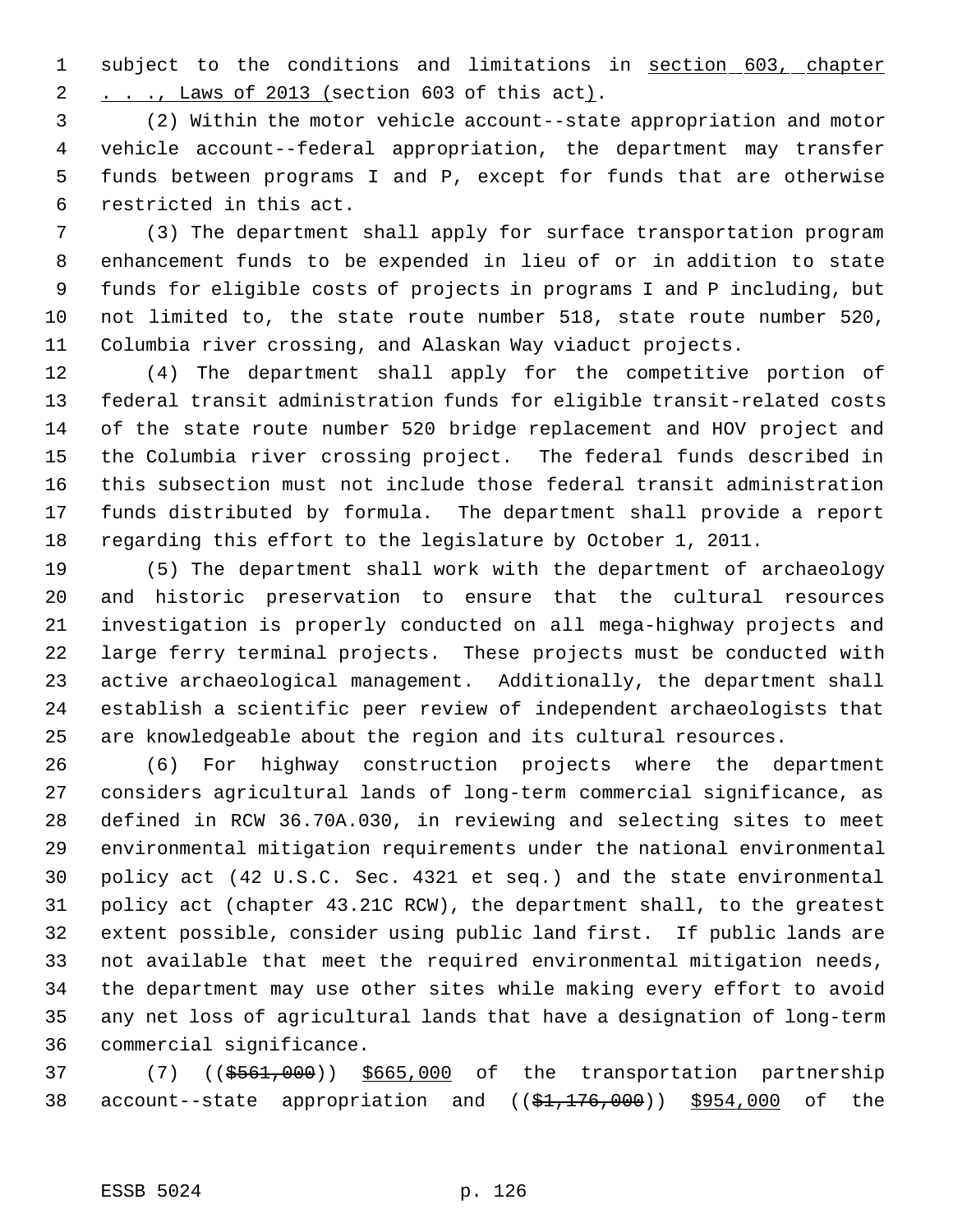transportation 2003 account (nickel account)--state appropriation are provided solely for project 0BI4ENV, Environmental Mitigation Reserve - Nickel/TPA project, as indicated in the LEAP transportation document referenced in subsection (1) of this section. Funds may be used only for environmental mitigation work that is required by permits that were issued for projects funded by the transportation partnership account or transportation 2003 account (nickel account).

 (8) The transportation 2003 account (nickel account)--state 9 appropriation includes up to ((\$339,608,000)) \$308,996,000 in proceeds from the sale of bonds authorized by RCW 47.10.861.

 (9) The transportation partnership account--state appropriation 12 includes up to ((\$972,392,000)) \$734,097,000 in proceeds from the sale of bonds authorized in RCW 47.10.873.

 (10) The motor vehicle account--state appropriation includes up to 15 ((\$55,870,000)) \$5,000,000 in proceeds from the sale of bonds authorized in RCW 47.10.843.

 (11) The state route number 520 corridor account--state 18 appropriation includes up to ((\$1,779,000,000)) \$990,801,000 and the state route number 520 corridor account--federal appropriation includes up to \$300,000,000 in proceeds from the sale of bonds authorized in RCW 21 47.10.879. Of the amounts appropriated in this subsection, \$300,000,000 of the state route number 520 corridor account--federal appropriation must be put into unallotted status and is subject to 24 review by the office of financial management. The director of 25 financial management shall consult with the joint transportation committee prior to making a decision to allot these funds.

27 (12) ((\$767,000)) \$692,000 of the motor vehicle account--state 28 appropriation and ((\$3,736,000)) \$3,002,000 of the motor vehicle account--federal appropriation are provided solely for the US 2 High Priority Safety project (100224I). Expenditure of these funds is for safety projects on state route number 2 between Monroe and Gold Bar, which may include median rumble strips, traffic cameras, and electronic message signs.

 (13) \$820,000 of the motor vehicle account--federal appropriation, ((\$16,308,000)) \$6,226,000 of the motor vehicle account--private/local 36 appropriation, and  $($   $(*48,000)$   $*344,000$  of the motor vehicle account-- state appropriation are provided solely for the US 2/Bickford Avenue - Intersection Safety Improvements project (100210E).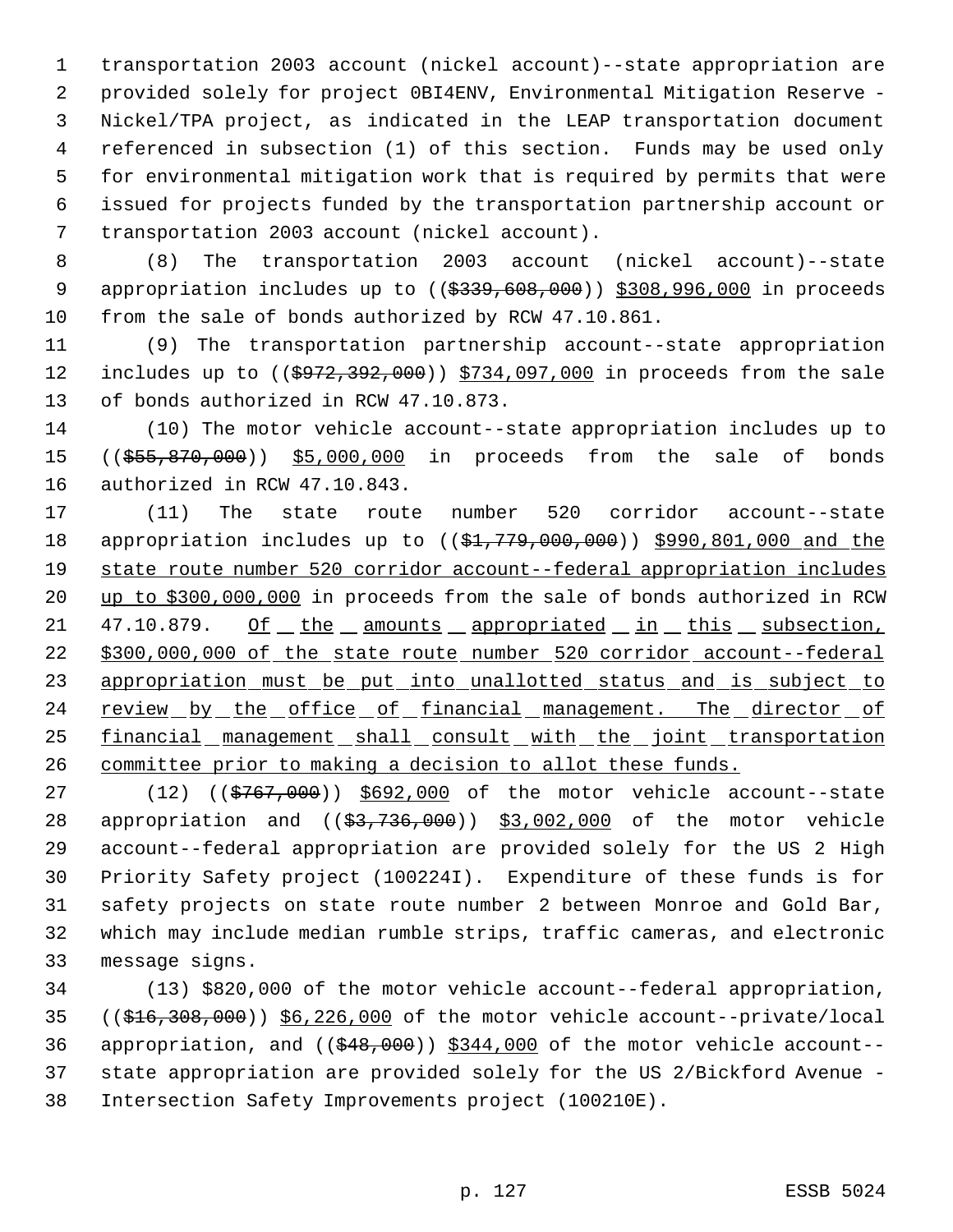(14) \$1,025,000 of the motor vehicle account--state appropriation is provided solely for environmental work on the Belfair Bypass project (300344C).

 (15) ((\$372,000)) \$360,000 of the motor vehicle account--federal 5 appropriation and (( $\frac{69,000}{9}$ ) \$49,000 of the motor vehicle account- -state appropriation are provided solely for the I-5/Vicinity of Joint Base Lewis-McChord - Install Ramp Meters project (300596M).

 (16) ((\$202,863,000)) \$102,588,000 of the transportation 9 partnership account--state appropriation and ((\$51,138,000)) \$43,847,000 of the transportation 2003 account (nickel account)--state 11 appropriation<sub>1</sub> \$12,000 of the motor vehicle account--federal appropriation, and \$68,000 of the motor vehicle account--private/local appropriation are provided solely for the I-5/Tacoma HOV Improvements (Nickel/TPA) project (300504A). The use of funds in this subsection to renovate any buildings is subject to the requirements of section 604 16 ((of-this-act)), chapter 367, Laws of 2011. The department shall report to the legislature and the office of financial management on any costs associated with building renovations funded in this subsection.

 (17)(a) \$7,423,000 of the transportation partnership account--state 20 appropriation and ((\$54,461,000)) \$50,332,000 of the motor vehicle account--federal appropriation are provided solely for the I-5/Columbia 22 River Crossing project (400506A). ((Of-the-amounts-appropriated-in 23 this - subsection, - \$15,000,000 - of - the - motor - vehicle - account--federal appropriation must be put into unallotted status and is subject to the 25 review of the office of financial management. This funding may only be 26 allotted - once - the - state - of - Oregon's - total - contribution - of - shared 27 expenses on the project are within five million dollars of the state of 28 Washington's shared expenses.))

 (b) It is the intent of the legislature that Washington and Oregon have equal funding commitments and equal total expenditures to date on the shared components of the Columbia river crossing project. The department shall provide a quarterly report on this project beginning March 31, 2012. This report must include:

 (i) An update on preliminary engineering and right-of-way acquisition for the previous quarter;

 (ii) Planned objectives for right-of-way and preliminary engineering for the ensuing quarter;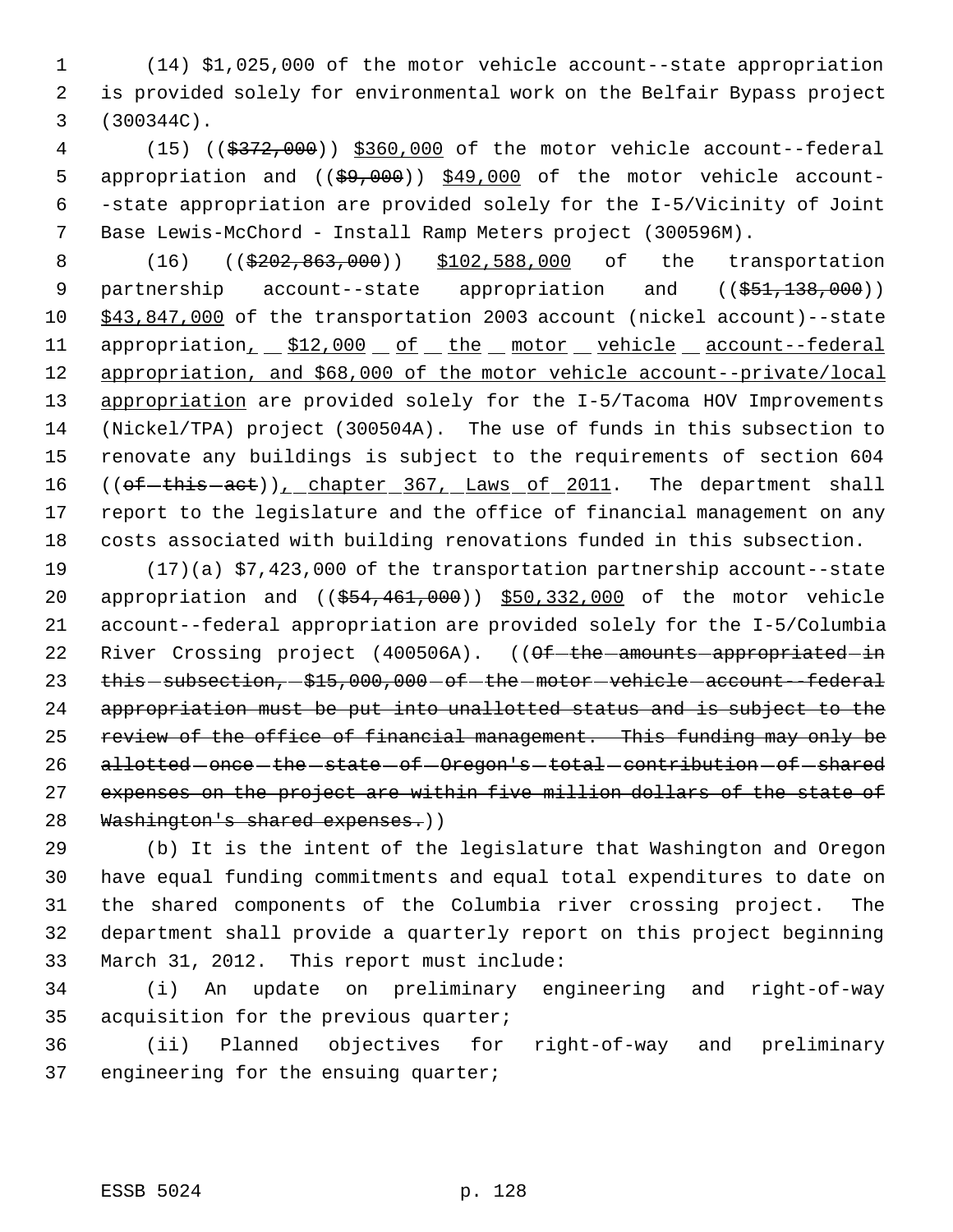(iii) An updated comparison of the total appropriation authority for the project by state;

 (iv) An updated comparison of the total expenditures to date on the project by state; and

 (v) The committed funding provided by the state of Oregon to right- of-way acquisition.

 (c) \$200,000 of the transportation partnership account--state appropriation in this subsection is provided solely for the department to work with the department of archaeology and historic preservation to ensure that the cultural resources investigation is properly conducted on the Columbia river crossing project. This project must be conducted with active archaeological management and result in one report that spans the single cultural area in Oregon and Washington. Additionally, the department shall establish a scientific peer review of independent archaeologists that are knowledgeable about the region and its cultural resources.

 (d) Consistent with the draft environmental impact statement and the Columbia river crossing project's independent review panel report, the Columbia river crossing project's financial plan must include recognition of state transportation funding contributions from both Washington and Oregon, federal transportation funding, and a funding contribution from toll bond proceeds. Following the refinement of the finance plan as recommended by the independent review panel, the department may seek authorization from the legislature to collect tolls on the existing Columbia river crossing or on a replacement crossing over Interstate 5.

 (e) The Washington state department of transportation budget includes resources to continue work on solutions that advance the Columbia river crossing project to completion of the required environmental impact statement. The department must report to the Columbia river crossing legislative oversight subcommittee of the joint 32 transportation committee, established in section  $204(7)$  (( $ef-this$ 33 act)), chapter 86, Laws of 2012, on the progress made on the Columbia river crossing project at each meeting of the oversight subcommittee. Reporting must include updated information on cost estimates, rights- of-way purchases and procurement schedules, and financing plans for the Columbia river crossing project, including projected traffic volumes, fuel and gas price assumptions, toll rates, costs of toll collections,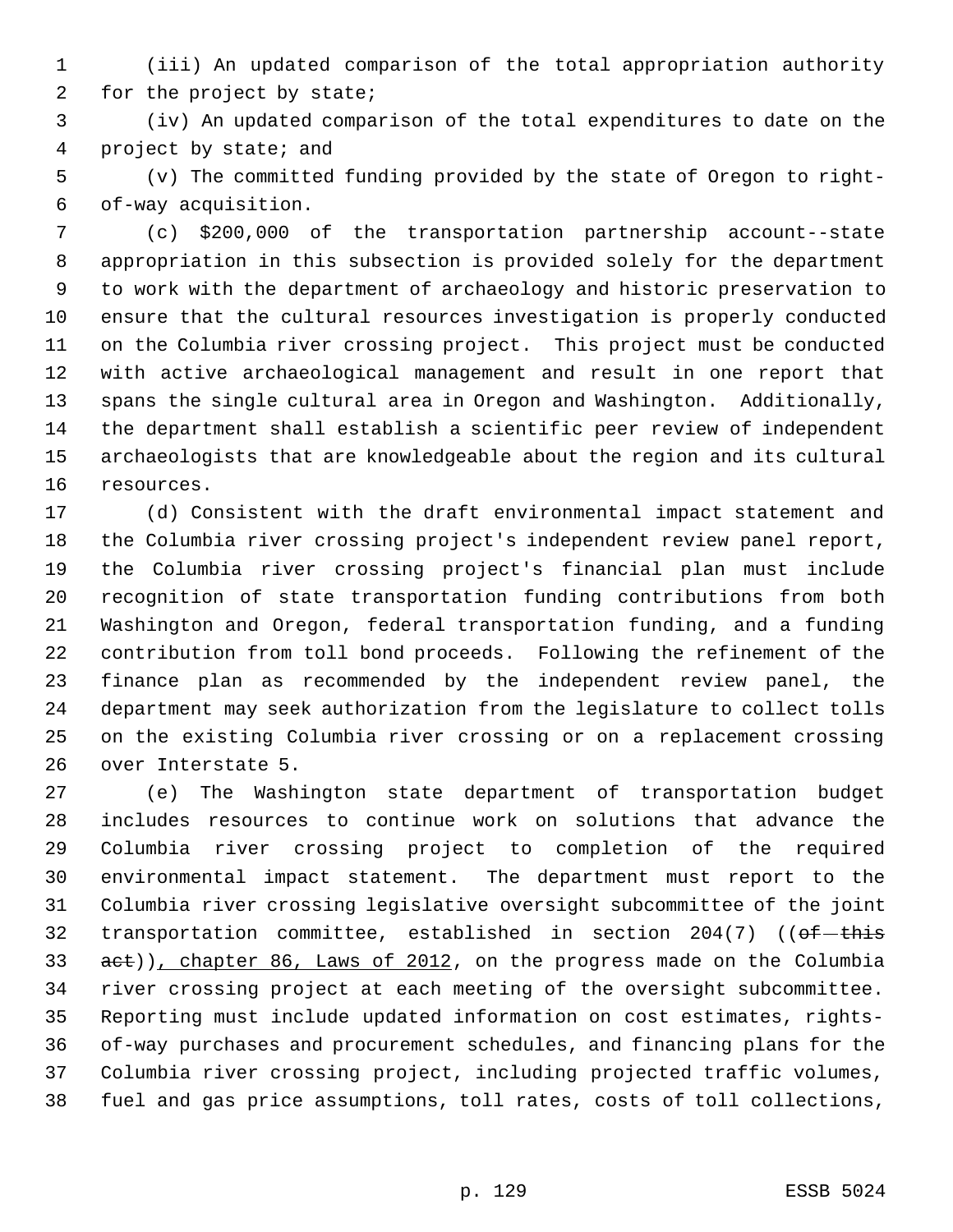as well as potential need for general transportation funding. By January 1, 2013, the department shall provide to the oversight subcommittee of the joint transportation committee a phased master plan for the Columbia river crossing project.

 (18) Within the amounts provided for the Columbia river crossing project (400506A), the department shall conduct a traffic and revenue analysis for the Columbia river crossing project that will lay the foundation for investment grade traffic and revenue analysis. While conducting the analysis, the department must coordinate with the Oregon department of transportation, the Washington state transportation commission, and the Washington state legislative oversight committee.

 (a) The department's analysis must include the assessment and review of the following variables within the project:

(i) Exemptions from tolls for vehicles with two or more occupants;

 (ii) A variable toll where the tolls vary by time of day and day of the week; and

(iii) A frequency-based toll rate for the facility.

(b) The analysis must also assess the following:

 (i) The impact that light rail service in the corridor will have on estimated toll revenues;

 (ii) The level of diversion from the Interstate 5 corridor and the 22 impact on estimated toll revenues; and

 (iii) The estimated toll revenues from vehicle trips originating within the region and outside the region by vehicle type.

 (c) The department must submit a report of findings to the transportation committees of the legislature by July 1, 2013.

27 (19) ((\$309,000)) \$91,000 of the motor vehicle account--federal 28 appropriation and  $((\frac{28}{378},000))^2$  \$24,000 of the motor vehicle account-- state appropriation are provided solely for the SR 9/SR 204 Intersection Improvement project (L2000040).

31 (20) ((\$3,385,000)) \$980,000 of the motor vehicle account--federal 32 appropriation and ((\$50,000)) \$51,000 of the motor vehicle account-- state appropriation are provided solely for the US 12/Nine Mile Hill to Woodward Canyon Vic - Build New Highway project (501210T).

 (21) ((\$5,791,000 of the Tacoma Narrows toll bridge account--state appropriation is provided solely for deferred sales tax expenses on the 37 construction of the new Tacoma Narrows bridge. However, if chapter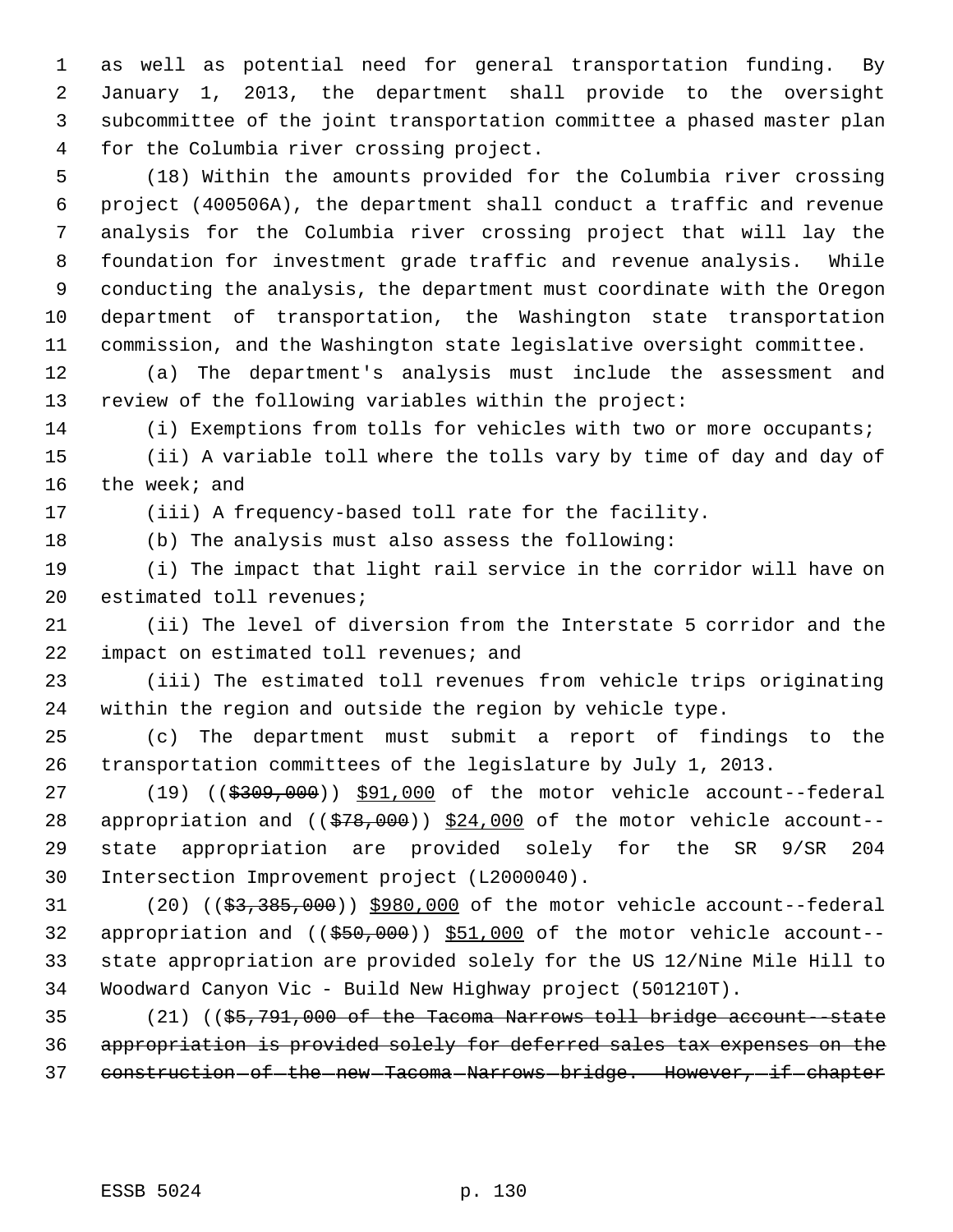1 . . . (Senate Bill No. 6073), Laws of 2012 (sales tax exemption on SR 16 projects) is enacted by June 30, 2012, the amount provided in this subsection lapses.

4 (22)  $-$  \$391,000)) \$226,000 of the motor vehicle account--federal 5 appropriation and (( $\frac{416,000}{10,000}$ ) \$19,000 of the motor vehicle account-- state appropriation are provided solely for the SR 16/Rosedale Street NW Vicinity - Frontage Road project (301639C). The frontage road must be built for driving speeds of no more than thirty-five miles per hour.

9 (( $(23)$  -\$621,000)) (22) \$663,000 of the motor vehicle account-- federal appropriation is provided solely for the SR 20/Race Road to Jacob's Road safety project (L2200042).

12 (( $(24)$  - $$32,162,000$ )) (23) \$15,746,000 of the transportation partnership account--state appropriation is provided solely for the SR 28/ US 2 and US 97 Eastmont Avenue Extension project (202800D).

15 (( $\left(\frac{25}{5}, \frac{227}{500}\right)$ ) (24) \$705,000 of the motor vehicle account--16 federal appropriation and ((\$38,000)) \$165,000 of the motor vehicle account--state appropriation are provided solely for design and right- of-way work on the I-82/Red Mountain Vicinity project (508208M). The department shall continue to work with the local partners in developing transportation solutions necessary for the economic growth in the Red Mountain American viticulture area of Benton county.

22 (( $(26)$  \$1,500,000)) (25) \$3,000,000 of the motor vehicle account--23 federal appropriation ((is)) and \$120,000 of the motor vehicle 24 account--state appropriation are provided solely for the I-90 Comprehensive Tolling Study and Environmental Review project (100067T). The department shall undertake a comprehensive environmental review of tolling Interstate 90 between Interstate 5 and Interstate 405 for the purposes of both managing traffic and providing funding for construction of the unfunded state route number 520 from Interstate 5 to Medina project. The environmental review must include significant outreach to potentially affected communities. The department may consider traffic management options that extend as far east as Issaquah.

 $((27))$   $(26)$  \$12,149,000 of the motor vehicle account--federal appropriation and \$362,000 of the motor vehicle account--state appropriation are provided solely for the I-90/Sullivan Road to Barker Road - Additional Lanes project (609049N).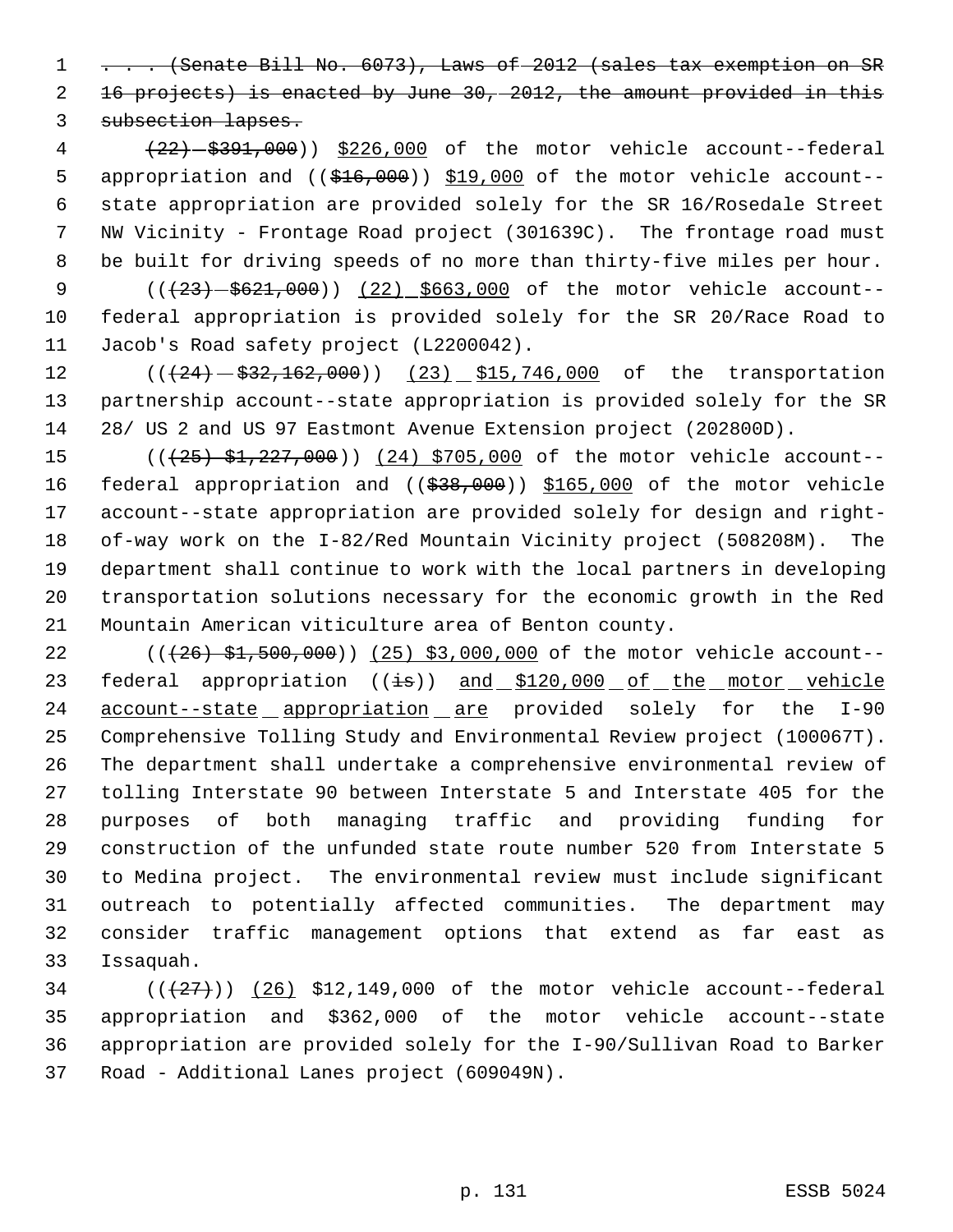1 (( $(28)$ )) (27) Up to \$8,000,000 in savings realized on the I- 90/Snoqualmie Pass East - Hyak to Keechelus Dam - Corridor project (509009B) may be used for design work on the next two-mile segment of the corridor. Any additional savings on this project must remain on the corridor. Project funds may not be used to build or improve 6 buildings until the plan described in section 604 (( $ef-this -act$ )) chapter 367, Laws of 2011 is complete.

8 (( $(29) - $657,000$ )) (28) \$637,000 of the motor vehicle account-- federal appropriation is provided solely for the US 97A/North of Wenatchee - Wildlife Fence project (209790B).

 $((+30))$   $(29)$  The department shall reconvene an expert review panel of no more than three members as described under RCW 47.01.400 for the purpose of updating the work that was previously completed by the panel on the Alaskan Way viaduct replacement project and to ensure that an appropriate and viable financial plan is created and regularly reviewed. The expert review panel must be selected cooperatively by the chairs of the senate and house of representatives transportation committees, the secretary of transportation, and the governor. The expert review panel must report findings and recommendations to the transportation committees of the legislature, the governor's Alaskan Way viaduct project oversight committee, and the transportation commission by October 2011, and annually thereafter until the project is operationally complete.

 (( $(31)$ )) (30) It is important that the public and policymakers have accurate and timely access to information related to the Alaskan Way viaduct replacement project as it proceeds to, and during, the construction of all aspects of the project including, but not limited to, information regarding costs, schedules, contracts, project status, and neighborhood impacts. Therefore, it is the intent of the legislature that the state, city, and county departments of transportation establish a single source of accountability for integration, coordination, tracking, and information of all requisite components of the replacement project, which must include, at a minimum:

 (a) A master schedule of all subprojects included in the full replacement project or program; and

 (b) A single point of contact for the public, media, stakeholders, and other interested parties.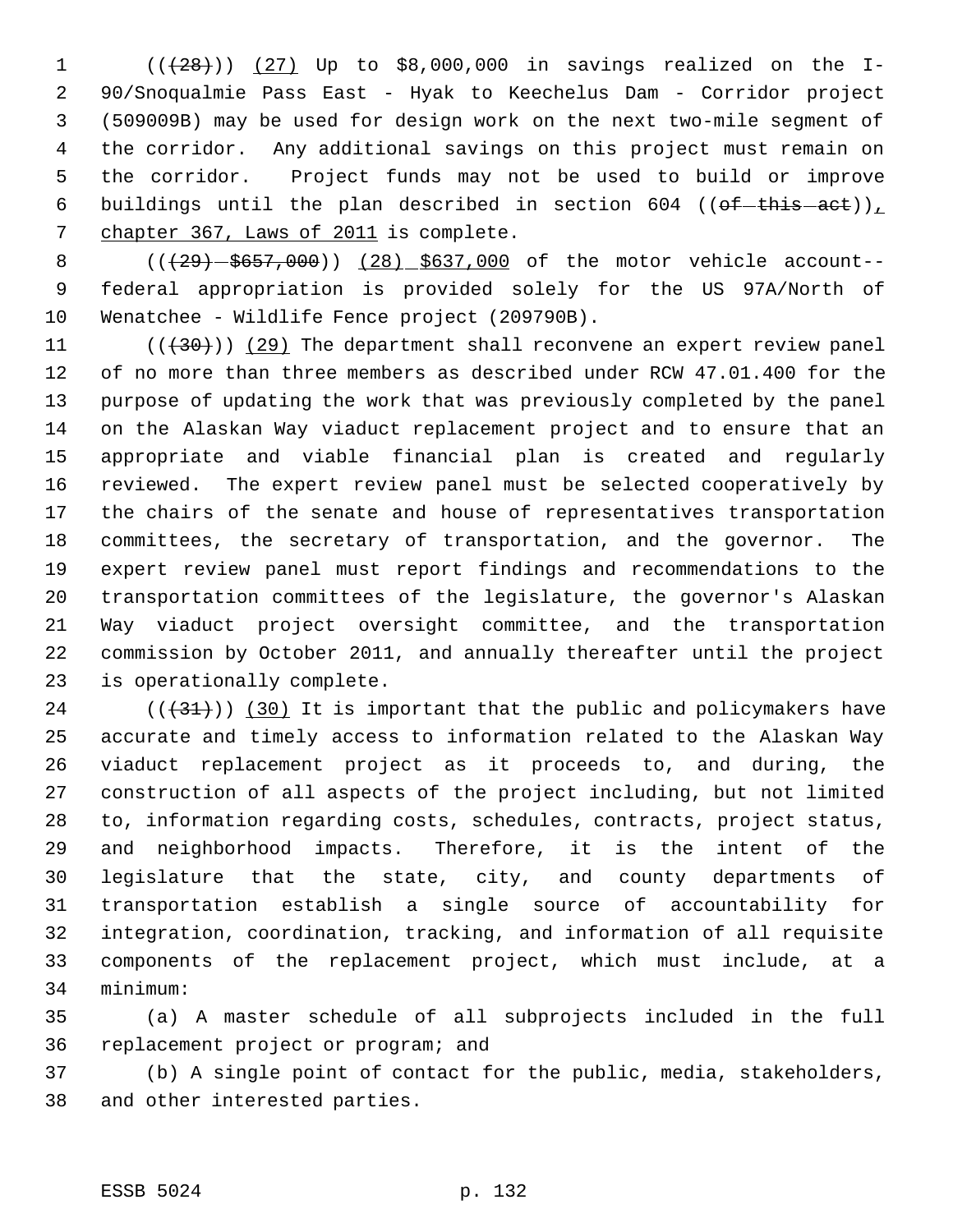1 (( $\left(\frac{32}{1}\right)$ ) (31) Within the amounts provided in this section, \$20,000 of the motor vehicle account--state appropriation and \$980,000 of the motor vehicle account--federal appropriation are provided solely for the department to continue work on a comprehensive tolling study of the state route number 167 corridor (project 316718S). As funding allows, the department shall also continue work on a comprehensive tolling study of the state route number 509 corridor.

8 (( $(33)$ )) (32)(a) (( $$137,022,000$ )) \$70,663,000 of the transportation 9 partnership account--state appropriation and ((\$50,623,000)) \$38,613,000 of the transportation 2003 account (nickel account)--state appropriation are provided solely for the I-405/Kirkland Vicinity Stage 2 - Widening project (8BI1002). This project must be completed as soon as practicable as a design-build project and must be constructed with a footprint that would accommodate potential future express toll lanes.

15 (b) ((As -part -of -the -project, -the -department -shall -conduct -a 16 traffic and revenue analysis and complete a financial plan to provide 17 additional-information-on-the-revenues, expenditures, and-financing 18 options available for active traffic management and congestion relief 19 in the Interstate 405 and state route number 167 corridors. A report 20 must be provided to the transportation committees of the legislature 21 and the office of financial management by January 2012. However, this 22 subsection(33)(b) is null and void if chapter  $\ldots$  (Engrossed House 23 Bill No. 1382), Laws of 2011 (I-405 express toll lanes) is enacted by 24 June 30, 2011.

 $\left(e\right) - 0f - the - amount - appropriate d - in - (a) - of - this - subsection,$  $$15,000,000 - of - the - transformation - partnership - account - state$  appropriation  $-$  is  $-$  provided  $-$  solely  $-$  for  $-$  the  $-$  preliminary  $-$  design  $-$  and 28 purchase  $-$  of  $-$  rights-of-way  $-$  on  $-$  the  $-$  state  $-$  route  $-$  number  $-$  167  $-$  direct connector. It is the intent of the legislature to fund an additional  $$25,000,000 - of - the - transform - partnership - account-state$  appropriation for the preliminary design and purchase of rights-of-way on the state route number 167 direct connector during the 2013-2015 biennium.

 $\left(\frac{d}{d}\right)$ ) Within the amounts provided for this project, funding is provided solely for tolling equipment, such as gantries, barriers, or cameras, on Interstate 405, consistent with chapter 369, Laws of 2011. The department shall place amounts for tolling equipment into unallotted status until the traffic and revenue analysis required in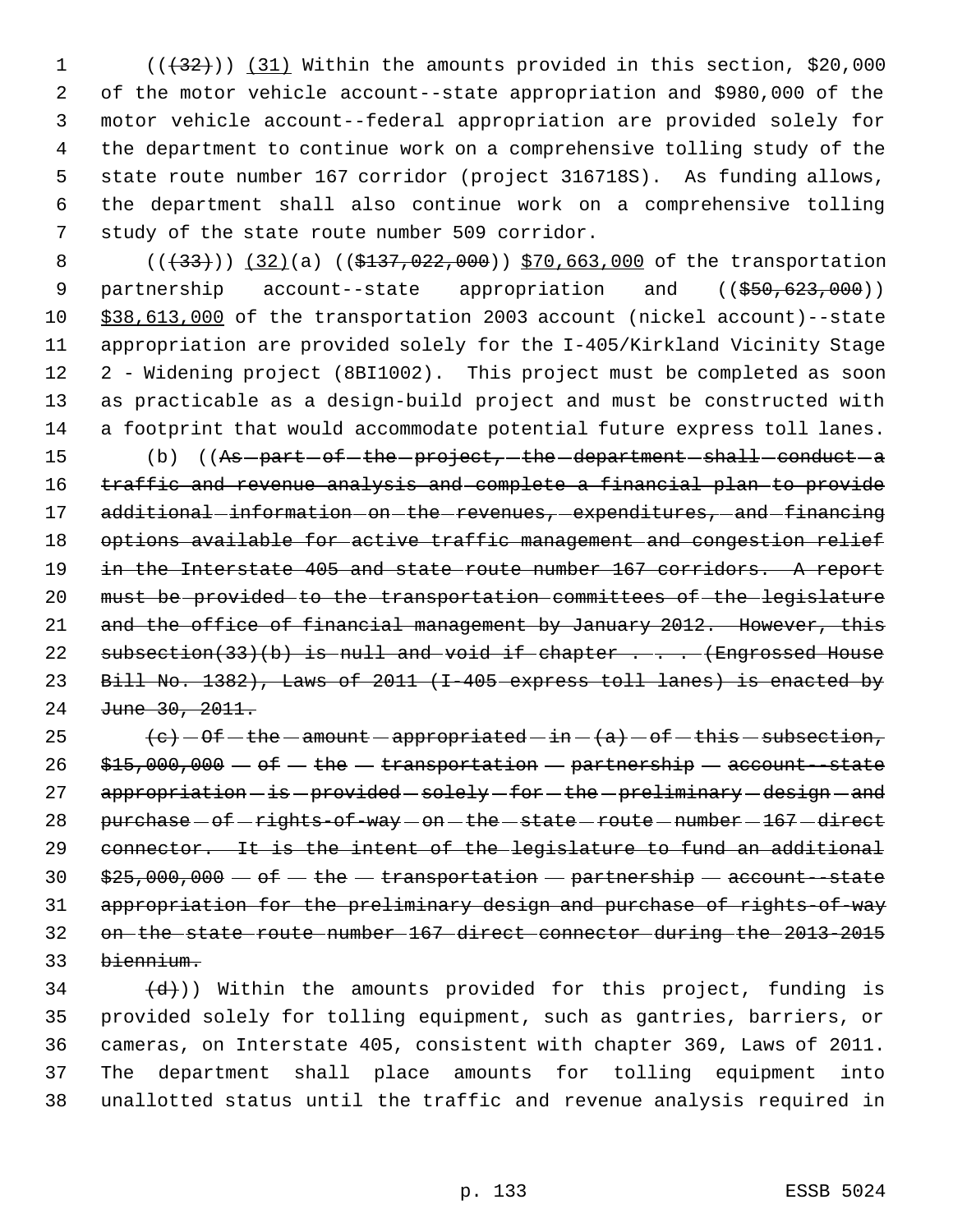RCW 47.56.886 is submitted to the governor and the legislature. Once the report has been submitted, the office of financial management may approve the allotment of funds for tolling equipment only after consultation with the joint transportation committee.

 ( $(\frac{1}{34})$ )  $(33)$   $\frac{53,392,000}$  of the transportation partnership account--state appropriation is provided solely for the preliminary 7 design and purchase of rights-of-way on the state route number 167 8 direct connector (140504C).

9 (34) Funding for a signal at state route number 507 and Yew Street is included in the appropriation for intersection and spot improvements (0BI2002).

12 (35) ((\$224,592,000)) \$52,078,000 of the transportation partnership 13 account--state appropriation and ((\$898,286,000)) \$902,101,000 of the state route number 520 corridor account--state appropriation are provided solely for the state route number 520 bridge replacement and HOV program (8BI1003). When developing the financial plan for the program, the department shall assume that all maintenance and operation costs for the new facility are to be covered by tolls collected on the toll facility, and not by the motor vehicle account.

 (36) \$500,000 of the motor vehicle account--state appropriation is provided solely for a multimodal corridor plan on state route number 520 between Interstate 405 and Avondale Road in Redmond (L1000054).

 (37) \$300,000 of the motor vehicle account--federal appropriation is provided solely for the SR 523 Corridor study (L1000059).

 (38) The department shall consider using the city of Mukilteo's off-site mitigation program in the event any projects on state route number 525 or 526 require environmental mitigation.

 (39) Any savings on projects on the state route number 532 corridor must be used within the corridor to begin work on flood prevention and raising portions of the highway above flood and storm influences.

 (40) The total appropriation provided in this section assumes enactment of chapter . . . (Second Substitute Senate Bill No. 5250), Laws of 2012 (design-build procedures) and reflects efficiencies and cost savings generated by this innovative design and contracting tool.

 (41) Construction of a new traffic management center may not 36 commence until the budget evaluation study in section  $102(1)$  ((of this 37 act)), chapter 86, Laws of 2012 is complete and the office of financial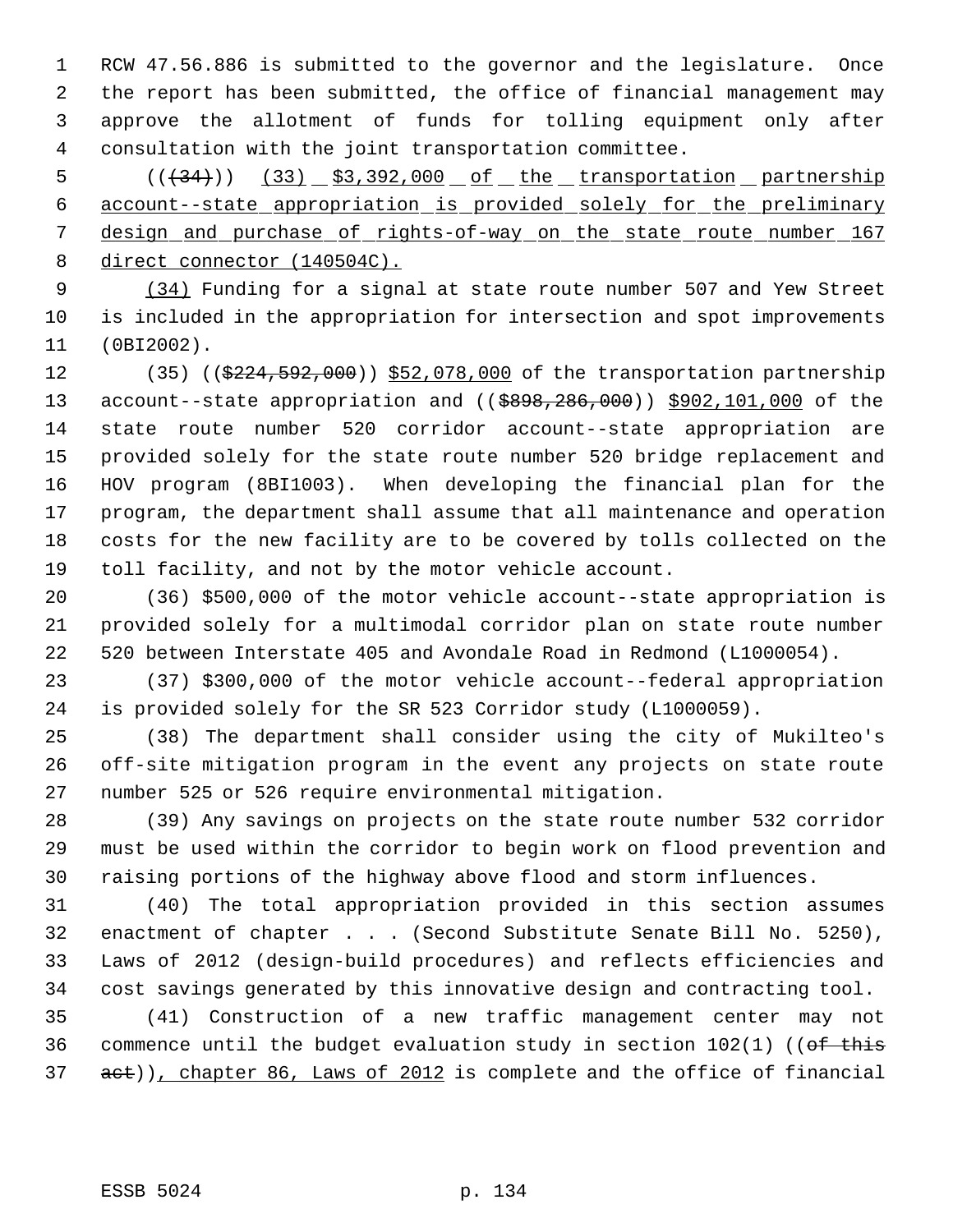management has determined that a new traffic management center is the preferred option and has approved this project.

 (42) The department shall itemize all future requests for the construction of new buildings on a project list. Each building construction project must be listed in the project list along with all other highway construction projects and submitted by the department as part of its budget submittal. It is the intent of the legislature that new facility construction must be transparent and not appropriated within larger highway construction projects.

10 (43) ((\$250,000)) \$240,000 of the motor vehicle account--federal appropriation is provided solely for planning a proposed off-ramp eastbound from state route number 518 to Des Moines Memorial Drive in Burien (L1100045).

14 (44) ((\$1,100,000)) \$425,000 of the motor vehicle account--federal appropriation is provided solely for preliminary engineering on the I-5/Marvin Road Interchange study (L2200087).

17 (45) ((\$400,000)) \$389,000 of the motor vehicle account--federal appropriation is provided solely for the SR 150/No-See-Um Road Intersection - Realignment project (L2200092).

 (46) \$750,000 of the motor vehicle account--federal appropriation 21 is provided solely for ((preliminary engineering - on)) the SR 305/Suquamish Way Intersection Improvements project (L2200093).

23 (47) ((\$700,000)) \$660,000 of the motor vehicle account--federal appropriation is provided solely for the US 395/Lind Road Intersection project (L2200086).

 (48) \$8,048,000 of the motor vehicle account--state appropriation 27 is provided solely to advance the design, preliminary engineering, and 28 rights-of-way acquisition for the projects identified in LEAP Transportation Document 2013-3 as developed April 2, 2013. Funds must be used to advance the emergent, initial development of these projects 31 for the purpose of expediting delivery of the associated major investments when funding for such investments becomes available. 33 Funding may be reallocated between projects to maximize the accomplishment of design and preliminary engineering work and rights- of-way acquisition, provided that all projects are addressed. It is the intent of the legislature that, while seeking to maximize the 37 outcomes in this section, the department shall provide for continuity 38 of both the state and consulting engineer workforce, while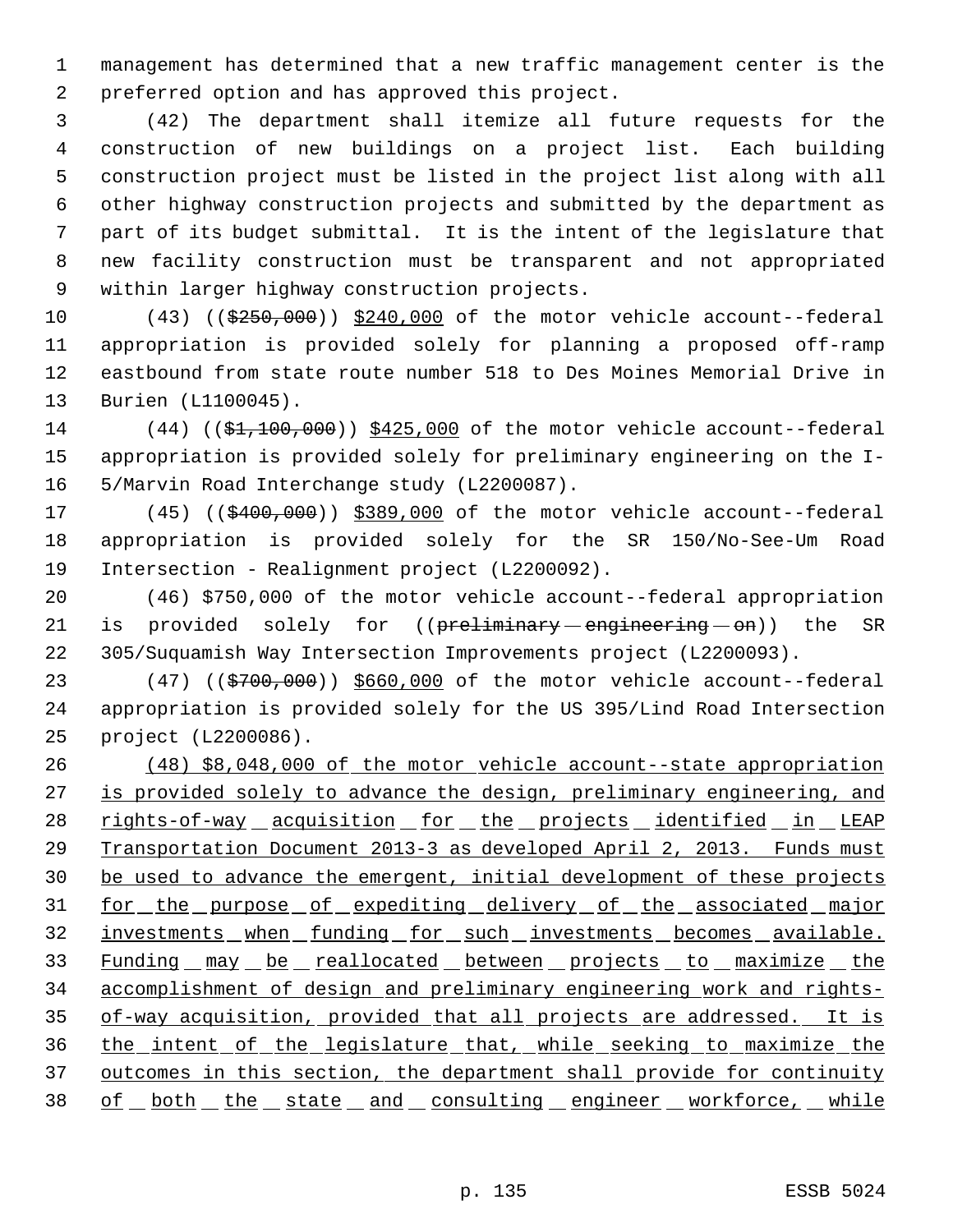|                                                                         | strategically utilizing private sector involvement to ensure                                                                                                                                                                                                                                                              |
|-------------------------------------------------------------------------|---------------------------------------------------------------------------------------------------------------------------------------------------------------------------------------------------------------------------------------------------------------------------------------------------------------------------|
| consistency with the department's business plan for staffing in the     |                                                                                                                                                                                                                                                                                                                           |
| highway construction program in the current and next biennium.          |                                                                                                                                                                                                                                                                                                                           |
| Sec. 905. 2012 c 86 s 306 (uncodified) is amended to read as            |                                                                                                                                                                                                                                                                                                                           |
|                                                                         |                                                                                                                                                                                                                                                                                                                           |
|                                                                         |                                                                                                                                                                                                                                                                                                                           |
|                                                                         |                                                                                                                                                                                                                                                                                                                           |
| $((\frac{1544}{1463}, 000))$                                            |                                                                                                                                                                                                                                                                                                                           |
| \$23,488,000                                                            |                                                                                                                                                                                                                                                                                                                           |
| Motor Vehicle Account--State Appropriation ( $(\frac{281}{741}, 000)$ ) |                                                                                                                                                                                                                                                                                                                           |
| \$66,003,000                                                            |                                                                                                                                                                                                                                                                                                                           |
|                                                                         |                                                                                                                                                                                                                                                                                                                           |
|                                                                         |                                                                                                                                                                                                                                                                                                                           |
|                                                                         |                                                                                                                                                                                                                                                                                                                           |
|                                                                         |                                                                                                                                                                                                                                                                                                                           |
|                                                                         |                                                                                                                                                                                                                                                                                                                           |
|                                                                         |                                                                                                                                                                                                                                                                                                                           |
|                                                                         |                                                                                                                                                                                                                                                                                                                           |
|                                                                         |                                                                                                                                                                                                                                                                                                                           |
|                                                                         |                                                                                                                                                                                                                                                                                                                           |
|                                                                         |                                                                                                                                                                                                                                                                                                                           |
|                                                                         |                                                                                                                                                                                                                                                                                                                           |
|                                                                         |                                                                                                                                                                                                                                                                                                                           |
|                                                                         |                                                                                                                                                                                                                                                                                                                           |
|                                                                         |                                                                                                                                                                                                                                                                                                                           |
|                                                                         | Motor Vehicle Account--Federal Appropriation ((\$540,306,000))<br>\$467, 466, 000<br>((\$21,585,000))<br>\$18,891,000<br>Highway Safety Account--State Appropriation \$3,500,000<br>TOTAL APPROPRIATION ( $(\frac{2691}{1077},000)$ )<br>\$579,607,000<br>The appropriations in this section are subject to the following |

 (1) Except as provided otherwise in this section, the entire transportation 2003 account (nickel account) appropriation and the entire transportation partnership account appropriation are provided solely for the projects and activities as listed by fund, project, and amount in LEAP Transportation Document ((2012-2)) 2013-1 as developed 31 ((March 8, 2012)) April 2, 2013, Program - Highway Preservation Program (P). However, limited transfers of specific line-item project appropriations may occur between projects for those amounts listed 34 subject to the conditions and limitations in section 603, chapter . . ., Laws of 2013 (section 603 of this act).

 (2) The department of transportation shall continue to implement the lowest life-cycle cost planning approach to pavement management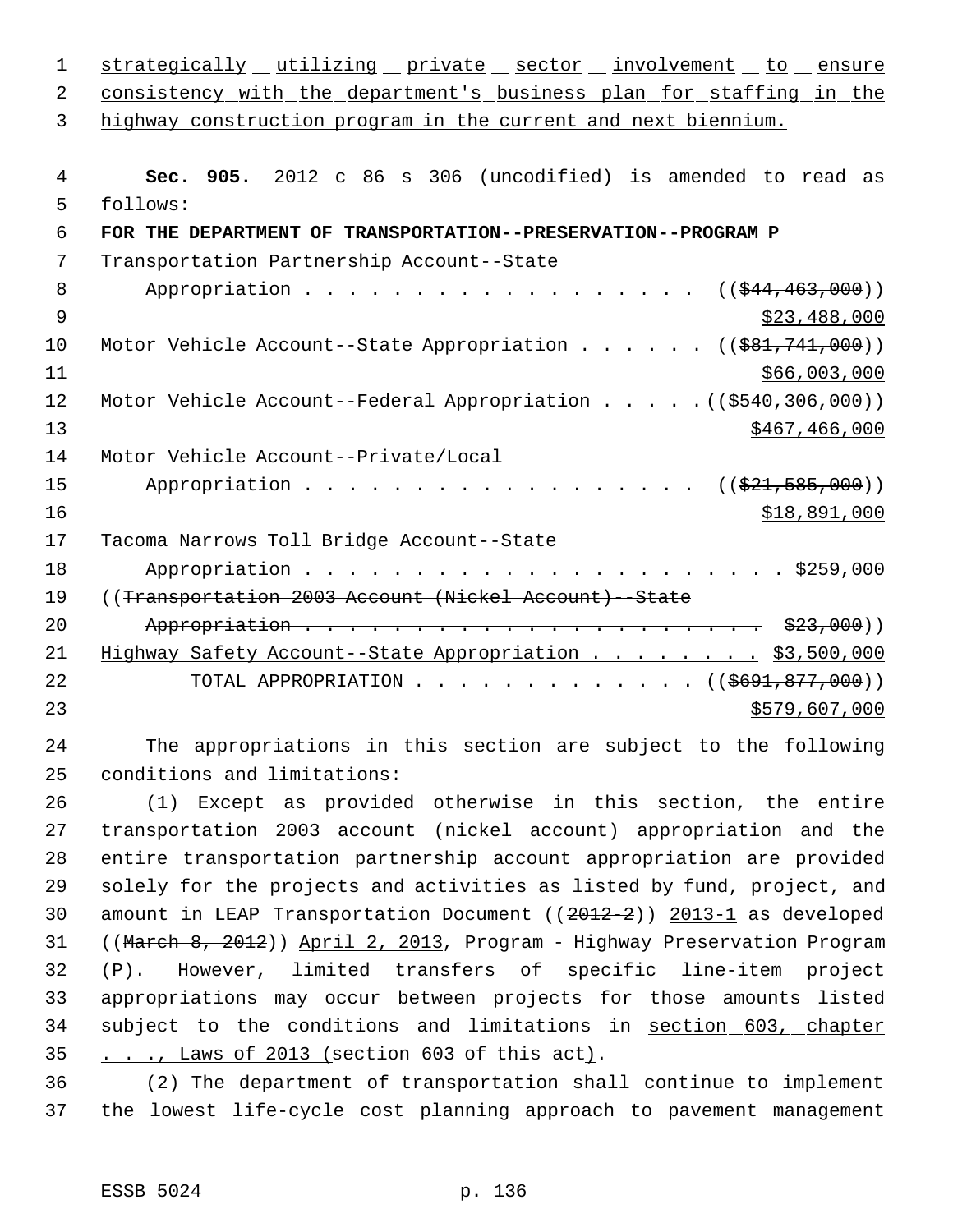throughout the state to encourage the most effective and efficient use of pavement preservation funds. Emphasis should be placed on increasing the number of roads addressed on time and reducing the number of roads past due.

 (3) Within the motor vehicle account--state appropriation and motor vehicle account--federal appropriation, the department may transfer funds between programs I and P, except for funds that are otherwise restricted in this act.

 (4) The department shall apply for surface transportation program enhancement funds to be expended in lieu of or in addition to state funds for eligible costs of projects in programs I and P.

12 (5) ((The motor vehicle account -state appropriation includes up to 13 \$17,652,000 in proceeds from the sale of bonds authorized in RCW 47.10.843.

 $(6)$ )) The department must work with cities and counties to develop a comparison of direct and indirect labor costs, overhead rates, and other costs for high-cost bridge inspections charged by the state, counties, and other entities. The comparison is due to the transportation committees of the legislature on September 1, 2011.

 $((+7) + $789,000)$   $(6)$  \$739,000 of the motor vehicle account--federal 21 appropriation and  $($   $($  $66,000)$   $)$  \$56,000 of the motor vehicle account- state appropriation are provided solely for the environmental impact statement and preliminary planning for the replacement of the state route number 9 Snohomish river bridge (project L2000018).

25 (((8) \$10,843,000)) (7) \$9,096,000 of the motor vehicle account--26 federal appropriation, ((\$1,992,000)) \$1,794,000 of the motor vehicle 27 account--private/local appropriation, and ((\$390,000)) \$340,000 of the motor vehicle account--state appropriation are provided solely for the SR 21/Keller Ferry - Replace Boat project (602110J).

30  $((49) + 165,000)$   $(8)$  \$227,000 of the motor vehicle account--federal appropriation is provided solely for the I-90/Ritzville to Tokio - Paving of Outside Lanes project (609041G).

 (((10) \$5,565,000)) (9) \$1,566,000 of the motor vehicle account-- federal appropriation and ((\$232,000)) \$124,000 of the motor vehicle account--state appropriation are provided solely for the SR 167/Puyallup River Bridge Replacement project (316725A). This project must be completed as a design-build project. The department must work with local jurisdictions and the community during the environmental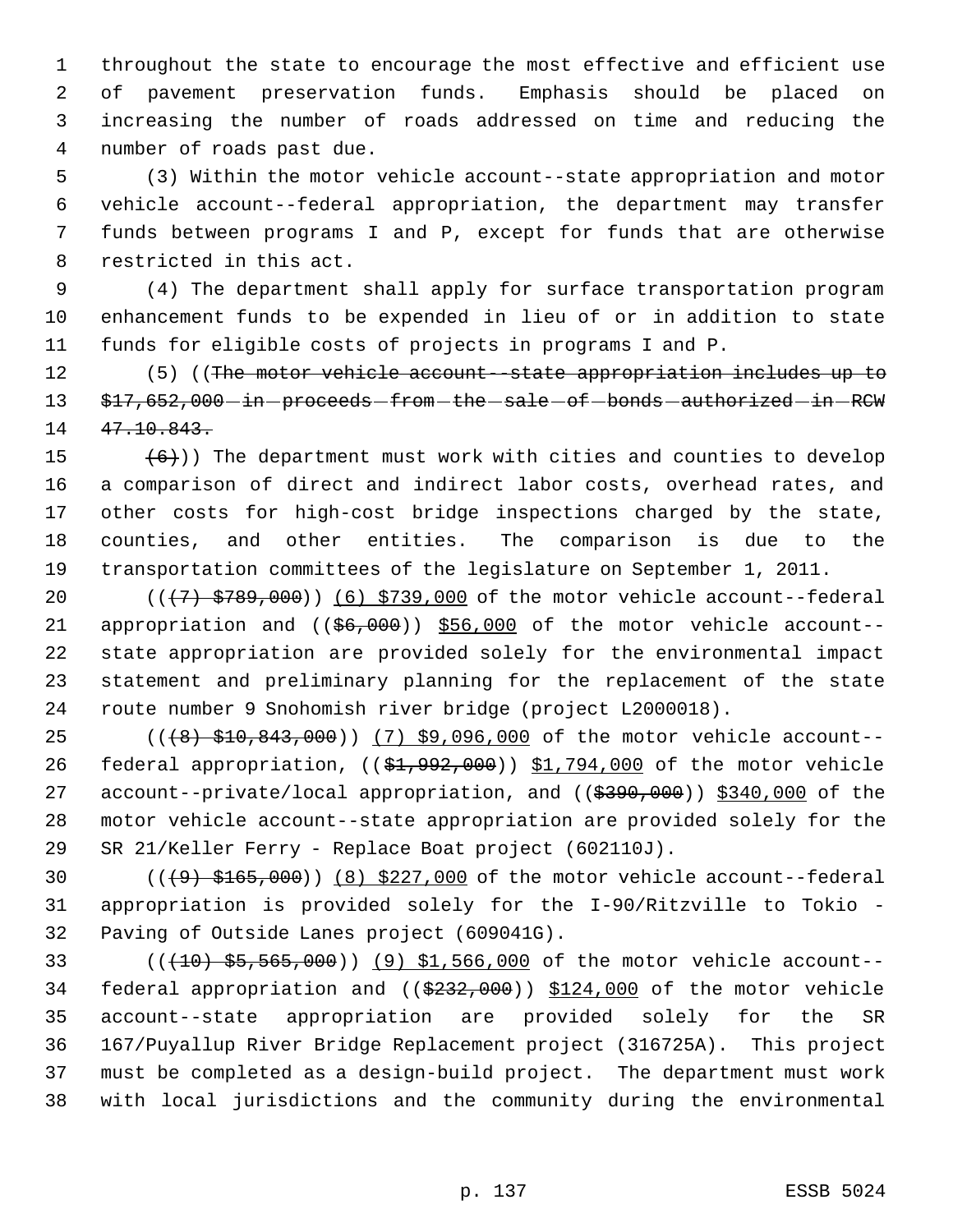review process to develop appropriate esthetic design elements, at no additional cost to the department, and traffic management plans pertaining to this project. The department must report to the transportation committees of the legislature on estimated cost and/or time savings realized as a result of using the design-build process.

6 (( $(11) - $507,000$ )) (10) \$649,000 of the motor vehicle account--7 federal appropriation and ((\$13,000)) \$16,000 of the motor vehicle account--state appropriation are provided solely for the SR 906/Travelers Rest - Building Renovation project (090600A).

10 (( $\sqrt{12}$ ) The department shall submit a renewal and rehabilitation 11 plan-for-the-new-state-route-number-16-Tacoma-Narrows-bridge-as-a 12 decision package as part of its 2013-2015 biennial budget submittal.)

 **Sec. 906.** 2012 c 86 s 307 (uncodified) is amended to read as follows:

 **FOR THE DEPARTMENT OF TRANSPORTATION--TRAFFIC OPERATIONS--PROGRAM Q-- CAPITAL**

| 17 |  | Motor Vehicle Account--State Appropriation $($ $($ \$8,779,000))                     |
|----|--|--------------------------------------------------------------------------------------|
| 18 |  | \$8,801,000                                                                          |
| 19 |  | Motor Vehicle Account--Federal Appropriation $($ $(\frac{27}{283}, \frac{283}{100})$ |
| 20 |  | \$7,184,000                                                                          |
| 21 |  | TOTAL APPROPRIATION $\ldots$ , ( $(\frac{16}{16}, 062, 000)$ )                       |
| 22 |  | \$15,985,000                                                                         |

 The appropriations in this section are subject to the following 24 conditions and limitations: ((\$1,000,000)) \$371,000 of the motor vehicle account-- state appropriation for project 000005Q is provided solely for state matching funds for federally selected competitive grants or congressional earmark projects. These moneys must be placed into reserve status until such time as federal funds are secured that require a state match.

 **Sec. 907.** 2012 c 86 s 308 (uncodified) is amended to read as follows: **FOR THE DEPARTMENT OF TRANSPORTATION--WASHINGTON STATE FERRIES CONSTRUCTION--PROGRAM W** Puget Sound Capital Construction Account--State 35 Appropriation . . . . . . . . . . . . . . . . ((\$61,965,000))  $\frac{$61,956,000}{900}$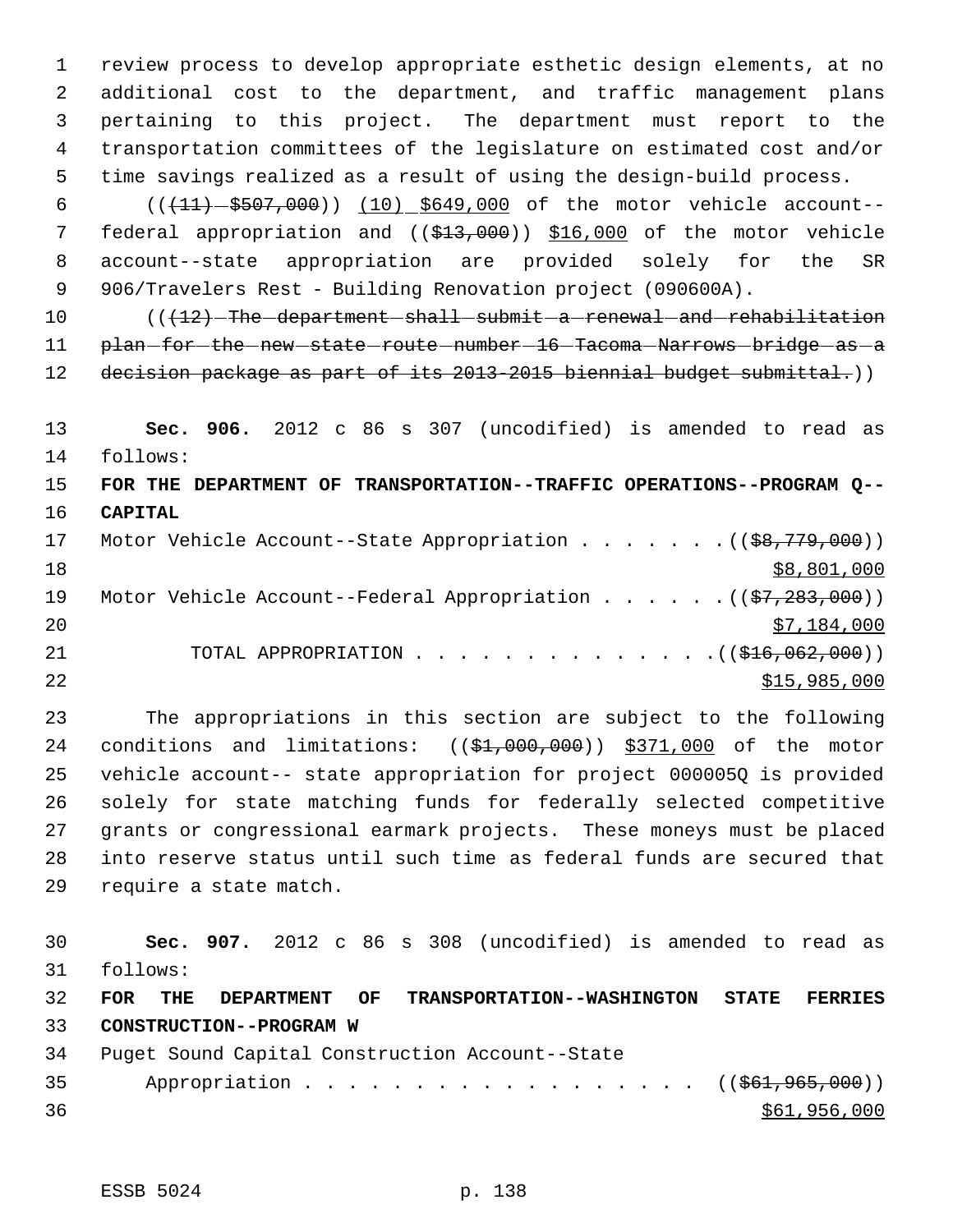Puget Sound Capital Construction Account--Federal 2 Appropriation . . . . . . . . . . . . . . . . ((\$61,736,000))  $3 \times 56,587,000$  Puget Sound Capital Construction Account--Private/Local 5 Appropriation . . . . . . . . . . . . . . . . . . (  $(\frac{2200,000}{1})$  $\frac{$356,000}{ }$  Transportation 2003 Account (Nickel Account)--State 8 Appropriation . . . . . . . . . . . . . . . . . (  $(\frac{119}{228},000)$  )  $\text{S150},\text{215},\text{000}$  Transportation Partnership Account--State 11 Appropriation . . . . . . . . . . . . . . . . . . \$12,838,000 Multimodal Transportation Account--State 13 Appropriation . . . . . . . . . . . . . . . . . ((\$27,527,000)) \$27,283,000 15 TOTAL APPROPRIATION . . . . . . . . . . . . ((\$284,194,000)) \$309,235,000

 The appropriations in this section are subject to the following conditions and limitations:

 (1) Except as provided otherwise in this section, the entire appropriations in this section are provided solely for the projects and 21 activities as listed in LEAP Transportation Document ((2012-1)) 2013-2 22 ALL PROJECTS as developed ((March 8, 2012)) April 2, 2013, Program -Washington State Ferries Capital Program (W).

 (2) The department shall work with the department of archaeology and historic preservation to ensure that the cultural resources investigation is properly conducted on all large ferry terminal projects. These projects must be conducted with active archaeological management.

 (3) The multimodal transportation account--state appropriation 30 includes up to  $((\$27,527,000))$   $\$27,283,000$  in proceeds from the sale of bonds authorized in RCW 47.10.867.

 (4) The Puget Sound capital construction account--state appropriation includes up to \$45,000,000 in proceeds from the sale of bonds authorized in RCW 47.10.843.

35 (5) ((\$17,970,000)) \$17,370,000 of the transportation 2003 account (nickel account)--state appropriation is provided solely for the acquisition of new Kwa-di-tabil class ferry vessels (project 944470A) subject to the conditions of RCW 47.56.780.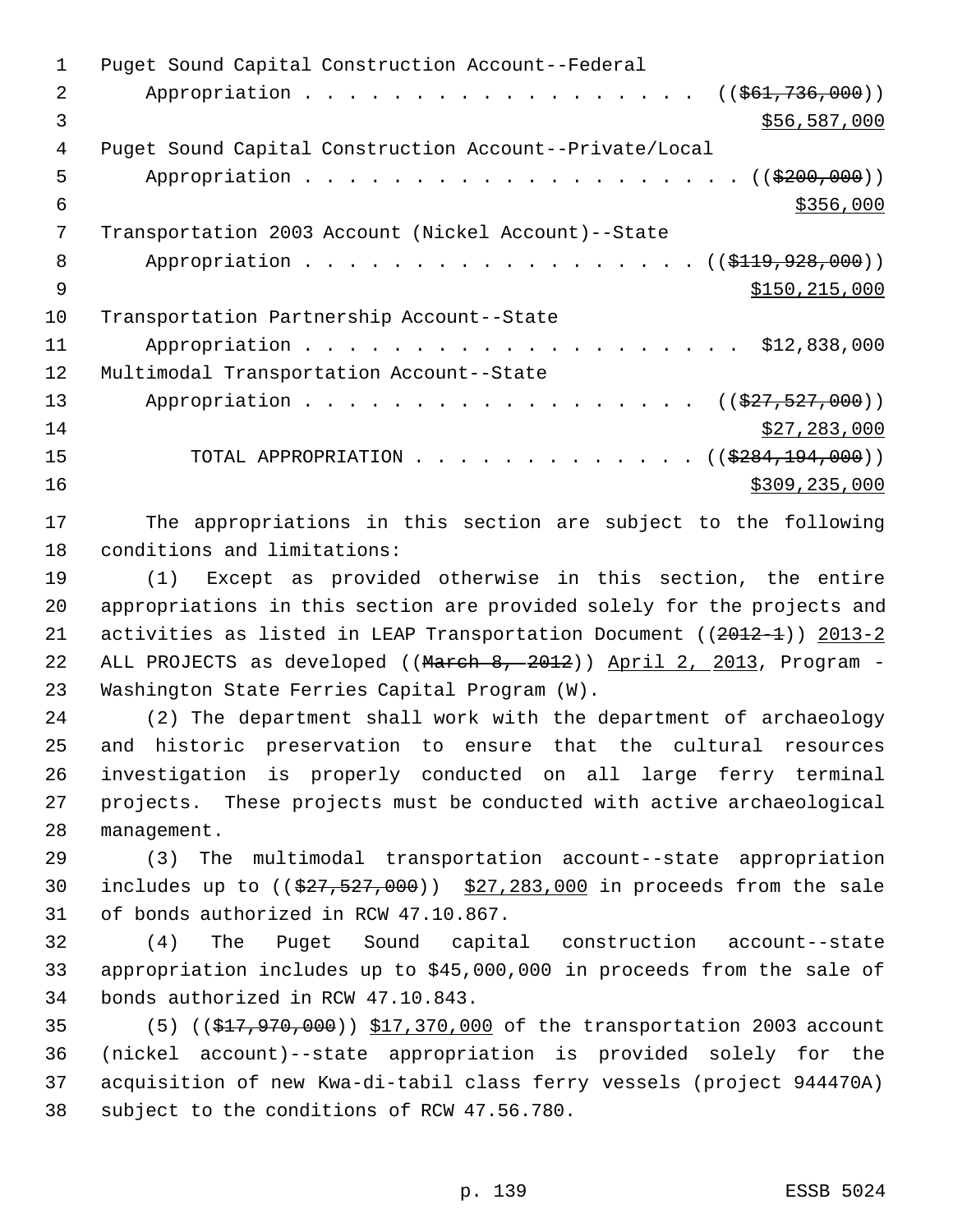(6) \$25,404,000 of the multimodal transportation account--state appropriation, \$1,000,000 of the Puget Sound capital construction account--federal appropriation, \$11,500,000 of the transportation 4 partnership account--state appropriation, and ((\$85,924,000)) \$76,917,000 of the transportation 2003 account (nickel account)--state appropriation are provided solely for the acquisition of one 144-car vessel (project L2200038). The department shall use as much already procured equipment as practicable on the 144-car vessel. The vendor must present to the joint transportation committee and the office of financial management, by August 15, 2011, a list of options that will result in significant cost savings changes in terms of construction or the long-term maintenance and operations of the vessel. The vendor must allow for exercising the options without a penalty. If neither chapter ... (Engrossed Substitute Senate Bill No. 5742), Laws of 2011 nor chapter ... (House Bill No. 2083), Laws of 2011 is enacted by June 30, 2011, \$75,000,000 of the transportation 2003 account (nickel account)--state appropriation in this subsection lapses.

18 (7) ((\$5,749,000)) \$5,569,000 of the total appropriation is provided solely for continued permitting work on the Mukilteo ferry terminal (project 952515P). The department shall seek additional federal funding for this project. Prior to beginning terminal improvements, the department shall report to the legislature on the final environmental impact statement by December 31, 2012. The report must include an overview of the costs and benefits of each of the alternatives considered, as well as an identification of costs and a funding plan for the preferred alternative.

 (8) The department shall review all terminal project cost estimates to identify projects where similar design requirements could result in reduced preliminary engineering or miscellaneous items costs. The department shall report to the legislature by September 1, 2011. The report must use programmatic design and include estimated cost savings by reducing repetitive design costs or miscellaneous costs, or both, applied to projects.

 (9) ((\$3,000,000)) \$6,000,000 of the Puget Sound capital construction account--state appropriation is provided solely for emergency capital repair costs (project 999910K). Funds may be spent only after approval from the office of financial management.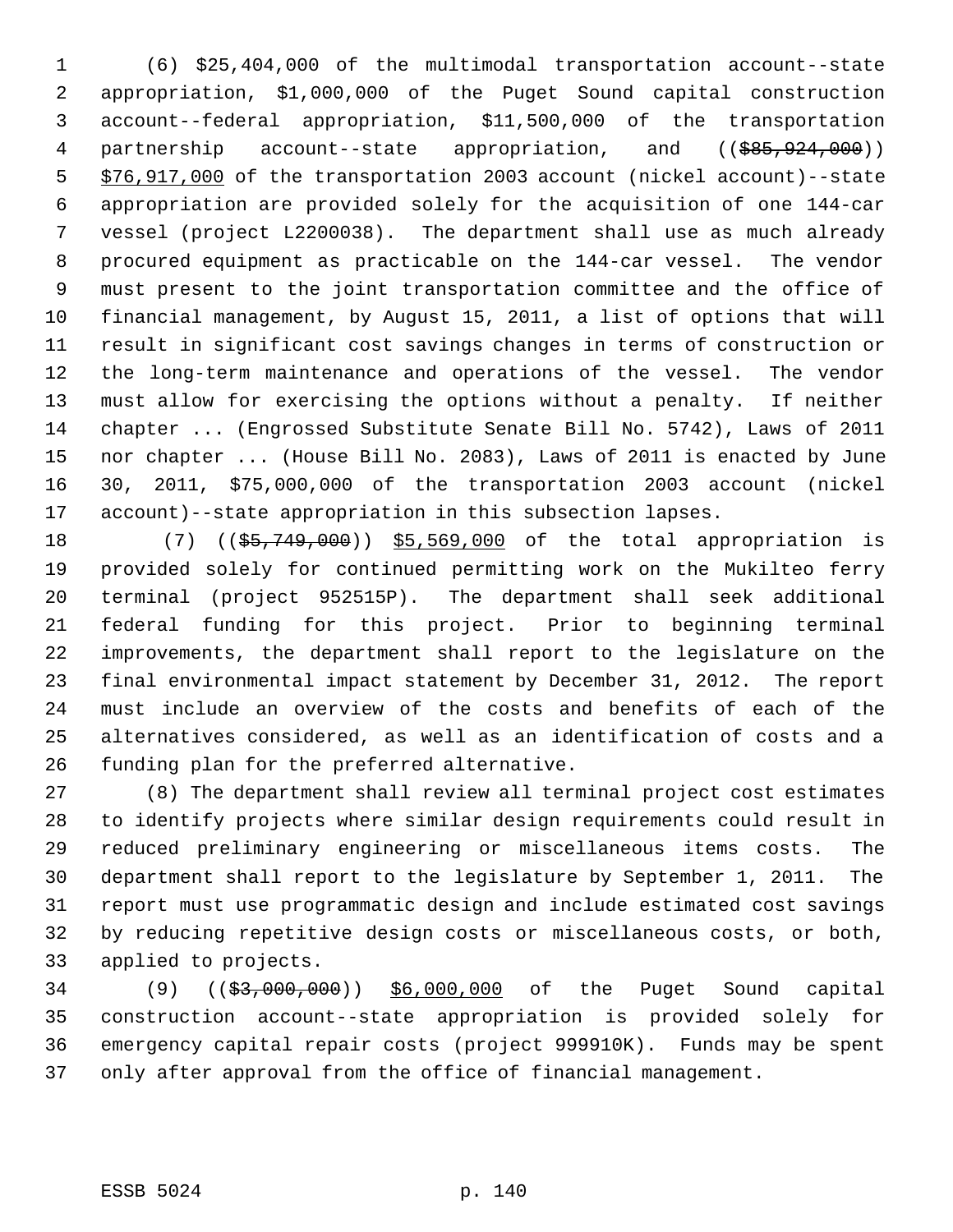1 (10) ((\$4,851,000)) \$4,552,000 of the Puget Sound capital construction account--state appropriation is provided solely for the reservation and communications system projects (L200041 & L200042).

 (11) \$1,000,000 of the Puget Sound capital construction account-- state appropriation is provided solely for security and operational planning as a first step in introducing liquid natural gas (LNG) to the Washington ferry fleet, including the issuance of a request for proposals (RFP). \$750,000 is provided solely for the department to work with appropriate agencies of the state and federal government to amend the state's current alternative security plan to account for the use of LNG as a propulsion fuel in the ferry fleet, and to begin public outreach efforts. \$250,000 is provided solely to issue an RFP for a design-build contract to fully convert the existing diesel powered Issaquah class fleet to be solely powered by LNG. The successful bidder must be awarded the \$250,000 appropriation and must be able to offer detailed design services, attain coast guard approval regarding vessel safety and any other requirements pertaining to design, acquire engines with LNG as a sole fuel source, provide public outreach and education regarding the conversion of ferry vessels to LNG, perform all conversion work, and supply dependable and suitable quantities of LNG. The RFP must include incentives for proposals that include alternative financing arrangements, such as a delayed payment plan based on fuel savings. To the extent allowable under current law, the bidder awarded the design-build contract for converting the Issaquah fleet to LNG under this subsection must be given bidding preferences in any future LNG-related ferry proposals or projects. The RFP referenced in this subsection must be issued by the department by August 1, 2012. The department must provide a report to the joint transportation committee on the development of the RFP in July 2012 and an update report again in September 2012.

31 (12) ((\$500,000)) \$1,200,000 of the Puget Sound capital construction account--state appropriation is provided solely for the ADA visual paging project (L2200083). If any new federal grants are received by the department that may supplant the state funds in this appropriation, the state funds in this appropriation must be placed in unallotted status.

 (13) Consistent with RCW 47.60.662, which requires the Washington state ferry system to collaborate with passenger-only ferry and transit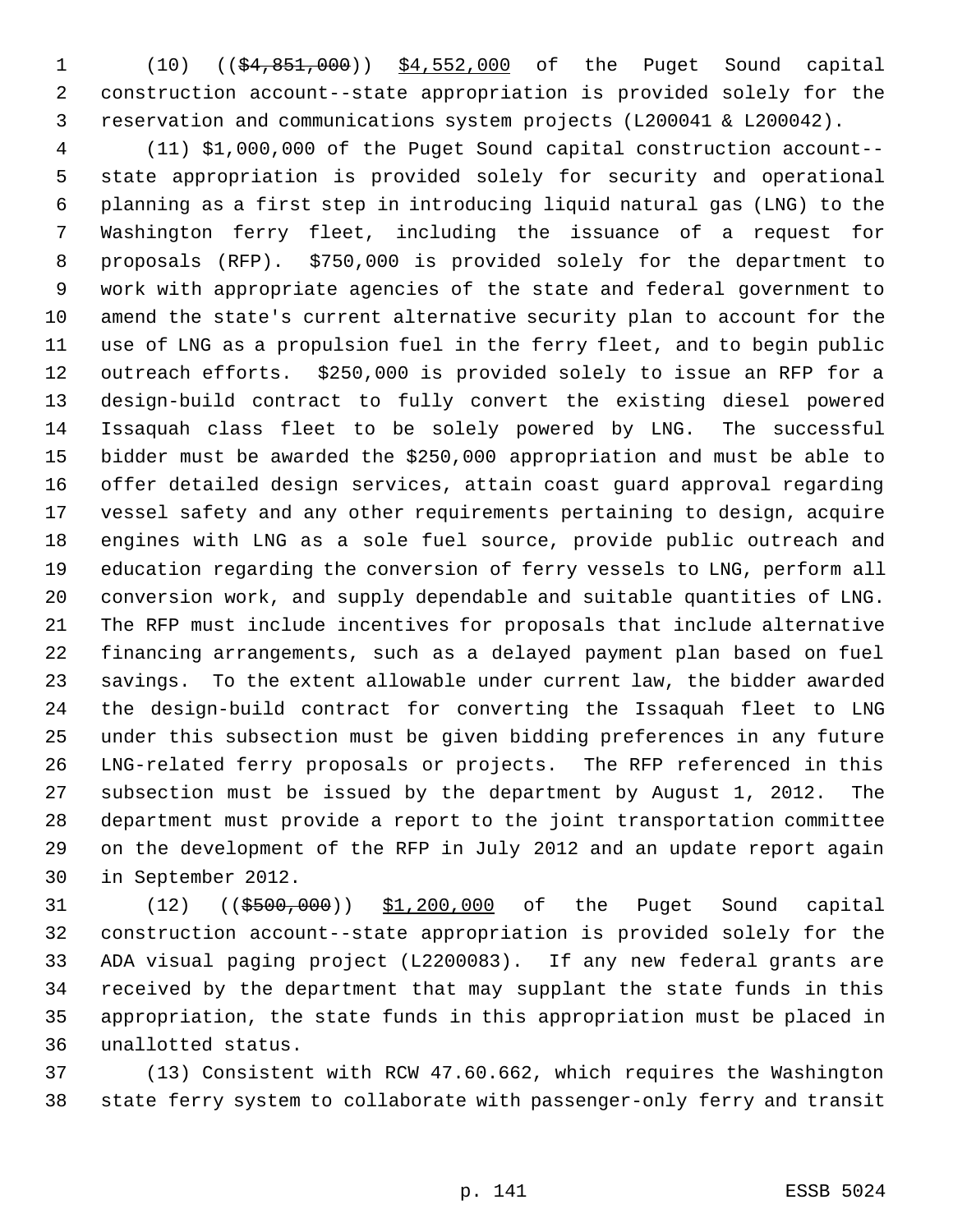providers to provide service at existing terminals, the department shall ensure that multimodal access, including for passenger-only ferries and transit service providers, is not precluded by any future modifications at the terminal.

 (14) The transportation 2003 account (nickel account)--state appropriation includes up to \$47,759,000 in proceeds from the sale of bonds authorized in RCW 47.10.861.

 **Sec. 908.** 2012 c 86 s 309 (uncodified) is amended to read as follows: **FOR THE DEPARTMENT OF TRANSPORTATION--RAIL--PROGRAM Y--CAPITAL** Essential Rail Assistance Account--State Appropriation . . . . . . . . . . . . . . . . . . . . . \$1,565,000 Transportation Infrastructure Account--State 14 Appropriation . . . . . . . . . . . . . . . . . ( (\$5,693,000))  $\frac{$5,018,000}{ }$  Multimodal Transportation Account--State 17 Appropriation . . . . . . . . . . . . . . . . ((\$58,220,000)) \$31,124,000 Multimodal Transportation Account--Federal 20 Appropriation . . . . . . . . . . . . . . . . ((\$236,597,000)) \$110,725,000 Multimodal Transportation Account--Private/Local 23 Appropriation . . . . . . . . . . . . . . . . . ((\$1,010,000)) \$1,096,000 25 TOTAL APPROPRIATION . . . . . . . . . . . . ((\$303,085,000))  $\frac{$149,528,000}{2}$ 

 The appropriations in this section are subject to the following conditions and limitations:

 (1)(a) Except as provided otherwise in this section, the entire appropriations in this section are provided solely for the projects and activities as listed by project and amount in LEAP Transportation 32 Document ((2012-1)) 2013-2 ALL PROJECTS as developed ((March 8, 2012)) April 2, 2013, Program - Rail Capital Program (Y).

34 (b) Within the amounts provided in this section,  $((\frac{24}{757},000))$  \$4,507,000 of the transportation infrastructure account--state appropriation is for low-interest loans through the freight rail investment bank program for specific projects listed as recipients of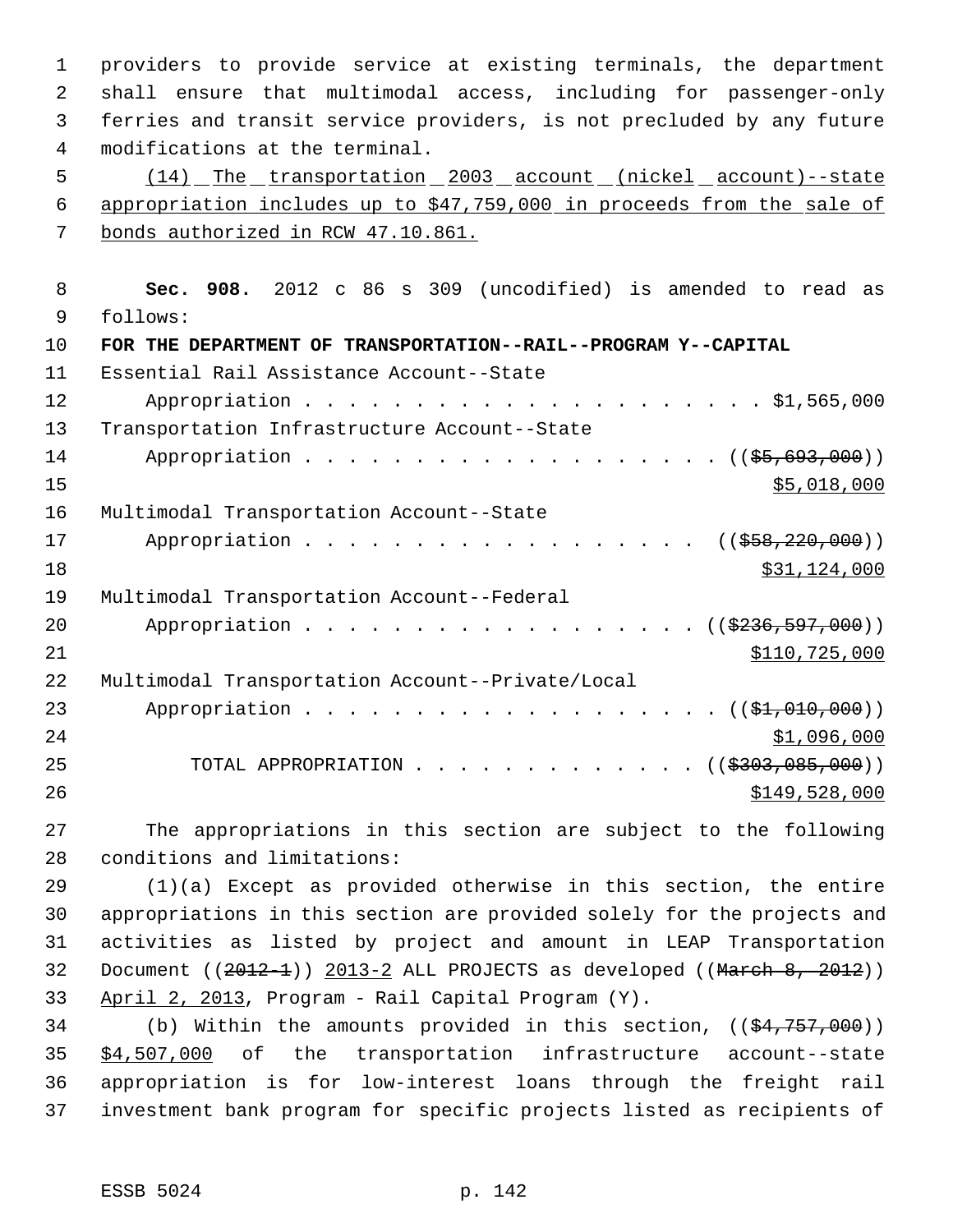these loans in the LEAP transportation document identified in (a) of 2 this subsection, except that funding for the city of Richland - loop track (project 721410A) is removed from the document. The department shall issue freight rail investment bank program loans with a repayment period of no more than ten years, and only so much interest as is necessary to recoup the department's costs to administer the loans.

7 (c) Within the amounts provided in this section, ((\$2,047,000)) \$2,201,000 of the multimodal transportation account--state 9 appropriation, ((\$10,000)) \$96,000 of the multimodal transportation account--private/local appropriation, and \$1,000,000 of the essential rail assistance account--state appropriation are for statewide emergent freight rail assistance projects identified in the LEAP transportation document identified in (a) of this subsection.

 (2)(a) The department shall issue a call for projects for the freight rail investment bank (FRIB) loan program and the emergent freight rail assistance program (FRAP) grants, and shall evaluate the applications according to the cost-benefit methodology developed during the 2008 interim using the legislative priorities specified in (c) of this subsection. Unsuccessful FRAP grant applicants should be encouraged to apply to the FRIB loan program, if eligible. By November 1, 2012, the department shall submit a prioritized list of recommended projects to the office of financial management and the transportation committees of the legislature.

 (b) When the department identifies a prospective rail project that may have strategic significance for the state, or at the request of a proponent of a prospective rail project or a member of the legislature, the department shall evaluate the prospective project according to the cost-benefit methodology developed during the 2008 interim using the legislative priorities specified in (c) of this subsection. The department shall report its cost-benefit evaluation of the prospective rail project, as well as the department's best estimate of an appropriate construction schedule and total project costs, to the office of financial management and the transportation committees of the legislature.

 (c) The legislative priorities to be used in the cost-benefit methodology are, in order of relative importance:

 (i) Economic, safety, or environmental advantages of freight movement by rail compared to alternative modes;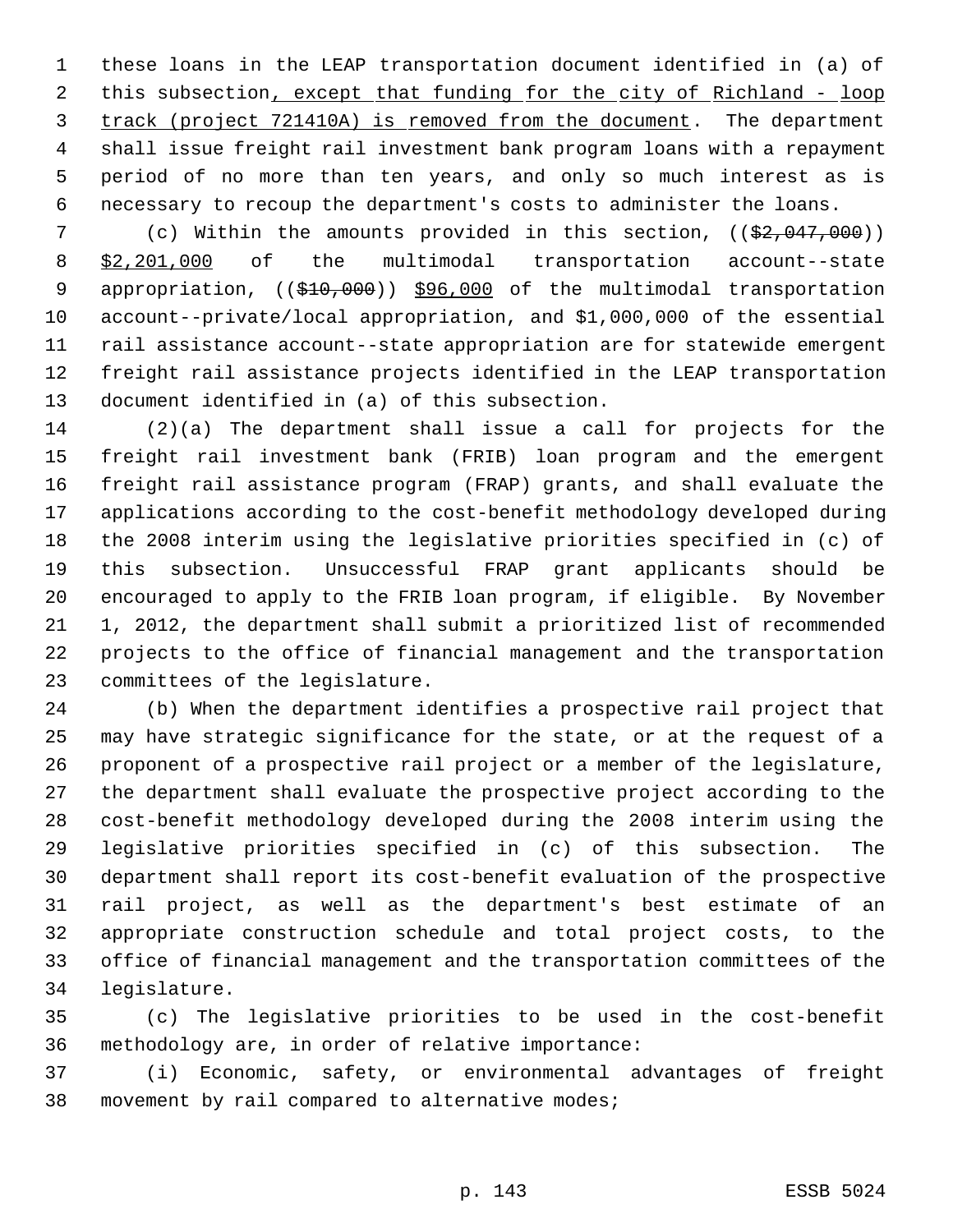(ii) Self-sustaining economic development that creates family-wage jobs;

 (iii) Preservation of transportation corridors that would otherwise be lost;

 (iv) Increased access to efficient and cost-effective transport to market for Washington's agricultural and industrial products;

 (v) Better integration and cooperation within the regional, national, and international systems of freight distribution; and

 (vi) Mitigation of impacts of increased rail traffic on communities.

 (3) The department is directed to expend unallocated federal rail crossing funds in lieu of or in addition to state funds for eligible costs of projects in program Y.

 (4) The department shall provide quarterly reports to the office of financial management and the transportation committees of the legislature regarding applications that the department submits for federal funds and the status of such applications.

 (5) The multimodal transportation account--state appropriation includes up to \$12,103,000 in proceeds from the sale of bonds authorized in RCW 47.10.867.

 (6) The Burlington Northern Santa Fe Skagit river bridge is an integral part of the rail system. Constructed in 1916, the bridge does not meet current design standards and is at risk during flood events that occur on the Skagit river. The department shall work with Burlington Northern Santa Fe and local jurisdictions to secure federal funding for the Skagit river bridge and to develop an appropriate replacement plan and schedule.

28 (7) ((\$218,341,000)) \$103,993,000 of the multimodal transportation 29 account--federal appropriation and ((\$3,639,000)) \$1,815,000 of the multimodal transportation account--state appropriation are provided solely for expenditures related to passenger high-speed rail grants. At one and one-half percent of the total project funds, the multimodal transportation account--state funds are provided solely for expenditures that are not federally reimbursable. Funding in this subsection is the initial portion of multiyear high-speed rail program grants awarded to Washington state for high-speed intercity passenger rail investments. Funding will allow for two additional round trips between Seattle and Portland and other rail improvements.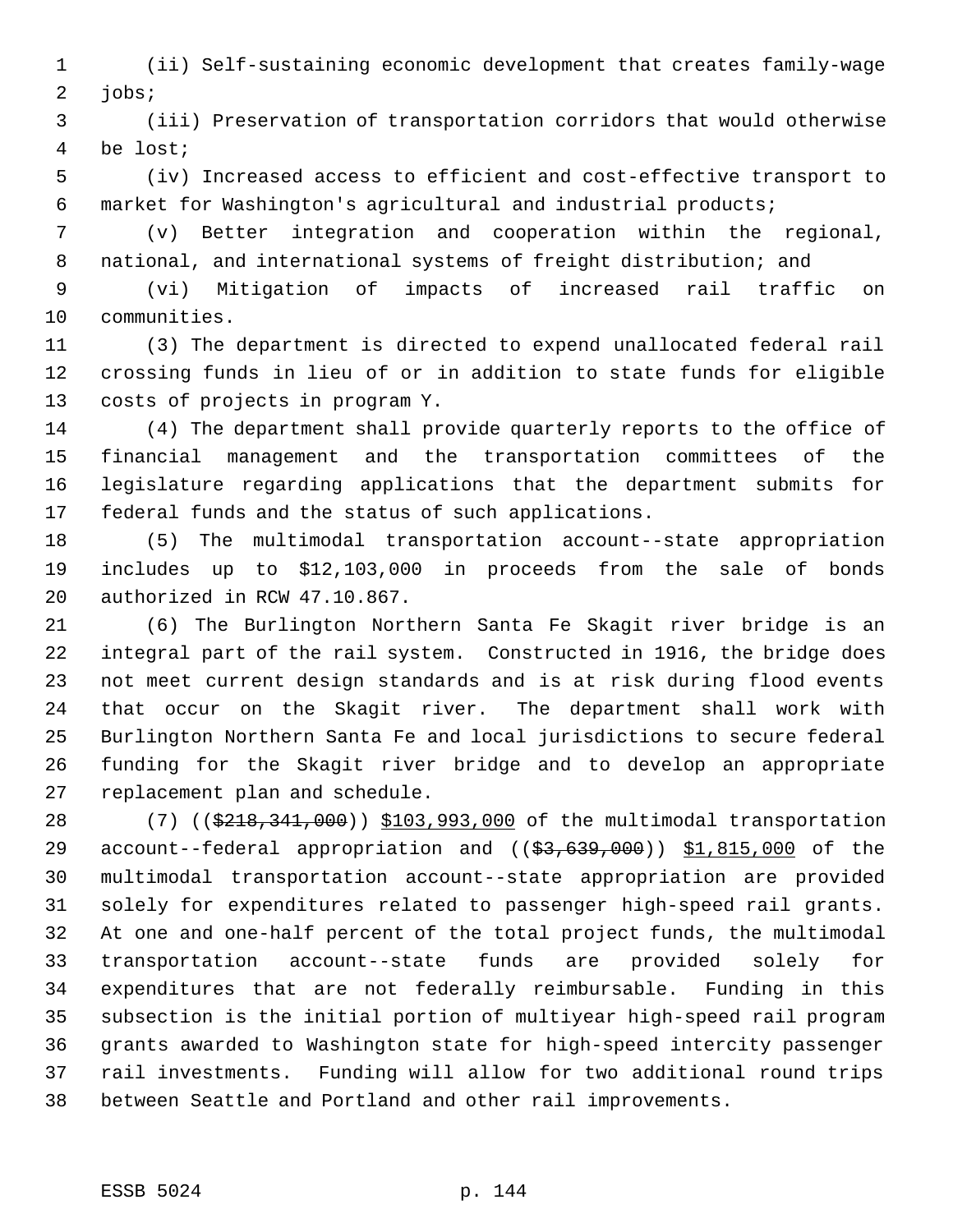(8) \$750,000 of the multimodal transportation account--state appropriation is provided solely for the Port of Royal Slope rehabilitation project (L1000053). Funding is contingent upon the project completing the rail cost-benefit methodology process developed during the 2008 interim using the legislative priorities outlined in subsection (2)(c) of this section.

 (9) As allowable under federal rail authority rules and existing competitive bidding practices, when purchasing new train sets, the department shall give preference to bidders that propose train sets with characteristics and maintenance requirements most similar to those currently owned by the department.

 (10) Funds generated by the grain train program are solely for operating, sustaining, and enhancing the grain train program including, but not limited to, operations, capital investments, inspection, developing business plans for future growth, and fleet management. Any funds deemed by the department, in consultation with relevant port districts, to be in excess of current operating needs or capital reserves of the grain train program may be transferred from the miscellaneous program account to the essential rail assistance account for the purpose of sustaining the grain train program through maintaining the Palouse river and Coulee City railroad line, on which the grain train program operates.

 (11) \$500,000 of the essential rail assistance account--state appropriation is provided solely for the purpose of rehabilitation and maintenance of the Palouse river and Coulee City railroad line. Expenditures from this appropriation may not exceed the combined total of:

 (a) The revenues deposited into the essential rail assistance account from leases and sale of property pursuant to RCW 47.76.290; and

 (b) Revenues transferred from the miscellaneous program account for the purpose of sustaining the grain train program through maintaining the Palouse river and Coulee City railroad line.

 (12) \$200,000 of the multimodal transportation account--state appropriation is provided solely for the Clark county chelatchie prairie rail road (project L2200085).

 **Sec. 909.** 2012 c 86 s 310 (uncodified) is amended to read as follows: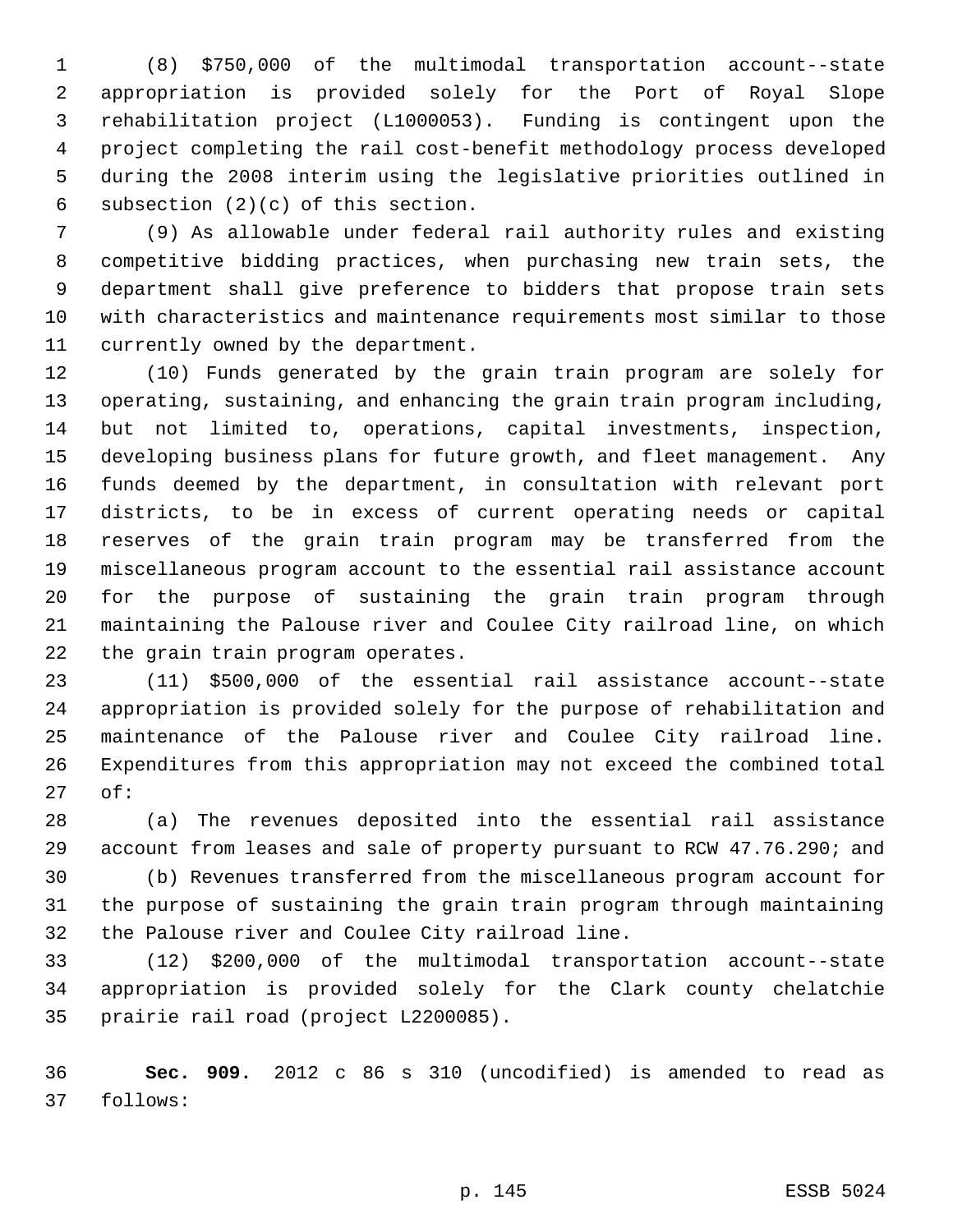| $\mathbf 1$    | <b>FOR</b><br>TRANSPORTATION--LOCAL PROGRAMS--PROGRAM<br>THE<br><b>DEPARTMENT</b><br>OF<br>$Z - -$ |
|----------------|----------------------------------------------------------------------------------------------------|
| 2              | <b>CAPITAL</b>                                                                                     |
| 3              | ((Highway Infrastructure Account - State Appropriation \$207,000                                   |
| $\overline{4}$ | Highway Infrastructure Account--Federal                                                            |
| 5              |                                                                                                    |
| 6              | Motor Vehicle Account--State Appropriation $($ $($ \$4,179,000) $)$                                |
| 7              | \$2,511,000                                                                                        |
| 8              | Motor Vehicle Account--Federal Appropriation $($ $($ $\frac{277}{27}, 935, 000)$ )                 |
| $\overline{9}$ | \$19,759,000                                                                                       |
| 10             | Highway Safety Account--State Appropriation \$852,000                                              |
| 11             | Freight Mobility Investment Account--State                                                         |
| 12             | Appropriation<br>((\$411,278,000))                                                                 |
| 13             | \$5,044,000                                                                                        |
| 14             | Transportation Partnership Account--State                                                          |
| 15             | Appropriation<br>$((\frac{27}{27}, \frac{181}{2}, 000))$                                           |
| 16             | \$3,967,000                                                                                        |
| 17             | Freight Mobility Multimodal Account--State                                                         |
| 18             | Appropriation<br>((\$415,668,000))                                                                 |
| 19             | \$11,868,000                                                                                       |
| 20             | Freight Mobility Multimodal Account--Local                                                         |
| 21             | Appropriation<br>$((\frac{2}{72}, 834, 000))$                                                      |
| 22             | \$960,000                                                                                          |
| 23             | Multimodal Transportation Account--State                                                           |
| 24             | Appropriation<br>((\$22,575,000))                                                                  |
| 25             | \$13,262,000                                                                                       |
| 26             | Passenger Ferry Account--State Appropriation \$1,115,000                                           |
| 27             | TOTAL APPROPRIATION $\ldots$ , ( $(\$104,574,000)$ )                                               |
| 28             | \$59,338,000                                                                                       |

 The appropriations in this section are subject to the following conditions and limitations:

 (1) \$1,115,000 of the passenger ferry account--state appropriation is provided solely for near and long-term costs of capital improvements and operating expenses that are consistent with the business plan approved by the governor for passenger ferry service.

 (2) The department shall apply for surface transportation program enhancement funds to be expended in lieu of or in addition to state funds for eligible costs of projects in local programs, program Z--capital.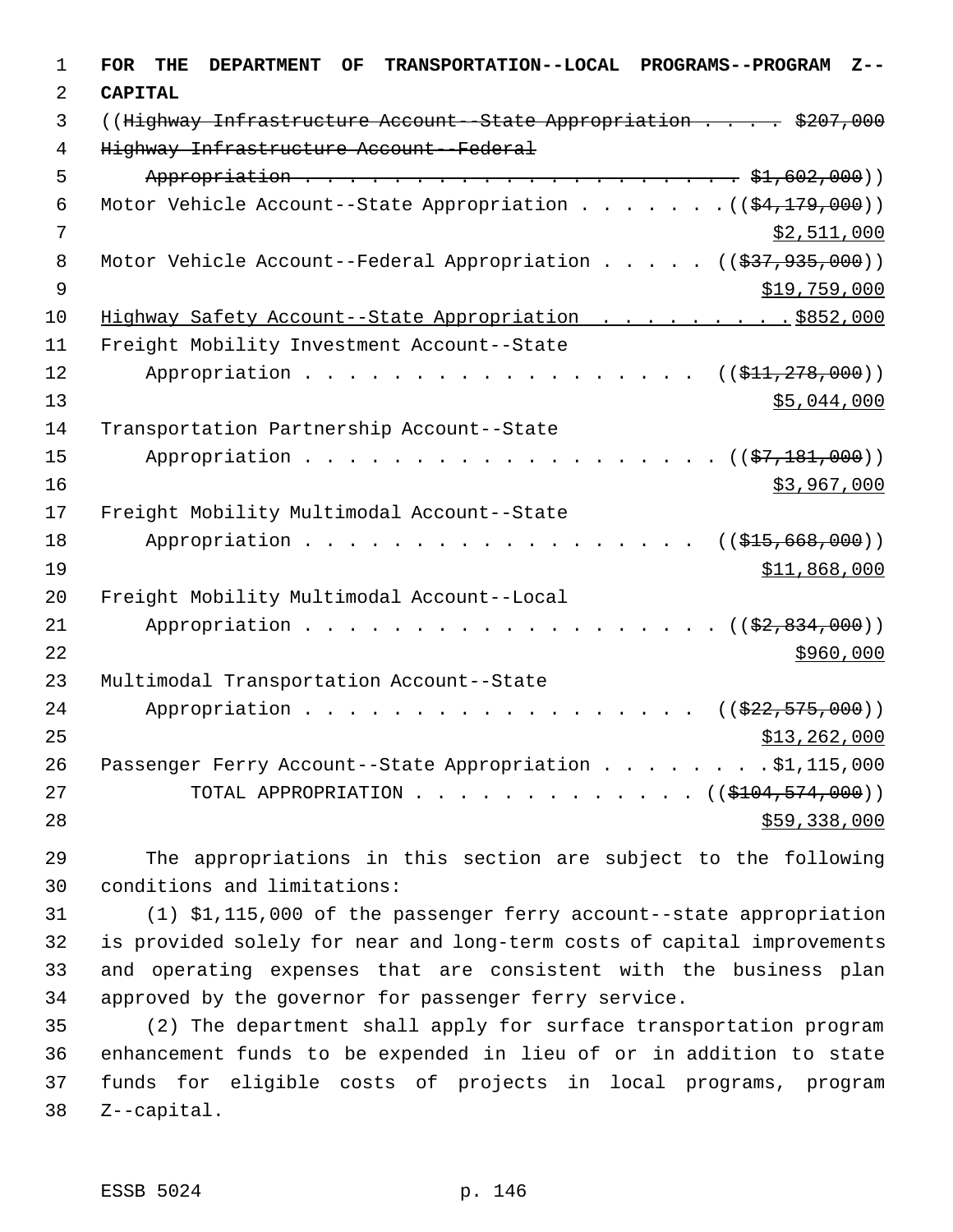(3) Federal funds may be transferred from program Z to programs I and P and state funds must be transferred from programs I and P to program Z to replace those federal funds in a dollar-for-dollar match. Fund transfers authorized under this subsection shall not affect project prioritization status. Appropriations must initially be allotted as appropriated in this act. The department may not transfer funds as authorized under this subsection without approval of the office of financial management. The department shall submit a report on those projects receiving fund transfers to the office of financial management and the transportation committees of the legislature by December 1, 2011, and December 1, 2012.

12 (4) The city of Winthrop may utilize a design-build process for the 13 Winthrop bike path project.

14 (5) ((\$14,813,000 of the multimodal transportation account - state 15  $appropriation - $12,804,000 - of - the - motor - vehicle - account - federal$ 16 appropriation,  $-\text{and } -\frac{6}{7}$ ,  $241,000 - \text{of } -\text{the } -\text{transportation } -\text{partnership}$ 17 account--state appropriation are provided solely for the pedestrian and 18 bicycle-safety-program-projects-and-safe-routes-to-schools-program 19 projects - identified - in: LEAP - Transportation - Document - 2011-A, 20 pedestrian-and-bicycle-safety-program-projects-and-safe-routes-to 21  $\text{sehook}$  schools - program - projects, - as - developed - April - 19, - 2011; - LEAP 22 Transportation Document 2009-A, pedestrian and bicycle safety program 23 projects-and-safe-routes-to-schools-program-projects, as developed 24 March-30, 2009; LEAP-Transportation-Document-2007-A, pedestrian-and 25 bicycle-safety-program-projects-and-safe-routes-to-schools-program 26 projects, as developed April 20, 2007; and LEAP Transportation Document 27 2006-B, pedestrian and bicycle safety program projects and safe routes 28 to schools program projects, as developed March 8, 2006. Projects must 29 be allocated funding based on order of priority. The department shall 30 review all projects receiving grant awards under this program at least 31 semiannually to determine whether the projects are making satisfactory 32 progress. Any project that has been awarded funds, but does not report 33 activity on the project within one year of the grant award must be 34 reviewed by the department to determine whether the grant should be 35 terminated. The -department - shall -promptly - close - out -grants - when 36 projects-have-been-completed, and identify where unused grant funds 37 remain because actual project costs were lower than estimated in the 38 grant award.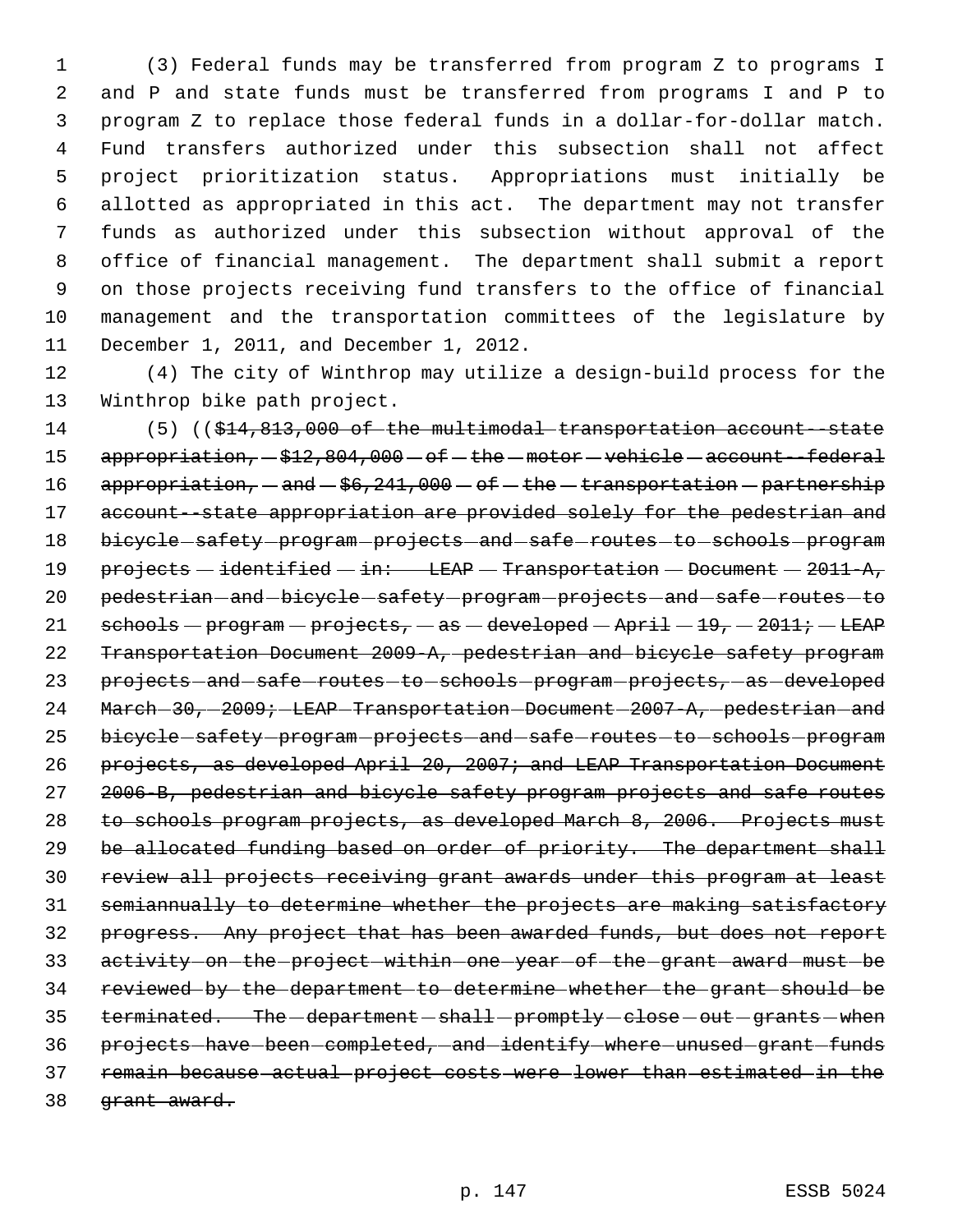$(6)$ )) Except as provided otherwise in this section, the entire appropriations in this section are provided solely for the projects and activities as listed by project and amount in LEAP Transportation 4 Document ((2012-1)) 2013-2 ALL PROJECTS as developed ((March 8, 2012)) April 2, 2013, Program - Local Program (Z).

 $((+7))$  (6) For the 2011-2013 project appropriations, unless otherwise provided in this act, the director of the office of financial management may authorize a transfer of appropriation authority between projects managed by the freight mobility strategic investment board and may also advance projects in future biennia, as identified in LEAP Transportation Document ((2012-1)) 2013-2 ALL PROJECTS as developed 12 ((March 8, 2012)) April 2, 2013, into the current biennium in order for the board to manage project spending and efficiently deliver all projects in the respective program.

 $((+8))$   $(7)$  With each department budget submittal, the department shall provide an update on the status of the repayment of the twenty million dollars of unobligated federal funds authority advanced by the department in September 2010 to the city of Tacoma for the Murray Morgan/11th Street bridge project.

 $((+9))$  (8) If funding is specifically designated in this act for main street projects, the department shall prepare a list of projects that is consistent with chapter 257, Laws of 2011, for approval in the 2013-2015 fiscal biennium.

24 (( $(10)$  \$267,000)) (9) \$50,000 of the motor vehicle account--state 25 appropriation and  $($   $(\frac{22}{52}, \frac{859}{50}, \frac{000}{50})$   $)$  \$50,000 of the motor vehicle account-- federal appropriation are provided solely for completion of the US 101 northeast peninsula safety rest area and associated roadway improvements east of Port Angeles at the Deer Park scenic view point (3LP187A). The department must surplus any right-of-way previously purchased for this project near Sequim. Approval to proceed with construction is contingent on surplus of previously purchased right-of-way.

33 (( $(11)$ )) (10) Up to (( $$3,702,000$ )) \$2,680,000 of the motor vehicle 34 account--federal appropriation and ((\$75,000)) \$55,000 of the motor vehicle account--state appropriation are provided solely to reimburse the cities of Kirkland and Redmond for pavement and bridge deck rehabilitation on state route number 908 (1LP611A). These funds may not be expended unless the cities sign an agreement stating that the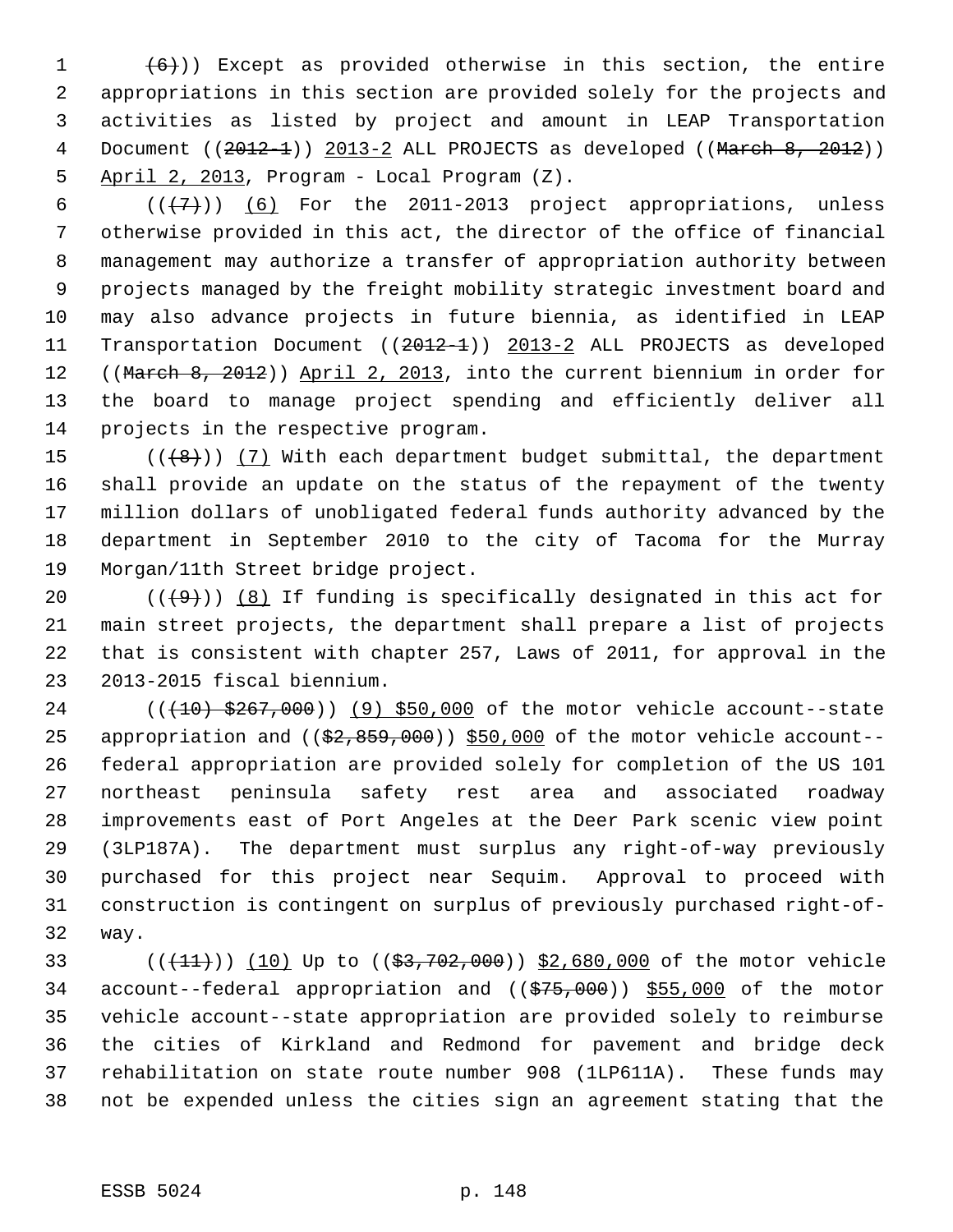cities agree to take ownership of state route number 908 in its entirety and agree that the payment of these funds represents the entire state commitment to the cities for state route number 908 expenditures.

5  $((+12))$   $(11)$  \$225,000 of the multimodal transportation account-- state appropriation is provided solely for the Shell Valley emergency road and bicycle/pedestrian path (L1000036).

 $((+13))$  (12) \$188,000 of the motor vehicle account--state appropriation is provided solely for flood reduction solutions on state route number 522 caused by the lower McAleer and Lyon creek basins (L1000041).

12 (( $(14)$  \$896,000)) (13) \$293,000 of the multimodal transportation account--state appropriation is provided solely for realignment of Parker Road and construction of secondary access off of state route number 20 (L2200040).

 (( $\left( \frac{(15)}{2} - \text{An}- \text{additional} - $2,500,000 - \text{of}- \text{the}- \text{motor}- \text{vehicle}- \text{account}-\right]$ 17 federal appropriation is provided solely for the Strander Blvd/SW 27th St Connection project (1LP902F), which amount is reflected in the LEAP transportation document identified in subsection (6) of this section. 20 These-funds-may-only-be-committed-if-needed,-may-not-be-used-to supplant any other committed project partnership funding, and must be 22 the last funds expended.

23 (16) \$500,000) (14) \$30,000 of the motor vehicle account--federal appropriation is provided solely for safety improvements at the intersection of South Wapato and McDonald Road (L1000052).

26 (( $\left(\frac{17}{52},000,000\right)$ ) (15) 850,000 of the multimodal transportation account--state appropriation is provided solely for the state route number 432 rail realignment and highway improvements project (L1000056).

30  $((+18))$   $(16)$  \$100,000 of the motor vehicle account--federal appropriation is provided solely for state route number 164 and Auburn Way South pedestrian improvements (L1000057).

33  $((+19))$  (17) \$115,000 of the motor vehicle account--federal appropriation is provided solely for median street lighting on state route number 410 (L1000058).

36  $((+20))$  (18) \$60,000 of the multimodal transportation account- state appropriation is provided solely for a cross docking study for the port of Douglas county (L1000060).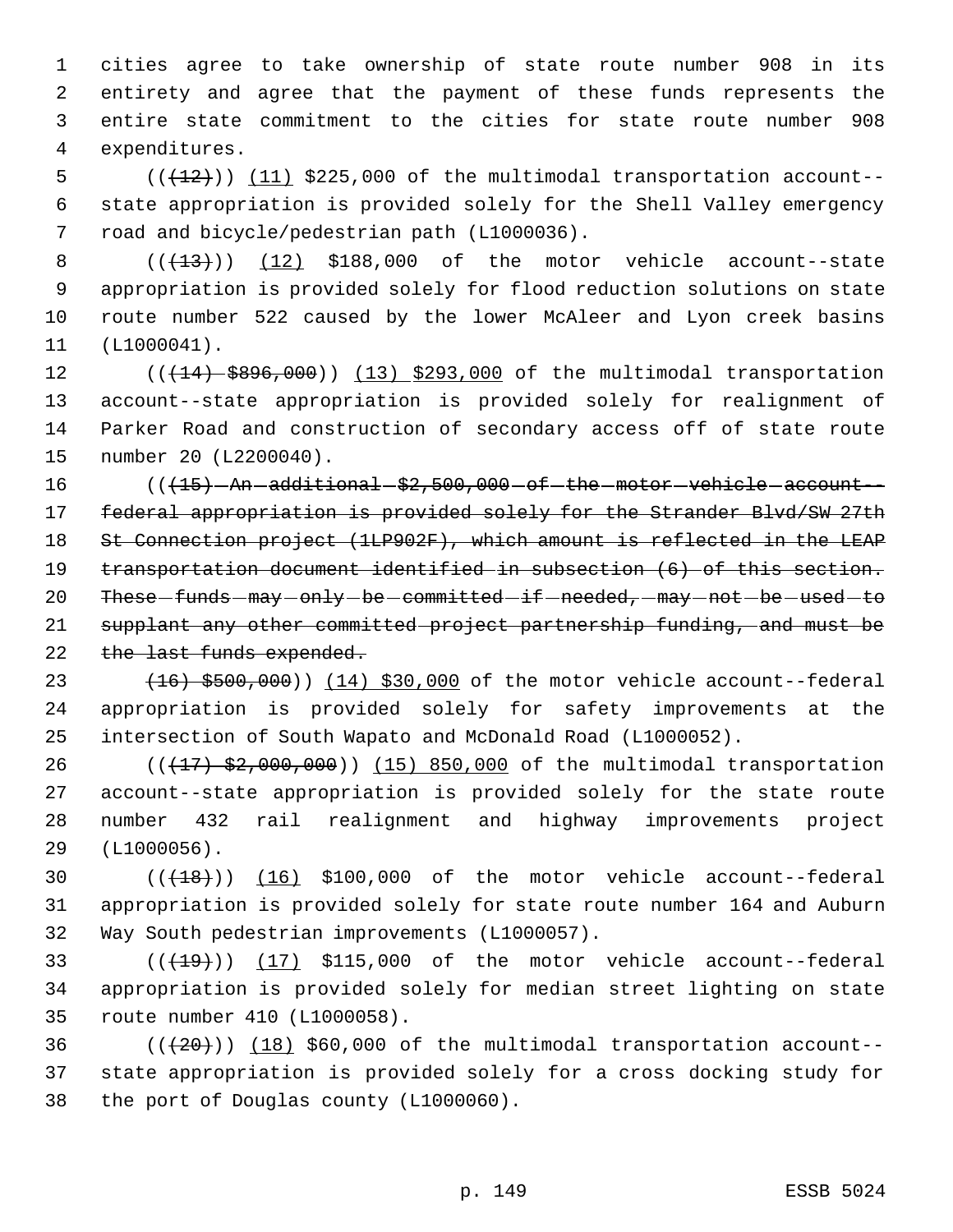$((+21))$   $(19)$  \$100,000 of the motor vehicle account--federal appropriation is provided solely for city of Auburn - 8th and R Street NE intersection improvements (L2200043).

 ( $(\frac{22}{12})$ ) (20) \$65,000 of the multimodal transportation account-- state appropriation is provided solely for the Puget Sound regional council to further the implementation of multimodal concurrency practice through a transit service overlay zone implemented at the local level (L1000061). This approach will improve the linkage of land use and transportation investment decisions, improve the efficiency of transit service by encouraging transit-supportive development, provide incentives for developers, and support integrated regional growth, economic development, and transportation plans. In carrying out this work, the council shall involve representatives from cities and counties, developers, transit agencies, and other interested stakeholders, and shall consult with other regional transportation planning organizations across the state. The council shall report the results of their work and recommendations to the joint transportation committee by December 2011, with a final report to the transportation committees of the legislature by January 31, 2012.

20 (( $(23)$  \$1,750,000)) (21) \$650,000 of the motor vehicle account-- federal appropriation is provided solely for the SR 522 Improvements/61st Avenue NE and NE 181st Street project (L1000055).

 $((+24))$   $(22)$  The department shall implement a call for projects eligible for the bicycle and pedestrian grant program similar to the call for projects conducted in 2010, although the department may adjust the criteria to include mobility and connectivity. The department shall include a list of prioritized bicycle and pedestrian grant projects for approval in the 2013-2015 biennial transportation budget.

 $((+25))$   $(23)$  \$100,000 of the multimodal transportation account-- state appropriation is provided solely for the design of a stand-alone ADA accessible bicycle/pedestrian bridge across the Sultan river in the city of Sultan (L1100044).

33 (( $(26) - $445,000$ )) (24) \$30,000 of the motor vehicle account-- federal appropriation is provided solely for pedestrian lighting on the main span of the Chehalis river bridge in Aberdeen (L1100046).

36 (( $\left(\frac{27}{-500},\frac{660}{-500}\right)$  (25) \$80,000 of the motor vehicle account-- federal appropriation is provided solely for resurfacing Alder Avenue in the city of Sultan (L1100047).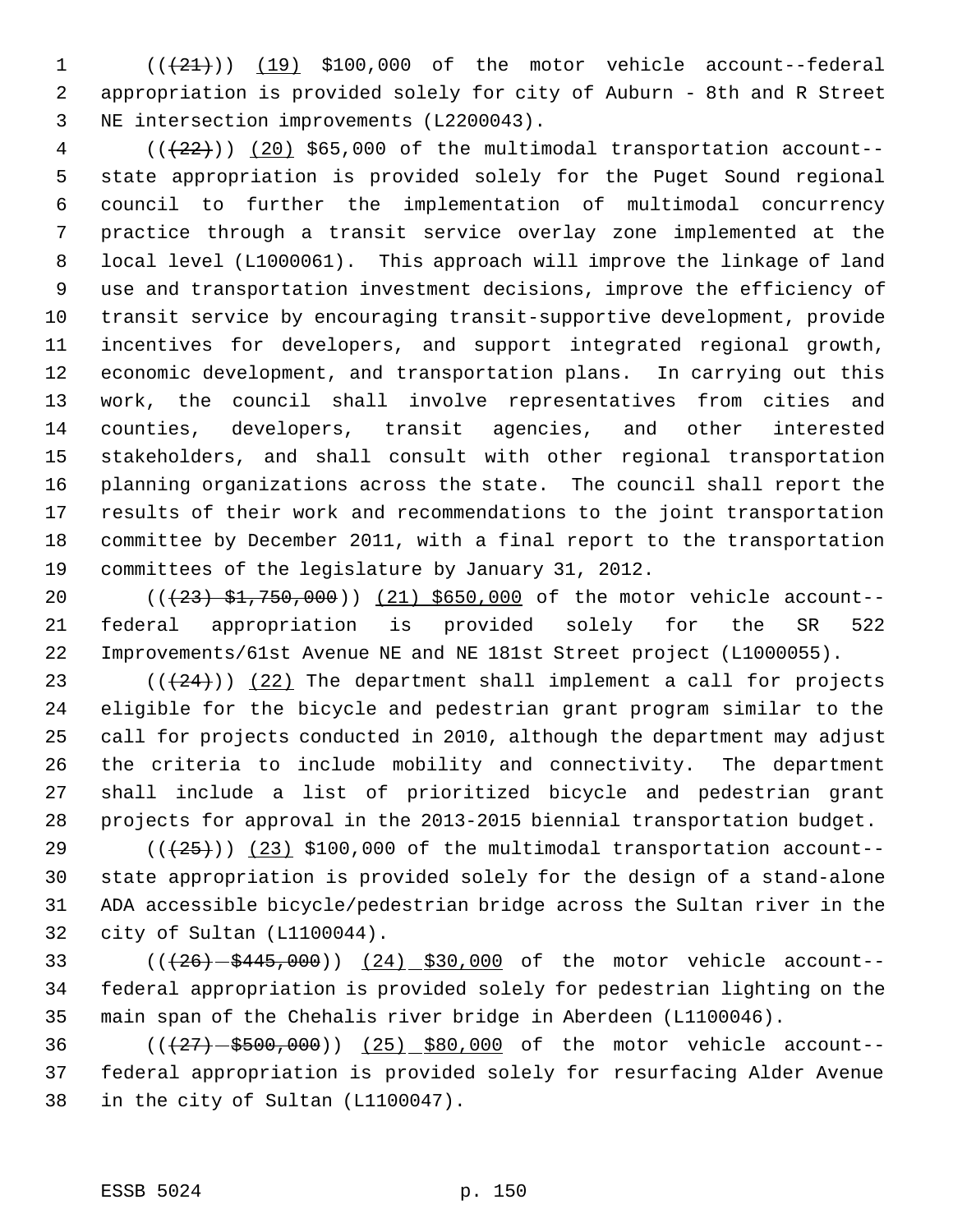1 (( $(28) - $800,000$ )) (26) \$550,000 of the motor vehicle account-- federal appropriation is provided solely for rights-of-way acquisition on state route number 516 from Jenkins creek to 185th (L2000017).

 (( $\left(29\right)$   $-$  \$1,100,000  $-$  of  $-$  the  $-$  motor  $-$  vehicle  $-$  account--federal 5 appropriation is provided solely for traffic analysis, right of way, and design work on the 31st Avenue Southwest overpass on Puyallup's South Hill (L1100048).

8 (30) - \$2,000,000)) (27) \$250,000 of the motor vehicle account-- federal appropriation is provided solely for environmental documentation and preliminary engineering for the Scott Avenue Reconnection Project in the city of Woodland (L1100049).

12 (( $\{31\}$  \$350,000 of the motor vehicle account--federal appropriation 13 is provided solely for preliminary engineering and rights-of-way on the 14 Slater Road Bridge project (L2200089).

15 (32) \$380,000)) (28) \$40,000 of the motor vehicle account--federal appropriation is provided solely for rehabilitation work for 156th/160th Avenue in the city of Covington (L2200088).

18 (( $(33)$ )) (29) \$380,000 of the motor vehicle account--federal appropriation is provided solely for improvements to Penney Avenue in the town of Naches (L2200090).

 $((+34))$  (30) \$450,000 of the motor vehicle account--federal appropriation is provided solely for preliminary engineering on NW Friberg Street and Goodwin Road in the city of Camas (L2200091).

 (31) \$650,000 of the highway safety account--state appropriation is provided solely to the freight mobility strategic investment board for 26 grants to meet urgent freight corridor improvement and preservation 27 needs that meet the board's criteria, as identified in the LEAP 28 transportation document referenced under subsection (5) of this section.

 (32) \$202,000 of the highway safety account--state appropriation is provided solely for safe routes to school grant program projects, as identified in the LEAP transportation document referenced under subsection (5) of this section.

## **TRANSFERS AND DISTRIBUTIONS**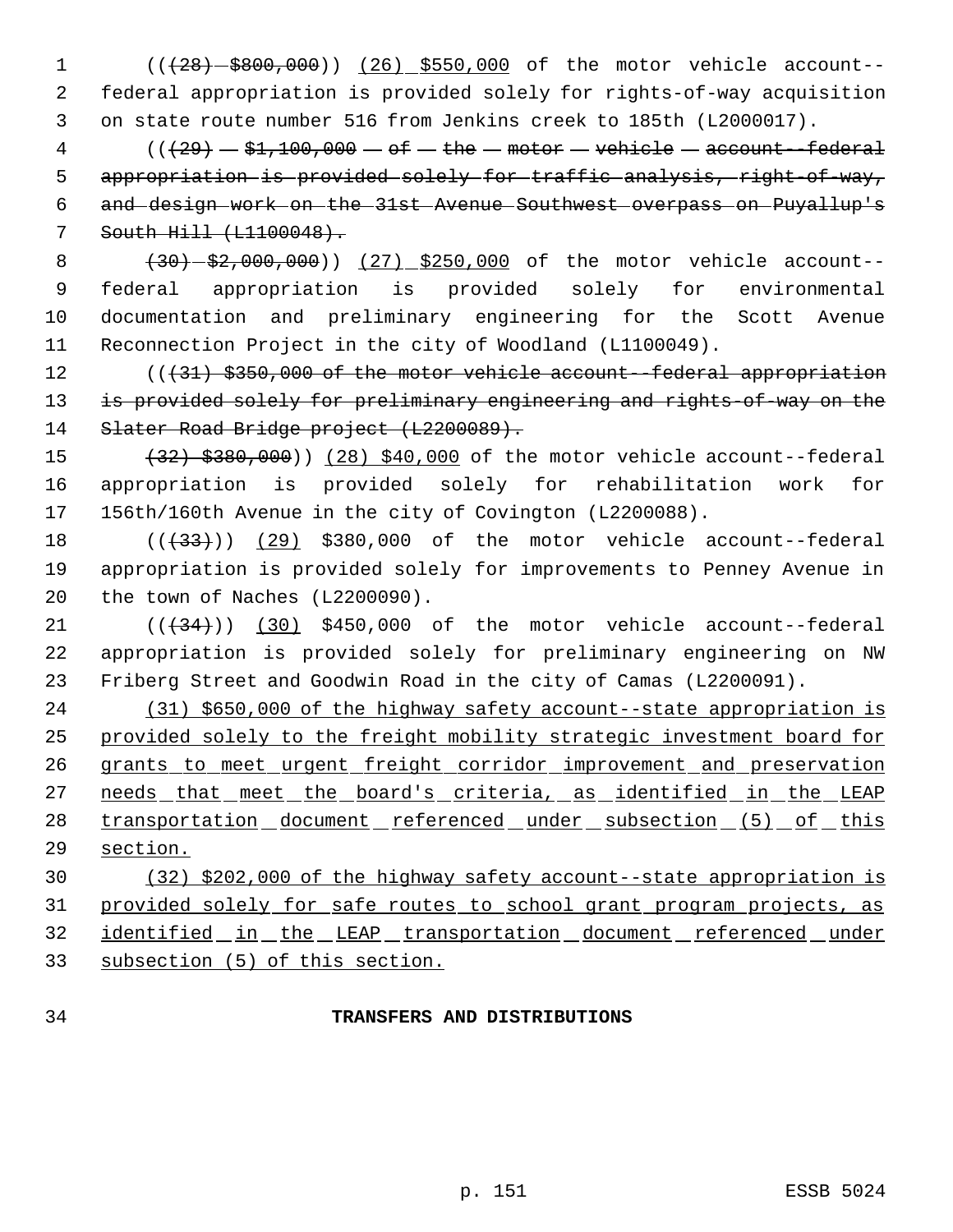**Sec. 1001.** 2012 c 86 s 401 (uncodified) is amended to read as follows: **FOR THE STATE TREASURER--BOND RETIREMENT AND INTEREST, AND ONGOING BOND REGISTRATION AND TRANSFER CHARGES: FOR BOND SALES DISCOUNTS AND DEBT TO BE PAID BY MOTOR VEHICLE ACCOUNT AND TRANSPORTATION FUND REVENUE** Highway Bond Retirement Account--State 8 Appropriation . . . . . . . . . . . . . . . . (  $(\frac{2879,501,000}{p})$  $\frac{9}{3862,130,000}$  Ferry Bond Retirement Account--State 11 Appropriation . . . . . . . . . . . . . . . . ((\$31,801,000)) \$31,807,000 State Route Number 520 Corridor Account--State 14 Appropriation . . . . . . . . . . . . . . . . . (  $(\frac{23,818,000}{2})$  \$4,766,000 Transportation Improvement Board Bond Retirement 17 Account--State Appropriation . . . . . . . . . . ((\$16,482,000)) \$17,174,000 19 Nondebt-Limit Reimbursable Account Appropriation . . . ((\$22,476,000)) 20 \$21,877,000 Transportation Partnership Account--State 22 Appropriation . . . . . . . . . . . . . . . . . ((<del>\$3,654,000</del>)) \$2,570,000 24 Motor Vehicle Account--State Appropriation . . . . . . . . ((\$382,000)) Transportation 2003 Account (Nickel Account)--State 27 Appropriation . . . . . . . . . . . . . . . . . ((\$1,305,000)) \$1,411,000 ((Transportation Improvement Account--State Appropriation . . . . . . . . . . . . . . . . . . . . . \$29,000)) Multimodal Transportation Account--State Appropriation . . . . . . . . . . . . . . . . . ( $(\frac{15158}{100})$ )  $\frac{$181,000}{9}$  Toll Facility Bond Retirement Account--State 35 Appropriation . . . . . . . . . . . . . . . . ((\$48,807,000)) \$41,279,000 Toll Facility Bond Retirement Account--Federal 38 Appropriation . . . . . . . . . . . . . . . . . ((\$7,500,000))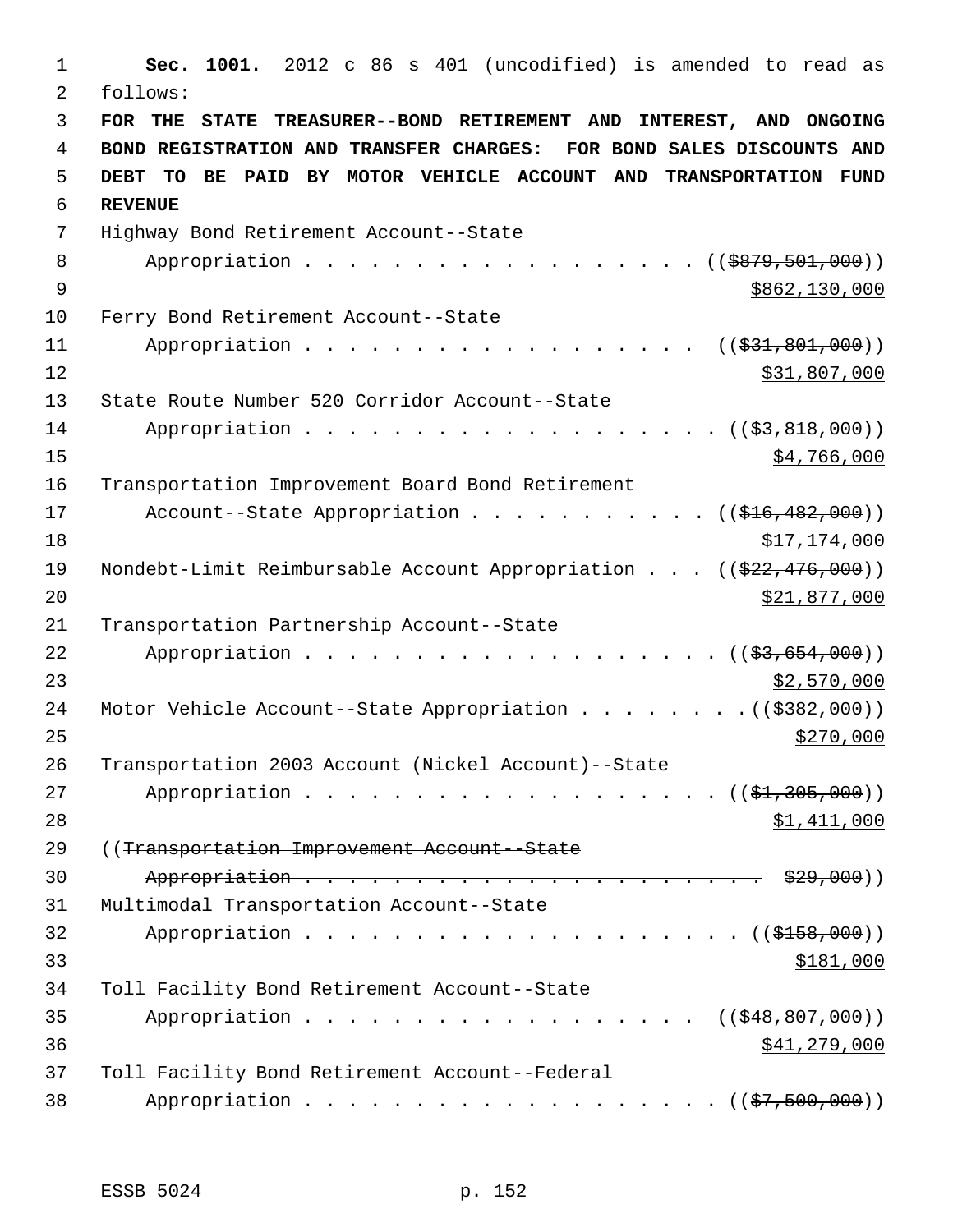\$18,283,000 2 TOTAL APPROPRIATION . . . . . . . . . . . ((<del>\$1,015,913,000</del>))  $3 \hspace{2.5cm} \text{ } 31,001,748,000$  **Sec. 1002.** 2012 c 86 s 402 (uncodified) is amended to read as follows: **FOR THE STATE TREASURER--BOND RETIREMENT AND INTEREST, AND ONGOING BOND REGISTRATION AND TRANSFER CHARGES: FOR BOND SALE EXPENSES AND FISCAL AGENT CHARGES** State Route Number 520 Corridor Account--State 10 Appropriation . . . . . . . . . . . . . . . . . . ((\$960,000)) \$1,826,000 Transportation Partnership Account--State 13 Appropriation . . . . . . . . . . . . . . . . . ((\$587,000)) \$352,000 15 Motor Vehicle Account--State Appropriation . . . . . . . ((\$58,000)) \$28,000 Transportation 2003 Account (Nickel Account)--State 18 Appropriation . . . . . . . . . . . . . . . . . ((\$255,000)) \$152,000 20 ((Transportation Improvement Account -State Appropriation . . \$5,000)) Multimodal Transportation Account--State 22 Appropriation . . . . . . . . . . . . . . . . . . ((\$23,000))  $\frac{$14,000}{}$ 24 TOTAL APPROPRIATION . . . . . . . . . . . . . ((<del>\$1,888,000</del>))  $\frac{1}{2}$ ,  $372,000$  **Sec. 1003.** 2012 c 86 s 404 (uncodified) is amended to read as follows: **FOR THE STATE TREASURER--STATE REVENUES FOR DISTRIBUTION** Motor Vehicle Account--State Appropriation for motor vehicle fuel tax distributions to cities and 31 counties . . . . . . . . . . . . . . . . . . ((\$470,701,000)) \$465,681,000 **Sec. 1004.** 2012 c 86 s 405 (uncodified) is amended to read as follows: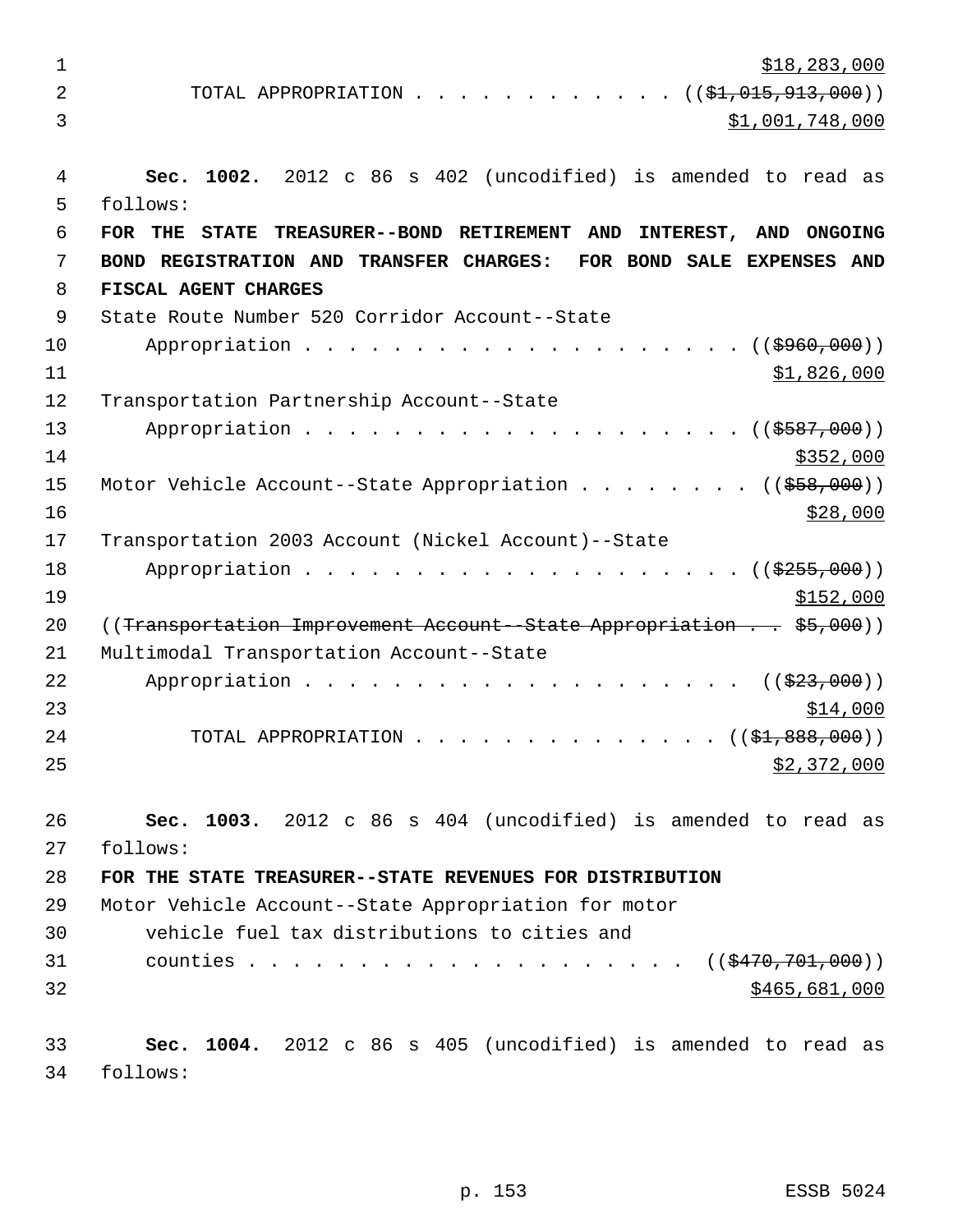| $\mathbf{1}$ | FOR THE STATE TREASURER--TRANSFERS                                                       |
|--------------|------------------------------------------------------------------------------------------|
| 2            | Motor Vehicle Account--State Appropriation: For                                          |
| 3            | motor vehicle fuel tax refunds and statutory                                             |
| 4            | transfers $($ $(*1, 227, 005, 000))$                                                     |
| 5            | \$1,213,253,000                                                                          |
| 6            | Sec. 1005. 2012 c 86 s 406 (uncodified) is amended to read as                            |
| 7            | follows:                                                                                 |
| 8            | FOR THE DEPARTMENT OF LICENSING--TRANSFERS                                               |
| 9            | Motor Vehicle Account--State Appropriation: For                                          |
| 10<br>11     | motor vehicle fuel tax refunds and transfers $\ldots$ ((\$151,870,000))<br>\$147,557,000 |
| 12           | Sec. 1006. 2012 c 86 s 407 (uncodified) is amended to read as                            |
| 13           | follows:                                                                                 |
| 14           | FOR THE STATE TREASURER--ADMINISTRATIVE TRANSFERS                                        |
| 15           | (1) Motor Vehicle Account--State Appropriation:                                          |
| 16           | For transfer to the Puget Sound Ferry Operations                                         |
| 17           |                                                                                          |
| 18           | \$39,000,000                                                                             |
| 19           | (2) Recreational Vehicle Account--State                                                  |
| 20           | Appropriation: For transfer to the Motor Vehicle                                         |
| 21           |                                                                                          |
| 22           | (3) License Plate Technology Account--State                                              |
| 23           | Appropriation: For transfer to the Highway Safety                                        |
| 24           |                                                                                          |
| 25           | (4) Multimodal Transportation Account--State                                             |
| 26           | Appropriation: For transfer to the Puget Sound                                           |
| 27           | Ferry Operations Account--State $($ $($ $\frac{242,000,000)}{2})$                        |
| 28           | \$39,000,000                                                                             |
| 29           | (5) ((Highway Safety Account--State Appropriation:                                       |
| 30           | For transfer to the Motor Vehicle Account -State \$23,000,000                            |
| 31           | $(6+)$ ) Advanced Right-of-Way Revolving Fund: For                                       |
| 32           | transfer to the Motor Vehicle Account--State $\ldots$ \$5,000,000                        |
| 33           | $((+7))$ (6) Rural Mobility Grant Program Account--State                                 |
| 34           | Appropriation: For transfer to the Multimodal                                            |
| 35           | Transportation Account--State $\ldots$ \$3,000,000                                       |
| 36           | $((+8))$ (7) Motor Vehicle Account--State                                                |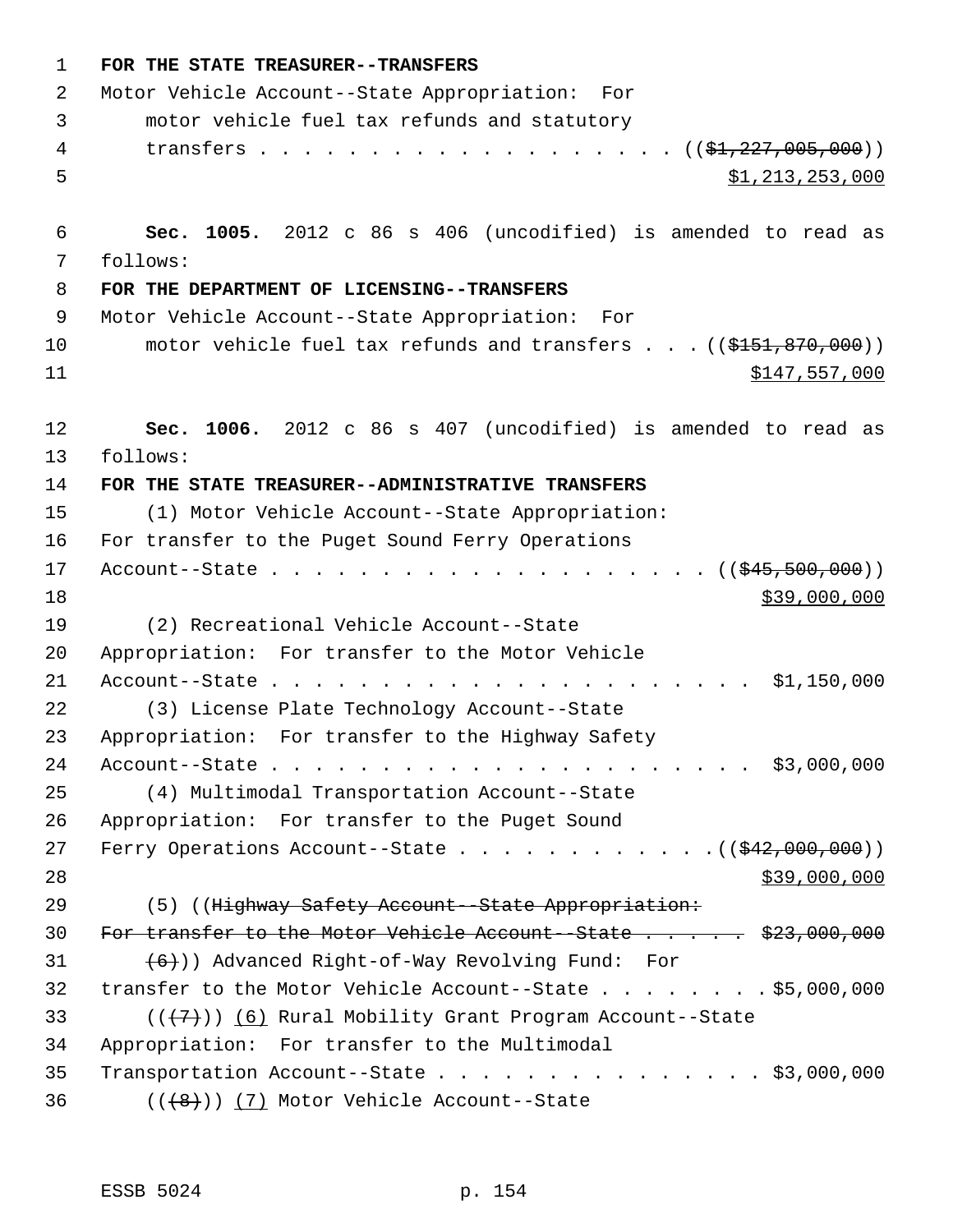Appropriation: For transfer to the State Patrol 2 Highway Account--State . . . . . . . . . . . . . . . ( (\$16,000,000))  $3 \times 18,000,000$  (( $\left(\frac{49}{1}\right)$ ) (8) State Route Number 520 Corridor Account--State Appropriation: For transfer to the Motor Vehicle Account--State . . . . . . . . . . . . . . . . . \$58,000 7 (( $(10)$ ) (9) Motor Vehicle Account--State Appropriation: For transfer to the Special Category C Account--State . . . . . . . . . . . . . . . . . . . . . . \$2,500,000 10 (( $(\frac{11}{1})$ ) (10) Regional Mobility Grant Program Account--State Appropriation: For transfer to the 12 Multimodal Transportation Account--State . . . . . . . . . . \$1,000,000 13 (( $(12)$ )) (11) State Patrol Highway Account--State Appropriation: For transfer to the Vehicle 15 Licensing Fraud Account--State . . . . . . . . . . . . . . . . \$100,000 16 (( $(13)$ )) (12) Capital Vessel Replacement Account--State Appropriation: For transfer to the Transportation 2003 18 Account (Nickel Account)--State . . . . . . . . . . . . ((\$6,367,000)) \$6,221,000 20 (( $(14)$ )) (13) Multimodal Transportation Account--State Appropriation: For transfer to the Public Transportation Grant Program Account--State for the purposes of distributions of \$3,000,000 on each of the last working days of December, March, and June in fiscal year 2013 . . . . . . . . . . . . . . . . . . . . . . . . . \$9,000,000 (14) The transfers identified in this section are subject to the following conditions and limitations: 28 (a) The transfer in subsection  $((+9))$   $(8)$  of this section represents the repayment of an amount equal to subprogram B5 expenditures that occurred in the motor vehicle account in the 2009-2011 fiscal biennium. (b) The amount transferred in subsection (2) of this section shall not exceed the expenditures incurred from the motor vehicle account-- state for the recreational vehicle sanitary disposal systems program.

## **MISCELLANEOUS 2011-2013 FISCAL BIENNIUM**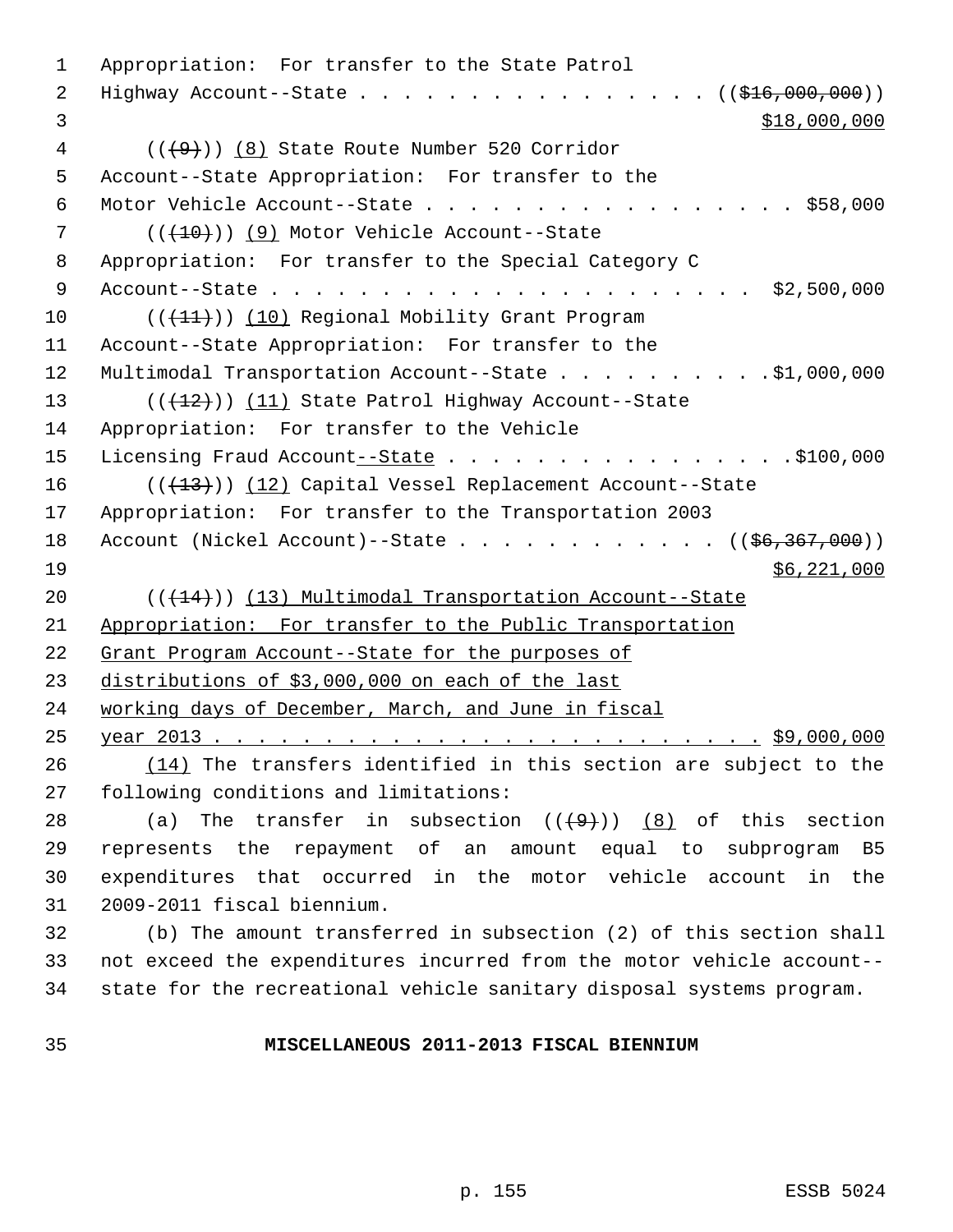NEW SECTION. **Sec. 1101.** The appropriations to the department of transportation in chapter 86, Laws of 2012 and this act must be expended for the programs and in the amounts specified in this act. However, after May 1, 2013, unless specifically prohibited, the department may transfer state appropriations for the 2011-2013 fiscal biennium among operating programs after approval by the director of the office of financial management. However, the department shall not transfer state moneys that are provided solely for a specific purpose. The department shall not transfer funds, and the director of the office of financial management shall not approve the transfer, unless the transfer is consistent with the objective of conserving, to the maximum extent possible, the expenditure of state funds and not federal funds. The director of the office of financial management shall notify the appropriate transportation committees of the legislature prior to approving any allotment modifications or transfers under this section. The written notification must include a narrative explanation and justification of the changes, along with expenditures and allotments by program and appropriation, both before and after any allotment modifications or transfers.

 NEW SECTION. **Sec. 1102.** The following acts or parts of acts are each repealed: (1) 2012 c 86 s 701 (uncodified); (2) 2012 c 86 s 702 (uncodified); (3) 2012 c 86 s 703 (uncodified); (4) 2012 c 86 s 704 (uncodified); (5) 2012 c 86 s 705 (uncodified); (6) 2012 c 86 s 706 (uncodified); (7) 2012 c 86 s 707 (uncodified); (8) 2012 c 86 s 708 (uncodified); (9) 2012 c 86 s 709 (uncodified); (10) 2012 c 86 s 710 (uncodified); (11) 2012 c 86 s 711 (uncodified); (12) 2012 c 86 s 712 (uncodified); (13) 2012 c 86 s 713 (uncodified); (14) 2012 c 86 s 714 (uncodified); (15) 2012 c 86 s 715 (uncodified); and (16) 2012 c 86 s 716 (uncodified).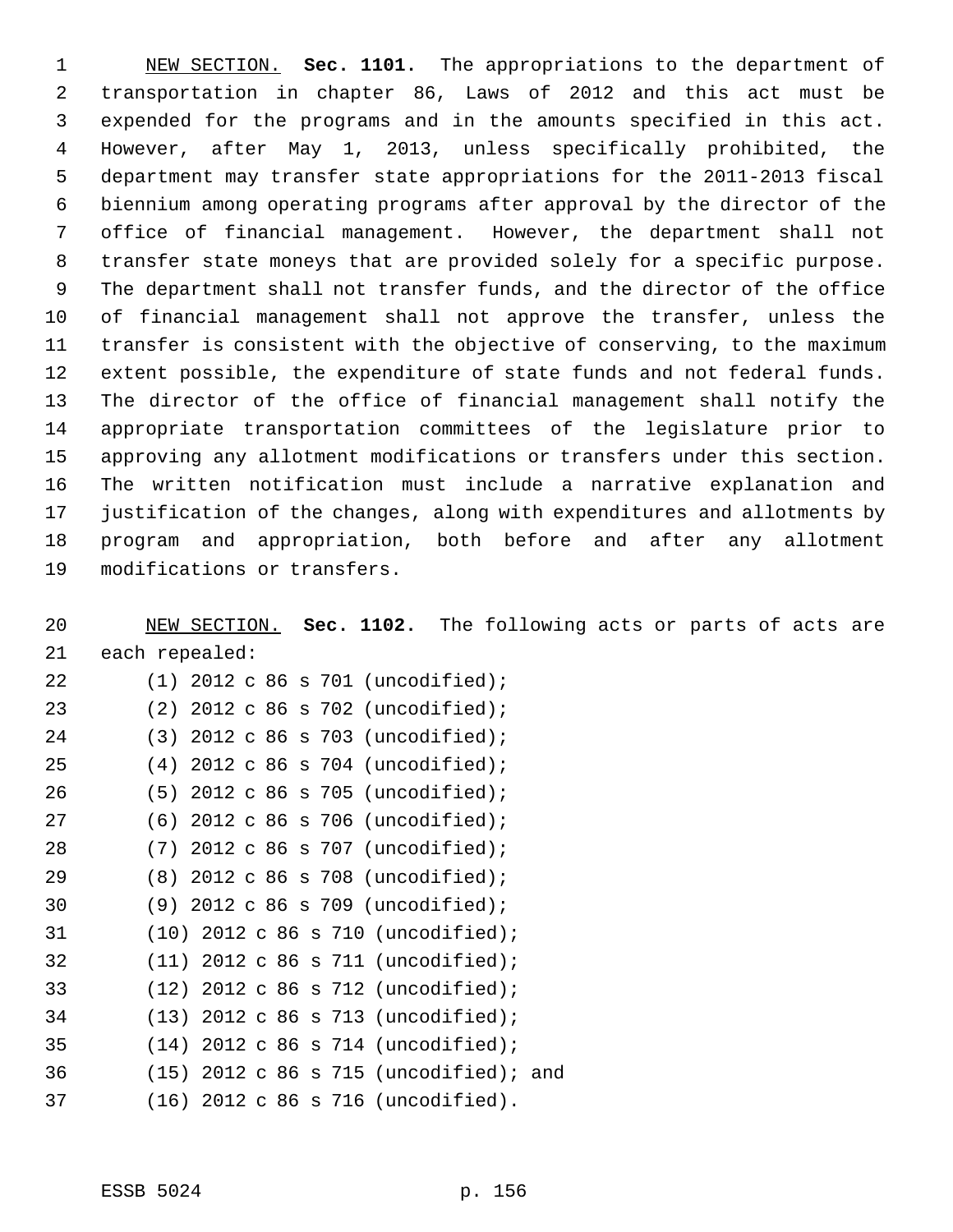## **MISCELLANEOUS**

 NEW SECTION. **Sec. 1201.** If any provision of this act or its application to any person or circumstance is held invalid, the remainder of the act or the application of the provision to other persons or circumstances is not affected.

 NEW SECTION. **Sec. 1202.** This act is necessary for the immediate preservation of the public peace, health, or safety, or support of the state government and its existing public institutions, and takes effect immediately.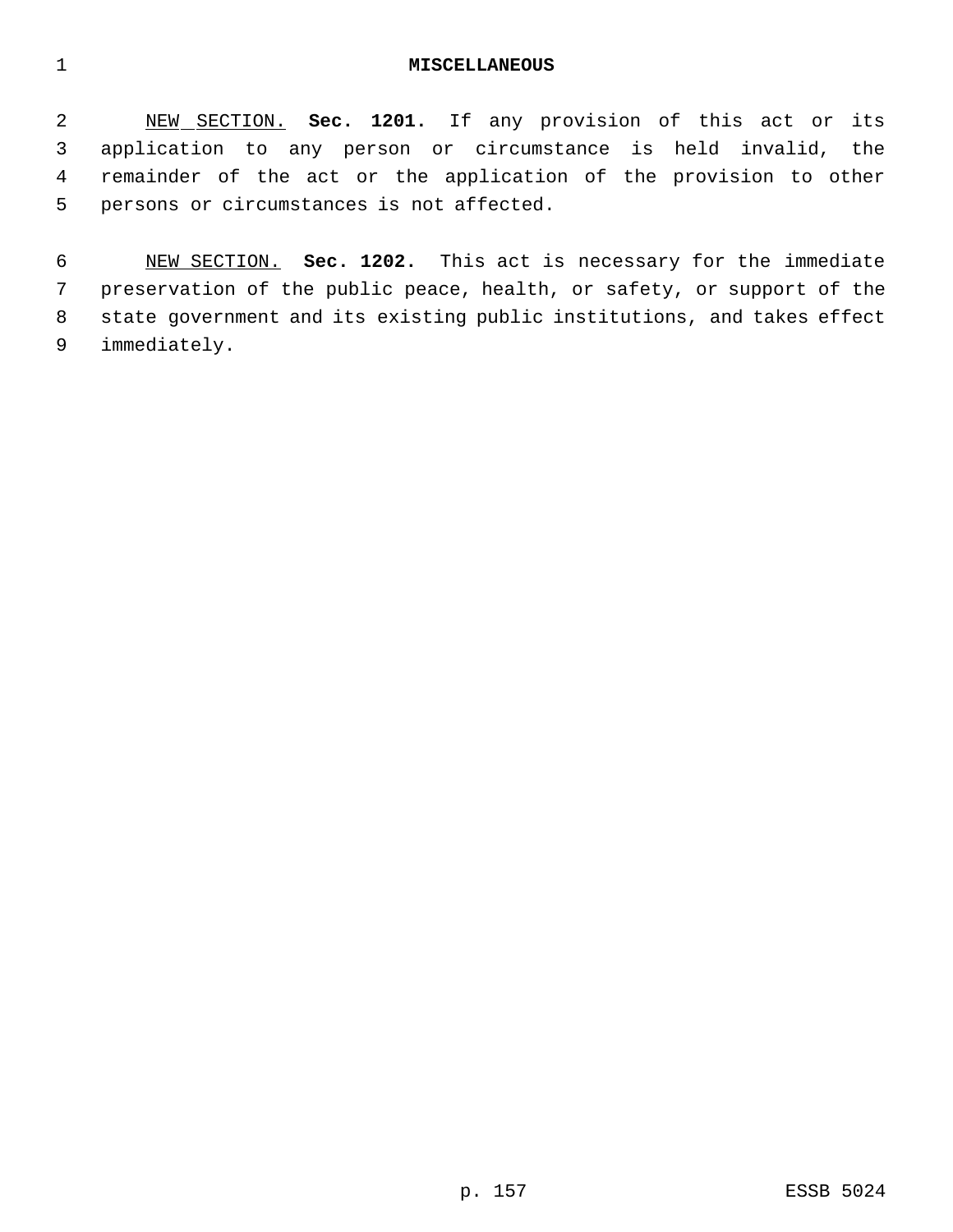| PAGE #<br>INDEX                                                                                                                                                                                                                                         |
|---------------------------------------------------------------------------------------------------------------------------------------------------------------------------------------------------------------------------------------------------------|
| ACOUISITION OF PROPERTIES AND FACILITIES THROUGH FINANCIAL CONTRACTS<br>62                                                                                                                                                                              |
| 43<br>ANNUAL REPORTING REQUIREMENTS FOR CAPITAL PROGRAM                                                                                                                                                                                                 |
| 48<br>COLLECTIVE BARGAINING AGREEMENTS                                                                                                                                                                                                                  |
| 48<br>COLLECTIVE BARGAINING AGREEMENTS NOT IMPAIRED                                                                                                                                                                                                     |
| COLLECTIVE BARGAINING AGREEMENTS                                                                                                                                                                                                                        |
| 52<br>PTE LOCAL 17                                                                                                                                                                                                                                      |
| 52<br>WSP<br>LIEUTENANTS ASSOCIATION                                                                                                                                                                                                                    |
| 52<br>WSP TROOPERS ASSOCIATION                                                                                                                                                                                                                          |
| COMPENSATION                                                                                                                                                                                                                                            |
| 54<br>NONREPRESENTED EMPLOYEES--INSURANCE BENEFITS                                                                                                                                                                                                      |
| 55<br>NONREPRESENTED EMPLOYEES--SALARIES AND WAGES                                                                                                                                                                                                      |
| 53<br>REPRESENTED EMPLOYEES OUTSIDE SUPER COALITION--INSURANCE BENEFITS                                                                                                                                                                                 |
| 52<br>REPRESENTED EMPLOYEES--SUPER COALITION--INSURANCE BENEFITS                                                                                                                                                                                        |
| 123<br>COUNTY ROAD ADMINISTRATION BOARD<br>6, 25, 86,                                                                                                                                                                                                   |
| DEPARTMENT OF<br>AGRICULTURE<br>4                                                                                                                                                                                                                       |
| 2<br>ARCHAEOLOGY AND HISTORIC PRESERVATION<br>DEPARTMENT<br>OF                                                                                                                                                                                          |
| 3<br>ENTERPRISE SERVICES<br>DEPARTMENT<br>ΟF                                                                                                                                                                                                            |
| DEPARTMENT<br>OF<br>FISH AND WILDLIFE<br>4                                                                                                                                                                                                              |
| DEPARTMENT<br>ΟF<br>LICENSING<br>93<br>10.                                                                                                                                                                                                              |
| 45, 154<br>TRANSFERS                                                                                                                                                                                                                                    |
| DEPARTMENT OF TRANSPORTATION MARINE DIVISION COLLECTIVE BARGAINING AGREEMENTS                                                                                                                                                                           |
| <b>CARPENTERS</b><br>49                                                                                                                                                                                                                                 |
| FASPAA<br>49                                                                                                                                                                                                                                            |
| 51<br>IBU                                                                                                                                                                                                                                               |
| . 50<br>MEBA-L.                                                                                                                                                                                                                                         |
|                                                                                                                                                                                                                                                         |
|                                                                                                                                                                                                                                                         |
| 51<br>MM&P MASTERS<br>$\mathbf{1}$ , and a set of the set of the set of the set of the set of the set of the set of the set of the set of the set of the set of the set of the set of the set of the set of the set of the set of the set of the set of |
| .50                                                                                                                                                                                                                                                     |
| MM&P WATCH SUPERVISORS<br>. 51                                                                                                                                                                                                                          |
|                                                                                                                                                                                                                                                         |
|                                                                                                                                                                                                                                                         |
| DEPARTMENT OF TRANSPORTATION                                                                                                                                                                                                                            |
|                                                                                                                                                                                                                                                         |
| CHARGES FROM OTHER AGENCIES--PROGRAM U 20, 112                                                                                                                                                                                                          |
| ECONOMIC PARTNERSHIPS--PROGRAM K 17, 104                                                                                                                                                                                                                |